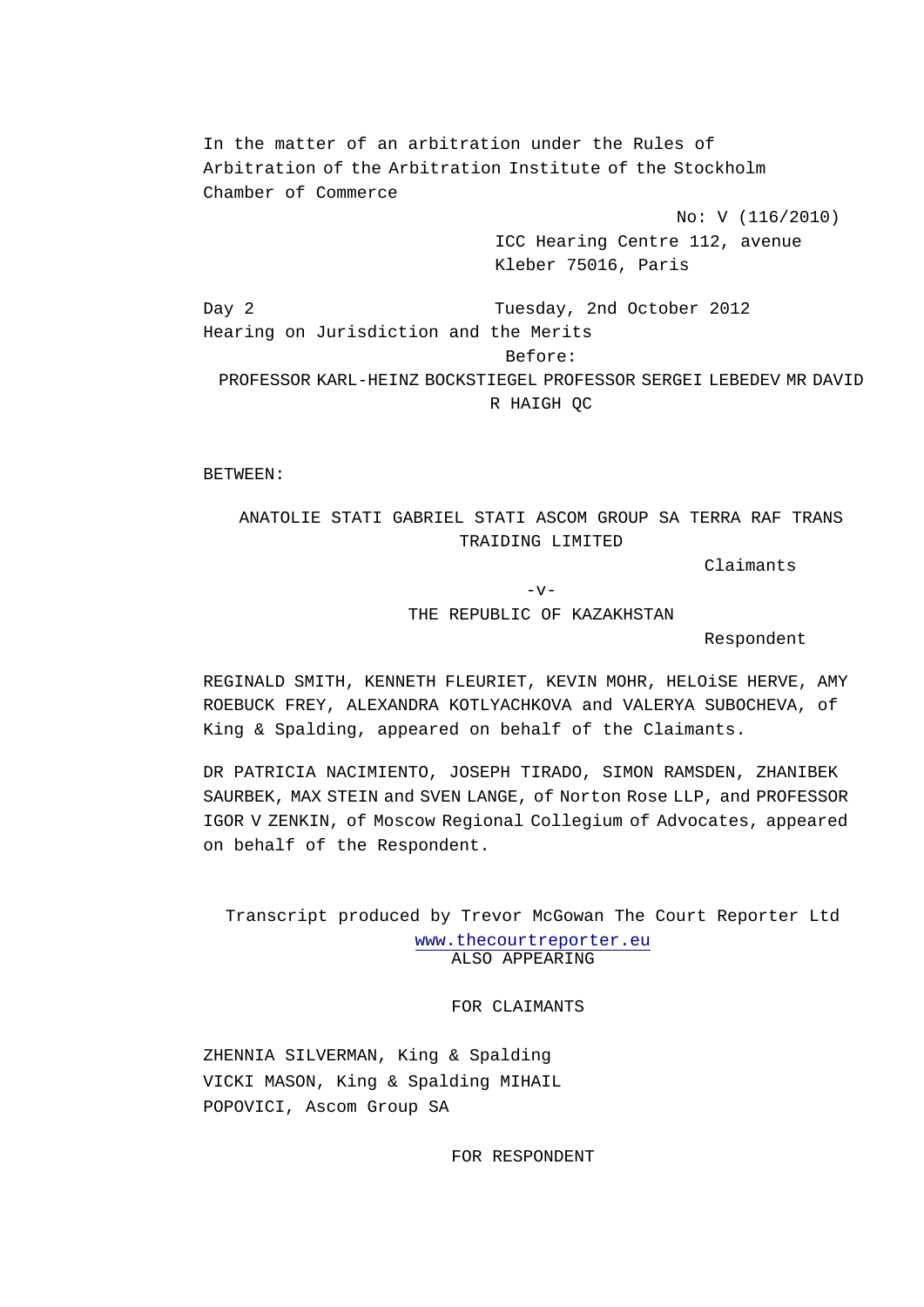ANASTASIA MALTSEVA, Norton Rose LLP NATALIA NIKIFOROVA, Norton Rose LLP MARAT BEKETAYEV, Secretary of the Ministry of Justice and Deputy Minister of Justice YERLAN TUYAKBAYEV, Director of the Department of Legal Support and International Cooperation of the Financial Police ALAN TLENCHIEV, Head of the Division on the Supervision over Compliance with Environmental Legislation of the Department of Supervision over Compliance with Legislation in the socio-economic sphere of the General Prosecutor's Office AMAN SAGATOV, Senior Prosecutor of the Division on the Supervision over Compliance with Environmental Legislation of the Department of Supervision over Compliance with Legislation in the socio-economic sphere of the General Prosecutor's Office

GANI BITENOV, Chief Expert of the Department of Protection of State Property Rights of the Ministry of Justice PROFESSOR MARTHA BRILL OLCOTT, Carnegie Endowment for International Peace

FOR THE TRIBUNAL

KATHERINE SIMPSON, Secretary to the Tribunal

## INTERPRETERS

ALEXANDRE TCHEKHOV, Russian-English Interpreter NATALY HOLM, Russian-English Interpreter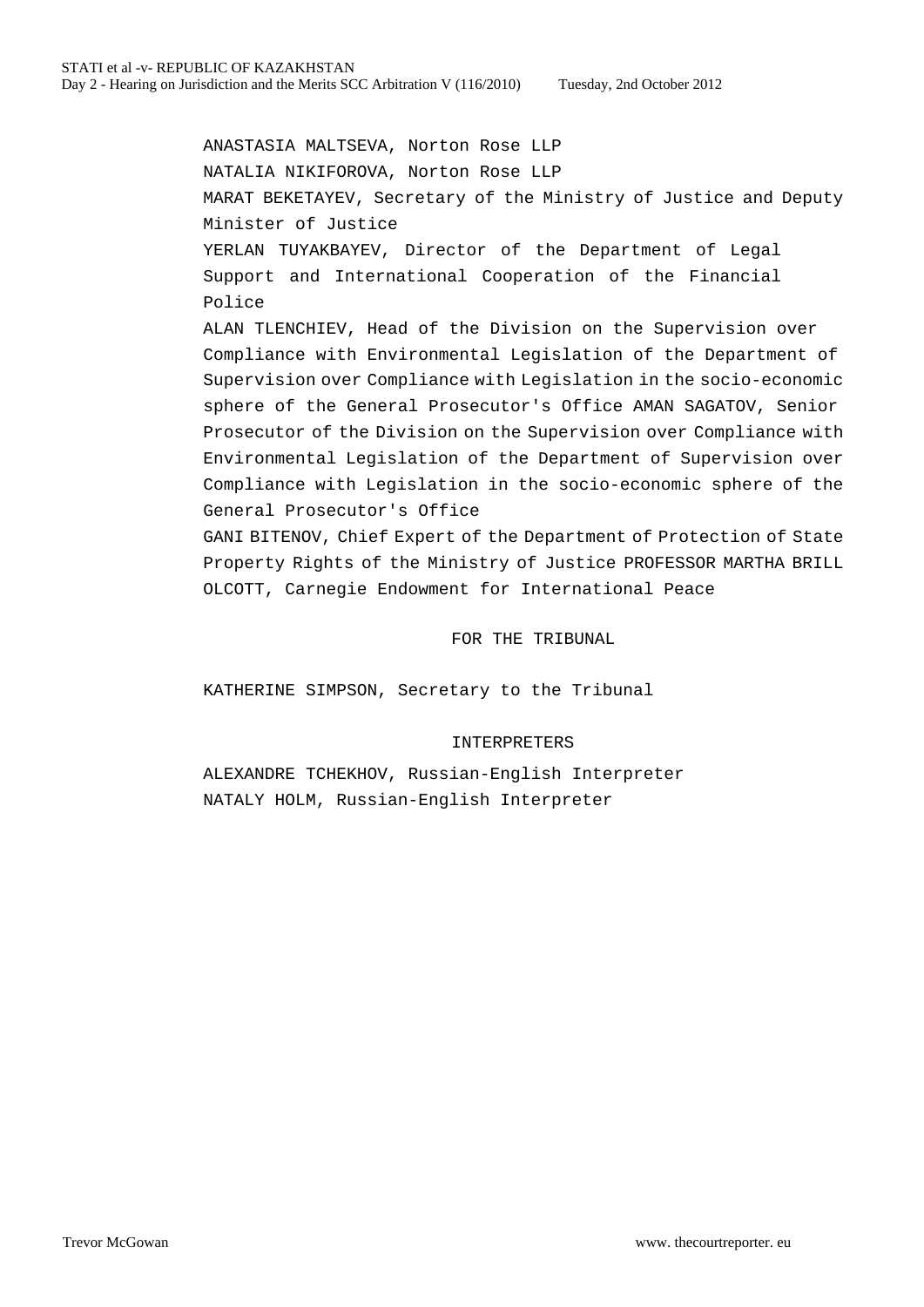| 09:301 | Tuesday, 2nd October 2012                                     |  |
|--------|---------------------------------------------------------------|--|
| 2      | (9.32 am)                                                     |  |
| 3      | MR ANATOLIE STATI (called)                                    |  |
|        |                                                               |  |
| 4      | (Evidence interpreted)                                        |  |
| 5      | CHAIRMAN: Good morning, everybody. We resume the<br>THE       |  |
| 6      | hearing. I understand we are now going to hear Mr Stati       |  |
| 7      | as the next witness.                                          |  |
| 8      | Mr Stati, you will not testify in English, I take             |  |
| 9      | it?                                                           |  |
| 10     | SMITH: Mr Chairman, let me make a clarification because<br>MR |  |
| 11     | there has been a slight change. As a result of                |  |
| 12     | difficulties yesterday with the Romanian translation,         |  |
| 13     | Mr Stati has indicated a preference to testify today in       |  |
| 14     | Russian, as opposed to in Romanian. His statement,            |  |
| 15     | however, is in Romanian.                                      |  |
| 16     | So therefore, if counsel, when addressing questions           |  |
| 17     | to Mr Stati, could simply direct him to the paragraph         |  |
| 18     | number -- which they would do in any event -- of the          |  |
| 19     | witness statement. It might be a bit more cumbersome,         |  |
| 20     | and we apologise for that. But we think, so that the          |  |
| 21     | transcription of his testimony is accurate and complete,      |  |
| 22     | he would prefer and be much more comfortable today            |  |
| 23     | testifying in Russian.                                        |  |
| 24     | CHAIRMAN: Alright.<br>THE                                     |  |
| 25     | Now, before we get going, there is the statement in           |  |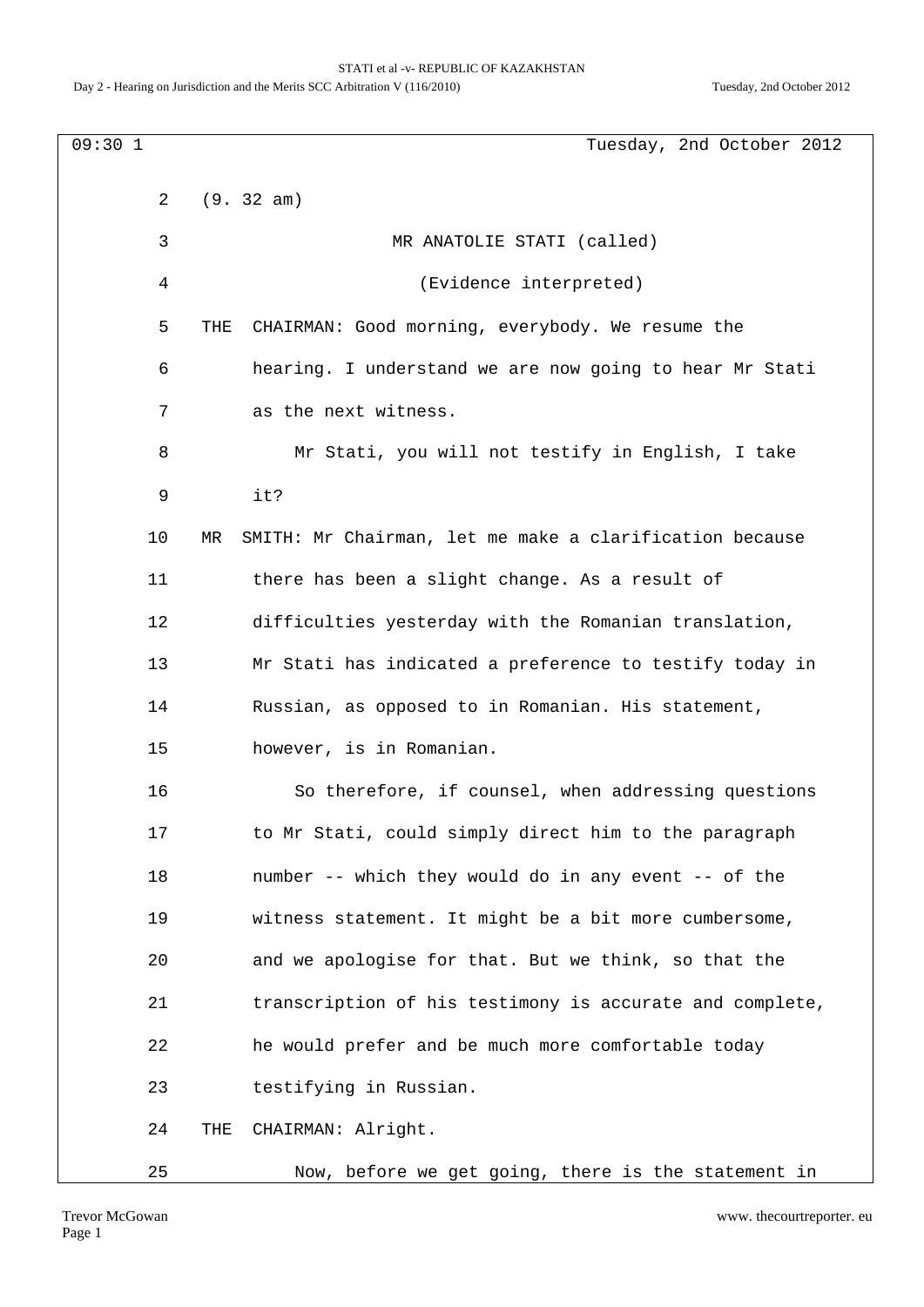| $09:35$ 1      | front of you, Mr Stati, of which I take it you will get     |
|----------------|-------------------------------------------------------------|
| $\overline{2}$ | now a Russian translation. I hope the interpreter still     |
| 3              | has the sheet from yesterday. If the interpreter would      |
| 4              | kindly read out the text of the witness declaration in      |
| 5              | English. (Pause)                                            |
| 6              | So if the interpreter would be kind enough to read          |
| 7              | out to Mr Stati a Russian translation of the English        |
| 8              | declaration that I hope the interpreter still has           |
| 9              | available. (Pause)                                          |
| 10             | THE WITNESS: Yes, I understand that in my testimony I have  |
| 11             | to tell the truth and nothing but the truth, and I am       |
| 12             | also aware that if I do not say the truth, I may face       |
| 13             | legal consequences and may be held responsible under the    |
| 14             | applicable law.                                             |
| 15             | THE CHAIRMAN: Thank you very much, Mr Stati.                |
| 16             | Your witness, please.                                       |
| 17             | MR SMITH: Mr Chairman, before I begin questioning Mr Stati, |
| 18             | I just want to advise the Tribunal that this direct         |
| 19             | examination will likely be more lengthy than the five       |
| 20             | minutes. There are a number of issues as they relate to     |
| 21             | causation and the background to Mr Stati's businesses       |
| 22             | that were raised for the first time by the respondent in    |
| 23             | the rejoinder, and I think that it would be appropriate     |
| 24             | for Mr Stati to respond to those questions. We will try     |
| 25             | to be as efficient with the time as possible.               |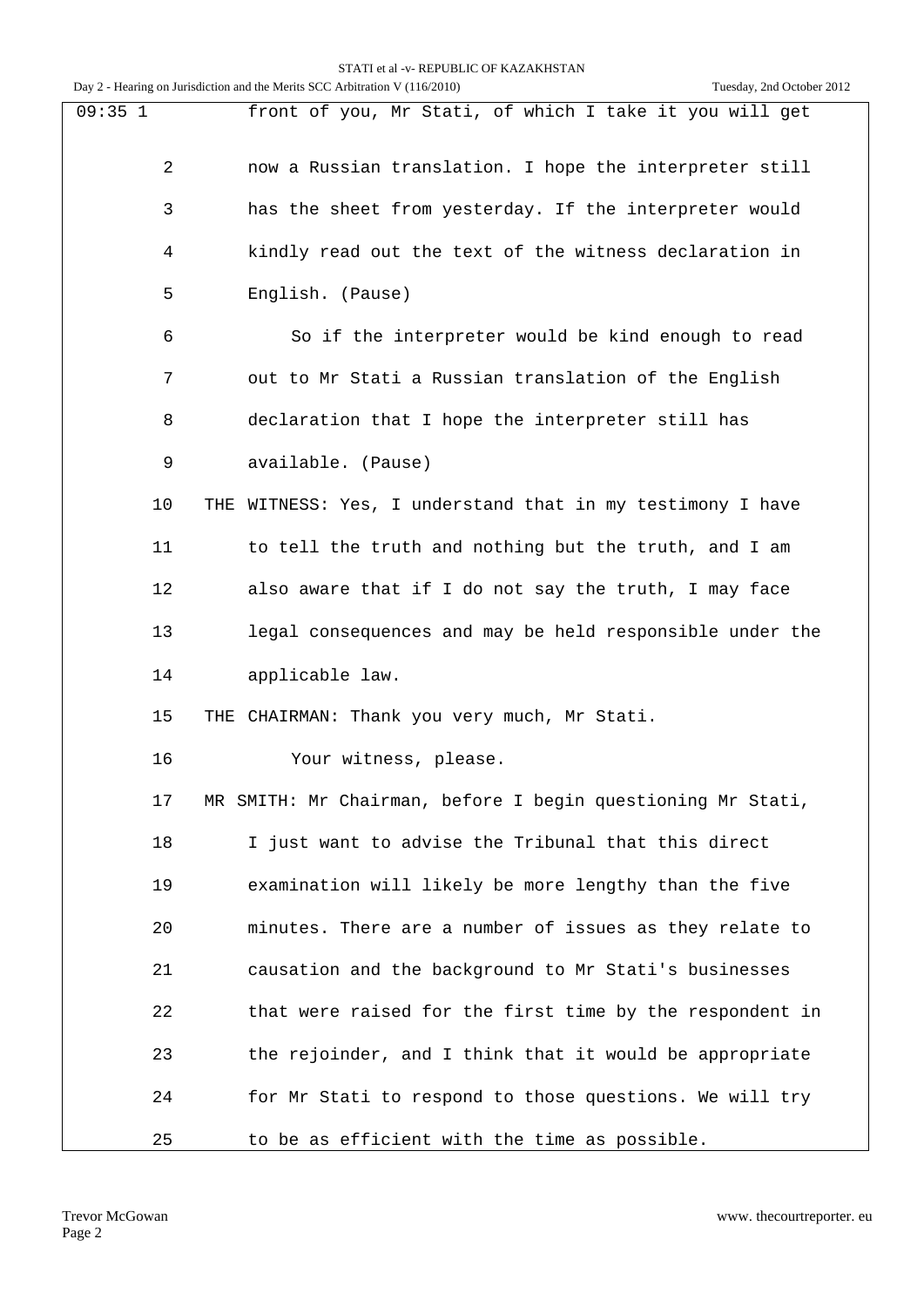| $09:37$ 1      | TH<br>E. | CHAIRMAN: Well, you're using your own time anyway.       |
|----------------|----------|----------------------------------------------------------|
| 2              |          | MR SMITH: Thank you.                                     |
| 3              |          | $(9\;37\;am)$                                            |
| 4              |          | Direct examination by MR SMITH                           |
| 5              | Q.       | Mr Stati, you've been handed copies of your first and    |
| 6              |          | second witness statements in this proceeding, and        |
| $\overline{7}$ |          | I would ask if you would indicate to the Tribunal        |
| 8              |          | whether those statements remain true and correct to the  |
| 9              |          | best of your knowledge?                                  |
| 10             | Α.       | Well, practically everything in my witness statements is |
| 11             |          | correct, except for a very small detail. Instead of      |
| 12             |          | "[Rompetrol]there should be the national gas company     |
| 13             |          | [Petrom] of Romania. It was not indicated in which       |
| 14             |          | place.                                                   |
| 15             | Q.       | Mr Stati, if you would turn to your first witness        |
| 16             |          | statement at paragraph 6, is that the correction that    |
| 17             |          | you want to make, a change from "Rompetrol" to "Petrom"? |
| 18             |          | You have to answer verbally, Mr Stati.                   |
| 19             | Α.       | Yes, absolutely correct.                                 |
| 20             | Q.       | Mr Stati, when did you first form Ascom Group?           |
| 21             | Α.       | 1994.                                                    |
| 22             | Q.       | And where is Ascom Group based?                          |
| 23             | Α.       | The central office of Ascom is situated in Chisinau in   |
| 24             |          | Moldova. 75 Mateevici street.                            |
| 25             | Q.       | And how many employees does Ascom Group currently have?  |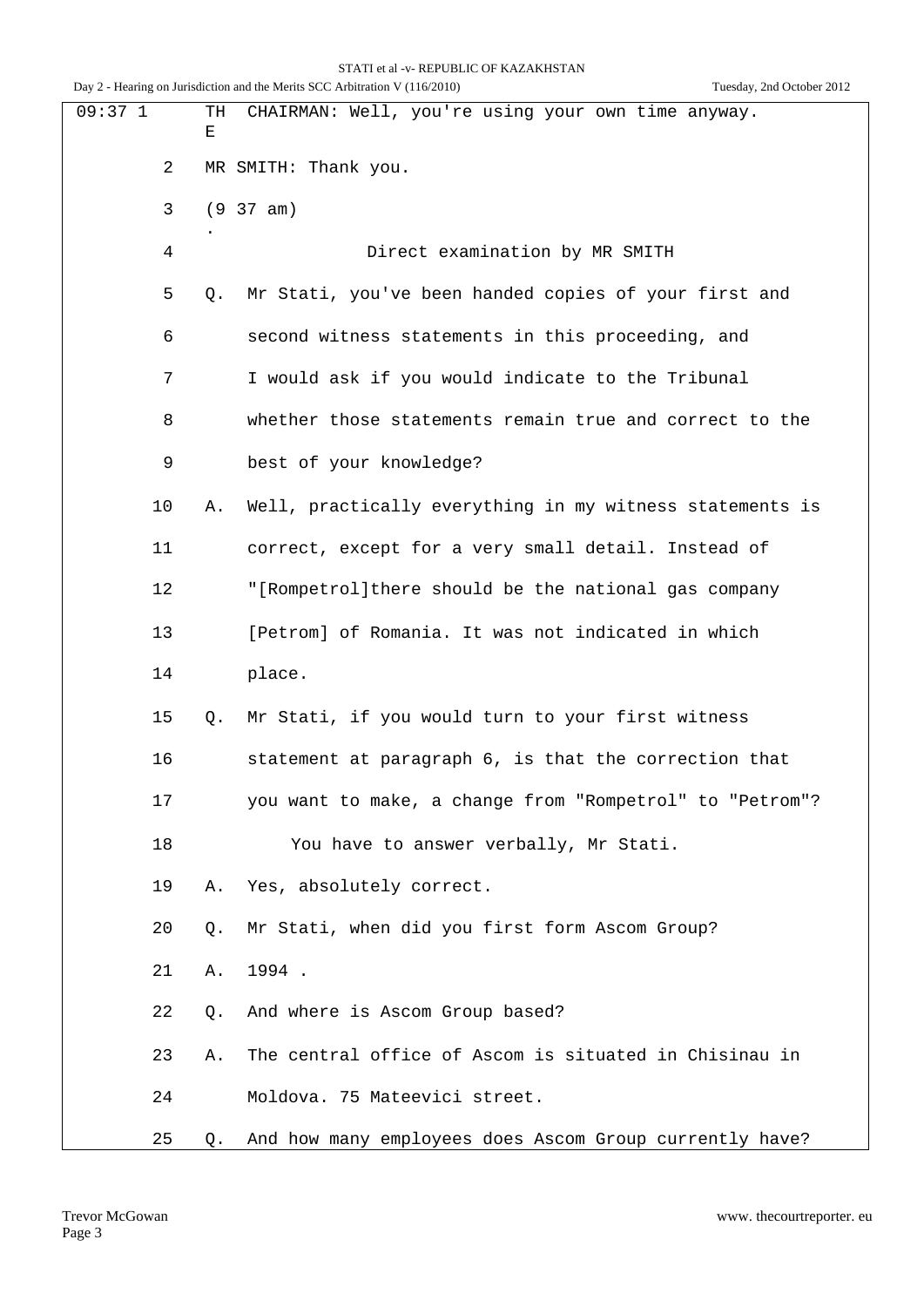| 09:391         | Α. | 111 employees in the central office and -- 111 personnel |
|----------------|----|----------------------------------------------------------|
| $\overline{a}$ |    | in the central office and about 3,000 specialists at the |
| 3              |    | fields run by Ascom.                                     |
| 4              | Q. | Okay. And how many employees did Ascom Group have at     |
| 5              |    | its peak of operations?                                  |
| 6              | Α. | In the central office there were about 380 persons, and  |
| 7              |    | after the problems arose with Kazakhstan we reduced the  |
| 8              |    | number of employees.                                     |
| 9              | Q. | Thank you, Mr Stati.                                     |
| 10             |    | There has been some suggestion in the respondent's       |
| 11             |    | rejoinder materials that you had no prior experience in  |
| 12             |    | the oil and gas business prior to Kazakhstan. Would you  |
| 13             |    | explain to the Tribunal how, Mr Stati, you and the Ascom |
| 14             |    | Group got involved in the oil and gas business?          |
| 15             | Α. | After we had sold our interest in Decebal cooperative,   |
| 16             |    | which had been set up in 1989 -- it was an industrial    |
| 17             |    | cooperative, we actually earned quite good money on      |
| 18             |    | that -- and since Moldova imports also almost 100% of    |
| 19             |    | its energy resources, we decided to invest this money    |
| 20             |    | into a serious energy-related project. And our contacts  |
| 21             |    | in Turkmenistan informed us that there was a tender      |
| 22             |    | arranged by the Ministry of Oil and Gas of Turkmenistan  |
| 23             |    | for refurbishing and bringing back into operation the    |
| 24             |    | idle wells.                                              |
| 25             |    | That's why we got interested and we offered to the       |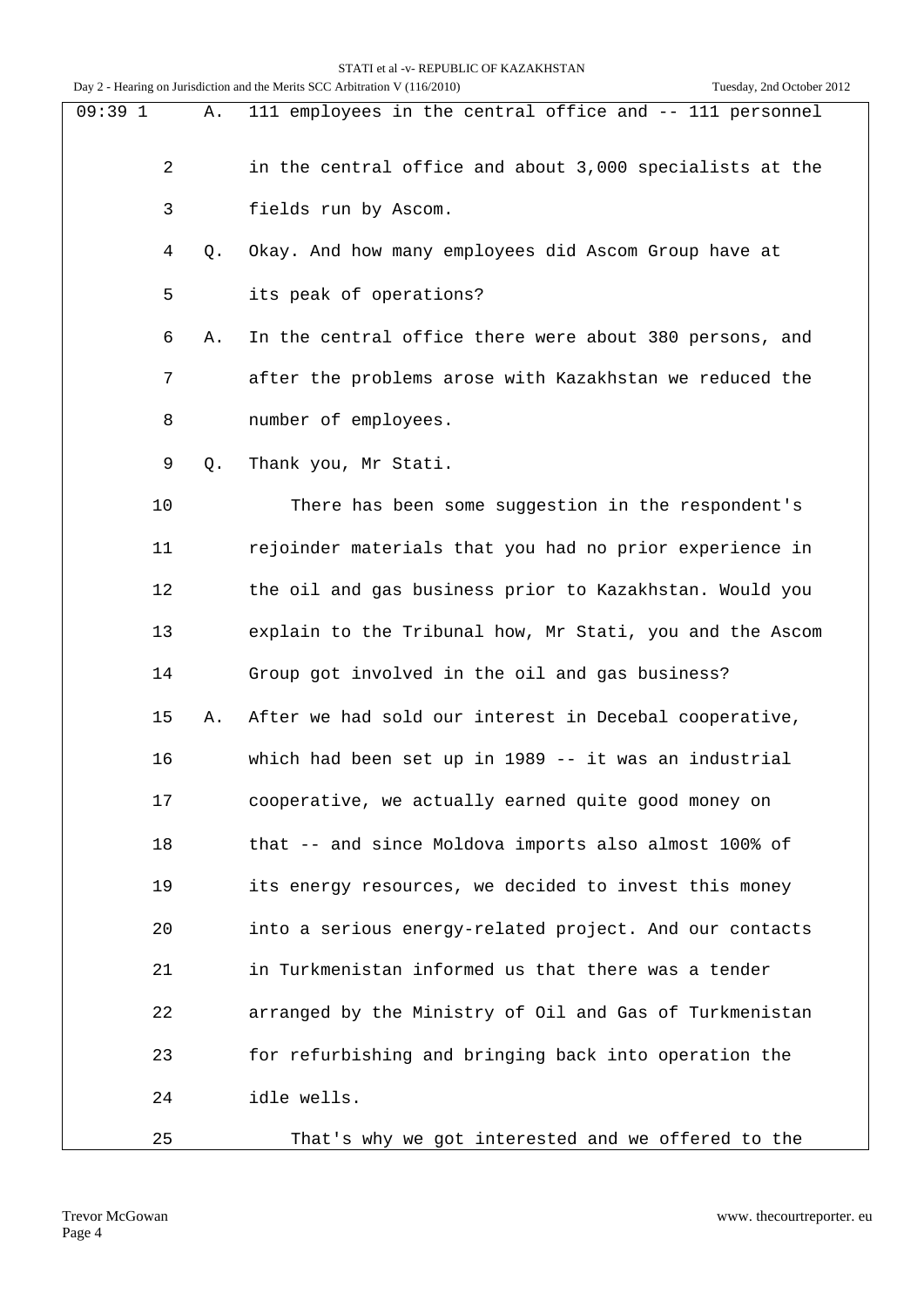| $09:41$ 1      |    | national oil and gas company of Romania to set up                                                          |
|----------------|----|------------------------------------------------------------------------------------------------------------|
| $\overline{2}$ |    | a joint venture to carry out this project.                                                                 |
|                |    |                                                                                                            |
| 3              |    | Unfortunately they did not accept this proposal because                                                    |
| 4              |    | after their operations in Severobad, the Turkmen party                                                     |
| 5              |    | did not fully settle their affairs, and apparently they                                                    |
| 6              |    | didn't believe they will be paid in due time and didn't wish to<br>get involved in such problems again. In |
| 7              |    | response to our question if they would agree to become                                                     |
| 8              |    | our contractors, so that we take all the risks and pay                                                     |
| 9              |    | for their services, they agreed.                                                                           |
| 10             |    | With this offer we went to the tender. Our bid                                                             |
| 11             |    | turned out to be the most attractive and we signed                                                         |
| 12             |    | a contract for renovation of the idle wells at an old                                                      |
| 13             |    | oilfield in Turkmenistan, and another contract for                                                         |
| 14             |    | refurbishing and restoration of oil and gas equipment.                                                     |
| 15             | Q. | Mr Stati, did you consider your operations in                                                              |
| 16             |    | Turkmenistan to be a success?                                                                              |
| 17             | Α. | Yes. We were hugely successful in Turkmenistan because                                                     |
| 18             |    | we managed to call or recall all the experts and                                                           |
| 19             |    | specialists who had worked in those fields in                                                              |
| 20             |    | Turkmenistan and had huge experience after Turkmenistan                                                    |
| 21             |    | gained sovereignty, became independent. Most                                                               |
| 22             |    | specialists who left the country were called back by us.                                                   |
| 23             |    | So we actually created a very strong team of good                                                          |
| 24             |    | specialists with very high potential, both in the                                                          |
| 25             |    | country and outside it.                                                                                    |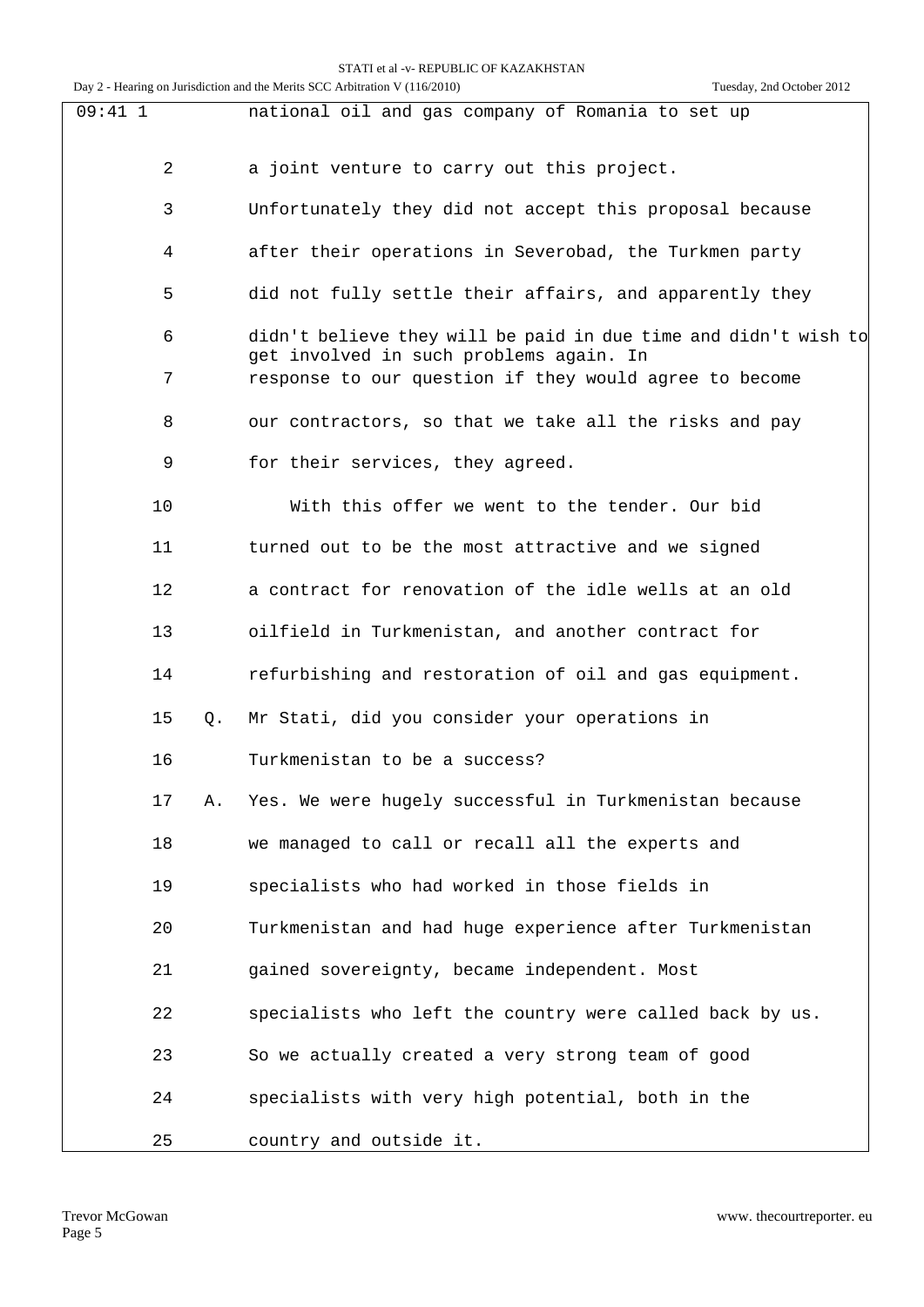| $09:44$ 1 |           | We actually were able to make up the strongest team                                |
|-----------|-----------|------------------------------------------------------------------------------------|
| 2         |           | in Turkmenistan. We worked at five fields, and were very<br>successful, and in one |
| 3         |           | and a half years we were able to raise the extraction of                           |
| 4         |           | oil and gas to the equivalent of 50,000 barrels per day.                           |
| 5         | Q.        | Thank you, Mr Stati.                                                               |
| 6         |           | Why did Ascom Group leave Turkmenistan?                                            |
| 7         | Α.        | For the period until 2015, originally for five years                               |
| 8         |           | with a right to extend it until the year 2015, after we                            |
| 9         |           | had raised the production and the contract turned out to                           |
| 10        |           | be very profitable, we were able to repair within five years 256<br>deep           |
| 11        |           | wells, and these were difficult wells; most of them had                            |
| 12        |           | technical problems. And since we were able to maintain                             |
| 13        |           | the level of production in five years, Turkmenneft                                 |
| 14        |           | still decided to keep their rights for themselves. They                            |
| 15        |           | did not actually agree to extend the contract, that's                              |
| 16        |           | why it was completed, and I was even awarded by                                    |
| 17        |           | President Niyazov, I received the medal for merit. And                             |
| 18        |           | that's all I can say in this respect.                                              |
| 19        | $\circ$ . | What was your next oil and gas endeavour, Mr Stati, with                           |
| 20        |           | Ascom Group after leaving Turkmenistan?                                            |
| 21        | Α.        | Well, we were aware, of course, that our contract was                              |
| 22        |           | nearing its completion in the year 2000. We earned very                            |
| 23        |           | good money because we had success there, so we decided to                          |
| 24        |           | develop our business further.                                                      |
| 25        |           | At that time Kazakhstan was very attractive, we                                    |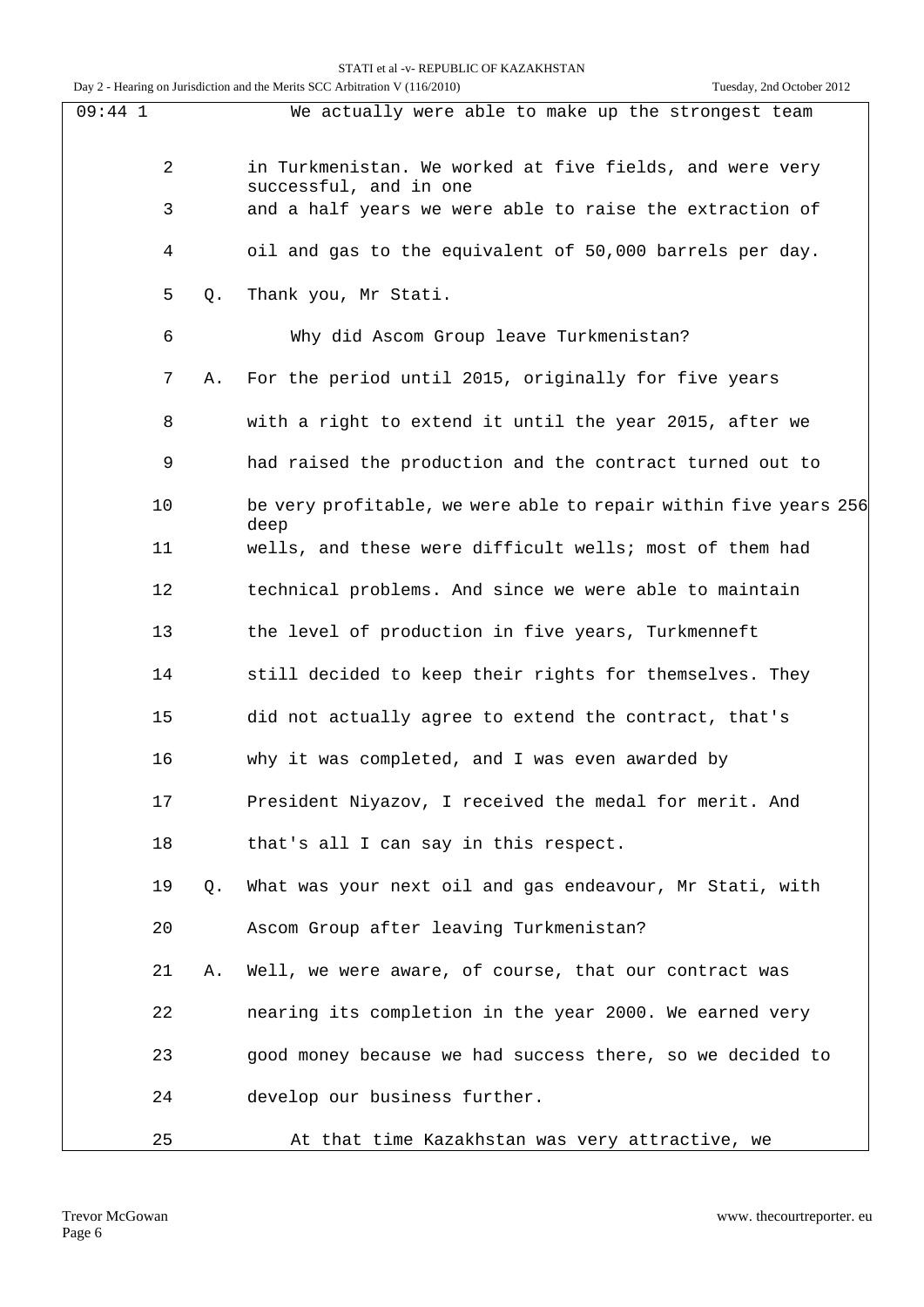| $09:46$ 1   |           | started looking into Kazakhstan assets, and that's how                                                                          |
|-------------|-----------|---------------------------------------------------------------------------------------------------------------------------------|
| 2           |           | we acquired 60% in 1999 in Kazpolmunay, and in 2000 year                                                                        |
| 3           |           | we also acquired 75% in Tolkynneftegaz. These fields                                                                            |
| 4           |           | although, by definition of the Ministry of Geology of                                                                           |
| 5           |           | the USSR, held no prospects. The Kazakhstan partners in                                                                         |
| 6           |           | three years had done almost nothing, and we had very                                                                            |
| 7           |           | little time left to complete the minimal programme, and                                                                         |
| 8           |           | we were told by the akim, Mr Kiyinov, that if we failed                                                                         |
| $\mathsf 9$ |           | to complete the minimal programme, the licence may be                                                                           |
| 10          |           | revoked, so we should be very cautious because little time indeed<br>was left to complete the minimal programme. And we assured |
| 11          |           | the akim, the governor, that we will approach the issues                                                                        |
| 12          |           | professionally. We knew what we were facing at that                                                                             |
| 13          |           | time. All the equipment was very close at hand, at                                                                              |
| 14          |           | Nibit Dag, and we will be able to transport our                                                                                 |
| 15          |           | equipment within a very short period of time. And we                                                                            |
| 16          |           | were able to actually outperform the programme by some                                                                          |
| 17          |           | 20% both physically and financially.                                                                                            |
| $18\,$      | $\circ$ . | Mr Stati, before the events of the fall of 2008, and in                                                                         |
| 19          |           | particular the letter from President Voronin and                                                                                |
| 20          |           | President Nazarbayev's response to that letter, did you                                                                         |
| 21          |           | consider your oil and gas operations in Kazakhstan to be                                                                        |
| 22          |           | successful?                                                                                                                     |
| 23          | Α.        | Yes, they were very attractive because we were working                                                                          |
| 24          |           | with ten drilling platforms. We drilled                                                                                         |
| 25          |           | about 10-12 wells per year, and we were also referred to as                                                                     |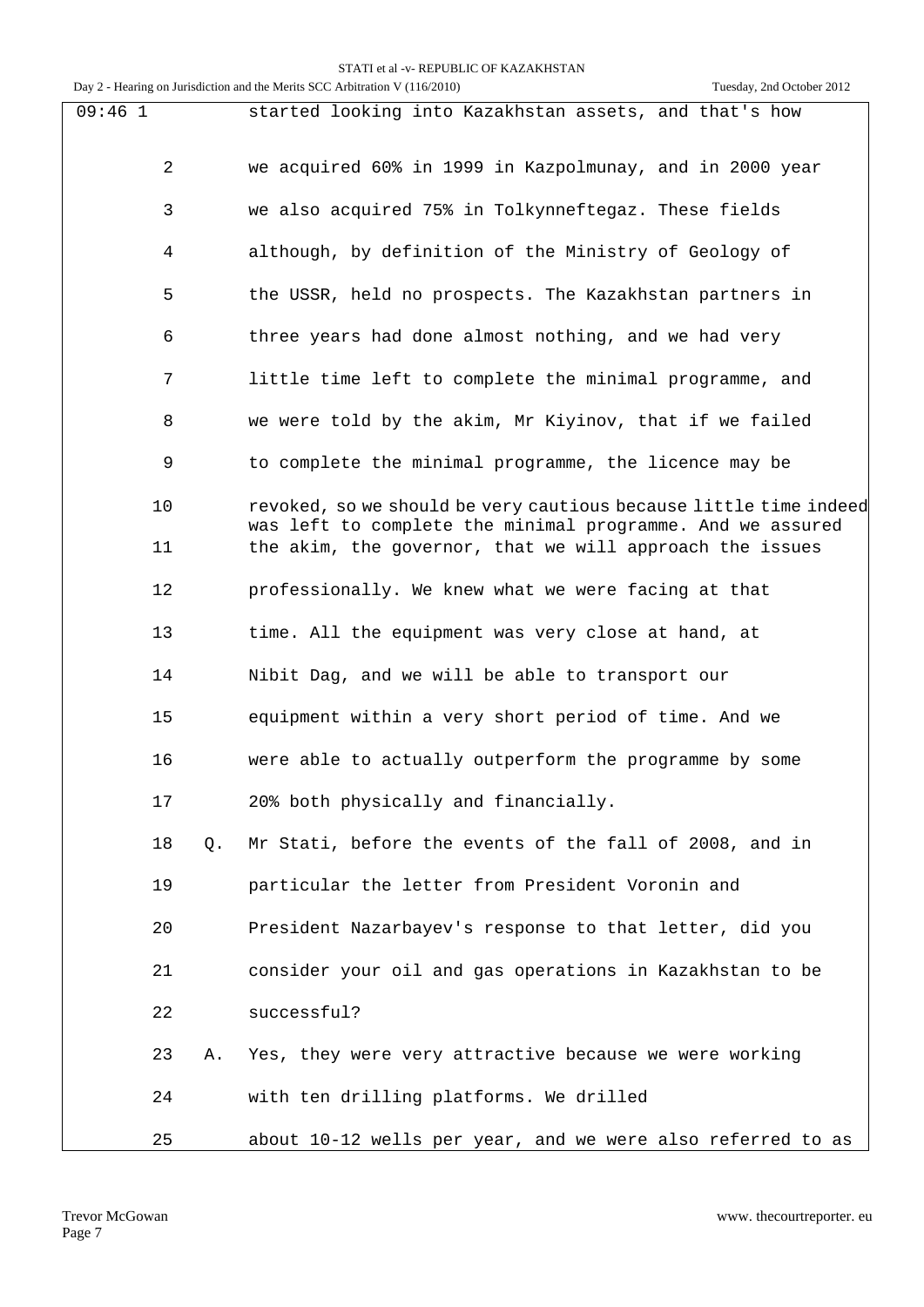| 09:491         |    | an exemplary operation. We received letters of                                                                       |
|----------------|----|----------------------------------------------------------------------------------------------------------------------|
| $\overline{a}$ |    | gratitude from the authorities and good reviews in                                                                   |
| 3              |    | different inspections which is confirmed by the acts of<br>inspections of competent authorities. So we never had any |
| 4              |    | disputes, always had a good mutual<br>understanding and were operating actually quite                                |
| 5              |    | smoothly. And the authorities always provided positive<br>evaluation of our work.                                    |
| 6              | Q. | We will come to Project Zenith in a moment, which took                                                               |
| 7              |    | place, as I understand it, in the summer of 2008. But                                                                |
| 8              |    | prior to Project Zenith, had any companies or                                                                        |
| 9              |    | individuals expressed an interest in acquiring the                                                                   |
| 10             |    | operations of either KPM or TNG?                                                                                     |
| 11             | Α. | Well, in fact we had certain problems over a certain                                                                 |
| 12             |    | period of time in Kazakhstan. We started gas production                                                              |
| 13             |    | in 2003, and that's where problems emerged because                                                                   |
| 14             |    | practically our contract gives us the right for 100%                                                                 |
| 15             |    | export of gas, and we never managed to get to actually                                                               |
| 16             |    | exporting. KazRosGaz and Gazprom were creating                                                                       |
| 17             |    | problems.                                                                                                            |
| 18             |    | KazRosGaz is a 50% owned joint venture by                                                                            |
| 19             |    | KazMunaiGas and Gazprom, and that's where problems --                                                                |
| 20             |    | the first problem emerged in 2003, when we were directly                                                             |
| 21             |    | warned by KazRosGaz that until the field was exhausted,                                                              |
| 22             |    | we should sell gas at the rate of \$11. This was below                                                               |
| 23             |    | self-cost and totally unacceptable; we were against it.                                                              |
| 24             |    | And that's why we -- KazRosGaz and its affiliated                                                                    |
| 25             |    | company kept addressing us with requests -- GazImpex,                                                                |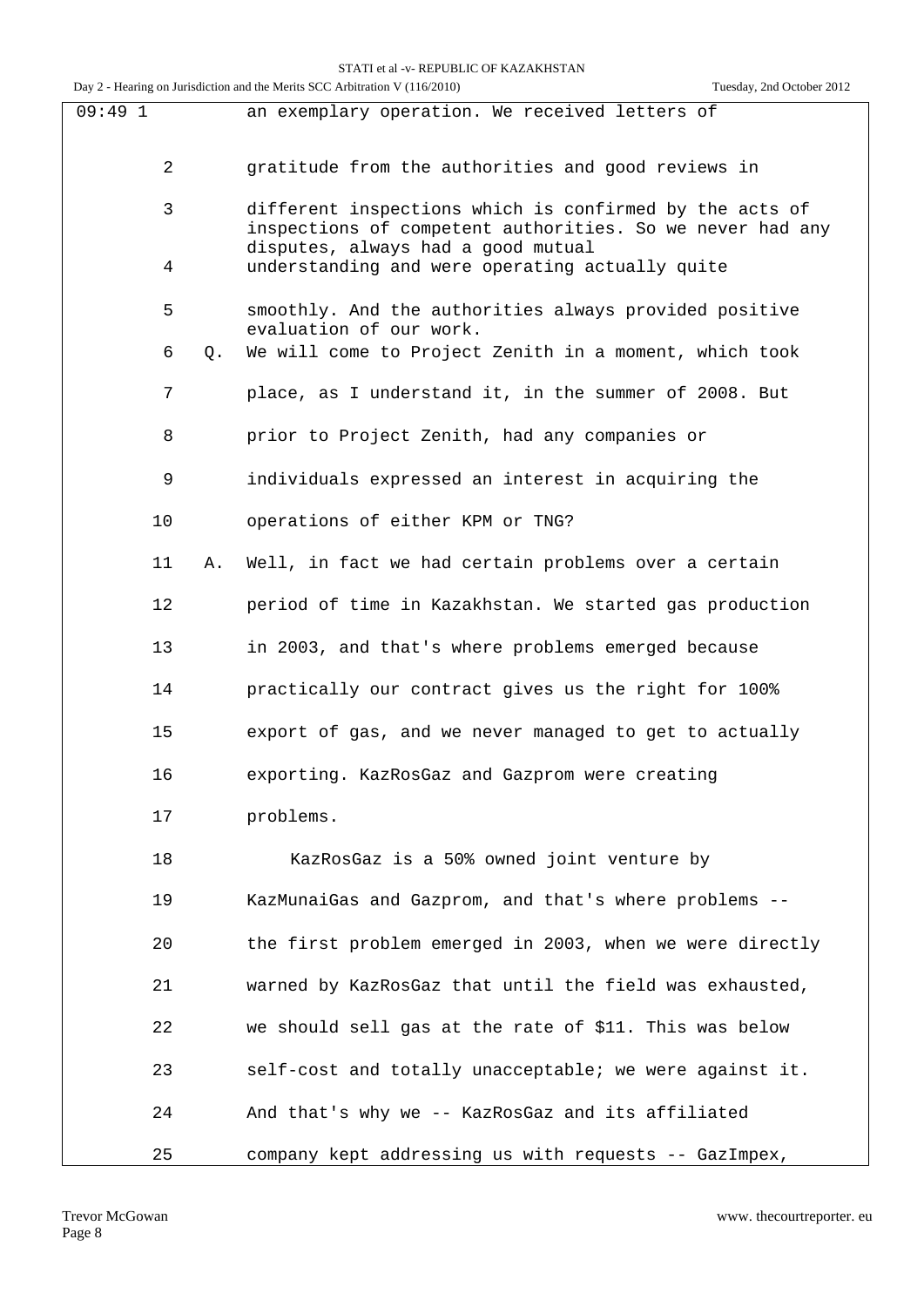| $09:51$ 1   | for example, as KazRosGaz -- to sell a part of our                   |
|-------------|----------------------------------------------------------------------|
| 2           | shares to these companies.                                           |
| 3           | The reason actually was that KazRosGaz could not                     |
| 4           | reach the world market alone; it had to share its                    |
| 5           | revenues with Gazprom, and we were confronted with the               |
| 6           | request that they should themselves produce volumes, and             |
| 7           | then they were afraid to export these volumes of gas.                |
| 8           | Practically speaking, this was the origin of the                     |
| $\mathsf 9$ | persecutions, of harassment of my company. Because                   |
| 10          | apart from this, Mr Kulibayev had another very                       |
| 11          | interesting project, KazAzot, and on the base of it,                 |
| 12          | together with the Japanese partners, they planned to build up<br>the |
| 13          | biggest petrochemical plant in the free zone of the city             |
| 14          | of Aktau, and that would cover 15% of the market of                  |
| 15          | mineral fertilisers.                                                 |
| 16          | In this project the participants were Gutsereyev,                    |
| 17          | Kulibayev and Kusherbayev. They in fact kept hinting to              |
| 18          | us that we might support this project and sign                       |
| 19          | contracts. We formulated our offers, but the prices                  |
| 20          | that we offered did not satisfy them. And in fact the                |
| 21          | plant was situated too far away from the transportation              |
| 22          | route, and transportation expenses would be too great,               |
| 23          | and the whole operation would be less economically                   |
| 24          | viable.                                                              |
| 25          | So the further developments, as strange as it is,                    |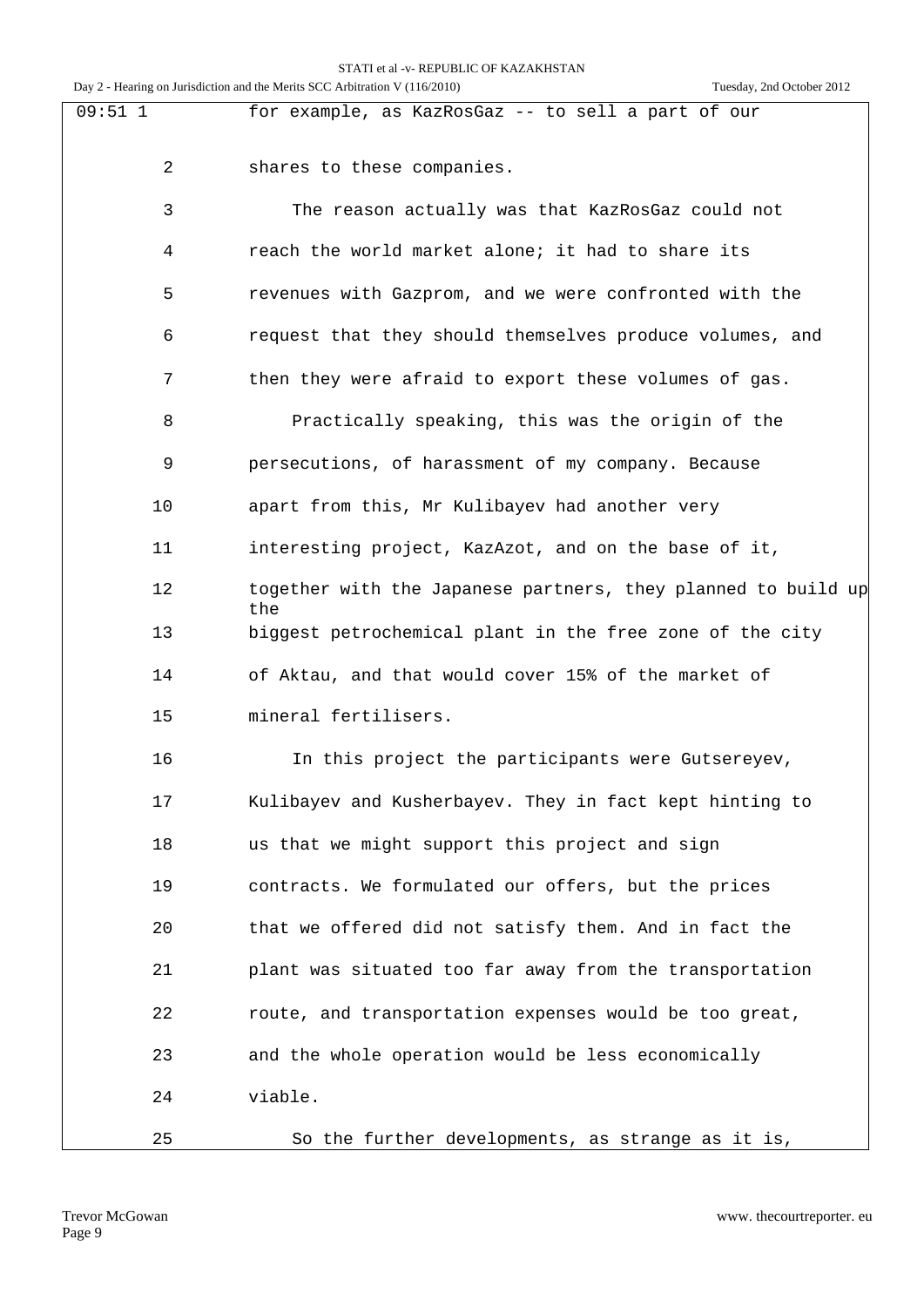| $09:53$ 1      |    | stemmed from these situations that Mr Kulibayev was                                                   |
|----------------|----|-------------------------------------------------------------------------------------------------------|
| $\overline{a}$ |    | actually interested in Tolkynneftegaz as a supplier of                                                |
| 3              |    | gas to export markets. They earned good money on the                                                  |
| 4              |    | exports and paid only kopecks to us. There was an idea                                                |
| 5              |    | to earn good money on cheap raw material by supplying                                                 |
| 6              |    | the raw materials to this large petrochemical plant.                                                  |
| 7              | Q. | Thank you, Mr Stati.                                                                                  |
| 8              |    | In the summer of 2 008 your company went through what                                                 |
| $\mathsf 9$    |    | has been known as Project Zenith. Why did you decide in                                               |
| 10             |    | the summer of 2008 to attempt to sell your Kazakh                                                     |
| 11             |    | operations?                                                                                           |
| 12             | Α. | Actually we didn't want to sell all of our business in                                                |
| 13             |    | Kazakhstan, and we offered for sale through Renaissance                                               |
| 14             |    | Capital investment bank only Tolkyn and Borankol. And                                                 |
| 15             |    | Tabyl we wanted to keep for ourselves because we made discoveries<br>at Bahyt and Munaibay and we had |
| 16             |    | serious intentions to develop this block, as there was                                                |
| 17             |    | a block reef, and our aim was to develop the project of                                               |
| 18             |    | this reef.                                                                                            |
| 19             |    | The prices were very good at that time in the                                                         |
| 20             |    | market: there was great interest in oil and gas assets,                                               |
| 21             |    | and we regarded the valuation of our assets as at a very                                              |
| 22             |    | good level, and we thought that we might sell those                                                   |
| 23             |    | assets and then carry over our operations to Sudan,                                                   |
| 24             |    | where we had a product-sharing agreement with the                                                     |
| 25             |    | Government of Southern Sudan. And also in the north of                                                |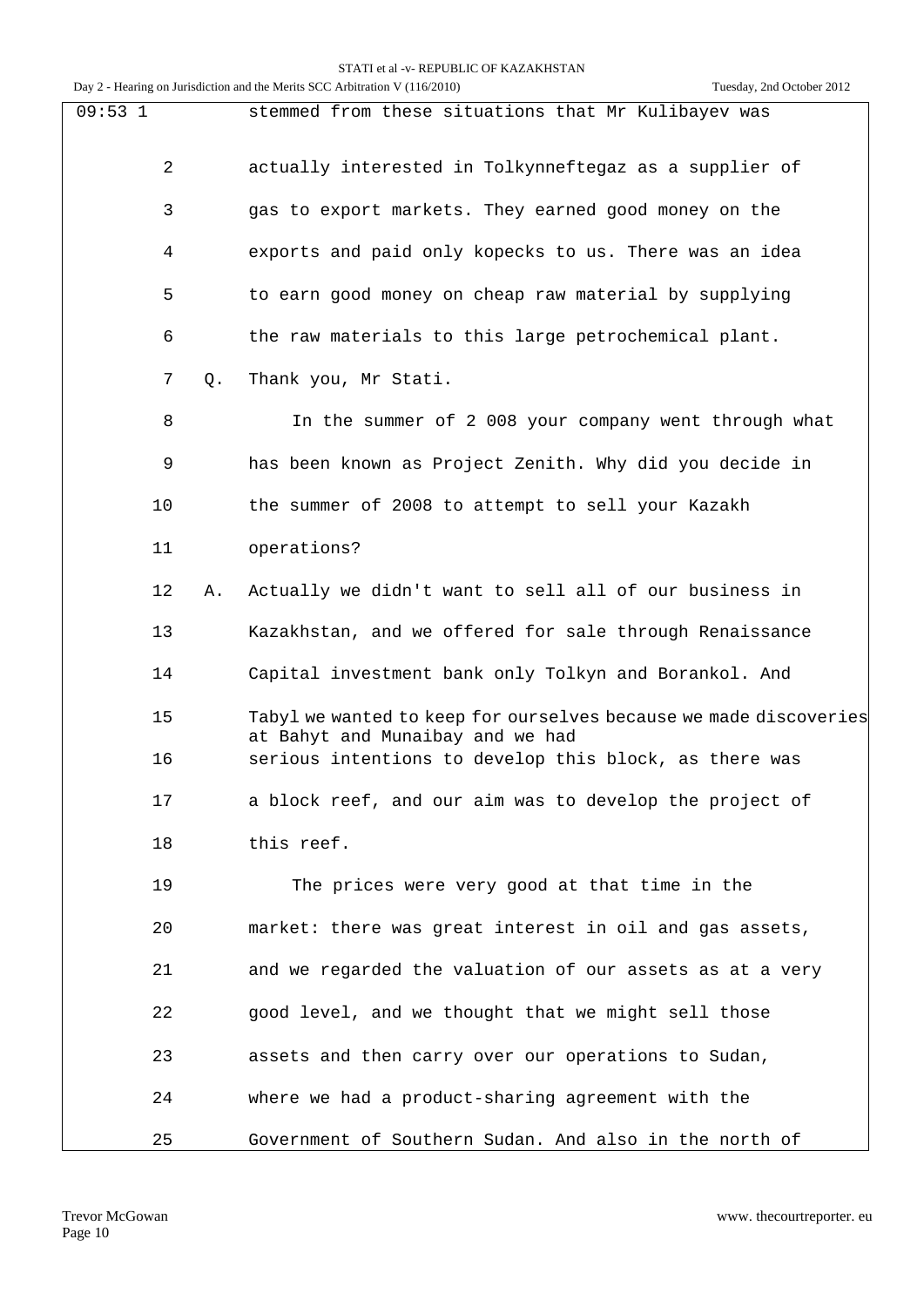| $09:56$ 1 |                |    | Iraq, with the Kurdistan Government, we had signed       |
|-----------|----------------|----|----------------------------------------------------------|
|           | $\overline{2}$ |    | very profitable contracts also on a product-sharing      |
|           | 3              |    | base. And we wanted to develop those projects,           |
|           | 4              |    | as well as the Tabyl block.                              |
|           | 5              | Q. | Mr Stati, why did you withdraw from the Project Zenith   |
|           | 6              |    | sale process in the fall of 2008?                        |
|           | 7              | Α. | We all know that from July until October the prices were |
|           | 8              |    | plummeting and the crisis was there, and we were aware   |
|           | 9              |    | that in the second round we will have no chance to reach |
|           | 10             |    | agreements with potential buyers on such profitable      |
|           | 11             |    | terms because the internal valuation of our assets was   |
|           | 12             |    | much higher than what had been offered by the Korean     |
|           | 13             |    | [National] Oil Company, to the tune of \$1.5 billion.    |
|           | 14             |    | As we know, usually prices keep fluctuating: they go     |
|           | 15             |    | down, then they rise. If we compare to the situation     |
|           | 16             |    | today, we have the same prices until the start of our    |
|           | 17             |    | transaction to sell our assets. So we were waiting for   |
|           | 18             |    | a more appropriate moment to sell our assets at better   |
|           | 19             |    | prices.                                                  |
|           | 20             | Q. | Thank you, Mr Stati. When did you first learn of         |
|           | 21             |    | President Nazarbayev's directive in response to          |
|           | 22             |    | President Voronin's letter?                              |
|           | 23             | Α. | This was on 19th or 20th October. I was informed by      |
|           | 24             |    | Mr Salagor, who was the coordinator of the projects in   |
|           | 25             |    | Kazakhstan.                                              |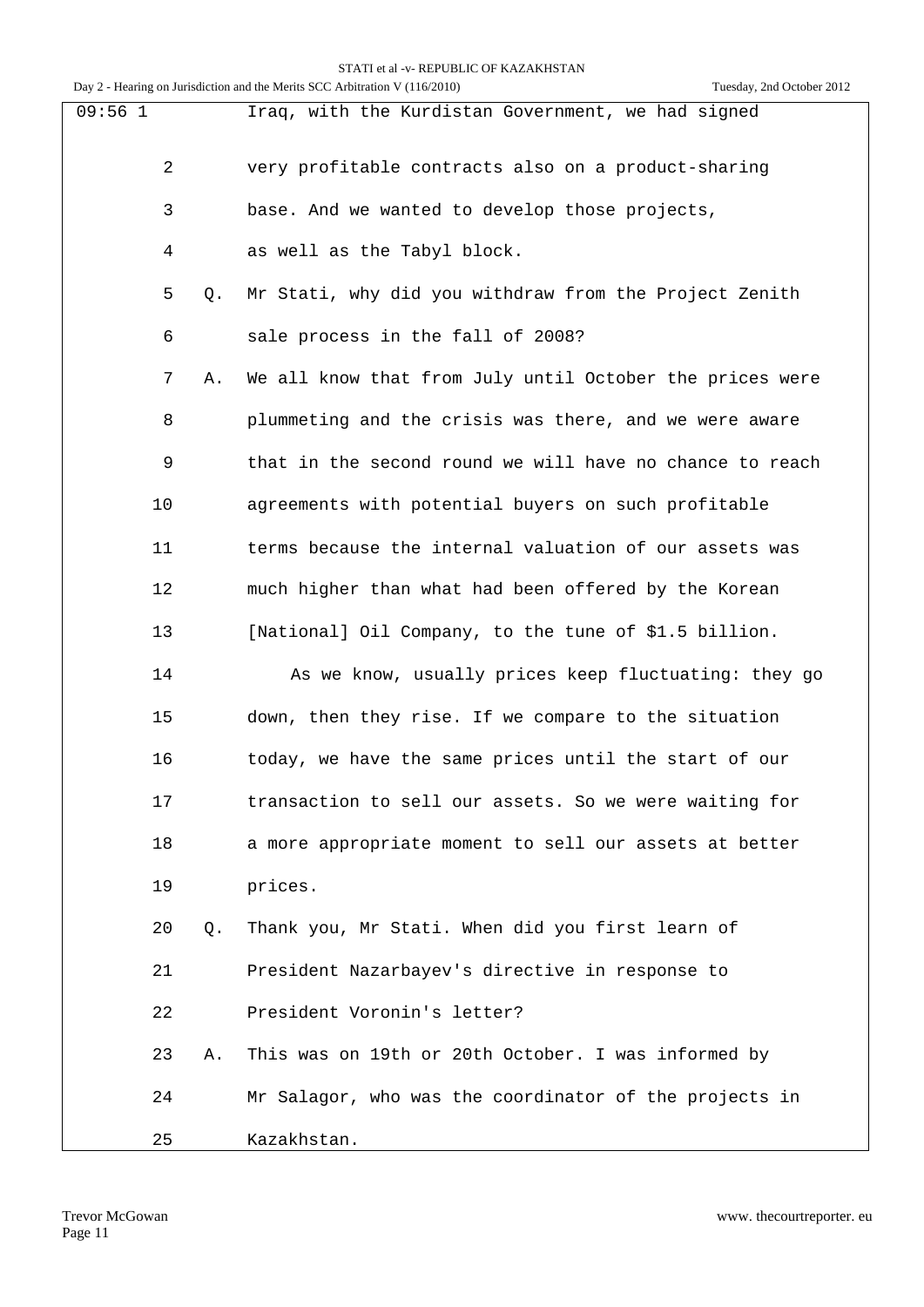| $09:58$ 1 | Q.             | And, Mr Stati, do you have any view or opinion as to why       |
|-----------|----------------|----------------------------------------------------------------|
|           | $\overline{2}$ | President Nazarbayev gave the directive that he gave in        |
|           | 3              | October 2008?                                                  |
|           | 4<br>Α.        | As I went through this history of selling our gas              |
|           | 5              | volumes, I was aware of the great interest in our              |
|           | 6              | volumes displayed by KazRosGaz, by Mr Kulibayev. And on        |
|           | 7              | many occasions we had meetings with Mr Kulibayev               |
|           | 8              | attempting to reach an agreement to set up together with       |
|           | 9              | him a 50/50 joint venture. But his conditions were             |
| 10        |                | always very low: he never wanted to pay for this 50%.          |
| 11        |                | That's why I never accepted, and I kept telling him that       |
| 12        |                | at least he might pay for the costs that we encountered        |
| 13        |                | in the 50% shares but he did not accept even those terms.      |
| 14        |                | Mr Kulibayev is a very canny person; he always sees            |
| 15        |                | to it that someone else does the work for him. I think         |
| 16        |                | it was his initiative, he has great influence and enjoys       |
| 17        |                | attention, and apparently there was an agreement between       |
| 18        |                | Mr Nazarbayev and Mr Voronin. Mr Voronin and I have            |
| 19        |                | different opinions on various issues, on life in               |
| 20        |                | general. He disliked me, and that's why he agreed to           |
| 21        |                | cooperate with Mr Nazarbayev and to write this letter          |
| 22        |                | , and in my opinion this letter was the start of the operation |
| 23        |                | to seize our assets.                                           |
| 24        | Q.             | Mr Stati, when the investigations began in the fall of         |
| 25        |                | 2008 and continued into 2009, did you make any efforts         |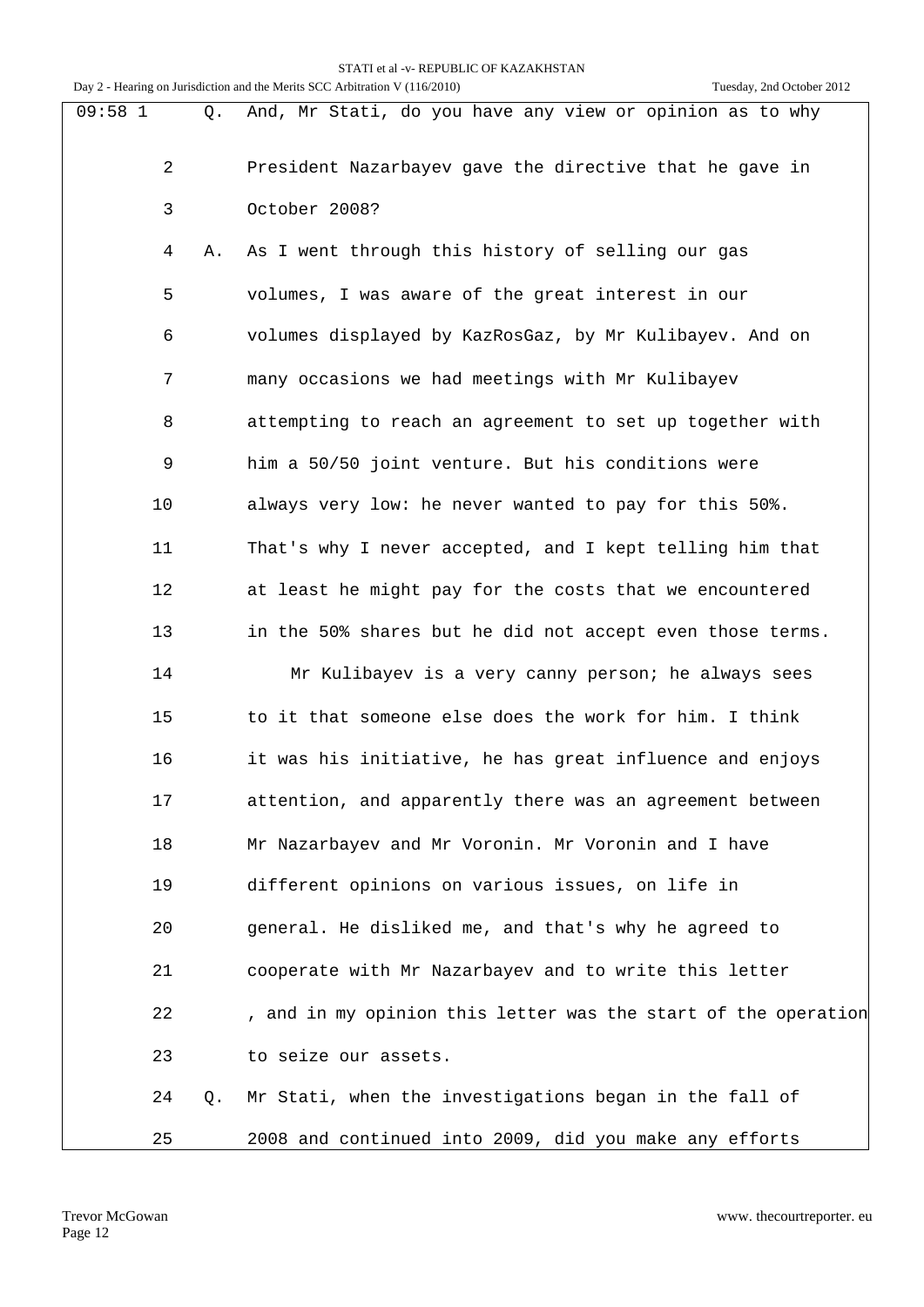| 10:001 |                      | to communicate with President Nazarbayev?                                      |
|--------|----------------------|--------------------------------------------------------------------------------|
|        | $\overline{2}$<br>Α. | Yes, on many occasions. Many times I wrote a letter                            |
|        | 3                    | personally, and asked Mr Luchinskii, who also wrote                            |
|        | 4                    | a dozen telegrams to Mr Nazarbayev asking him to give                          |
|        | 5                    | an audience, to receive me and listen to our case, and for us<br>to understand |
|        | 6                    | why was there such negative attitude, such pressing of                         |
|        | 7                    | our companies.                                                                 |
|        | 8                    | Mr Luchinskii kept talking to the presidential                                 |
|        | 9                    | office, and his chief secretary of the presidential                            |
| 10     |                      | office, and they kept promising that, "Of course we'll                         |
| 11     |                      | put you through to the President," but day after day                           |
| 12     |                      | there was a failure and we couldn't reach President                            |
| 13     |                      | Nazarbayev, never managed to speak to him to understand                        |
| 14     |                      | why such pressure was being exerted on us.                                     |
| 15     |                      | And then Mr Luchinskii addressed Mr Victor                                     |
| 16     |                      | Chernomyrdin, who was then the ambassador in Ukraine.                          |
| 17     |                      | This was a very close friend and associate of                                  |
| 18     |                      | Mr Nazarbayev. And when Mr Chernomyrdin called                                 |
| 19     |                      | Mr Nazarbayev, Mr Nazarbayev actually spoke to him and                         |
| 20     |                      | they had a conversation. When Mr Chernomyrdin asked                            |
| 21     |                      | President Nazarbayev to receive us, to have a meeting                          |
| 22     |                      | and look into this case, Mr Nazarbayev just hung up and                        |
| 23     |                      | refused to continue this conversation.                                         |
| 24     | Q.                   | You mentioned in your answer on a couple of occasions                          |
| 25     |                      | Mr Luchinskii. Remind the Tribunal who Mr Luchinskii                           |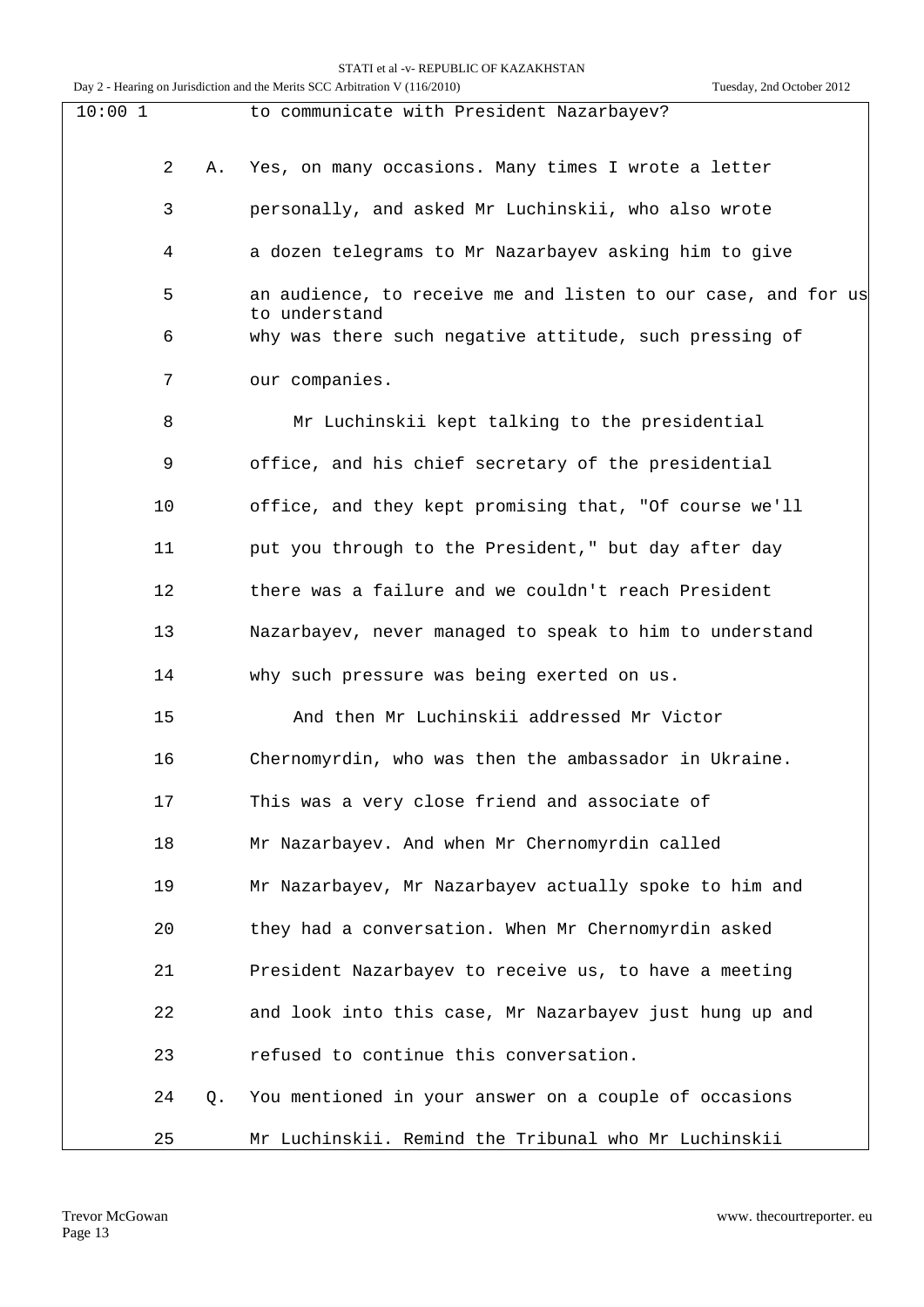| $10:02$ 1 |    | is?                                                                           |
|-----------|----|-------------------------------------------------------------------------------|
| 2         | Α. | Mr Luchinskii was the former President of Moldova.                            |
| 3         |    | Between 1995 and 2000 we met each other, when he became                       |
| 4         |    | the President. He supported our project because he was                        |
| 5         |    | aware that in order to maintain the energy security of                        |
| 6         |    | the country, we, as a company, were capable to implement                      |
| 7         |    | this project. A country is not sovereign as long as its                       |
| 8         |    | energy security is maintained -- the country which                            |
| 9         |    | imports 100% of its energy resources always depends on                        |
| 10        |    | a third country, and we see that Russia uses its gas                          |
| 11        |    | deliveries in order to put -- to advance political                            |
| 12        |    | claims with respect to our country.                                           |
| 13        | Q. | Mr Stati, what prompted your decision to renew your                           |
| 14        |    | efforts to sell your companies early in 2009?                                 |
| 15        | Α. | As you see in the materials of our case, we were fully                        |
| 16        |    | aware and we knew Mr Kulibayev's tactics. We realised                         |
| 17        |    | that President Nazarbayev's resolution on President                           |
| 18        |    | Voronin's letter was the starting signal for serious                          |
| 19        |    | harassment and pressure on our companies.                                     |
| 20        |    | It was claimed that we breached the preemptive                                |
| 21        |    | rights of Kazakhstan when the assets of Tolkynneftegaz were<br>transferred to |
| 22        |    | Gheso and then to Terra Raf, and then there were                              |
| 23        |    | accusations advanced -- fabricated accusations, of                            |
| 24        |    | course -- that we were operating main pipelines without                       |
| 25        |    | licence, that we were engaged in illegal entrepreneurial                      |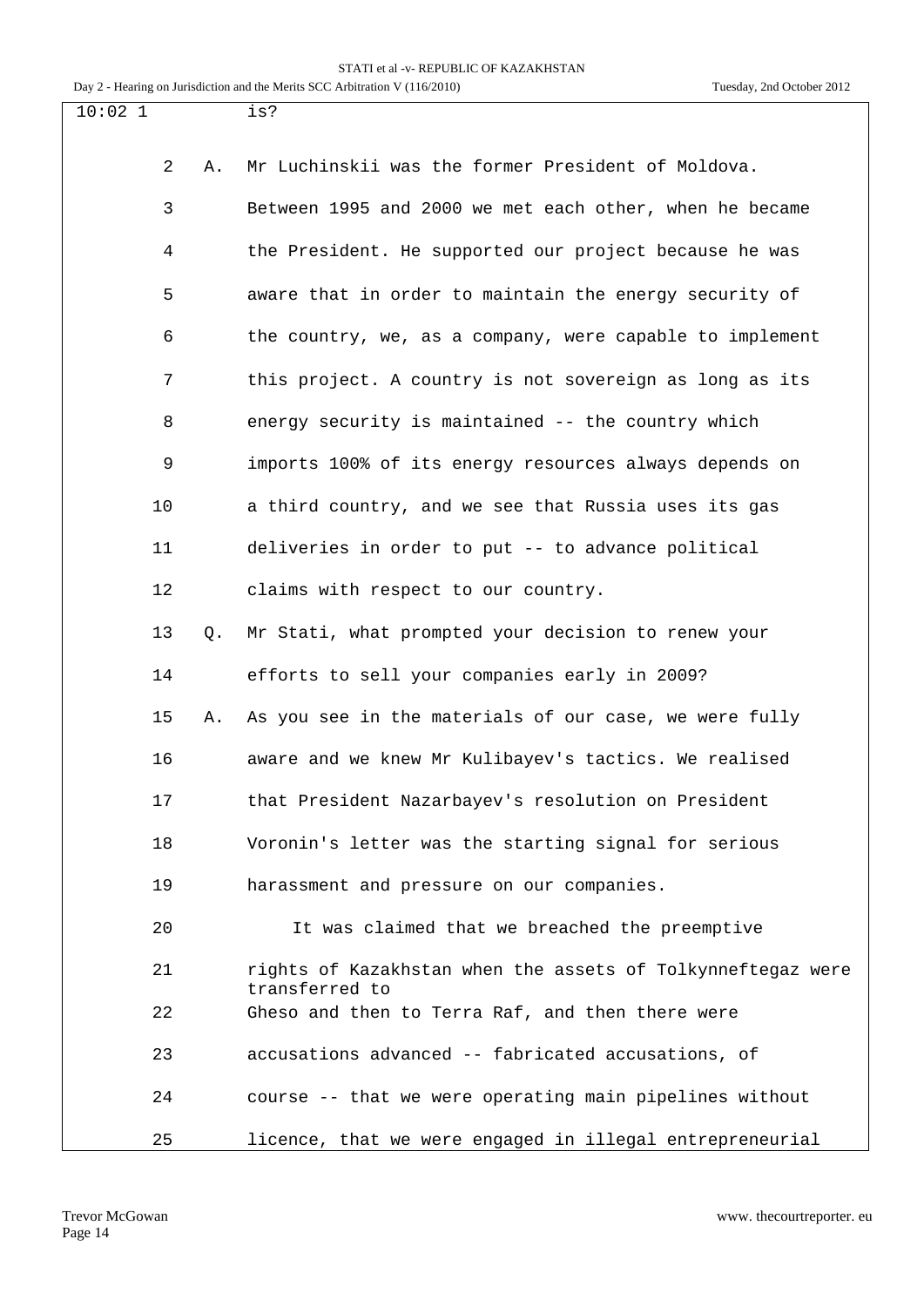| $10:04$ 1   |    | activities.                                                                    |
|-------------|----|--------------------------------------------------------------------------------|
| 2           |    | We realised, of course, that this was the start of                             |
| 3           |    | very hard pressing; something that was usual in                                |
| 4           |    | post-Soviet states, what was called "raider" takeovers                         |
| 5           |    | of companies. We were not the first to be subjected to                         |
| 6           |    | this treatment. So we made up our mind to leave as soon                        |
| 7           |    | as we could, rescuing as much as we could of our assets.                       |
| 8           |    | We also realised that the prices would be low, but still                       |
| $\mathsf 9$ |    | in order to go save at least something, we decided to                          |
| 10          |    | resume the Zenith Project and we turned to Renaissance                         |
| 11          |    | Capital, asking them to invite the potential buyers of                         |
| 12          |    | our assets.                                                                    |
| 13          | Q. | Were those efforts a success?                                                  |
| 14          | Α. | Yes. Yes. We received an offer from Total, from                                |
| 15          |    | Turkish [Petroleum] and from PSA Energy Holding; and at                        |
| 16          |    | a later point from [KNOC], who in July requested access to our                 |
| 17          |    | databank, and there was a large group who studied our databank.<br>We met also |
| 18          |    | Mr Kim and he explained why he refused to buy our                              |
| 19          |    | assets.                                                                        |
| 20          |    | We were also invited by Total in February 2009 to                              |
| 21          |    | Paris, and there we discussed sale of our assets. And                          |
| 22          |    | they were very interested in the Tabyl block because                           |
| 23          |    | after they studied the 3D seismic they ascertained that                        |
| 24          |    | that there was a reef structure                                                |
| 25          |    | and they were very interested in it.                                           |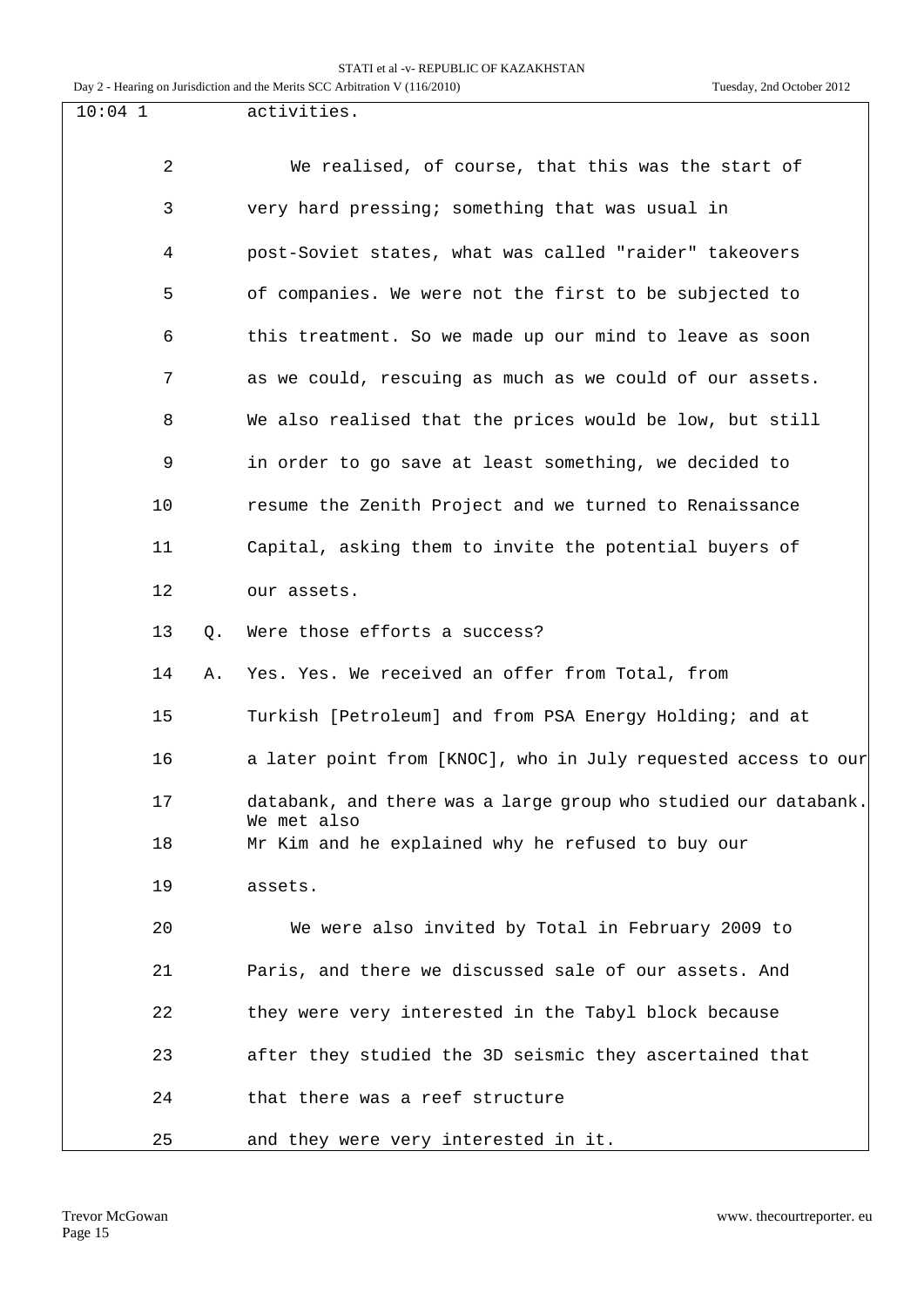|           |                | 51. A 11 C al - V - IXEI ODEIC OF IXALAIXIIS LAIV<br>Day 2 - Hearing on Jurisdiction and the Merits SCC Arbitration V (116/2010) | Tuesday, 2nd October 2 |
|-----------|----------------|----------------------------------------------------------------------------------------------------------------------------------|------------------------|
| $10:07$ 1 | 0.             | Do you have any understanding, Mr Stati, as to why your                                                                          |                        |
|           | $\overline{2}$ | efforts ultimately were unsuccessful in selling your                                                                             |                        |
|           | 3              | companies in the first or second quarter of 2009?                                                                                |                        |
|           | 4<br>Α.        | In any case, all the companies realised what kind of                                                                             |                        |
|           | 5              | claims were advanced by the state towards our companies:                                                                         |                        |
|           | 6              | huge penalties were imposed on Kazpolmunay,                                                                                      |                        |
|           | 7              | US\$145 million, for allegedly illegal entrepreneurial                                                                           |                        |
|           | 8              | activity using some kind of main oil pipeline. There                                                                             |                        |
|           | 9              | were also claims advanced with respect to the payment                                                                            |                        |
| 10        |                | again of illicitly imposed \$62 million of corporate                                                                             |                        |
| 11        |                | back-taxes. There were also claims advanced with                                                                                 |                        |
| 12        |                | respect to the payment of illegal customs duties on                                                                              |                        |
| 13        |                | exports by Kazpolmunay, because Kazpolmunay was exempted                                                                         |                        |

14 from such payments.

15 Also in May or in June there was a declaration by 16 the financial police that in practice four directors of 17 the companies, TNG and KPM, were facing criminal 18 charges, accused of violations and obtaining illegal 19 profits from entrepreneurial activity of \$980 million. 20 These were atrocious accusations. Each company was 21 aware how serious the situation was. We didn't wish to 22 have problems with the Kazakhstan authorities. And of 23 course everyone kept telling me, "Let's try to reach 24 an agreement with the Kazakhstan authorities. If you 25 manage to have a compromise, then we will go back to

2nd October 2012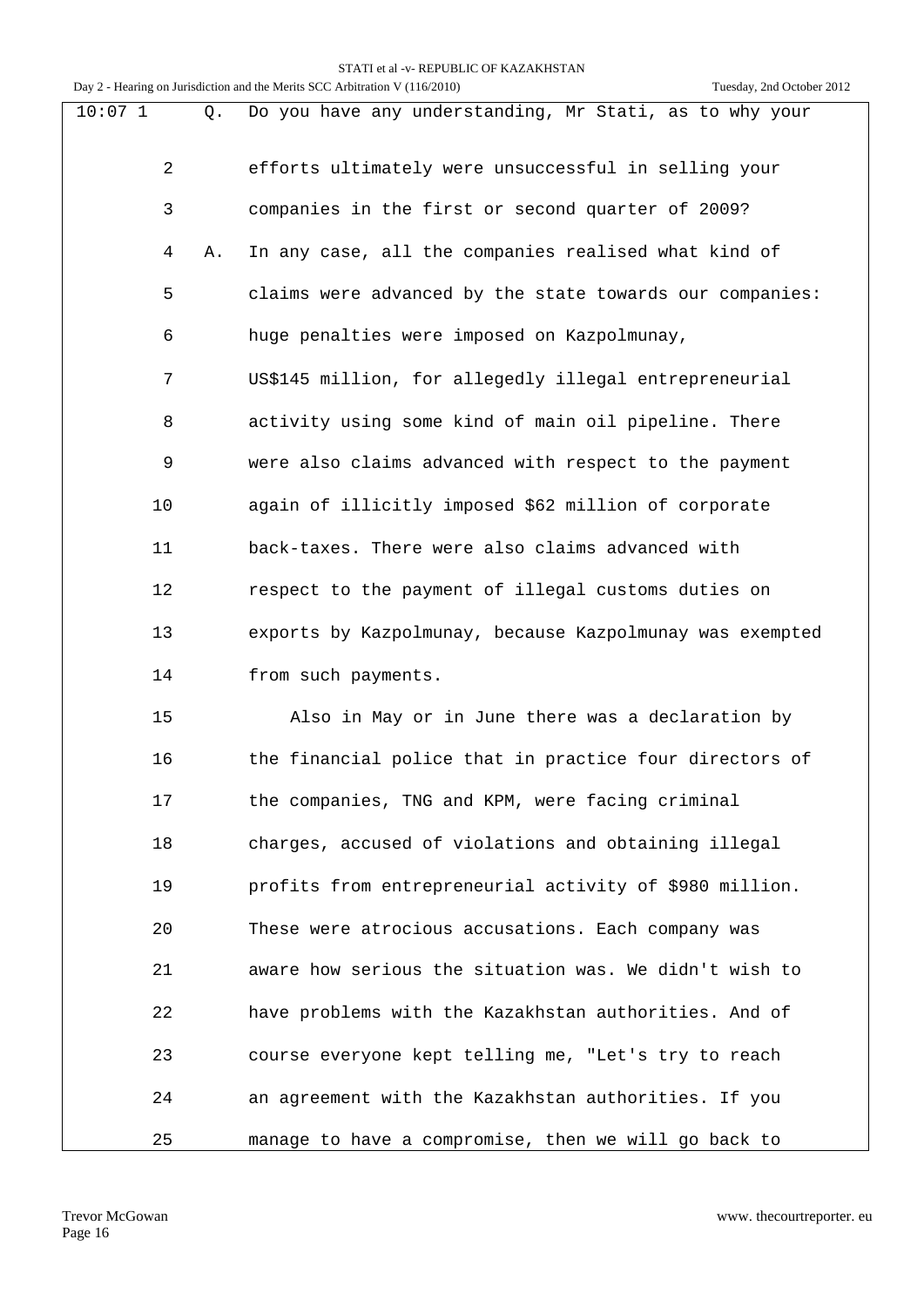| $10:09$ 1  | discussions and resolving whether to buy your assets."        |
|------------|---------------------------------------------------------------|
| 2          | MR SMITH: Thank you, Mr Stati.                                |
| 3          | THE CHAIRMAN: Thank you very much. We can go to cross         |
| 4          | right away, I think.                                          |
| 5          | (10.10 am)                                                    |
| $\epsilon$ | Cross-examination by DR NACIMIENTO                            |
| 7          | Good morning, Mr Stati.<br>Q.                                 |
| 8          | Good morning.<br>Α.                                           |
| 9          | I have a few questions regarding your background. Is it<br>Q. |
| 10         | correct that you spent the first 17 years of your career      |
| 11         | in the construction business in Moldova?                      |
| 12         | Yes. I have read memoirs of Ms Olcott. I am not<br>Α.         |
| 13         | a constructor; I am a mechanical engineer, and I worked       |
| 14         | as an engineer working with lifting mechanisms and            |
| 15         | exploiting these lifting mechanisms. I have nothing to        |
| 16         | do with construction as such.                                 |
| 17         | I also want to inform you that I have never been              |
| 18         | a Communist, not during the Soviet time and not during        |
| 19         | the present.                                                  |
| 20         | THE CHAIRMAN: I'm sorry, Mr Stati, you can only answer the    |
| 21         | questions which are posed. Those are the rules of the         |
| 22         | game.                                                         |
| 23         | THE WITNESS: I beg your pardon.                               |
| 24         | DR NACIMIENTO: And then after those first 17 years, you       |
| 25         | spent a further five years in a Moldovan consumer goods       |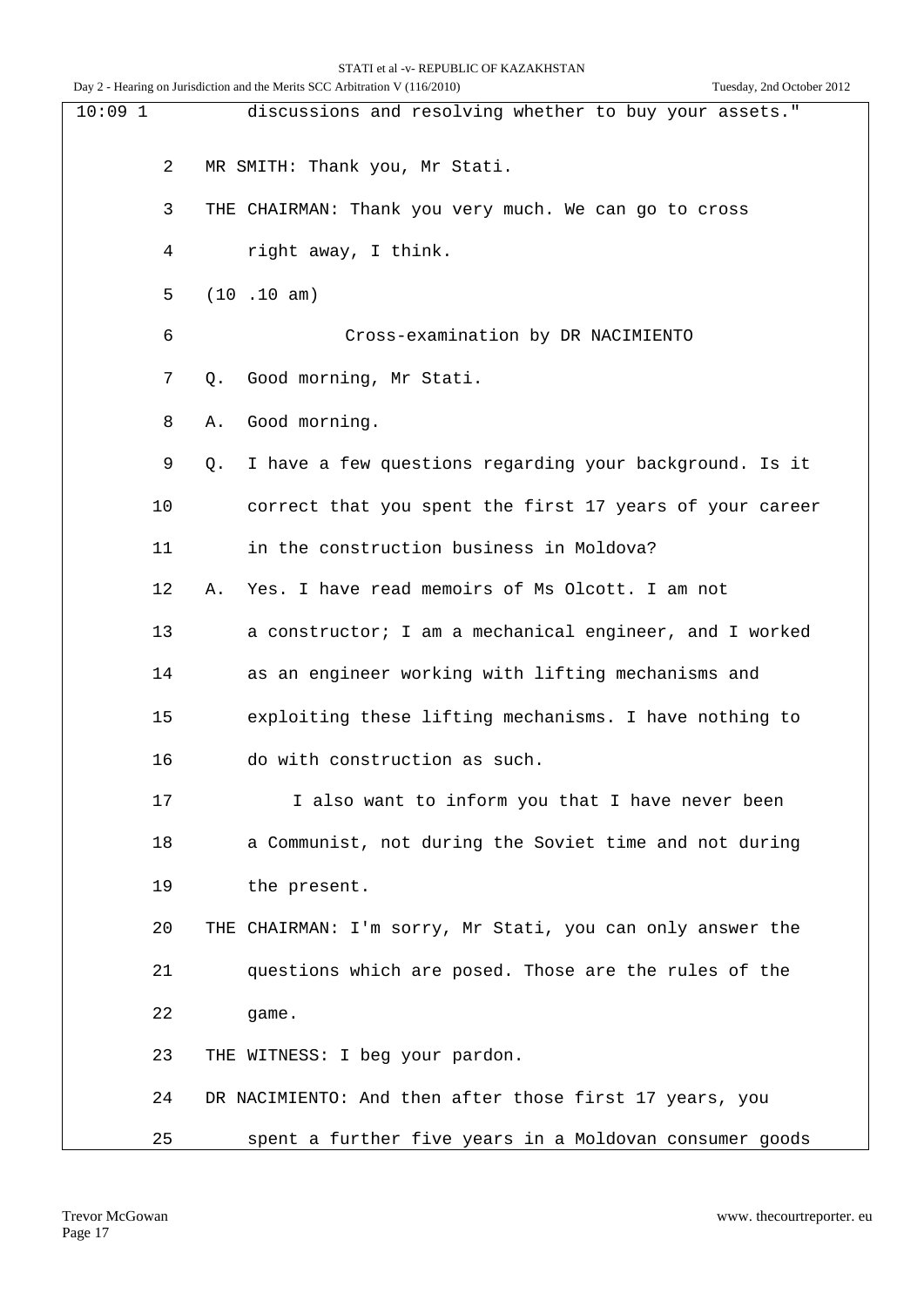| $10:11$ 1 |    |     | trading company; is that right?                           |
|-----------|----|-----|-----------------------------------------------------------|
|           | 2  | Α.  | No. I did not have anything to do with trading.           |
|           | 3  | Q.  | Could I refer you to your first witness statement, the    |
|           | 4  |     | first paragraph, the last sentence. It says:              |
|           | 5  |     | "In 1989, I then joined Decebal, a Moldovan consumer      |
|           | 6  |     | goods trading company, where I served as Director until   |
|           | 7  |     | 1994. "                                                   |
|           | 8  | Α.  | Decebal dealt with production, purely production. We      |
|           | 9  |     | were putting wine into bottles. We produced a conveyor    |
|           | 10 |     | for 12,000 bottles per hour. We were very successful.     |
|           | 11 |     | We also produced plastic goods. We also produced shoes.   |
|           | 12 | THE | INTERPRETER: If the interpreter understood correctly.     |
|           | 13 | Α.  | Yes, we did not directly work with trading. This is       |
|           | 14 |     | probably my misunderstanding of the question. I was not   |
|           | 15 |     | a trader myself; I did not sell at a market.              |
|           | 16 | Q.  | Is this description of Decebal a correct one in your      |
|           | 17 |     | witness statement?                                        |
|           | 18 |     | THE CHAIRMAN: Can you somehow get your microphone closer, |
|           | 19 |     | as you are talking in the other direction.                |
|           | 20 |     | DR NACIMIENTO: I'm sorry.                                 |
|           | 21 | Α.  | Absolutely correct.                                       |
|           | 22 | Q.  | It's a consumer goods trading company?                    |
|           | 23 | Α.  | The company was producing, bottling the wine, producing   |
|           | 24 |     | plastic goods and shoes. But of course, once you've       |
|           | 25 |     | produced, you do sell them after that.                    |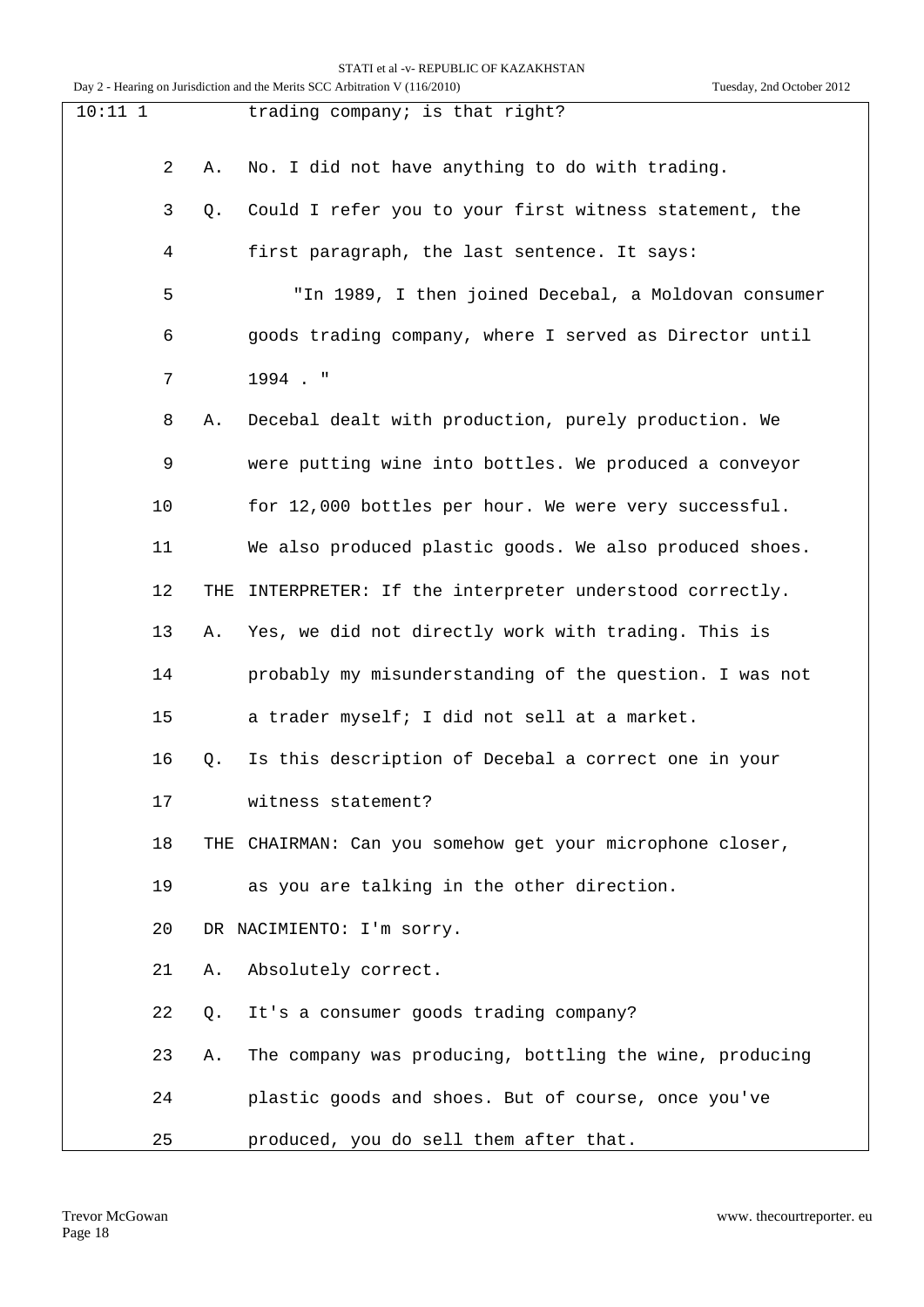| $10:14$ 1 |             | Q. | Okay, thank you. And then, approximately at the age of  |
|-----------|-------------|----|---------------------------------------------------------|
|           | 2           |    | 40, you decided to make a change of your life; is that  |
|           | 3           |    | right?                                                  |
|           | 4           | Α. | In what way?                                            |
|           | 5           | Q. | You started a new career and you started a new          |
|           | 6           |    | education; is that right?                               |
|           | 7           | Α. | That's right. In 1992 I started studies by distance of  |
|           | 8           |    | the university at the economic faculty, and I graduated |
|           | $\mathsf 9$ |    | from it.                                                |
|           | 10          | Q. | And while you were still studying, actually at the      |
|           | 11          |    | beginning of it, you created the Ascom Group?           |
|           | 12          | Α. | In 1994.                                                |
|           | 13          | Q. | Is it a correct description of your position, Mr Stati, |
|           | 14          |    | that within the companies controlled by you, you take   |
|           | 15          |    | the main decisions?                                     |
|           | 16          | Α. | Absolutely correct. But I work in a team.               |
|           | 17          | Q. | And you are informed about all relevant facts so as to  |
|           | 18          |    | take the relevant decisions?                            |
|           | 19          | Α. | Yes, of course, everything that reaches me, indeed. But |
|           | 20          |    | I can't say if this is a comprehensive list of facts.   |
|           | 21          |    | It depends on the loyalty of my personnel.              |
|           | 22          | Q. | Was it your decision to start this arbitration?         |
|           | 23          | Α. | Yes, it was me.                                         |
|           | 24          | Q. | Did you select the counsel for this arbitration?        |
|           | 25          | Α. | Absolutely correct.                                     |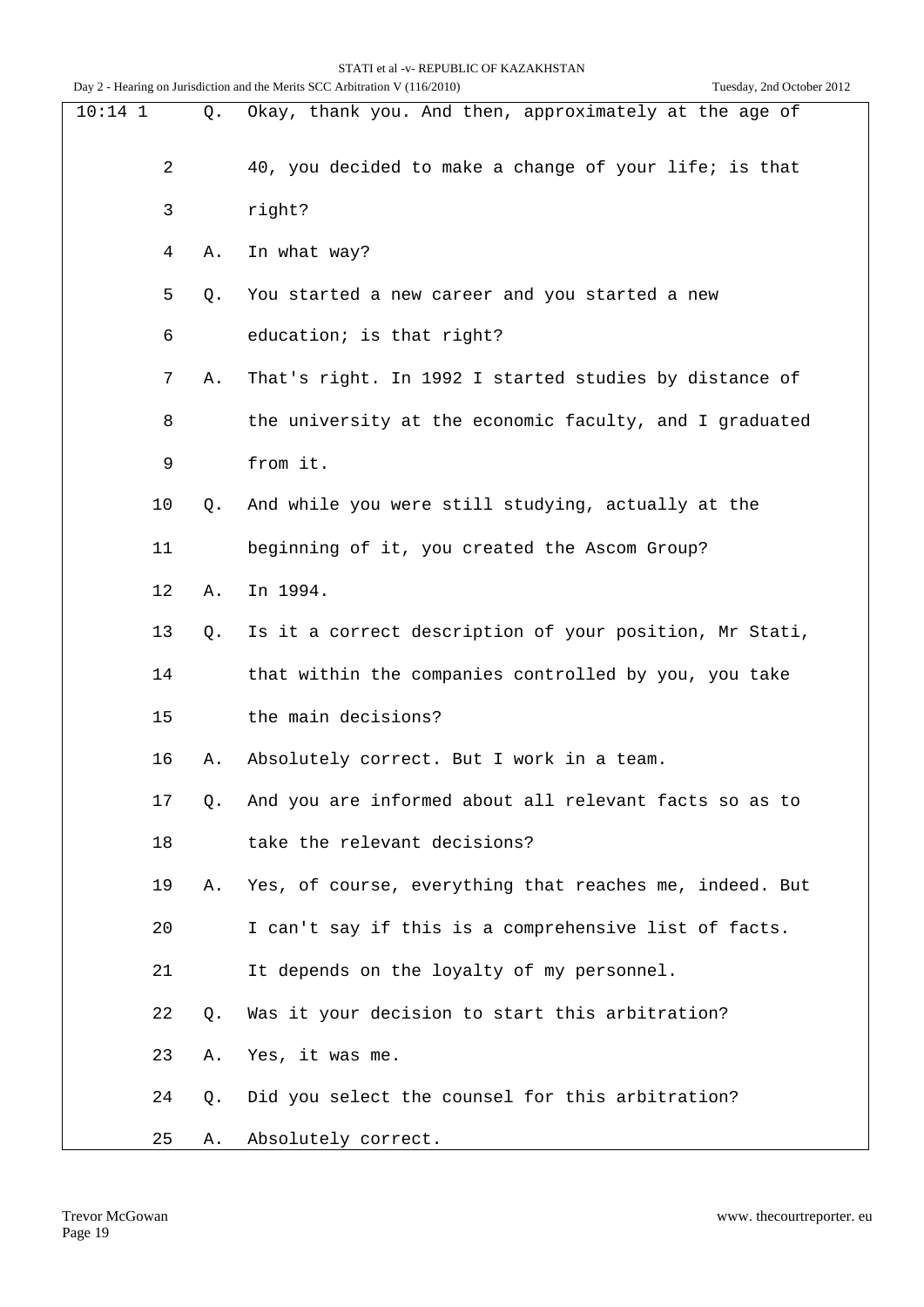STATI et al -v- REPUBLIC OF KAZAKHSTAN

| $10:16$ 1      | Q. | And did you instruct counsel for this arbitration?       |
|----------------|----|----------------------------------------------------------|
|                |    |                                                          |
| $\overline{2}$ | Α. | In which way, instruct?                                  |
| 3              | Q. | Tell them what to do?                                    |
| 4              | Α. | No, we have a contract. I trust they are professionals   |
| 5              |    | and they know how to act.                                |
| 6              | О. | You have a contract, and you are saying you trust they   |
| 7              |    | are professionals. So you entered into an engagement     |
| 8              |    | letter with King & Spalding?                             |
| 9              | Α. | There is a contract between us.                          |
| 10             | Q. | And who provides King & Spalding with the necessary      |
| 11             |    | information for this arbitration?                        |
| 12             | Α. | My team. They receive all the information concerning     |
| 13             |    | the facts, and all the information they require, and all |
| 14             |    | the information they are entitled to, based on the       |
| 15             |    | applicable law.                                          |
| 16             | Q. | And who is your team in this respect?                    |
| 17             | Α. | My management.                                           |
| 18             | Q. | Can you give us the names?                               |
| 19             | Α. | There are many people.                                   |
| 20             | Q. | Can you name them?                                       |
| 21             | Α. | Alright. Mr Lungu, Mr Cojin, Mr Salagor, Mr Pisica,      |
| 22             |    | Mr Condorachi, Mr Stejar, Mr Calancea. Do you want me    |
| 23             |    | to continue listing them? We are speaking about          |
| 24             |    | 30-40 people.                                            |
| 25             | Q. | And the ones that you just mentioned are the main        |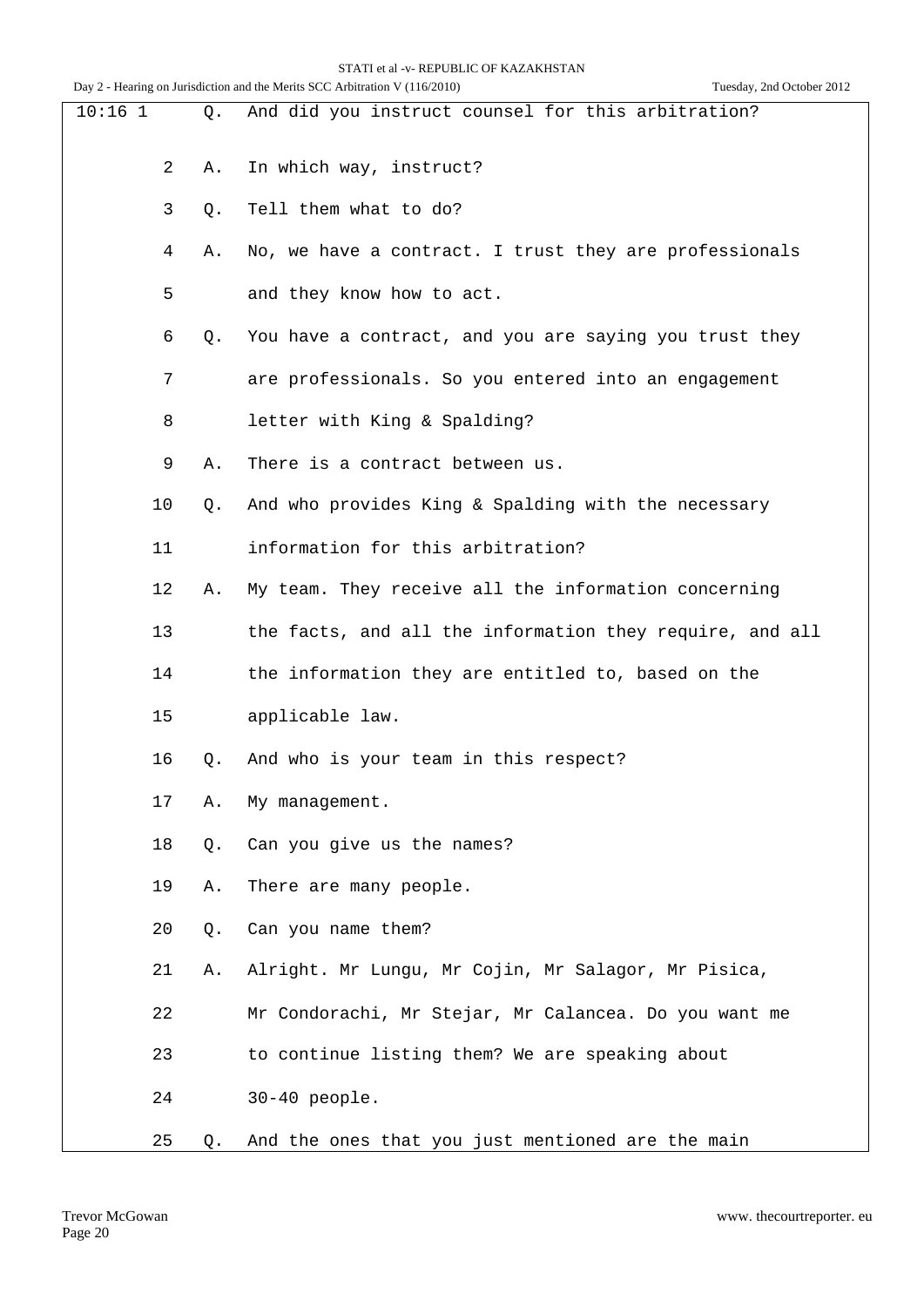| $10:18$ 1 |                |    | people?                                                     |
|-----------|----------------|----|-------------------------------------------------------------|
|           | $\overline{2}$ | Α. | Almost, yes.                                                |
|           | 3              | Q. | Do you remember when you engaged King & Spalding for        |
|           | 4              |    | this arbitration?                                           |
|           | 5              | Α. | In 2009.                                                    |
|           | 6              | Q. | You specifically instructed them to start working on the    |
|           | 7              |    | arbitration?                                                |
|           | 8              | Α. | That's correct.                                             |
|           | 9              |    | MR SMITH: Mr Chairman, I believe I'll just allow counsel to |
|           | 10             |    | ask her questions, but she is getting dangerously close     |
|           | 11             |    | to attorney-client communications between Mr Stati and      |
|           | 12             |    | my firm.                                                    |
|           | 13             |    | DR NACIMIENTO: It is just getting close, but as you mention |
|           | 14             |    | it, I am just asking about the dates.                       |
|           | 15             |    | So in 2009 you engaged King & Spalding, and                 |
|           | 16             |    | instructed them to start work on the arbitration?           |
|           | 17             |    | Yes. We provided them with the materials, we have           |
|           | 18             |    | signed an agreement that they will bring this to            |
|           | 19             |    | arbitration and represent our interests in it.              |
|           | 20             | Q. | Was it in early 2009?                                       |
|           | 21             | Α. | I can't tell for sure. I don't remember exactly. In         |
|           | 22             |    | 2009, sometime in the beginning.                            |
|           | 23             | Q. | Are you aware that your attorneys confirmed receiving       |
|           | 24             |    | internal government materials from sources within           |
|           | 25             |    | ministries?                                                 |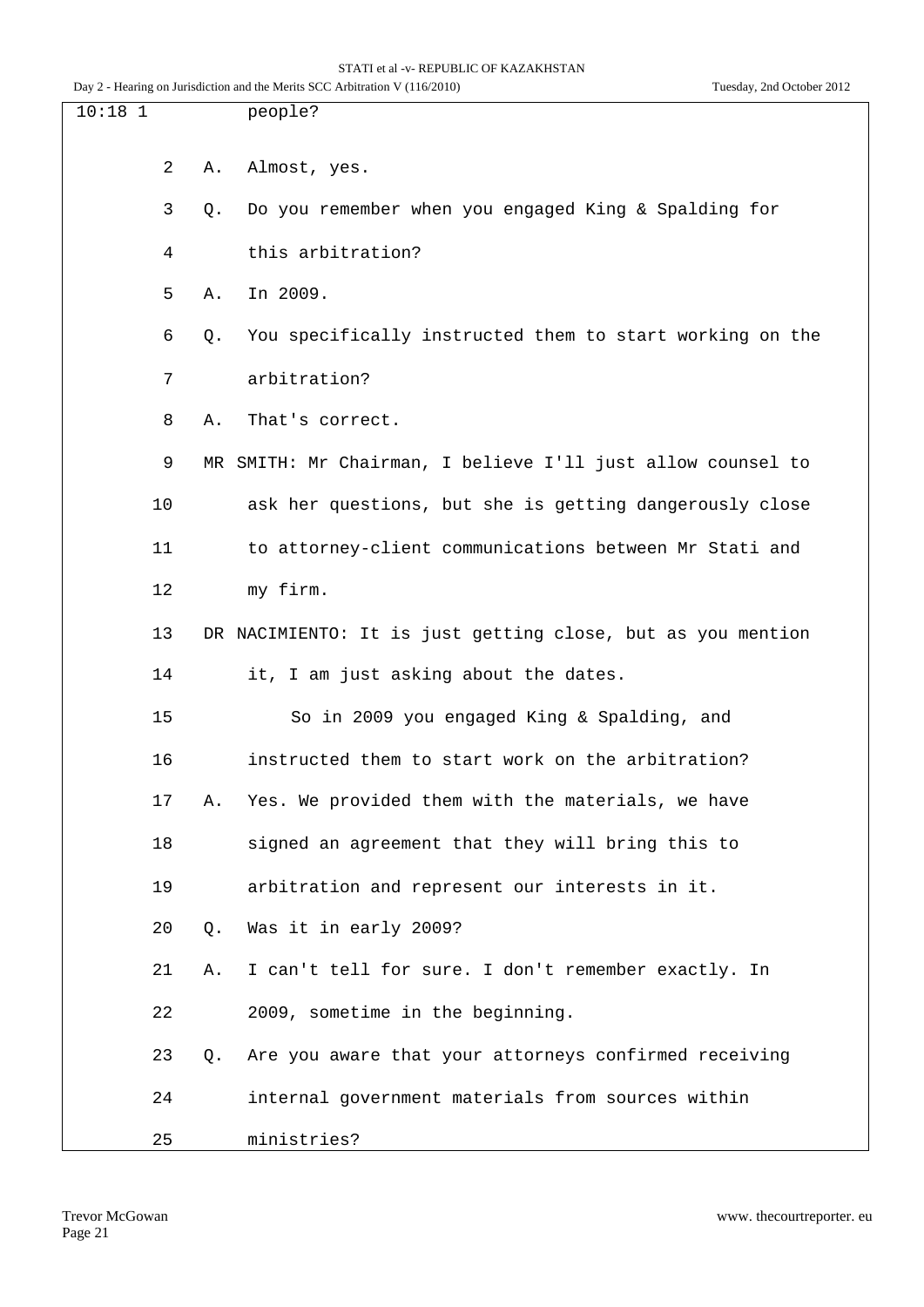| $10:20$ 1      | Α. | Yes, I am. Yesterday Mr Reggie [Smith] made a statement  |
|----------------|----|----------------------------------------------------------|
| $\overline{a}$ |    | that there are people who, probably understanding what   |
| $\mathfrak{Z}$ |    | kind of awful actions are performed in some of the       |
| 4              |    | authorities of Kazakhstan, and probably these people     |
| 5              |    | [have] been trying to bring the truth to the matter and  |
| 6              |    | trying to achieve a fair judgment over the atrocities in |
| 7              |    | Kazakhstan; probably this is why these people did what   |
| 8              |    | they did.                                                |
| 9              | Q. | Do you know who are these people?                        |
| 10             | Α. | No, I don't. But I encourage them.                       |
| 11             | Q. | Did you learn yesterday only about those documents?      |
| 12             | Α. | Not all of them. Some of the documents were brought to   |
| 13             |    | me personally and shown to me, and I was astonished      |
| 14             |    | about the things said. They demonstrate, for example,    |
| 15             |    | Blagovest, how many people there were who were acting    |
| 16             |    | illegally and who were engaged in raiding activities.    |
| 17             |    | You said that those documents were brought to you        |
| 18             |    | personally. Who brought them to you?                     |
| 19             | Α. | Some of them by -- many of these documents by my people, |
| 20             |    | my employees in Kazakhstan, who would just bring them    |
| 21             |    | and put it in front of me on my desk for my information. |
| 22             | Q. | And who were those people in Kazakhstan? Your people?    |
| 23             | Α. | Many of them, I can't really recall which documents and  |
| 24             |    | which people. It was such a pressing and such            |
| 25             |    | a stressful situation, we were very nervous. You         |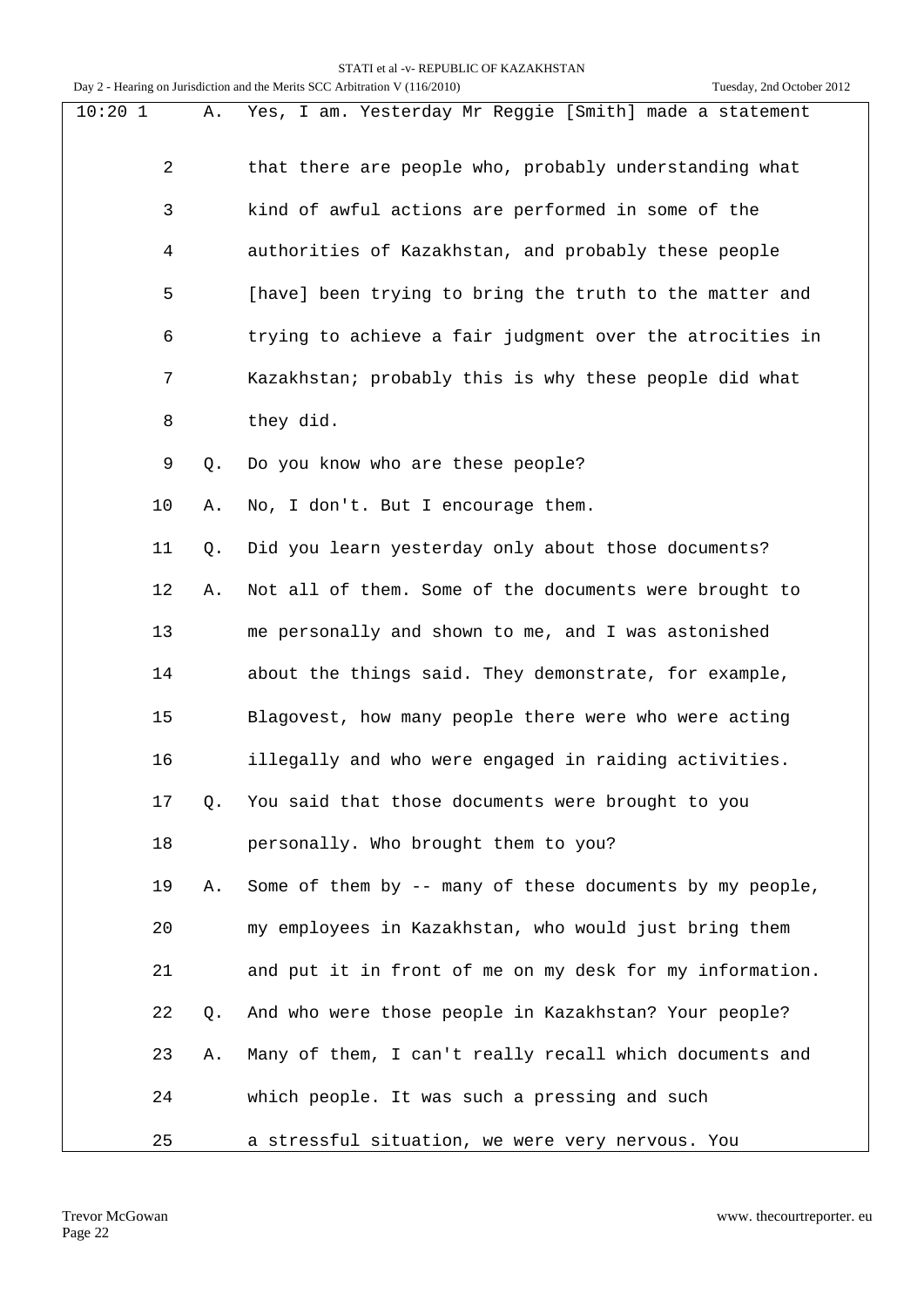| 10:221 |    |    | couldn't recall what you had for breakfast. We are not   |
|--------|----|----|----------------------------------------------------------|
|        | 2  |    | an investigating team; we are businessmen.               |
|        | 3  | Q. | Can you name some of those people?                       |
|        | 4  | Α. | No.                                                      |
|        | 5  | Q. | You mentioned before that you take the main business     |
|        | 6  |    | decisions, and that you are informed and that you have   |
|        | 7  |    | people informing you, and you named some of them, and    |
|        | 8  |    | you named the main ones. Among the ones that you named,  |
|        | 9  |    | were those bringing you documents?                       |
|        | 10 | Α. | No.                                                      |
|        | 11 | Q. | Can you remember which other documents were put in front |
|        | 12 |    | of you?                                                  |
|        | 13 | Α. | The letter of Mr Nazarbayev, I've seen it in the media,  |
|        | 14 |    | it was on the internet, it was in the papers. When it    |
|        | 15 |    | comes to Blagovest, I've got a whole folder which was    |
|        | 16 |    | picked from the desk of Mr Andreyev, and there were      |
|        | 17 |    | documents on the construction of a channel, and among    |
|        | 18 |    | other things there was Blagovest letter in this folder.  |
|        | 19 | Q. | How did you react to these letters?                      |
|        | 20 | Α. | Well, how could I react? How would you do it? It         |
|        | 21 |    | wasn't good news. I couldn't imagine such things could   |
|        | 22 |    | have happened. We were so praised. We were so            |
|        | 23 |    | appreciated. We were doing good things. We were paying   |
|        | 24 |    | taxes on time. We were one of the leading companies in   |
|        | 25 |    | Kazakhstan. And we were shocked to learn that we had     |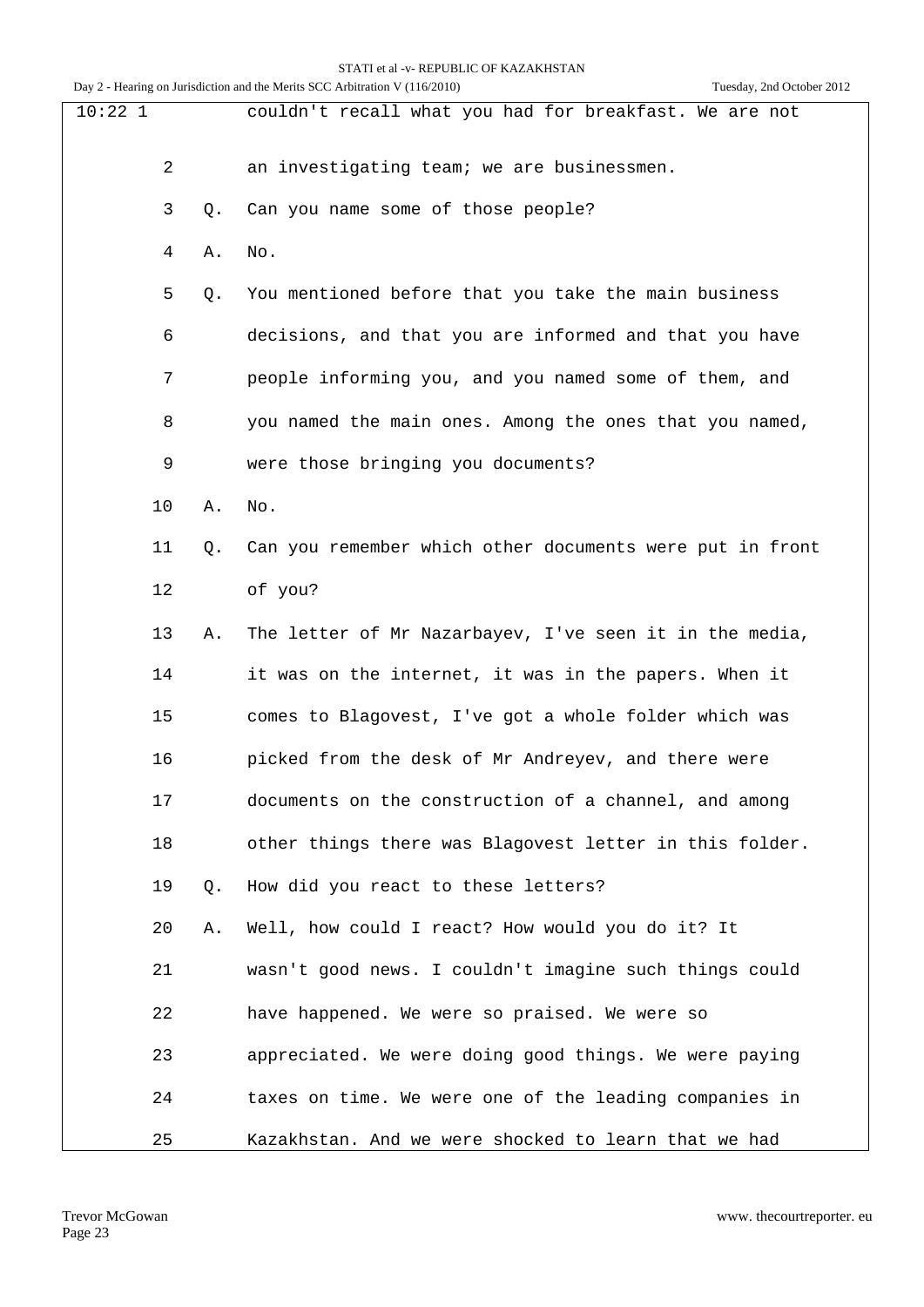| $10:24$ 1      | such good wishes, so to say.                                        |  |
|----------------|---------------------------------------------------------------------|--|
| $\overline{2}$ | Did you speak to your team about those documents?<br>Q.             |  |
| $\mathsf{3}$   | TH<br>CHAIRMAN:<br>Sorry, I have real problems hearing you.<br>Е    |  |
| 4              | I'm sorry.<br>DR NACIMIENTO:                                        |  |
| 5              | Perhaps you could move a bit over here, and<br>TH<br>CHAIRMAN:<br>Ε |  |
| 6              | speak more into the microphone.                                     |  |
| 7              | DR NACIMIENTO: Yes, okay. Is this better?                           |  |
| 8              | Absolutely.<br>TH<br>CHAIRMAN:<br>Ε                                 |  |
| 9              | DR NACIMIENTO:<br>Did you speak to your team about those            |  |
| 10             | documents?                                                          |  |
| 11             | With shock, we did.<br>Α.                                           |  |
| 12             | Are you aware that those documents are part of this<br>Q.           |  |
| 13             | arbitrat ion?                                                       |  |
| 14             | I suppose so.<br>Α.                                                 |  |
| 15             | Are you aware that it's illegal to pass on those<br>Q.              |  |
| 16             | documents?                                                          |  |
| 17             | Well, if there are some people who breached the law,<br>Α.          |  |
| 18             | these are the people that should be brought to justice.             |  |
| 19             | Did you encourage those sources of information?<br>Q.               |  |
| 20             | In what way?<br>Α.                                                  |  |
| 21             | Did you ask for more information?<br>Q.                             |  |
| 22             | From whom?<br>Α.                                                    |  |
| 23             | From the source providing you with documents.<br>Q.                 |  |
| 24             | Unfortunately I did not have sources. I only was able<br>Α.         |  |
| 25             | to see the documents for my information.                            |  |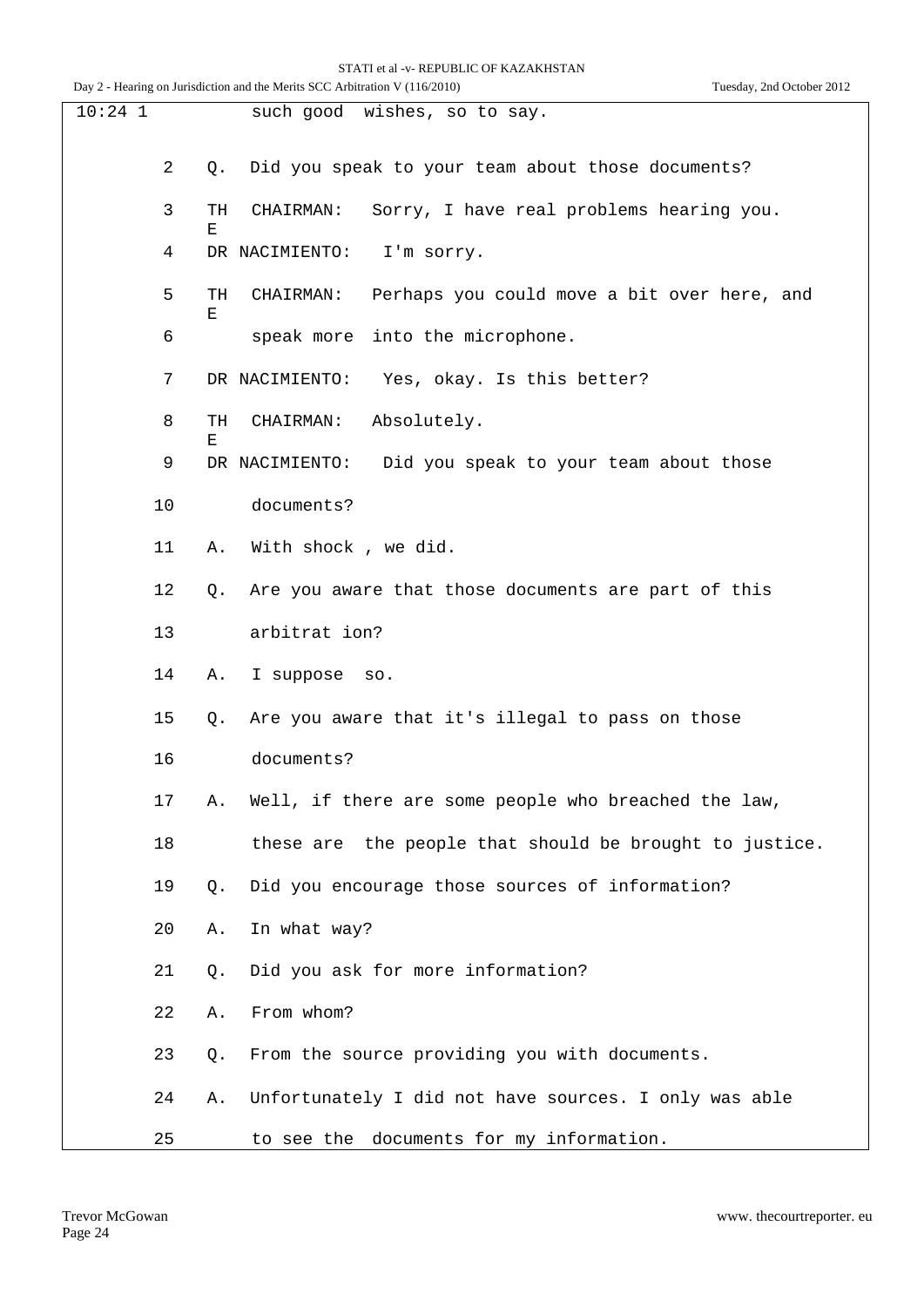| $10:27$ 1 | Q. | Are you aware that some of these documents have been     |
|-----------|----|----------------------------------------------------------|
| 2         |    | later amended, and not by the ministry who initially     |
| 3         |    | drafted them?                                            |
| 4         | Α. | I did not care about such things. I was not interested   |
| 5         |    | in such things.                                          |
| 6         | Q. | What did you do with those documents?                    |
| 7         | Α. | I forwarded these documents to the security services and |
| 8         |    | to the legal department.                                 |
| 9         | Q. | Can I refer you to Exhibit 11 of the Olcott report.      |
| 10        | Α. | It is in English; I don't read English.                  |
| 11        | Q. | Then I can read it out to you and it can be translated.  |
| 12        | Α. | Thank you.                                               |
| 13        | Q. | This is an article which appeared in a newspaper in 1996 |
| 14        |    | and I am reading from the second row in the middle,      |
| 15        |    | where it says:                                           |
| 16        |    | "Ascom, a joint venture operating in the oil-rich        |
| 17        |    | independent republics that emerged after the breakup of  |
| 18        |    | the Soviet Union, signed a US\$40 million contract in    |
| 19        |    | September with the government of Turkmenistan. The       |
| 20        |    | contract involved the repair, maintenance and operation  |
| 21        |    | of 3,600 oil derricks and wells.                         |
| 22        |    | "To implement the contract, Ascom subcontracted part     |
| 23        |    | of the work to the Romanian firm UPETROM and put         |
| 24        |    | an UPETROM engineer  in charge of the whole project.     |
| 25        |    | Tomescu and two associates then stole documents from     |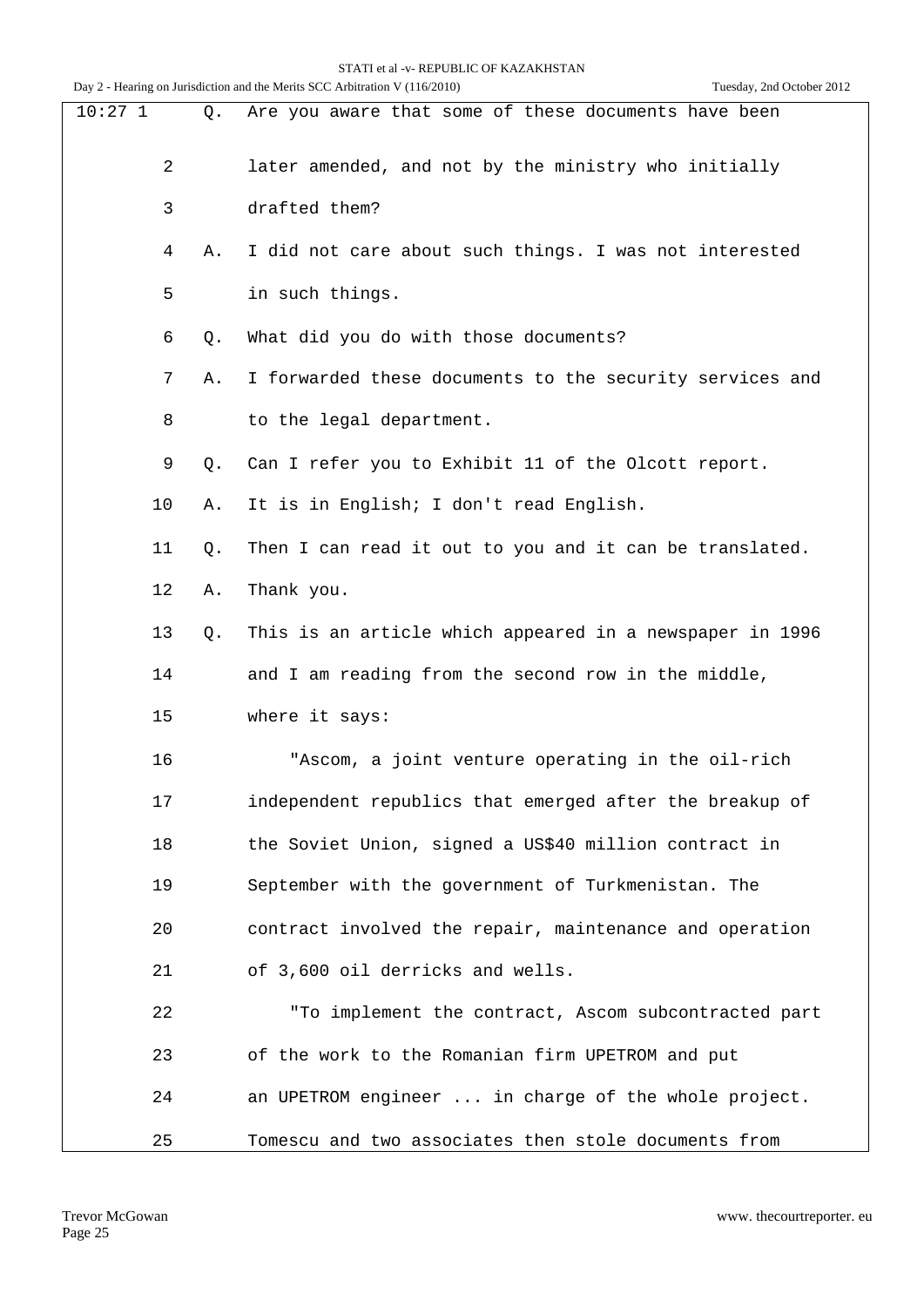| $10:30$ 1 |                |    | Romania's Institute of Oil Research and tried to smuggle   |
|-----------|----------------|----|------------------------------------------------------------|
|           | $\overline{2}$ |    | them to Ascom's headquarters in Kischinev."                |
|           | 3              | Α. | (Not interpreted)                                          |
|           | 4              |    | MR SMITH: I'm not sure, Mr Stati, there is a question      |
|           | 5              |    | pending.                                                   |
|           | 6              |    | DR NACIMIENTO: The question is: so it's not the first time |
|           | 7              |    | that you have been accused of illegally obtaining          |
|           | 8              |    | documents?                                                 |
|           | 9              | Α. | I have never obtained documents illegally. If this         |
|           | 10             |    | little paper said something about Mr Tomescu, who was      |
|           | 11             |    | totally innocent, and at a later stage it proved that      |
|           | 12             |    | the newspaper was speaking about catalogues, catalogues    |
|           | 13             |    | that you could purchase in any little kiosk, and           |
|           | 14             |    | an apology was made. And if Ms Olcott believes that she    |
|           | 15             |    | is an expert, and not only a collector of lies and false   |
|           | 16             |    | declarations, let this expert deal with the matters of     |
|           | 17             |    | her field of expertise. Let her make expert statements,    |
|           | 18             |    | let her make research, and demonstrate and see that        |
|           | 19             |    | later Mr Tomescu received apologies and he was proved      |
|           | 20             |    | innocent.                                                  |
|           | 21             | Q. | Let's talk about another exhibit of the Olcott report,     |
|           | 22             |    | Exhibit 4. It's an article --                              |
|           | 23             | Α. | I know what it is.                                         |
|           | 24             | Q. | Let me first explain what it is. It's an article           |
|           | 25             |    | written by a journalist in a Moldovan newspaper, right?    |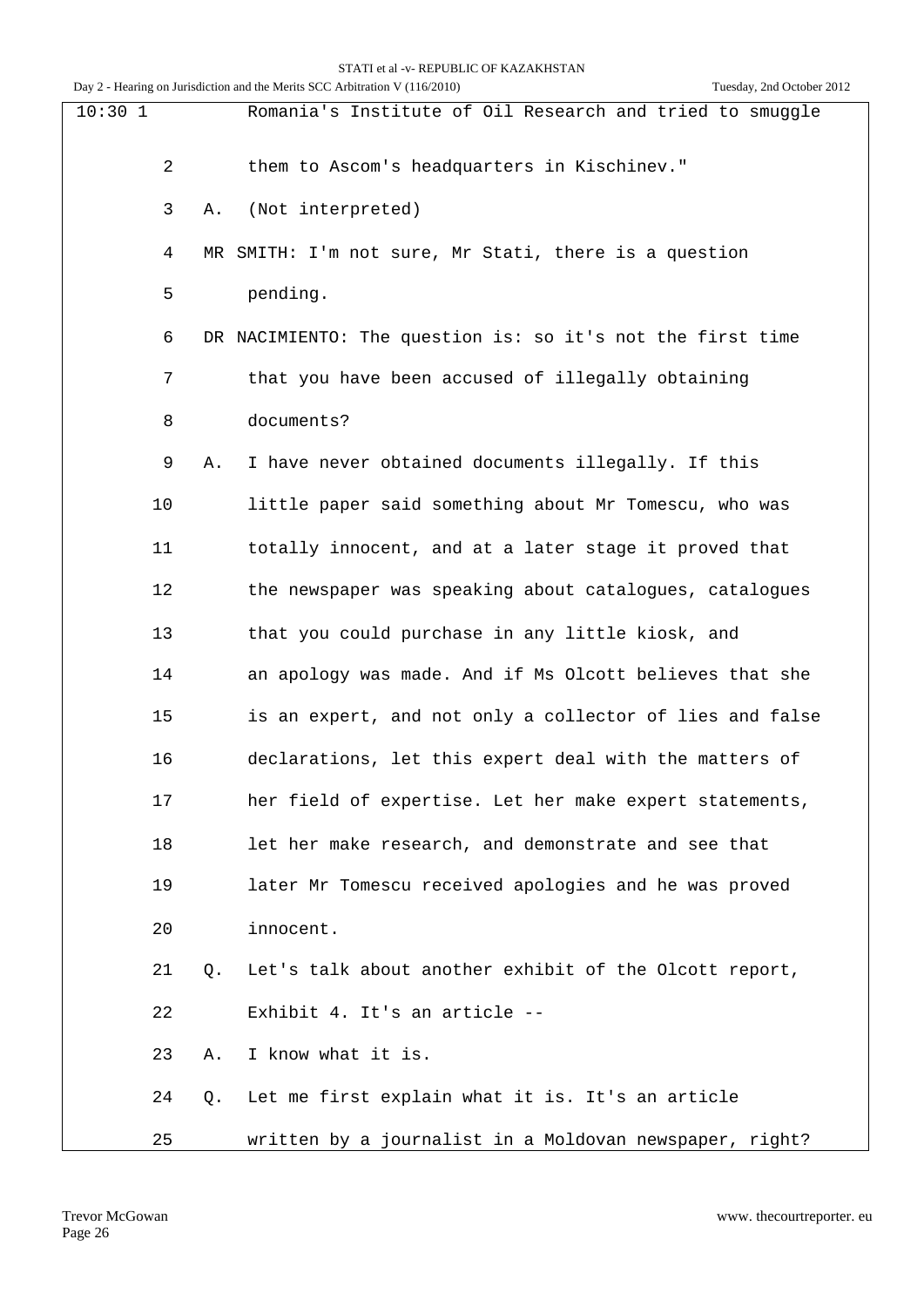STATI et al -v- REPUBLIC OF KAZAKHSTAN

| $10:33$ 1 | Α. | No. Let me explain. This was written by Zio, who was                                              |
|-----------|----|---------------------------------------------------------------------------------------------------|
| 2         |    | editor of Roshka, who was sent to me by Mikhail Sion to                                           |
| 3         |    | ask me to pay €125,000 to improve my reputation, to                                               |
| 4         |    | whitewash my name. This is a business of dirty journalists.<br>Unfortunately time has to be spent |
| 5         |    | on such people, on such great experts referred to in                                              |
| 6         |    | Ms Olcott's report. These are people who actually                                                 |
| 7         |    | collect these kinds of falsifications, dirty lies, and                                            |
| 8         |    | after that allege that this proves something, and refer                                           |
| 9         |    | to great sources.                                                                                 |
| 10        |    | I don't know what is the expertise of Ms Olcott, but                                              |
| 11        |    | I think she should be ashamed to refer to such kind of                                            |
| 12        |    | sources. If there is no evidence, if there are no                                                 |
| 13        |    | people who really can prove something, you shouldn't                                              |
| 14        |    | really refer to falsified documents and falsified                                                 |
| 15        |    | declarations and lies, and yellow press which works                                               |
| 16        |    | specifically to make you pay the money.                                                           |
| 17        | Q. | In paragraph 6 of your first witness statement you refer                                          |
| 18        |    | to two large contracts with the Ministry of Oil and Gas                                           |
| 19        |    | of Turkmenistan. And you then state that:                                                         |
| 20        |    | "Ascom  became the main crude oil exporter of                                                     |
| 21        |    | Turkmenistan."                                                                                    |
| 22        | Α. | Absolutely correct.                                                                               |
| 23        | Q. | And that was in 1995?                                                                             |
| 24        | Α. | No, that's not right. Starting from 1995, between 1995                                            |
| 25        |    | and 1997, as always in these post-Soviet Republics, they                                          |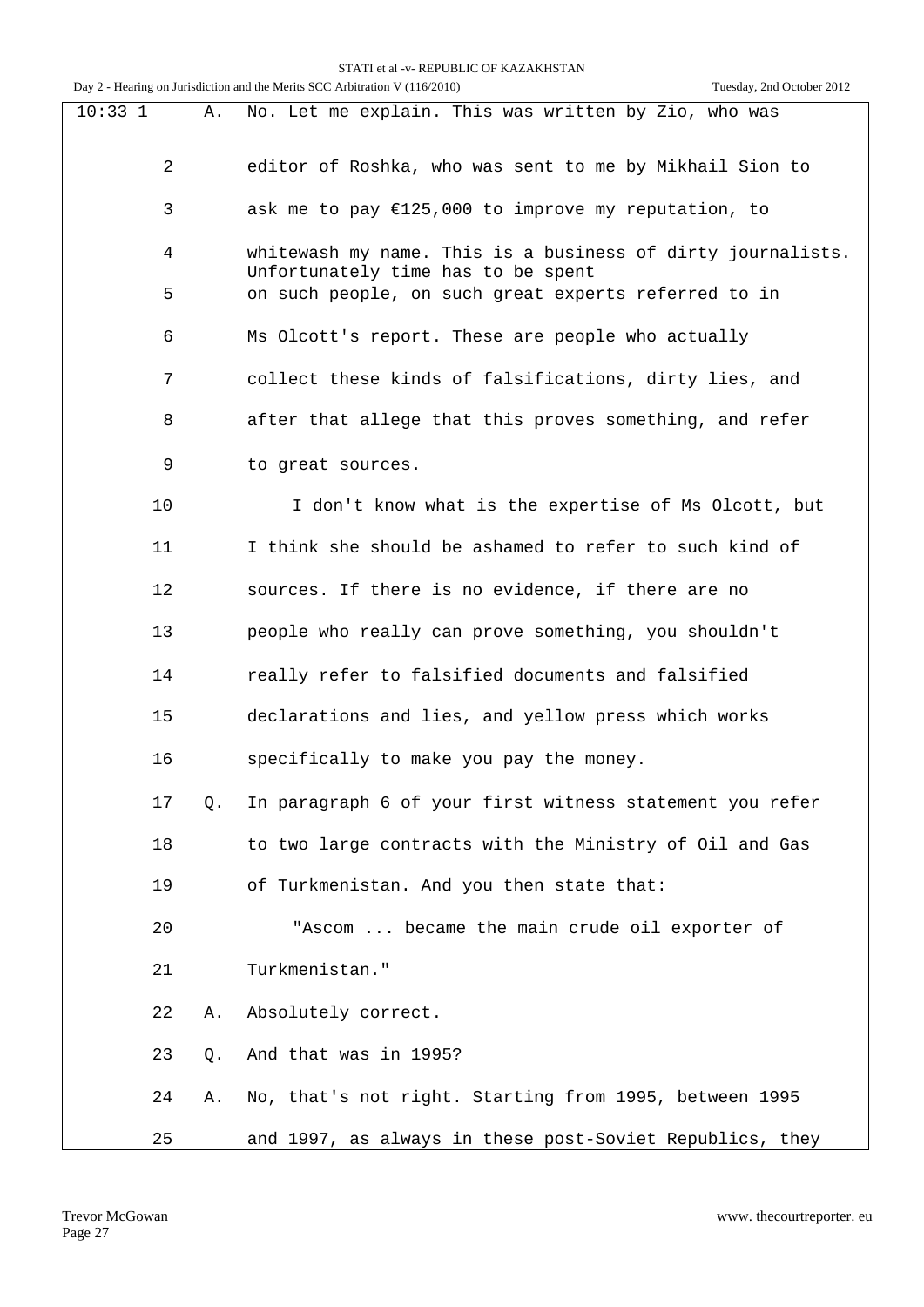| $10:35$ 1   |    | had some difficulties with payments for the volumes of         |
|-------------|----|----------------------------------------------------------------|
| 2           |    | the works performed. And in 1997 Turkmenistan allocated        |
| 3           |    | 600,000 tonnes of oil in payment for the investment and        |
| 4           |    | reinvestment and our shareholding under the contract.          |
| 5           |    | And of course, having such volumes, we became one of the       |
| 6           |    | largest exporters of oil in Turkmenistan, second to the state. |
| 7           |    | And that can be proved by Glencore, Vitol and Mark Rich.       |
| 8           |    | These were traders for Turkmenistan; these are their           |
| $\mathsf 9$ |    | words.                                                         |
| 10          | Q. | And that began in 1995, when signing those two                 |
| 11          |    | contracts?                                                     |
| 12          | Α. | Yes, that's right. In 1995 we only signed the contract.        |
| 13          | Q. | And it was three years after you had started your new          |
| 14          |    | life as a businessman?                                         |
| 15          | Α. | New life, old life, I was just working. I was just             |
| 16          |    | doing business.                                                |
| 17          | Q. | You had just started your economy degree, and you had          |
| 18          |    | not graduated yet?                                             |
| 19          | Α. | I graduated in 1997.                                           |
| 20          | Q. | Going back to the Exhibit 4 of the Olcott report, this         |
| 21          |    | article says that your business got off the ground             |
| 22          |    | because of political interest. Is that correct?                |
| 23          | Α. | What are you referring to? I can't -- I don't want to          |
| 24          |    | have this document. If you want to give me some                |
| 25          |    | statement or some argument.                                    |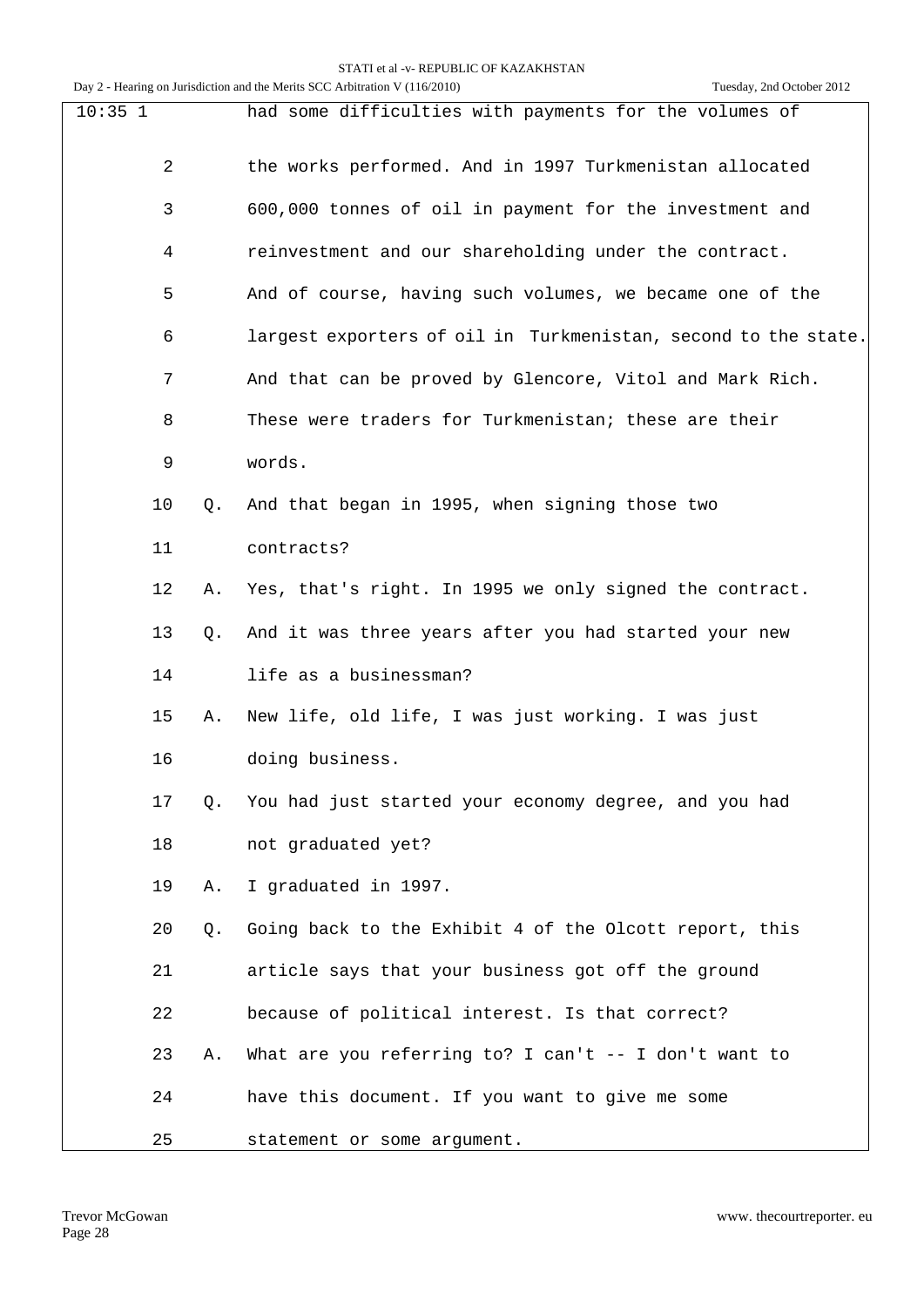| $10:37$ 1 | Mr Chairman, I beg your pardon, but if someone              |
|-----------|-------------------------------------------------------------|
| 2         | brings some facts to me  This is just a lie, this is        |
| 3         | just a fairytale. I can make you as many fairytales as      |
| 4         | you like. I can write 300 pages a day, and you will not     |
| 5         | like these fairytales. Will you accept them as truth or     |
| 6         | will you tell me that this is a fairytale?                  |
| 7         | Let's take a certain fact; I will be happy to speak         |
| 8         | about facts. But I just hear that we are wasting time       |
| 9         | on fairytales, and I wouldn't recommend you do the same.    |
| 10        | Let me read you the part of the article I'm referring<br>Q. |
| 11        | to. It says:                                                |
| 12        | "His success is based on Moldavian state leaders,           |
| 13        | important politicians, former secret service respondents    |
| 14        | in numerous states, banks, but also strange, doubtful       |
| 15        | groups. Of course he owes them and he has to offer his      |
| 16        | wallet when their political interests require it."          |
| 17        | (Speaks in Russian)<br>Α.                                   |
| 18        | MR SMITH: There's no question, Mr Stati.                    |
| 19        | Are you accusing me of something?<br>Α.                     |
| 20        | MR SMITH: Mr Stati, there is no question.                   |
| 21        | If you are accusing me, I think I can bring<br>Α.           |
| 22        | allegations --                                              |
| 23        | MR SMITH: She has quoted a line from blog. So I assume she  |
| 24        | will have a question now, based on that line from the       |
| 25        | blog.                                                       |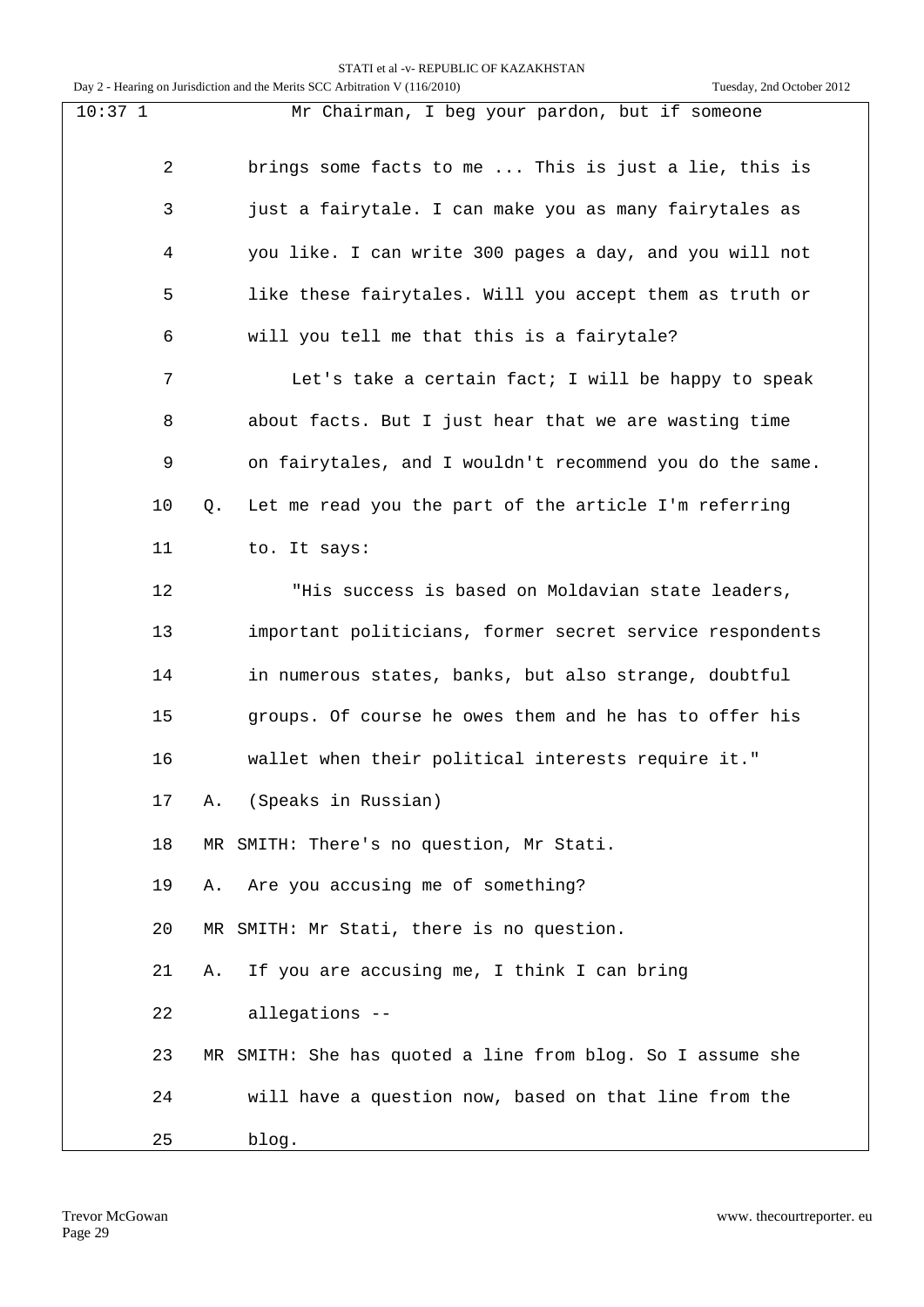| $10:39$ 1 |    | DR NACIMIENTO: That's right.                             |
|-----------|----|----------------------------------------------------------|
| 2         |    | Is it correct, Mr Stati, that your business then is      |
| 3         |    | really dependent on a strong connection to politics and  |
| 4         |    | to certain politicians?                                  |
| 5         | Α. | Well, you know, I never used the support of politicians  |
| 6         |    | in my business. If you had the time, or if Ms Olcott     |
| 7         |    | understood what kind of business we are working in, then |
| 8         |    | she would be honoured to write a true story about this   |
| 9         |    | business being a very hard business, a very complex      |
| 10        |    | business. And besides we have lots of competitors, we    |
| 11        |    | have lots of people envying us, and lots of people like  |
| 12        |    | to write lies about us, unfortunately.                   |
| 13        | Q. | Can I refer you to paragraph 25 of your first witness    |
| 14        |    | statement. Here you describe how you turned to various   |
| 15        |    | political contacts and supports.                         |
| 16        | Α. | That's absolutely right, yes, and I have mentioned it    |
| 17        |    | already. I have approached our President, and any        |
| 18        |    | President respecting himself must protect the interests  |
| 19        |    | of his compatriots, of his citizens. In what way do you  |
| 20        |    | see any wrongdoing here when a former President defends  |
| 21        |    | his citizen? This is really good, this is encouraged in  |
| 22        |    | the entire world, and this is right. What are you        |
| 23        |    | unhappy about?                                           |
| 24        | Q. | In what position was Mr Pisica working for you at the    |
| 25        |    | time of this case, throughout this case?                 |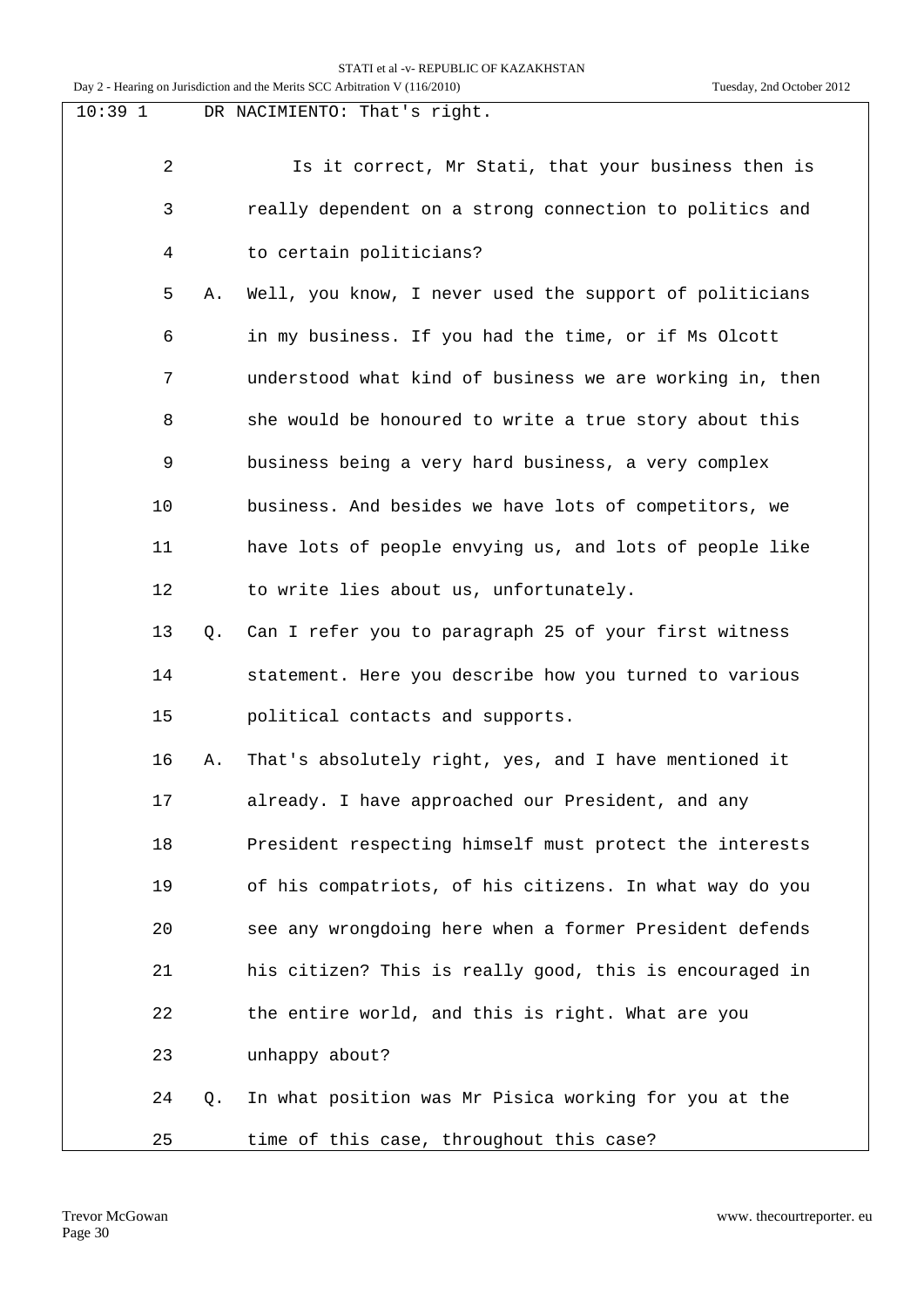| $10:42$ 1       | Α.             | He was head of the legal department.                        |
|-----------------|----------------|-------------------------------------------------------------|
| $\overline{2}$  | Q.             | Is it correct that he is a Moldovan-trained lawyer?         |
| 3               | Α.             | Yes, that's absolutely correct.                             |
| 4               | Q.             | And Mr Condorachi, in what --                               |
| 5               | Α.             | The same.                                                   |
| 6               | 0.             | He is also a Moldovan lawyer?                               |
| 7               | Α.             | Yes, absolutely correct.                                    |
| 8               | Q.             | Have you ever engaged Kazakh lawyers?                       |
| 9               | Α.             | Yes, we retained the services of Kazakh lawyers and<br>we   |
| 10              |                | obtained consultations from Kazakhstan advisors.            |
| 11              | Q <sub>1</sub> | Is it fair to say that Mr Condorachi and Mr Pisica had      |
| 12              |                | to rely on those Kazakh lawyers because they were           |
| 13              |                | themselves not trained Kazakh lawyers?                      |
| 14              | Α.             | Yes, that's absolutely correct. They obtained the           |
| 15              |                | consultations; that's quite normal.                         |
| 16              | Q.             | Do you know the names of the Kazakh lawyers?                |
| 17 <sub>2</sub> | Α.             | Unfortunately not.                                          |
| 18              | Q.             | In November 2 009 you hired Mr Andreyev as general          |
| 19              |                | director of KPM; is that right?                             |
| 20              | Α.             | Yes, that's quite correct. We made a mistake. After         |
| 21              |                | Mr Cornegruta had been arrested, Mr Askolkov, who was at    |
| 22              |                | that time his deputy, got scared, and he was afraid<br>оf   |
| 23              |                | the prosecutions by the Kazakhstan authorities, and<br>he   |
| 24              |                | asked me to find someone out of the directors. All<br>my    |
| 25              |                | guys were scared at that time: they understood they<br>were |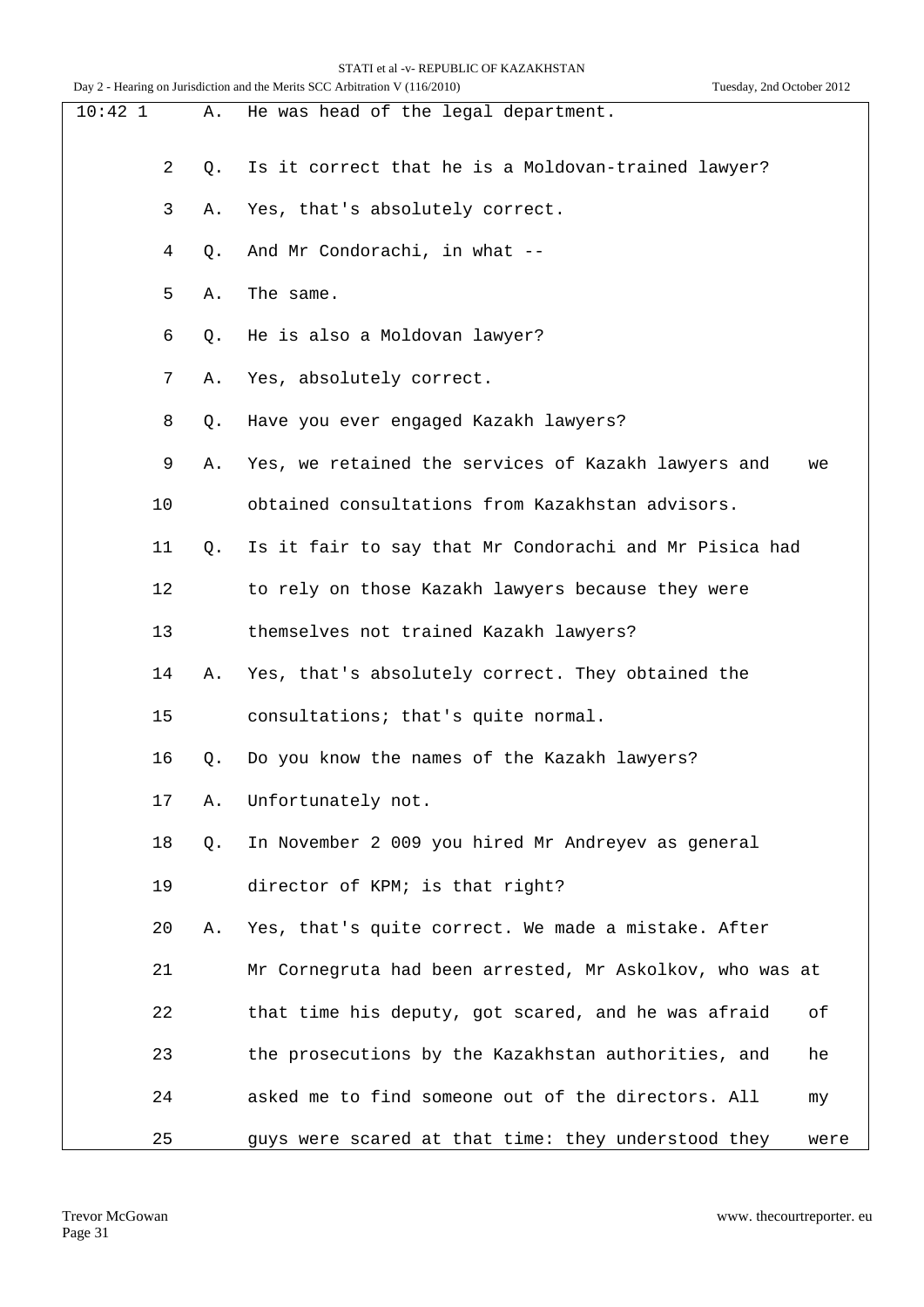| $10:44$ 1      | risking their lives, their freedom. We were aware what      |
|----------------|-------------------------------------------------------------|
| $\overline{a}$ | was happening in Kazakhstan: that you are actually          |
| 3              | devoid of any rights, you are not protected by anything.    |
| 4              | So the deputy head of the security department               |
| 5              | brought Mr Andreyev and suggested that he be appointed      |
| 6              | the director, as he was the first -- lawyer of first        |
| 7              | rank, highest rank, he had been a judge himself. And        |
| 8              | so we made this agreement as we had no other way out.       |
| 9              | And fortunately we kept him for only one month because      |
| 10             | we became aware that he was a person who was not            |
| 11             | actually working in favour of the company but rather        |
| 12             | against the company.                                        |
| 13             | THE CHAIRMAN: Sorry, may I just ask one clarification       |
| 14             | question, Mr Stati.                                         |
| 15             | You have before and now referred again to the               |
| 16             | security department. Do I understand correctly that         |
| 17             | that was the security department of your own company?       |
| 18             | Yes, that's quite correct.<br>Α.                            |
| 19             | THE CHAIRMAN: Okay, thank you.                              |
| 20             | DR NACIMIENTO: You also mentioned before, when I was asking |
| 21             | you about the internal documents from the Kazakhstan        |
| 22             | ministries, that you found documents -- or that those       |
| 23             | documents were taken also from a file on Mr Andreyev's      |
| 24             | desk. Is that correct?                                      |
| 25             | Yes, that's quite correct.<br>Α.                            |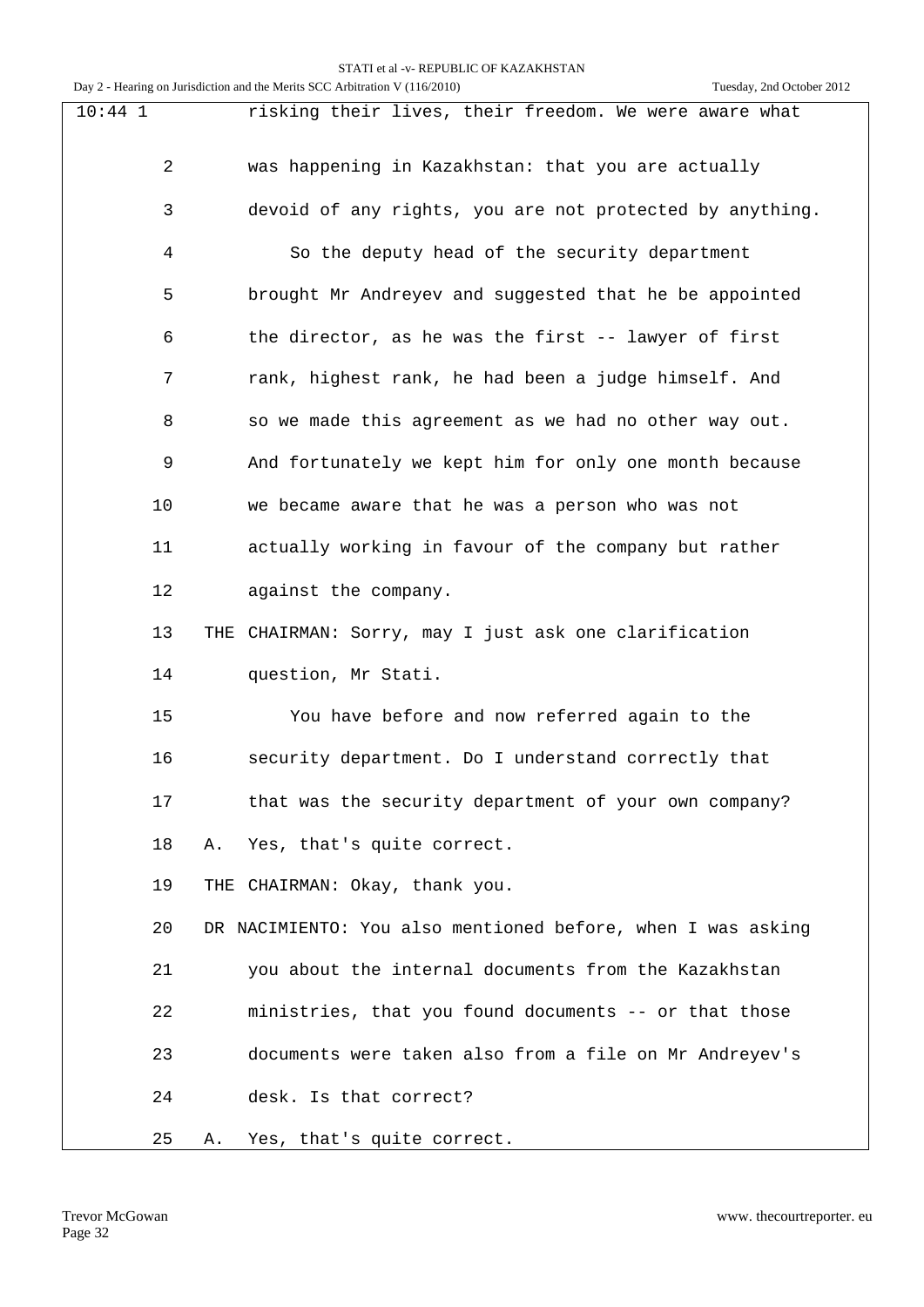| $10:46$ 1      | Q. | And that was before or after Mr Andreyev left?           |
|----------------|----|----------------------------------------------------------|
| $\overline{2}$ | Α. | This was happening during his tenure at the company.     |
| 3              |    | And after these documents were brought to me,            |
| 4              |    | I immediately decided to dismiss him, because in those   |
| 5              |    | documents I discovered indications that he was working   |
| 6              |    | against the interests of our company.                    |
| 7              | Q. | Can you describe these documents?                        |
| 8              | Α. | This was draft project for building a canal linking --   |
| 9              |    | the project was started back in 1936 by the              |
| 10             |    | Soviet Union, and it was intended to supply shipping     |
| 11             |    | communication between the Caspian Sea and the Azov and   |
| 12             |    | the Black Sea basins.                                    |
| 13             | Q. | In about the same period you also dismissed TNG's        |
| 14             |    | general director, Mr Kisilev; is that correct?           |
| 15             | Α. | That's absolutely correct, because they kept company all |
| 16             |    | the time and I was $-$ - just suspected that they were   |
| 17             |    | together working against our company.                    |
| 18             | Q. | When running your oil and gas business in Kazakhstan,    |
| 19             |    | did you ever live there?                                 |
| 20             | Α. | No. I often came there. But initially I spent about      |
| 21             |    | six months at one of the fields, but then from time to   |
| 22             |    | time I spent two or three weeks at the fields.           |
| 23             | Q. | You stated before that you take the main decisions in    |
| 24             |    | the companies that you control. How did you make sure    |
| 25             |    | that you were informed about the daily business?         |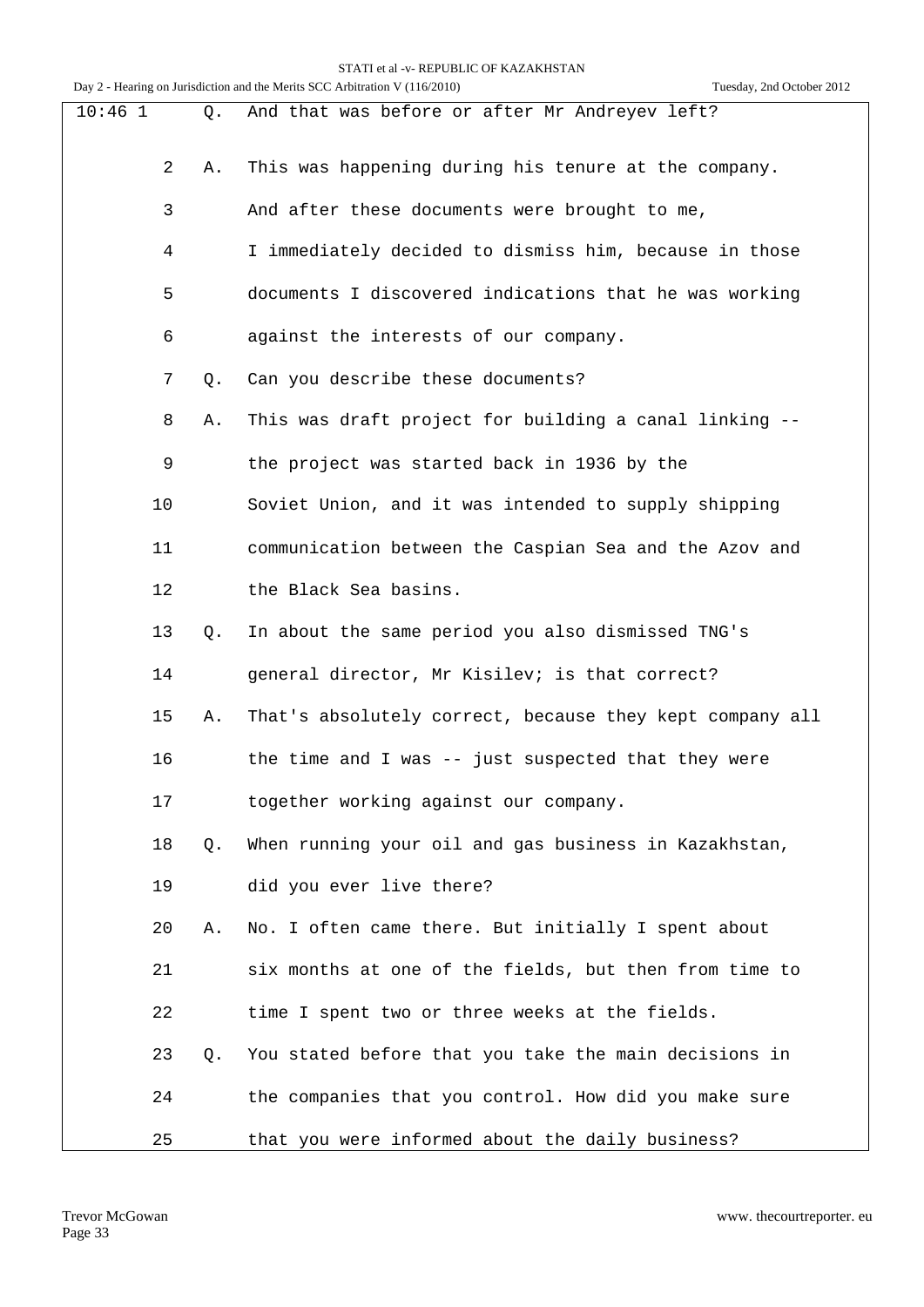| $10:48$ 1      | Α. | Well, I've told you that we are working in a team and    |
|----------------|----|----------------------------------------------------------|
| $\overline{2}$ |    | I trust people. Unless you trust people, you can't work  |
| 3              |    | with them.                                               |
| 4              | Q. | And who was your local team in Kazakhstan?               |
| 5              | Α. | The key managers and top specialists.                    |
| 6              | Q. | And their names?                                         |
| 7              | Α. | There are many of them. We were altogether about         |
| 8              |    | 7,000 persons.                                           |
| 9              | Q. | 7,000 persons working in Kazakhstan for your companies?  |
| 10             | Α. | 3,500 worked in Kazakhstan.                              |
| 11             | Q. | You mentioned before that in order to take your          |
| 12             |    | decisions, you are informed on everything that is        |
| 13             |    | important and relevant for those decisions. Who were     |
| 14             |    | the people who brought you that information?             |
| 15             | Α. | I've mentioned already that I often visited the fields,  |
| 16             |    | and I obtained a large volume of information from the    |
| 17             |    | planning meetings with the key specialists and managers, |
| 18             |    | and I also visited the wells themselves.                 |
| 19             | Q. | And who are the key persons informing you?               |
| 20             | Α. | Do you wish to learn all our secrets? Do you need it?    |
| 21             | Q. | Yes.                                                     |
| 22             | Α. | Well, I treasure these people. You maybe would like to   |
| 23             |    | recruit them into a different team. I won't really give  |
| 24             |    | them up.                                                 |
| 25             | Q. | Are some of them witnesses in this case?                 |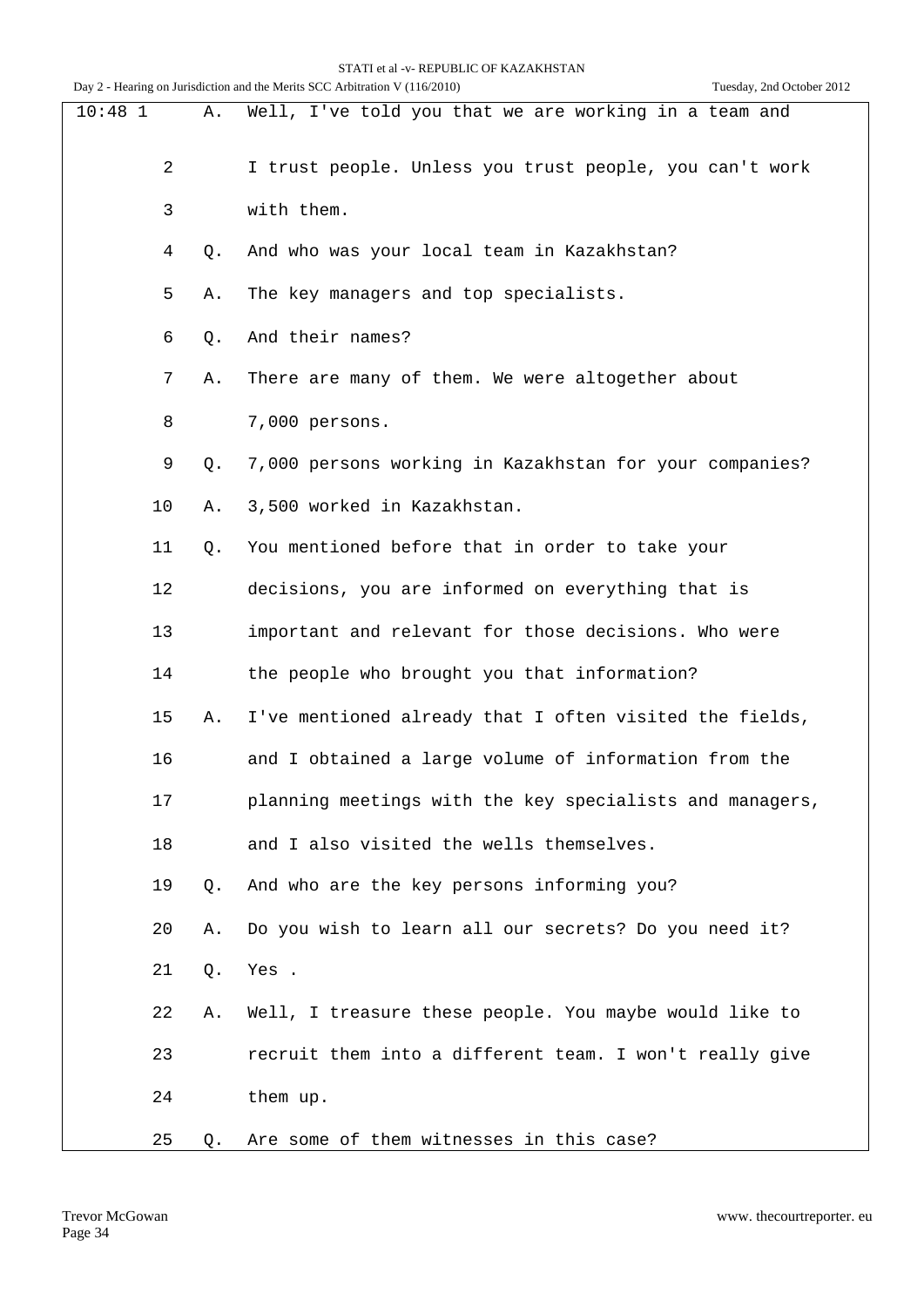| $10:50$ 1 |                | Α.    | That's quite correct, they are present here.                            |    |
|-----------|----------------|-------|-------------------------------------------------------------------------|----|
|           | 2 <sup>1</sup> | $Q$ . | Who is it?                                                              |    |
|           | 3              | Α.    | These are vice-present Mr Lungu, responsible for commerce<br>and        |    |
|           | 4              |       | finance; the former TNG director, Mr Cojin; Pisica,                     |    |
|           | 5              |       | Condorachi and Poskarek, the lawyers; and the former                    |    |
|           | 6              |       | head of the economy department, Mr Calancea. That's                     |    |
|           | 7              |       | all.                                                                    |    |
|           | 8              | Q.    | On 18th September 2009, the Aktau city court ruled in                   |    |
|           | 9              |       | the criminal case of Mr Cornegruta, is that correct?                    |    |
|           | 10             | Α.    | Yes, that's quite right. This is fully illegitimate,                    |    |
|           | 11             |       | based on unfounded accusations in the case. All the                     |    |
|           | 12             |       | pipelines had been built according to the approved                      |    |
|           | 13             |       | designs, also reviewed by the respective technical                      |    |
|           | 14             |       | bodies and coordinated with all the competent bodies of                 |    |
|           | 15             |       | Kazakhstan, in full compliance with the law. And by                     |    |
|           | 16             |       | designation of the project, all these pipelines are<br>internal, in-use |    |
|           | 17             |       | field pipelines, and they constitute a single complex                   | оf |
|           | 18             |       | oil and gas production.                                                 |    |
|           | 19             |       | So accusations of illegal entrepreneurial activities                    |    |
|           | 20             |       | advanced against Mr Cornegruta are illegitimate, and                    |    |
|           | 21             |       | these fabricated charges were of course advanced in                     |    |
|           | 22             |       | support of President Nazarbayev's resolution on                         |    |
|           | 23             |       | Mr Voronin's letter.                                                    |    |
|           | 24             | Q.    | How did you first learn about that sentence?                            |    |
|           | 25             | Α.    | Well, we are people, we communicate with each other.                    | It |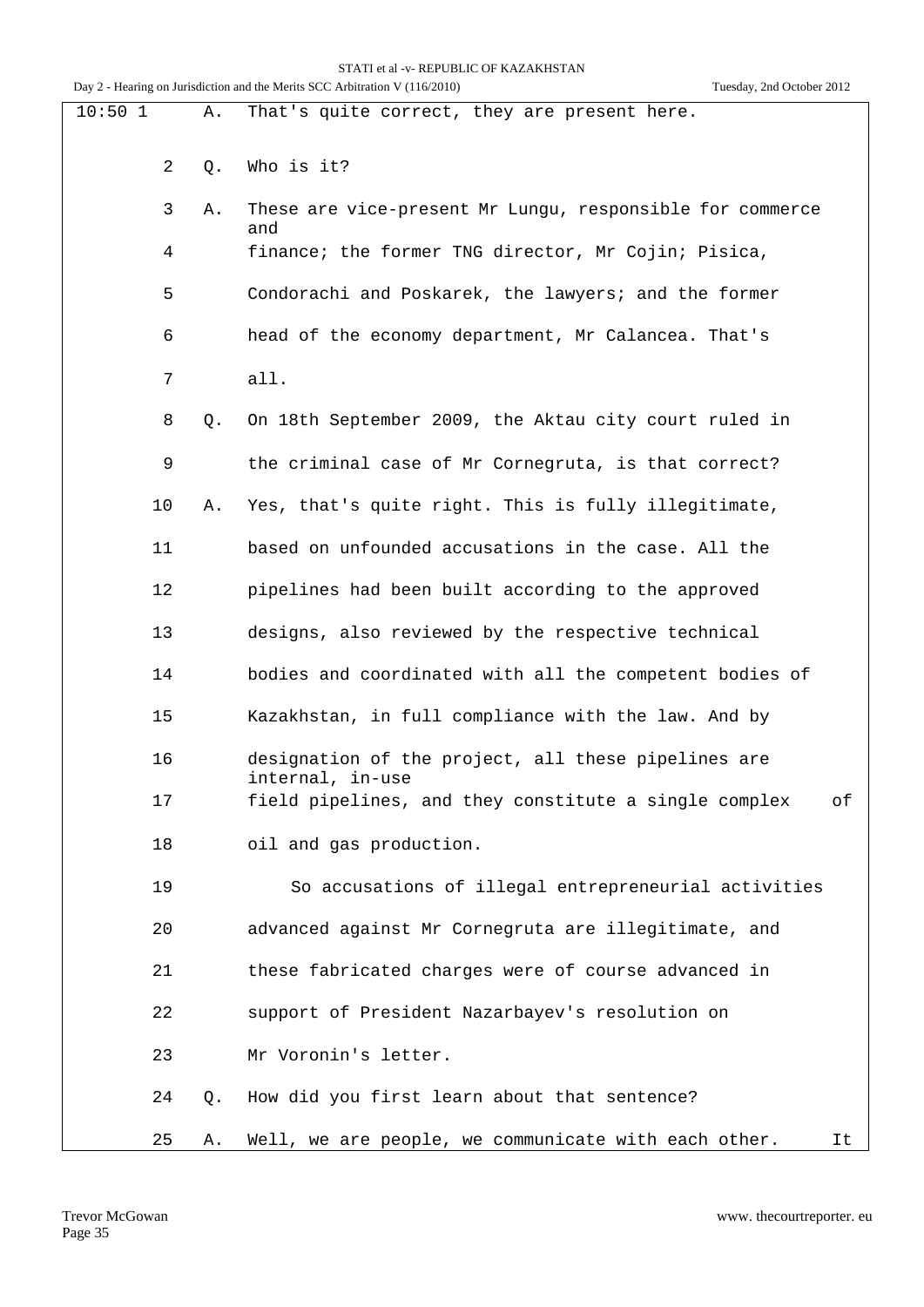| $10:53$ 1 |                |    | was declared by the Kazakhstan authorities that on       |
|-----------|----------------|----|----------------------------------------------------------|
|           | $\overline{2}$ |    | 18th November, if I remember correctly, accusations were |
|           | 3              |    | advanced, and the charges were brought probably; and on  |
|           | 4              |    | 19th September the court ruled passing a sentence to     |
|           | 5              |    | sentence Mr Cornegruta to four years in jail. And he     |
|           | 6              |    | was absolutely innocent.                                 |
|           | 7              | Q. | And who told you first about that sentence?              |
|           | 8              | Α. | Well, I have my lawyers, and they keep me informed.      |
|           | $\mathsf 9$    | Q. | And you learnt it directly when the sentence came in on  |
|           | 10             |    | 19th September 2009?                                     |
|           | 11             | Α. | Well, frankly speaking, I didn't look at my watch at     |
|           | 12             |    | that time.                                               |
|           | 13             | Q. | At the end of the sentence it also states the recovery   |
|           | 14             |    | of \$145 million in illegal profits from KPM; that is,   |
|           | 15             |    | the recovery of those \$145 million in illegal profits   |
|           | 16             |    | was ordered. Is that correct?                            |
|           | 17             | Α. | Can you please repeat your question?                     |
|           | 18             | Q. | The sentence also contains a part ordering the recovery  |
|           | 19             |    | of US\$145 million in illegal profits?                   |
|           | 20             | Α. | That's quite right. This sentence contains this          |
|           | 21             |    | illegal, illegally imposed, fabricated penalty.          |
|           | 22             | Q. | And you were informed by your legal team about the       |
|           | 23             |    | penalty?                                                 |
|           | 24             | Α. | Yes, of course. What else?                               |
|           | 25             | Q. | Can you remember where you were at that point in time?   |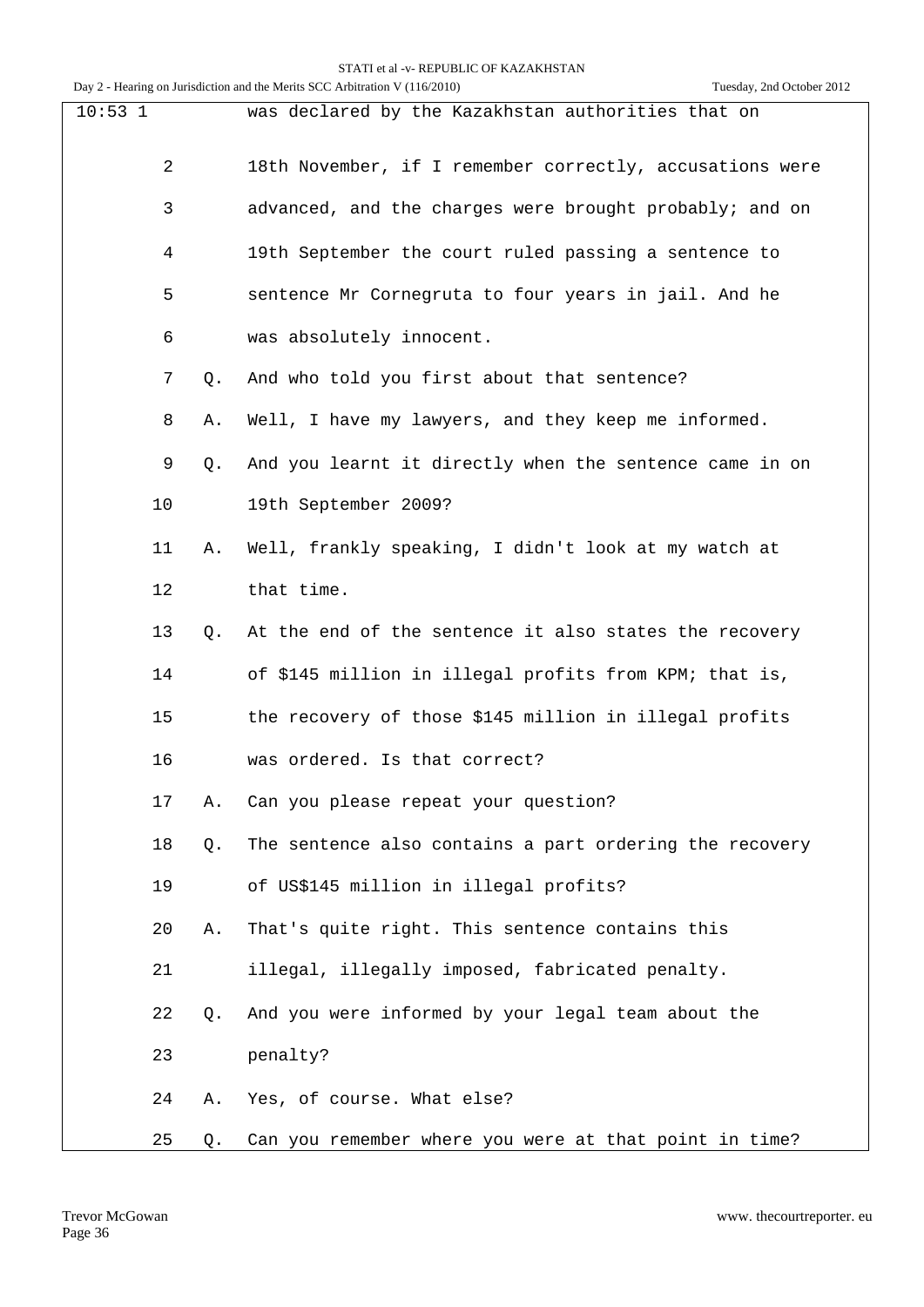| $10:55$ 1      | No, of course not.<br>Α.                                      |
|----------------|---------------------------------------------------------------|
| $\overline{2}$ | And who informed you?<br>Q.                                   |
| 3              | As I mentioned, a lawyer.<br>Α.                               |
| 4              | Which one?<br>Q.                                              |
| 5              | Mr Pisica.<br>Α.                                              |
| 6              | Did you instruct your lawyer to react to that sentence?<br>Q. |
| 7              | MR SMITH: Mr Chairman -- before you answer, Mr Stati -- the   |
| 8              | instruction that Mr Stati gave to his counsel seems to        |
| 9              | be well within the province of the attorney-client            |
| 10             | privilege, and I would object to the question.                |
| 11             | THE CHAIRMAN: Yes, agreed.                                    |
| 12             | DR NACIMIENTO: What was your reaction to the sentence?        |
| 13             | My reaction was somewhat surprised. I was surprised<br>Α.     |
| 14             | because we never operated main pipelines. This was            |
| 15             | a totally trumped-up charge as an excuse to support           |
| 16             | Mr Nazarbayev's resolution on President Voronin's             |
| 17             | letter.                                                       |
| 18             | Would you have expected then for your local legal team<br>Q.  |
| 19             | to immediately react to that sentence?                        |
| 20             | We realised that we were absolutely innocent, and that<br>Α.  |
| 21             | what we were facing were illicit attempts to take over        |
| 22             | our companies. This was quite obvious to all of us.           |
| 23             | And any measures that we might have taken at that time        |
| 24             | would not reach any results, because any court or any         |
| 25             | other decisions taken by other bodies would be against        |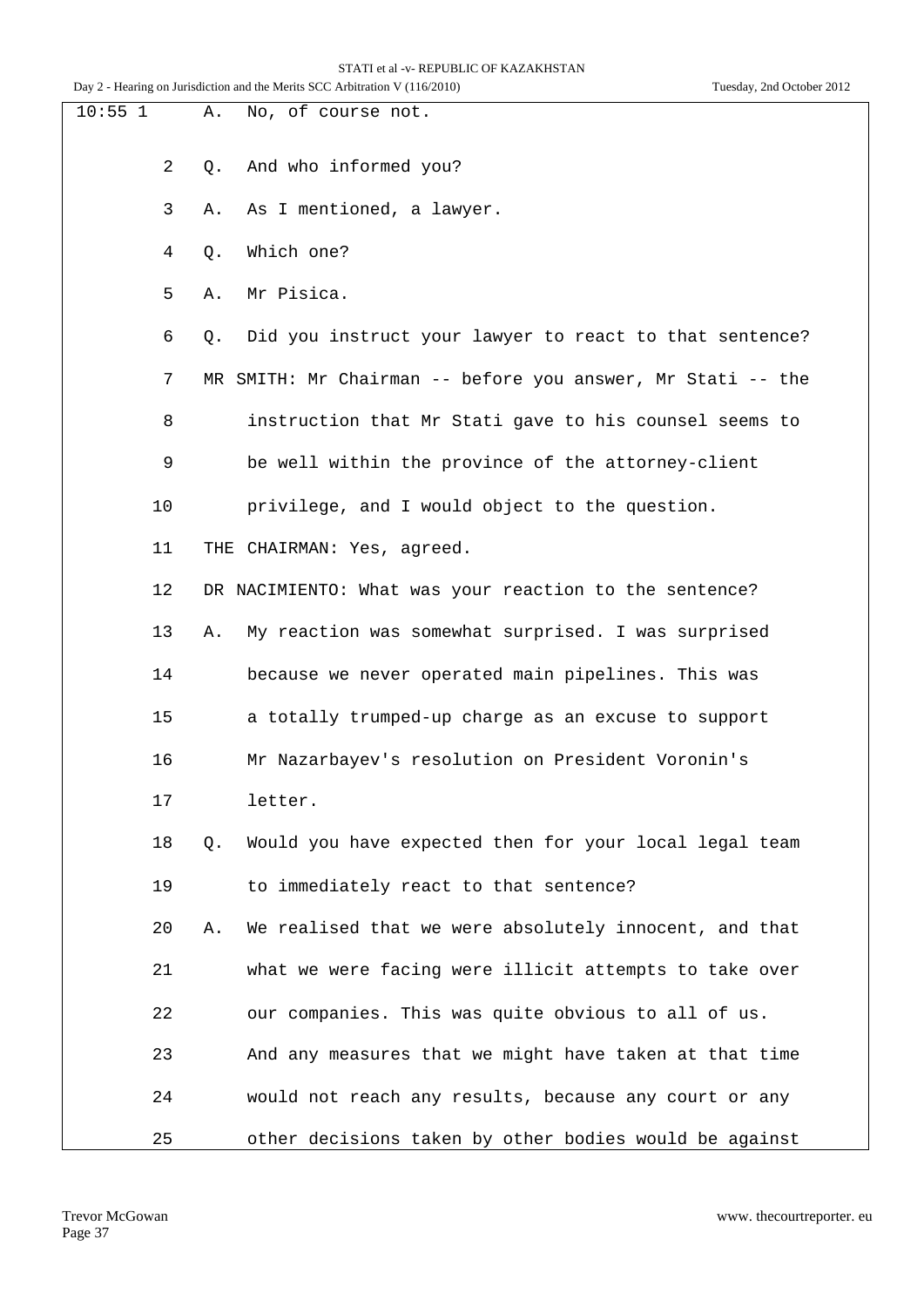| $10:58$ 1 |                |    | us.                                                      |
|-----------|----------------|----|----------------------------------------------------------|
|           | $\overline{2}$ | Q. | Are you aware that a decision or a sentence can be       |
|           | 3              |    | appealed?                                                |
|           | 4              | Α. | Yes, of course. But to whom? That's why we've come all   |
|           | 5              |    | the way to the Arbitral Tribunal.                        |
|           | 6              | Q. | Are you aware that your Kazakhstan local people missed   |
|           | 7              |    | the deadline for appeal?                                 |
|           | 8              | Α. | Honestly speaking, I didn't follow this. I was aware     |
|           | 9              |    | that we'll be never able to obtain justice in            |
|           | 10             |    | Kazakhstan. That's why I kept insisting on arbitration.  |
|           | 11             | Q. | How many persons did KPM and TNG employ in 2009 and      |
|           | 12             |    | 2010?                                                    |
|           | 13             | Α. | Altogether, together with CASCo, 3,500 people:           |
|           | 14             |    | 500 people from Moldova and Romania, and also from the   |
|           | 15             |    | old Turkmenistan team, and 3,000 were specialists and    |
|           | 16             |    | local employees in Kazakhstan.                           |
|           | 17             |    | THE CHAIRMAN: Mr Stati, a little while ago a similar     |
|           | 18             |    | question was asked and you said that indeed 3,500 people |
|           | 19             |    | worked in Kazakhstan for you, but you also mentioned     |
|           | 20             |    | a figure of 7,000, which I understood were altogether    |
|           | 21             |    | working for you. Is that correct? Could you just         |
|           | 22             |    | explain how you get to the 7,000, if I understood that   |
|           | 23             |    | correctly.                                               |
|           | 24             | Α. | Well, in oil and gas business we work in three shifts:   |
|           | 25             |    | that's why we have such numbers. And in addition we      |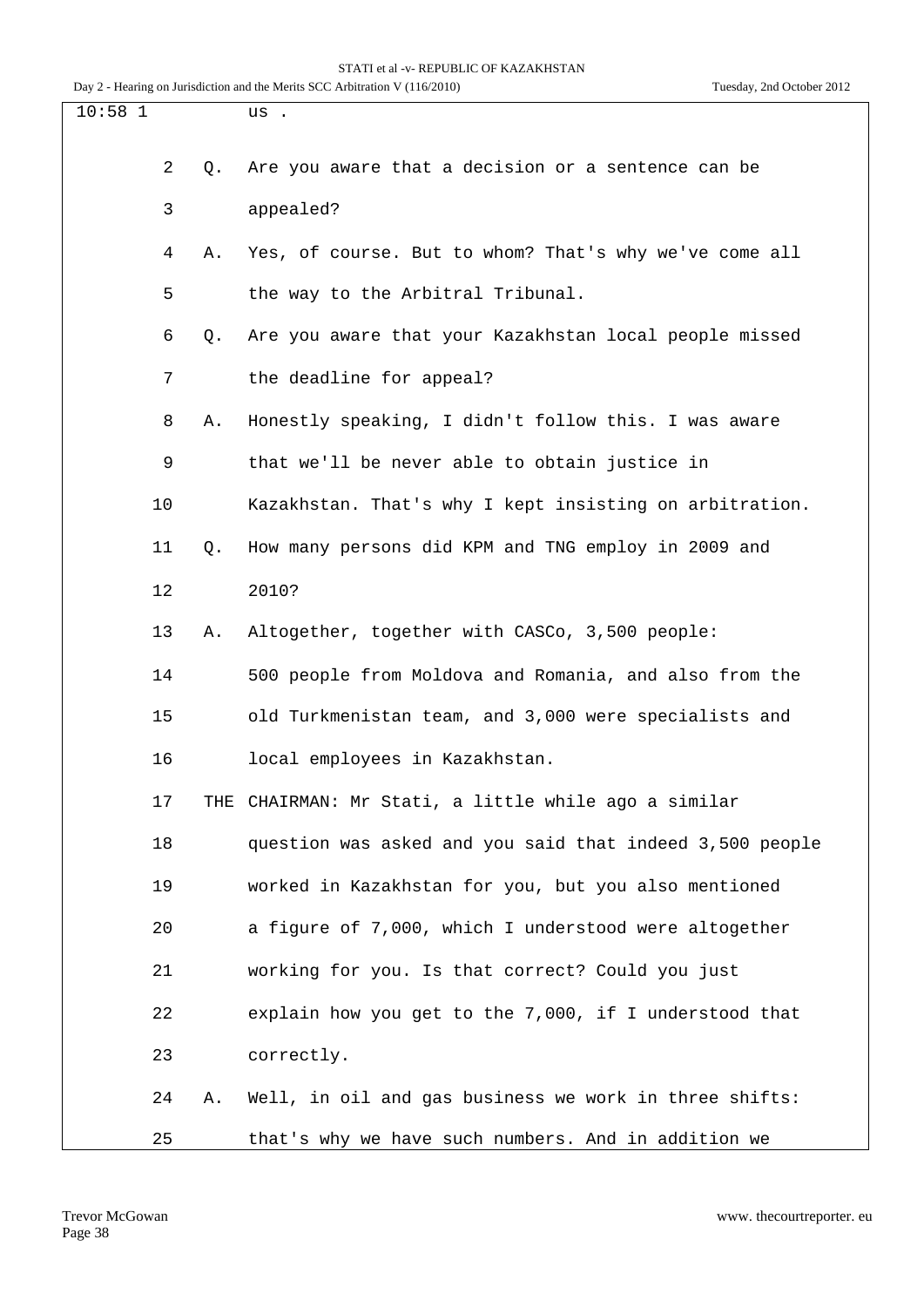## STATI et al -v- REPUBLIC OF KAZAKHSTAN

| Day 2 - Hearing on Jurisdiction and the Merits SCC Arbitration V (116/2010) |  |
|-----------------------------------------------------------------------------|--|
|-----------------------------------------------------------------------------|--|

| 11:001         | work also in Iraq fields, northern Iraq, in Kurdistan,     |
|----------------|------------------------------------------------------------|
| $\overline{2}$ | Bardarash, and also we operate in Southern Sudan, in the   |
| 3              | fifth block: it's a huge block, 21,000 -- over             |
| 4              | 21,000 square kilometres. We are building roads,           |
| 5              | canals, sites for wells.                                   |
| 6              | We have a lot of people working there because              |
| 7              | basically this block is to 90% covered by water. So        |
| 8              | it's very difficult operation, huge volumes of work        |
| 9              | required; that's why we employ lots of people there.       |
| 10             | And these people work two months at the field and then     |
| 11             | they are free for another two months, and then three       |
| 12             | shifts again. In some cases we have four shifts.           |
| 13             | One has also to comply with the regulatory                 |
| 14             | operations: the working day should not be longer than      |
| 15             | eight hours.                                               |
| 16             | THE CHAIRMAN: I understand. So it's a correct recollection |
| 17             | from me that you had about 3,500 people working in         |
| 18             | Kazakhstan, and altogether 7,000 for all of your           |
| 19             | projects that you described?                               |
| 20             | A. That's absolutely correct.                              |
| 21             | THE CHAIRMAN: Thank you.                                   |
| 22             | DR NACIMIENTO: Mr Stati, Mr Lungu in his first witness     |
| 23             | statement says it's about 1,000 employees, and we heard    |
| 24             | yesterday Mr Fleuriet also confirming that you had 1,000   |
| 25             | employees in Kazakhstan. Which number is correct?          |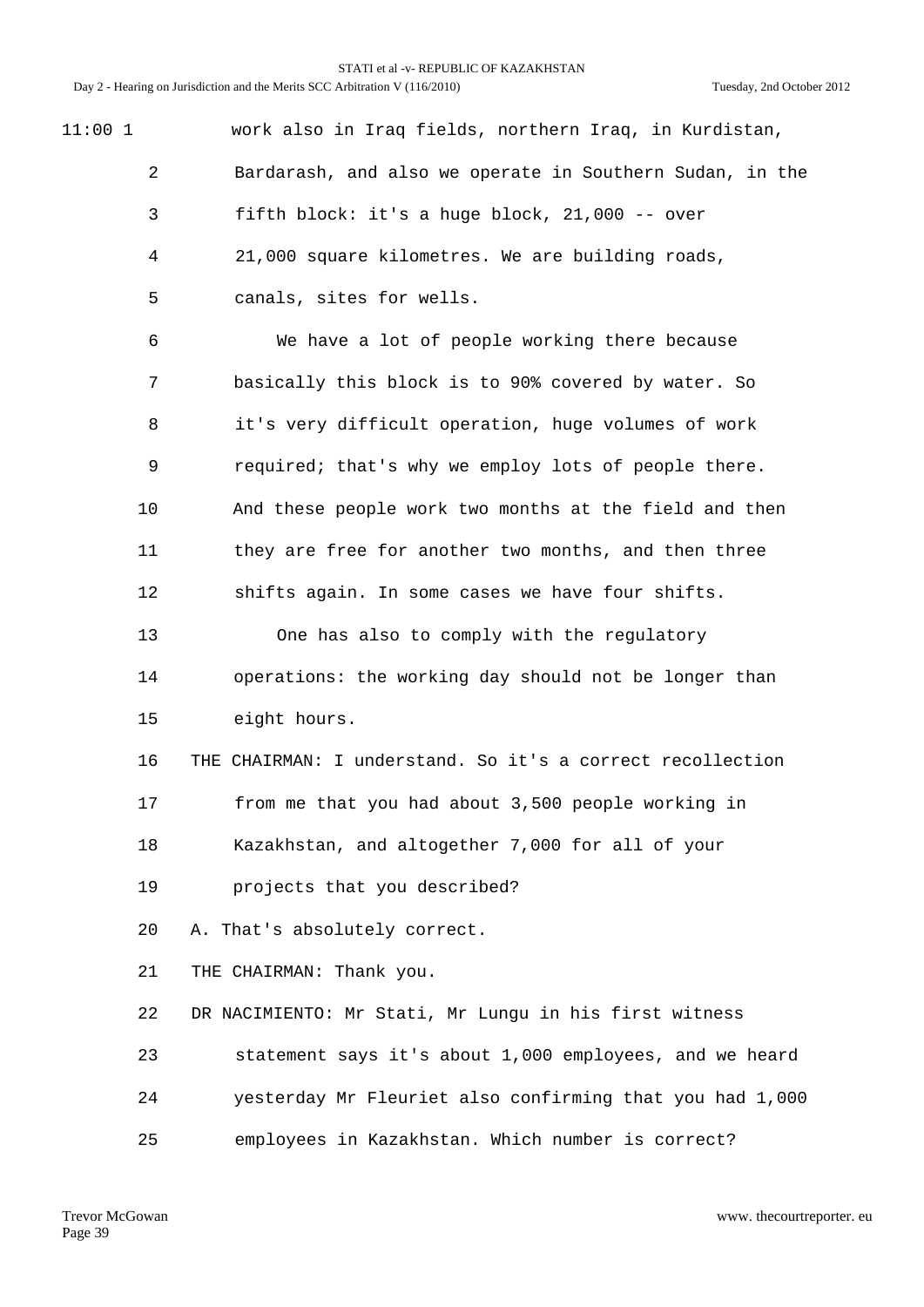| $11:02$ 1      | Α. | Well, you can check with the lists of the employees in      |
|----------------|----|-------------------------------------------------------------|
| $\overline{2}$ |    | Kazakhstan: you will see that there are 3,000 local         |
| 3              |    | employees and 500 of ours.                                  |
| 4              |    | MR FLEURIET: Mr Chairman, I'd just like to note for the     |
| 5              |    | record that that misrepresents my [statement] of yesterday. |
| 6              |    | Yesterday I was referring specifically to KPM and TNG.      |
| 7              |    | There was another company, CASCo, in Kazakhstan as well.    |
| 8              |    | I did not include those employee numbers for CASCo in       |
| 9              |    | what I said yesterday.                                      |
| 10             |    | DR NACIMIENTO: Mr Stati, is it correct that the gas prices  |
| 11             |    | dropped sharply from a very high point in the late          |
| 12             |    | summer of 2008 to a very low point in the beginning of      |
| 13             |    | 2009?                                                       |
| 14             | Α. | Well, when it comes to the gas prices, the prices were      |
| 15             |    | going up actually. This statement that you've made          |
| 16             |    | concerns oil prices.                                        |
| $17$           | Q. | Can I refer you to the witness statement of Mr Lungu in     |
| 18             |    | paragraph 7.                                                |
| 19             |    | MR SMITH: I believe it's in English, counsel.               |
| 20             |    | DR NACIMIENTO: Is it correct that the drop in local demand  |
| 21             |    | affected the cash situation of TNG?                         |
| 22             | Α. | Well, you know, to some extent, yes, that's correct.        |
| 23             |    | But all the harassment of the company were directed by      |
| 24             |    | a very skilled director heading these harassments, and      |
| 25             |    | he was very well aware that it's important to bring         |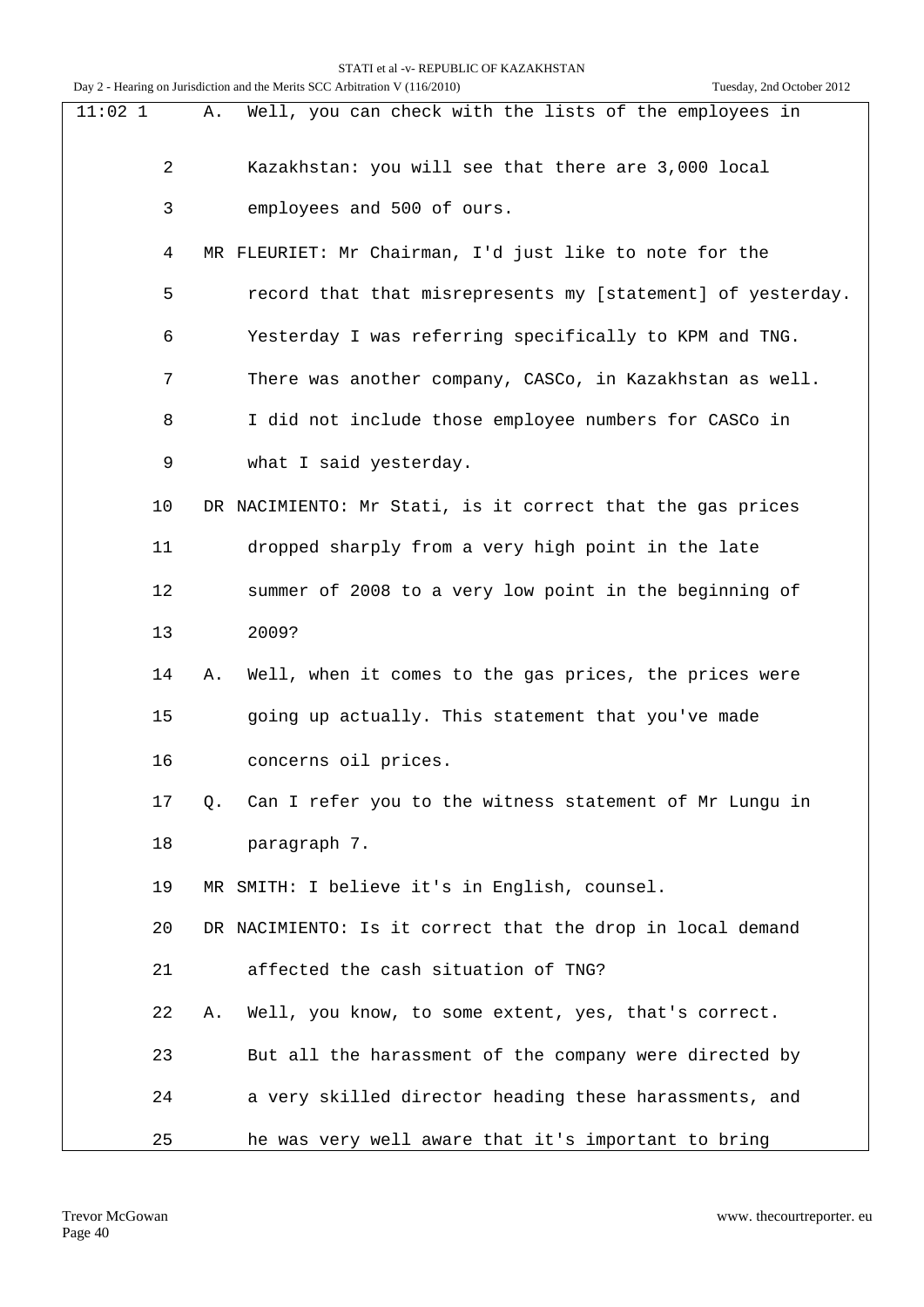| $11:05$ 1 |    |    | these companies into bankruptcy and force these          |
|-----------|----|----|----------------------------------------------------------|
|           | 2  |    | companies to either sell at the lowest rates, very       |
|           | 3  |    | profitable for them, or seize these companies if the     |
|           | 4  |    | companies do not hold against the pressure.              |
|           | 5  |    | I just want to give you an explanation. The              |
|           | 6  |    | principle is that, in the same manner as in Russian,     |
|           | 7  |    | when Gazprom is a monopolist, in the same manner         |
|           | 8  |    | KazRosGaz is monopolist in Kazakhstan, and all these     |
|           | 9  |    | were affiliated companies that were made up. It does     |
|           | 10 |    | not really mean that there is ongoing liberalisation of  |
|           | 11 |    | the market in Kazakhstan.                                |
|           | 12 |    | There is no way we could dictate the prices or the       |
|           | 13 |    | volumes in Kazakhstan; there is no way we can force them |
|           | 14 |    | to renegotiate the terms and conditions. They are        |
|           | 15 |    | dictating the terms for us. And this is totally true.    |
|           | 16 |    | If you want to have the true information, just ask       |
|           | 17 |    | people in Kazakhstan, and many of them will be able to   |
|           | 18 |    | prove you this.                                          |
|           | 19 | Q. | Is it also correct that in the summer of 2009 TNG had to |
|           | 20 |    | pay excess profits tax in the amount of approximately    |
|           | 21 |    | US\$20 million?                                          |
|           | 22 | Α. | My recollection is 32. But yes, something like that.     |
|           | 23 | Q. | And this affected the cash situation too?                |
|           | 24 | Α. | Well, you know, as I already said, all the harassment    |
|           | 25 |    | campaign that started in order to force the company to   |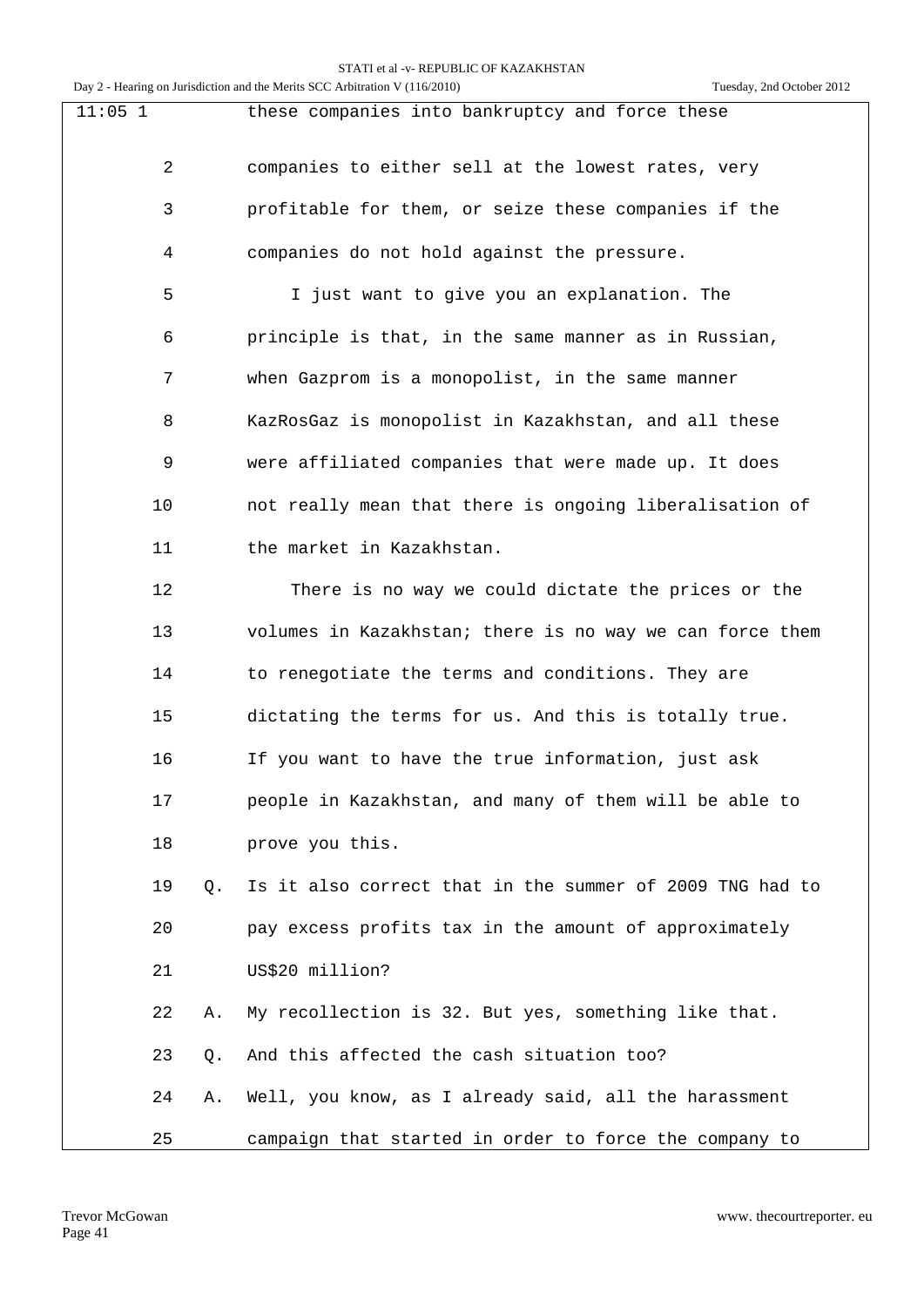| $11:07$ 1 |    | sell gas to Kemikal and KazRosGaz --                      |
|-----------|----|-----------------------------------------------------------|
| 2         | Q. | Mr Stati, I'm sorry, my question was really very simple.  |
| 3         |    | You had --                                                |
| 4         | Α. | But I will tell you the truth, if you'll allow me.        |
| 5         | Q. | No, can you please just answer my question? It's very     |
| 6         |    | simple. There was --                                      |
| 7         | Α. | (Not interpreted)                                         |
| 8         | Q. | In the summer of 2009 you had to pay \$20 million, or you |
| 9         |    | said even \$32 million, in excess profits tax. And my     |
| 10        |    | question is: did this affect the cash situation?          |
| 11        | Α. | Yes, that's correct. We had to pay, and this had          |
| 12        |    | a certain effect, indeed. But this was not the scariest   |
| 13        |    | thing.                                                    |
| 14        | Q. | Were the tax demands legal?                               |
| 15        |    | THE CHAIRMAN: I'm sorry, I couldn't get your question.    |
| 16        |    | DR NACIMIENTO: Were the tax demands legal?                |
| 17        |    | THE CHAIRMAN: Well, that's a legal question.              |
| 18        |    | DR NACIMIENTO: Okay.                                      |
| 19        |    | Would you describe the financial situation of TNG in      |
| 20        |    | spring and summer of 2009 as difficult?                   |
| 21        | Α. | As a result of serious pressing from all the Kazakh       |
| 22        |    | authorities, pressing that our companies experienced, of  |
| 23        |    | course the company was experiencing a difficult stage.    |
| 24        |    | And in this case, the very same problems concerned gas,   |
| 25        |    | which forced us to reduce the production volumes of gas.  |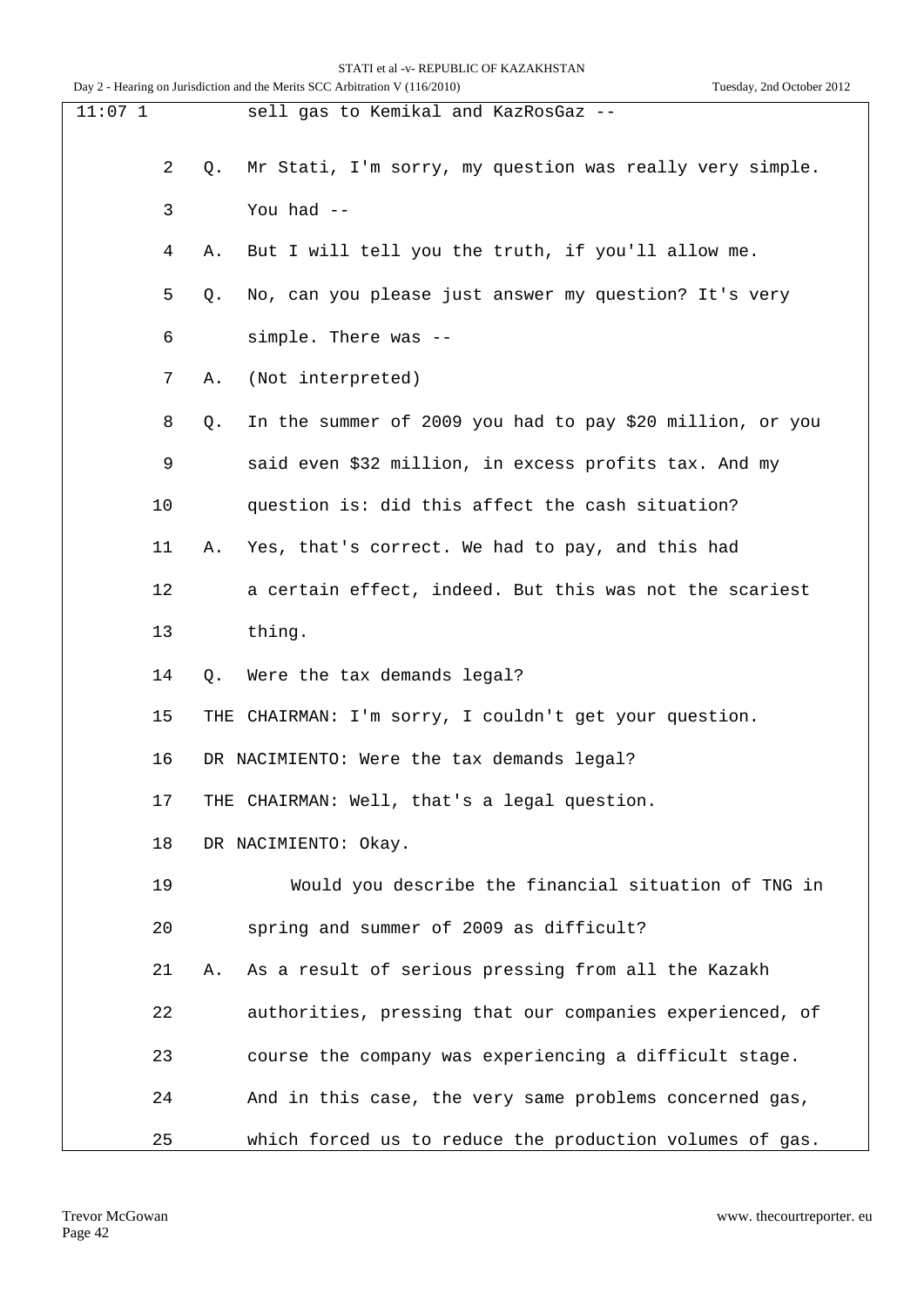| $11:10$ 1      | The same thing with a firm called Vitol, who did not                                                          |
|----------------|---------------------------------------------------------------------------------------------------------------|
| $\overline{2}$ | pay for the condensate and oil delivered to Vitol,                                                            |
| 3              | although our contract forced us to only deliver to Vitol                                                      |
| 4              | alone. And they justified nonpayment for the resources                                                        |
| 5              | supplied by them returning the investment that they had                                                       |
| 6              | made into LPG on the basis of a contract about joint operations,<br>because they considered that the risk was |
| 7              | so high. So they found this way instead to return their                                                       |
| 8              | investments.                                                                                                  |
| 9              | We also received a \$62 million illegal requirement                                                           |
| 10             | to pay corporate taxes. We also received a claim for                                                          |
| 11             | tens of millions of dollars on export duties; KPM,                                                            |
| 12             | Kazpolmunay, received that. This was an illegal                                                               |
| 13             | requirement because the company was free from payment                                                         |
| 14             | obligations for such duties.                                                                                  |
| 15             | We also experienced people being arrested. We also                                                            |
| 16             | experienced all kinds of audits and inspections which                                                         |
| 17             | prevented us from pure business operations. We were                                                           |
| 18             | constantly in need to respond to the enquiries. This                                                          |
| 19             | was a serious campaign.                                                                                       |
| 20             | But despite all these difficulties, and despite this                                                          |
| 21             | very hard stage for the companies, we still maintained                                                        |
| 22             | their production levels at the levels required for this                                                       |
| 23             | project. We did keep up with our tax payments, we did                                                         |
| 24             | pay out dividends, we did not fire any people. The                                                            |
| 25             | companies still kept working in a normal mode, except                                                         |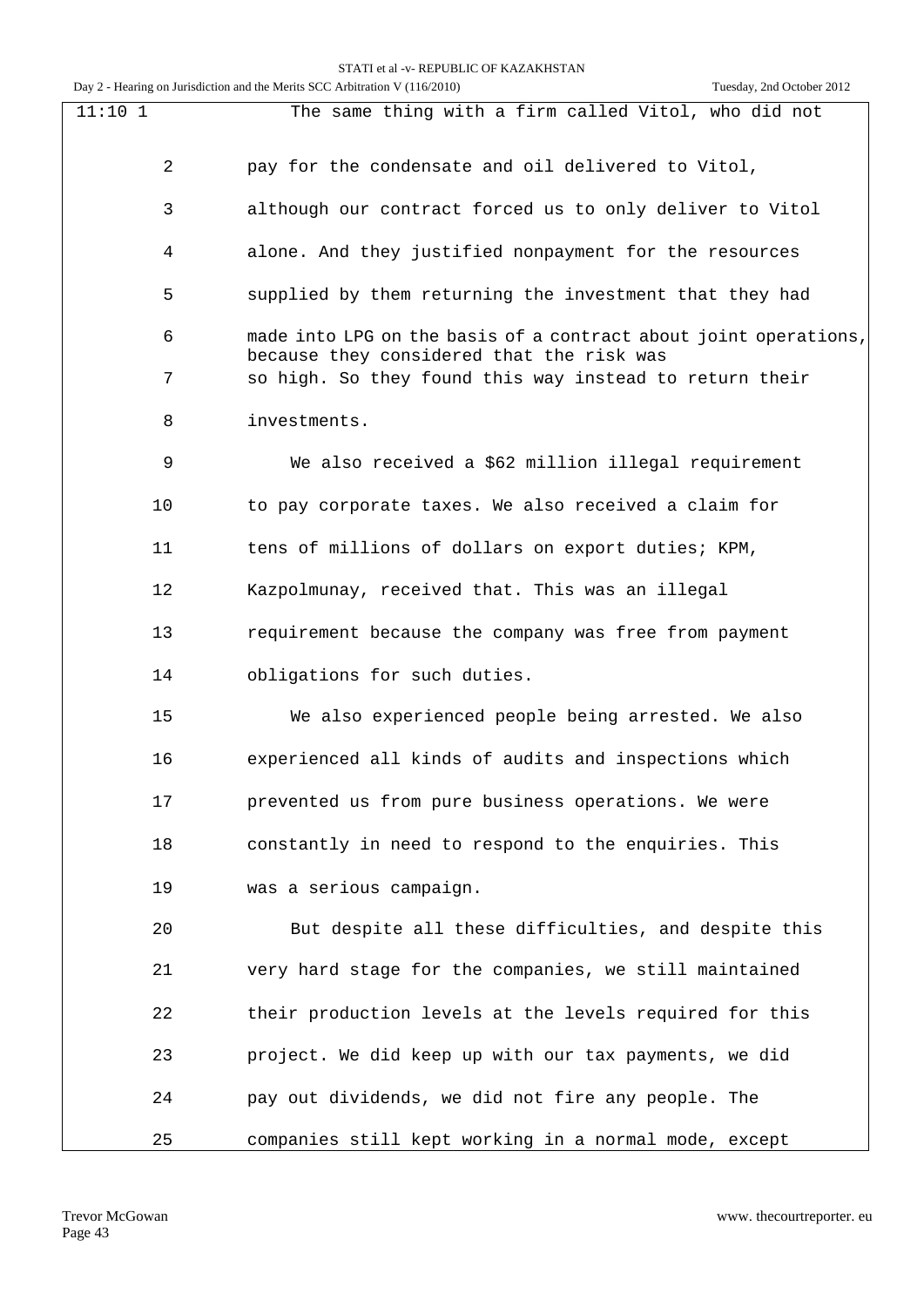| $11:12$ 1 |    | for these problems that I've mentioned concerning        |
|-----------|----|----------------------------------------------------------|
| 2         |    | harassment from the Kazakh authorities.                  |
| 3         | Q. | You told us that in spring and summer of 2009 there were |
| 4         |    | cash constraints. Is it correct that around that same    |
| 5         |    | time TNG stopped constructing the LPG plant?             |
| 6         | Α. | Well, they had invested \$248 million into the           |
| 7         |    | construction of this LPG plant, and we had completed     |
| 8         |    | this construction up to 95%. What was the point in       |
| 9         |    | terminating the construction when you are nearly at the  |
| 10        |    | end of the construction stage?                           |
| 11        |    | The real reason for this was the pressure that we        |
| 12        |    | have experienced from the authorities of Turkmenistan    |
| 13        |    | $(sic)$ .                                                |
| 14        |    | THE INTERPRETER: Says the witness.                       |
| 15        |    | MADAM INTERPRETER: Says the witness.                     |
| 16        | Α. | I have listed all those obstacles that we have           |
| 17        |    | experienced from the controlling authorities. How could  |
| 18        |    | you possibly work in these conditions, and how could you |
| 19        |    | keep investing when the climate became so unattractive   |
| 20        |    | for investment? You couldn't possibly hold against this  |
| 21        |    | pressure.                                                |
| 22        |    | My managers were accused of illegal business             |
| 23        |    | activities by the financial police. There was a public   |
| 24        |    | declaration where it was stated that they had stolen     |
| 25        |    | \$980 million. How could you trust such people, and how  |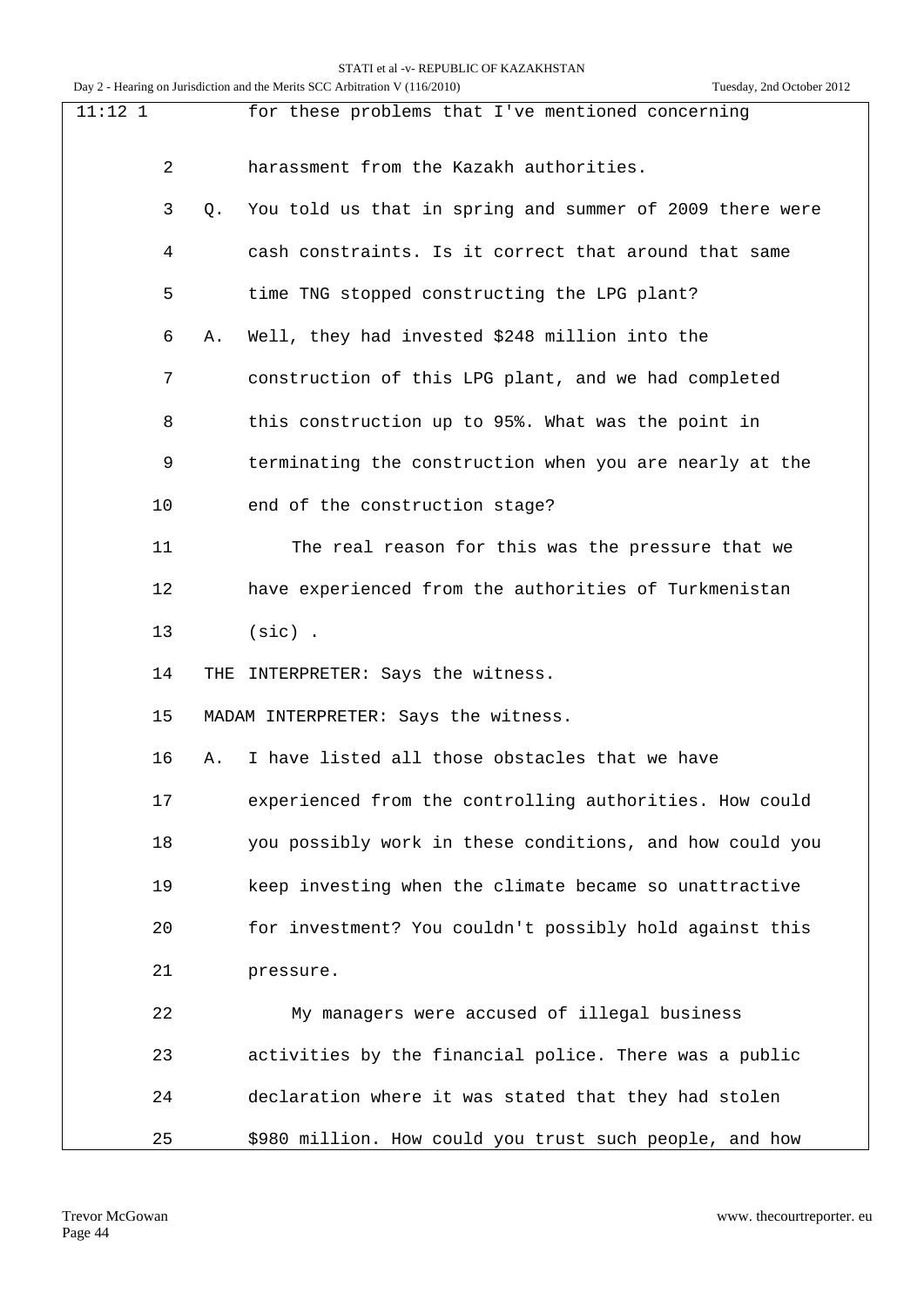| $11:14$ 1 |    | could you continue investing? I wanted to wait until                                |
|-----------|----|-------------------------------------------------------------------------------------|
| 2         |    | this is settled, and after that continue constructions.                             |
| 3         |    | And by the way, LPG is still unfinished; there are                                  |
| 4         |    | just two steps left to complete this construction but they could<br>not do them. So |
| 5         |    | let me ask these great experts: what are they waiting                               |
| 6         |    | for, and why aren't they able to complete the                                       |
| 7         |    | Construction themselves? Of course we intended to                                   |
| 8         |    | complete this construction. This is our baby; this is                               |
| 9         |    | something that we had great expectations for. This was                              |
| 10        |    | supposed to be a very profitable enterprise.                                        |
| 11        | Q. | Mr Stati, is it correct that in 2009 TNG and KPM agreed                             |
| 12        |    | to extend the payment terms for their largest customers,                            |
| 13        |    | Statoil and General Affinity?                                                       |
| 14        | Α. | Once again, could I have the question read to me?                                   |
| 15        | Q. | In 2009, is it correct that TNG and KPM agreed to extend                            |
| 16        |    | the payment terms for their largest customers? And                                  |
| 17        |    | those largest customers are Statoil and                                             |
| 18        |    | General Affinity.                                                                   |
| 19        | Α. | Do you mean to say that Statoil and General Affinity                                |
| 20        |    | were making payment to TNG? I'm afraid I did not                                    |
| 21        |    | understand your question.                                                           |
| 22        | Q. | Can I take you to the financial statement for 2009, F3                              |
| 23        |    | and F4 2.                                                                           |
| 24        | Α. | I'm afraid Mr Lungu is the best expert to testify about                             |
| 25        |    | financial matters. I'm not the expert.                                              |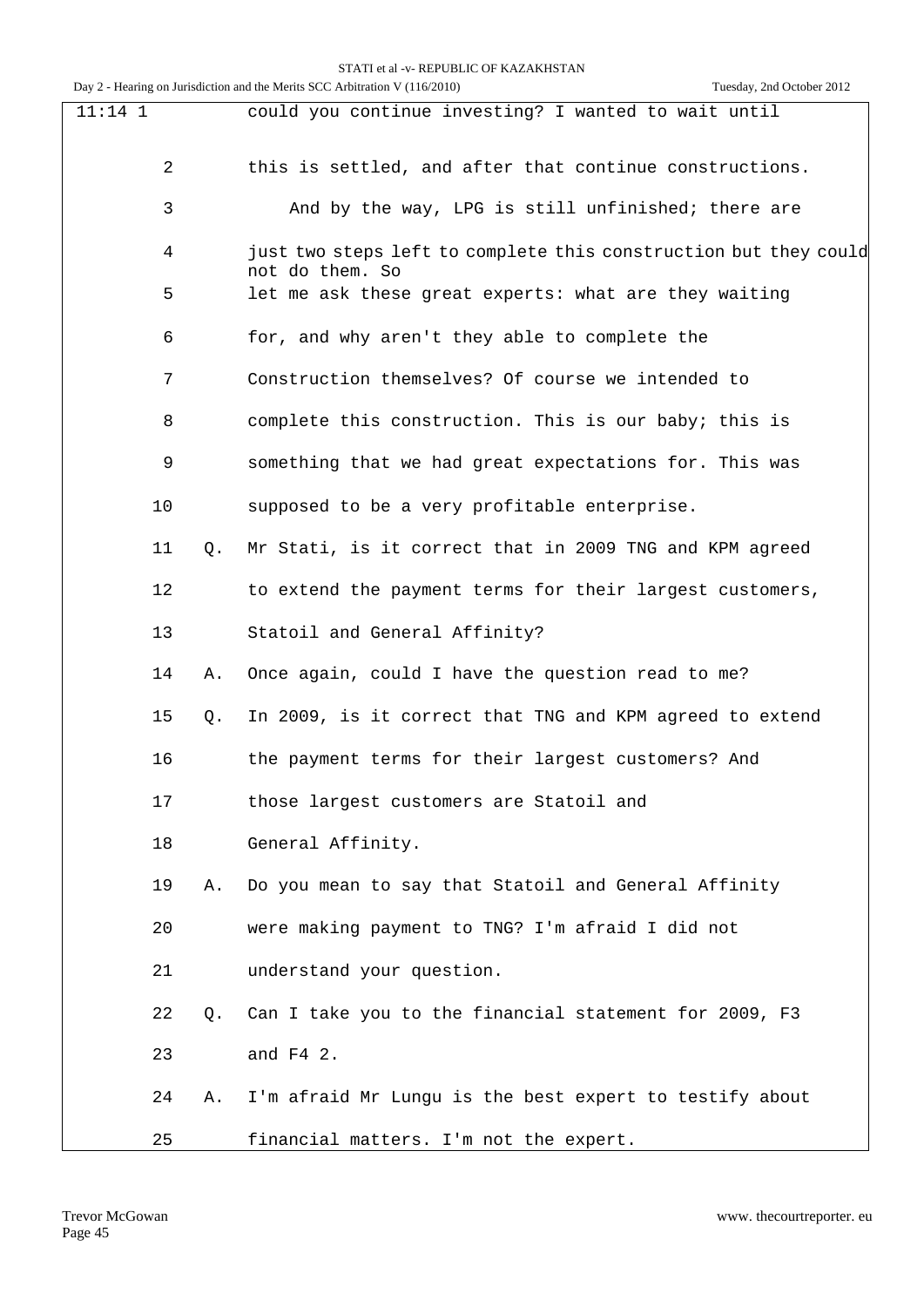| $11:16$ 1 |                 | Q.    | Okay. Let's move on, then.                                  |
|-----------|-----------------|-------|-------------------------------------------------------------|
|           | $\overline{a}$  |       | Is it correct, Mr Stati, that in 2009 you paid              |
|           | 3               |       | yourself a bonus of \$3.8 million?                          |
|           | 4               | Α.    | This is my legal right. Yes.                                |
|           | 5               | Q.    | I have a few questions regarding the Tristan bond           |
|           | 6               |       | structure. Could you take a look at C-585.                  |
|           | 7               | Α.    | I really think you should put these questions to            |
|           | 8               |       | Mr Lungu, as the financial questions are outside my         |
|           | $\mathsf 9$     |       | scope of expertise. He's the one who knows much better,     |
|           | 10              |       | so he should be answering these questions. We split<br>the  |
|           | 11              |       | expertise and the duties.                                   |
|           | 12              | Q.    | I will try to ask the questions as generally as             |
|           | 13              |       | possible.                                                   |
|           | 14              | Α.    | Alright, please do.                                         |
|           | 15              | Q.    | Is it correct that KPM and TNG had provided a guarantee     |
|           | 16              |       | for the benefit of the bondholders?                         |
|           | 17 <sub>2</sub> | Α.    | Yes, that's correct.                                        |
|           | 18              | $Q$ . | And is it also correct that this guarantee was then<br>also |
|           | 19              |       | guaranteed by Ascom and Terra Raf?                          |
|           | 20              | Α.    | That's correct. Both Ascom and Terra Raf guaranteed<br>, by |
|           | 21              |       | their assets, to the bondholders in KPM and TNG.            |
|           | 22              | Q.    | Did the guarantee cover the assets of Ascom and             |
|           | 23              |       | Terra Raf?                                                  |
|           | 24              | Α.    | What do you mean, "cover the assets"?                       |
|           | 25              | Q.    | Did Ascom and Terra Raf guarantee with their full           |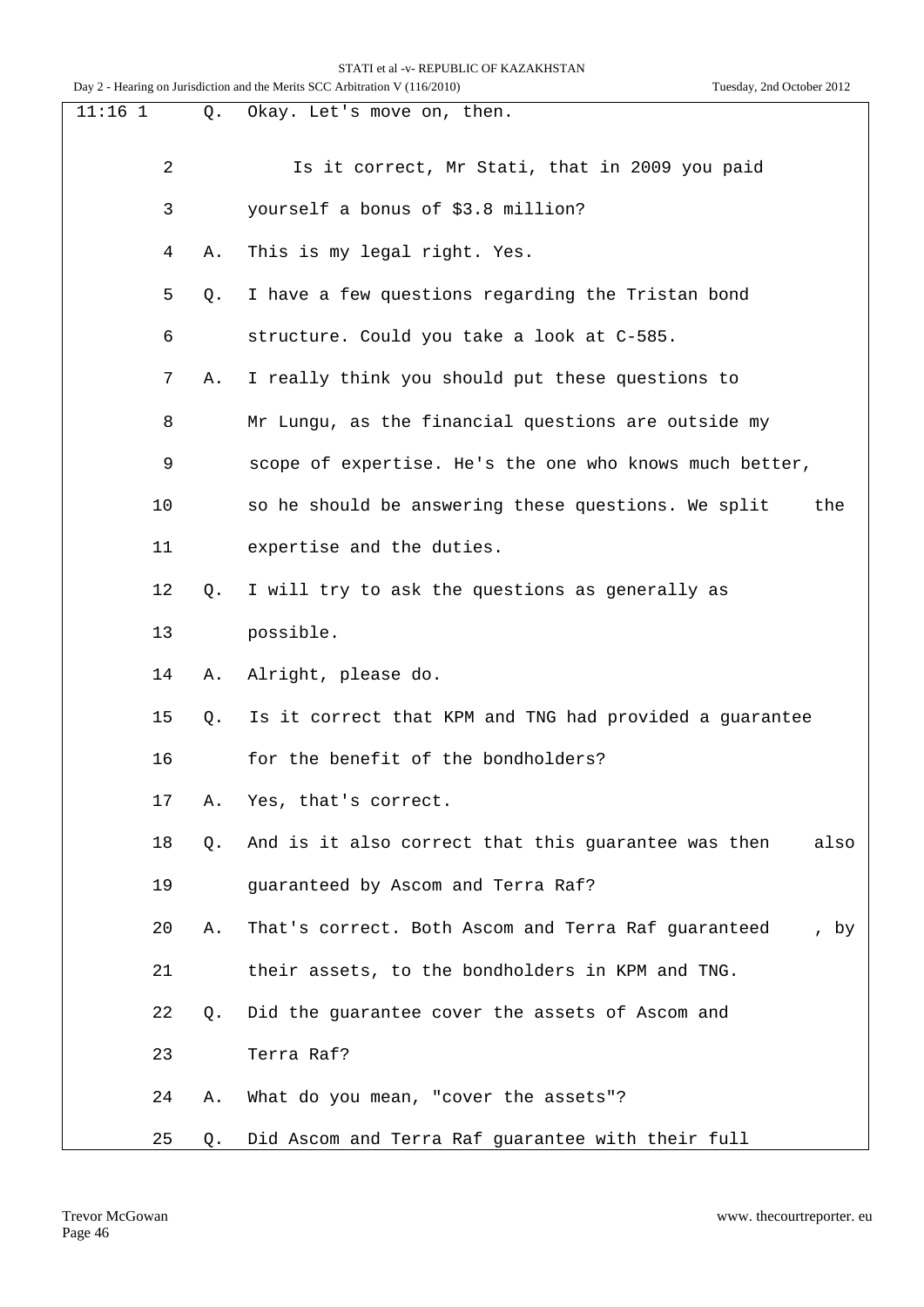| $11:19$ 1 |    | assets?                                                  |
|-----------|----|----------------------------------------------------------|
| 2         | Α. | Ascom and Terra Raf guaranteed 100% share, 100% of their |
| 3         |    | shares in KPM and TNG.                                   |
| 4         | Q. | So is it correct to say that in case of default, Ascom   |
| 5         |    | and Terra Raf would have been liable only with regard to |
| 6         |    | their shares in KPM and TNG?                             |
| 7         | Α. | Absolutely correct.                                      |
| 8         | Q. | So in case of default, only the shares of KPM and TNG    |
| 9         |    | would be lost?                                           |
| 10        | Α. | In case of default, we would lose all our assets in      |
| 11        |    | these two companies, KPM and TNG.                        |
| 12        | Q. | And so which also means that you, your son, Ascom and    |
| 13        |    | Terra Raf are not liable for the losses of the           |
| 14        |    | bondholders?                                             |
| 15        | Α. | Ascom and Terra Raf are liable towards the bondholders   |
| 16        |    | for 100% shares in KPM and TNG. Isn't my answer clear?   |
| 17        | Q. | Yes, thank you.                                          |
| 18        |    | Mr Stati, is it correct that the first bond issuance     |
| 19        |    | at the end of 2006 amounted to US\$300 million?          |
| 20        | Α. | No, \$320 million.                                       |
| 21        | Q. | And is it correct that part of this amount raised by     |
| 22        |    | Tristan [was] lent to KPM and TNG?                       |
| 23        | Α. | That's correct. Terra Raf and Ascom lent the money for   |
| 24        |    | development of KPM and TNG projects.                     |
| 25        | Q. | Do you know the amount?                                  |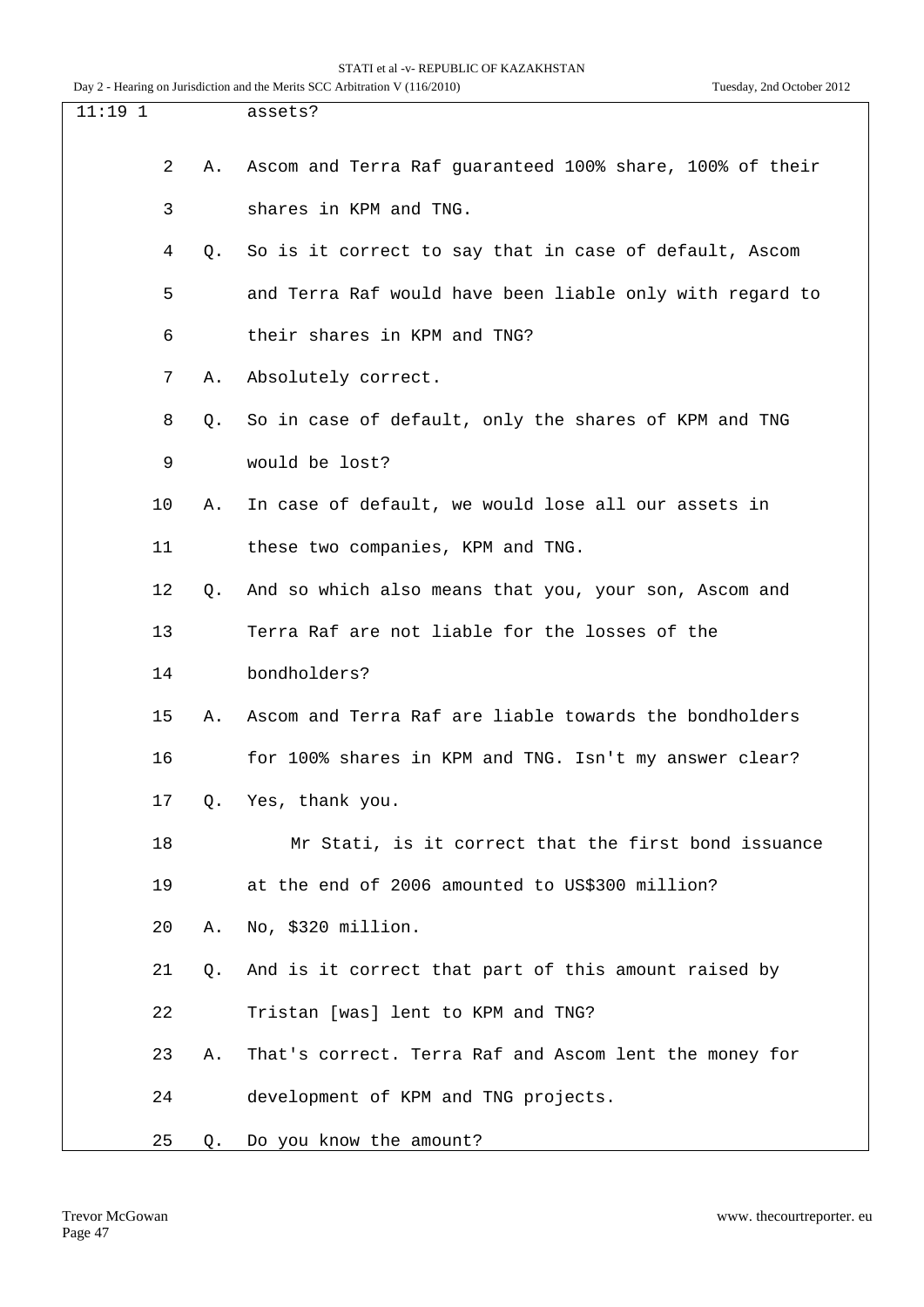| $11:22$ 1 |    | Α. | Well, I don't think I can give you a direct response            |
|-----------|----|----|-----------------------------------------------------------------|
|           | 2  |    | right away and be precise. Approximately almost all the         |
|           | 3  |    | monies were sent for project development.                       |
|           | 4  | Q. | Is it correct, as it's stated in the financial                  |
|           | 5  |    | statement, it's US\$211 million? Is it a figure that you        |
|           | 6  |    | could confirm?                                                  |
|           | 7  | Α. | No, I cannot confirm anything. You should ask Mr Lungu.         |
|           | 8  | Q. | Is it correct that with the funds lent to KPM, KPM did          |
|           | 9  |    | pay a dividend of \$25 million to its shareholder Ascom?        |
|           | 10 | Α. | I believe this was a repayment of a debt. If I recall           |
|           | 11 |    | correctly, the bondholders wanted to remain the only            |
|           | 12 |    | debtors                                                         |
|           | 13 |    | THE INTERPRETER: Said the witness.                              |
|           | 14 | А. | before the companies, and by repaying this debt they            |
|           | 15 |    | wanted to get rid of KPM's debt towards Ascom and Terra Raf. If |
|           | 16 |    | I recall correctly, \$50 million were paid to repay the         |
|           | 17 |    | debt to Ascom and Terra Raf for the companies.                  |
|           | 18 |    | But this is really not precise information. Really              |
|           | 19 |    | I would appreciate it if you would put these questions          |
|           | 20 |    | to Mr Lungu.                                                    |
|           | 21 | Q. | Mr Stati, I have a few questions regarding the                  |
|           | 22 |    | Cliffson --                                                     |
|           | 23 |    | THE CHAIRMAN: Can I just ask: it's 11.30, I see, so we will     |
|           | 24 |    | have to find an appropriate time for a coffee break. Do         |
|           | 25 |    | you think that would be a good time now?                        |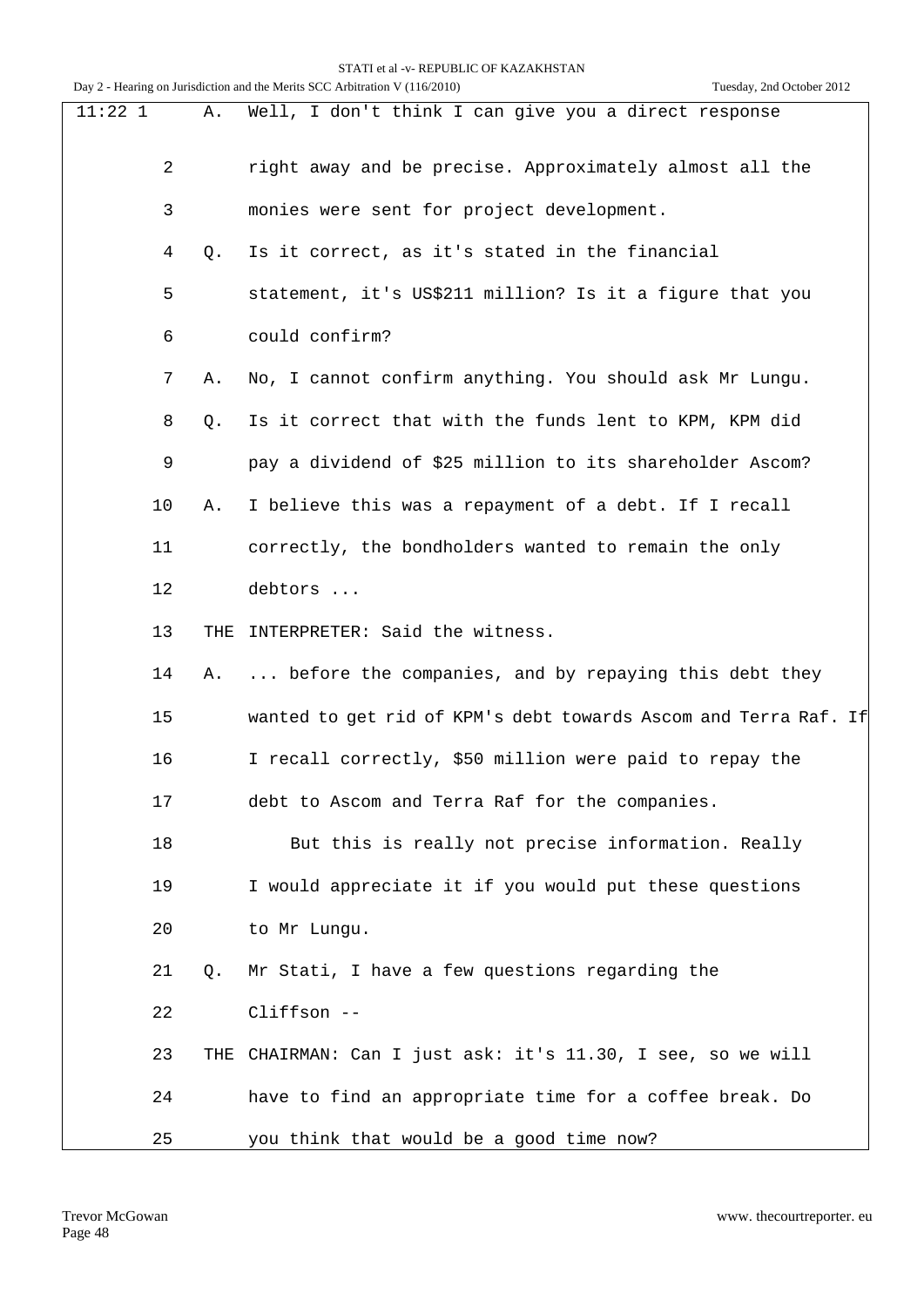|  |  | 11:25 1 DR NACIMIENTO: Now is fine, yes. |  |  |  |  |  |
|--|--|------------------------------------------|--|--|--|--|--|
|--|--|------------------------------------------|--|--|--|--|--|

| $\overline{2}$ | THE CHAIRMAN: Okay. So we have had two hours, that is       |
|----------------|-------------------------------------------------------------|
| 3              | a lot of time for a witness as well, and for the            |
| 4              | examiner, so we will have a coffee break of 15 minutes.     |
| 5              | Alright? Thank you.                                         |
| 6              | I should tell you, Mr Stati, that during this time          |
| 7              | you should not communicate with the parties on your         |
| 8              | testimony. These are the rules of the game. Okay?           |
| 9              | Thank you.                                                  |
| 10             | THE WITNESS: I guarantee that I will not talk to anyone;    |
| 11             | I will not even put any questions to anyone. May I have     |
| 12             | coffee by myself?                                           |
| 13             | THE CHAIRMAN: Of course.                                    |
| 14             | THE WITNESS: Thank you.                                     |
| 15             | (11.26 am)                                                  |
| 16             | (A short break)                                             |
| 17             | (11.47 am)                                                  |
| 18             | THE CHAIRMAN: Alright, we continue with the                 |
| 19             | cross-examination.                                          |
| $2\quad0$      | DR NACIMIENTO: Before we continue, Mr Stati, I was asked by |
| 21             | the interpreters to ask you to speak slowly. It seems       |
| 22             | they have difficulties following you and translating        |
| 23             | properly.                                                   |
| 24             | THE WITNESS: Yes, of course I will try to speak slower.     |
| 25             | DR NACIMIENTO: I have a few questions about Project Zenith. |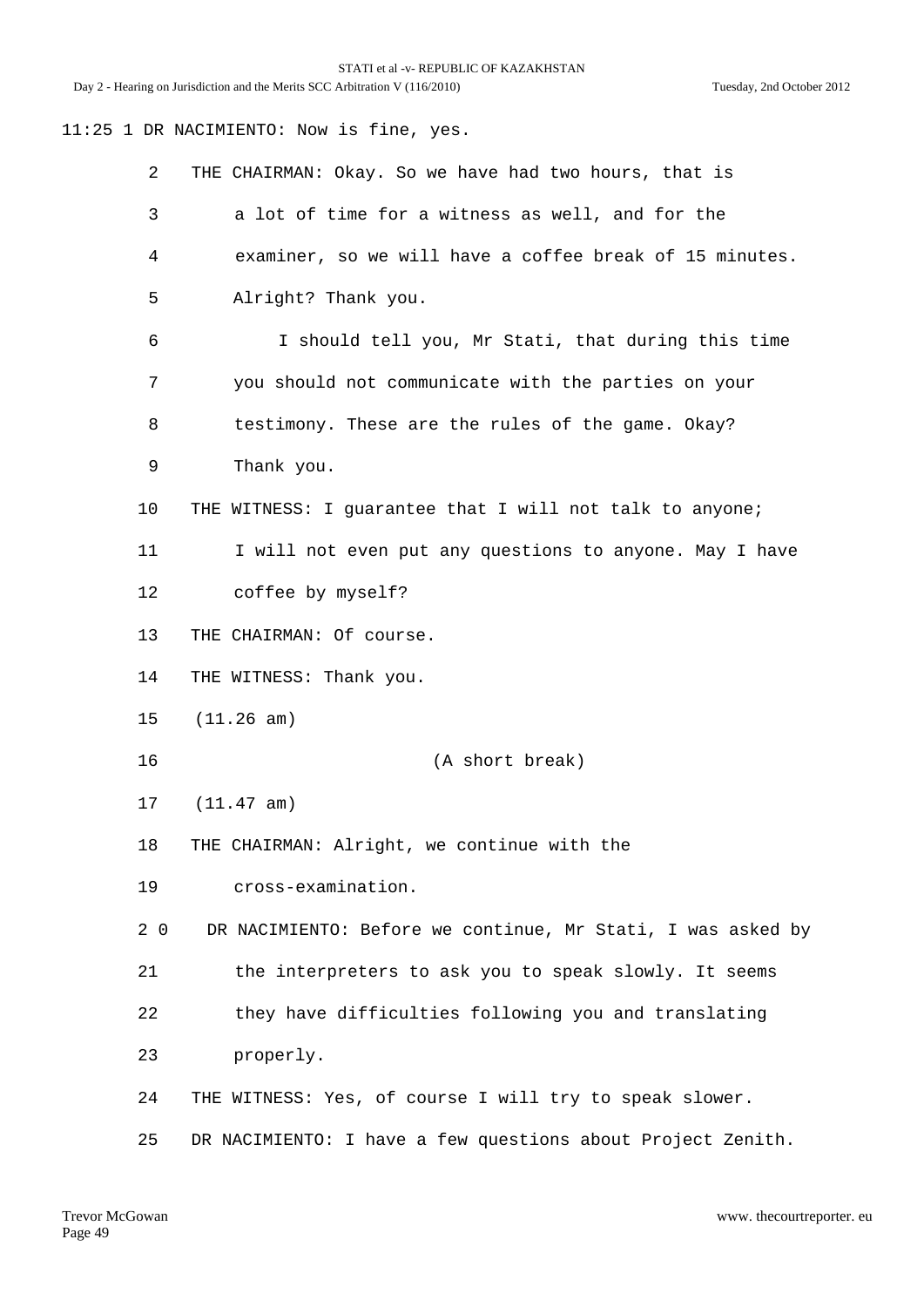| $11:49$ 1 |                      | Is it correct that you retained Renaissance Capital?     |
|-----------|----------------------|----------------------------------------------------------|
|           | $\overline{2}$<br>Α. | Yes. According to the existing practice, we retain       |
|           | 3                    | an investment bank in Renaissance Capital in order to    |
|           | 4                    | carry out this operation.                                |
|           | 5<br>Q.              | Renaissance Capital is Russian?                          |
|           | 6<br>Α.              | As far as I understand, they have mixed Russian and      |
|           | 7                    | British capital.                                         |
|           | 8<br>Q.              | Did you personally instruct them?                        |
|           | 9<br>Α.              | Well, you probably overestimate my knowledge. They are   |
| 10        |                      | professionals, they know what they are doing, so I can't |
| 11        |                      | really give instructions to them.                        |
| 12        | Q.                   | Could I refer you to your first witness statement,       |
| 13        |                      | paragraph 35. Here you state:                            |
| 14        |                      | "As soon as Total had discussed with the Kazakh          |
| 15        |                      | authorities, it sent us a letter withdrawing from        |
| 16        |                      | Project Zenith."                                         |
| 17        |                      | Could I take you to C-296.                               |
| 18        | Α.                   | What shall I do with it? It's in English.                |
| 19        | Q.                   | It's a short letter; I can just read it to you. It's     |
| 20        |                      | a letter from Total dated July 24th 2009, and it says:   |
| 21        |                      | "We have now finalised our assessment. Despite           |
| 22        |                      | a long exchange of information and discussion, Total     |
| 23        |                      | do not desire to proceed further with Zenith             |
| 24        |                      | Proj ect "                                               |
| 25        | Α.                   | To whom is this letter addressed?                        |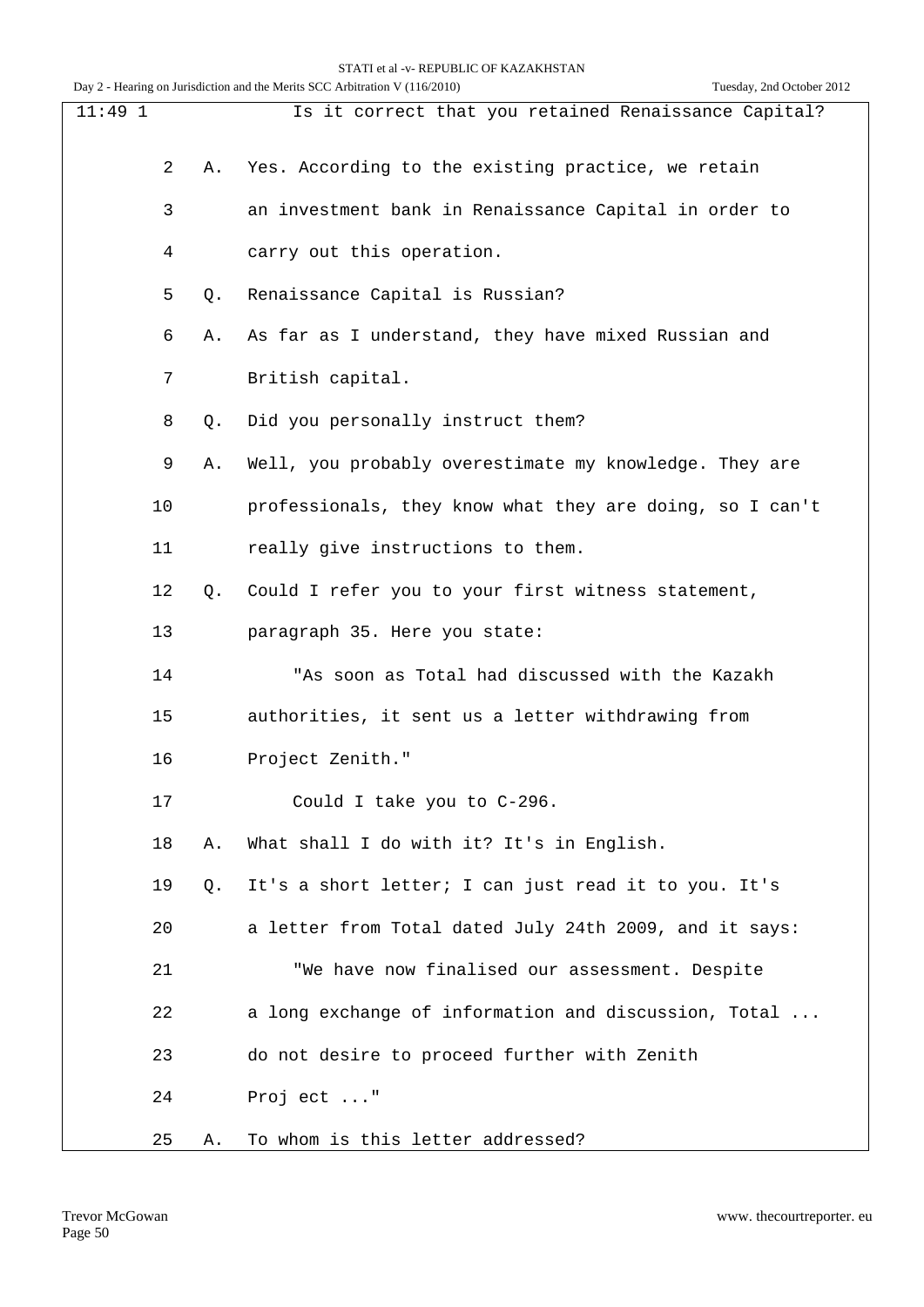| $11:52$ 1 |              | Q. | It's addressed to Renaissance Capital.                   |
|-----------|--------------|----|----------------------------------------------------------|
|           | 2            | Α. | I was not aware of this. But anyway, you know, once      |
|           | $\mathsf{3}$ |    | again I can reiterate that when we, in February 2009,    |
|           | 4            |    | were invited to Paris to have an interview presentation  |
|           | 5            |    | of our project to Total, they were once again, I would   |
|           | 6            |    | say, very much interested, especially in the reef which  |
|           | 7            |    | was being identified after reinterpretation of the       |
|           | 8            |    | seismic profiling, 3D projection. This structure was,    |
|           | 9            |    | I would say, generating huge interest on their part.     |
|           | 10           |    | And what they wrote actually, well, this is rather       |
|           | 11           |    | both strange and at the same time, on the other hand,    |
|           | 12           |    | one could explain these accusations against the          |
|           | 13           |    | companies. Of course, it is difficult to countenance     |
|           | 14           |    | for any third party to take a decision to enter          |
|           | 15           |    | a company facing such problems in Kazakhstan; I mean TNG |
|           | 16           |    | and KPM. You would agree probably that these are very    |
|           | 17           |    | serious, frightening accusations actually. Personally    |
|           | 18           |    | I would probably not take the decision to enter          |
|           | 19           |    | a company which has such problems in its relations with  |
|           | 20           |    | the state.                                               |
|           | 21           | Q. | Total was one of the bidders in the first phase; is that |
|           | 22           |    | correct?                                                 |
|           | 23           | Α. | Yes, that's quite correct.                               |
|           | 24           | Q. | And it continued in the second phase?                    |
|           | 25           | Α. | Absolutely correct.                                      |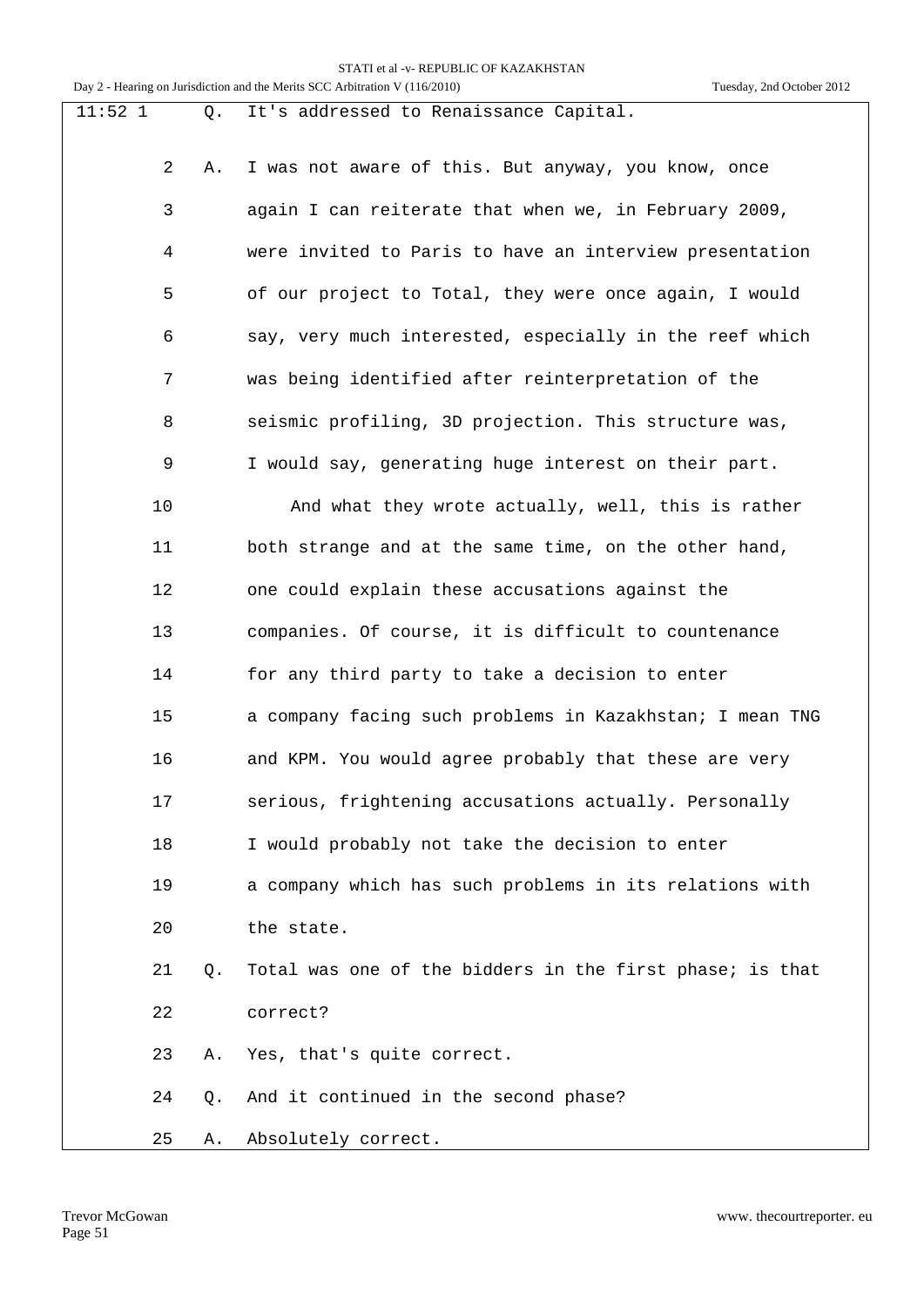| $11:55$ 1 | Q. | And you mentioned that it gave an indicative offer?      |
|-----------|----|----------------------------------------------------------|
| 2         | Α. | That's right.                                            |
| 3         | Q. | What do you mean by "indicative"?                        |
| 4         | Α. | Well, first of all I would like to clarify that our      |
| 5         |    | assets that were offered for sale did not include the    |
| 6         |    | Tabyl block --                                           |
| 7         | Q. | Mr Stati, this was not my question. I was asking you:    |
| 8         |    | you mention in your witness statement that they gave     |
| 9         |    | indicative offers. Can you explain what you mean by      |
| 10        |    | "indicative"?                                            |
| 11        | Α. | I am trying to explain as I can. Well, if you are not    |
| 12        |    | satisfied, then I don't know what I should do.           |
| 13        | Q. | Please try.                                              |
| 14        | Α. | Thank you very much. You are very kind.                  |
| 15        |    | So as I was explaining, our first offer,                 |
| 16        |    | specifically to Total, because we made an offer only     |
| 17        |    | with respect to KPM and TNG, and if I'm not mistaken,    |
| 18        |    | they made an indicative offer of \$960 million. This was |
| 19        |    | a kind of bid, like bidding in a tender. Those who       |
| 20        |    | proceed to the second phase would have a chance to win   |
| 21        |    | the assets.                                              |
| 22        |    | Now, why I said only TNG and KPM assets: the fact is     |
| 23        |    | that they were very much interested in Tabyl, and at the |
| 24        |    | second phase we were concentrating to a great extent our |
| 25        |    | discussions on Tabyl.                                    |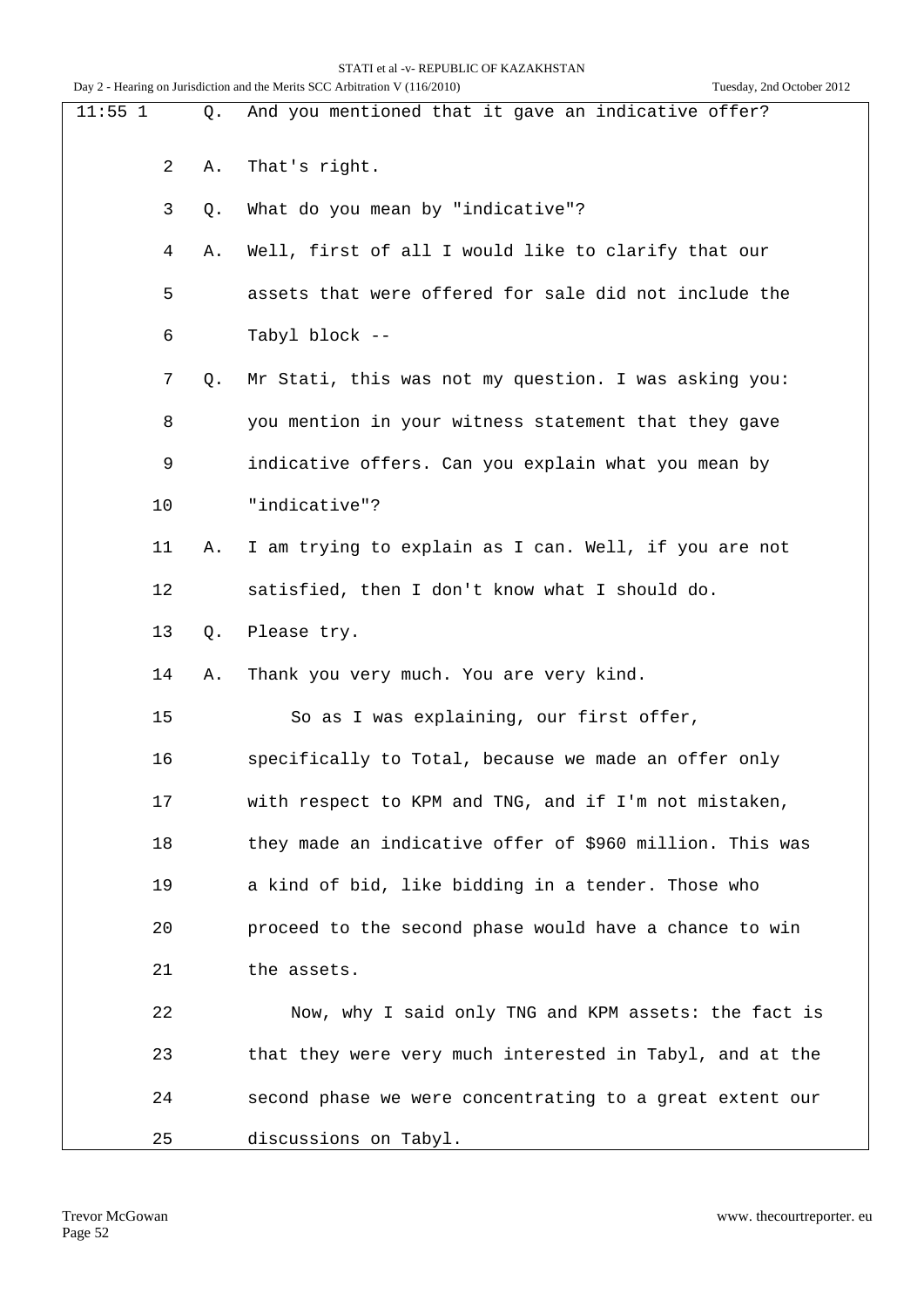| $11:57$ 1 |    | Q. | And what do you mean by "indicative"?                    |
|-----------|----|----|----------------------------------------------------------|
|           | 2  | Α. | What do you mean when you mention "bidding"? Are you     |
|           | 3  |    | aware what it means? Approximately in the same sense,    |
|           | 4  |    | in the same way: the first offers are made, and then the |
|           | 5  |    | most attractive offers are selected, and those who filed |
|           | 6  |    | those offers are invited to participate in the second    |
|           | 7  |    | phase.                                                   |
|           | 8  | Q. | Indicative, would you say it's an approximate offer?     |
|           | 9  | Α. | One can say approximate or desired.                      |
|           | 10 | Q. | Is it a binding offer?                                   |
|           | 11 | Α. | No, it's not binding.                                    |
|           | 12 | Q. | Was the offer a condition for any bidder to have access  |
|           | 13 |    | to the data room?                                        |
|           | 14 | Α. | Yes, that's quite correct. Those who proceeded to the    |
|           | 15 |    | second phase had access to a greater volume of           |
|           | 16 |    | information in the data room.                            |
|           | 17 |    | And the non-binding offer was made before having access  |
|           | 18 |    | to that data?                                            |
|           | 19 | Α. | Well, you know, Renaissance Capital was in practice      |
|           | 20 |    | offering a memorandum which included almost all the      |
|           | 21 |    | information in the database.                             |
|           | 22 | Q. | What was the difference between the database information |
|           | 23 |    | and the Renaissance Capital memorandum?                  |
|           | 24 | Α. | Well, the participants in the process may ask initial    |
|           | 25 |    | documents, the seismic profiles may be reinterpreted     |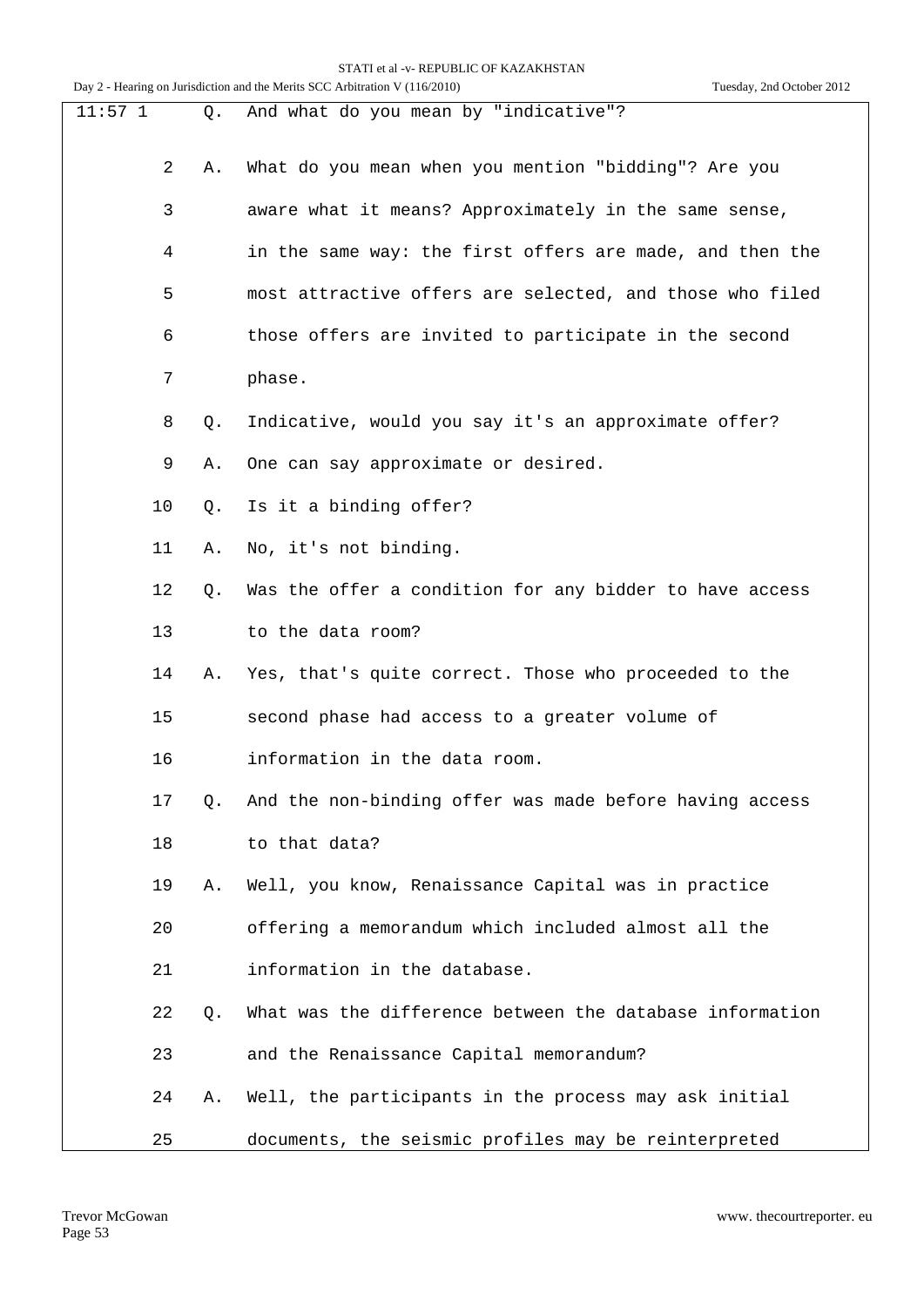| 12:001         |    | following different technologies, and this makes bidders |
|----------------|----|----------------------------------------------------------|
| $\overline{2}$ |    | probably more confident in assessing the assets.         |
| 3              | Q. | Yes, and my question was related to the information that |
| 4              |    | you gave. I understand that there was the Renaissance    |
| 5              |    | Capital memorandum with some information, and then the   |
| 6              |    | database or the data room with additional information.   |
| $\overline{7}$ |    | Is that correct?                                         |
| 8              | Α. | Yes, one can say so.                                     |
| 9              | Q. | I am confused because I understood you before as saying  |
| 10             |    | that the major information was in the data room.         |
| 11             | Α. | Well, it probably more correct to say the full           |
| 12             |    | information is stored in the data room; whereas since we |
| 13             |    | distributed the memorandum in June, we represented there |
| 14             |    | all the information available at that point in time,     |
| 15             |    | until June, when this data was presented. And then       |
| 16             |    | a couple of months later, probably some subsequent       |
| 17             |    | developments were also interesting or they were looking  |
| 18             |    | into further developments.                               |
| 19             | Q. | I thought I had understood that the bidding offer, the   |
| 20             |    | unbinding offer, was a condition to have access in the   |
| 21             |    | data room. Is that correct?                              |
| 22             | Α. | I don't know how I could explain it so that it would be  |
| 23             |    | more convenient for you to understand.                   |
| 24             |    | If a person has serious intentions, then he              |
| 25             |    | demonstrates such serious intentions; and if you don't   |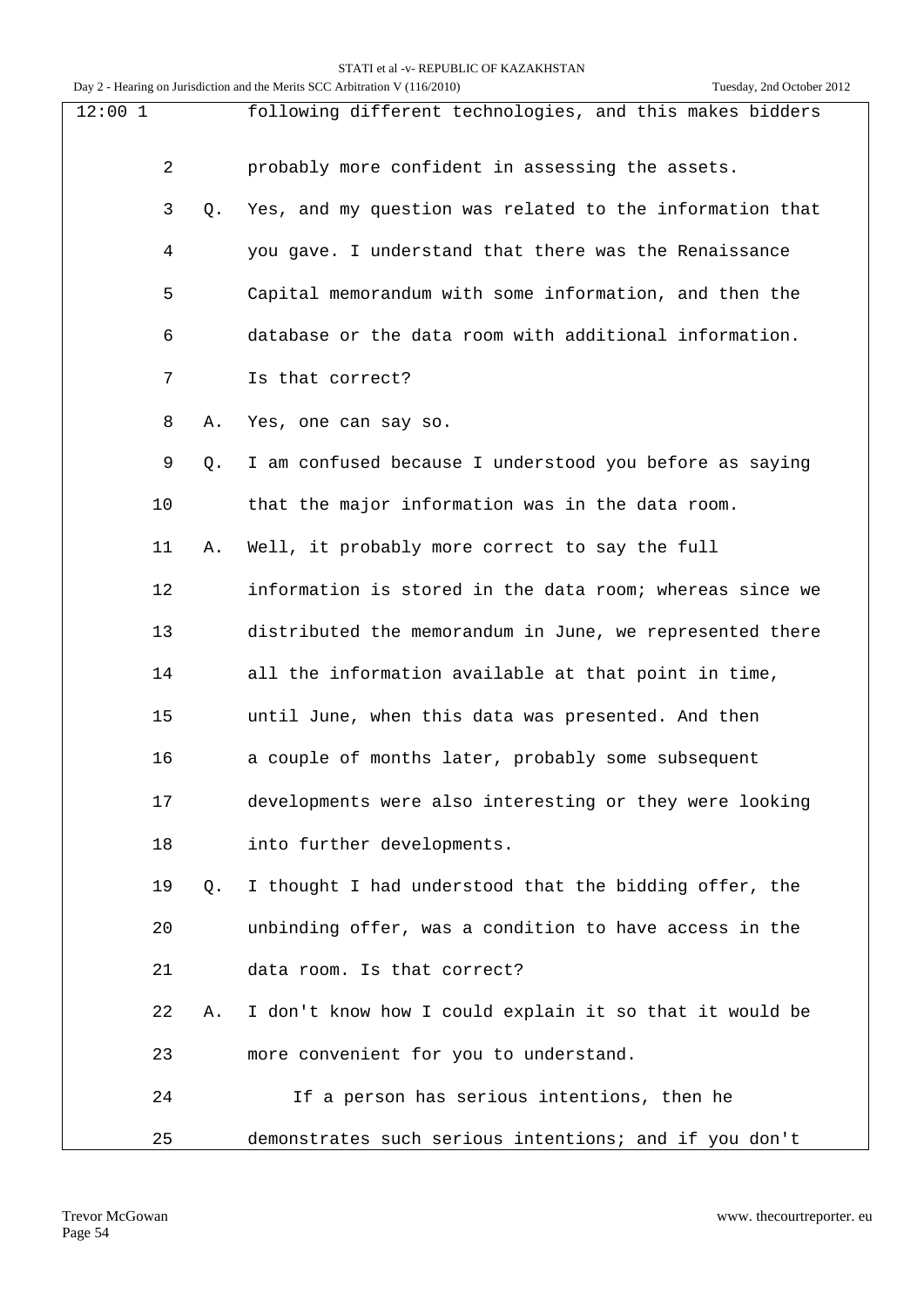| $12:02$ 1 |                |                | have such intentions, you don't really participate in                                       |
|-----------|----------------|----------------|---------------------------------------------------------------------------------------------|
|           | $\overline{2}$ |                | the process. These are very serious projects. So first you make<br>an offer, and this offer |
|           | 3              |                | is studied very carefully, and if -- and before you make                                    |
|           | 4              |                | an offer, you study the documents seriously. And if you                                     |
|           | 5              |                | are potentially interested, then you proceed to making                                      |
|           | 6              |                | an offer; otherwise not.                                                                    |
|           | 7              | Q.             | What is the basis for making that offer?                                                    |
|           | 8              | Α.             | A study of the available data submitted by us.                                              |
|           | 9              | Q.             | And the basis for you to decide on who would get access                                     |
| 10        |                |                | to the data room was the amount of the offer?                                               |
| 11        |                | Α.             | Yes, of course. This is one of the key factors.                                             |
| 12        |                | Q <sub>z</sub> | And you chose the highest bidders?                                                          |
| 13        |                | Α.             | Yes, absolutely correct.                                                                    |
| 14        |                | Q.             | And what were the names of those bidders?                                                   |
| 15        |                | Α.             | KNOC, the Korean National [Oil] Company, of South Korea.                                    |
| 16        |                |                | They offered \$1.55 billion, and practically we were                                        |
|           | 17             |                | orienting ourselves towards them.                                                           |
| 18        |                | Q.             | And those were the highest bidders?                                                         |
| 19        |                | Α.             | Yes, that's correct.                                                                        |
| 20        |                | Q.             | Were there other bidders?                                                                   |
| 21        |                | Α.             | I was not interested in these.                                                              |
| 22        |                | Q.             | In which?                                                                                   |
| 23        |                | Α.             | The other companies. If they offered smaller amounts,                                       |
| 24        |                |                | would you choose these?                                                                     |
| 25        |                | Q.             | Isn't it a fact that in the second phase there were only                                    |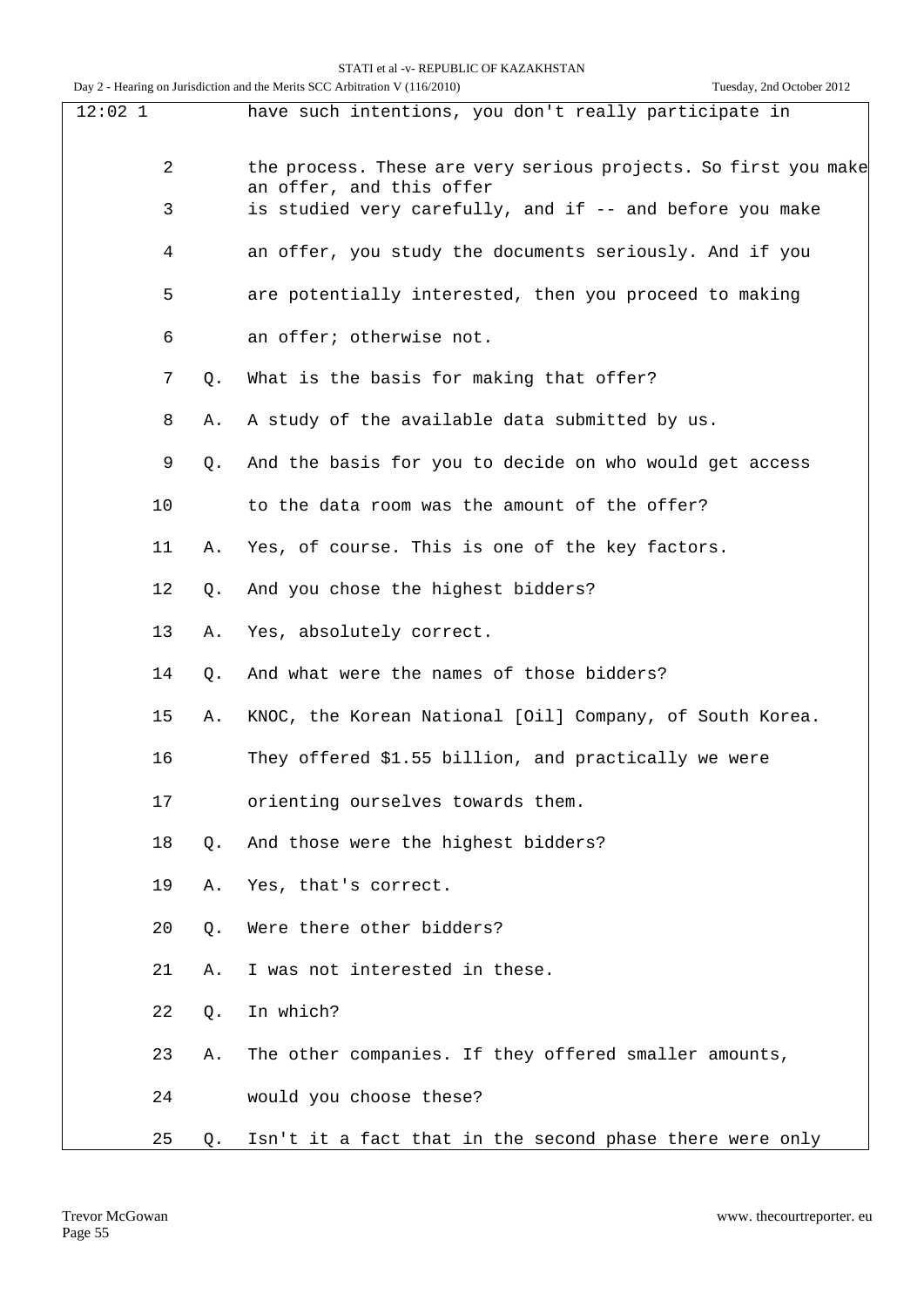| $12:04$ 1 |                |    | those three bidders?                                                   |
|-----------|----------------|----|------------------------------------------------------------------------|
|           | $\overline{2}$ | Α. | At the second phase, as I mentioned, Total, Turkish                    |
|           | 3              |    | [Petroleum], PSA Energy Holding. KNOC joined a bit                     |
|           | 4              |    | later, in July.                                                        |
|           | 5              | Q. | Paragraph 22 of your second witness statement, you speak               |
|           | 6              |    | about Total, and you say:                                              |
|           | 7              |    | "To my knowledge, they did not indicate any serious                    |
|           | 8              |    | concerns about the technical development of the fields                 |
|           | 9              |    | or the geology presented  "                                            |
|           | 10             |    | MR HAIGH: Sorry, was that paragraph 22?                                |
|           | 11             |    | DR NACIMIENTO: 22, yes, in the middle.                                 |
|           | 12             | Α. | Yes, I remember this quite well, even without reference                |
|           | 13             |    | to a specific paragraph. We had a meeting in Paris in February,<br>and |
|           | 14             |    | we discussed mostly the reef. They were not very much                  |
|           | 15             |    | interested in the assets that were operated at that                    |
|           | 16             |    | time; they were more interested in the other things.                   |
|           | 17             | Q. | You were present at that meeting in Paris?                             |
|           | 18             | Α. | Yes, as well as here.                                                  |
|           | 19             | Q. | I'm sorry, I did not understand the answer.                            |
|           | 20             | Α. | Yes, of course I was present.                                          |
|           | 21             | Q. | I'm sorry. Okay. Who else participated in that                         |
|           | 22             |    | meeting?                                                               |
|           | 23             | Α. | Mr Lungu. The vice president for production,                           |
|           | 24             |    | Mr Vilescu; Mr Orfescu, Rado Konstantin, the head of                   |
|           | 25             |    | geology and physics department; and Mr Glamos, the head                |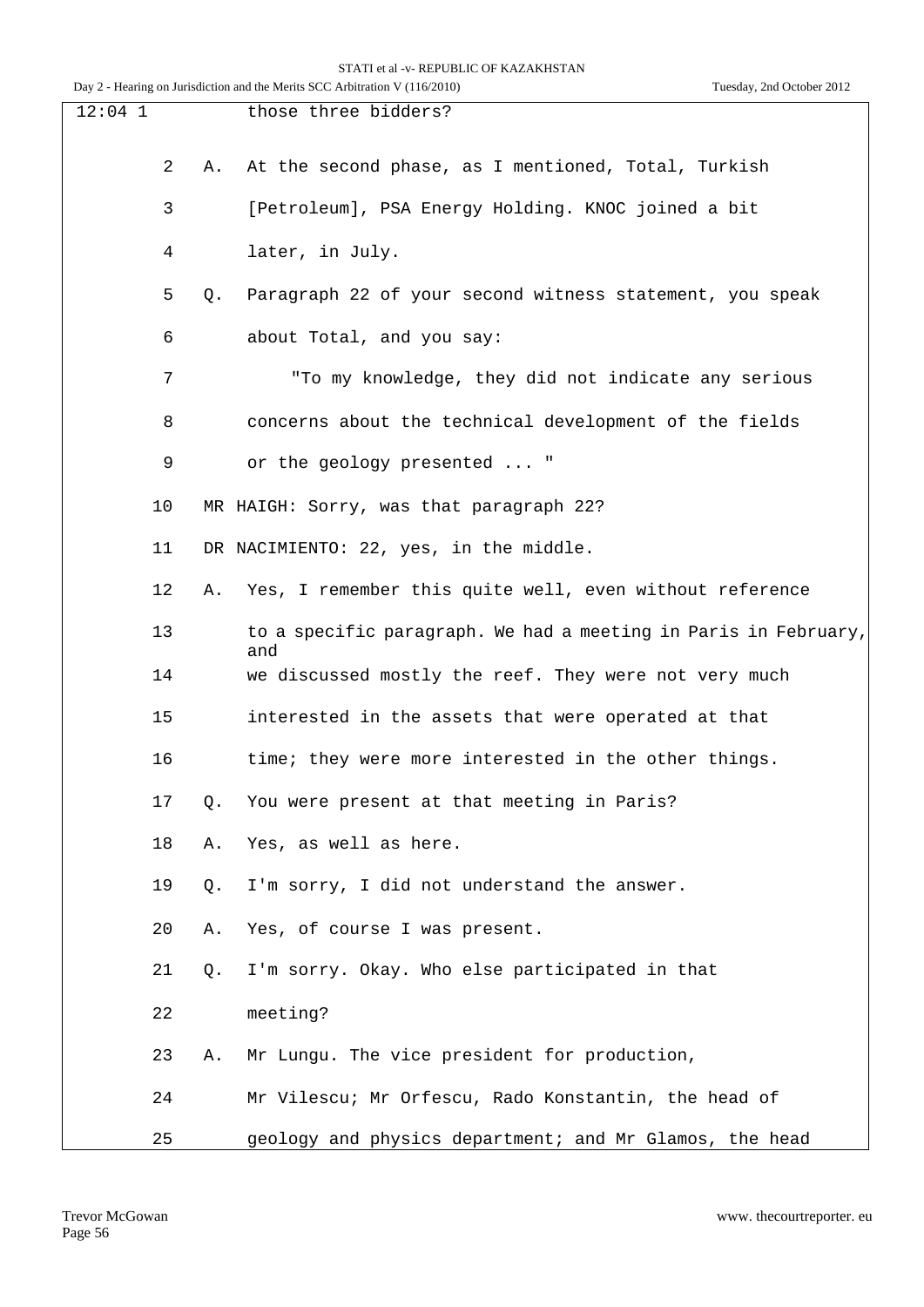| $12:07$ 1      |    | of the corporate finance department.                     |
|----------------|----|----------------------------------------------------------|
| $\overline{a}$ |    | Now, on the part of -- as for the French party,          |
| 3              |    | I don't remember everybody, but Louis Caillard,          |
| 4              |    | Philippe Mallard, Bernard Lebon, and I don't remember    |
| 5              |    | the others.                                              |
| 6              | Q. | Do you know the date of that meeting?                    |
| 7              | Α. | Not the exact date. Sometime in February 2009.           |
| 8              | Q. | Mr Stati, are you aware that Total was asked to increase |
| 9              |    | its initial offer?                                       |
| 10             | Α. | Excuse me? Can you say it?                               |
| 11             |    | THE INTERPRETER: Says the witness.                       |
| 12             | Q. | Total submitted two offers; is that correct?             |
| 13             | Α. | I know only about one.                                   |
| 14             | Q. | Okay. I have just one last question.                     |
| 15             |    | You mention Mr Cornegruta in both your witness           |
| 16             |    | statements. Are you still in contact with him?           |
| 17             | Α. | Unfortunately not. He is aware that we are now in the    |
| 18             |    | arbitration, involved in arbitration proceedings, and as |
| 19             |    | a person well versed, he will not contact with us.       |
| 20             |    |                                                          |
| 21             | Q. | Did he help you with information to prepare this         |
| 22             |    | arbitration?                                             |
| 23             | Α. | No. I didn't need it.                                    |
| 24             | Q. | Did you inform him about the arbitration?                |
| 25             | Α. | No, but this is no secret. Everyone is aware of this,    |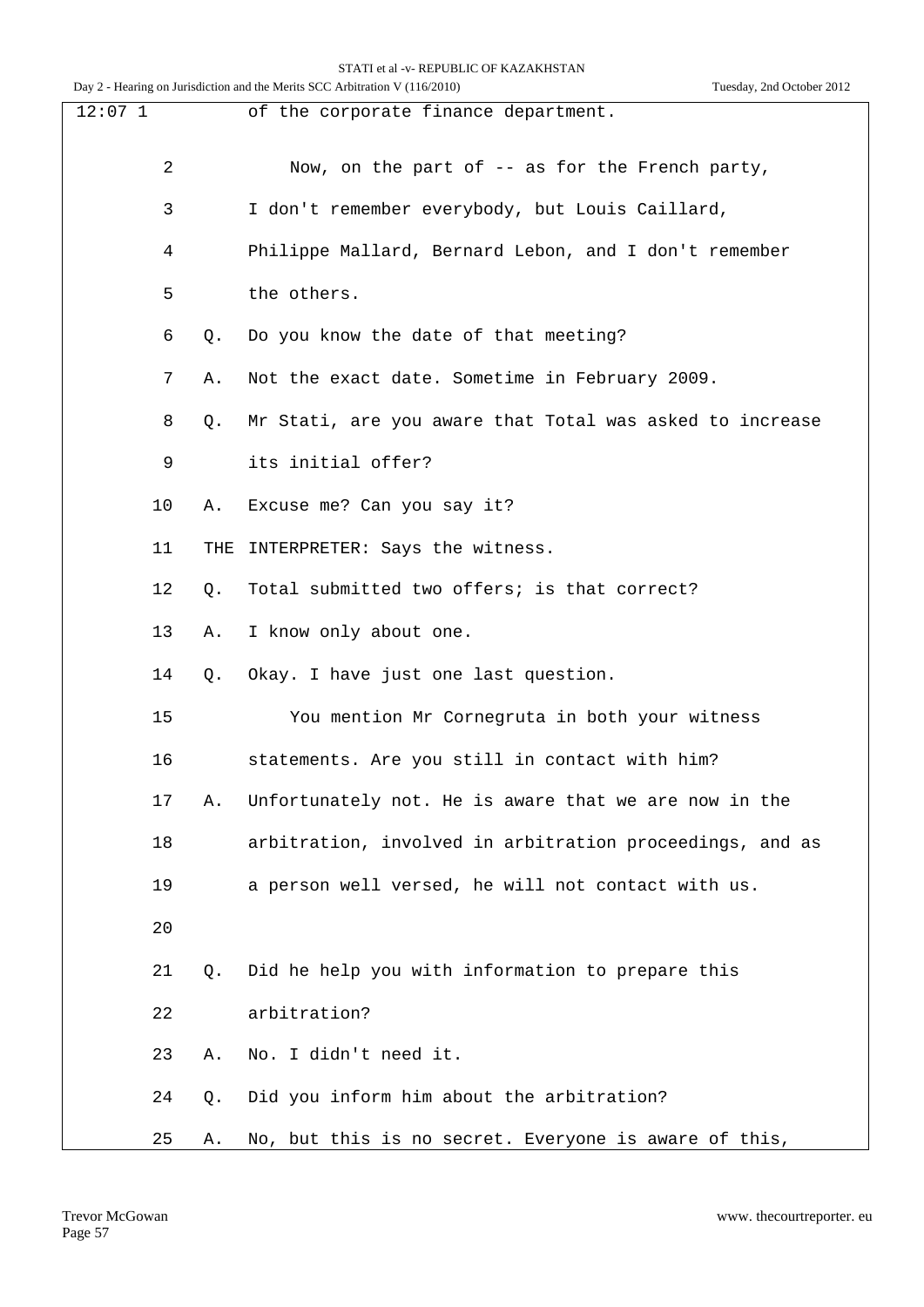| $12:10$ 1      | including Mr Nazarbayev himself.                          |
|----------------|-----------------------------------------------------------|
| $\overline{2}$ | Q. When were you last in contact with Mr Cornegruta?      |
| 3              | A. I don't remember. I don't remember.                    |
| 4              | Q. This year?                                             |
| 5              | A. No.                                                    |
| 6              | DR NACIMIENTO: Thank you, Mr Stati. No further questions. |
| 7              | THE CHAIRMAN: Thank you very much indeed. Do you need     |
| 8              | a five-minute break, or can you go right away to          |
| 9              | re-direct, if any?                                        |
| 10             | MR SMITH: No re-direct.                                   |
| 11             | THE CHAIRMAN: No re-direct. Thank you very much.          |
| 12             | I turn to my colleagues. Any questions to Mr Stati        |
| 13             | at this stage? "At this stage" meaning it's really the    |
| 14             | last chance.                                              |
| 15             | MR HAIGH: No, thank you, Mr Chairman.                     |
| 16             | PROFESSOR LEBEDEV: No.                                    |
| 17             | THE CHAIRMAN: You are released, Mr Stati. Thank you very  |
| 18             | much for your patience.                                   |
| 19             | THE WITNESS: Thank you very much.                         |
| 20             | THE CHAIRMAN: Now, the next witness would be              |
| 21             | DR NACIMIENTO: Mr Pisica.                                 |
| 22             | THE CHAIRMAN: Mr Pisica, right. Is he here? I think we    |
| 23             | want to use up the time.                                  |
| 24             | DR NACIMIENTO: Can we have a short, five-minute break?    |
| 25             | THE CHAIRMAN: A five-minute break, that's okay, to get    |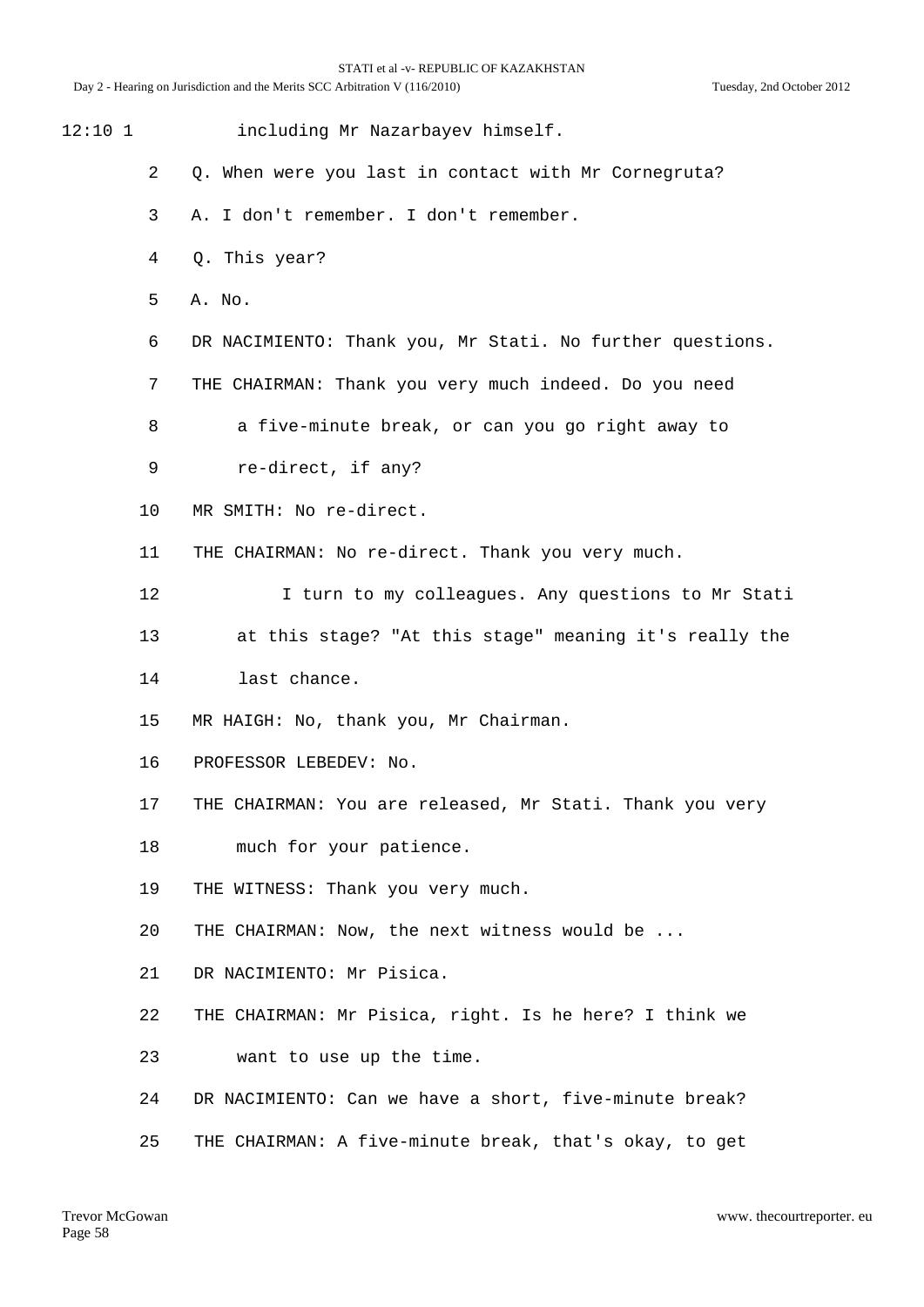| $12:12$ 1 | organised.                                                    |
|-----------|---------------------------------------------------------------|
| 2         | $(12.12 \text{ pm})$                                          |
| 3         | (A short break)                                               |
| 4         | $(12.20 \text{ pm})$                                          |
| 5         | MR GRIGORE PISICA (called)                                    |
| 6         | (Evidence interpreted)                                        |
| 7         | THE CHAIRMAN: Welcome, Mr Pisica. Is the translation          |
| 8         | working?                                                      |
| 9         | THE WITNESS: Yes, I hear the translation.                     |
| 10        | THE CHAIRMAN: Very good.                                      |
| 11        | Now, you have been sitting here, so you know the              |
| 12        | procedure. We would need the interpreter to read out to       |
| 13        | you the declaration which every witness is supposed to        |
| 14        | give to us from the sheet. You only have it in English,       |
| 15        | so they will read it to you and, if you agree, you just       |
| 16        | say you confirm that.                                         |
| 17        | Would the interpreter be kind enough to do that.              |
| 18        | THE INTERPRETER: (Reads out witness declaration)              |
| 19        | THE WITNESS: Yes, I confirm.                                  |
| 20        | THE CHAIRMAN: Thank you very much indeed. Please go ahead.    |
| 21        | MR MOHR: Thank you.                                           |
| 22        | $(12.22 \text{ pm})$                                          |
| 23        | Direct examination by MR MOHR                                 |
| 24        | Mr Pisica, you have submitted two witness statements in<br>Q. |
| 25        | this case, right?                                             |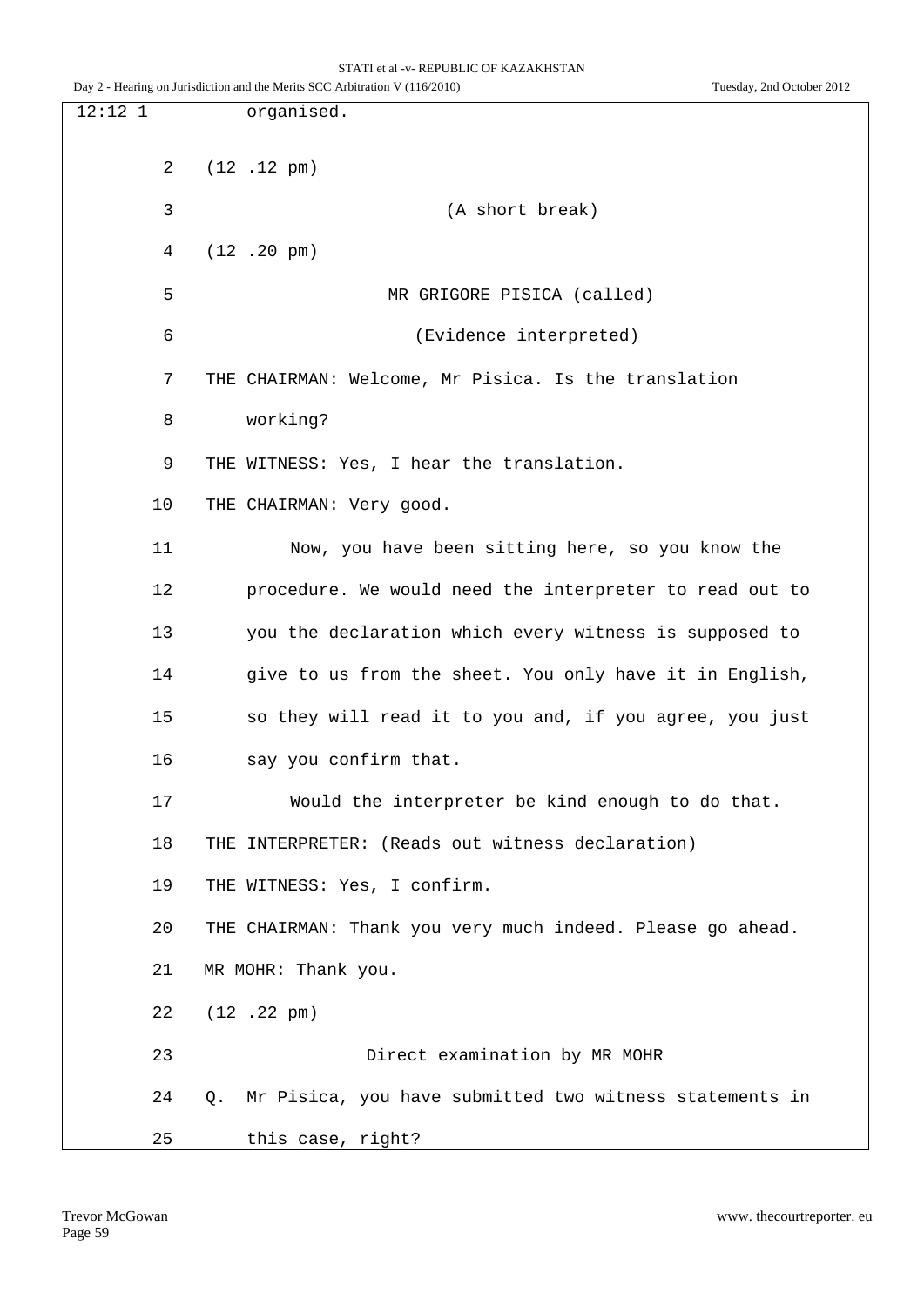| $12:22$ 1 |    | Α. | Absolutely right.                                        |
|-----------|----|----|----------------------------------------------------------|
|           | 2  | Q. | And do you have those with you today?                    |
|           | 3  | Α. | Yes, I am looking at both of them.                       |
|           | 4  | Q. | And are those witness statements accurate today, to the  |
|           | 5  |    | best of your knowledge?                                  |
|           | 6  | Α. | Yes, they remain to reflect the truth and reflect the    |
|           | 7  |    | realities.                                               |
|           | 8  | Q. | Okay, thank you.                                         |
|           | 9  |    | Could you please briefly tell the Tribunal about         |
|           | 10 |    | your educational and work background?                    |
|           | 11 | Α. | I received my legal training at Moldova State            |
|           | 12 |    | University. I studied there between 1987 until 1992.     |
|           | 13 |    | Upon graduation -- by the way, I was specialised in      |
|           | 14 |    | commercial law. And after graduation, for three and      |
|           | 15 |    | a half years I worked for the legal department of the    |
|           | 16 |    | Parliament of the Republic of Moldova as their senior    |
|           | 17 |    | consultant, again focused on the field of commercial and |
|           | 18 |    | civil and tax legislation and business law.              |
|           | 19 |    | Starting in 1996 I have worked as in-house lawyer        |
|           | 20 |    | for Ascom Group, and just one month or two after my      |
|           | 21 |    | start, I was raised -- my position was raised to the     |
|           | 22 |    | head of the legal department, and this is the position   |
|           | 23 |    | I remain in until this date.                             |
|           | 24 | Q. | Thank you.                                               |
|           | 25 |    | The respondent has argued in its rejoinder in this       |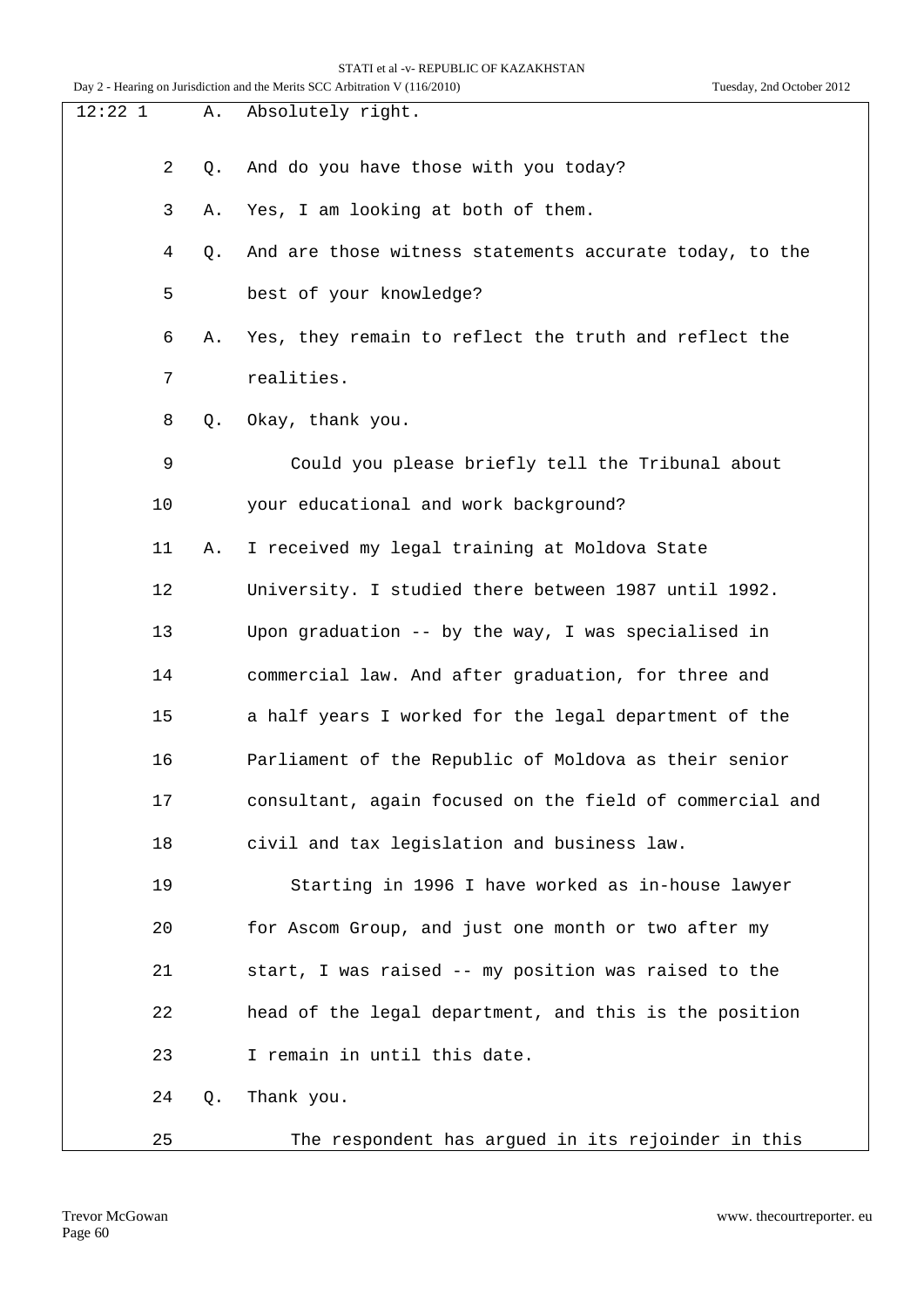| $12:24$ 1 |    | arbitration that the transfer of shares, TNG shares,        |
|-----------|----|-------------------------------------------------------------|
| 2         |    | from Gheso to Terra Raf was not complete until              |
| 3         |    | May 16th 2005. Do you agree with that position?             |
| 4         | Α. | No, absolutely not.                                         |
| 5         | Q. | Why not?                                                    |
| 6         | Α. | Because the transaction concerning the transfer of the      |
| 7         |    | shares from Gheso to Terra Raf completed on                 |
| 8         |    | 28th May 2003, and Kazakhstan is fully aware of this        |
| 9         |    | fact.                                                       |
| 10        | Q. | What happened on that date to complete that transaction?    |
| 11        | Α. | 28th May 2003, the contract for the sale of shares was      |
| 12        |    | registered with an independent registrar, and this is       |
| 13        |    | documented by the note on the contract itself, which        |
| 14        |    | includes the date of 2 8th May. Thanks to this note, or     |
| 15        |    | as a result of such note, the independent registrar has     |
| 16        |    | issued an extract from the shareholders register and        |
| 17        |    | a copy of the register of the shareholders which stated     |
| 18        |    | that Terra Raf trading was the only shareholder, the        |
| 19        |    | sole shareholder of Tolkynneftegaz, and thus having 100%    |
| 20        |    | of the shares.                                              |
| 21        |    | This all happened on 28th May 2003.                         |
| 22        |    | THE CHAIRMAN: By the way, if you give these handouts, since |
| 23        |    | they must be in the file, it would be good if you could     |
| 24        |    | tell us what exhibit number it is; for the next time,       |
| 25        |    | indicated on it. But now you can tell us, of course.        |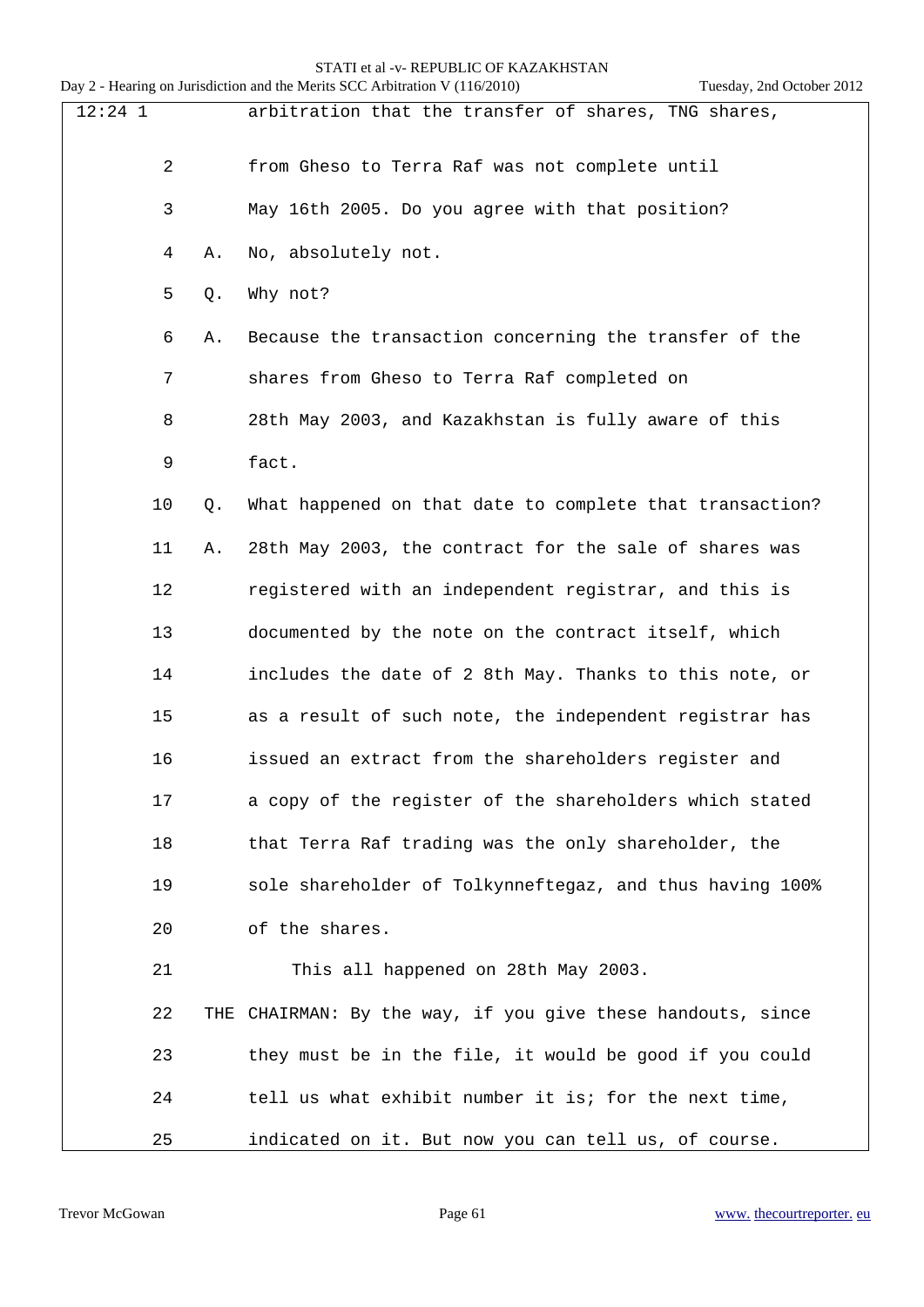| $12:26$ 1 |    | MR MOHR: We will do that. In this case, this is          |
|-----------|----|----------------------------------------------------------|
| 2         |    | Exhibit R-18.                                            |
| 3         |    | Mr Pisica, do you recognise this document,               |
| 4         |    | Exhibit R-18?                                            |
| 5         | Α. | Yes, I do.                                               |
| 6         | Q. | Please tell us what it is.                               |
| 7         | Α. | R-18 is a response letter addressed to Tolkynneftegaz    |
| 8         |    | dated 16th January 2009 and according to this letter the |
| 9         |    | joint stock company called Registrator Zerde, which is,  |
| 10        |    | as you can see in this letter, the former name of        |
| 11        |    | Invest Service, which in truth was registrator of        |
| 12        |    | Tolkynneftegaz.                                          |
| 13        |    | So this company provides Tolkynneftegaz with certain     |
| 14        |    | documents, including the list of the shareholders        |
| 15        |    | produced at the time of the execution and the register   |
| 16        |    | of transactions registered during the period of the      |
| 17        |    | validity of the contract, and also attaches copies of    |
| 18        |    | documents relating to the issue of securities, including |
| 19        |    | certificate of state registration, notice of the         |
| 20        |    | approval of the report on the issue, and certificate     |
| 21        |    | about cancellation of issue of shares dated              |
| 22        |    | 1st April 2005, as well as copies of certificate of      |
| 23        |    | state registration of Registrator Zerde and its licence. |
| 24        | Q. | Thank you. I've tabbed two pages for you, just to make   |
| 25        |    | this easier to refer to. Can you please turn to the      |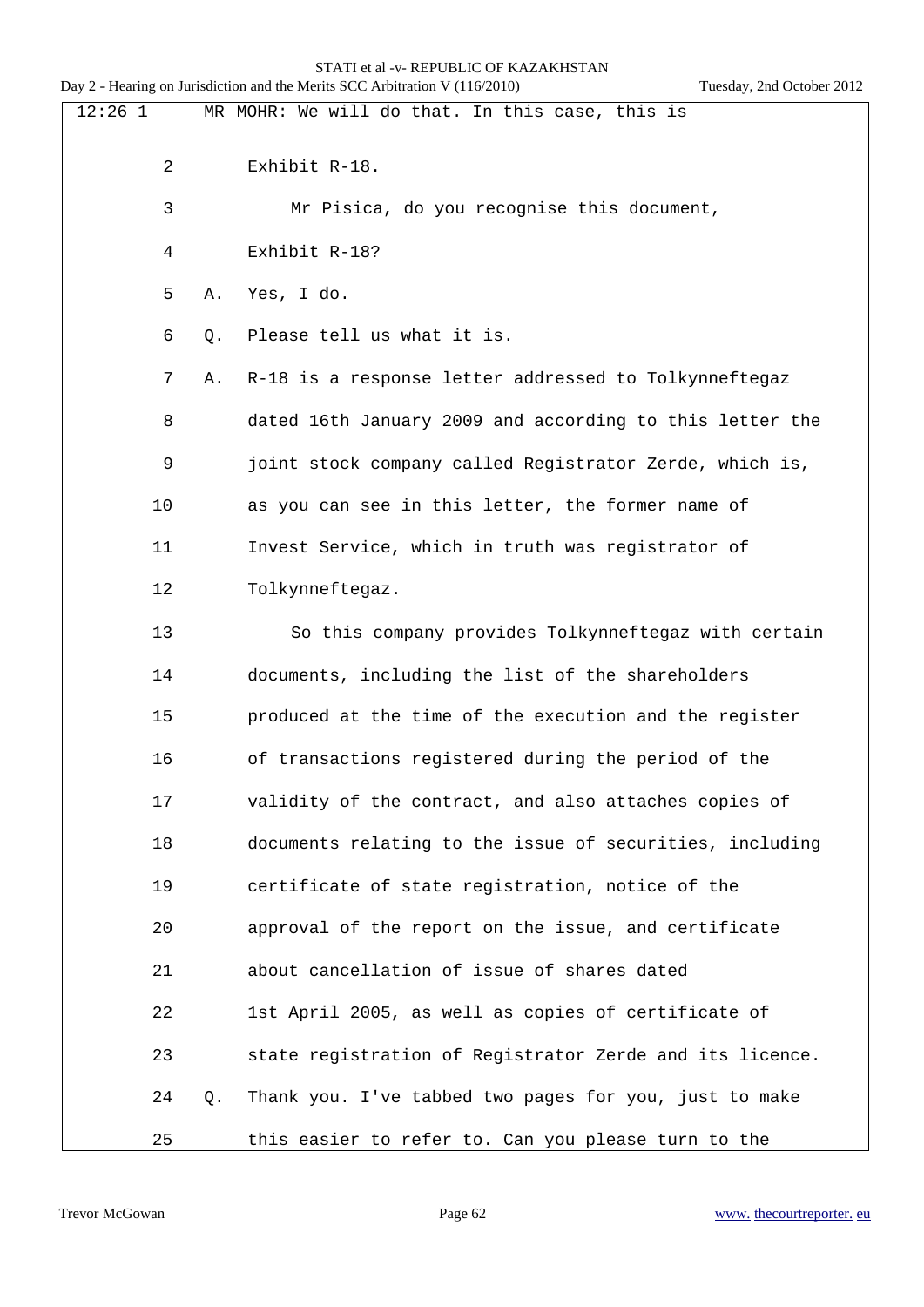| $12:29$ 1      |    | first tab, to the second page of the document.           |
|----------------|----|----------------------------------------------------------|
| $\overline{a}$ |    | What is the information that's reflected on this         |
| 3              |    | page?                                                    |
| 4              | Α. | This is a register of transactions, and this register    |
| 5              |    | was made as per 16th January 2009 at 11:38:52.           |
| 6              | Q. | I want to call your attention to the last entry on this  |
| 7              |    | register of transactions, number 13. What information    |
| 8              |    | is reflected in that entry?                              |
| 9              | Α. | In the 13th line on this page you can see the type of    |
| 10             |    | the transaction, transaction between the seller and the  |
| 11             |    | buyer, the time when this transaction was executed,      |
| 12             |    | concerning which shares this transaction was executed,   |
| 13             |    | the amount of the shares.                                |
| 14             | Q. | Does that entry reflect the date of registration of that |
| 15             |    | transaction?                                             |
| 16             | Α. | Yes, of course it does. You can see it in the second     |
| 17             |    | column to the left.                                      |
| 18             | Q. | And what date does that reflect for that transaction?    |
| 19             | Α. | 28th May 2003. So 28/05 means 28th May.                  |
| 20             | Q. | And was that the transfer of shares from Gheso to        |
| 21             |    | Terra Raf, shares in TNG?                                |
| 22             | Α. | Absolutely right.                                        |
| 23             | Q. | I will call your attention then to the second document   |
| 24             |    | that's flagged in this exhibit. What is this document?   |
| 25             | Α. | This is the register as per 28th May 2003 of             |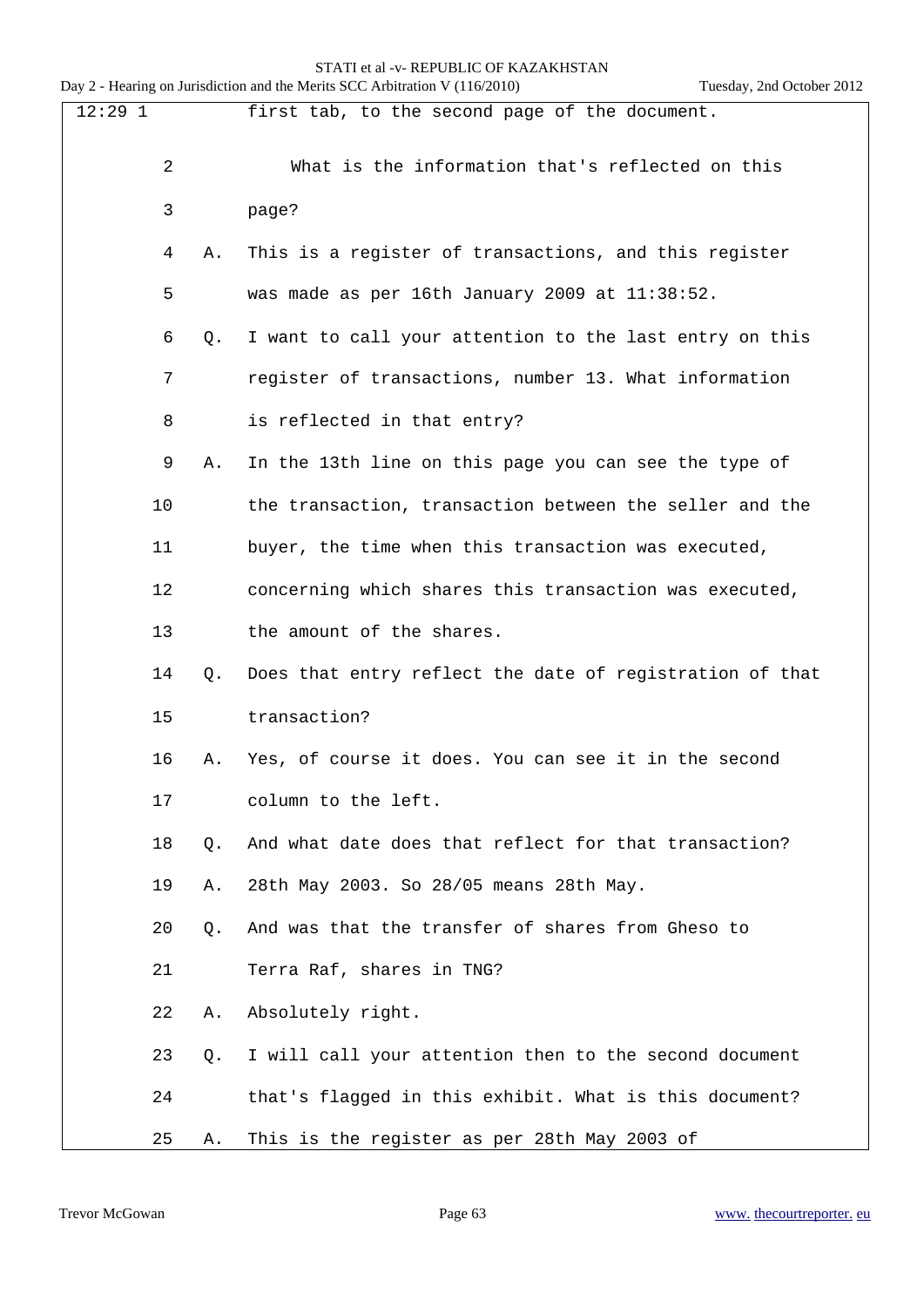| $12:31$ 1      |    | Tolkynneftegaz, an open joint stock company.             |
|----------------|----|----------------------------------------------------------|
| $\overline{2}$ | Q. | Does this document also reflect the registration of the  |
| 3              |    | transfer of shares in TNG from Gheso to Terra Raf?       |
| 4              | Α. | This document is actually a certificate of the fact of   |
| 5              |    | the transfer in favour of Terra Raf Trans Traiding. So   |
| 6              |    | this document reflects the register of the holders after |
| 7              |    | the purchase of 100% of the shares by Terra Raf, shares  |
| 8              |    | in TNG.                                                  |
| 9              |    | MR MOHR: Thank you.                                      |
| 10             |    | THE CHAIRMAN: Thank you very much. We come to            |
| 11             |    | cross-examination.                                       |
| 12             |    | $(12.32 \text{ pm})$                                     |
| 13             |    | Cross-examination by DR NACIMIENTO                       |
| 14             | Q. | Good morning, Mr Pisica.                                 |
| 15             | Α. | Good morning.                                            |
| 16             | Q. | Mr Pisica, you are a qualified lawyer in Moldova; is     |
| 17             |    | that right?                                              |
| 18             | Α. | Yes. I obtained my legal qualification at Moldova State  |
| 19             |    | University.                                              |
| 20             | Q. | And you have primarily worked as a lawyer for Ascom in   |
| 21             |    | Moldova; is that correct?                                |
| 22             | Α. | Yes.                                                     |
| 23             | Q. | You're not qualified to practise as a lawyer in          |
| 24             |    | Kazakhstan?                                              |
| 25             | Α. | No, I am not employed in Kazakhstan.                     |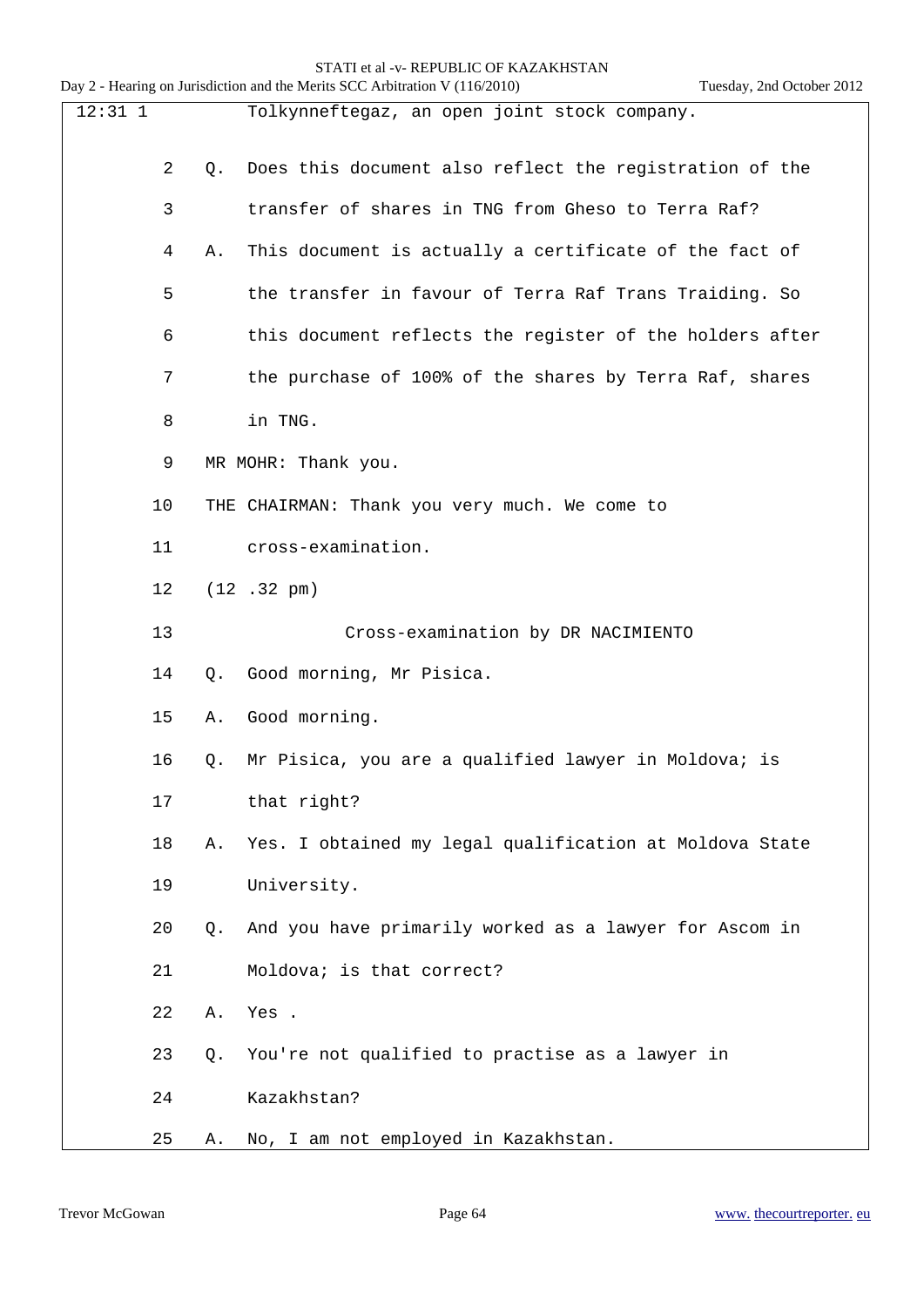| 12:331 | Q. | Is it correct that Mr Condorachi is a qualified lawyer  |
|--------|----|---------------------------------------------------------|
| 2      |    | in Romania?                                             |
| 3      | Α. | He is not a Romanian lawyer; he is actually Moldovan by |
| 4      |    | origin. And he obtained his legal education in Romania. |
| 5      | Q. | Okay. In your first witness statement in paragraph 8    |
| 6      |    | you state that you:                                     |
| 7      |    | " selected the candidates for the positions of          |
| 8      |    | in-house lawyer and General Counsel for KPM and TNG "   |
| 9      |    | Is that correct?                                        |
| 10     | Α. | That's correct.                                         |
| 11     | Q. | And you chose Mr Condorachi?                            |
| 12     | Α. | I want to be more specific. In this particular witness  |
| 13     |    | statement I say that I was selecting the candidates at  |
| 14     |    | the time when we were entering Kazakhstan, and          |
| 15     |    | Condorachi was employed in Kazpolmunay or               |
| 16     |    | Tolkynneftegaz -- in KPM or TNG -- if I recall          |
| $17\,$ |    | correctly, not at that moment of time, but somewhere in |
| 18     |    | 2008 or 2009.                                           |
| 19     | Q. | And Condorachi was the head of the legal department of  |
| 20     |    | KPM and deputy head of the legal department of TNG; is  |
| 21     |    | that correct?                                           |
| 22     | Α. | Correct.                                                |
| 23     | Q. | And KPM and TNG operate in Kazakhstan only; is that     |
| 24     |    | correct?                                                |
| 25     | Α. | Yes .                                                   |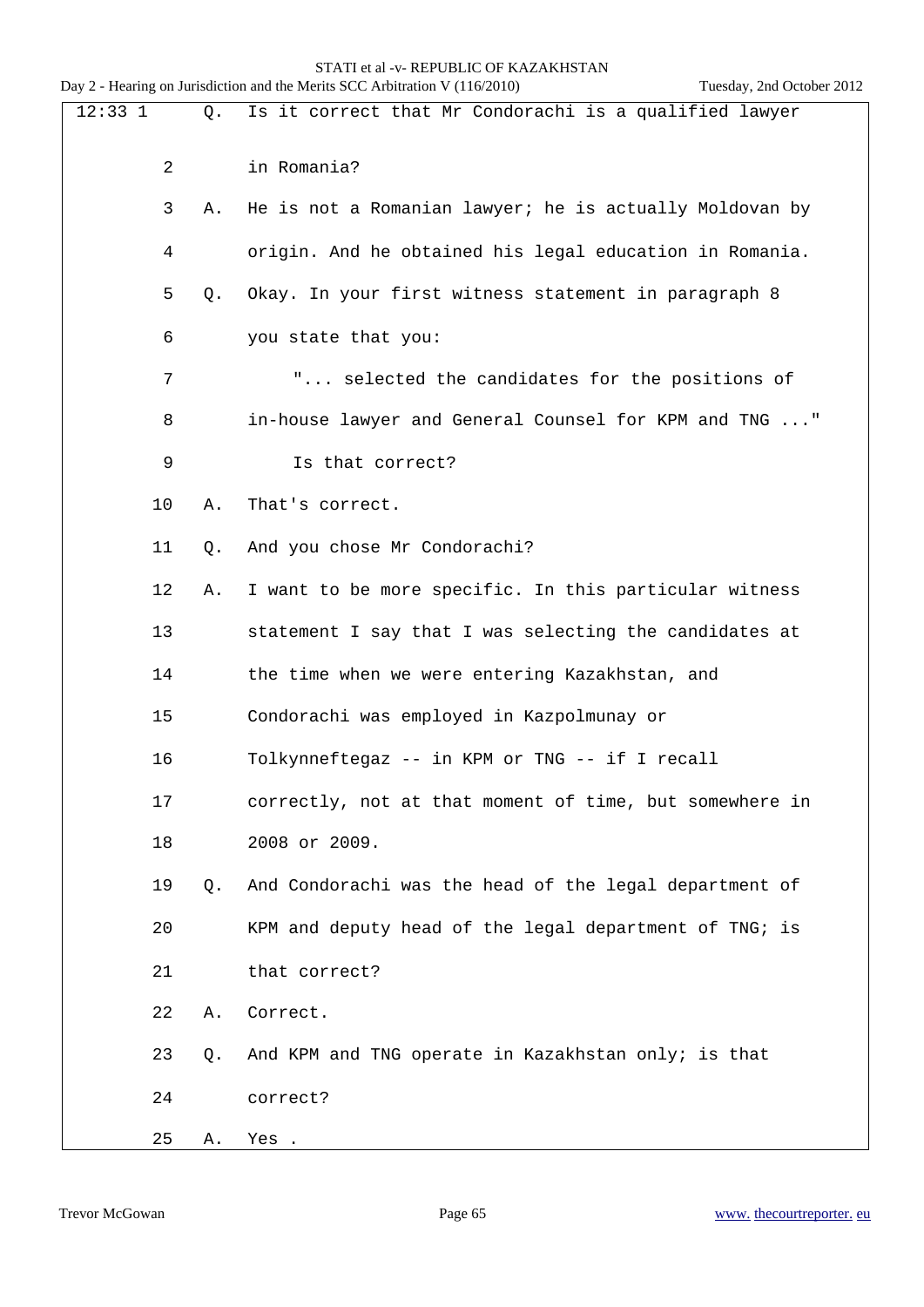Day 2 - Hearing on Jurisdiction and the Merits SCC Arbitration V (116/2010) Tuesday, 2nd October 2012

| $12:36$ 1      | Q. | Is it correct that you are the head of the legal         |
|----------------|----|----------------------------------------------------------|
| $\overline{2}$ |    | department of Ascom, and have been over the course of    |
| 3              |    | the last years?                                          |
| 4              | Α. | Yes.                                                     |
| 5              | Q. | And it's correct that Ascom's offices are in Chisinau,   |
| 6              |    | in Moldova?                                              |
| 7              | Α. | Yes .                                                    |
| 8              | Q. | How far is Chisinau from Aktau?                          |
| 9              | Α. | Could you please rephrase your question? I did not       |
| 10             |    | understand.                                              |
| 11             | Q. | My question is: how far is it to travel from Chisinau to |
| 12             |    | Aktau?                                                   |
| 13             | Α. | If you fly, some three or four hours, if you fly         |
| 14             |    | directly. If you fly via Moscow, it's much longer.       |
| 15             | Q. | It's about 2,500 kilometres away; is that correct?       |
| 16             | Α. | Maybe. I'm not an expert in the geography. I never got   |
| 17             |    | this precise information.                                |
| 18             | Q. | You were not present at KPM and TNG's offices in Aktau   |
| 19             |    | for the inspections of the financial police; is that     |
| 20             |    | correct?                                                 |
| 21             | Α. | What kind of inspections do you speak about? What        |
| 22             |    | period of time do you cover in your question? Could you  |
| 23             |    | please be more specific?                                 |
| 24             | Q. | Can I refer you to your first witness statement,         |
| 25             |    | paragraph 11. You are speaking here about inspections    |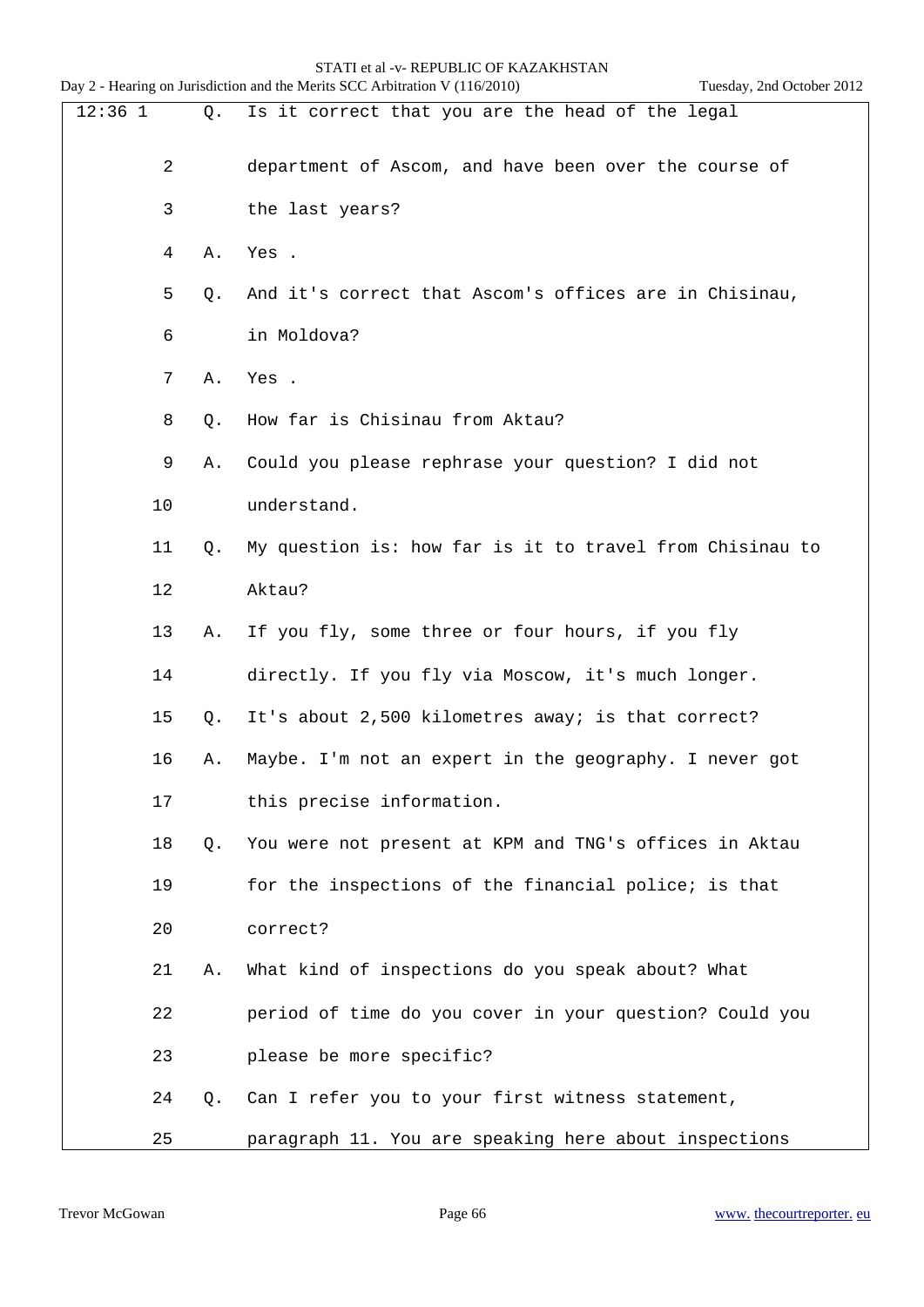| $12:39$ 1      |    | by the financial police in Aktau.                        |
|----------------|----|----------------------------------------------------------|
| $\overline{2}$ | Α. | That's right. I have read what I said in my testimony,   |
| 3              |    | yes, and I confirm the truth in this statement.          |
| 4              | Q. | Were you present during those inspections?               |
| 5              | Α. | No, I did not personally participate during these        |
| 6              |    | inspections but, having analysed the situation, judged   |
| 7              |    | from the incoming and outgoing documents of the company, |
| 8              |    | I can draw the conclusions which I have stated in the    |
| 9              |    | eleventh paragraph of my testimony, of my first witness  |
| 10             |    | statement.                                               |
| 11             | Q. | You say "having analysed the situation", based on the    |
| 12             |    | documents. When did you analyse that situation?          |
| 13             | Α. | I always kept in contact with the office in Aktau, and   |
| 14             |    | especially contact with my peers, lawyers. So on         |
| 15             |    | a daily basis I could afford and actually had a duty to  |
| 16             |    | carry out such analysis. This is something I do due to   |
| 17             |    | the position I hold.                                     |
| 18             | Q. | And who were your peers?                                 |
| 19             | Α. | During the last time these were -- did you want me to    |
| 20             |    | give you the number or the names?                        |
| 21             | Q. | The names.                                               |
| 22             | Α. | Mr Edward Eftodi at some point in time, but due to his   |
| 23             |    | family situation he left Kazakhstan. Then we had         |
| 24             |    | Alexandru Condorachi you've mentioned,                   |
| 25             |    | Mr Alexandru Poskaruk, Gennadi Tsugula, Gennadi Pyntu,   |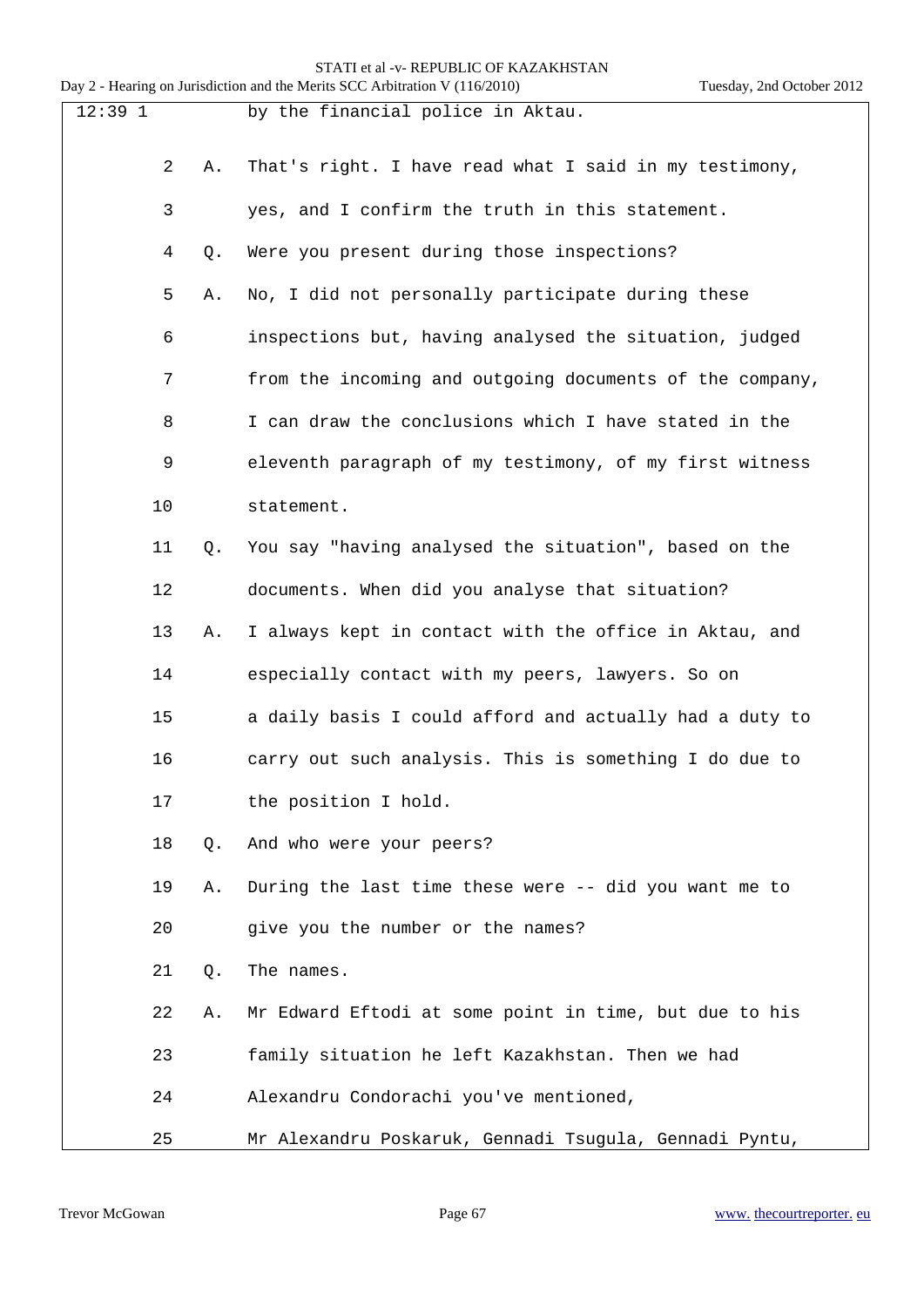| 12:421         |    | Sultan Medetov, Petr Kochetov.                           |
|----------------|----|----------------------------------------------------------|
| $\overline{a}$ | Q. | Were you at some time present in Kazakhstan?             |
| 3              | Α. | Yes, I was.                                              |
| 4              | Q. | Can you tell us when?                                    |
| 5              | Α. | 18th, 19th and probably 20th March 2009.                 |
| 6              | Q. | Were you ever present when the financial police was      |
| 7              |    | conducting inspections?                                  |
| 8              | Α. | I beg your pardon? Could you be more specific about the  |
| 9              |    | inspection? Which particular inspection of the           |
| 10             |    | financial police are you asking me about, and what       |
| 11             |    | period of time do you speak about now, and what issues   |
| 12             |    | at hand are we discussing, or what issues these          |
| 13             |    | inspections were about?                                  |
| 14             | Q. | My question was whether you were ever present at any     |
| 15             |    | inspection at any time in Kazakhstan.                    |
| 16             | Α. | If we speak about -- if we say that the financial police |
| 17             |    | conducted inspections concerning the main pipeline, then |
| 18             |    | I was personally in Kazakhstan between 18th and          |
| 19             |    | 20th March 2009.                                         |
| 20             | Q. | In paragraph 13 of your first witness statement you      |
| 21             |    | refer to the inspection of the geology committee in      |
| 22             |    | October 2008.                                            |
| 23             | Α. | Yes .                                                    |
| 24             | Q. | Were you present at that inspection?                     |
| 25             | Α. | At the time of this inspection I was not in Kazakhstan.  |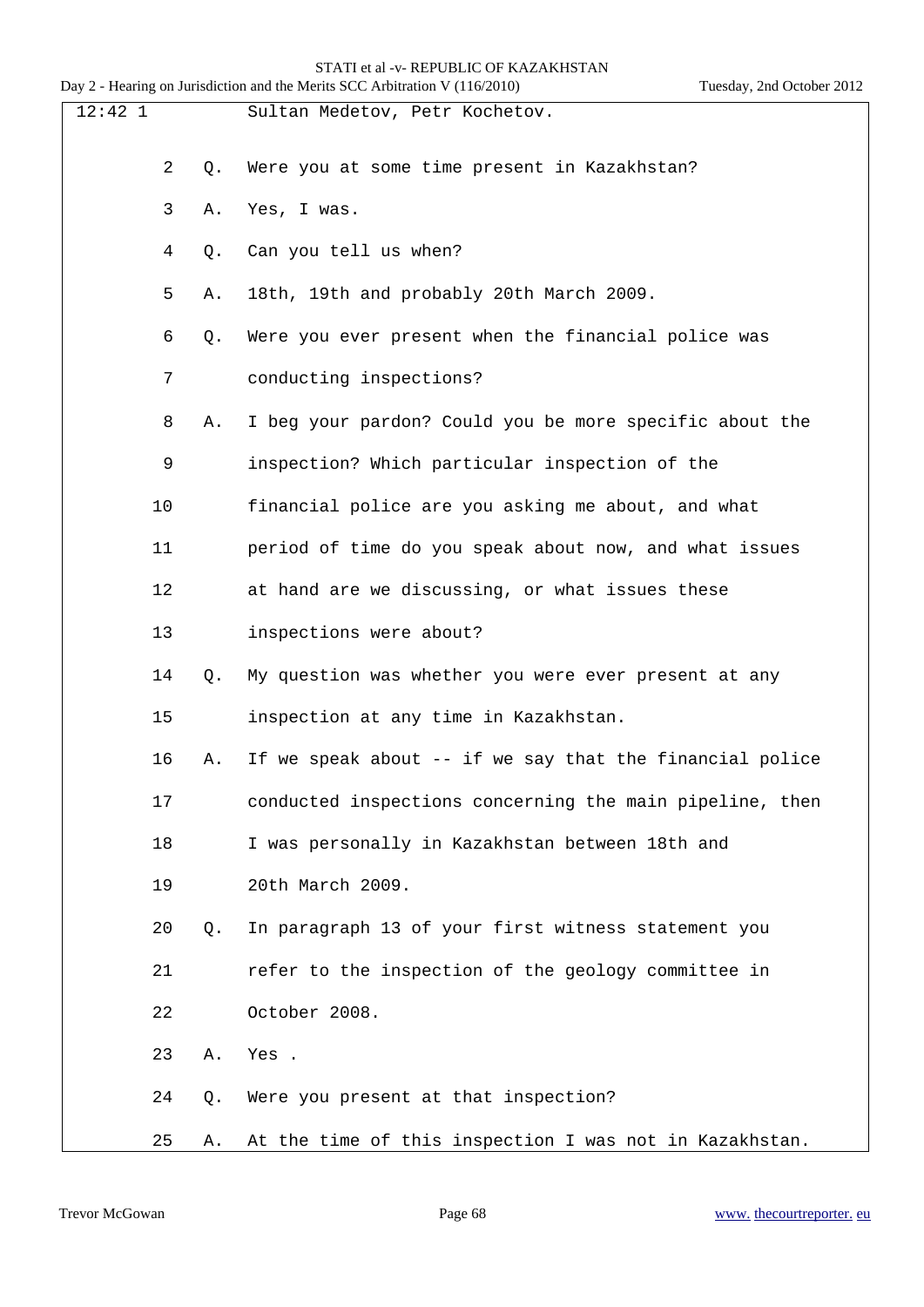| $12:45$ 1      |    | However, the documents evidencing this were available to |
|----------------|----|----------------------------------------------------------|
| $\overline{2}$ |    | me, and they were given as materials of these            |
| 3              |    | arbitration proceedings as well; they are part of the    |
| 4              |    | evidence.                                                |
| 5              | Q. | Have you read all the materials of the arbitration       |
| 6              |    | proceedings?                                             |
| 7              | Α. | I can't be sure of that. I can't be sure that I have     |
| 8              |    | read all the materials. I only act as a witness. And     |
| 9              |    | I cannot assure you that I am familiar with all the case |
| 10             |    | materials, at least not compared to the counsel          |
| 11             |    | representing our interests in this case. This is not my  |
| 12             |    | level of familiarity with the case materials.            |
| 13             | Q. | In paragraph 13 you describe the inspection by the       |
| 14             |    | geology committee, and we have established that you were |
| 15             |    | not present. You state here that the financial police    |
| 16             |    | "improperly accompanied the  Geology and Subsoil Use     |
| 17             |    | Committee", and that they "requested that the audit      |
| 18             |    | report include an unnecessary 'additional information'   |
| 19             |    | paragraph". Is that correct?                             |
| 20             | Α. | Yes, that's what I say. However, this is what I am       |
| 21             |    | saying based on my own notes and the documents that were |
| 22             |    | available to me.                                         |
| 23             | Q. | But you were not present at that specific inspection;    |
| 24             |    | that's correct, right?                                   |
| 25             | Α. | No, I was not in the office, I was not in the town of    |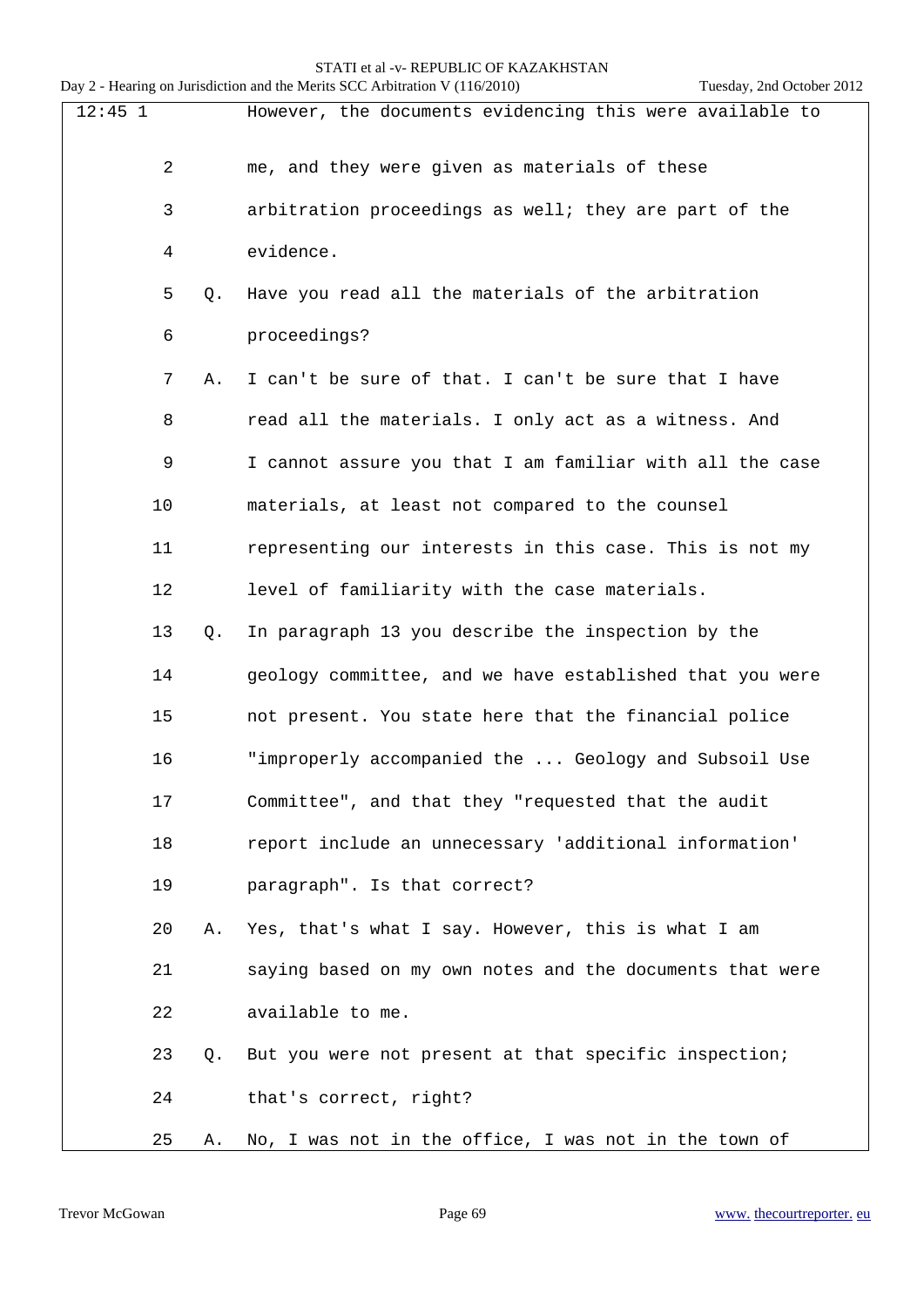| 12:471         |    | Aktau. But I drew my conclusions based on the documents  |
|----------------|----|----------------------------------------------------------|
| $\overline{2}$ |    | available, documents on this particular inspection.      |
| 3              | Q. | Can you tell us which documents you drew your            |
| 4              |    | conclusions on?                                          |
| 5              | Α. | If we speak specifically with reference to paragraph 13, |
| 6              |    | I make this statement with respect to the inspection     |
| 7              |    | by -- the geology and subsoil use inspection which was   |
| 8              |    | ordered by the financial police. And in the case         |
| 9              |    | materials we have a protocol drawn after this inspection |
| 10             |    | dated -- I'm sorry                                       |
| 11             |    | THE INTERPRETER: Says the witness.                       |
| 12             | Α. | from 4th to 11th November.                               |
| 13             |    | And as I remember, the item with "additional             |
| 14             |    | information" is entered in each of these protocols of    |
| 15             |    | both inspections of KPM and TNG, and if I remember       |
| 16             |    | correctly, this "additional" item is entered in the      |
| 17             |    | protocol of Kazpolmunay inspection at page 32, and TNG   |
| 18             |    | protocol at page 21.                                     |
| 19             | Q. | In paragraph 22 of your first witness statement, you     |
| 20             |    | refer to the interviews of Mr Cornegruta and Mr Cojin.   |
| 21             | Α. | I'm sorry, I'm reading item 25 (sic) and it doesn't say  |
| 22             |    | anything about Mr Cornegruta. It's probably              |
| 23             |    | a misunderstanding. It's paragraph 20.                   |
| 24             | Q. | Okay, thank you. Were you present at the interviews of   |
| 25             |    | Mr Cornegruta and Mr Cojin?                              |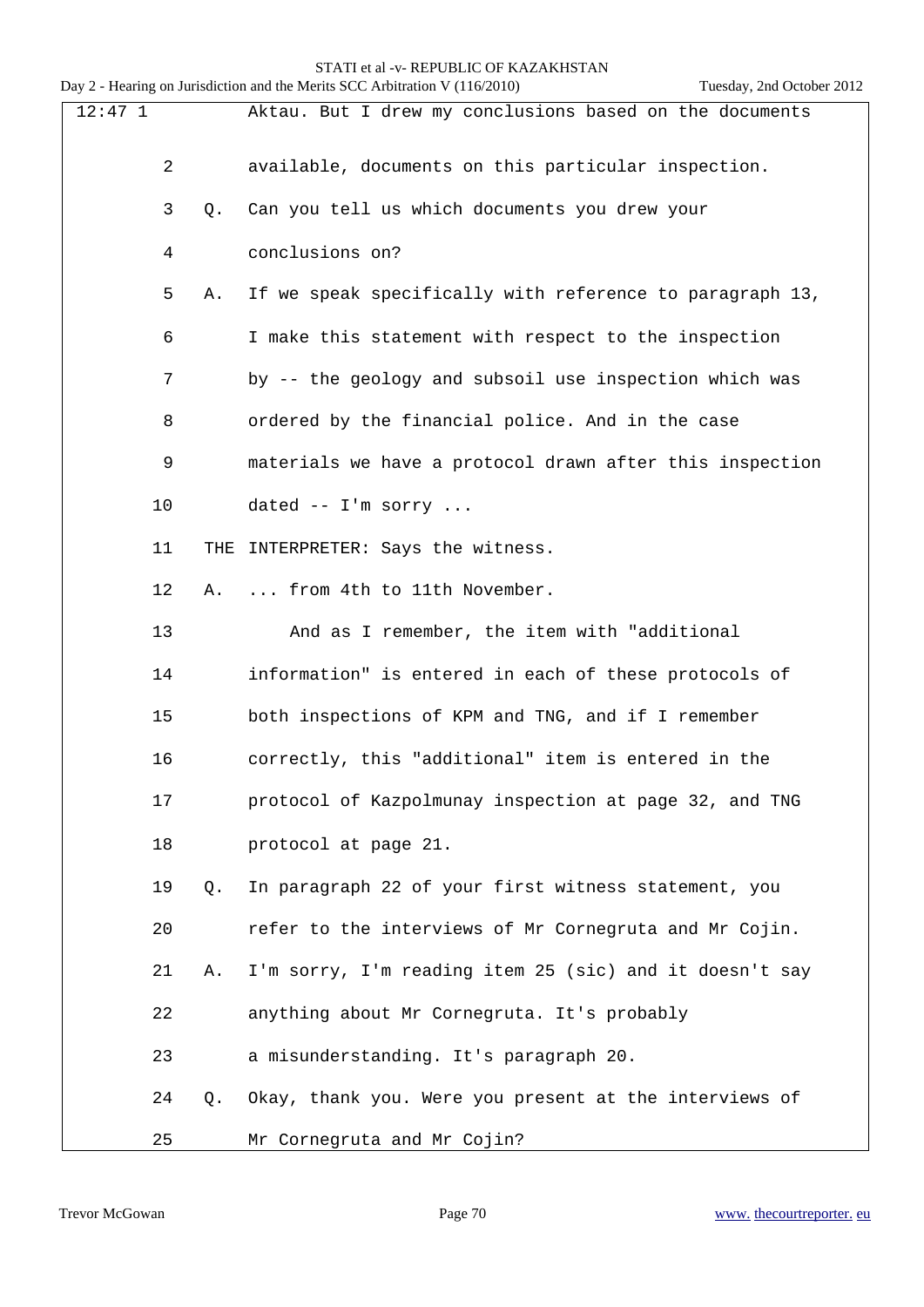| $12:50$ 1 | Again, I'm sorry, paragraph 22 does not say anything<br>Α.     |
|-----------|----------------------------------------------------------------|
| 2         | about interview with Mr Cornegruta.                            |
| 3         | Yes, it's just an unrelated question.<br>$\circ$ .             |
| 4         | Were you present at an interview with Mr Cornegruta            |
| 5         | and Mr Cojin?                                                  |
| 6         | I'm sorry, who is Mr Cojin?<br>Α.                              |
| 7         | Maybe I'm mispronouncing it. Maybe you can help me.<br>Q.      |
| 8         | MR MOHR: Mr Cojin.                                             |
| 9         | Can you please clarify what period of time this<br>Α.          |
| 10        | interview was held? You are asking me about                    |
| 11        | an interview which was held when?                              |
| 12        | DR NACIMIENTO: It's not important. At any time.                |
| 13        | Alright, if it's not important. No, I was not present<br>Α.    |
| 14        | at such interviews.                                            |
| 15        | Were you present during the search of 6th May 2009?<br>Q.      |
| 16        | Physically I was not present, but virtually I was. In<br>Α.    |
| 17        | a virtual sense I was there.                                   |
| 18        | How could you be there in a virtual sense?<br>Q.               |
| 19        | I was personally feeling all the pressures, all the<br>Α.      |
| 20        | pressing, all the pressure at the time when this search        |
| 21        | was conducted by the financial police.                         |
| 22        | You were not present during that search?<br>Q.                 |
| 23        | Physically not.<br>Α.                                          |
| 24        | So none of the descriptions that you gave of that search<br>Q. |
| 25        | is based on your personal experience?                          |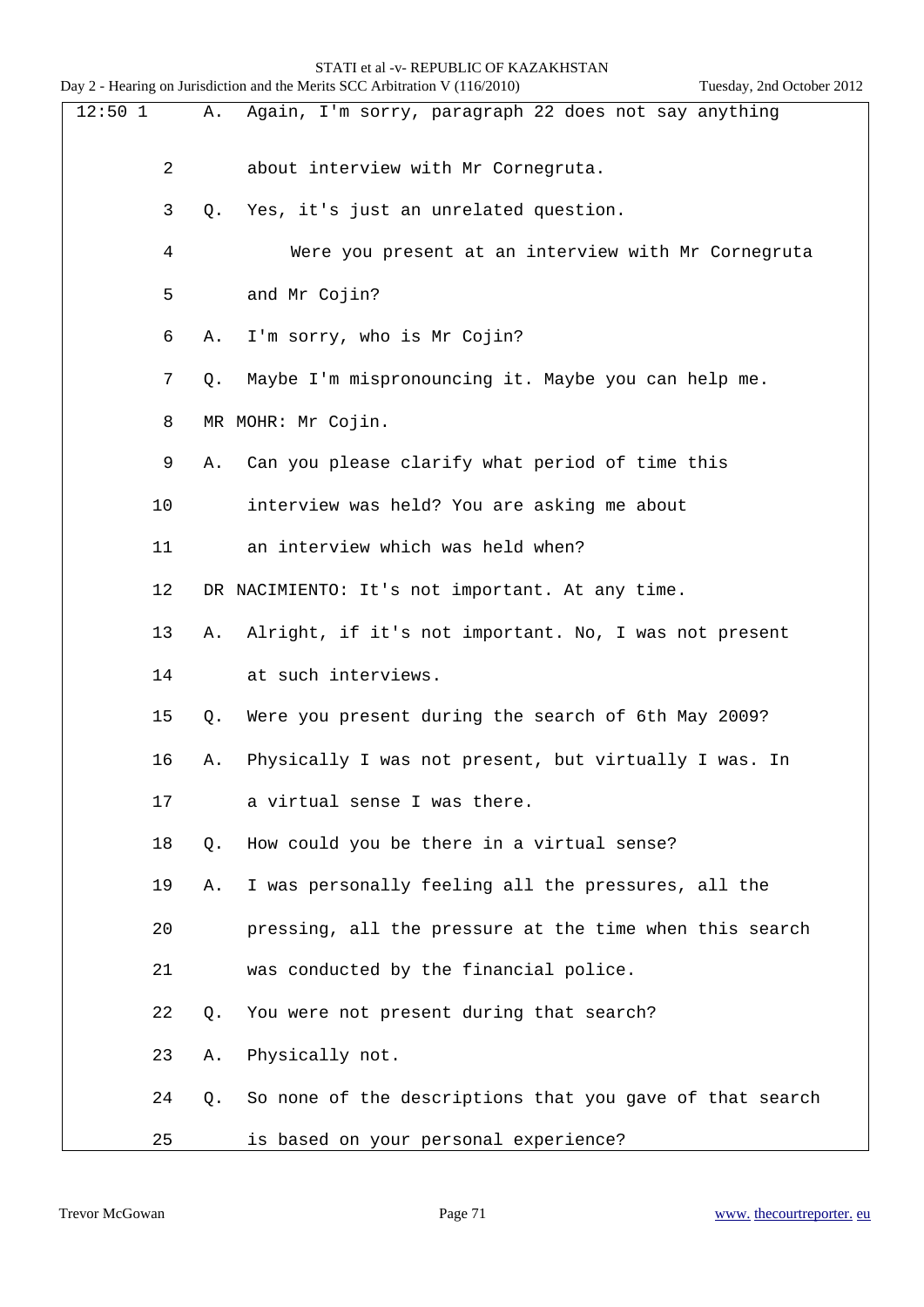| $12:52$ 1      |    | THE CHAIRMAN: I think you have to make an effort to put it |
|----------------|----|------------------------------------------------------------|
| $\overline{2}$ |    | into question form.                                        |
| 3              |    | DR NACIMIENTO: Is it correct that the description that you |
| 4              |    | give in your witness statement of that search is not       |
| 5              |    | based on your personal experience?                         |
| 6              | Α. | It's based not on my personal participation. But           |
| 7              |    | everything that is stated here in my witness statement,    |
| 8              |    | I have no doubt whatsoever that all this actually          |
| 9              |    | happened because I was receiving various information       |
| 10             |    | concerning this search, both in subsequent documents       |
| 11             |    | from different persons, and their feelings, their          |
| 12             |    | experiences were totally clear to me during this time;     |
| 13             |    | their troubles, their feelings, their agitation,           |
| 14             |    | whatever they want through.                                |
| 15             | Q. | In paragraphs 54 and 55 of your first witness statement,   |
| 16             |    | you refer here to a bankruptcy notice. It's                |
| 17             |    | a bankruptcy notice served on 3rd February 2010.           |
| 18             |    | Is it correct that the Ministry of Finance tried to        |
| 19             |    | apply for external monitoring of KPM, but that this        |
| 20             |    | application was refused by the court?                      |
| 21             | Α. | With your permission, I would read these paragraphs to     |
| 22             |    | the end, to be able to answer your question correctly.     |
| 23             | Q. | Sure. (Pause)                                              |
| 24             | Α. | Paragraph 54 reflects my statement thaton 3rd February     |
| 25             |    | the Ministry of Finance served KPM with a notice about     |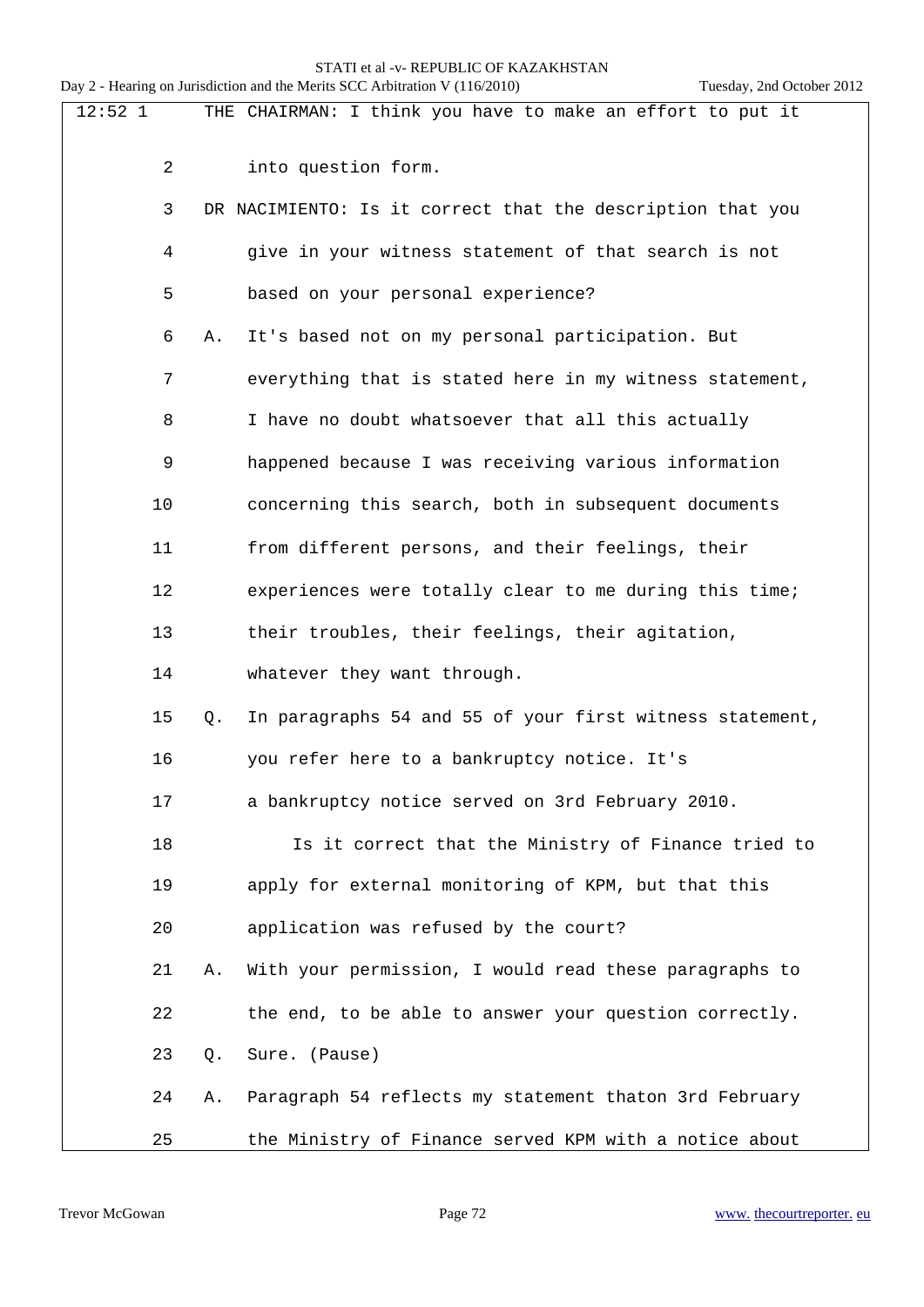| $12:56$ 1      |    | initiation of bankruptcy proceedings. What you say       |
|----------------|----|----------------------------------------------------------|
| $\overline{a}$ |    | about the monitoring, the monitisation, as in solid      |
| 3              |    | subject, this is a procedure envisaged by the Law on     |
|                |    |                                                          |
| 4              |    | Bankruptcy.                                              |
| 5              | Q. | You are speaking about external monitoring, right?       |
| 6              | Α. | As far as I remember, this was mentioned in that letter. |
| 7              | Q. | Was external monitoring ever imposed on KPM?             |
| 8              | Α. | What followed after that letter, which I mention here,   |
| 9              |    | was not fully clear to us because we responded to that   |
| 10             |    | letter of the Ministry of Finance in a proper way that   |
| 11             |    | this amount due to which this procedure was initiated,   |
| 12             |    | or attempts were made to start this external monitoring  |
| 13             |    | procedure, this amount included a disputed amount under  |
| 14             |    | the notices of 10th February 2009. We submitted those    |
| 15             |    | replies, and subsequently we realised that our replies   |
| 16             |    | were accepted, or at least they were noted, and the      |
| $17\,$         |    | subsequent procedure of external monitoring with respect |
| 18             |    | to KPM was not imposed.                                  |
| 19             |    | However, on the basis of the documents submitted by      |
| 20             |    | you in the course of these arbitration proceedings,      |
| 21             |    | I realised that Kazakhstan actually intended to          |
| 22             |    | introduce an external monitoring procedure by way of     |
| 23             |    | a court ruling, and the court dismissed the Kazakhstan   |
| 24             |    | application. This claim, brought to the court by         |
| 25             |    | Kazakhstan, had never been made known to us because      |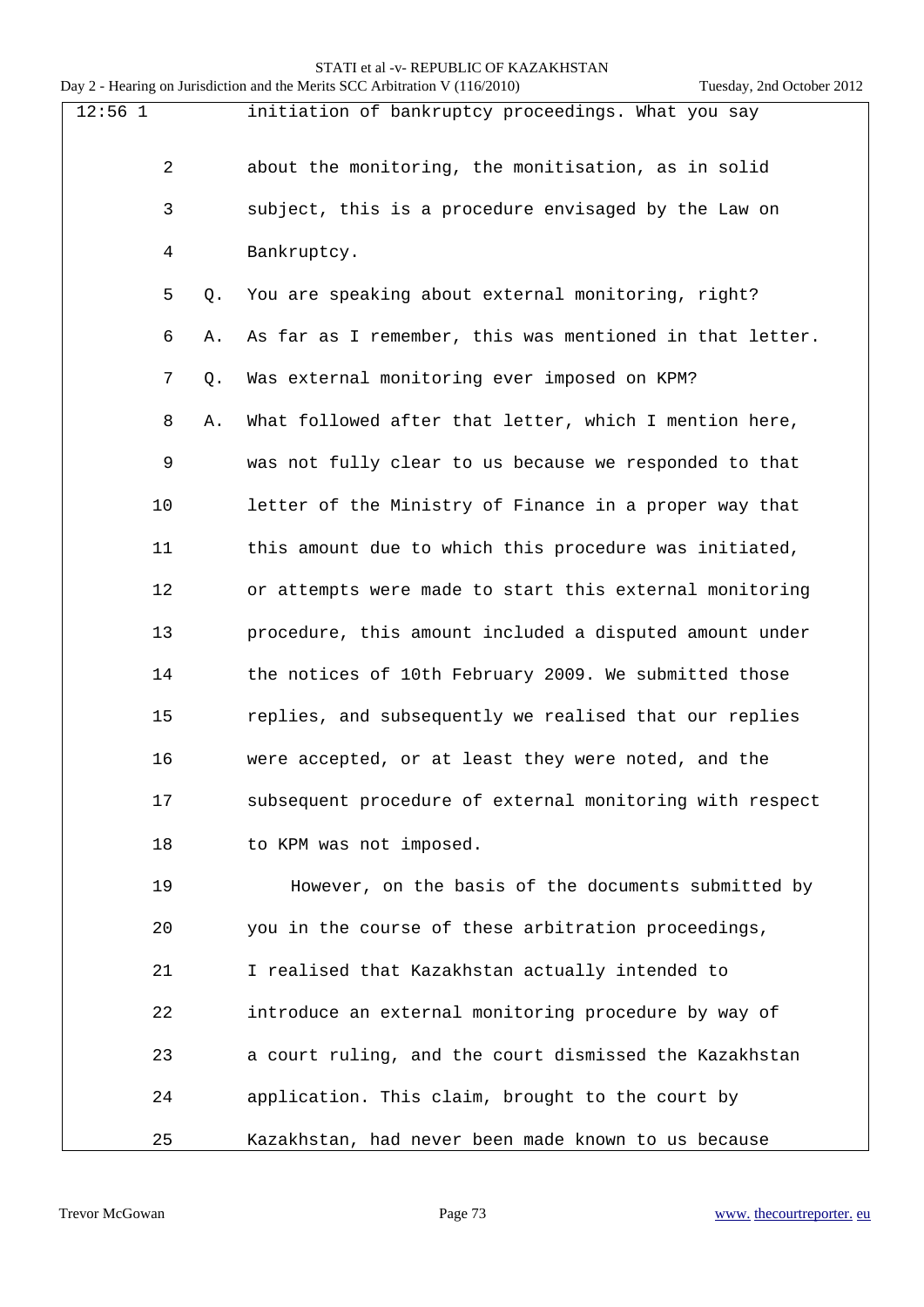| $12:59$ 1      |    | under the procedural rules apparently it was either     |
|----------------|----|---------------------------------------------------------|
| $\overline{2}$ |    | recalled by the applicant himself or it was declined by |
| 3              |    | the court for some reasons which we are not aware of.   |
| 4              | Q. | Can you tell us to which documents you refer, the       |
| 5              |    | documents that respondent brought in this arbitration?  |
| 6              | Α. | If I remember correctly, there [was] a request of the   |
| 7              |    | tax committee, or probably Ministry of Finance,         |
| 8              |    | submitted to the Aktau court. That's what I remember    |
| 9              |    | exactly, that there was something like that. It was     |
| 10             |    | Exhibit R-something.                                    |
| 11             | Q. | And are you aware that this is also confirmed by        |
| 12             |    | a witness from the tax committee, Mr Rahimgaliev?       |
| 13             | Α. | Yes, I remember. It was there as well, such statement   |
| 14             |    | was there.                                              |
| 15             | O. | Did you read all other witness statements?              |
| 16             | Α. | There are many statements; I haven't read them all.     |
| 17             | Q. | Did you prepare your witness statement yourself?        |
| 18             | Α. | Naturally.                                              |
| 19             | Q. | Did you write it completely alone?                      |
| 20             | Α. | Some circumstances, probably about certain dates,       |
| 21             |    | I asked my colleagues and I checked documents and made  |
| 22             |    | my conclusions, which are described here.               |
| 23             | Q. | Did you speak with Mr Condorachi about your witness     |
| 24             |    | statement?                                              |
| 25             | Α. | Yes .                                                   |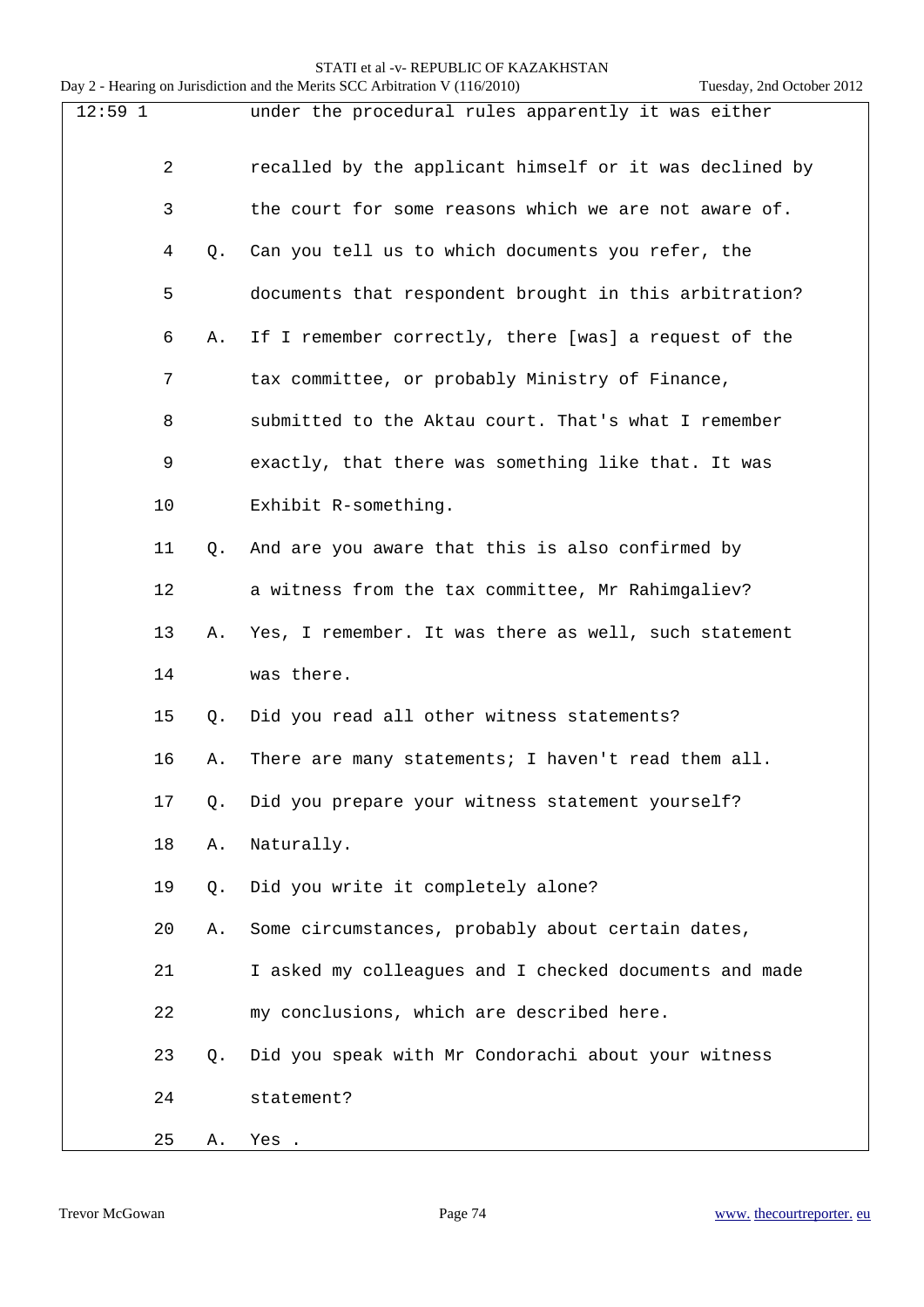| $13:01$ 1 |    | Q. Did you also see his witness statement?               |
|-----------|----|----------------------------------------------------------|
| 2         | Α. | Yes, I've seen it.                                       |
| 3         | Q. | Okay. And he saw yours?                                  |
| 4         | Α. | Yes .                                                    |
| 5         | Q. | Did you participate in writing his witness statement?    |
| 6         | Α. | No.                                                      |
| 7         | Q. | Did he participate in writing your witness statement?    |
| 8         | Α. | Of course not.                                           |
| 9         | Q. | Could you explain why there is then a nearly identical   |
| 10        |    | paragraph in both witness statements?                    |
| 11        | Α. | I have no knowledge of this. If you checked the texts    |
| 12        |    | against each other, please tell me.                      |
| 13        | Q. | I refer you to your witness statement, paragraphs 54     |
| 14        |    | and 55, and the Condorachi witness statement,            |
| 15        |    | paragraphs 40 and 41.                                    |
| 16        | Α. | Maybe I just don't know, but the circumstances around    |
| 17        |    | the same letters and the issues cannot be different, and |
| 18        |    | accordingly we cannot discuss the same fact in different |
| 19        |    | interpretations. That's why Alexandru has similar        |
| 20        |    | positions, similar to what is presented in my witness    |
| 21        |    | statement.                                               |
| 22        | Q. | Let's move on to the termination of the contract. In     |
| 23        |    | paragraph 57 of your first witness statement, could you  |
| 24        |    | please take a look at this.                              |
| 25        | Α. | Yes .                                                    |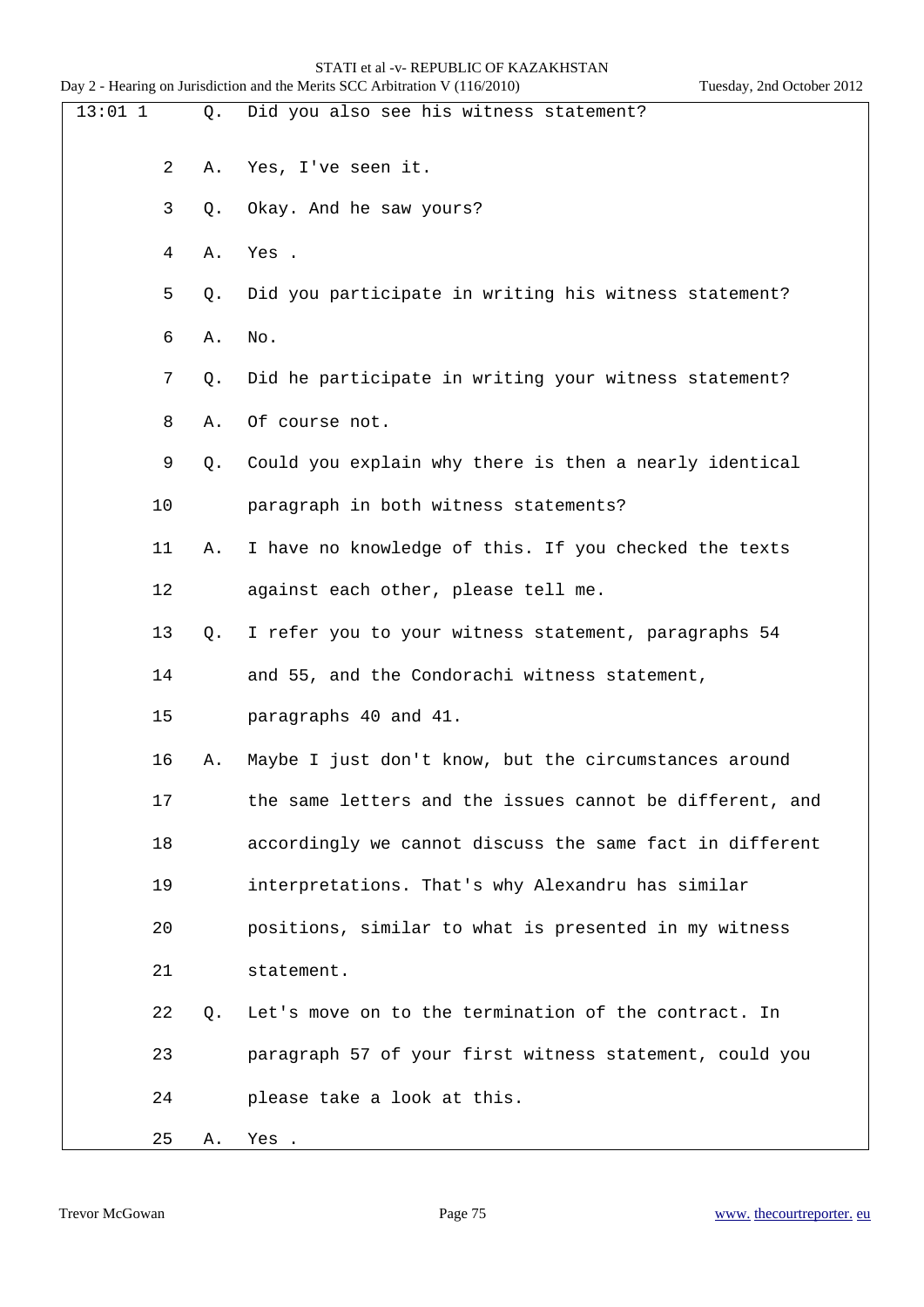| $13:05$ 1 | Q. | You state here that you were only "given 3 days to cure  |
|-----------|----|----------------------------------------------------------|
| 2         |    | the alleged violations". Is that correct?                |
| 3         | Α. | Yes, I confirm that that's correct and that is what is   |
| 4         |    | said here.                                               |
| 5         | Q. | Could I take you to Exhibit C-2, the notices of          |
| 6         |    | violation of 14th July 2010.                             |
| 7         | Α. | Can you please hand over the document to me? (Handed)    |
| 8         |    | Thank you.                                               |
| 9         | Q. | Where in this letter does it say that you have three     |
| 10        |    | days to cure the alleged violations?                     |
| 11        | Α. | Please look at the stamp at the bottom of the document.  |
| 12        |    | Here we have a stamp of Kazpolmunay, the incoming        |
| 13        |    | number, 16th July 2010.                                  |
| 14        | Q. | Yes. I have a question regarding the contents of that    |
| 15        |    | letter. You say in your witness statement in             |
| 16        |    | paragraph 57 that you were only given three days to cure |
| 17        |    | the alleged violations. And my question is: where in     |
| 18        |    | this letter does it say that you had three days to cure  |
| 19        |    | the violations?                                          |
| 20        | Α. | In this paragraph at the end of the letter there is      |
| 21        |    | a reference to five days: that is until 19th July 2010.  |
| 22        |    | And although the notice was issued on 14th July 2010, it |
| 23        |    | reached Kazpolmunay on 16th July, which means if we      |
| 24        |    | speak about five days, and the letter arrived at KPM --  |
| 25        |    | if it had arrived on 14th July, then we would have no    |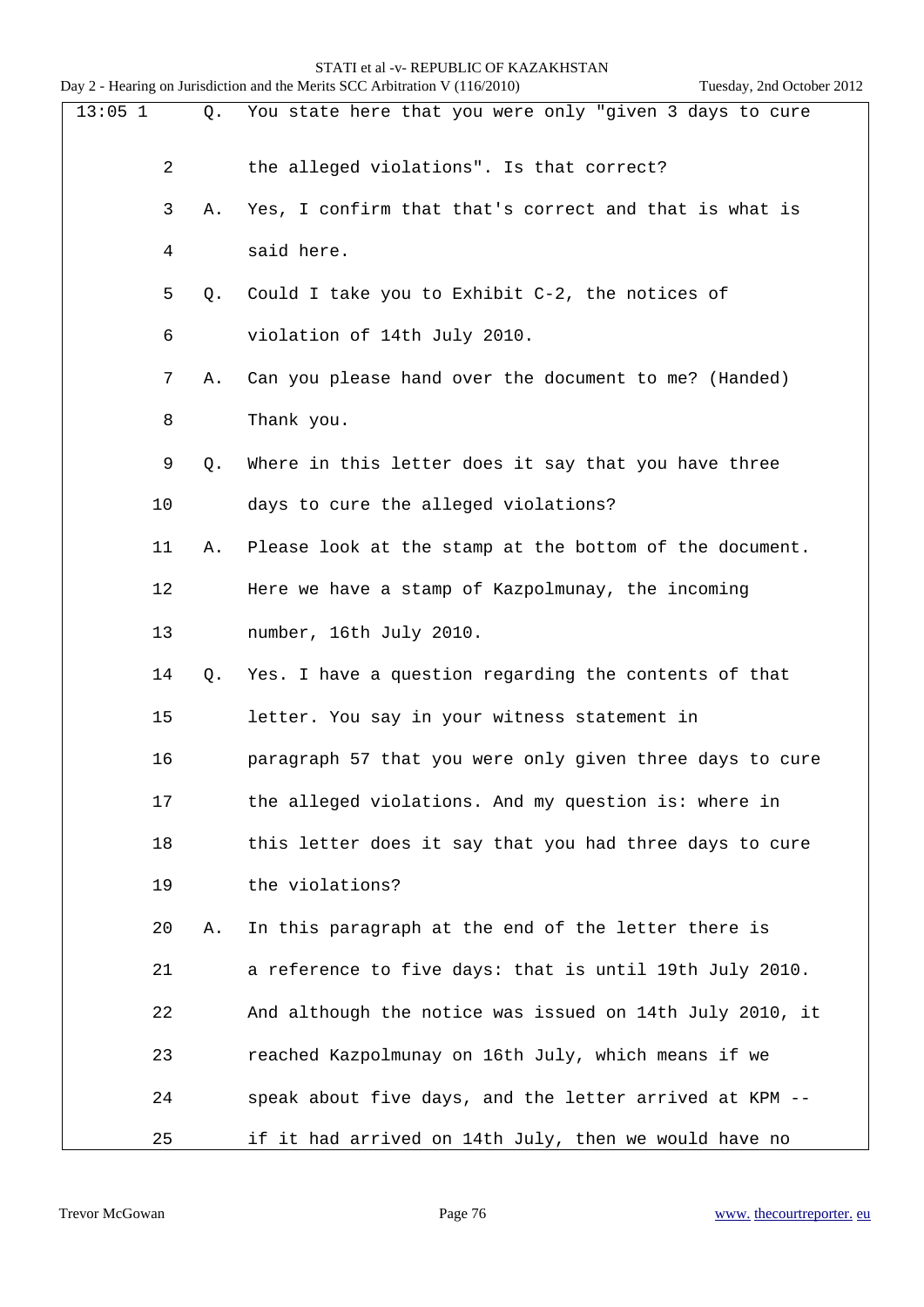| $13:08$ 1 |    | problems; then we would have full five days. But since   |
|-----------|----|----------------------------------------------------------|
| 2         |    | this notice arrived at KPM on 16th July, and 16th July   |
| 3         |    | is Friday -- and as far as we and I knew, it arrived on  |
| 4         |    | Friday, one or two hours before the end of the working   |
| 5         |    | day. That's why I made the proper conclusion that we     |
| 6         |    | were given only three days for responding to this        |
| 7         |    | notice.                                                  |
| 8         | Q. | And where does it say that you have to cure the          |
| 9         |    | violations? Whether in three days or in five days,       |
| 10        |    | that's not the point here.                               |
| 11        | Α. | I'm sorry, I don't understand your question. It says     |
| 12        |    | that during this period you have to submit explanations  |
| 13        |    | on reasons for failure to observe the contractual        |
| 14        |    | provisions                                               |
| 15        |    | THE INTERPRETER: The interpreter is improvising.         |
| 16        | Α. | and documents witnessing the rectification of these      |
| 17        |    | breaches.                                                |
| 18        |    | So my reply to your question is to be found in the       |
| 19        |    | phrase "to submit all the necessary documents confirming |
| 20        |    | that these violations have been cured". So within these  |
| 21        |    | days we were supposed to submit all the documents        |
| 22        |    | corroborating the elimination of the violations.         |
| 23        | Q. | Can you help me, Mr Pisica? I just cannot find where     |
| 24        |    | the letter does say that you have to cure the            |
| 25        |    | violations. You just read it. You have to submit         |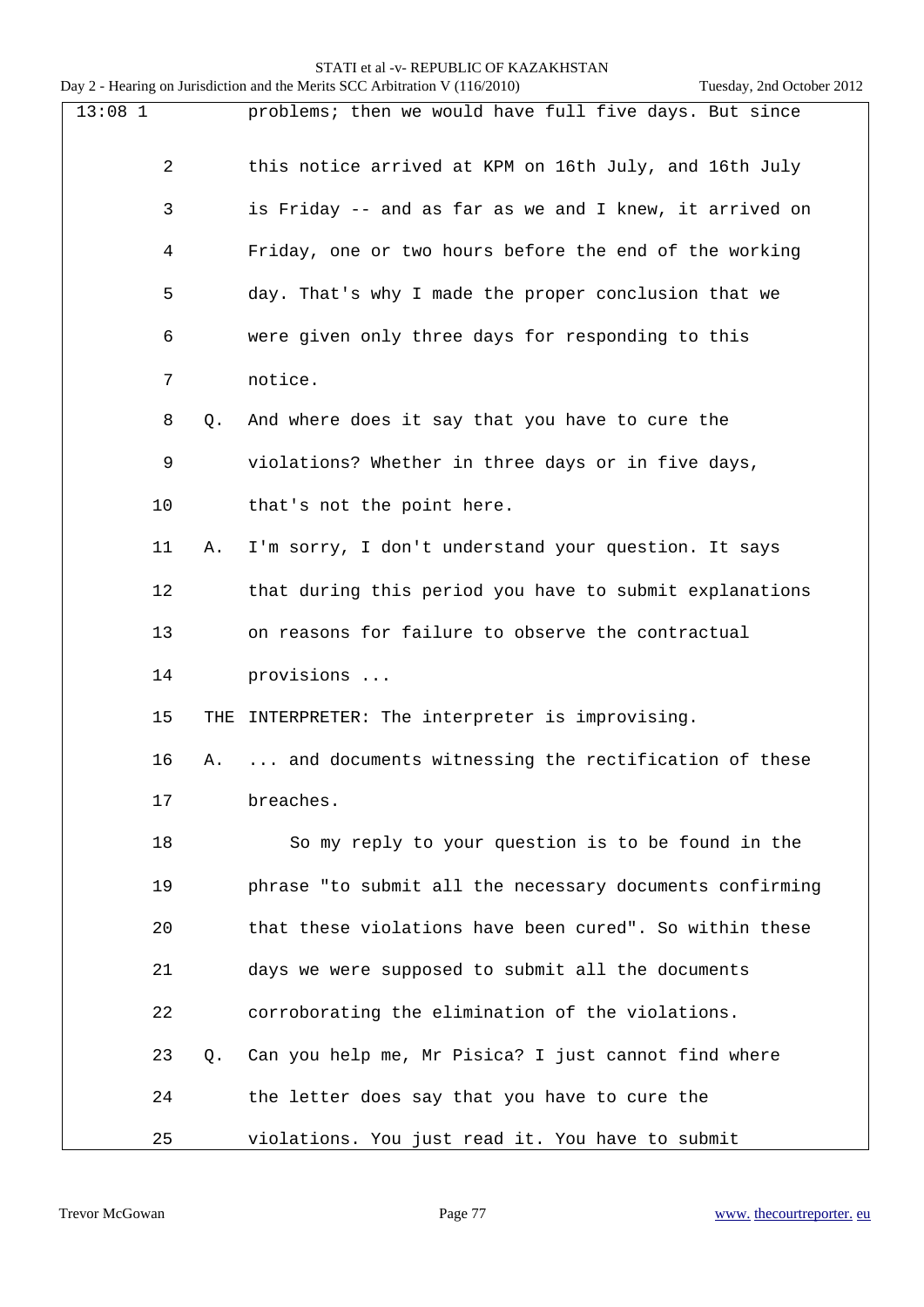| $13:10$ 1 |         | explanations regarding the reasons of non-execution of   |
|-----------|---------|----------------------------------------------------------|
|           | 2       | the contract terms.                                      |
|           | 3<br>Α. | There are three requests in the same sentence. It says   |
|           | 4       | namely: to submit                                        |
|           | 5       | THE INTERPRETER: The interpreter is improvising the      |
|           | 6       | translation.                                             |
|           | 7<br>Α. | explanations concerning reasons for non-observance;      |
|           | 8       | to submit all the necessary documents corroborating      |
|           | 9       | elimination of such violations; and the third, to inform |
| 10        |         | about measures taken to prevent further violations. So   |
| 11        |         | there are three requests in the same sentence, and       |
| 12        |         | I refer here apparently to the second request.           |
| 13        | Q.      | It's not a request to cure the violations; is that       |
| 14        |         | correct?                                                 |
| 15        | Α.      | The phrase or request contained here, one can reasonably |
| 16        |         | infer that one should first eliminate the violations and |
| 17        |         | then submit a document confirming this; that is, the     |
| 18        |         | elimination. Do I understand it correctly? So this is    |
| 19        |         | the meaning of what we have here.                        |
| 20        | Q.      | Does it say that you have to first eliminate the         |
| 21        |         | violations?                                              |
| 22        | Α.      | I can't read any other meaning in this phrase because if |
| 23        |         | we didn't have this phrase "documents confirming         |
| 24        |         | elimination", then I could assume that one did not       |
| 25        |         | expect that we eliminate the violations within three     |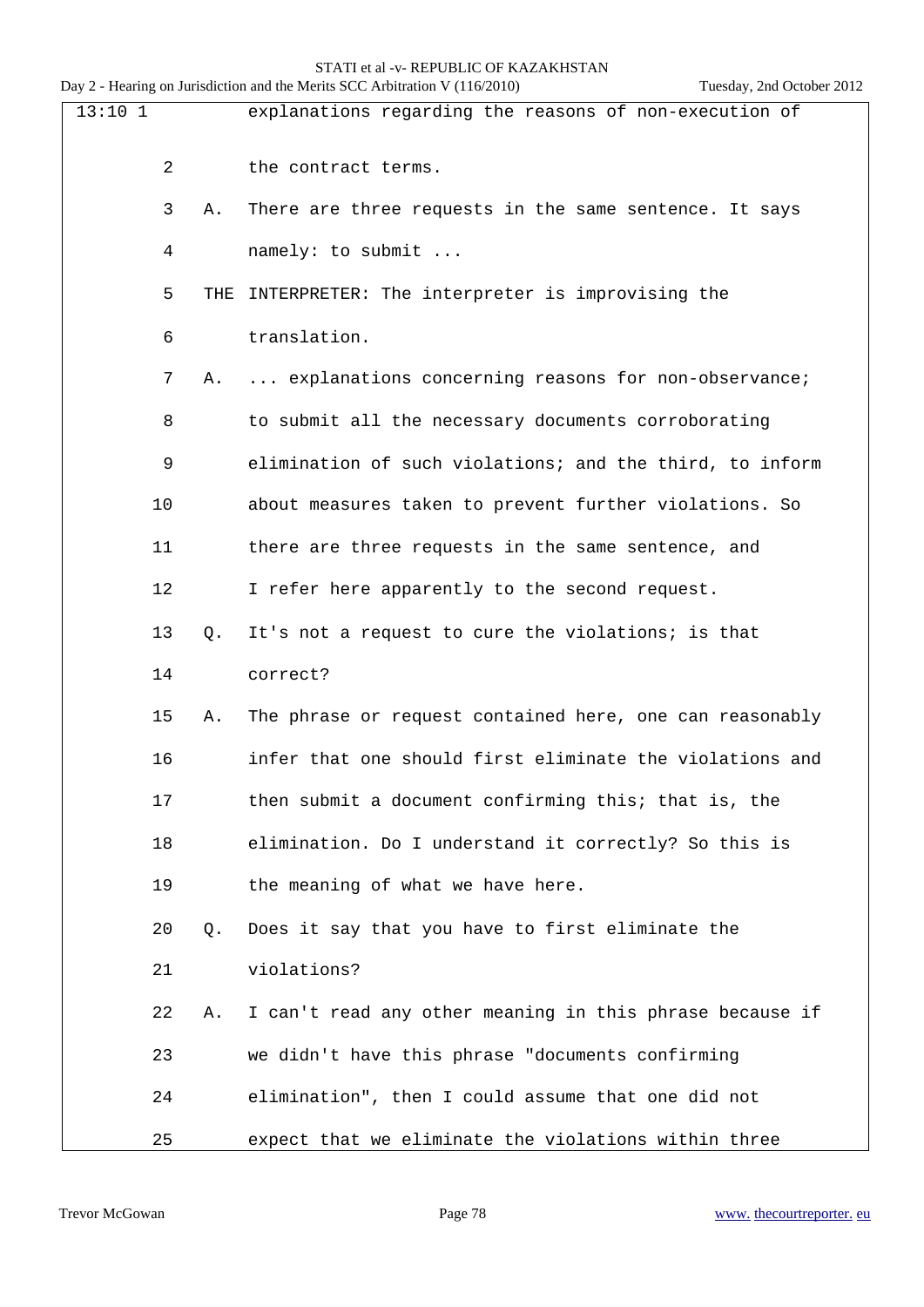| $13:13$ 1      | days. If documents confirming such eliminations are         |
|----------------|-------------------------------------------------------------|
|                |                                                             |
| $\overline{2}$ | requested, it means actually that we were requested         |
| 3              | first to eliminate the violations and then submit           |
| 4              | documents confirming this.                                  |
| 5              | In your statement in paragraph 57 you refer to your<br>Q.   |
| 6              | letter of 19th July 2010, the letter of KPM and TNG         |
| 7              | responding to the MOG's notices. And if I may refer         |
| 8              | you, you state here that you:                               |
| 9              | " filed detailed objections to the MOG's                    |
| 10             | 'findings' "                                                |
| 11             | Is that correct?                                            |
| 12             | Yes. We are saying here that despite the short period<br>Α. |
| 13             | of time, on 19th July, as instructed, we filed detailed     |
| 14             | objections to the Ministry of Oil and Gas by email, fax     |
| 15             | and by express delivery.                                    |
| 16             | Let's take a look at this reply. It's Exhibit C-24.<br>Q.   |
| 17             | Can I refer you to item 1.3.                                |
| 18             | Is it correct that in item 1.3, KPM does not object         |
| 19             | that it owed US\$114 million to the Republic?               |
| 20             | If I may just complete reading, please.<br>Α.               |
| 21             | Yes, sure. (Pause)<br>Q.                                    |
| 22             | MR HAIGH: I'm sorry to interrupt. Is it \$114 million or is |
| 23             | it \$114,809? My copy says only \$114,000.                  |
| 24             | DR NACIMIENTO: It seems to be a typo. In C-2 it's           |
| 25             | \$114 million, and this is the reply to that letter, so     |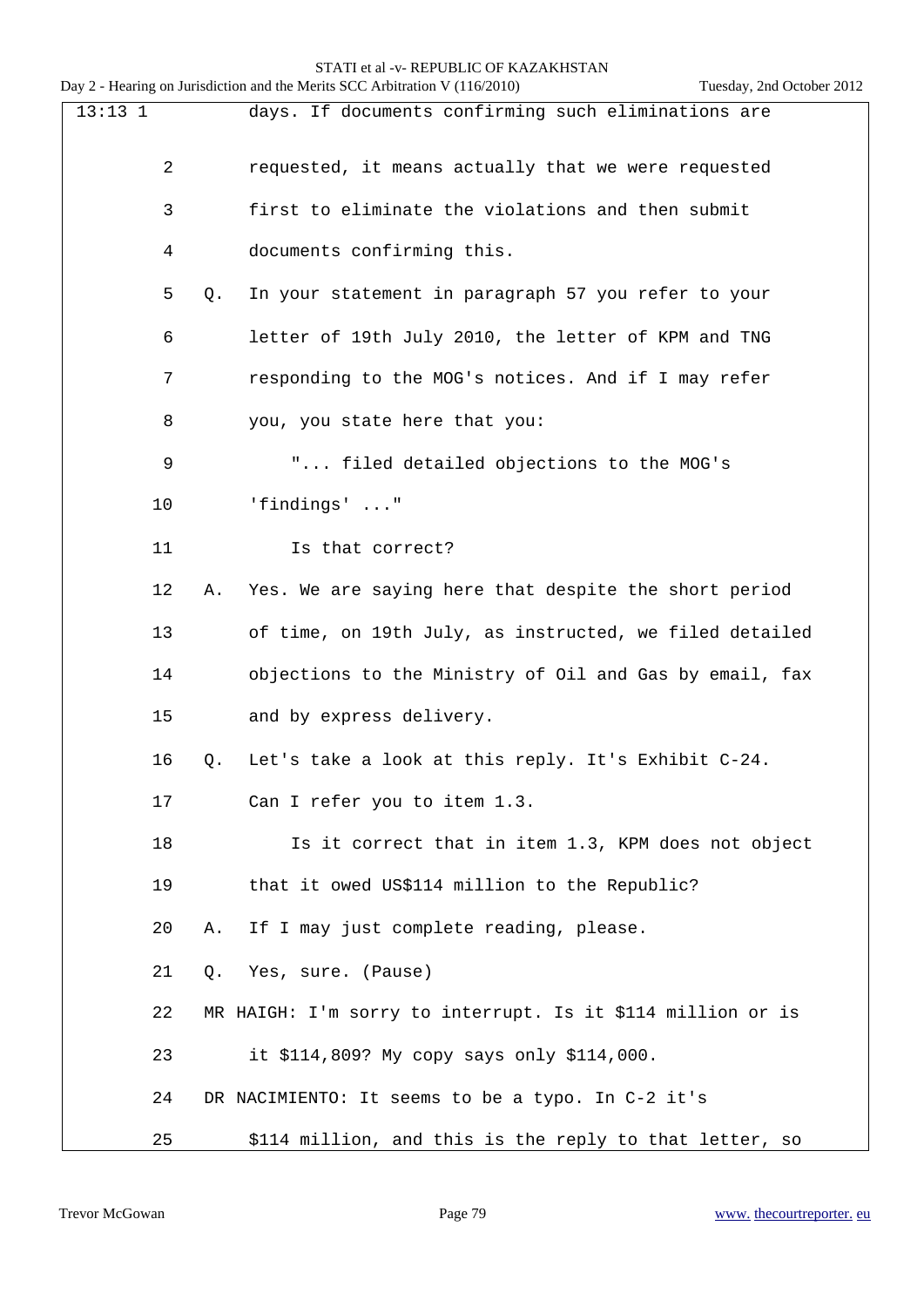| $13:17$ 1 | it seems to be simply a typo.                                  |
|-----------|----------------------------------------------------------------|
| 2         | Yes, I have read item 1.3 of this answer of 19th July.<br>Α.   |
| 3         | So this amount is not disputed; is that correct?<br>Q.         |
| 4         | MR MOHR: Can I get a clarification of what the amount is in    |
| 5         | question that you are addressing? Your answer was              |
| 6         | unclear.                                                       |
| 7         | DR NACIMIENTO: The amount is stated in C-2.                    |
| 8         | THE CHAIRMAN: It is 114,000 in both documents.                 |
| 9         | DR NACIMIENTO: I'm not sure actually. 114,000 thousand.        |
| 10        | I think this is something that can be clarified.               |
| 11        | THE CHAIRMAN: Okay, we will clarify it later. Obviously        |
| 12        | the witness must give cannot insight on that.                  |
| 13        | THE WITNESS: May I respond?                                    |
| 14        | THE CHAIRMAN: You can? Okay.                                   |
| 15        | In the response, and in fact, the amount we are speaking<br>Α. |
| 16        | about is 114,000, \$114,809. So it's never                     |
| 17        | 114 million. Why? Because we are speaking about                |
| 18        | historical costs, and as far as I remember there is            |
| 19        | an additional agreement -- no. 6, 7 or 8, I'm not              |
| 20        | sure -- additional agreement to contract no. 3 05, to the      |
| 21        | effect that the total amount of the historic cost is           |
| 22        | approximately 6 or 8 million, and this is the amount           |
| 23        | that KPM had to pay on a quarterly basis throughout the        |
| 24        | remaining period, the period remaining of the validity         |
| 25        | of the contract, which is until 2021.                          |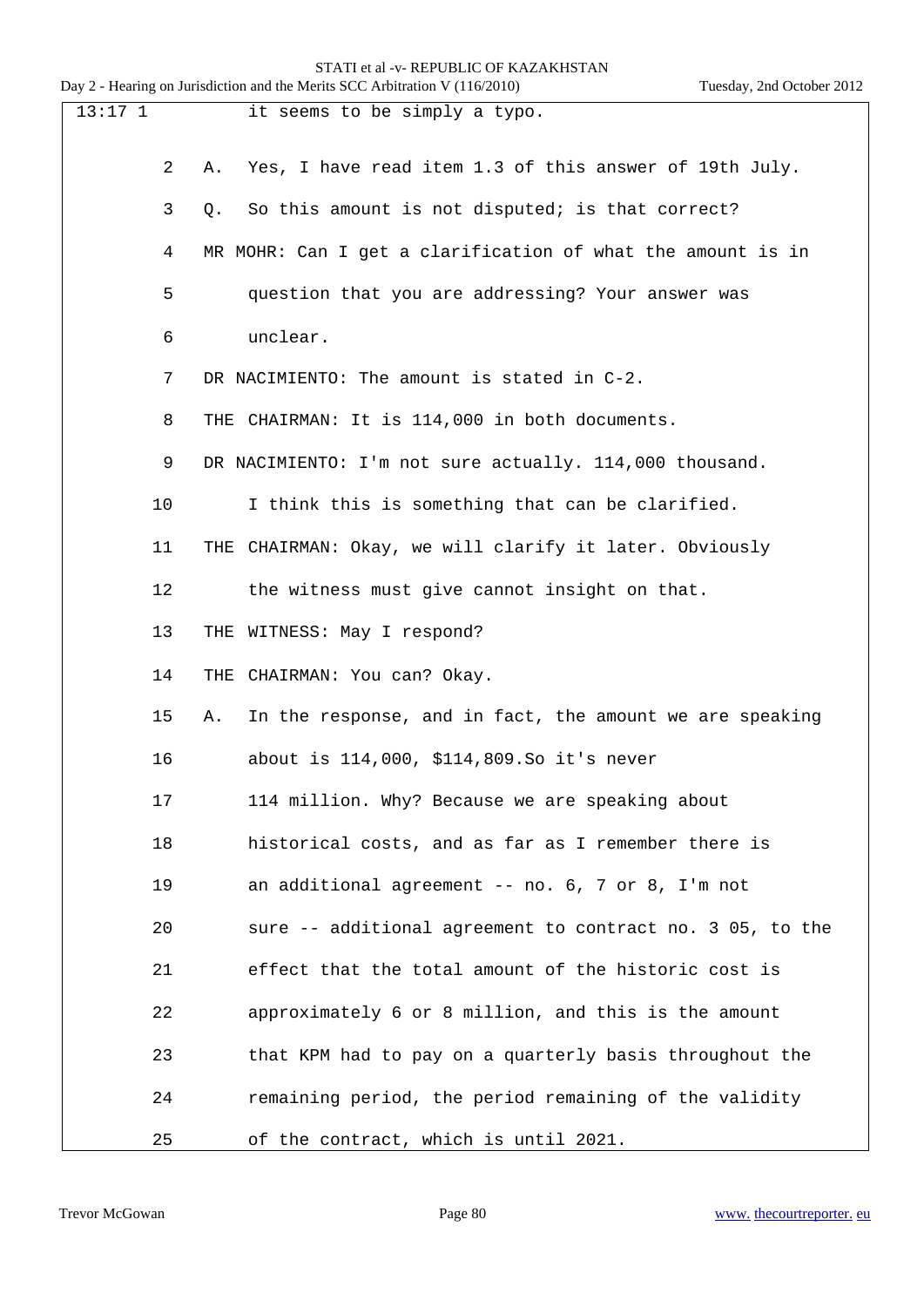| 13:201 | So the total amount that was to be paid throughout         |
|--------|------------------------------------------------------------|
| 2      | this time is 6 or 8 million all in all, so it can't        |
| 3      | possibly be a matter of 114 million of historic cost.      |
| 4      | DR NACIMIENTO: We will clarify that. The question here is  |
| 5      | the amount, whatever is not objected to, and could you     |
| 6      | read the first part of the sentence. (Pause)               |
| 7      | Is it correct that you are referring to financial          |
| 8      | difficulties as reason for not paying that amount?         |
| 9      | You can see here that the financial difficulties are<br>Α. |
| 10     | mentioned, but they are of procedural nature; they are     |
| 11     | not on the merits. That's my understanding. Because if     |
| 12     | you read any further, you can see that these financial     |
| 13     | difficulties resulted -- were a result of the seizure of   |
| 14     | the assets of KPM in May 2009, and also due to the         |
| 15     | seizure of the banking operations and frozen cashier       |
| 16     | operations by the financial police and judicial            |
| 17     | Authorities since January 2010.                            |
| 18     | So you can see this is not a cash issue of the             |
| 19     | company; this is a procedural issue which is a result of   |
| 20     | certain actions. And the company, due to those actions,    |
| 21     | was unable to perform banking operations; and without      |
| 22     | ability to carry out banking transactions, the company     |
| 23     | could not possibly pay these historic costs to the state.  |
| 24     | So this is the explanation. There is a force               |
| 25     | majeure circumstance in our understanding, and due to      |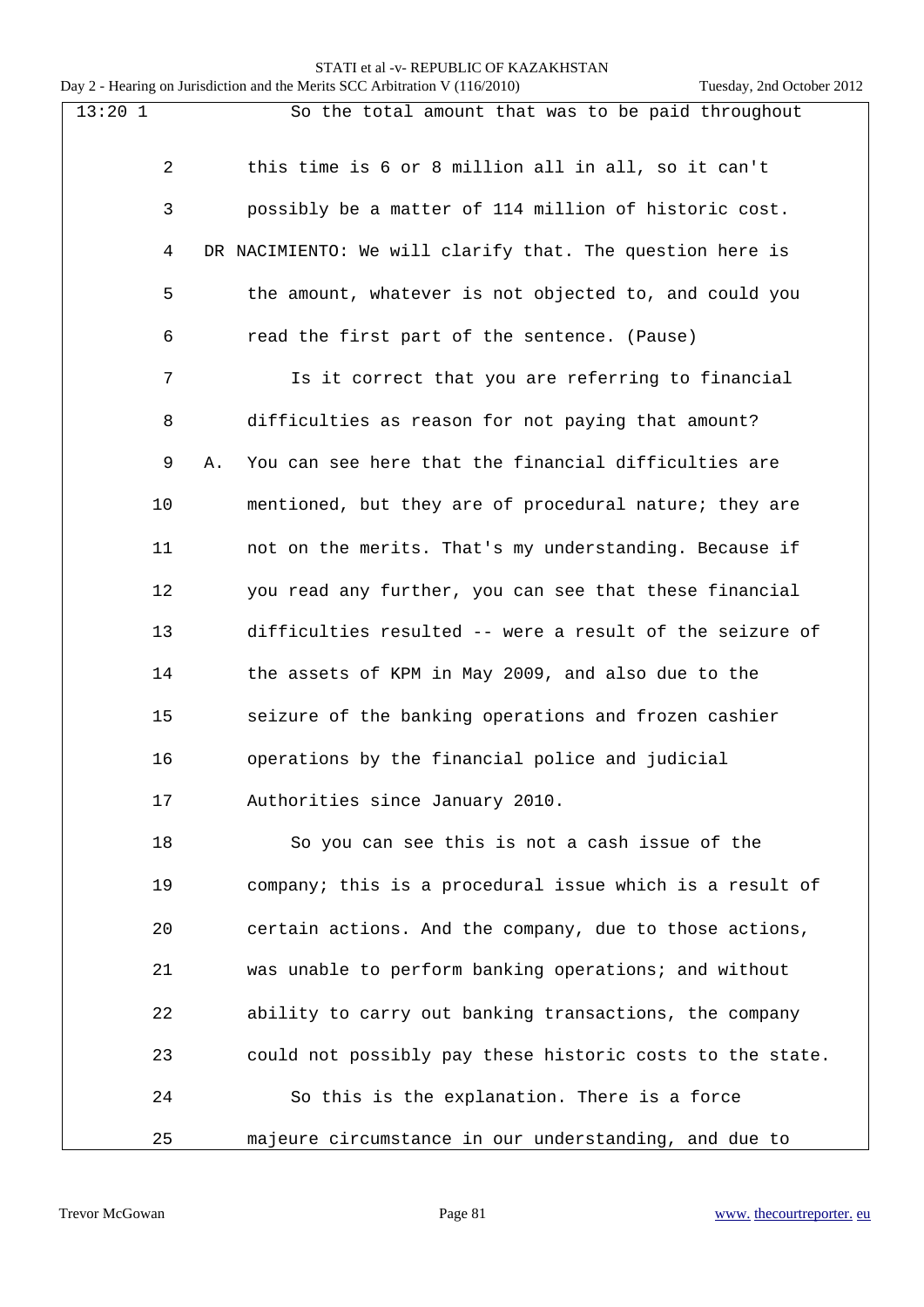| $13:22$ 1 |    | this force majeure, as we treat it under this contract,  |
|-----------|----|----------------------------------------------------------|
| 2         |    | we were unable to carry out the payments.                |
| 3         | Q. | So is it your testimony that the company would have been |
| 4         |    | in a position to pay, from the point of view whether     |
| 5         |    | there was sufficient financial means, but was not able   |
| 6         |    | to because of technicalities, because it was not able to |
| 7         |    | have access to the bank account? Is that your            |
| 8         |    | testimony?                                               |
| 9         | Α. | Well, if you are well familiar with the chronology of    |
| 10        |    | the events and chronology of the transactions performed  |
| 11        |    | in respect of our company, then you can see that this is |
| 12        |    | a letter of 19th July 2010; you know that the assets     |
| 13        |    | were seized in May 2009, the banking operations were     |
| 14        |    | frozen from January 2010.                                |
| 15        |    | As a result, all these material means available to       |
| 16        |    | or possibly available to KPM, all these material means   |
| 17        |    | were actually in the hands of the executive power of the |
| 18        |    | Ministry of Justice. These were the authorities who      |
| 19        |    | could dispose of the funds. These were the authorities   |
| 20        |    | who could decide to which accounts the funds from the    |
| 21        |    | bank accounts of KPM could be sent.                      |
| 22        |    | As I understand, they wanted at that moment -- this      |
| 23        |    | is my understanding -- they wanted at that moment to     |
| 24        |    | repay the debt following the judgment for the penalty    |
| 25        |    | imposed following the judgment, the first penalty        |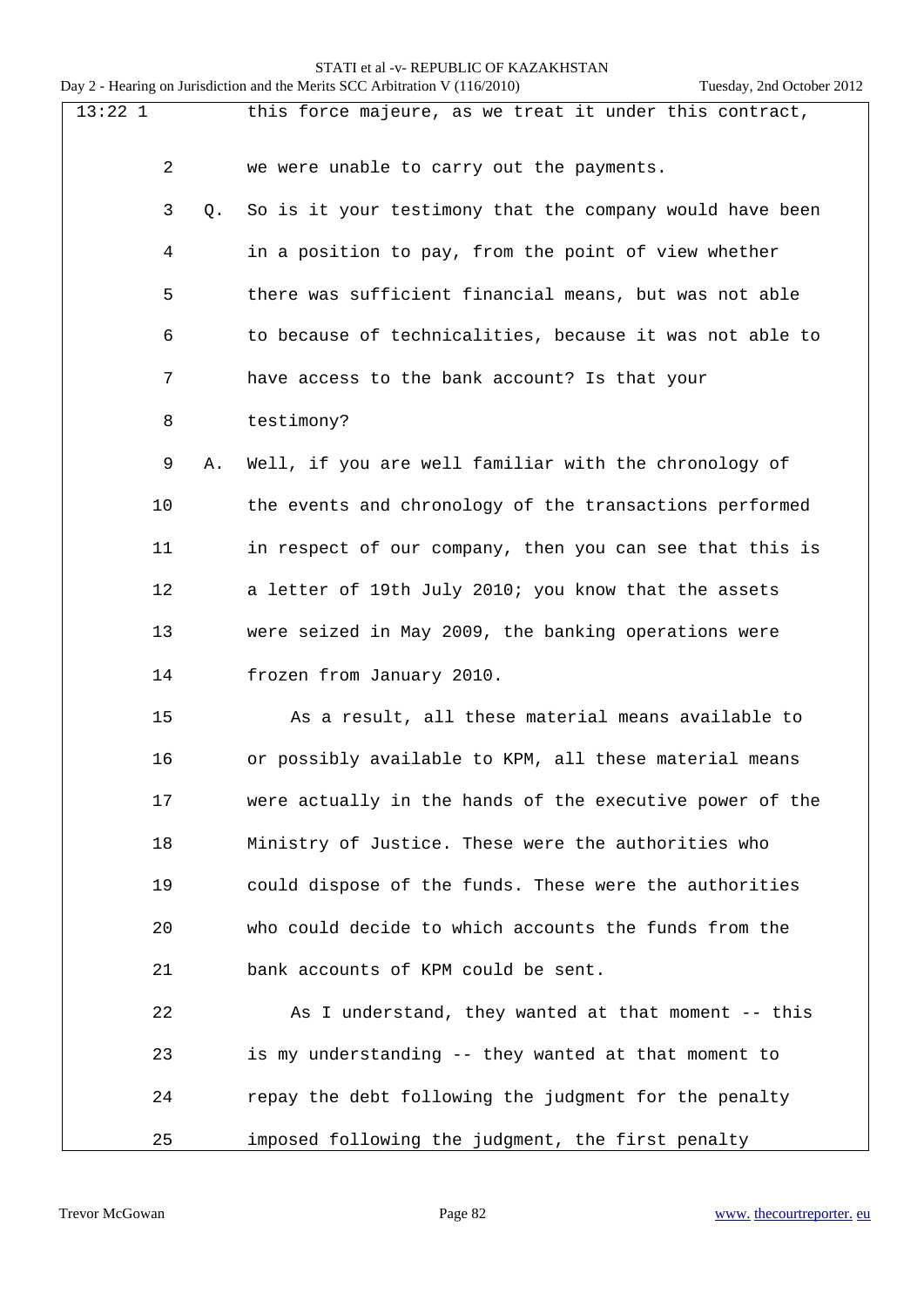| $13:25$ 1 | imposed                                                    |
|-----------|------------------------------------------------------------|
| 2         | THE INTERPRETER: Just a second. The interpreter had to     |
| 3         | verify the date.                                           |
| 4         | the judgment from 18th September 2009. This was the<br>Α.  |
| 5         | main task of them; this task, and not repayment of our     |
| 6         | historic or past costs and our past debt towards the       |
| 7         | state.                                                     |
| 8         | DR NACIMIENTO: Thank you. I think this is a good moment to |
| 9         | break for lunch.                                           |
| 10        | THE CHAIRMAN: Alright, we will break for lunch.            |
| 11        | Nevertheless, I think it might be helpful if we clarify    |
| 12        | that amount somewhere, because it does make a difference   |
| 13        | whether it is \$114,000 or \$114 million also in the       |
| 14        | circumstances. So at some stage, perhaps the parties       |
| 15        | could get together and that should be clarified.           |
| 16        | Okay, so we'll meet again at 2.30.                         |
| 17        | Mr Pisica, as you know, I'm afraid you will have to        |
| 18        | spend your lunch by yourself.                              |
| 19        | THE WITNESS: (In English) No problem.                      |
| 20        | THE CHAIRMAN: You may not discuss with the parties during  |
| 21        | the break. Thank you very much.                            |
| 22        | THE WITNESS: (Interpreted) Thank you.                      |
| 23        | $(1.26 \text{ pm})$                                        |
| 24        | (Adjourned until 2.3 0 pm)                                 |
| 25        | (2 31 pm)                                                  |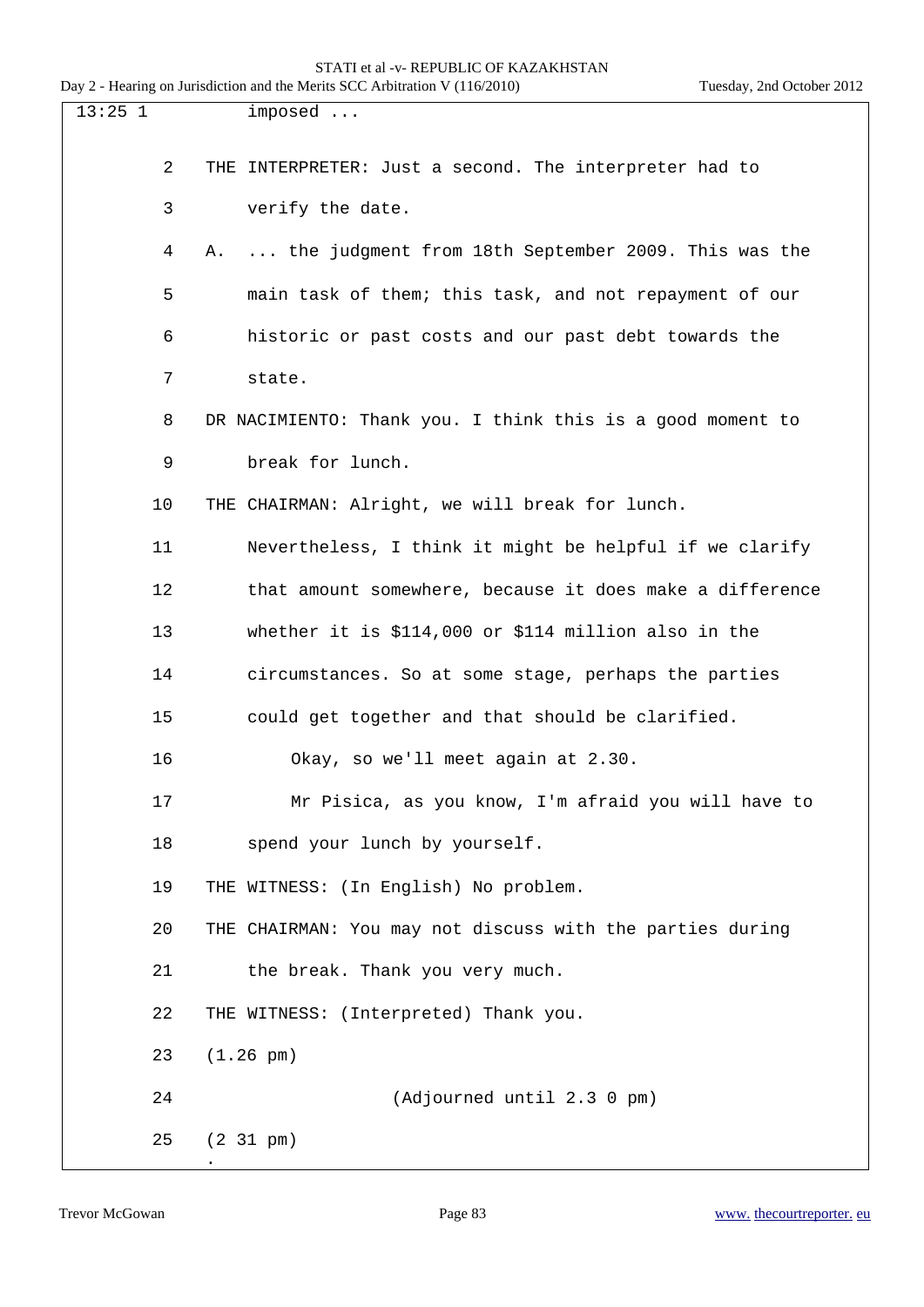STATI et al -v- REPUBLIC OF KAZAKHSTAN Day 2 - Hearing on Jurisdiction and the Merits SCC Arbitration V (116/2010) Tuesday, 2nd October 2012

| 14:31 1        | THE CHAIRMAN: Mr Pisica, welcome back. I hope the lunch    |
|----------------|------------------------------------------------------------|
| $\overline{2}$ | was not too lonely for you, and you are back with full     |
| 3              | powers, because the cross-examination will continue.       |
| 4              | DR NACIMIENTO: Actually we have informed also claimants we |
| 5              | are done with the cross-examination. No further            |
| 6              | questions from our side.                                   |
| 7              | THE CHAIRMAN: Oh. Yes, okay. Re-direct?                    |
| 8              | MR MOHR: We have no re-direct. We were able to reach       |
| 9              | clarification, I believe, on the number that we were       |
| 10             | discussing before the lunch break in Exhibits C-2 and      |
| 11             | $C-24$ : that it is indeed \$114,800.09.                   |
| 12             | THE CHAIRMAN: Okay. Well, that's helpful. Thank you very   |
| 13             | much.                                                      |
| 14             | May I ask my colleagues: do they have additional           |
| 15             | questions of Mr Pisica? You do?                            |
| 16             | MR HAIGH: No, thank you, Mr Chairman.                      |
| 17             | THE CHAIRMAN: Sergey, do you have additional questions to  |
| 18             | Mr Pisica?                                                 |
| 19             | PROFESSOR LEBEDEV: No.                                     |
| 20             | THE CHAIRMAN: No questions from me, you'll be relieved to  |
| 21             | hear. So thank you very much indeed for your patience      |
| 22             | and that ends your testimony. Thank you very much,         |
| 23             | Mr Pisica.                                                 |
| 24             | THE WITNESS: Thank you, sir.                               |
| 25             | THE CHAIRMAN: Which indeed will mean that we turn          |
|                |                                                            |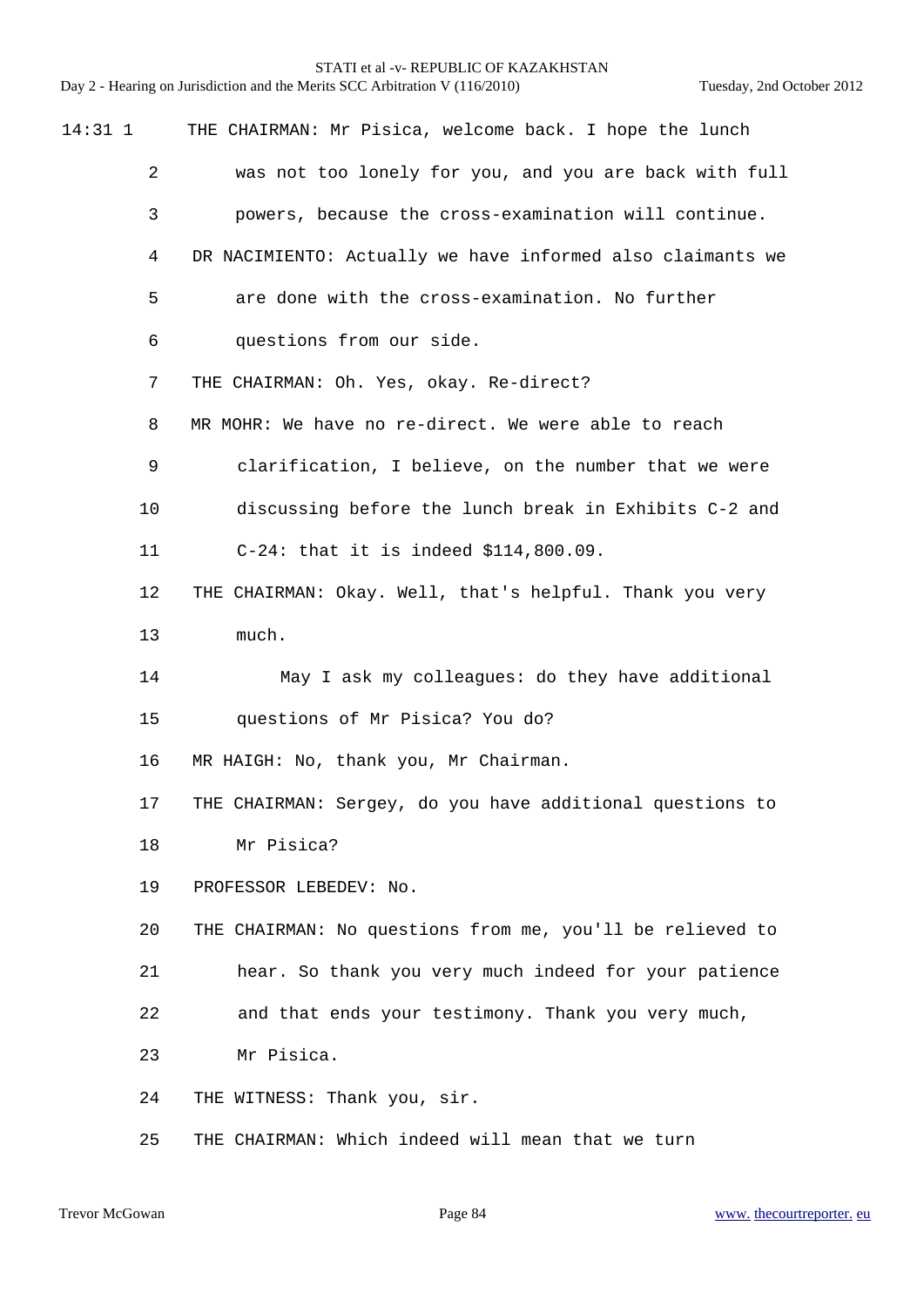| $14:32$ 1 | immediately to Mr Romanosov.                              |
|-----------|-----------------------------------------------------------|
| 2         | $(2\;33\;pm)$                                             |
| 3         | MR VICTOR ROMANOSOV (called)                              |
| 4         | (Evidence interpreted)                                    |
| 5         | THE CHAIRMAN: Mr Romanosov, welcome. If you have been     |
| 6         | here, you know the procedure by now. So the first thing   |
| 7         | I would like to ask you to do is -- does it come across   |
| 8         | to you? Is the translation with you?                      |
| 9         | THE WITNESS: Yes.                                         |
| 10        | THE CHAIRMAN: Very good.                                  |
| 11        | We ask every witness, as you know, to read out,           |
| 12        | perhaps after translation, the declaration that you have  |
| 13        | in front of you in English. Will the interpreter be       |
| 14        | kind enough again to translate it into -- are we having   |
| 15        | it in Russian?                                            |
| 16        | MR FLEURIET: (Nods head)                                  |
| 17        | THE CHAIRMAN: Okay.                                       |
| 18        | THE INTERPRETER: (Reads out witness declaration)          |
| 19        | THE WITNESS: Yes, I accept this.                          |
| 20        | THE CHAIRMAN: It was confirmed? I didn't hear the answer. |
| 21        | Okay. Thank you very much.                                |
| 22        | Then we come to the introduction of the witness,          |
| 23        | please.                                                   |
| 24        | MR FLEURIET: Thank you, Mr Chairman.                      |
| 25        | (2 34 pm)                                                 |
|           |                                                           |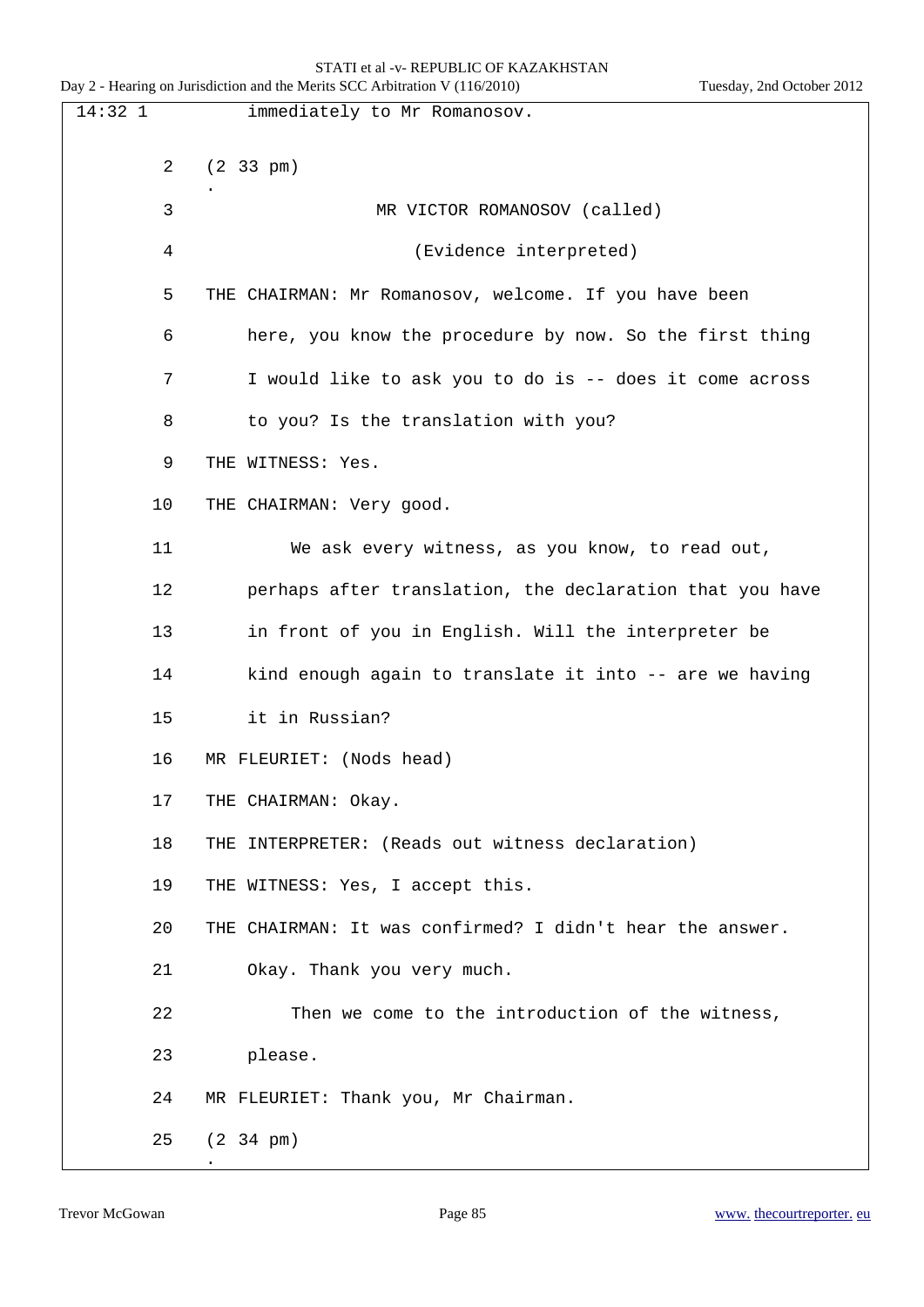| $14:34$ 1 |    |    | Direct examination by MR FLEURIET                        |  |
|-----------|----|----|----------------------------------------------------------|--|
|           | 2  | Q. | Mr Romanosov, good afternoon. Could you briefly          |  |
|           | 3  |    | describe your educational background, please?            |  |
|           | 4  | Α. | In 1971 I graduated from an oil college and got a degree |  |
|           | 5  |    | of oil technician for drilling oil and gas wells. After  |  |
|           | 6  |    | that, I started my working life, and I also was studying |  |
|           | 7  |    | in parallel at the evening department of Moscow Oil and  |  |
|           | 8  |    | Gas University, and in 1978 I graduated from this        |  |
|           | 9  |    | institute with a degree of mining engineer, with         |  |
|           | 10 |    | specialisation of drilling oil and gas wells.            |  |
|           | 11 |    | Of course, subsequently, in my subsequent career,        |  |
|           | 12 |    | I also worked with different kinds of advanced education |  |
|           | 13 |    | and further courses. But basically this is my            |  |
|           | 14 |    | educational background.                                  |  |
|           | 15 | Q. | And could you please describe for the Tribunal your      |  |
|           | 16 |    | principal work experience.                               |  |
|           | 17 |    | As I mentioned, in 1971 I started working as assistant   |  |
|           | 18 |    | driller. This was the very start of my career at oil     |  |
|           | 19 |    | and gas fields in Russia. From 1972 I started working    |  |
|           | 20 |    | for Turkmenneft Association. I carried on working as     |  |
|           | 21 |    | a driller, then as a foreman of a -- head of a drilling  |  |
|           | 22 |    | team.                                                    |  |
|           | 23 |    | Subsequently I was an engineer working with              |  |
|           | 24 |    | exploration wells, the head of a production department.  |  |
|           | 25 |    | Then in 1987 I was promoted to the position of the head  |  |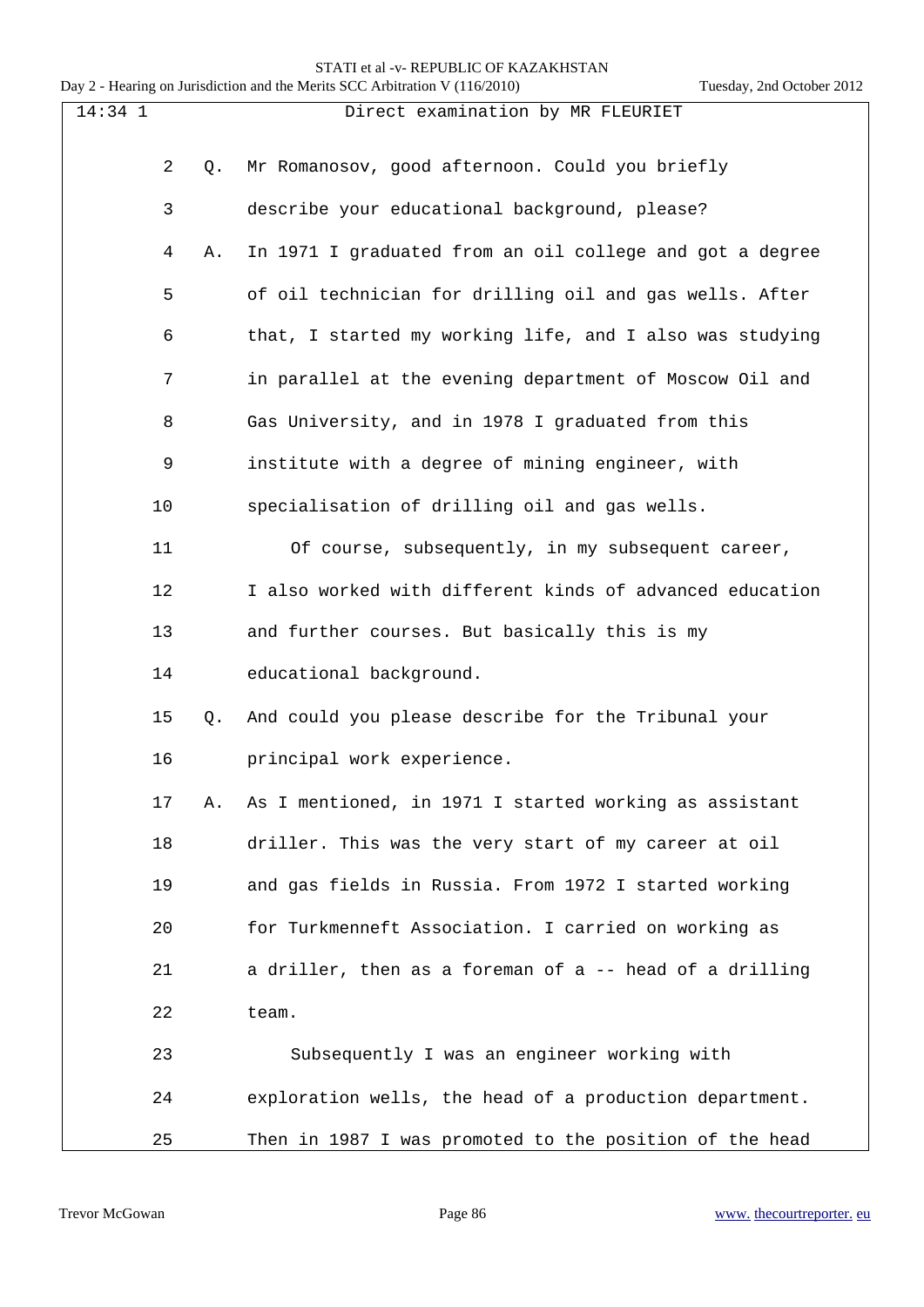| $14:37$ 1      |    | of department of drilling operations at Turkmenneft      |  |  |
|----------------|----|----------------------------------------------------------|--|--|
| $\overline{2}$ |    | Association, and until 1997 I worked for Turkmenneft,    |  |  |
| 3              |    | which was transformed into a concern. Altogether some    |  |  |
| 4              |    | 25 years I worked at oil and gas fields in Turkmenistan. |  |  |
| 5              |    | In 1997 I went to work for Ascom, where I was            |  |  |
| 6              |    | appointed head of the contract operations for drilling   |  |  |
| 7              |    | and capital repairs of wells. This was my position       |  |  |
| 8              |    | until the end of 1999.                                   |  |  |
| 9              |    | In 1999 the contract in Turkmenistan was finalised,      |  |  |
| 10             |    | and from the year 2000 I was appointed technical         |  |  |
| 11             |    | director, initially of Kazpolmunay, and then also at the |  |  |
| 12             |    | same time at Tolkynneftegaz. And for these two           |  |  |
| 13             |    | companies I actually worked some ten years, until the    |  |  |
| 14             |    | year 2010, in the position of technical director.        |  |  |
| 15             |    | That's briefly the highlights.                           |  |  |
| 16             | Q. | During your ten years with KPM and TNG in Kazakhstan,    |  |  |
| 17             |    | what Kazakh agencies were primarily responsible for      |  |  |
| 18             |    | inspecting the oil and gas field operations of those two |  |  |
| 19             |    | companies?                                               |  |  |
| 20             | Α. | First and foremost it was the Ministry of Oil and Gas    |  |  |
| 21             |    | and the state committee for subsoil and geology. But     |  |  |
| 22             |    | I had not very much contact with these bodies because    |  |  |
| 23             |    | I worked directly at the field and I was responsible for |  |  |
| 24             |    | the operation of a large number of wells and actually    |  |  |
| 25             |    | facilities that we built.                                |  |  |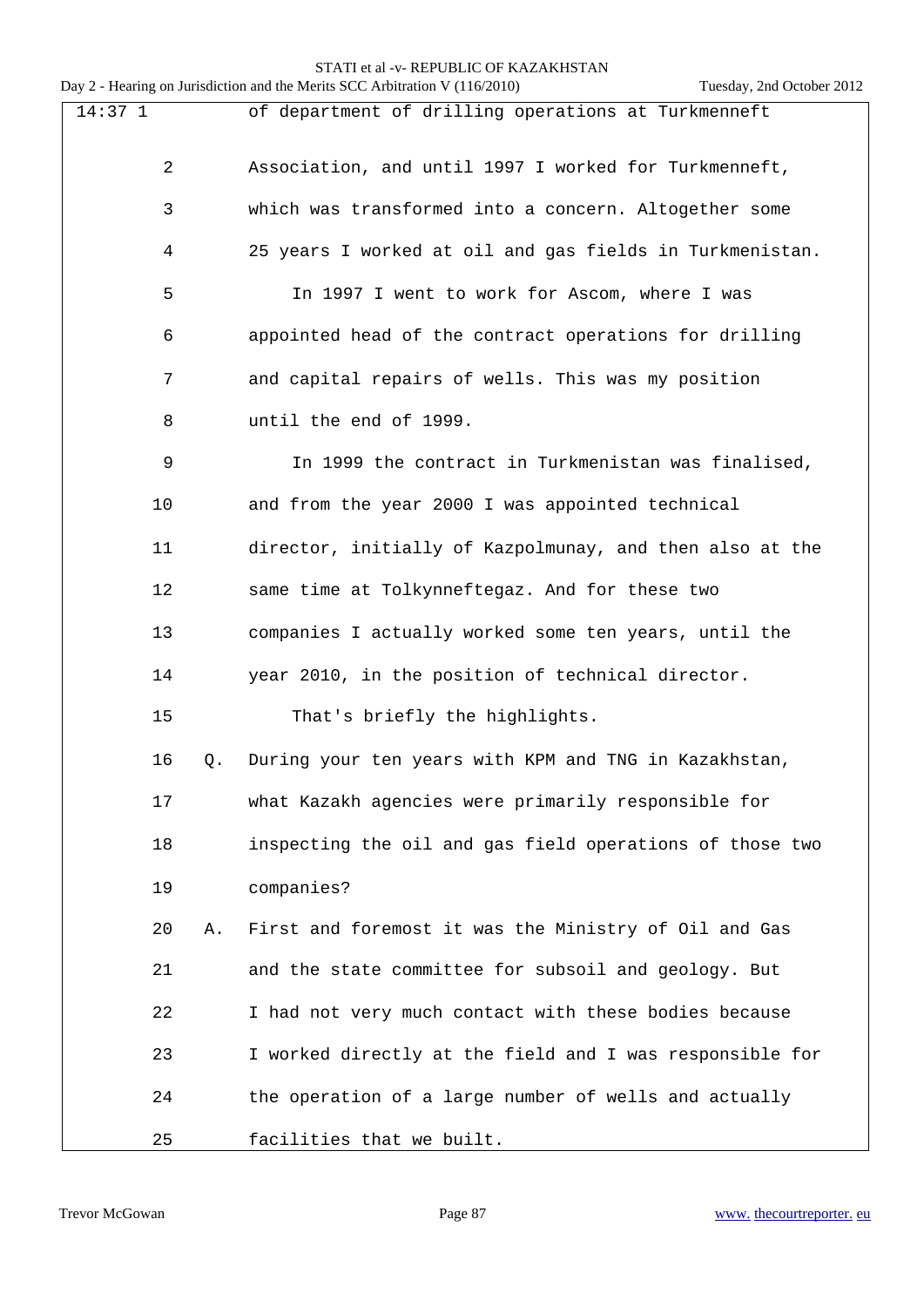| 14:401         |    | There was a close supervision by the Ministry of         |  |
|----------------|----|----------------------------------------------------------|--|
| $\overline{2}$ |    | Emergencies, by the firefighting services, by the        |  |
| 3              |    | environmental service, by the Ministry of Labour and     |  |
| 4              |    | Social Protection, by the sanitary inspection as well.   |  |
| 5              |    | So there were other supervising bodies as well.          |  |
| 6              |    | There was also the State Drug Control Agency,            |  |
| 7              |    | because we worked with certain chemical substances, with |  |
| 8              |    | methanol. So there were quite a number of -- more than   |  |
| 9              |    | ten different supervising bodies. But essentially more   |  |
| 10             |    | comprehensive inspections/controls were carried out      |  |
| 11             |    | under the auspices of the Ministry of Emergencies.       |  |
| 12             | Q. | Prior to October 2008, how would you describe your       |  |
| 13             |    | working relationship with those various agencies?        |  |
| 14             | Α. | All the supervisory bodies carried out regular           |  |
| 15             |    | inspections, but the key inspection was a comprehensive  |  |
| 16             |    | inspection involving different supervisory bodies.       |  |
| 17             |    | Altogether they were carried out under normal working    |  |
| 18             |    | conditions. They were far-reaching, deep-going           |  |
| 19             |    | inspections; it was not merely -- it was not always easy |  |
| 20             |    | to undergo such inspections.                             |  |
| 21             |    | But generally speaking, everything was normal.           |  |
| 22             |    | There was an objective attitude displayed by these       |  |
| 23             |    | bodies. They issued a large number of instructions that  |  |
| 24             |    | were carried out; we addressed the breaches or faults    |  |
| 25             |    | that were indicated. And this was, I would say,          |  |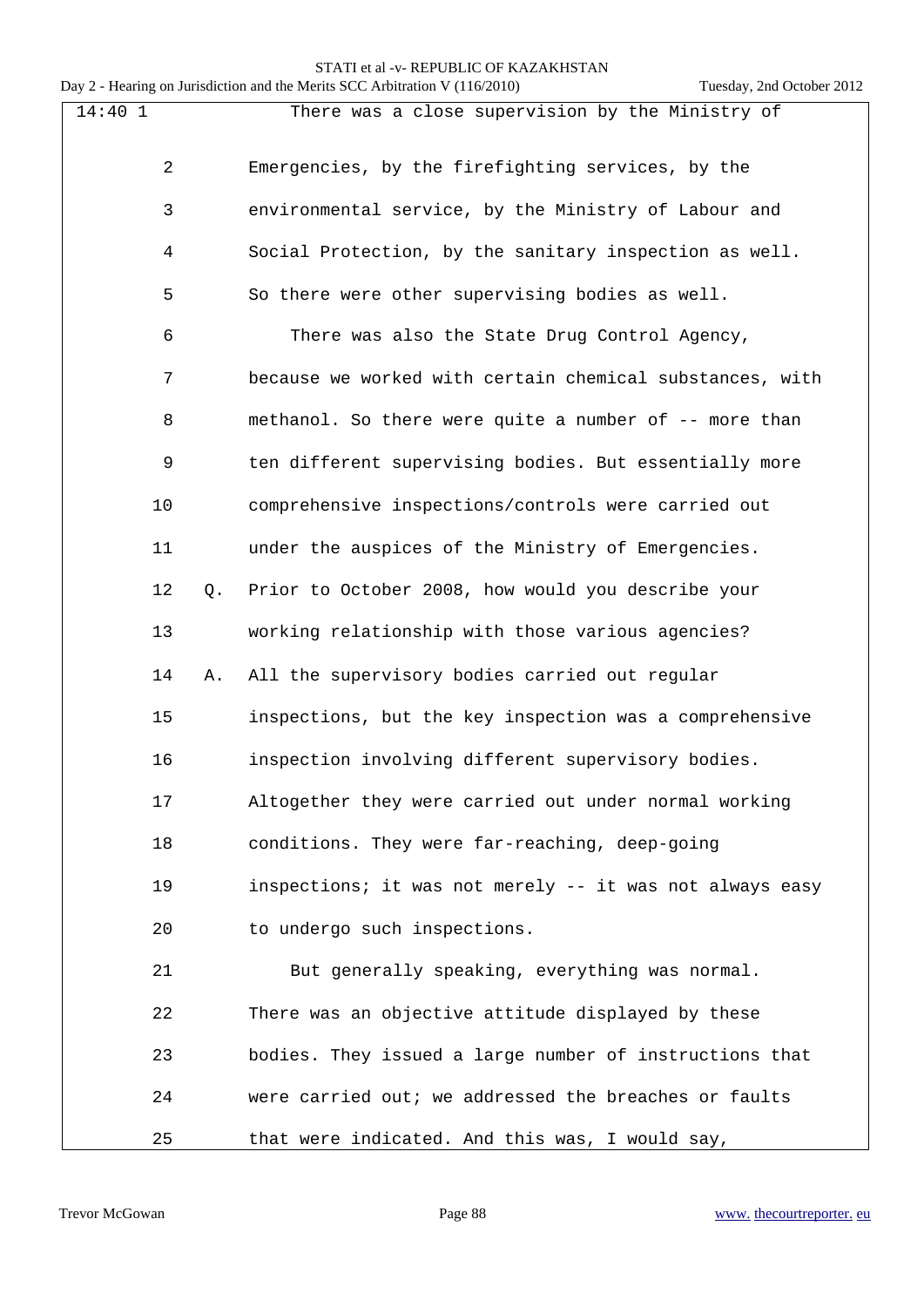## STATI et al -v- REPUBLIC OF KAZAKHSTAN Day 2 - Hearing on Jurisdiction and the Merits SCC Arbitration V (116/2010) Tuesday, 2nd October 2012

| $14:42$ 1 |    | a normal process of operation at the field.                 |
|-----------|----|-------------------------------------------------------------|
|           | 2  | Q. Did that working relationship change after October 2008? |
|           | 3  | A. Yes, these relationships unfortunately changed. And      |
|           | 4  | what was significant, a significant event was a visit of    |
|           | 5  | our deposits, our field, by the financial police. Prior     |
|           | 6  | to that, the financial police had never got interested      |
|           | 7  | in our fields. And all of a sudden there's a commission     |
|           | 8  | arriving, and all our -- and they examined all of our       |
|           | 9  | communications. We were very much surprised.                |
|           | 10 | MR MOHR: Thank you. I have no further questions.            |
|           | 11 | THE CHAIRMAN: Thank you very much. We turn to cross right   |
|           | 12 | away.                                                       |
|           | 13 | MR TIRADO: Thank you, sir.                                  |
|           | 14 | $(2.43 \text{ pm})$                                         |
|           | 15 | Cross-examination by MR TIRADO                              |
|           | 16 | Q. Good afternoon, Mr Romanosov. Can I begin by asking -17I |
|           |    | believe you've just confirmed this in the                   |
|           | 18 | introduction -- but you were the technical director of      |
|           | 19 | TNG and KPM from 2000 to 2010; that's correct, isn't it?    |
|           | 20 | A. That's absolutely correct.                               |
|           | 21 | Q. And until 2011 you also worked at Ascom, didn't you?     |
|           | 22 | A. Yes. I worked subsequently at Komet, or for company      |
|           | 23 | Komet in Iraq, as deputy technical director.                |
|           | 24 | Q. Okay. So until recently you were an employee of one of   |
|           | 25 | the claimants, weren't you?                                 |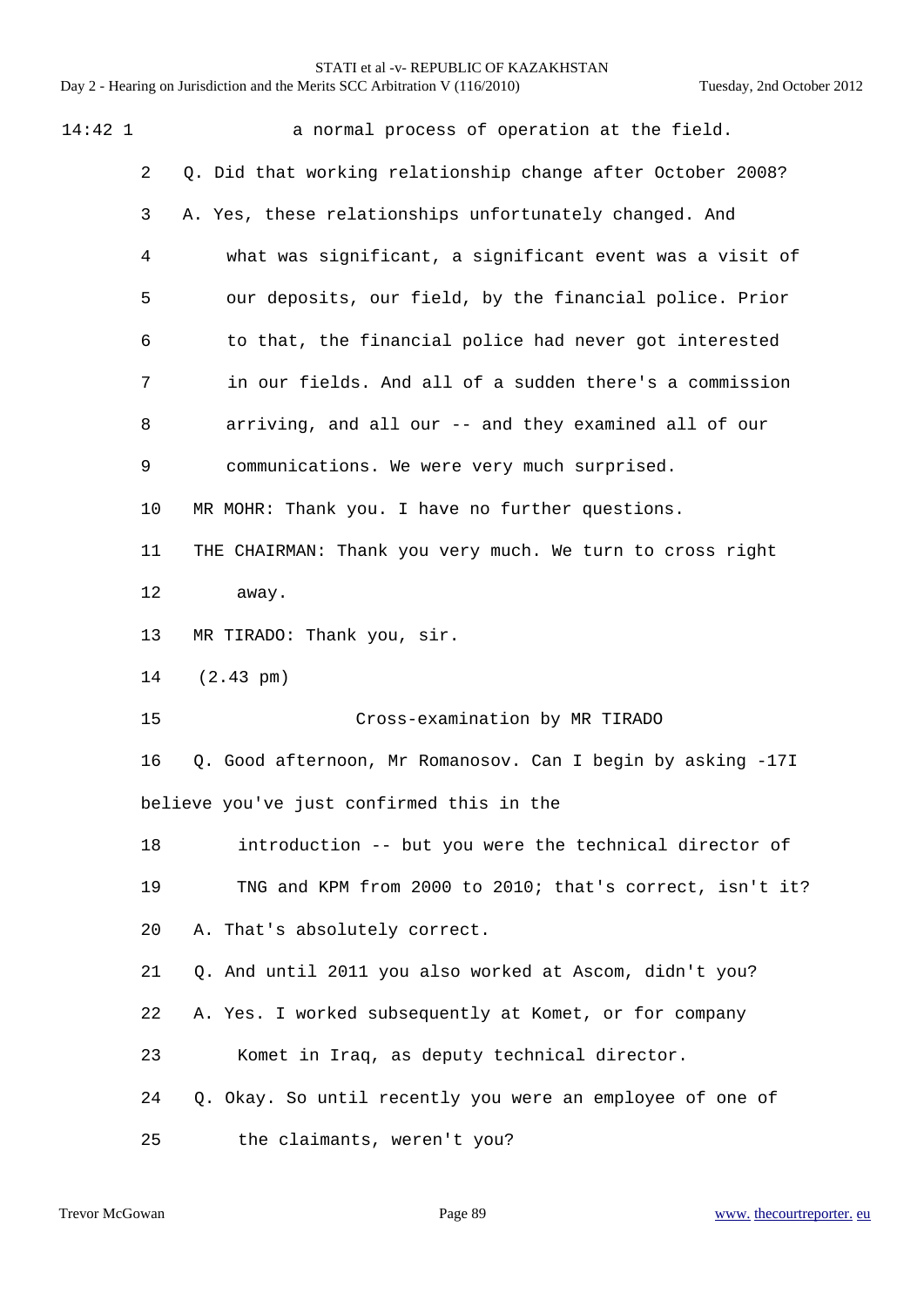| $14:44$ 1 | Α. | I was employee of the company. Well, to put it simply,  |  |
|-----------|----|---------------------------------------------------------|--|
| 2         |    | the owner of this company was Ascom. I was working for  |  |
| 3         |    | Komet, and prior to that at Kazpolmunay and             |  |
| 4         |    | Tolkynneftegaz, and these companies belong to Ascom.    |  |
| 5         | Q. | Perhaps this is a good time, if I could just refer you  |  |
| 6         |    | to your first witness statement, please, and your CV at |  |
| 7         |    | the back.                                               |  |
| 8         |    | Sorry, just to clarify that last point, the first       |  |
| 9         |    | entry under "Work Experience" dates from 2010 until     |  |
| 10        |    | present: you worked for Ascom Group SA, one of the      |  |
| 11        |    | claimants in this arbitration. That's correct, isn't    |  |
| 12        |    | it?                                                     |  |
| 13        | Α. | Yes. And what's wrong about this? I worked for the      |  |
| 14        |    | company Komet. I had a contract with Komet, which in    |  |
| 15        |    | turn belonged to Ascom. So I think this is correct.     |  |
| 16        |    | I must -- sure, I am not an expert on legal matters.    |  |
| 17        |    | What I know for sure is that Komet belonged to          |  |
| 18        |    | Ascom Group, if you wish.                               |  |
| 19        | Q. | Thank you. Is it fair to say then that you've had       |  |
| 20        |    | a relationship with the Ascom Group, a close            |  |
| 21        |    | relationship with the Ascom Group, for over eleven      |  |
| 22        |    | years?                                                  |  |
| 23        | Α. | More than that. Starting in 1997, so it would make some |  |
| 24        |    | 14 years, wouldn't it?                                  |  |
| 25        | Q. | Thank you. As you have your CV in front of you, I note  |  |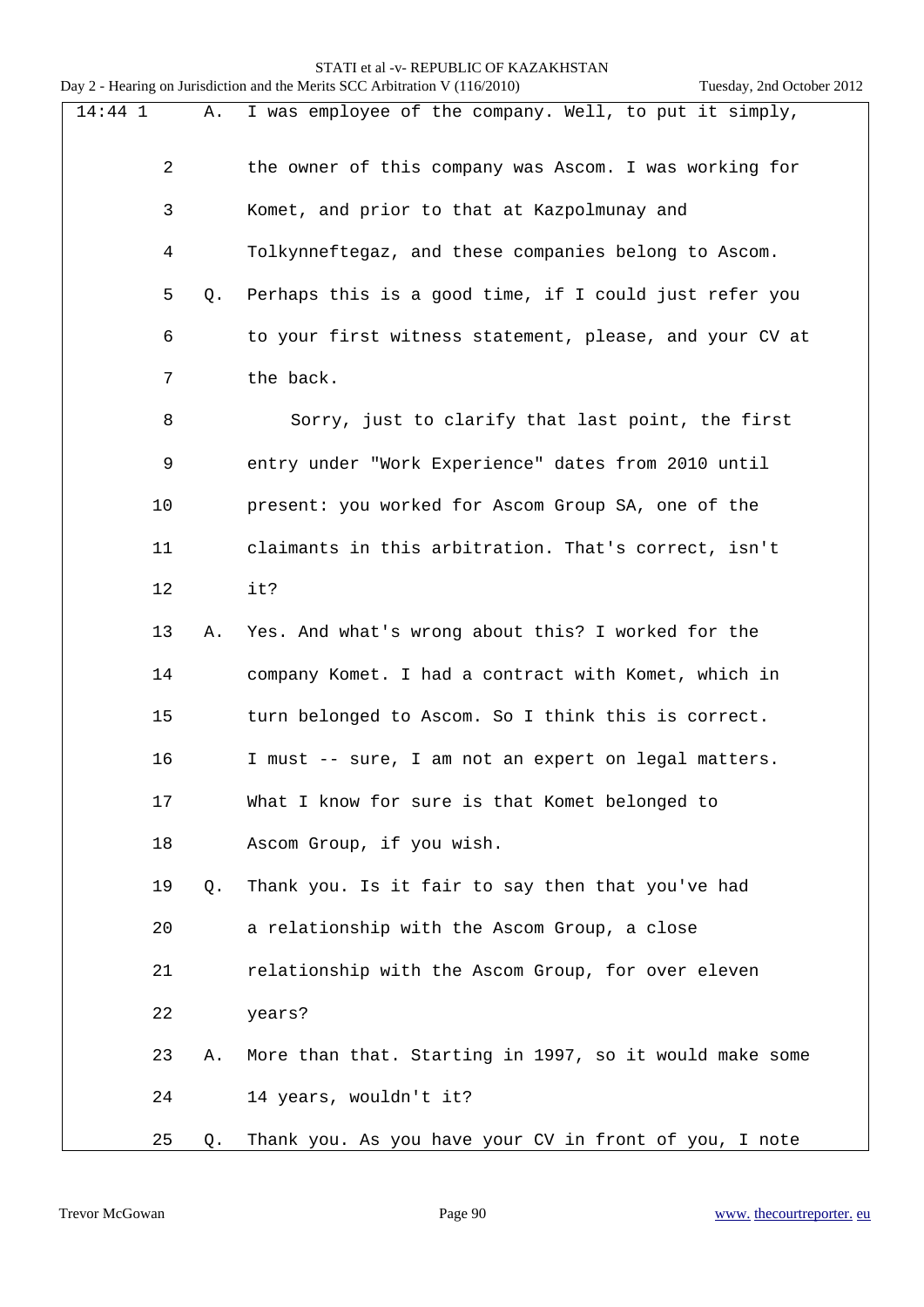| $14:46$ 1 |                         | that under the "Specialty", under the heading of         |  |  |
|-----------|-------------------------|----------------------------------------------------------|--|--|
| 2         | "Education", it states: |                                                          |  |  |
| 3         |                         | " oil and gas  drilling."                                |  |  |
| 4         |                         | Do you see that?                                         |  |  |
| 5         | Α.                      | Yes, of course. That's the exact wording from my         |  |  |
| 6         |                         | diploma.                                                 |  |  |
| 7         | Q.                      | And your CV does not refer to any experience of design   |  |  |
| 8         |                         | or classification of pipelines, does it?                 |  |  |
| 9         | Α.                      | I was not constructing oil pipelines, but the wells are  |  |  |
| 10        |                         | drilled at oilfields, and this is the initial stage of   |  |  |
| 11        |                         | the entire cycle of oil production. Until the year 2000  |  |  |
| 12        |                         | I was not concerned with production issues -- well, the  |  |  |
| 13        |                         | operation of drills, more specifically. I had been       |  |  |
| 14        |                         | building wells, so to say, building them, equipping      |  |  |
| 15        |                         | them. But after that                                     |  |  |
| 16        |                         | Well, you know, my education was broader than that.      |  |  |
| 17        |                         | When a drilling engineer is taught to drill the wells,   |  |  |
| 18        |                         | he also gets the knowledge how to operate them. And      |  |  |
| 19        |                         | I also mentioned this specifically: that I regularly     |  |  |
| 20        |                         | attended different advanced courses at the Oil and Gas   |  |  |
| 21        |                         | University where I studied among other things            |  |  |
| 22        |                         | additionally the development of a field, preparation of  |  |  |
| 23        |                         | a well for production.                                   |  |  |
| 24        |                         | In order to become a real specialist in such issues,     |  |  |
| 25        |                         | first of all, my education was more than sufficient; and |  |  |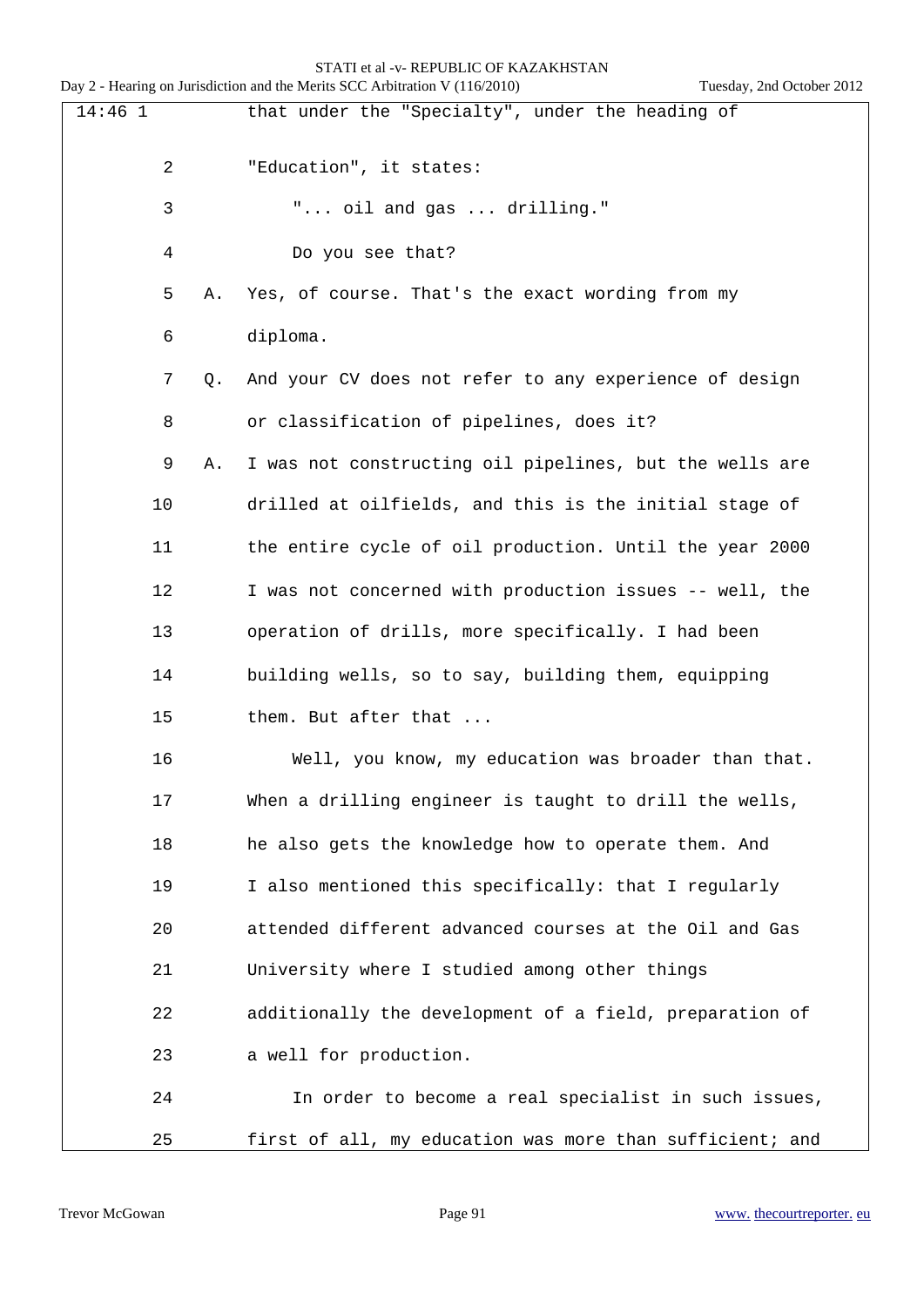| $14:48$ 1 |                                                     | of course the vast practice that I had, practical       |  |
|-----------|-----------------------------------------------------|---------------------------------------------------------|--|
| 2         |                                                     | experience. Over 40 years altogether I worked at        |  |
| 3         | oilfields, and pipelines that I worked with all the |                                                         |  |
| 4         |                                                     | time, or walked along all the time, were not something  |  |
| 5         |                                                     | new.                                                    |  |
| 6         | Q.                                                  | But you have no specific academic qualification in the  |  |
| 7         |                                                     | design or classification of pipelines, do you, sir?     |  |
| 8         | Α.                                                  | I have no formal education with respect to construction |  |
| 9         |                                                     | of pipelines, but I have formal qualifications for      |  |
| 10        |                                                     | operation of such pipelines. And there is an addendum   |  |
| 11        |                                                     | to my diploma listing all the subjects that I read      |  |
| 12        |                                                     | through my university years, and there you will find    |  |
| 13        |                                                     | such subjects as operation, preparation of pipelines.   |  |
| 14        |                                                     | And thus I studied these subjects at the university and |  |
| 15        |                                                     | there's a corresponding document.                       |  |
| 16        | Q.                                                  | I don't wish to labour the point, but the point is very |  |
| 17        |                                                     | specific. You have no specific qualification for the    |  |
| 18        |                                                     | design -- I'm not talking about the operation -- the    |  |
| 19        |                                                     | design or classification of the pipelines, do you?      |  |
| 20        | Α.                                                  | As for design, I'm not sure what you actually mean when |  |
| 21        |                                                     | you speak about designing of a pipeline. Actually       |  |
| 22        |                                                     | laying a pipeline is not such difficult work. There is  |  |
| 23        |                                                     | no specialisation or separate profession, separate      |  |
| 24        |                                                     | qualification of pipeline designer. All these subjects  |  |
| 25        |                                                     | I studied at the university, and in addition I have     |  |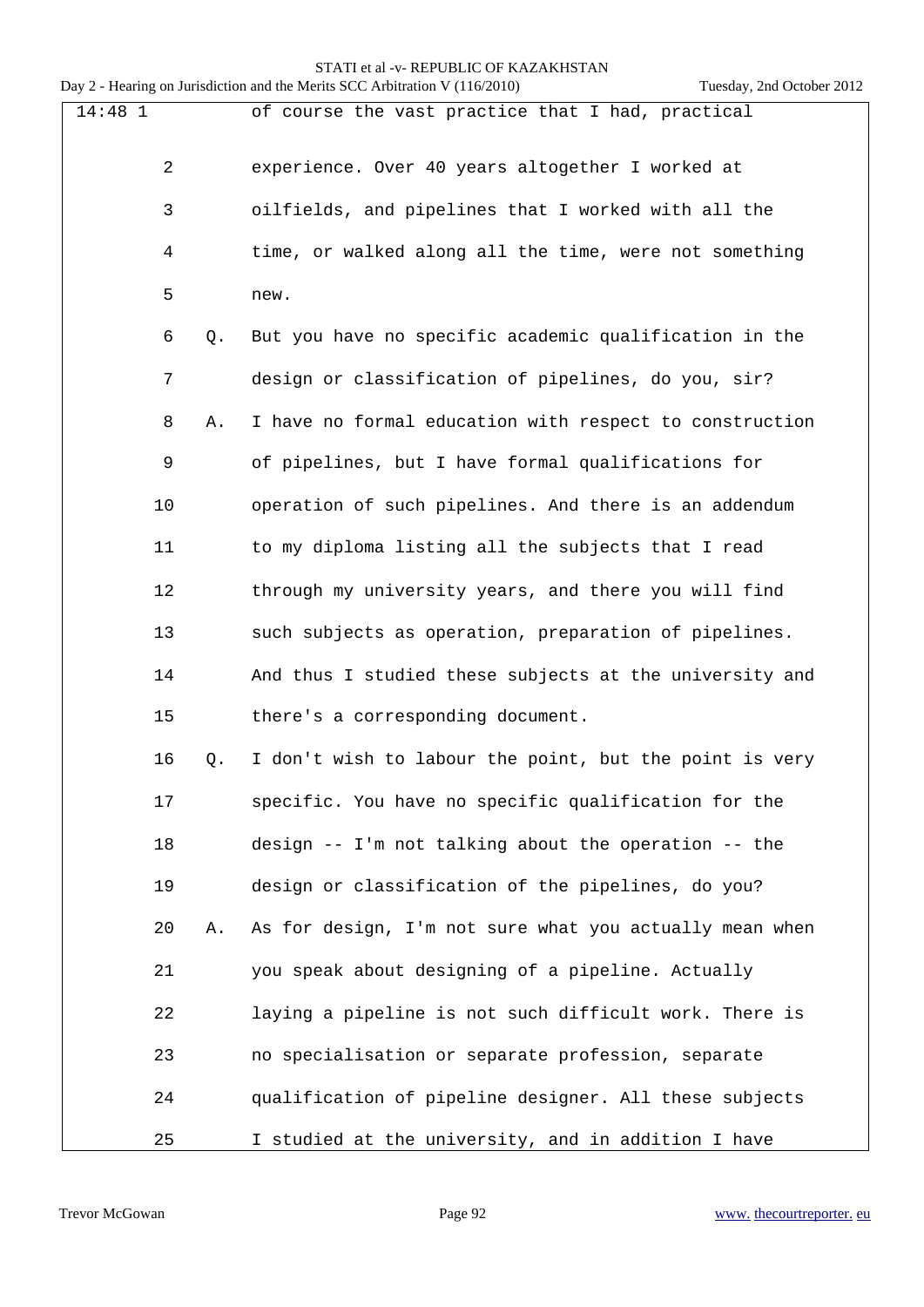| $14:51$ 1 | certificates from the various courses which I've         |
|-----------|----------------------------------------------------------|
| 2         | attended which testify that I actually have done these   |
| 3         | courses and that I am actually competent in these areas. |
| 4         | Okay, thank you, sir.<br>Q.                              |
|           |                                                          |
| 5         | Could I ask you to review the expert report of           |
| 6         | Mr Suleymenov. In particular, if I could ask you to      |
| 7         | look at paragraph 55 of that report. This is the         |
| 8         | paragraph that reads:                                    |
| 9         | "Any conclusion that a pipeline is a trunk pipeline      |
| 10        | based only on certain technical parameters (wall         |
| 11        | thickness, diameter, etc.) finds no support in Kazakh    |
| 12        | $law.$ "                                                 |
| 13        | Do you see that paragraph?                               |
| 14        | Well, my opinion in this respect is that the key<br>Α.   |
| 15        | criterion --                                             |
| 16        | THE CHAIRMAN: May I just interrupt for a second. I'm not |
| $17\,$    | sure whether that is a legal question, because the       |
| 18        | sentence says "in Kazakh law", and I don't think we are  |
| 19        | having a witness on Kazakh law.                          |
| 20        | MR TIRADO: No, sir, we are not, but there is a general   |
| 21        | point.                                                   |
| 22        | THE CHAIRMAN: Perhaps you could rephrase the question,   |
| 23        | because the sentence as such simply says "Kazakh law",   |
| 24        | and that is something which the witness should not       |
| 25        | testify on.                                              |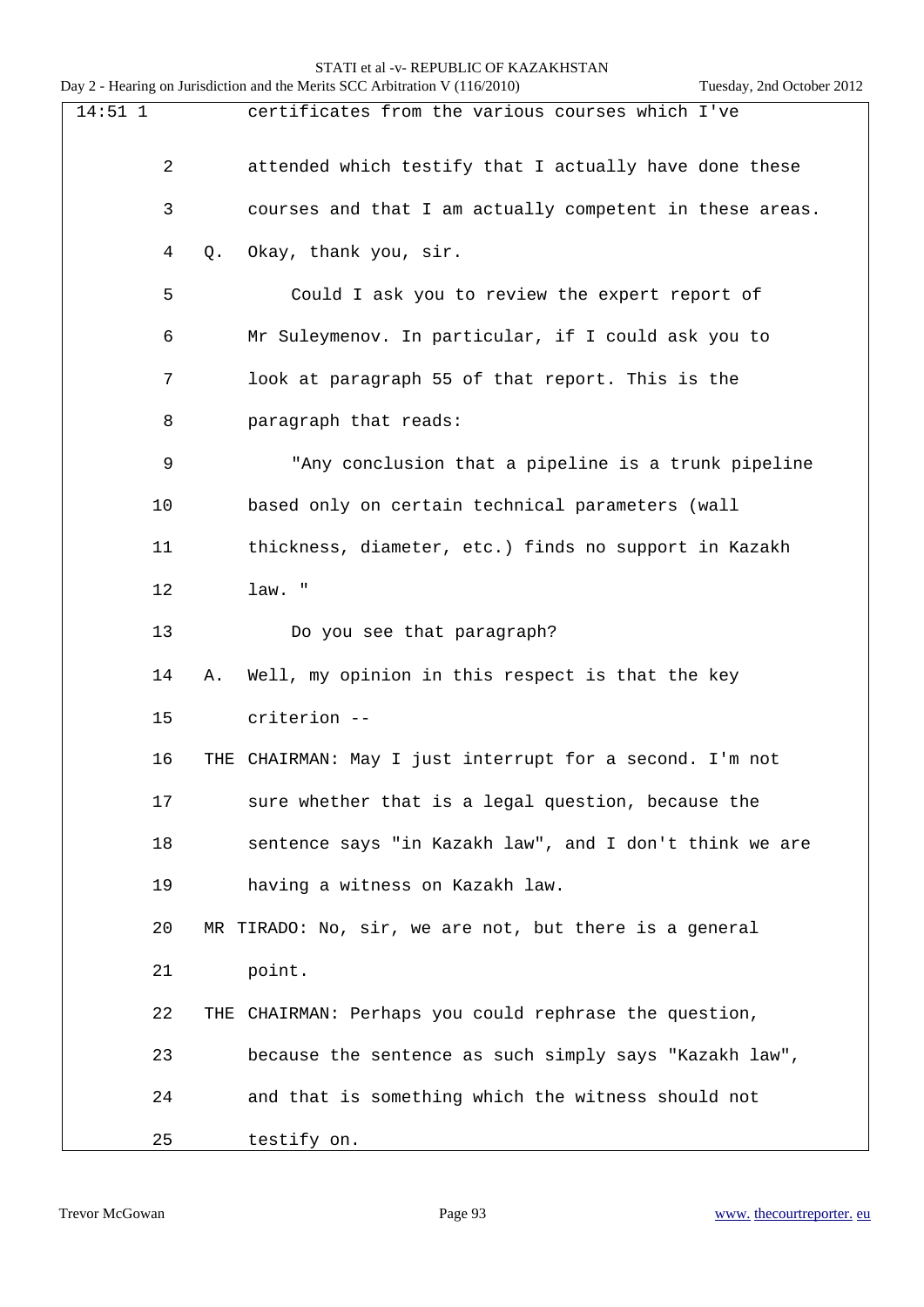| $14:53$ 1 | MR TIRADO: No, sir, I agree, and obviously I'm just quoting |                                                          |  |  |
|-----------|-------------------------------------------------------------|----------------------------------------------------------|--|--|
|           |                                                             |                                                          |  |  |
| 2         | from the report directly. The question is that, "The        |                                                          |  |  |
| 3         | classification of a pipeline is not only a technical        |                                                          |  |  |
| 4         | matter; do you agree?"                                      |                                                          |  |  |
| 5         |                                                             | MR FLEURIET: That's still a legal question. That's still |  |  |
| 6         | a legal question he's asking.                               |                                                          |  |  |
| 7         | TH<br>CHAIRMAN: I'm not sure.                               |                                                          |  |  |
| 8         | TIRADO: I'm not sure that's right.<br>MR                    |                                                          |  |  |
| 9         | CHAIRMAN: Say it again, please.<br>TH                       |                                                          |  |  |
| 10        | MR TIRADO: In order to determine the classification of      |                                                          |  |  |
| 11        | a pipeline, one looks beyond technical questions; do you    |                                                          |  |  |
| 12        | agree?                                                      |                                                          |  |  |
| 13        | My opinion in this respect is unambiguous. The fact<br>Α.   |                                                          |  |  |
| 14        | that a certain pipeline belongs to a certain category is    |                                                          |  |  |
| 15        | its purpose, what is actually pumped through this           |                                                          |  |  |
| 16        | pipeline.                                                   |                                                          |  |  |
| 17        | As for the technical parameters, of course they have        |                                                          |  |  |
| 18        | significance. But this is of secondary significance,        |                                                          |  |  |
| 19        | because both main and in-field pipelines may consist of     |                                                          |  |  |
| 20        | the same pipes, have the same outward appearance. And       |                                                          |  |  |
| 21        | in such situations, when a pipeline is of very small        |                                                          |  |  |
| 22        | diameter, as formerly ours, 6-inch pipeline, [compared      |                                                          |  |  |
| 23        | to a pipeline of] 1,000 millimetres, in this case of        |                                                          |  |  |
| 24        | course it's obvious.                                        |                                                          |  |  |
| 25        | But for a layman who doesn't know the significance          |                                                          |  |  |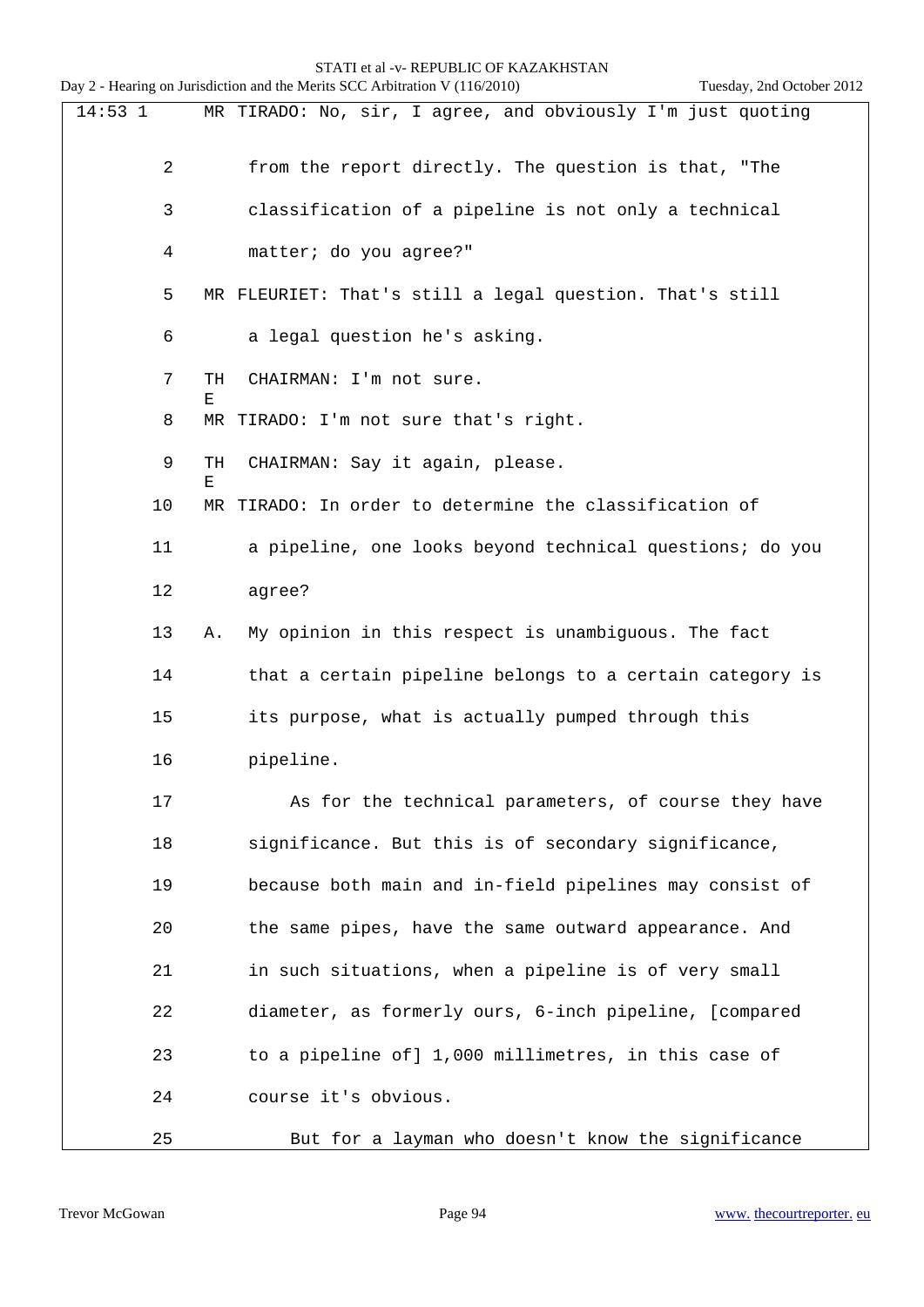| $14:55$ 1 |                | of the products pumped through this pipeline, a layman   |
|-----------|----------------|----------------------------------------------------------|
|           | $\overline{a}$ | may judge by the outward appearance. But for             |
|           | 3              | a professional, the key issue is what is the purpose of  |
|           | 4              | this pipeline.                                           |
|           | 5              | I'm not sure I answered your question.                   |
|           | 6<br>Q.        | I'm not sure you did either, so if I may rephrase it.    |
|           | 7              | The point is that the claimants' own expert says         |
|           | 8              | that the matter is a matter of Kazakh law, in terms of   |
|           | 9              | classification of pipelines. Do you agree?               |
| 10        | Α.             | Well, probably, yes, one should take into account the    |
| 11        |                | law. But the legislation, as far as I know it, all the   |
| 12        |                | in-field pipelines involved in the cycle of oil and gas  |
| 13        |                | production do not belong to the category of main         |
| 14        |                | pipelines under the law.                                 |
| 15        | Q.             | Thank you. Just to clarify, your CV does not             |
| 16        |                | demonstrate that you have any legal experience, does it? |
| 17        | Α.             | Of course I don't have any legal experience, apart from  |
| 18        |                | vast life experience.                                    |
| 19        | Q.             | Let me put it to you bluntly, sir, in that case.         |
| 20        |                | A person who has no legal experience or any              |
| 21        |                | specialist pipeline experience is frankly not competent  |
| 22        |                | to determine whether or not a pipeline is a trunk        |
| 23        |                | pipeline; do you agree?                                  |
| 24        | Α.             | Well, generally speaking, I can read and understand      |
| 25        |                | legal literature. As for a narrower professional         |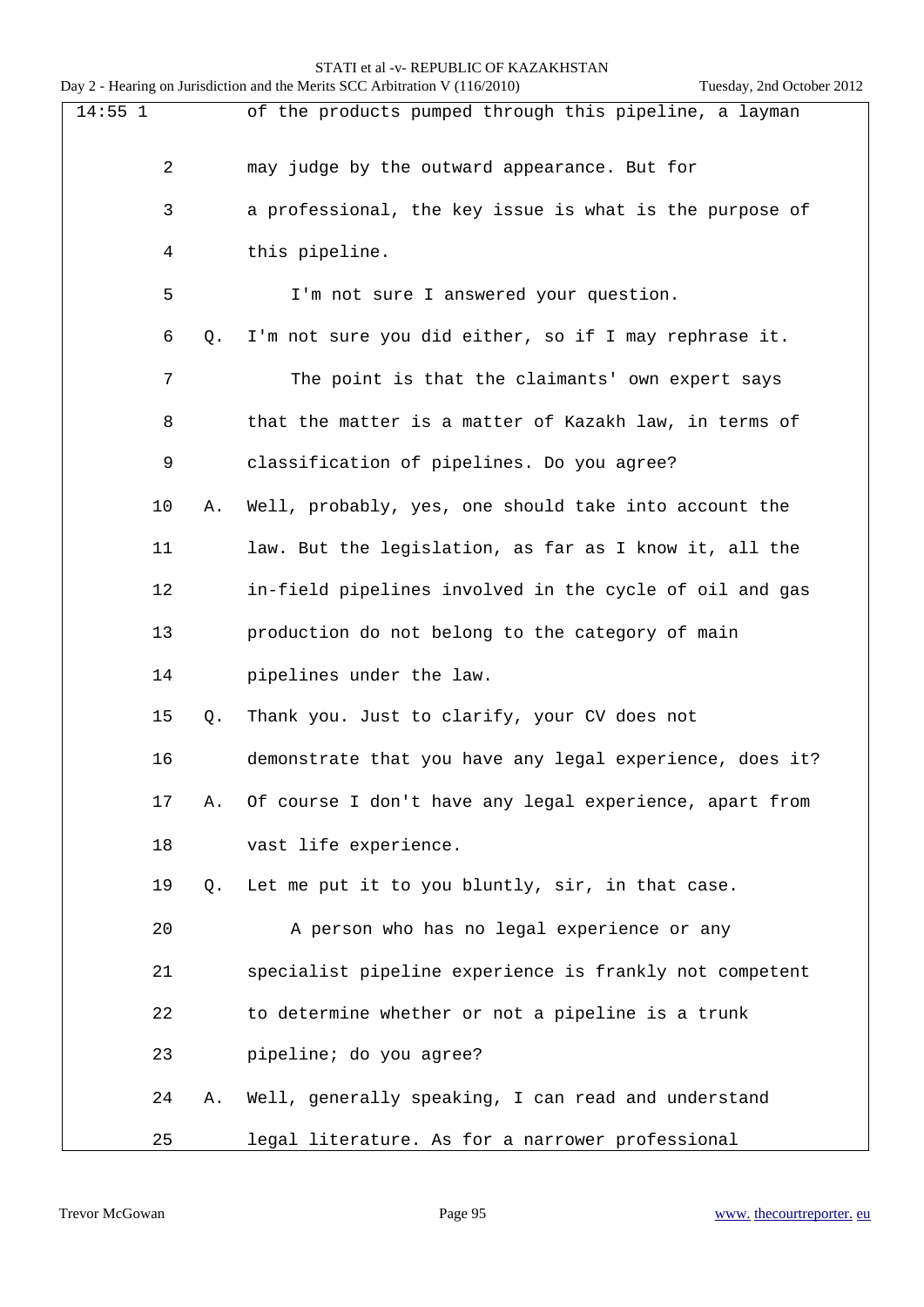| $14:57$ 1      |    | competence in the narrow area of oil issues, I can --   |
|----------------|----|---------------------------------------------------------|
| 2              |    | with reference to legal literature -- find out what is  |
| 3              |    | what.                                                   |
| 4              | Q. | Okay, sir. Thank you.                                   |
| 5              |    | Can I ask you to look at Exhibit C-469 -- it's being    |
| 6              |    | handed to you now -- in particular, page 2 of that      |
| $\overline{7}$ |    | exhibit. You will see just over halfway down it states  |
| 8              |    | that you were the chairman of the working committee in  |
| 9              |    | respect of the construction of the pipeline. Is that    |
| 10             |    | correct?                                                |
| 11             | Α. | No, I was the chairman of the working commission for    |
| 12             |    | commissioning the already-built pipeline. I was         |
| 13             |    | involved in the operation, not construction of the      |
| 14             |    | pipeline. And I was accepting them, the pipelines, from |
| 15             |    | the constructors into operation.                        |
| 16             |    | Yes, I was the chairman of a working commission.        |
| 17             | Q. | Okay. Again, if you could refer to your first witness   |
| 18             |    | statement, please, paragraph 28. Have you got it there? |
| 19             | Α. | (Not interpreted) Da.                                   |
| 20             | Q. | In this paragraph you say the pipeline was constructed  |
| 21             |    | in accordance with industry design standards for field  |
| 22             |    | pipelines, and not, you say, main pipelines.            |
| 23             | Α. | (Not interpreted) Da, da.                               |
| 24             | Q. | Yes? Sorry to make you do this. If you could also then  |
| 25             |    | refer, please, to your second witness statement,        |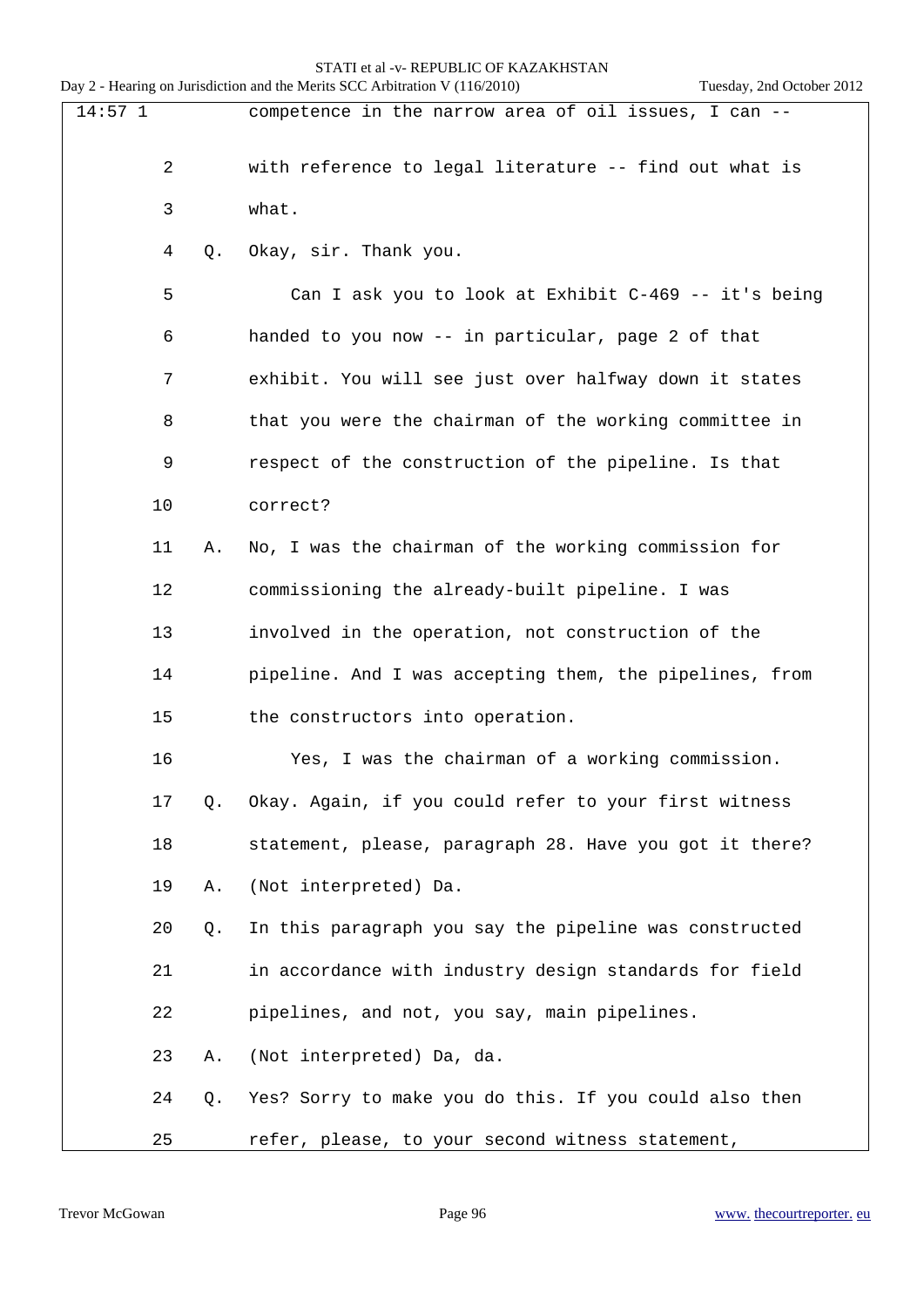| 15:001         |    | paragraph 13, you also say that:                         |
|----------------|----|----------------------------------------------------------|
| $\overline{2}$ |    | "The National Design Institute Neftegaz designed         |
| 3              |    | [the facility] in accordance with  VSN 5-13/2.38-85."    |
| 4              |    | The title of this design standard you say is the         |
| 5              |    | "design of steel in-field pipelines"; that's correct,    |
| 6              |    | isn't it?                                                |
| 7              | Α. | Yes .                                                    |
| 8              | Q. | Could you then -- once again I refer you to the          |
| 9              |    | Suleymenov expert report at pages 7 and 9.               |
| 10             | Α. | Paragraph 7, you mean?                                   |
| 11             | Q. | Sorry, sir, pages 7 and 9 in the Russian version; 6 and  |
| 12             |    | 8 in the English. This lists out the documents           |
| 13             |    | Mr Suleymenov relied upon in creating his report, which  |
| 14             |    | states that the KPM pipeline is not a trunk pipeline.    |
| 15             |    | You will see that VSN 51-3/2.38-85 is not listed there,  |
| 16             |    | is it?                                                   |
| 17             | Α. | Where does it mention this? We have a list of documents  |
| 18             |    | here, and which of the items here -- so paragraph 20, we |
| 19             |    | have 28 items here.                                      |
| 20             | Q. | Correct.                                                 |
| 21             | Α. | Which of the items here you have in mind?                |
| 22             | Q. | Well, the point is that the reference to                 |
| 23             |    | VSN 51-3/2.38-85 doesn't appear in this list, does it?   |
| 24             | Α. | Well, I don't know actually. Let's have a look. The      |
| 25             |    | fact is that in this list there are no references at all |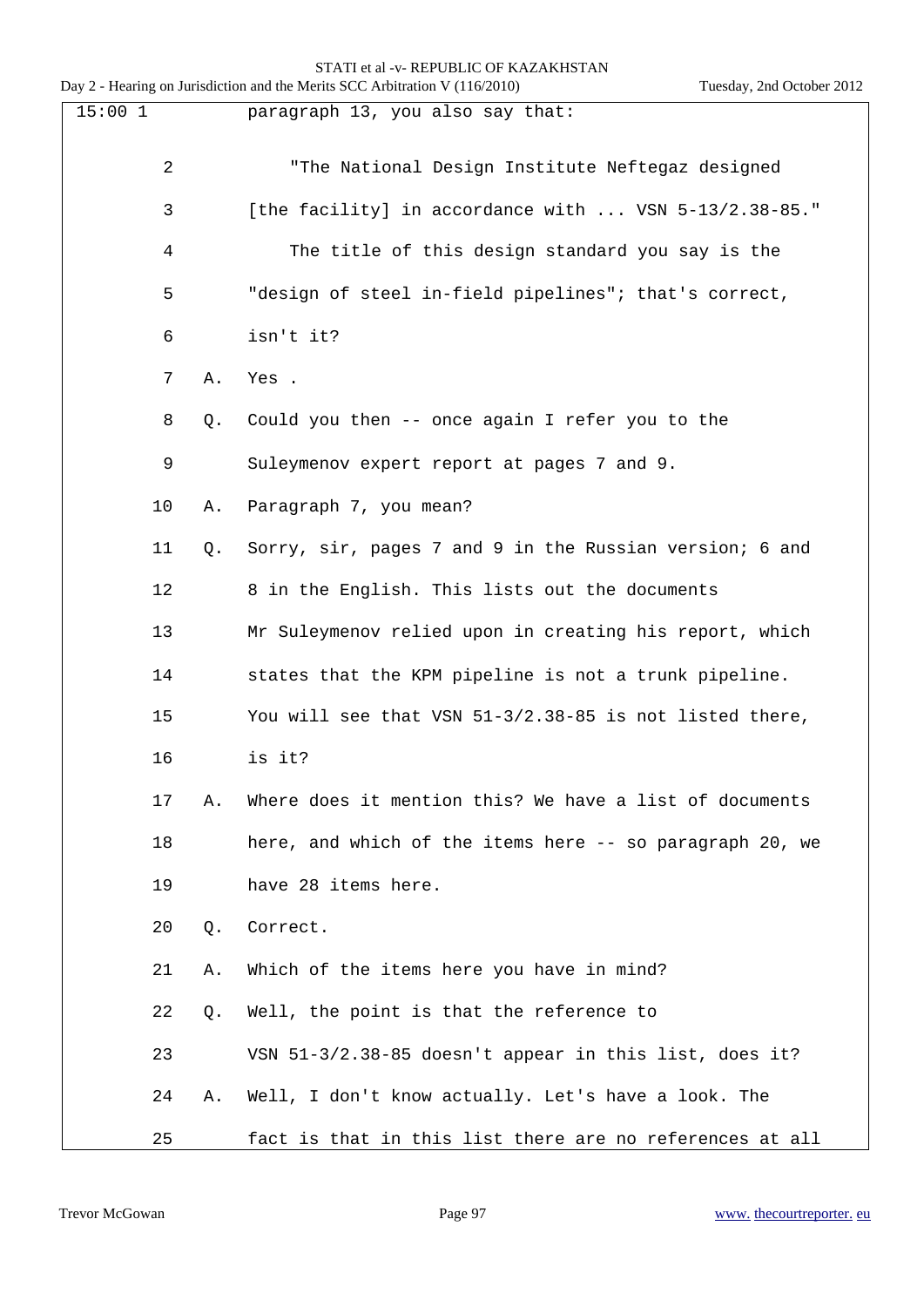| $15:04$ 1      |         | to construction regulations and rules for design of      |
|----------------|---------|----------------------------------------------------------|
| $\overline{2}$ |         | pipelines. There is not a single reference to SNiP,      |
| 3              |         | that is Construction Norms and Regulations. That's       |
| 4              |         | a Russian abbreviation, SNiP. So there are no            |
| 5              |         | references to Construction Norms and Regulations at all. |
| 6              | Q.      | Isn't the point that, according to Mr Suleymenov, this   |
| 7              |         | design document for field pipelines is clearly not       |
| 8              |         | an important document for classifications of pipelines?  |
| 9              |         | Do you agree?                                            |
| 10             |         | MR FLEURIET: That's not an appropriate question to be    |
| 11             |         | asking, about what's important to Mr Suleymenov or not.  |
| 12             | TH<br>Е | CHAIRMAN: Well, I think the witness can say whether in   |
| 13             |         | the context, in his view, it's important. So I think     |
| 14             |         | that's okay.                                             |
| 15             | Α.      | I think it is a significant document because it is the   |
| 16             |         | basic document on the basis of which the designer        |
| 17             |         | carried out his design work, and this document           |
| 18             |         | unambiguously states that this pipeline is an in-field   |
| 19             |         | pipeline.                                                |
| 20             |         | MR TIRADO: Understood. So you say it's a significant     |
| 21             |         | document. It's curious therefore, isn't it, that it      |
| 22             |         | doesn't appear on this list of documents that            |
| 23             |         | Mr Suleymenov relied upon in creating his report? Do     |
| 24             |         | you agree?                                               |
| 25             | Α.      | Well, I don't know. Probably there is a reference to     |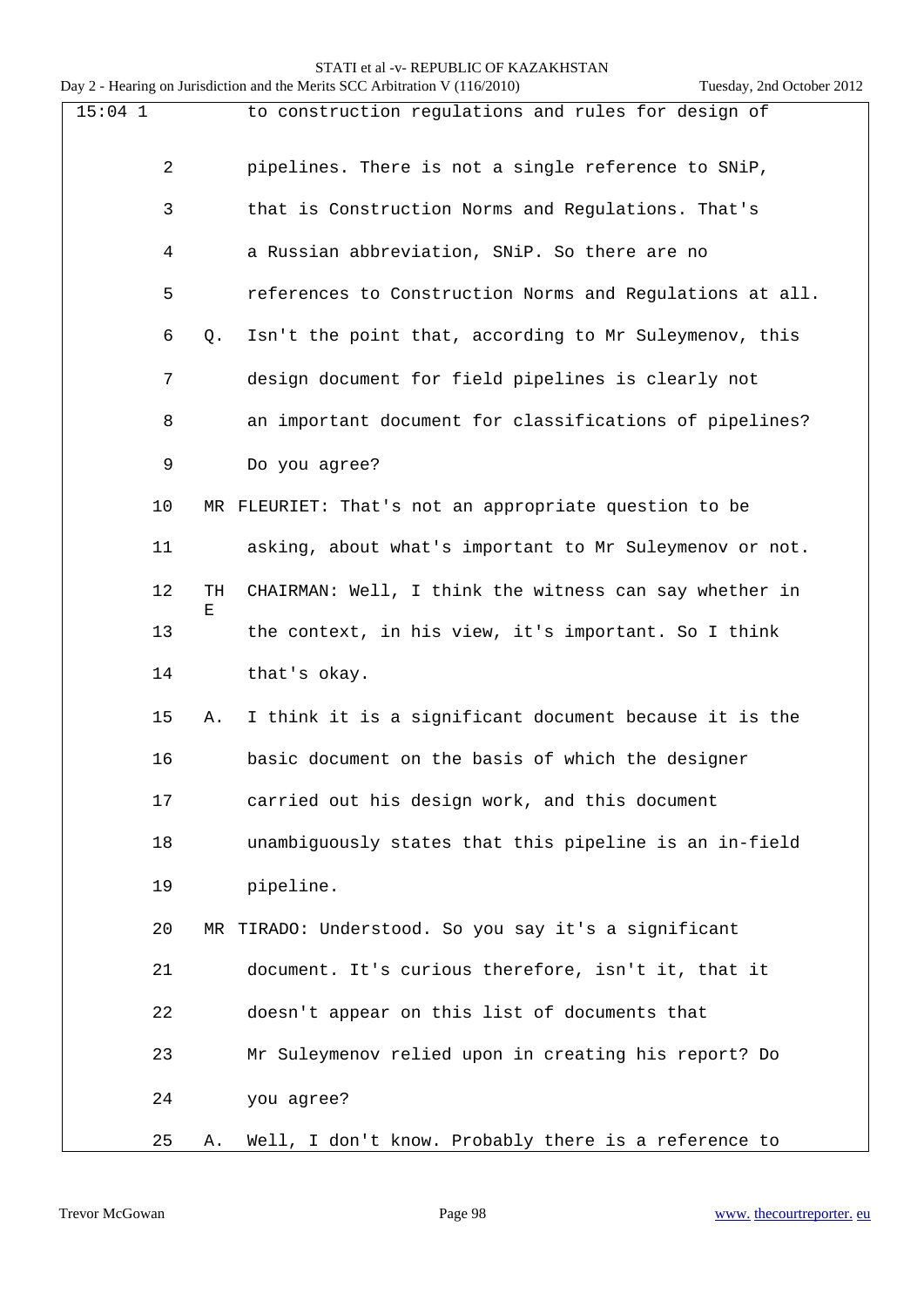| 15:051 |    | some construction norms and rules elsewhere. But the       |
|--------|----|------------------------------------------------------------|
| 2      |    | fact is that Mr Suleymenov is not a constructor.           |
| 3      |    | I think that probably in his report somewhere he           |
| 4      |    | mentions Construction Norms and Regulations generally,     |
| 5      |    | but no specific norms and regulations are mentioned in     |
| 6      |    | this item. Probably there is a reference elsewhere; one    |
| 7      |    | should look thoroughly.                                    |
| 8      | Q. | Thank you, sir.                                            |
| 9      |    | If I can then ask you to look at Exhibit R-244,            |
| 10     |    | which is just being handed to you. This refers to          |
| 11     |    | SNiP III-42-80 on the second page; the second page of      |
| 12     |    | paragraph 4.3.5. Do you see that?                          |
| 13     | Α. | The page number is ? Can you please once again give        |
| 14     |    | me the number?                                             |
| 15     | Q. | Yes, it's at the $-$ - it's the top $-$ - it's the heading |
| 16     |    | 4.3.5, that section, and it's at the top of the next       |
| 17     |    | page. Can you see the reference, "According to             |
| 18     |    | SNiP III-42-80"?                                           |
| 19     | Α. | Yes, I see it.                                             |
| 20     | Q. | Okay. Sorry, there's another exhibit I need to take you    |
| 21     |    | to, so if you just keep your finger on that.               |
| 22     |    | Exhibit C-110, which again is just being handed to you,    |
| 23     |    | sir, on page 2 of that document.                           |
| 24     |    | THE CHAIRMAN: Sorry, you are going so fast, we have to     |
| 25     |    | follow the document and we are not being handed it so we   |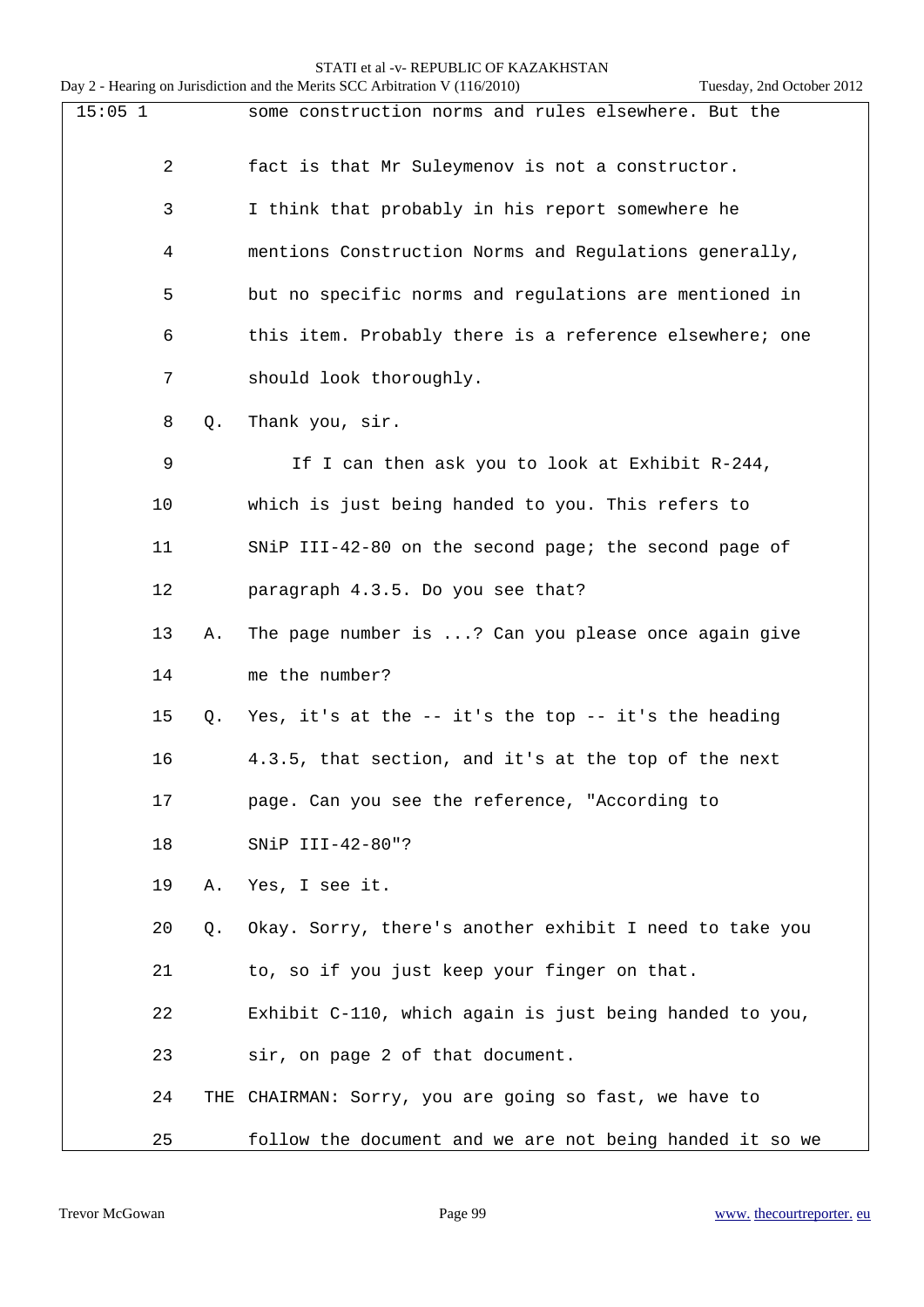| $15:09$ 1 |    | have to find it.                                        |
|-----------|----|---------------------------------------------------------|
| 2         |    | Okay.                                                   |
| 3         |    | MR TIRADO: Thank you, sir.                              |
| 4         |    | On page 2 of Exhibit C-110, "SNiP III-42-80" is         |
| 5         |    | a guideline relevant to the welding of trunk pipelines, |
| 6         |    | isn't it? In the English version it's towards the       |
| 7         |    | bottom of the page. Do you see that reference there?    |
| 8         | Α. | Yes, I see it.                                          |
| 9         | Q. | It seems odd then that reference is made to trunk       |
| 10        |    | pipeline standards when you say that it was designed as |
| 11        |    | a field pipeline; don't you agree?                      |
| 12        | Α. | There's nothing strange about this. The fact is that    |
| 13        |    | this once again proves that the technical parameters,   |
| 14        |    | such as the number of welding joints, how they were     |
| 15        |    | [constructed], with what methods, do not have           |
| 16        |    | significance in determining the classification of       |
| 17        |    | a pipeline. Other criteria are essential, and           |
| 18        |    | I mentioned primarily what is actually pumped through   |
| 19        |    | the pipeline. And how you check the welding joints      |
| 20        |    | doesn't matter actually; it doesn't affect the purpose  |
| 21        |    | of a pipeline.                                          |
| 22        | Q. | Okay, thank you. If you can put those exhibits to one   |
| 23        |    | side. I'm sorry about all the jumping around here.      |
| 24        |    | If I could then take you back to your second witness    |
| 25        |    | statement, sir, at paragraph 16.                        |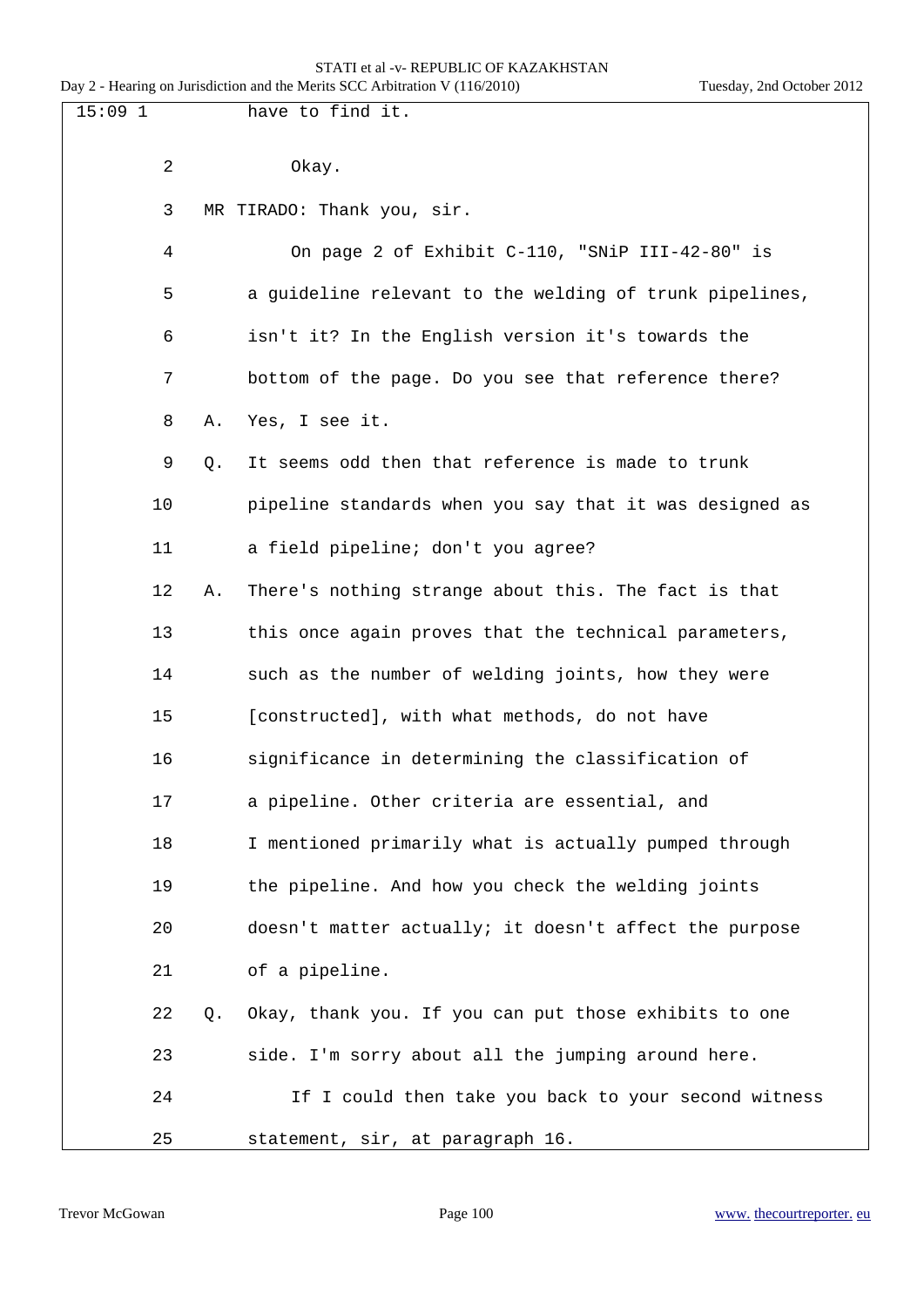| $15:13$ 1      | Α. | Yes .                                                            |
|----------------|----|------------------------------------------------------------------|
| $\overline{2}$ | Q. | You note that the court's expert did not visit the               |
| 3              |    | pipeline, don't you?                                             |
| 4              | Α. | Yes. As far as I know, the expert is not at all                  |
| 5              |    | a specialist in oil and gas production. He made his              |
| 6              |    | report on the basis of some educational literature that          |
| 7              |    | he read, and SNIPs and he did not even take the trouble to visit |
| 8              |    | the field itself before producing such an important              |
| 9              |    | document as an expert report. He did not deem it                 |
| $10 \,$        |    | necessary to visit the field and see it with his own             |
| 11             |    | eyes.                                                            |
| 12             | Q. | Okay. Could I ask you to look at Exhibit C-469. I hope           |
| 13             |    | it's on page 2 of your version. Point 9 sets out the             |
| 14             |    | dimensions of the KPM pipeline, doesn't it?                      |
| 15             | Α. | Yes, absolutely correct.                                         |
| 16             | Q. | Okay, thank you. Then if you could look again at                 |
| 17             |    | Exhibit R-244, and in particular section 1.4.5. Do you           |
| 18             |    | have that, sir? This states that the pipeline will be            |
| 19             |    | laid underground, doesn't it?                                    |
| 20             | Α. | Yes, of course, underground.                                     |
| 21             | Q. | Okay. So the question is: if the pipeline is laid                |
| 22             |    | underground, and the dimensions of the pipeline are set          |
| 23             |    | out in the working programme, there is nothing to be             |
| 24             |    | gained, is there, from visiting the pipeline? Do you             |
| 25             |    | agree?                                                           |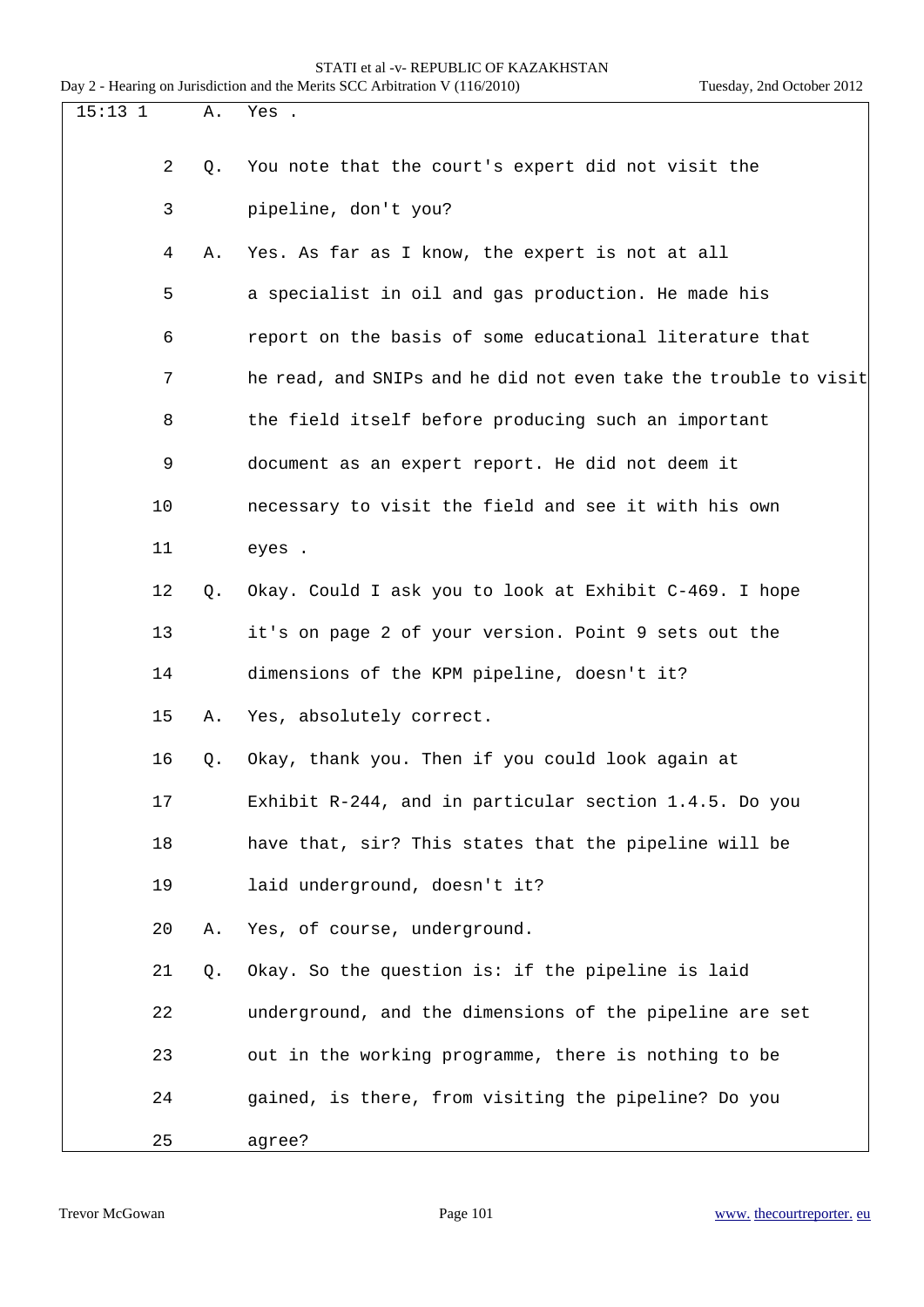| $15:16$ 1 | Α. | Of course not. The fact that it is laid underground      |
|-----------|----|----------------------------------------------------------|
| 2         |    | doesn't mean that it's impossible to check it.           |
| 3         |    | First of all, there are places, the joints, then         |
| 4         |    | there are wells along the length of the pipeline,        |
| 5         |    | control wells, where one can go down and see the pipes   |
| 6         |    | with one's own eyes. There are many indicating signs     |
| 7         |    | along the pipeline. So the fact that it is laid          |
| 8         |    | underground doesn't mean it is invisible. We are         |
| 9         |    | checking it all the time, of course, in the process of   |
| 10        |    | operation.                                               |
| 11        |    | The fact that it is laid underground is normal; all      |
| 12        |    | the pipelines are underground. If you put them on the    |
| 13        |    | surface, it will be really very difficult to walk on the |
| 14        |    | surface.                                                 |
| 15        | Q. | Understood. But put simply, there is no need to visit    |
| 16        |    | the pipeline to ascertain whether it is a trunk pipeline |
| 17        |    | or not, is there?                                        |
| 18        | Α. | It is necessary, of course, to visit the pipeline and    |
| 19        |    | see what facilities are linked by this pipeline. There   |
| 20        |    | are some industrial facilities linked by it, and this is |
| 21        |    | the principal thing. Whether it belongs to the system    |
| 22        |    | of oil production, only having looked at the facility    |
| 23        |    | itself can you make this conclusion. Otherwise one       |
| 24        |    | can't judge, from someone's stories, from hearing from   |
| 25        |    | someone. One should examine the object by oneself.       |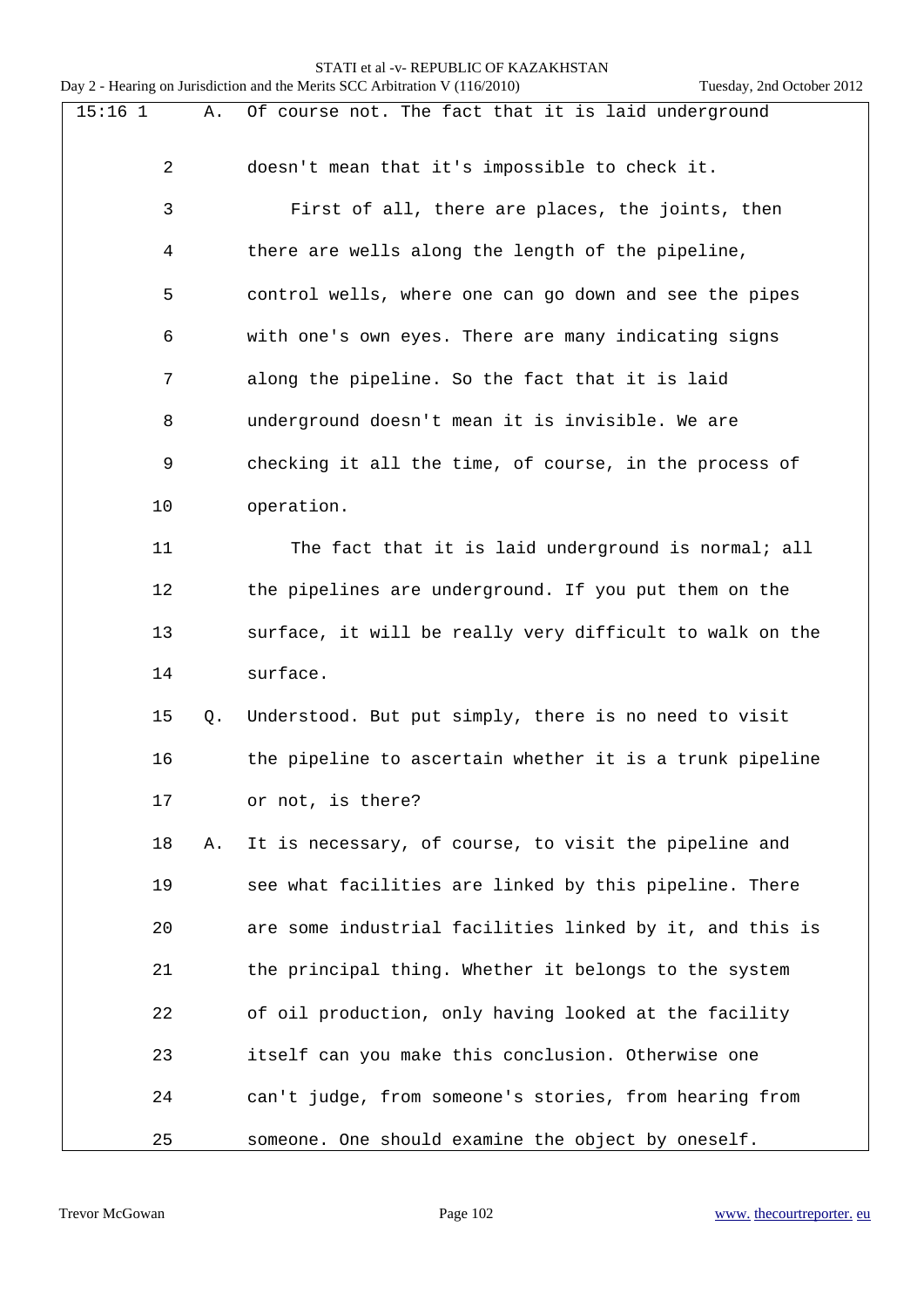| $15:18$ 1 | Q. | Okay, thank you. I'm afraid I am going to ask you to     |
|-----------|----|----------------------------------------------------------|
|           |    |                                                          |
| 2         |    | look at something else. Could I refer you to the         |
| 3         |    | statement of claim, in particular page 23.               |
| 4         |    | Are you familiar with this diagram, sir?                 |
| 5         | Α. | Yes, of course. It's the diagram of our communications.  |
| 6         | Q. | And the dotted line denotes the contract area, doesn't   |
| 7         |    | it?                                                      |
| 8         | Α. | One can't say that. Everything is very schematic here.   |
| 9         |    | Probably it does; I can admit this.                      |
| 10        | Q. | And from this diagram at least, the storage facility     |
| 11        |    | lies outside the red dotted line, doesn't it? Sorry,     |
| 12        |    | you can't obviously tell the colour, I think.            |
| 13        | Α. | Well, it doesn't matter. The storage, as you call it,    |
| 14        |    | it's not storage properly speaking; it's the main        |
| 15        |    | constructions, as they are called in the design          |
| 16        |    | document. They are situated outside the contract area,   |
| 17        |    | as many other structures, elements of the infrastructure |
| 18        |    | for oil production, are physically placed outside the    |
| 19        |    | limits of the contract area.                             |
| 20        | Q. | So you would agree that part of the KPM pipeline lies    |
| 21        |    | outside the dotted line then?                            |
| 22        | Α. | Yes, of course. It's obvious.                            |
| 23        | Q. | Thank you.                                               |
| 24        |    | So could I then now take you back to your first          |
| 25        |    | witness statement, paragraph 34 of that statement. You   |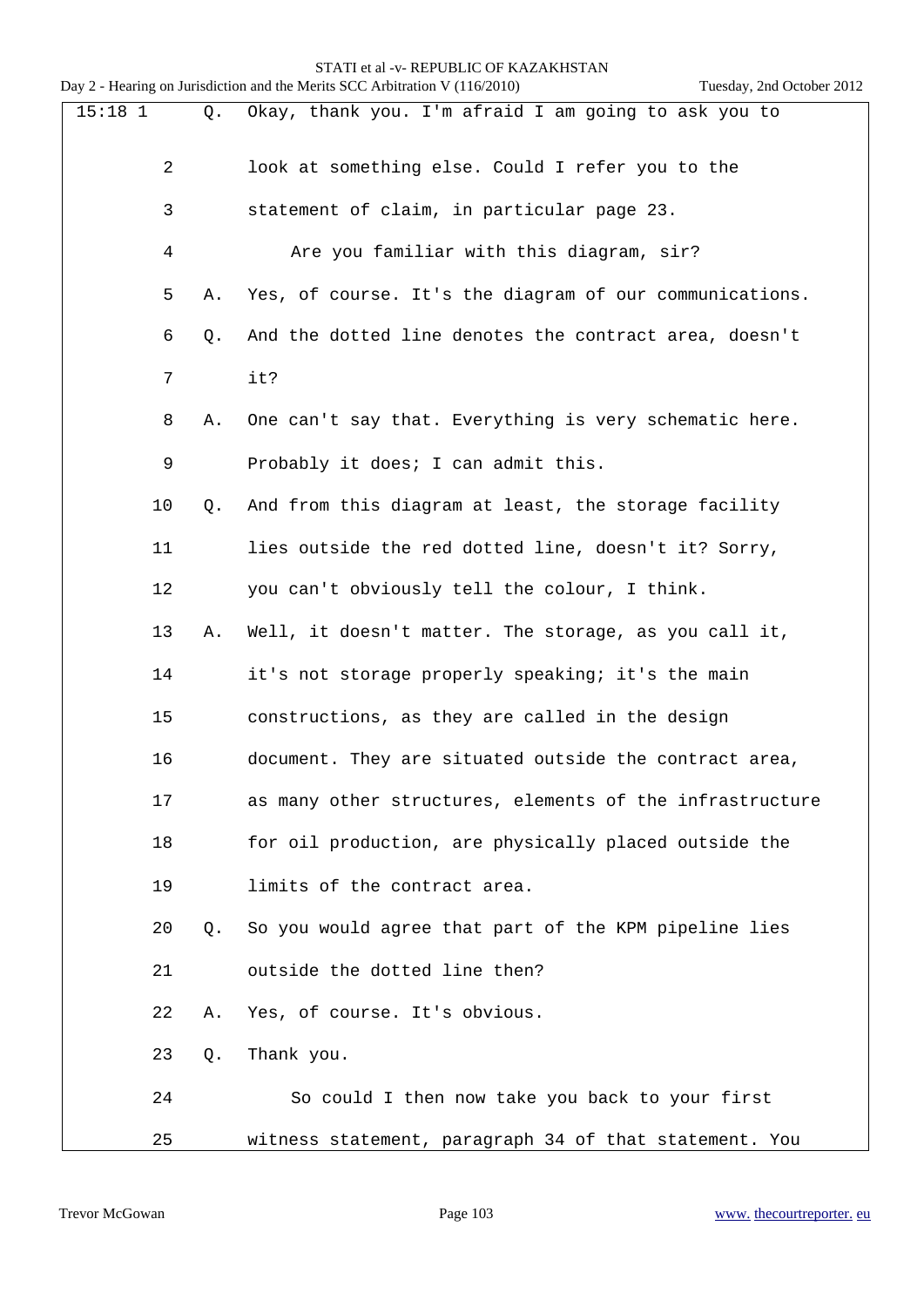| $15:21$ 1 |                | mention in this paragraph that in February 2010         |
|-----------|----------------|---------------------------------------------------------|
|           | $\overline{a}$ | an official from the Office of Justice told you to stop |
|           | 3              | operating seized equipment, don't you?                  |
|           | 4<br>Α.        | This was an enforcement officer actually, who visited   |
|           | 5              | the field and asked why the impounded equipment is in   |
|           | 6              | operation.                                              |
|           | 7<br>Q.        | But is it really correct that stopping the machinery    |
| 8         |                | would have such grave consequences?                     |
| 9         | Α.             | Well, this depends on what you mean by large            |
| 10        |                | consequences.                                           |
| 11        | Q.             | Would there be long-term problems with stopping the     |
| 12        |                | machinery?                                              |
| 13        | Α.             | Well, what kind of problems? I can say what would       |
| 14        |                | happen as a result of this: one would discontinue       |
| 15        |                | operation of certain wells, and one needed time to do   |
| 16        |                | this. He demanded that this should be done immediately, |
| 17        |                | and I explained to him that it's just impossible to do  |
| 18        |                | something immediately.                                  |
| 19        |                | Well, people would be out of work, the production       |
| 20        |                | would stop. So it's up to you how to judge such         |
| 21        |                | circumstances, if they are serious or not. In my        |
| 22        |                | opinion they would be serious.                          |
| 23        | Q.             | So would you agree with the following statement of      |
| 24        |                | Mr Ongarbaev at paragraph 4.2 of his witness statement, |
| 25        |                | where he says:                                          |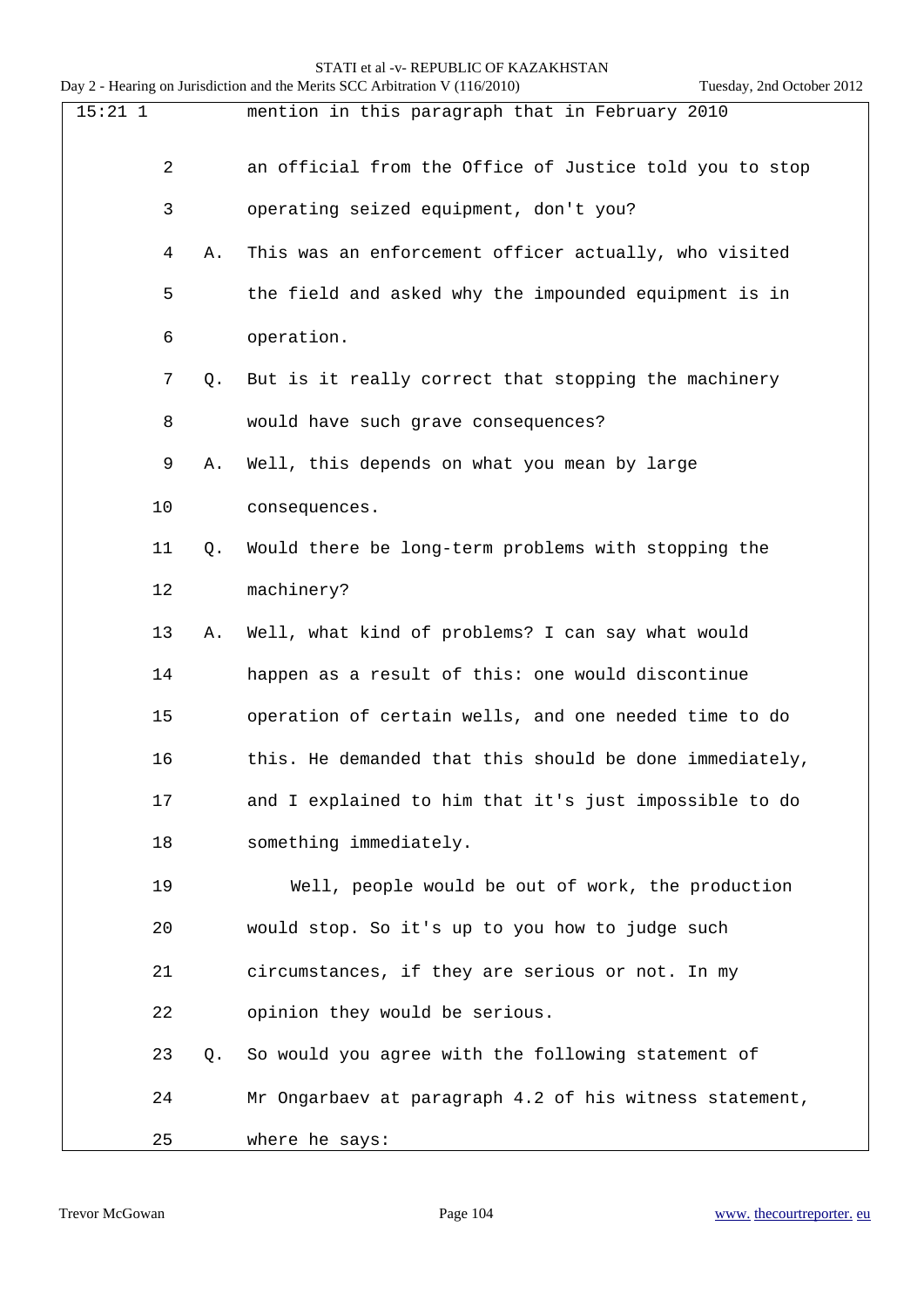| 15:231         |    | "A gas or oil field is not simply like a car in the      |
|----------------|----|----------------------------------------------------------|
| $\overline{2}$ |    | sense that one cannot just turn it off and turn it back  |
| 3              |    | on again."                                               |
| 4              | Α. | Well, in general he is right. Stopping any industrial    |
| 5              |    | process has a certain inertia. So you have to stop it    |
| 6              |    | and then restart it, everything takes time, everything   |
| 7              |    | is complicated. So I agree with you.                     |
| 8              | Q. | So it follows from this that if an operator of an oil    |
| 9              |    | and gas field abandoned his fields, you would need to    |
| 10             |    | react very quickly to get the machinery going, doesn't   |
| 11             |    | it?                                                      |
| 12             | Α. | An operator cannot abandon his field, if you mean the    |
| 13             |    | technical operator: this may lead to dangerous           |
| 14             |    | consequences like accidents. So what do you mean by      |
| 15             |    | "abandon"? I'm not sure I understand. He would not be    |
| 16             |    | allowed to abandon the field.                            |
| 17             |    | Who do you mean by "operator", when you -- probably      |
| 18             |    | I didn't understand the question correctly. Are you      |
| 19             |    | speaking about the technician, who is actually a workman |
| 20             |    | who is operating? But you probably mean an operator,     |
| 21             |    | a  I'm sorry.                                            |
| 22             | Q. | Okay, let me rephrase. In order to avoid any serious     |
| 23             |    | consequences from the -- it would be important, would    |
| 24             |    | you agree, to ensure that the machinery is activated as  |
| 25             |    | soon as possible?                                        |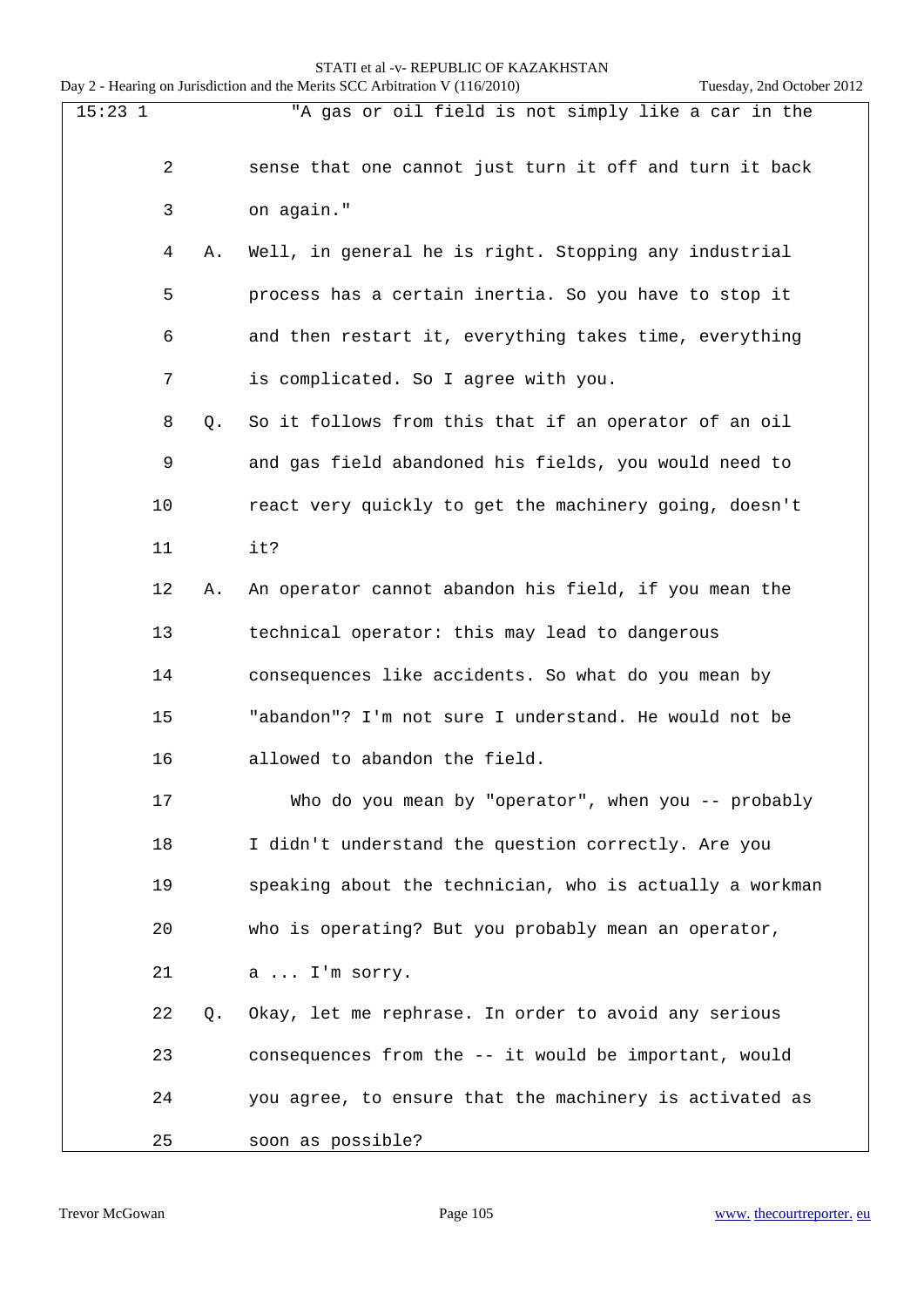| $15:25$ 1 | Α. | Well, as a specialist in the oil field, I'm not very     |
|-----------|----|----------------------------------------------------------|
| 2         |    | sure what you wish to hear. If it is possible to stop    |
| 3         |    | an oil and gas well, are you asking about this? In       |
| 4         |    | principle one can stop it, of course, but this requires  |
| 5         |    | certain technological operations to be performed. It's   |
| 6         |    | not simply that you close the valve and that's it.       |
| 7         |    | So it is a complicated thing. I'm sorry, I'm not         |
| 8         |    | sure what you actually are asking. If it is possible to  |
| 9         |    | stop the operation of an oilfield? Yes.                  |
| 10        | Q. | Yes, but the point is that it -- well, as you have said  |
| 11        |    | on record, you agree with Mr Ongarbaev's statement that  |
| 12        |    | it's simply not like switching on and off a car, and     |
| 13        |    | that there are serious consequences if you stop ?        |
| 14        | Α. | Well, yes, and probably the enforcement officer was not  |
| 15        |    | fully aware of this when he was talking about            |
| 16        |    | immediately stop.                                        |
| 17        |    | As I wrote in my witness statement, after he left,       |
| 18        |    | I started issuing certain commands for discontinuing the |
| 19        |    | operation. But a very short time after that he returned  |
| 20        |    | and told me: no, no, we should not stop the operation,   |
| 21        |    | so I started cancelling the commands that I had already  |
| 22        |    | issued. This was the sequence of events.                 |
| 23        | Q. | Thank you. We can move on, I think, to the final topic   |
| 24        |    | that I'd like to explore with you.                       |
| 25        |    | If I can refer you to your first witness statement,      |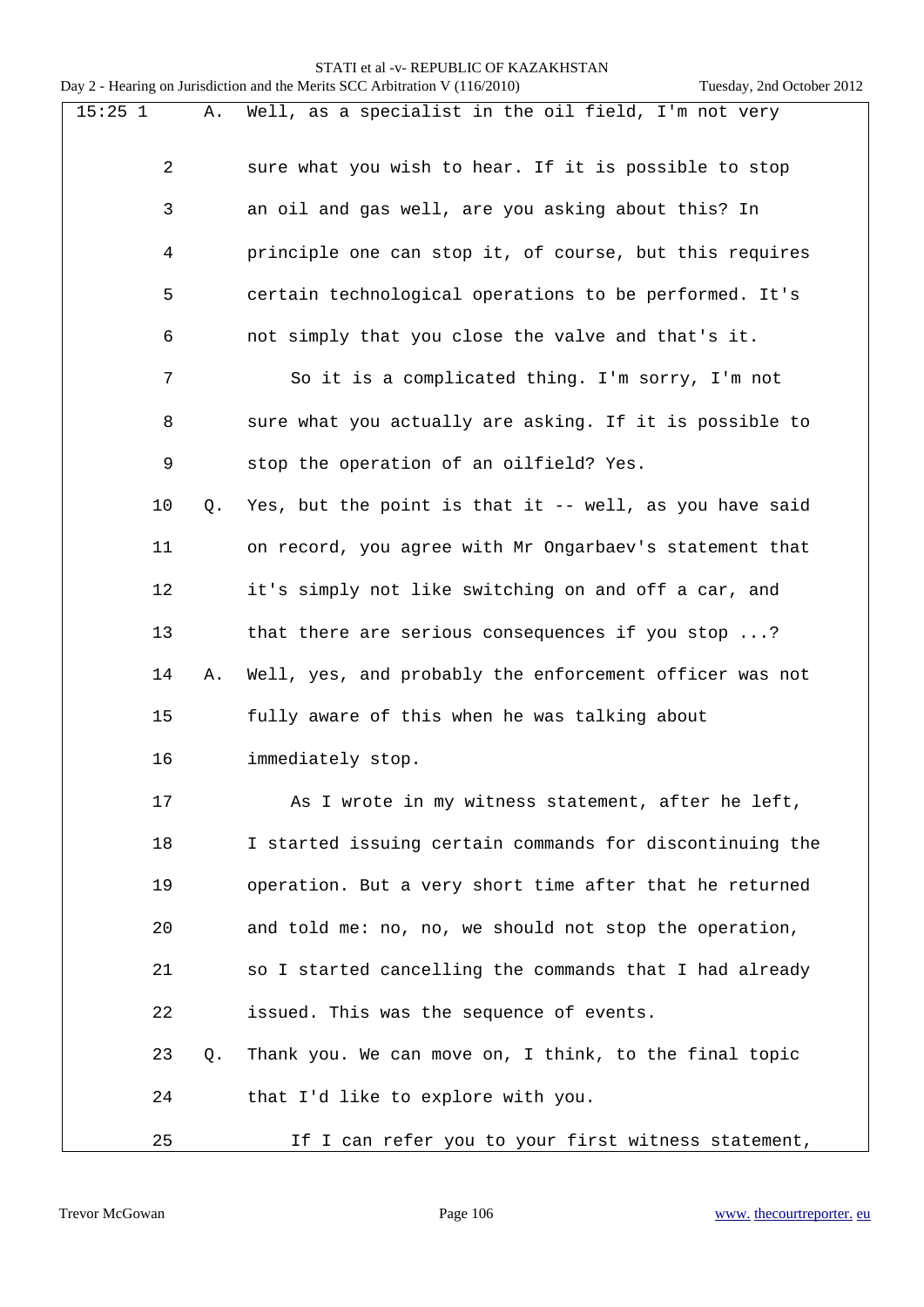| $15:27$ 1 |    | paragraphs 37-39. This is where you refer to a visit by    |
|-----------|----|------------------------------------------------------------|
|           |    |                                                            |
| 2         |    | the Kazakh Prime Minister to the LPG plant on              |
| 3         |    | 21st July 2010, don't you?                                 |
| 4         | Α. | Yes. There was such an event.                              |
| 5         | Q. | The purpose of his visit was not for him to personally     |
| 6         |    | terminate the contract and transfer the territories into   |
| 7         |    | trust management, was it?                                  |
| 8         | TH | CHAIRMAN: I'm sorry, how do you expect the witness to      |
| 9         | Ε  | say what the purpose of the Prime Minister was?            |
| $10 \,$   |    | MR TIRADO: Well, if I can refer the witness to Exhibit 21  |
| 11        |    | to Martha Olcott's report, perhaps this might help         |
| 12        |    | clarify it.                                                |
| 13        |    | MR HAIGH: Excuse me, Mr Tirado, can you help me understand |
| 14        |    | what the exhibit reference is? It bears the date of        |
| 15        |    | July 25th 2010, but I'm not sure what the title is,        |
| 16        |    | since it seems to be in something other than English.      |
| 17        |    | MR TIRADO: The English translation should be "Principal    |
| 18        |    | Results of Karim Masimov's Visit to the Mangystau          |
| 19        |    | District".                                                 |
| 20        |    | MR HAIGH: Thank you.                                       |
| 21        |    | MR TIRADO: Sir, as you will see from that Exhibit 21 to    |
| 22        |    | Martha Olcott's report, the Prime Minister took part in    |
| 23        |    | a number of activities during his time in the region,      |
| 24        |    | including a visit to a mosque and an ancient burial, and   |
| 25        |    | a planned visit to Uzen-Turkmen railroad project on        |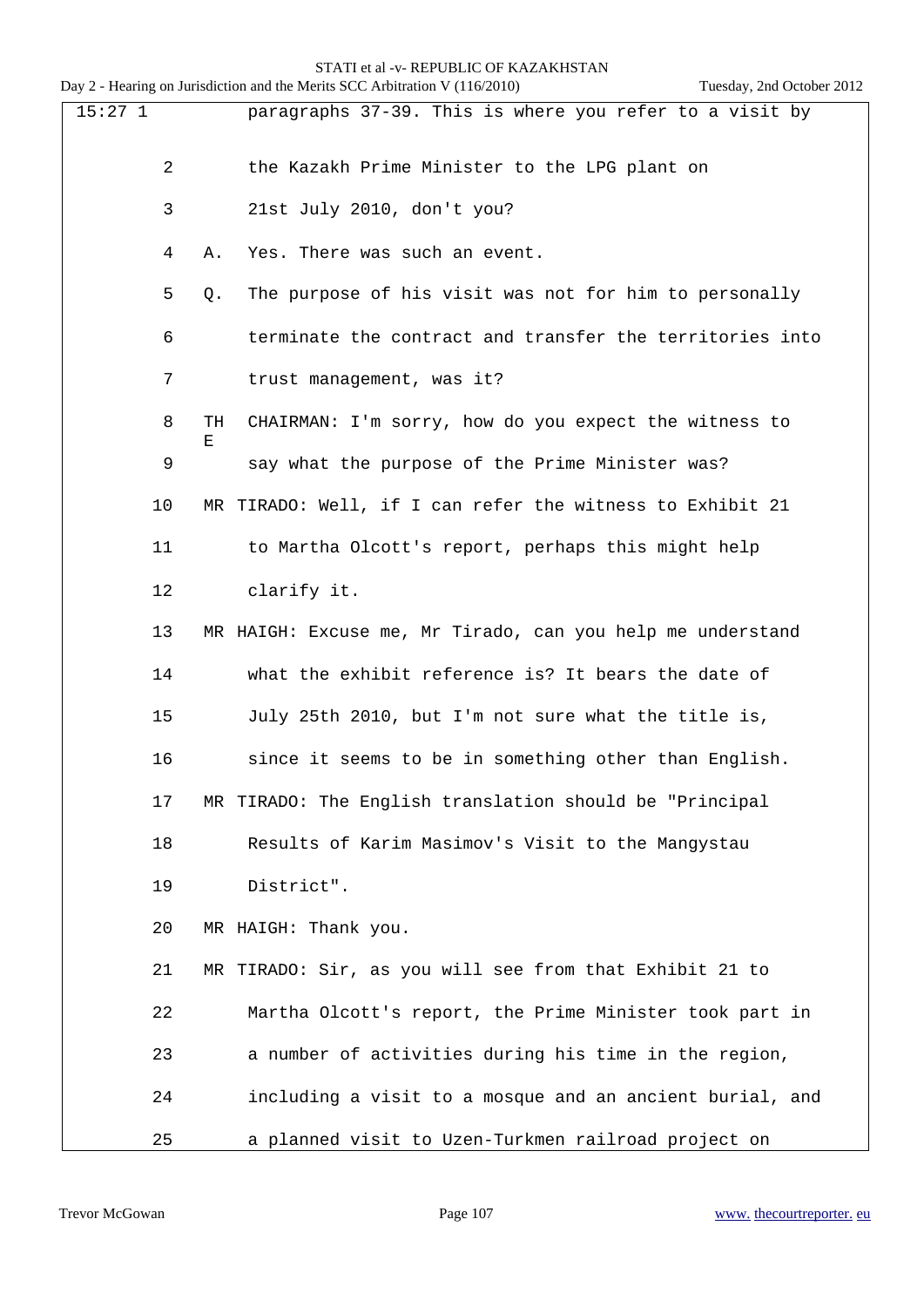| $15:31$ 1 | 20th July 2010.                                            |
|-----------|------------------------------------------------------------|
| 2         | On 21st July 2010, as well as visiting TNG, he also        |
| 3         | can be seen, from other exhibits in the report, to be      |
| 4         | undertaking other activities in the region. Perhaps        |
| 5         | I can just show you Exhibit 22.                            |
| 6         | And one final exhibit is Exhibit 23.                       |
| 7         | It is clear from these exhibits, isn't it, that the        |
| 8         | visit was part of a planned visit to the area of           |
| 9         | importance in this region. Do you agree?                   |
| 10        | THE CHAIRMAN: Sorry, I still don't see what the witness is |
| 11        | supposed to say on that. You referred him to a number      |
| 12        | of documents, which is difficult enough to follow for      |
| 13        | him because he probably hasn't seen them, and then you     |
| 14        | ask him about the visit in general. I don't see what       |
| 15        | the witness can contribute to that.                        |
| 16        | MR TIRADO: Well, the claimant has suggested that the visit |
| 17        | by the Prime Minister was for him to personally            |
| 18        | terminate the contracts and transfer the territories       |
| 19        | into trust management, sir.                                |
| 20        | THE CHAIRMAN: No, I understand that. But I still don't see |
| 21        | what the witness can say about the purpose of the Prime    |
| 22        | Minister.                                                  |
| 23        | MR TIRADO: I am asking him whether he agrees that on the   |
| 24        | face of the exhibits and the circumstances that have       |
| 25        | just been presented to him, there is nothing to suggest    |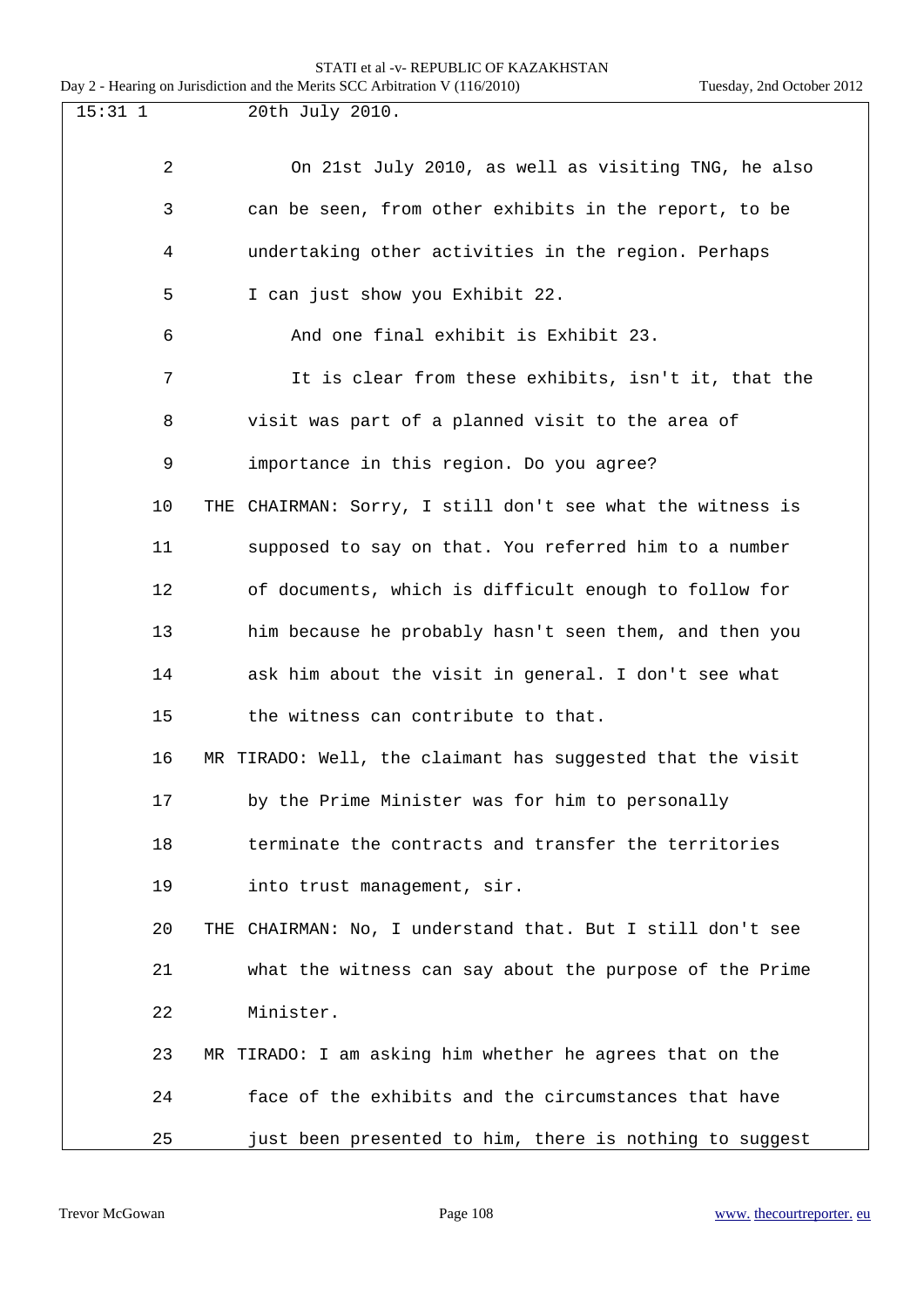| 15:331 | that indeed that was the motive of the Prime Minister's       |
|--------|---------------------------------------------------------------|
| 2      | visit to the region. He was clearly there for other           |
| 3      | functions and other activities. As a matter of fact,          |
| 4      | that's what he was doing.                                     |
| 5      | Well, I can say about the feelings in our labour force<br>Α.  |
| 6      | at the time of the Prime Minister's visit. It's obvious       |
| 7      | that the Prime Minister has lots of business and other        |
| 8      | things to attend to. We had actually received                 |
| 9      | a notification that our contracts might be terminated,        |
| 10     | and we realised that the arrival of such a high-ranking       |
| 11     | official was of significance for us. We hoped secretly        |
| 12     | that maybe everything would work out not in such              |
| 13     | a tragic way. Unfortunately this didn't happen. It was        |
| 14     | declared that our contracts were terminated, and after        |
| 15     | that we lost all hope. It was obvious to us that this         |
| 16     | was the end.                                                  |
| 17     | MR TIRADO: Okay, thank you, sir. No further questions.        |
| 18     | CHAIRMAN: Any questions on re-direct?<br>TH<br>Ε              |
| 19     | MR FLEURIET: Yes, Mr Chairman. I'll be very brief.            |
| 20     | $(3 \ 34 \ pm)$                                               |
| 21     | Re-direct examination by MR FLEURIET                          |
| 22     | Mr Romanosov, if I could ask you to look back at one of<br>Q. |
| 23     | the paragraphs opposing counsel just referred you to in       |
| 24     | your first witness statement, paragraph 37. This is           |
| 25     | about the Prime Minister's visit.                             |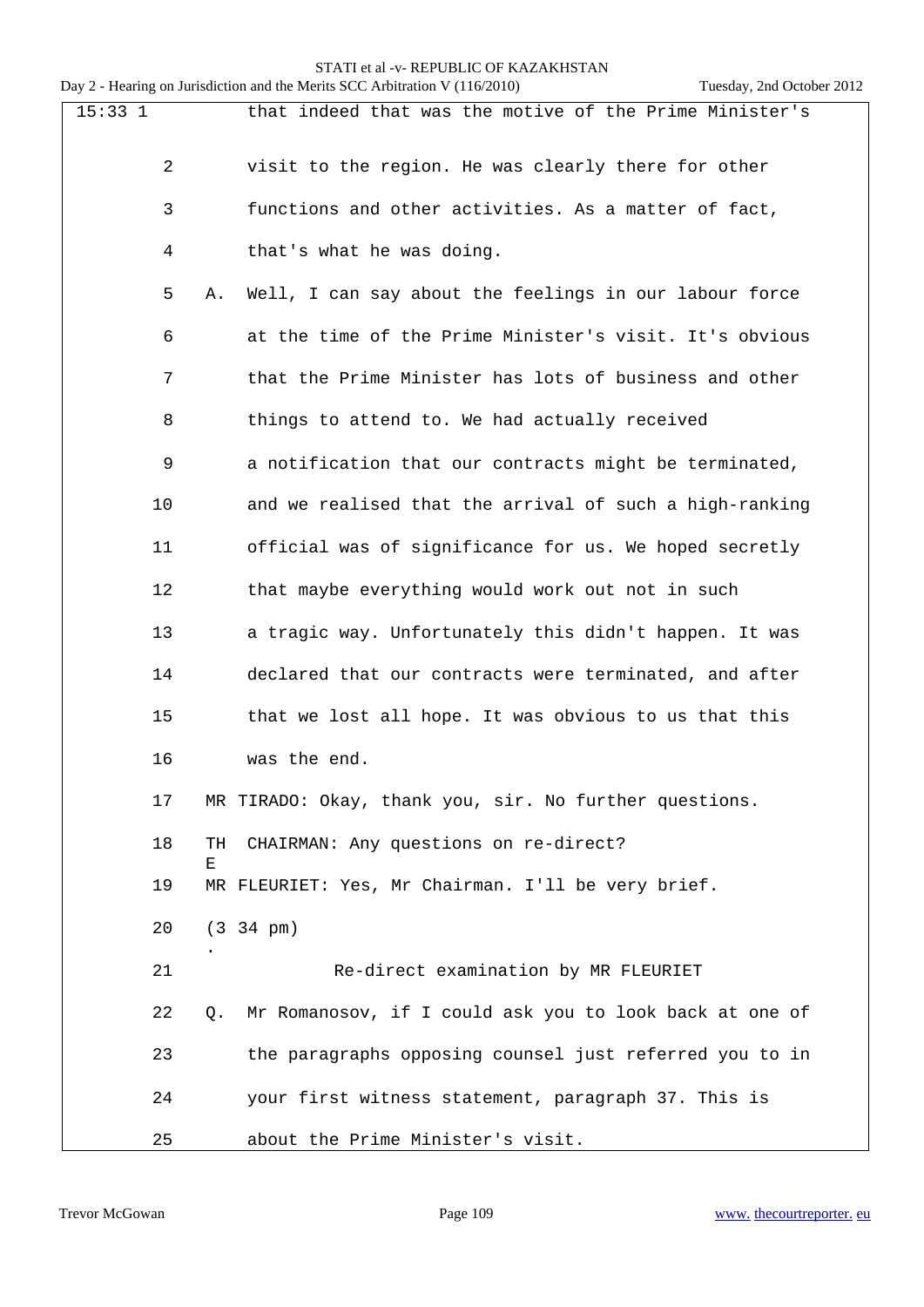| $15:35$ 1 |    | You say here that you were instructed to construct       |
|-----------|----|----------------------------------------------------------|
| 2         |    | three helipads for the arrival of the delegation. Who    |
| 3         |    | gave you those instructions?                             |
| 4         | Α. | The preparation for the visit of the Prime Minister was  |
| 5         |    | in the hands of the municipality, akimat; it's the       |
| 6         |    | regional administration, the regional authorities. So    |
| 7         |    | they had created a commission, which gave me             |
| 8         |    | instructions.                                            |
| 9         |    | I received those instructions and among other            |
| 10        |    | things, among other actions dedicated to the visit,      |
| 11        |    | there was the construction of this site. We also had to  |
| 12        |    | prepare the route of the visit, and other things: to     |
| 13        |    | prepare the facility, to prepare demonstrational stands. |
| 14        |    | We also had to prepare a message release.                |
| 15        |    | So we had quite some work to do, and we did perform      |
| 16        |    | this work in very short time. We were in a hurry, and    |
| 17        |    | we had to make it by the deadline.                       |
| 18        | Q. | Okay.                                                    |
| 19        |    | Earlier you were referred to Exhibit R-244.              |
| 20        |    | Unfortunately there are no page numbers on this exhibit, |
| 21        |    | but I'm under the heading 4.3.5, "Borankol -- Raw        |
| 22        |    | Materials Base oil pipeline", about halfway through the  |
| 23        |    | document. (Pause to locate the document)                 |
| 24        | Α. | Yes, I am with you.                                      |
| 25        | Q. | In my English version, about four or five paragraphs     |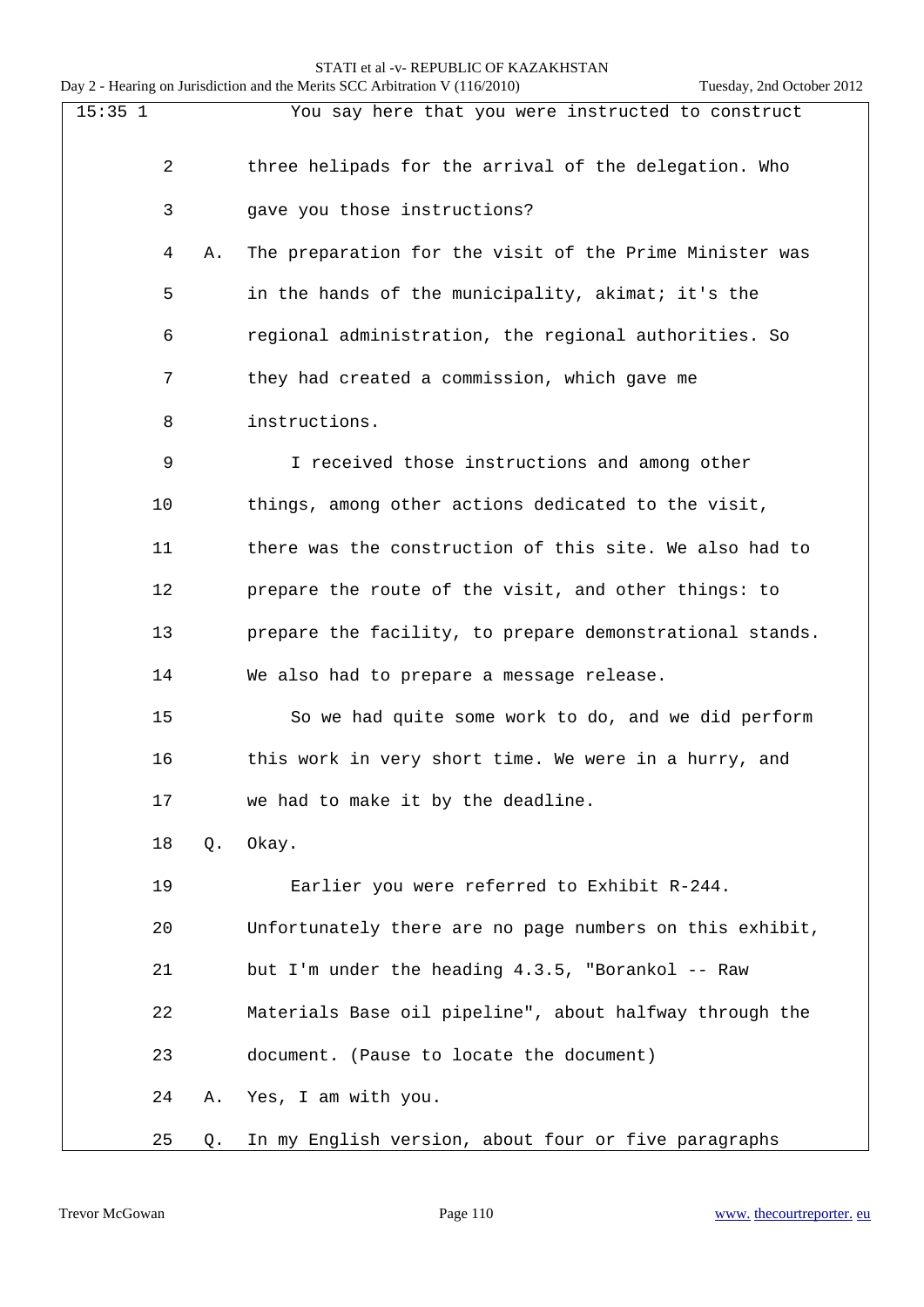| $15:39$ 1 |    | down, it says:                                           |
|-----------|----|----------------------------------------------------------|
| 2         |    | "The projected pipeline is classified under              |
| 3         |    | VSN 2.38-85 as a pipeline of III-rd class, IV-th         |
| 4         |    | category."                                               |
| 5         |    | Do you see that?                                         |
| 6         |    | THE INTERPRETER: Just a second, sir. I will read it from |
| 7         |    | the Russian version.                                     |
| 8         | Α. | Yes, I see this line.                                    |
| 9         | Q. | Is that the same as VSN $51-3/2.38-85$ that you refer to |
| 10        |    | in paragraph 13 of your second witness statement, in the |
| 11        |    | first sentence?                                          |
| 12        | Α. | Most likely, yes. Most likely I did mean exactly the     |
| 13        |    | same VSN. I just try to find it in my text.              |
| 14        | Q. | Yes, I'm sorry. Again, it's paragraph 13 of your second  |
| 15        |    | witness statement, the first sentence.                   |
| 16        | Α. | Yes, we are speaking about the same document.            |
| 17        | Q. | Finally, if I could refer you back to the paragraph in   |
| 18        |    | Professor Suleymenov's expert report to which you were   |
| 19        |    | earlier referred: paragraph 55. I'll give you just       |
| 20        |    | a moment to find it.                                     |
| 21        | Α. | Yes, I can see this.                                     |
| 22        | Q. | Could you read all three sentences of that paragraph to  |
| 23        |    | yourself.                                                |
| 24        | Α. | Yes, I am ready.                                         |
| 25        | Q. | Now, I am not asking for a legal conclusion, but in your |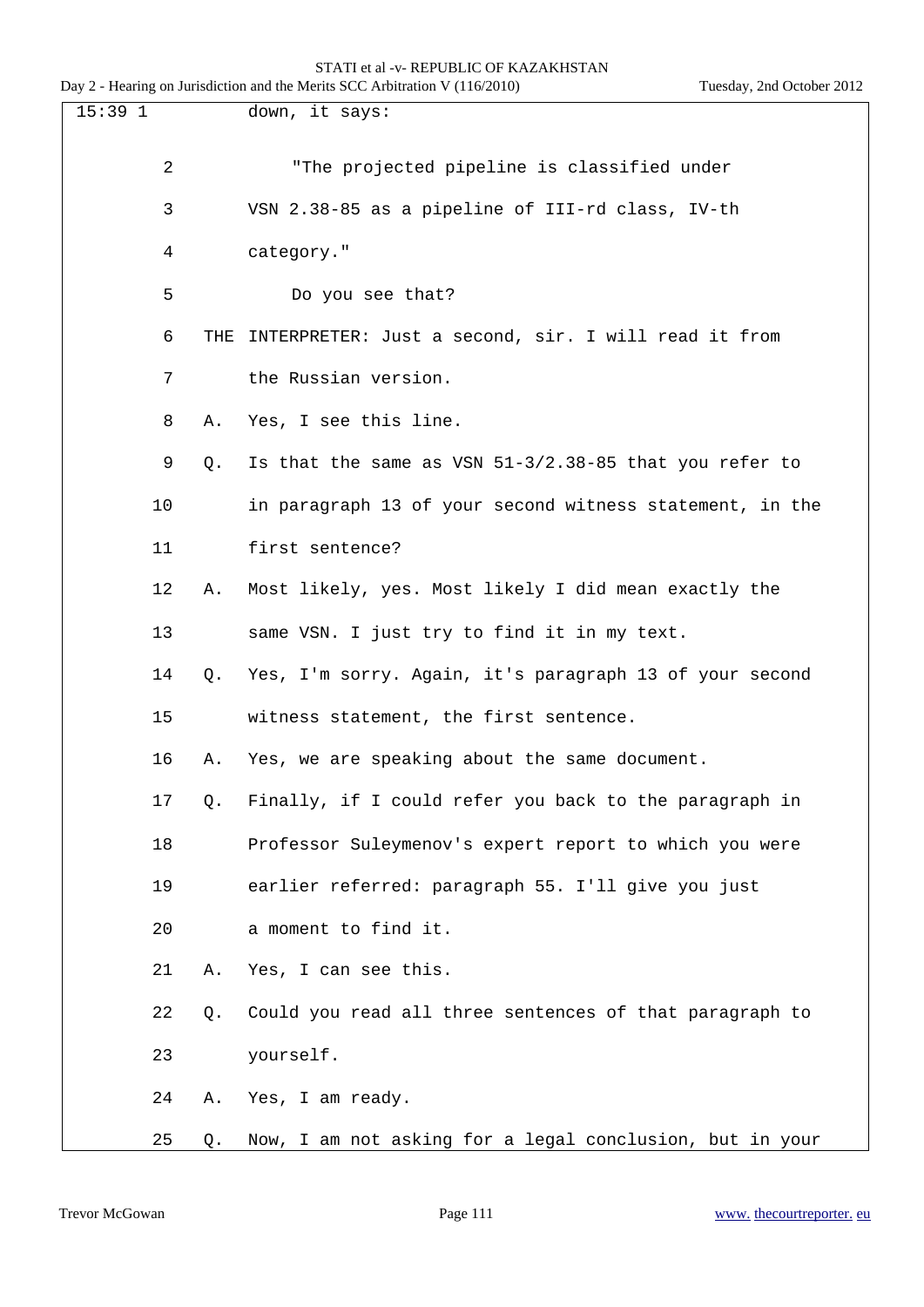| 15:431 | lay opinion, do you agree with the second sentence and   |
|--------|----------------------------------------------------------|
| 2      | the third sentence of this paragraph that the length of  |
| 3      | a pipeline has significance as to whether or not it's    |
| 4      | properly viewed as a trunk pipeline?                     |
| 5      | Yes, I agree. I agree with these conclusions, the<br>Α.  |
| 6      | conclusions in this particular paragraph.                |
| 7      | The thing is, as I already said, the thickness of        |
| 8      | the wall, the diameter, may be identical, or may be      |
| 9      | similar by looks, both for the trunk pipeline and        |
| 10     | non-trunk pipeline. It's like a road: the road may look  |
| 11     | similar or the same, but depending on the functions of   |
| 12     | this road, this road may be qualified as industrial road |
| 13     | or motor road.                                           |
| 14     | So here it's hard to say by looking at the thing,        |
| 15     | but the length is decisive. Normally these non-trunk     |
| 16     | pipelines -- normally the fields are far from the trunk  |
| 17     | pipelines, and for this purpose they have to build       |
| 18     | additional pipelines to actually bring things together.  |
| 19     | So normally we are not speaking about huge distances;    |
| 20     | for example, 50 kilometres for our neighbours. They      |
| 21     | have industrial pipeline of 50, TNG had had              |
| 22     | an industrial pipeline of 50 kilometres.                 |
| 23     | While the trunk pipeline is the pipeline which           |
| 24     | actually collects and which transports the oil of plenty |
| 25     | of contractors. There can be hundreds of them, hundreds  |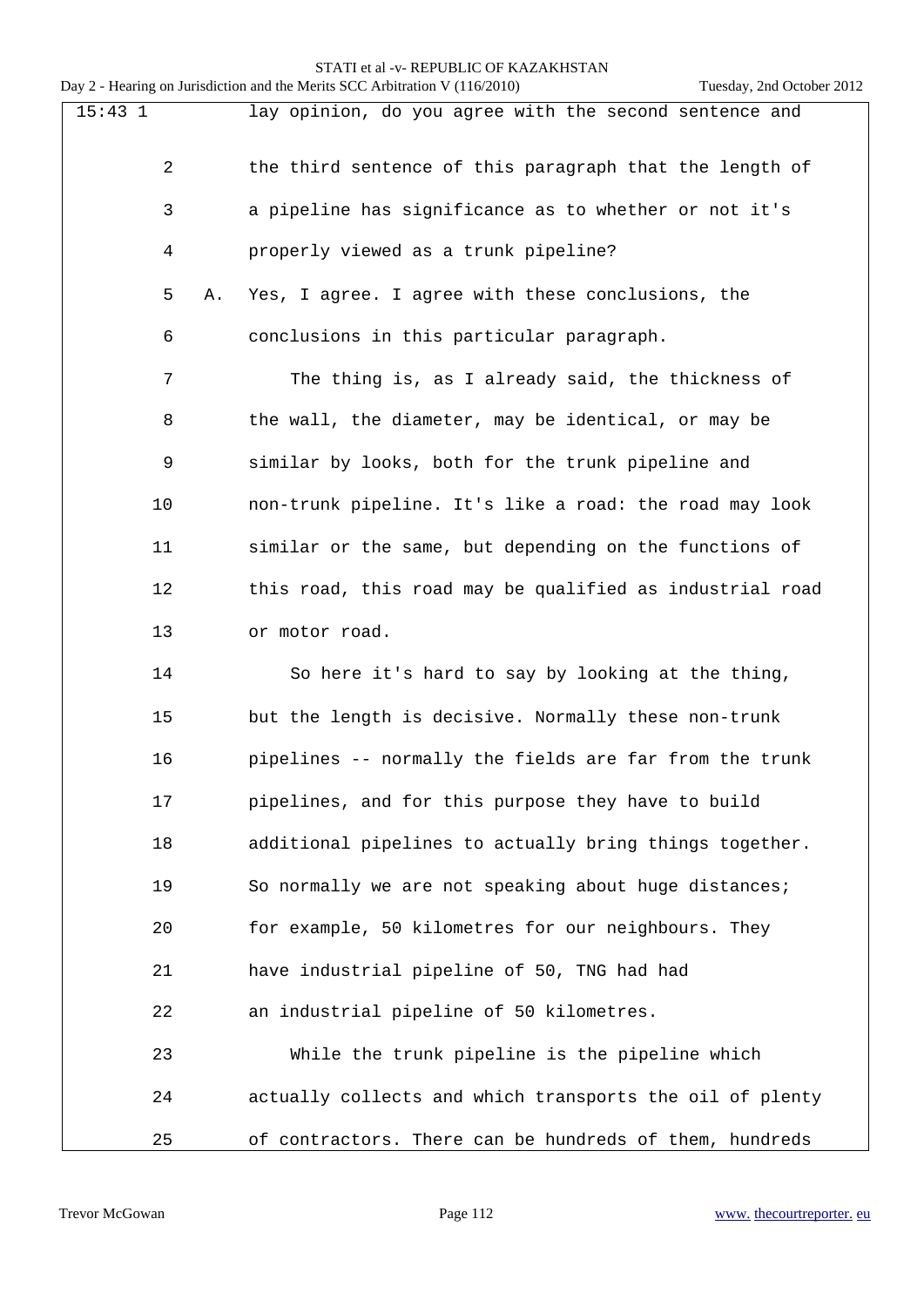## STATI et al -v- REPUBLIC OF KAZAKHSTAN Day 2 - Hearing on Jurisdiction and the Merits SCC Arbitration V (116/2010) Tuesday, 2nd October 2012

| $15:45$ 1      | of different pipelines which bring oil together into the    |
|----------------|-------------------------------------------------------------|
| $\overline{2}$ | same pipeline, and then the purpose or the function of      |
| 3              | this trunk pipeline is actually to bring all this oil       |
| 4              | for transportation, probably to a harbour or to             |
| 5              | a refinery. So clearly such a trunk pipeline will have      |
| 6              | different functions than in-field pipeline.                 |
| 7              | So I fully agree within the conclusions of                  |
| 8              | Mr Suleymenov in this paragraph.                            |
| 9              | MR FLEURIET: Thank you. I have no further questions.        |
| 10             | THE CHAIRMAN: Any further questions from the respondent's   |
| 11             | side?                                                       |
| 12             | MR TIRADO: No, sir, thank you.                              |
| 13             | THE CHAIRMAN: Thank you very much. My colleagues?           |
| 14             | $(3.46 \text{ pm})$                                         |
| 15             | Questions from THE TRIBUNAL                                 |
| 16             | MR HAIGH: Thank you, Mr Chairman.                           |
| 17             | I just want to clarify your last answer, if I may.          |
| 18             | Earlier in your cross-examination you said the key issue    |
| 19             | is: what is the purpose of the pipeline? Do you recall      |
| 20             | that testimony?                                             |
| 21             | A. Yes, I do.                                               |
| 22             | MR HAIGH: I wonder if you could just either expand on it or |
| 23             | relate it to what you've just said in relation to the       |
| 24             | answer you gave a moment ago in response to your            |
| 25             | counsel. When you say the key issue is the purpose of       |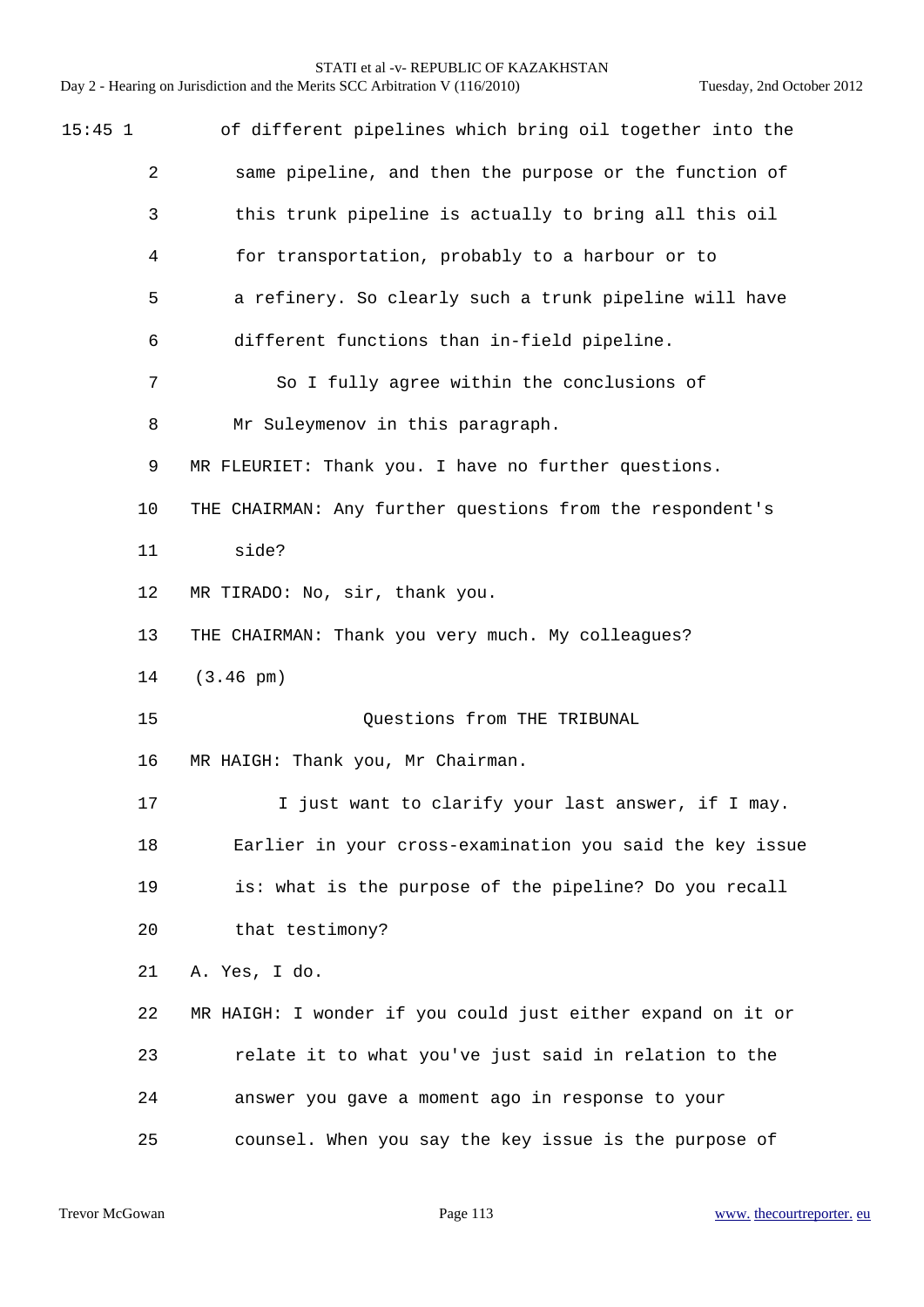| $15:46$ 1      |    | the pipeline, obviously all pipelines carry product of   |
|----------------|----|----------------------------------------------------------|
| $\overline{2}$ |    | one kind or another, from one point to another. What     |
| 3              |    | are you talking about?                                   |
| 4              | Α. | That's right: when we are speaking about production of   |
| 5              |    | oil and gas, then the pipelines of the oil companies,    |
| 6              |    | they are part of a production cycle for those            |
| 7              |    | hydrocarbons, be it oil or gas, and at the beginning of  |
| 8              |    | such a cycle is an oil well. This is where we start,     |
| 9              |    | this is where the oil starts its transportation. And     |
| 10             |    | then the oil goes through all the cycles: collection of  |
| 11             |    | the oil, treatment of the oil, transportation of the     |
| 12             |    | oil.                                                     |
| 13             |    | The key facilities, in our case we have TSB, and in      |
| 14             |    | these key facilities we control the quality of the       |
| 15             |    | product. We also perform certain technological           |
| 16             |    | operations to achieve the standard quality. And after    |
| 17             |    | we have carried out the delivered acceptance of the      |
| 18             |    | product together with the owner of the trunk pipelines,  |
| 19             |    | and after we have completed the passport for this oil,   |
| 20             |    | and after we have defined the quality of the oil, and    |
| 21             |    | the price, which depends on the quality, after all this, |
| 22             |    | the cycle of production of the oil is completed.         |
| 23             |    | So at this moment the oil will cross the border of       |
| 24             |    | the trunk pipeline and is sent to its next destination.  |
| 25             |    | So for each technological chain of this process, each    |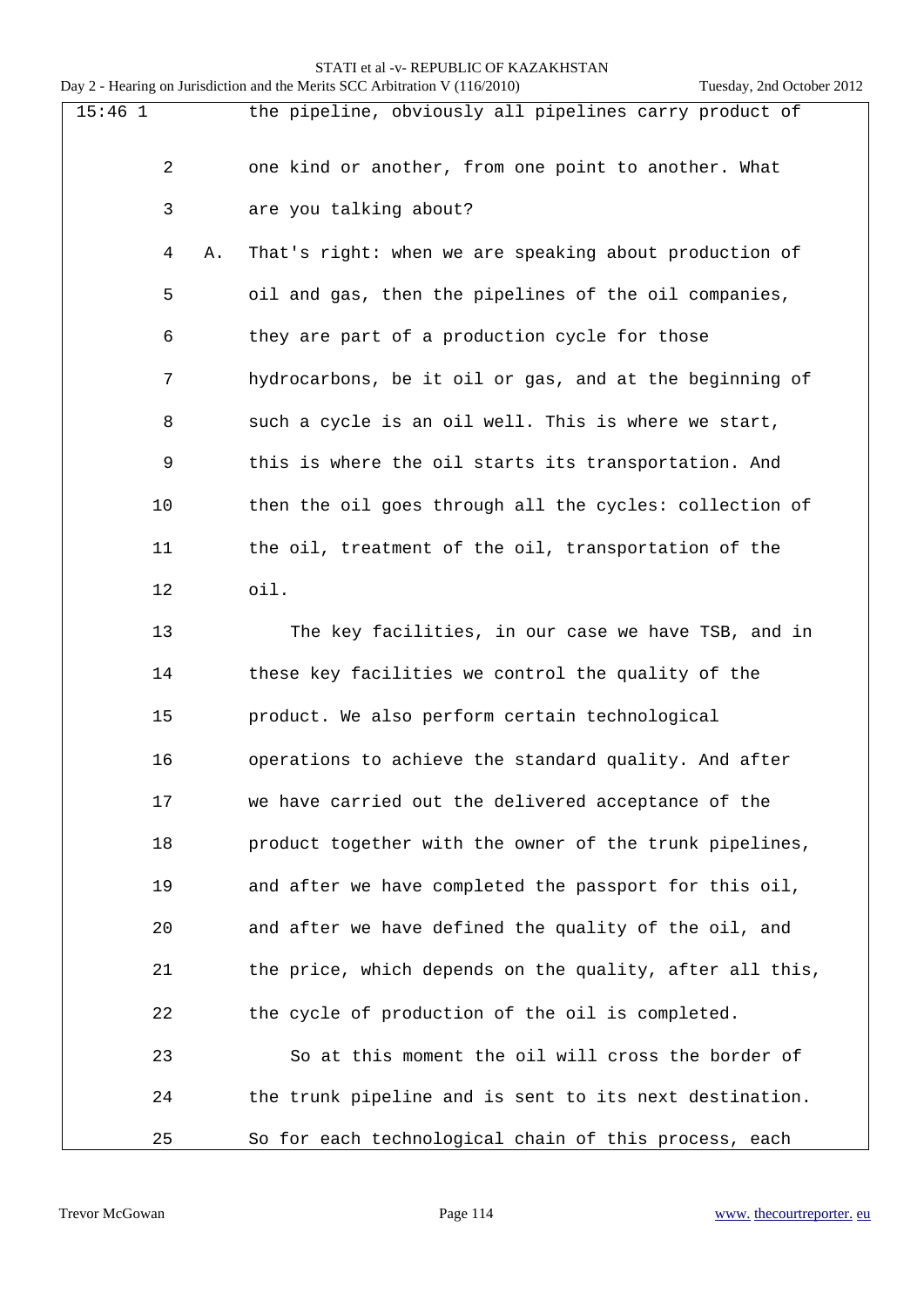| $15:48$ 1 | chain or each part of the chain has its own name, has       |
|-----------|-------------------------------------------------------------|
| 2         | its own purpose. As for the pipeline, that's the            |
|           |                                                             |
| 3         | pipeline that connects those production facilities.         |
| 4         | This is what I mean. I believe I have answered your         |
| 5         | question.                                                   |
| 6         | MR HAIGH: I just wanted to make sure I understood what you  |
| 7         | meant. That's fine. Thank you very much.                    |
| 8         | THE CHAIRMAN: I just ask a question by curiosity, and       |
| 9         | I have no indication that this is relevant for the case     |
| 10        | but it clarifies my mind a little bit.                      |
| 11        | I understand that trunk pipelines certainly, but            |
| 12        | also others, you will have different products being         |
| 13        | transported through the pipeline, different quality or      |
| 14        | whatever. How do you separate them, to make sure that       |
| 15        | this is the section now of your product, and then           |
| 16        | perhaps comes a product from another producer? How do       |
| 17        | you separate them technically? Can you help me on that?     |
| 18        | That's an interesting question. The thing is it's the<br>Α. |
| 19        | decision in the hand of the transporter: they decide at     |
| 20        | what time to transport which kind of oil. So there are      |
| 21        | certain timelines or certain hours when you can submit      |
| 22        | or we can add certain oil of a certain producer. So         |
| 23        | they are the ones who decide which are the producers        |
| 24        | they can combine our oil with.                              |
| 25        | But of course in the trunk pipelines the oil will be        |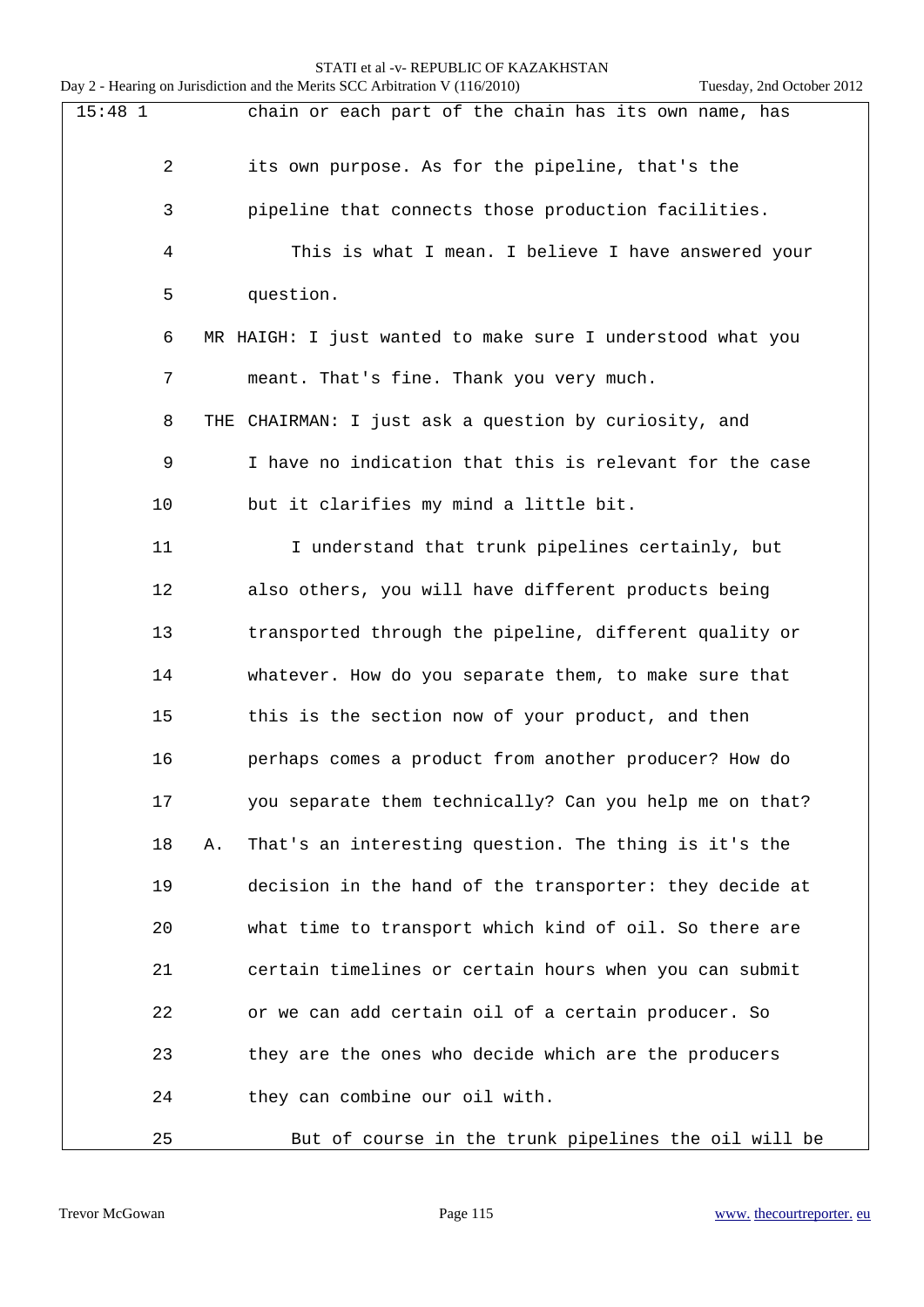| $15:50 \ \overline{1}$ | mixed with other oil and it will no longer be              |
|------------------------|------------------------------------------------------------|
| 2                      | impersonated or individually marked. But since I am not    |
| 3                      | an expert in the sales of oil, I frankly don't know how    |
| 4                      | they handle it at the harbour. But my task is to pump      |
| 5                      | the oil into the pipeline, and frankly I'm not an expert   |
| 6                      | to tell you what happens next. But it is an interesting    |
| $\overline{7}$         | question, indeed.                                          |
| 8                      | CHAIRMAN: Thank you very much. I was just trying to<br>THE |
| 9                      | learn what I could, but I'm quite aware that you are not   |
| 10                     | an expert on this.                                         |
| 11                     | Alright. If there are no further questions, I think        |
| 12                     | we are finished with the witness. Thank you very much      |
| 13                     | again, and you are relieved now of your duty as            |
| 14                     | a witness.                                                 |
| 15                     | I suppose we should still go on with the next              |
| 16                     | witness at this time. It's a bit early for the coffee      |
| $17$                   | break maybe.                                               |
| 18                     | WITNESS: Thank you very much.<br>THE                       |
| 19                     | CHAIRMAN: Or do you prefer to have the coffee break<br>THE |
| 20                     | right now? We could do that.                               |
| 21                     | TIRADO: Yes, sir.<br>MR                                    |
| 22                     | CHAIRMAN: Okay. So at 4.10 we continue. Thank you.<br>THE  |
| 23                     | TIRADO: Thank you.<br>MR                                   |
| 24                     | $(3.52 \text{ pm})$                                        |
| 25                     | (A short break)                                            |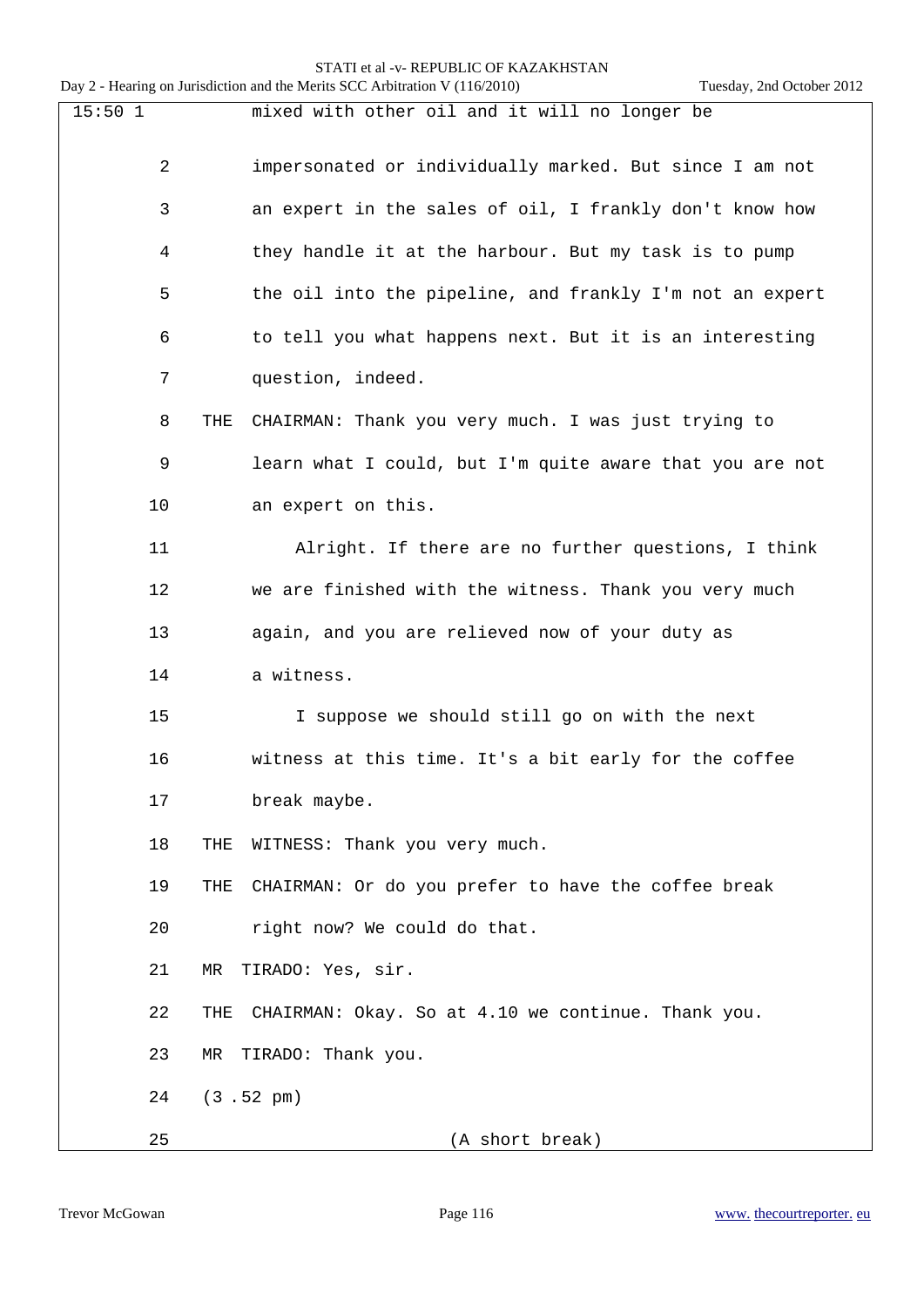| $15:52$ 1 | (4 14 pm)                                                  |
|-----------|------------------------------------------------------------|
| 2         | MR ALEXANDRU CONDORACHI (called)                           |
| 3         | CHAIRMAN: Alright. This is Mr Condorachi, I take it.<br>TH |
| 4         | Е<br>I have a procedural question from our side, which     |
| 5         | just came out of our little discussion, but I think        |
| 6         | I should rather raise it now rather than at the end of     |
| 7         | the hearing, to hear your reaction.                        |
| 8         | The question is: would the parties mind, or would          |
| 9         | they agree, if they provide us photographs of the          |
| 10        | witnesses? At least the experts we are not seeing, so      |
| 11        | that's not relevant, but of the witnesses. It would        |
| 12        | help us. We will study the statements in quite a while,    |
| 13        | at least again: half a year maybe, because we have         |
| 14        | a second hearing and so on. And it would help us indeed    |
| 15        | if we could connect a face with the statement and the      |
| 16        | transcript at that time.                                   |
| 17        | Now, we are not insisting on that; I am just raising       |
| 18        | the question, and you don't have to reply now. Perhaps     |
| 19        | you want to think about it. It is a question of data       |
| 20        | protection, maybe; I don't know what. But it's just        |
| 21        | a spontaneous thing.                                       |
| 22        | I suggested that many years ago but I've never             |
| 23        | really implemented it in a case. If you want to say        |
| 24        | something now; otherwise we'll just leave it and at        |
| 25        | an appropriate time you can respond.                       |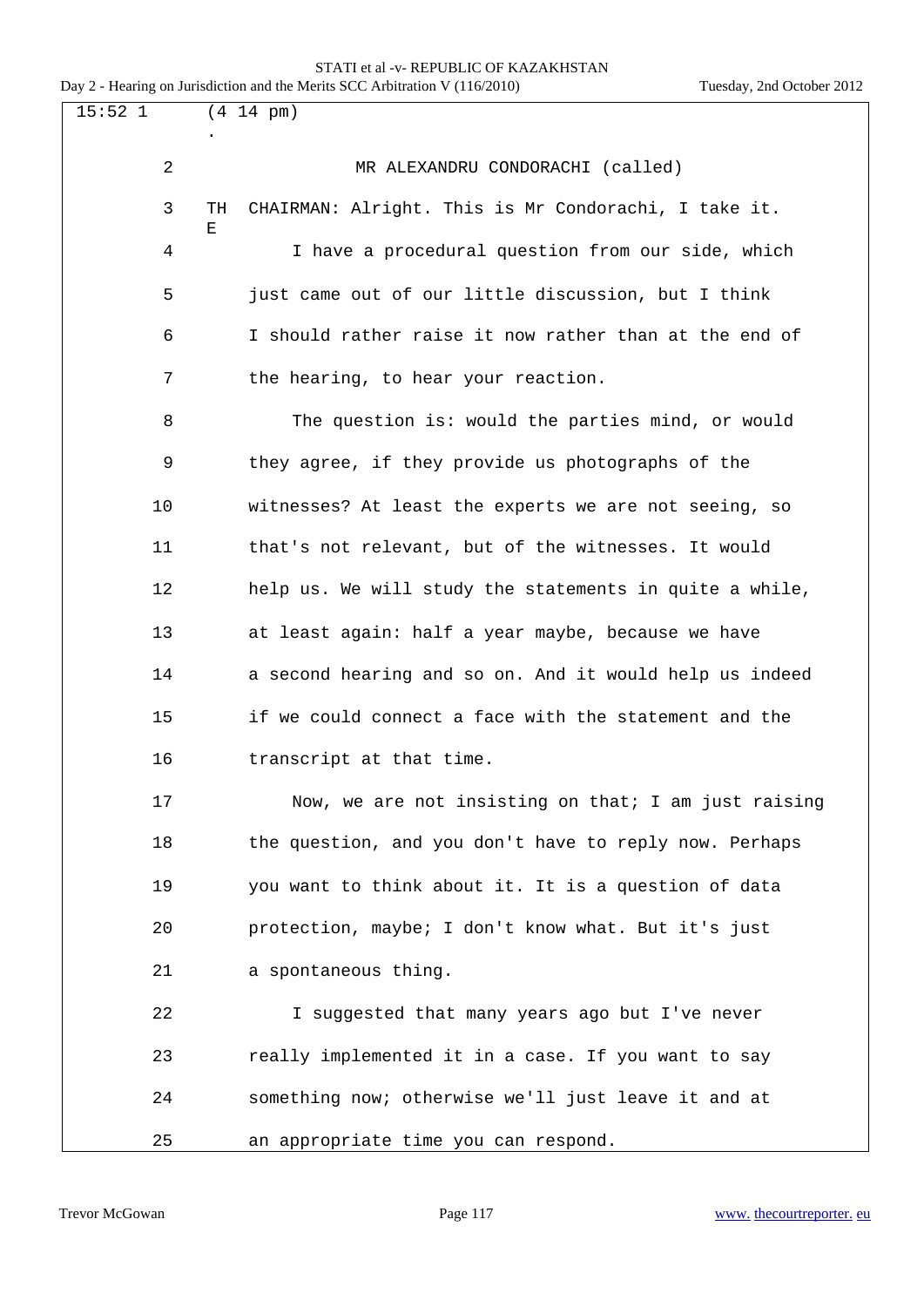| $16:15$ 1 | MR SMITH: We would be happy to provide glamour shots of all |
|-----------|-------------------------------------------------------------|
| 2         | of our witnesses!                                           |
| 3         | THE CHAIRMAN: Of course they must be nice pictures.         |
| 4         | MR HAIGH: No touch-ups, though.                             |
| 5         | DR NACIMIENTO: The same here. I don't think it is           |
| 6         | a problem.                                                  |
| 7         | THE CHAIRMAN: Very good. So at some stage perhaps -- you    |
| 8         | prepare however you like -- you let us have those           |
| 9         | pictures and then we will relate to them.                   |
| 10        | MR FLEURIET: Do you want pictures of counsel as well?       |
| 11        | THE CHAIRMAN: Let's not overdo it!                          |
| 12        | I must tell you a couple of weeks ago I had                 |
| 13        | a one-week hearing in Warsaw, and there the parties         |
| 14        | agreed, without even asking us, to give us a list,          |
| 15        | pictures of the various -- at least the main counsels,      |
| 16        | but I am not insisting on that. Those who speak here,       |
| 17        | we recognise rather well, so  but if you want to add        |
| 18        | your glamour pictures, of course we will not stop you.      |
| 19        | DR NACIMIENTO: While we are at the procedural issues,       |
| 20        | I have one question. We had quite extensive direct          |
| 21        | examinations today; do I take it that the same also is      |
| 22        | allowed for respondent?                                     |
| 23        | THE CHAIRMAN: Of course.                                    |
| 24        | DR NACIMIENTO: Okay.                                        |
| 25        | THE CHAIRMAN: The rule has always been -- but I've been     |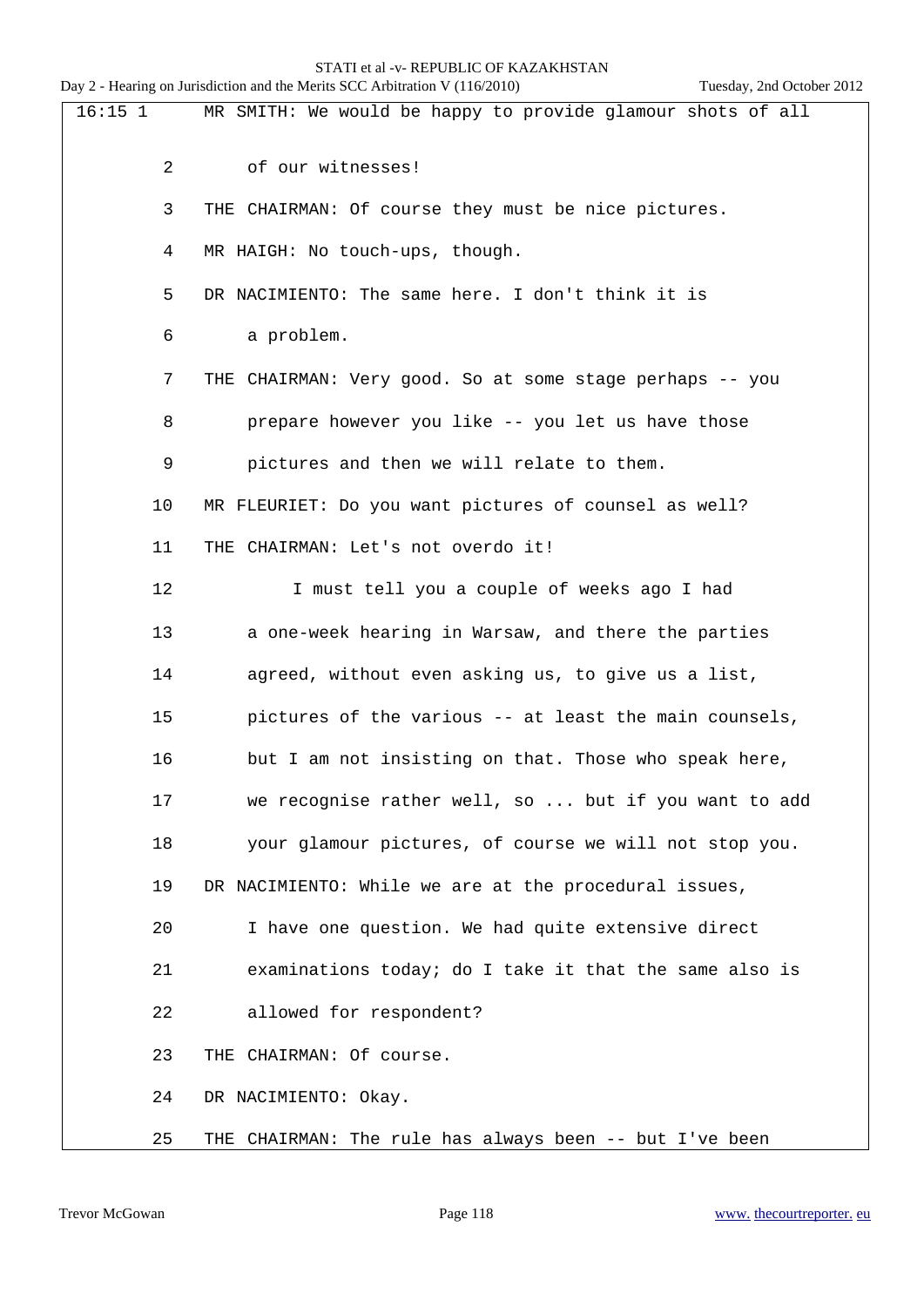| $16:17$ 1 | rather liberal on that, I must admit -- that direct            |
|-----------|----------------------------------------------------------------|
| 2         | examination can go beyond the five minutes on any              |
| 3         | matters that arose really after the statement, and we          |
| 4         | have been liberal on that. So that would certainly             |
| 5         | apply to the respondent as well.                               |
| 6         | DR NACIMIENTO: Okay.                                           |
| 7         | THE CHAIRMAN: It still all counts against your time anyway.    |
| 8         | Alright. Now let's now come back to Mr Condorachi.             |
| 9         | Will that be in Russian as well?                               |
| 10        | THE WITNESS: (In English) Yes.                                 |
| 11        | THE CHAIRMAN: Yes, okay.                                       |
| 12        | So let's start again the initiation procedure, which           |
| 13        | you probably know by now. If the interpreter could             |
| 14        | kindly read out in Russian the statement --                    |
| 15        | THE INTERPRETER: Yes, sir.                                     |
| 16        | THE CHAIRMAN: -- and then the witness can confirm it.          |
| 17        | THE INTERPRETER: (Reads out witness declaration)               |
| 18        | THE WITNESS: (Interpreted) I agree to that.                    |
| 19        | THE CHAIRMAN: Thank you very much. Please go ahead.            |
| 20        | (4 18 pm)                                                      |
| 21        | Direct examination by MS ROEBUCK FREY                          |
| 22        | Good afternoon, Mr Condorachi. Do you have your two<br>Q.      |
| 23        | statements on the table in front of you?                       |
| 24        | That's right.<br>Α.                                            |
| 25        | Can you please confirm the accuracy of those statements?<br>Q. |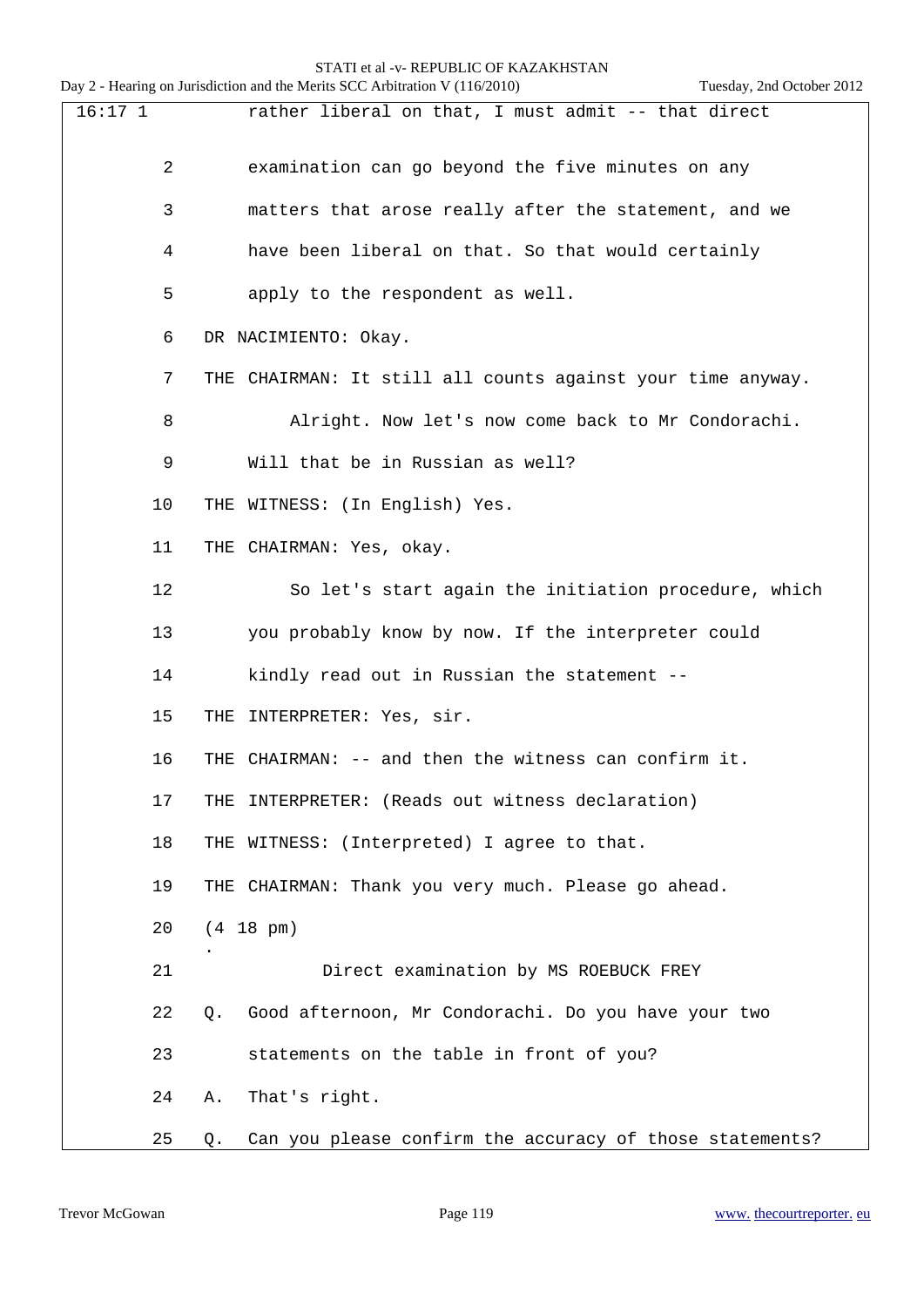| $16:18$ 1 | Α. | Yes, I do confirm.                                       |
|-----------|----|----------------------------------------------------------|
| 2         | Q. | Thank you. Can you also explain to the Tribunal why you  |
| 3         |    | wrote your first witness statement in Romanian, whereas  |
| 4         |    | you wrote your second witness statement in Russian?      |
| 5         | Α. | Due to the fact that when I was preparing my first       |
| 6         |    | statement I had a -- we only had a translator from       |
| 7         |    | Romanian into English, and this is why I wrote it in     |
| 8         |    | Romanian. I do speak both languages equally well, but    |
| 9         |    | it's simpler for me to talk Russian.                     |
| 10        | Q. | Okay, thank you.                                         |
| 11        |    | On Monday, yesterday, counsel for the respondent         |
| 12        |    | stated during its opening presentation that the          |
| 13        |    | financial police were not involved in the inspections    |
| 14        |    | that took place in July 2010 at KPM and TNG. Do you      |
| 15        |    | agree with that statement?                               |
| 16        | Α. | No, I disagree, because I personally know that the       |
| 17        |    | financial police did participate, and for the first time |
| 18        |    | I learnt it on 4th July 2010, when on Sunday I came in   |
| 19        |    | and the inspection was ongoing, the inspection by the    |
| 20        |    | Prosecutor General.                                      |
| 21        |    | I came on Sunday to the office to finish some            |
| 22        |    | affairs because we were so busy on the working days      |
| 23        |    | preparing or dealing with the inspection. And when       |
| 24        |    | I came into the office, at the entrance the security     |
| 25        |    | guard answered my question, when I asked him if there    |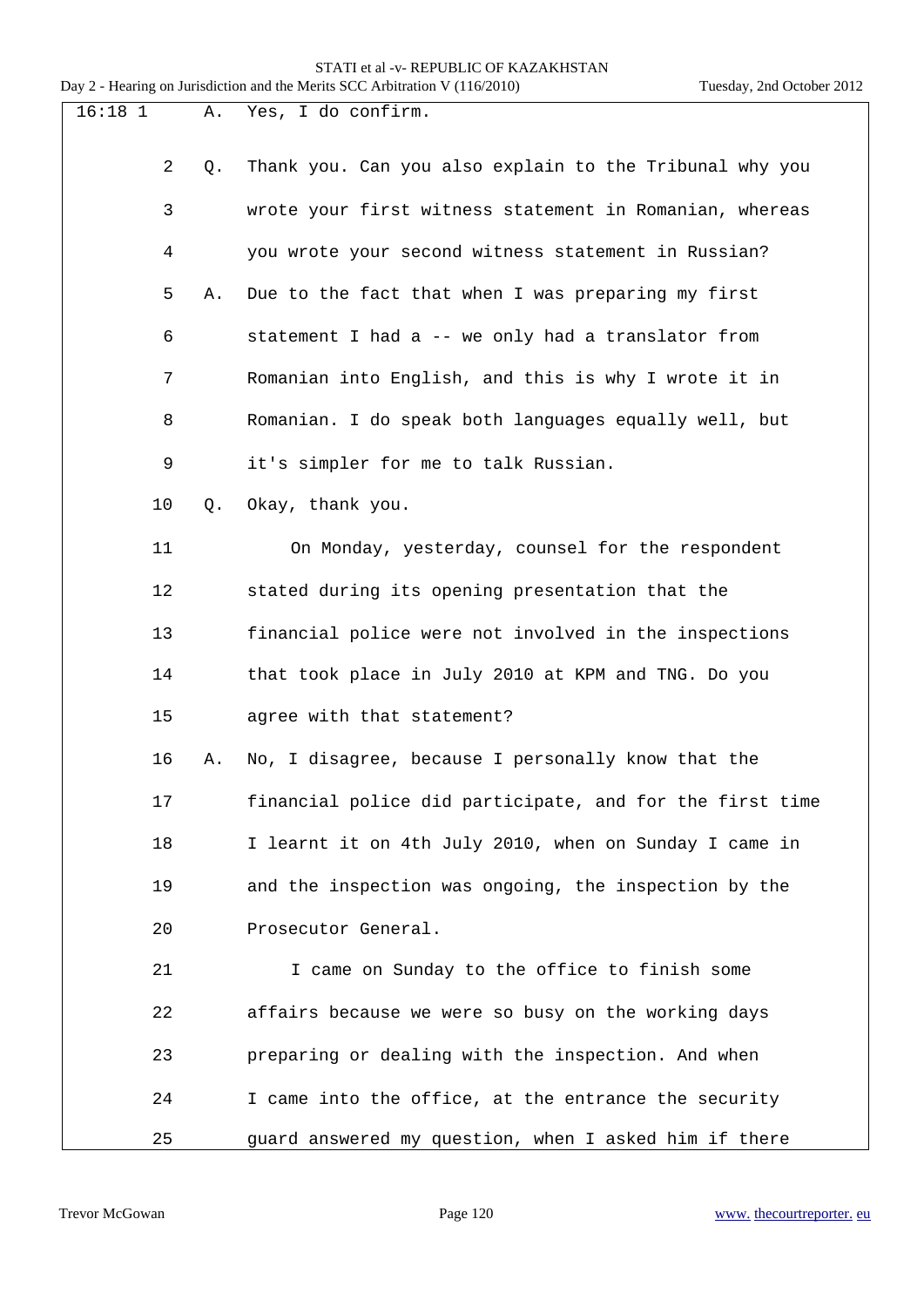| 16:201 | was anyone in the office, he told me that there were     |
|--------|----------------------------------------------------------|
| 2      | several officials from the financial police and several  |
| 3      | representatives of the geological committee and Ministry |
| 4      | of Energy out of those inspectors, and they were         |
| 5      | particularly in the geologic department of the office.   |
| 6      | Mind you, this was a Sunday, a Sunday when no one in     |
| 7      | the company is on duty. When I asked them for the        |
| 8      | purpose of their visit, they said that they were looking |
| 9      | for some employees, and when we informed them that,      |
| 10     | "This is a Sunday, there is nobody in the office," they  |
| 11     | said, "Well, we know that you are in the office quite    |
| 12     | often, so we wanted to talk to somebody." They received  |
| 13     | an answer that there was no one in the office, but they  |
| 14     | proceeded and went up to the geological department.      |
| 15     | When I learnt that, I went to my office, I made          |
| 16     | certain calls and I informed people that we had          |
| 17     | financial police representatives in our office. And to   |
| 18     | my knowledge, until then the financial police had not    |
| 19     | taken part in the inspections. So I picked my computer,  |
| 20     | I took the computer of my colleague, and I left the      |
| 21     | office. This was the first time I learnt.                |
| 22     | After that, we informed the management about this        |
| 23     | fact and our management had certain consultations; I'm   |
| 24     | not aware of the details. But I received a call in the   |
| 25     | evening and they told us that me and some middle-level   |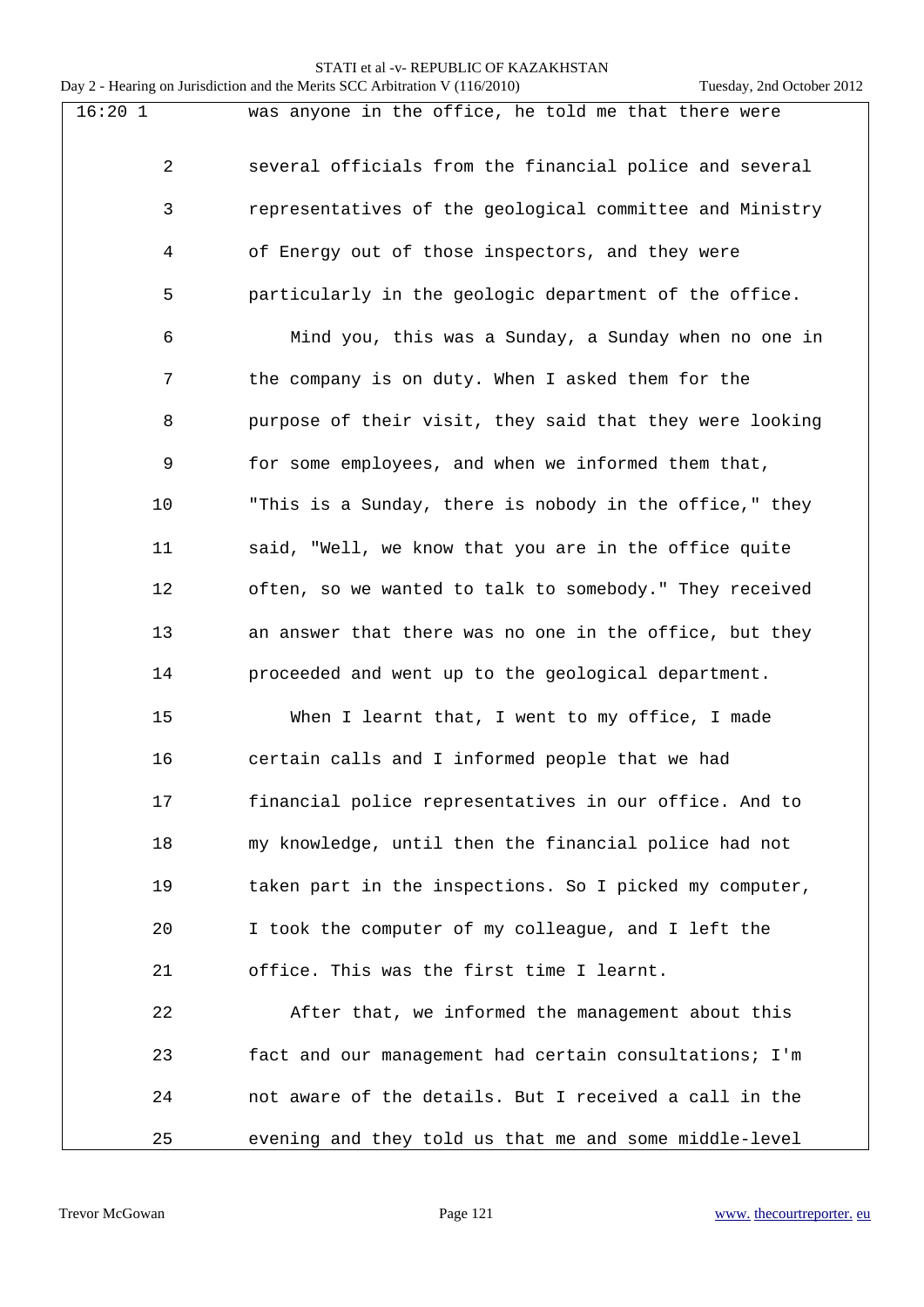| $16:21$ 1 | managers, it would be best that me and several other     |
|-----------|----------------------------------------------------------|
| 2         | mid-sized managers should leave Kazakhstan this week: it |
| 3         | would be safer and better for us because from previous   |
| 4         | experience of our dealings with financial police, it     |
| 5         | ended up jailing one of our employees, as you know.      |
| 6         | For that purpose, top management and Mr Stati            |
| 7         | himself decided not to take any chances and asked the    |
| 8         | most important people who still remained in Kazakhstan   |
| 9         | to leave the country.                                    |
| 10        | However, when we flew into Kischinev, when we            |
| 11        | arrived we spent the entire day in the office and we     |
| 12        | monitored everything that was going on in Kazakhstan.    |
| 13        | And by the way, Monday and Tuesday, the following days,  |
| 14        | were holidays in Kazakhstan, so the first working day    |
| 15        | was Wednesday.                                           |
| 16        | On Thursday we were informed that the financial          |
| 17        | police made an official visit to the office, Mr Rakhimov |
| 18        | and the other Mr Rakhimov, from that moment they took    |
| 19        | part in the inspections. Officially they were present    |
| 20        | in the office, they communicated with the members of the |
| 21        | Prosecutor General's Office, who were there as well,     |
| 22        | with other inspectors as well. I recall the name of      |
| 23        | Mr Pakeev(?), who was in charge of this inspection, he   |
| 24        | was heading this operation.                              |
| 25        | So this is my answer.                                    |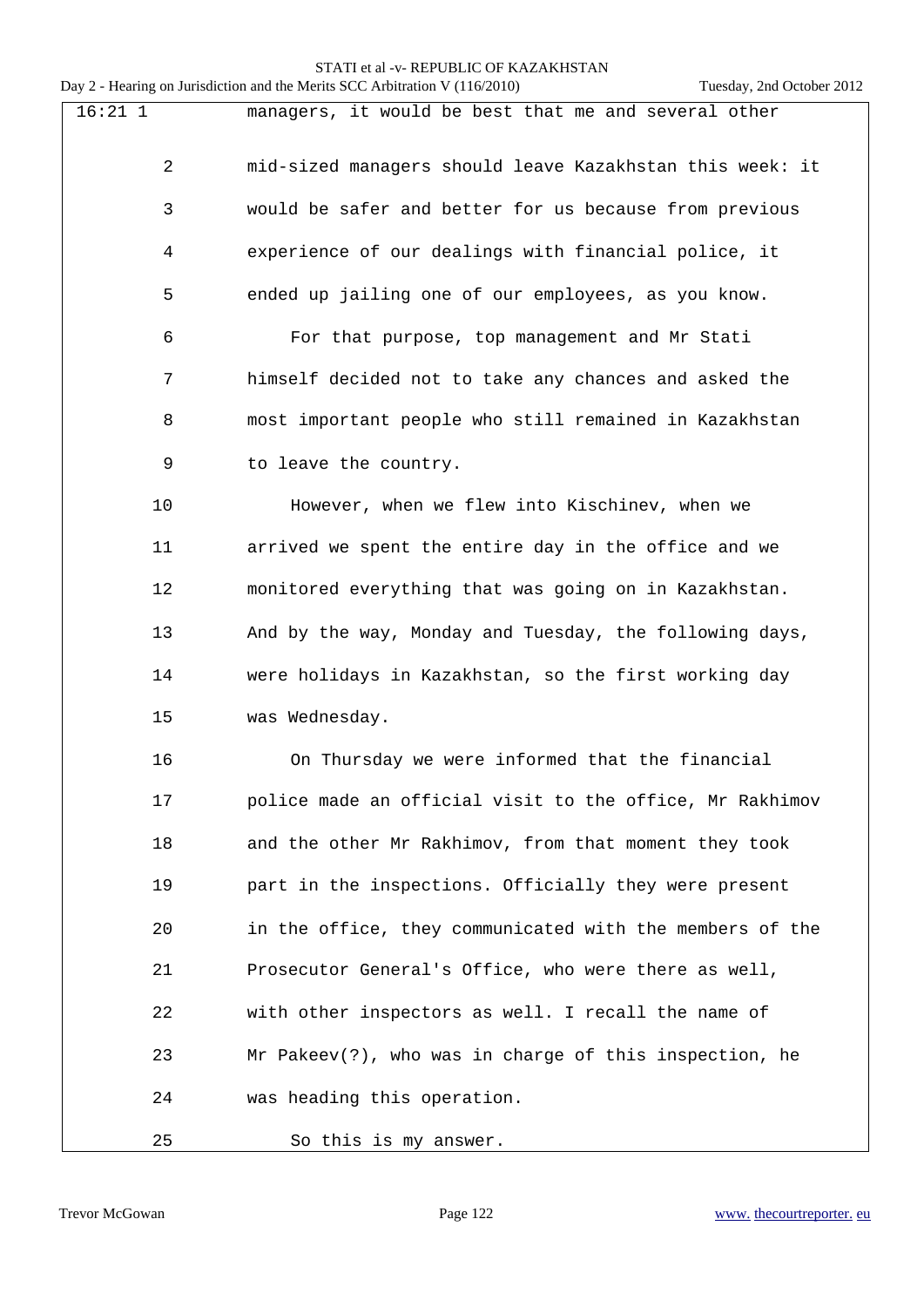| $16:23$ 1 |         | MS ROEBUCK FREY: Thank you. I have no further questions at |
|-----------|---------|------------------------------------------------------------|
|           |         |                                                            |
| 2         |         | this time.                                                 |
| 3         | TH<br>E | CHAIRMAN: Alright. We come to cross.                       |
| 4         |         | $(4\ 23\ pm)$                                              |
| 5         |         | Cross-examination by MR TIRADO                             |
| 6         | Q.      | Good afternoon, Mr Condorachi. Can I apologise in          |
| 7         |         | advance because I will be referring to a number of         |
| 8         |         | different documents and cross-referring to a number of     |
| 9         |         | different documents, and we will try our best to do this   |
| 10        |         | as seamlessly and painlessly as possible, but there will   |
| 11        |         | be quite a few references to various exhibits and          |
| 12        |         | statements.                                                |
| 13        |         | First of all, you have there, I see, on the desk           |
| 14        |         | there, your first witness statement. If I could ask you    |
| 15        |         | to turn to paragraphs 40 and 41 of your first witness      |
| 16        |         | statement, please, and just take a moment to refresh       |
| 17        |         | your memory of what you said there. (Pause)                |
| 18        | Α.      | (Not interpreted) Da.                                      |
| 19        | Q.      | Thank you. Can I ask you to look at Mr Pisica's first      |
| 20        |         | witness statement, which is being handed to you now, and   |
| 21        |         | in particular if I can refer you to paragraphs 54 and 55   |
| 22        |         | of that statement.                                         |
| 23        |         | What I'd like you to do, please, is read Mr Pisica's       |
| 24        |         | statement and then compare it with the paragraphs I've     |
| 25        |         | just asked you to read from your statement.                |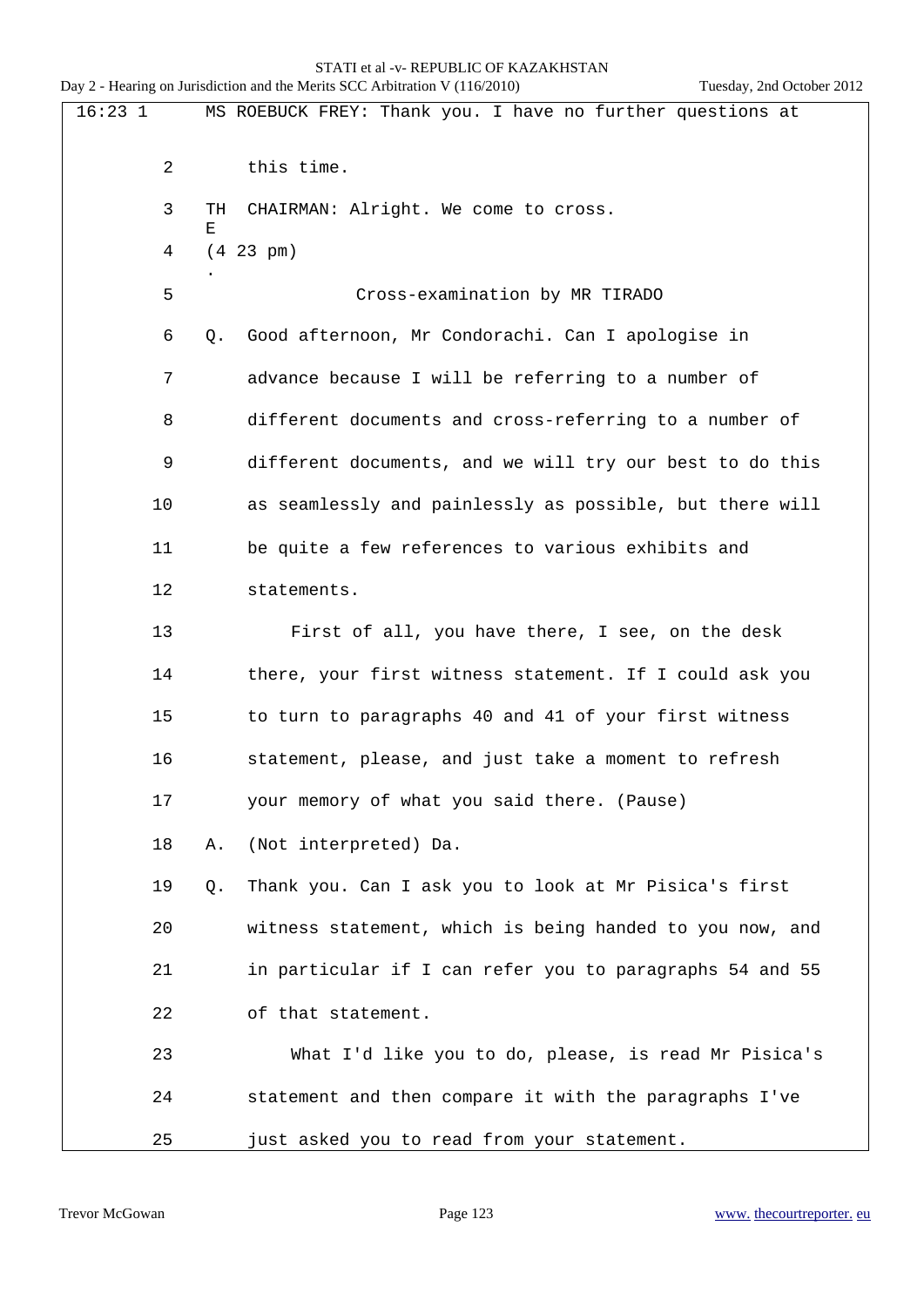| $16:26$ 1 | Α. | (Not interpreted) Da.                                    |
|-----------|----|----------------------------------------------------------|
| 2         | Q. | Would you agree that the wording of paragraphs 40 and 41 |
| 3         |    | of your first witness statement and paragraphs 54 and 55 |
| 4         |    | of Mr Pisica's first statement are virtually identical?  |
| 5         | Α. | Well, these statements describe the same events.         |
| 6         | Q. | But they describe them, do they not, in almost identical |
| 7         |    | terms?                                                   |
| 8         | Α. | Similarly terms; I wouldn't say that they are identical. |
| 9         | Q. | I think the term I used was "virtually identical".       |
| $10 \,$   |    | Did you write your statement, Mr Condorachi?             |
| 11        | Α. | Yes, I did.                                              |
| 12        | Q. | And the words that are used in your paragraphs 40 and 41 |
| 13        |    | of your first statement are your words or Mr Pisica's?   |
| 14        | Α. | These are my words.                                      |
| 15        | Q. | Thank you.                                               |
| 16        |    | Just to clarify your role, if I may, it is correct       |
| 17        |    | that you are qualified as a lawyer in Romania; is that   |
| 18        |    | right?                                                   |
| 19        | Α. | That's right. I graduated from Romanian university, so   |
| 20        |    | I am a Romanian lawyer. Well, to say that I am           |
| 21        |    | a Romanian lawyer, that's a bit different thing. But     |
| 22        |    | I am a graduate of Romanian university: I obtained my    |
| 23        |    | law degree in Romania.                                   |
| 24        | Q. | Understood. But you do not have any qualifications in    |
| 25        |    | relation to Kazakh law, do you?                          |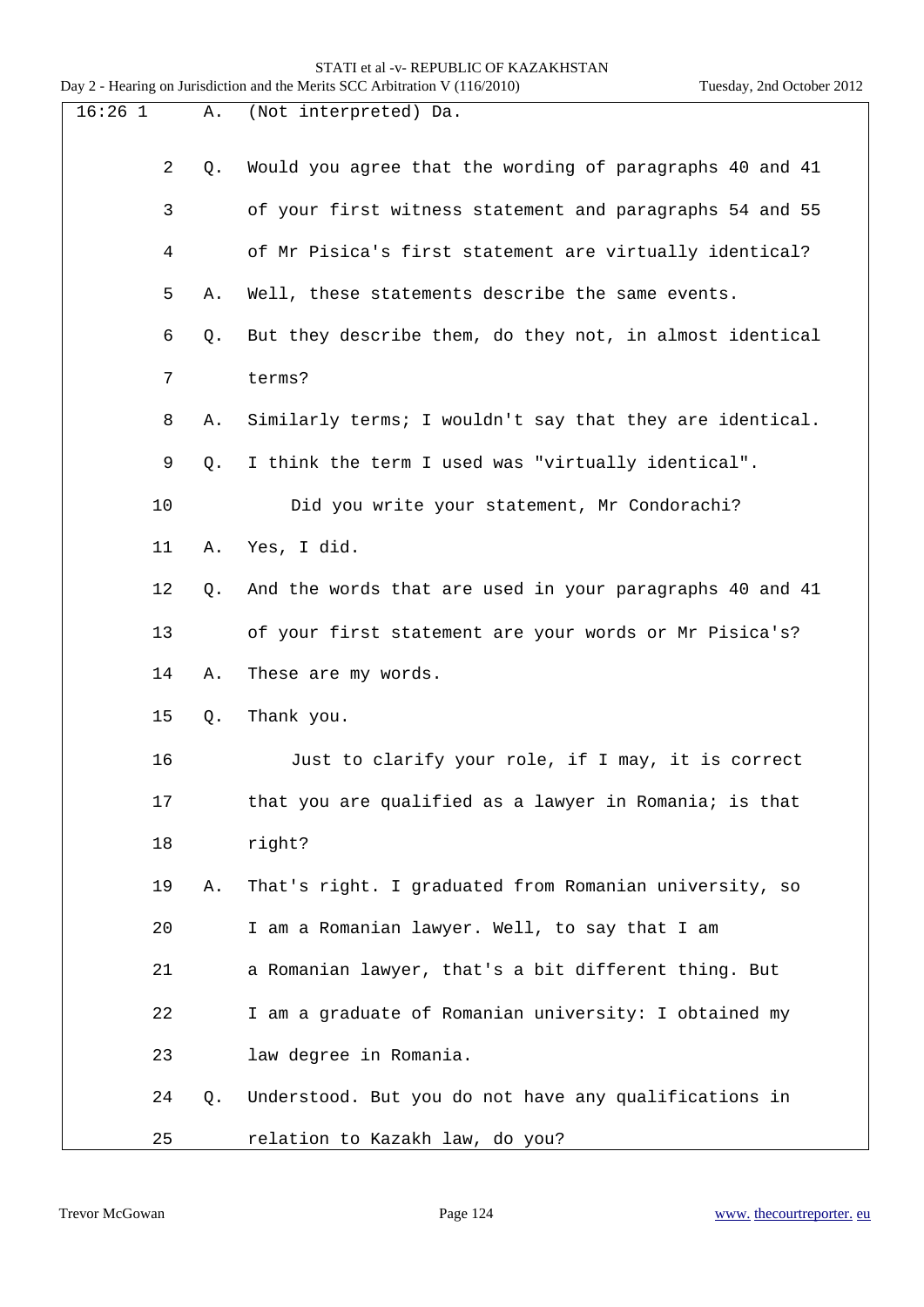| $16:28$ 1 | Α.  | I never studied in Kazakhstan, I never had any          |
|-----------|-----|---------------------------------------------------------|
| 2         |     | university studies in Kazakhstan, although while        |
| 3         |     | I worked in Kazakhstan I attended a number of seminars  |
| 4         |     | and workshops concerning Kazakhstan legislation, which  |
| 5         |     | was subjected to periodic changes.                      |
| 6         | Q.  | But whether you studied in Kazakhstan or elsewhere, you |
| 7         |     | don't actually have any qualification in Kazakh law, do |
| 8         |     | you?                                                    |
| 9         | Α.  | No. When you say I don't have qualification, what       |
| 10        |     | exactly do you mean? I don't have a diploma?            |
| 11        | Q.  | Correct. You are not qualified in, you do not have      |
| 12        |     | a degree, you do not have a diploma in Kazakh law, do   |
| 13        |     | you?                                                    |
| 14        | Α.  | No, I don't have any diploma in Kazakh law. However,    |
| 15        |     | a qualified Kazakhstan lawyer is different to --        |
| 16        | Q.  | I'd now like to discuss the inspections and             |
| 17        |     | investigations -- sorry, I think the sound's            |
| 18        | THE | INTERPRETER: I apologise. The last answer of the        |
| 19        |     | witness was:                                            |
| 20        | Α.  | I wanted to make a difference because the notion of     |
| 21        |     | a qualified Kazakhstan lawyer is something different.   |
| 22        |     | So I just wanted to make sure I understand what you     |
| 23        |     | mean.                                                   |
| 24        | Q.  | Okay, thank you. I would like to discuss the            |
| 25        |     | inspections and investigations that resulted in         |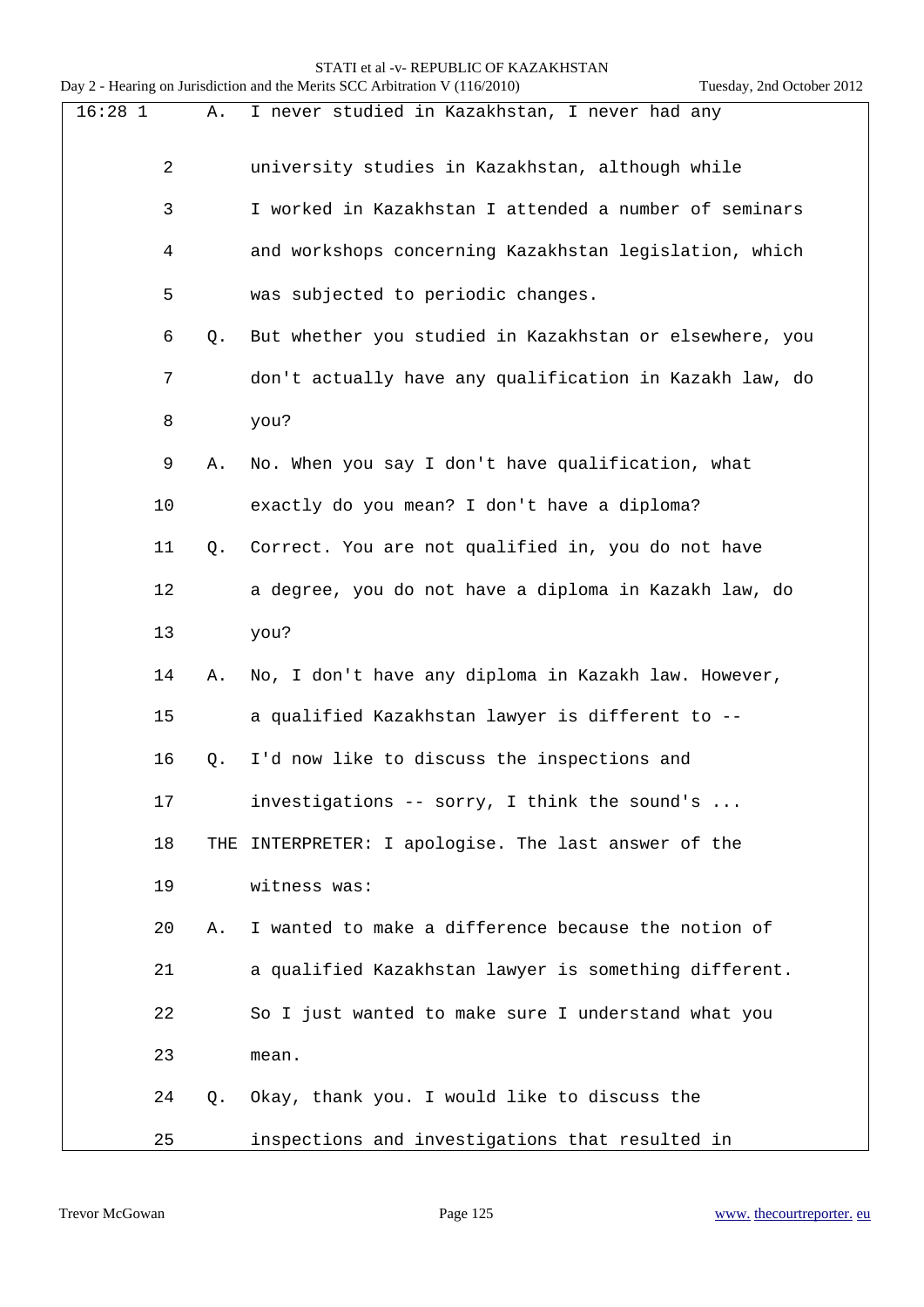| 16:301         | a criminal charge being successfully brought against       |
|----------------|------------------------------------------------------------|
| $\overline{2}$ | Mr Cornegruta in September 2 009.                          |
| 3              | In paragraph 16 of your first witness statement you        |
| 4              | state that the financial police:                           |
| 5              | " gamed the system, by gathering all the                   |
| 6              | necessary information through the criminal                 |
| 7              | investigations of KPM and TNG, and then changing the       |
| 8              | target of the criminal case, thus ensuring that KPM        |
| 9              | would not participate in the subsequent trial."            |
| 10             | Do you see that? You are nodding, so                       |
| 11             | Yes, I see that.<br>Α.                                     |
| 12             | THE CHAIRMAN: You have to say yes or no.                   |
| 13             | THE WITNESS: Yes.                                          |
| 14             | MR TIRADO: However, in your second witness statement at    |
| 15             | paragraph 2 you say:                                       |
| 16             | " the Financial Police began an investigation              |
| 17             | looking for criminal activity without formally accusing    |
| 18             | any specific individual, or even KPM directly, of having   |
| 19             | committed a crime or notifying that it was the subject     |
| 20             | of the criminal investigation."                            |
| 21             | Do you see that?                                           |
| 22             | Yes, I do.<br>Α.                                           |
| 23             | Those two statements are contradictory, aren't they?<br>Q. |
| 24             | No, they are not.<br>Α.                                    |
| 25             | No? First you say KPM was initially the target; then<br>Q. |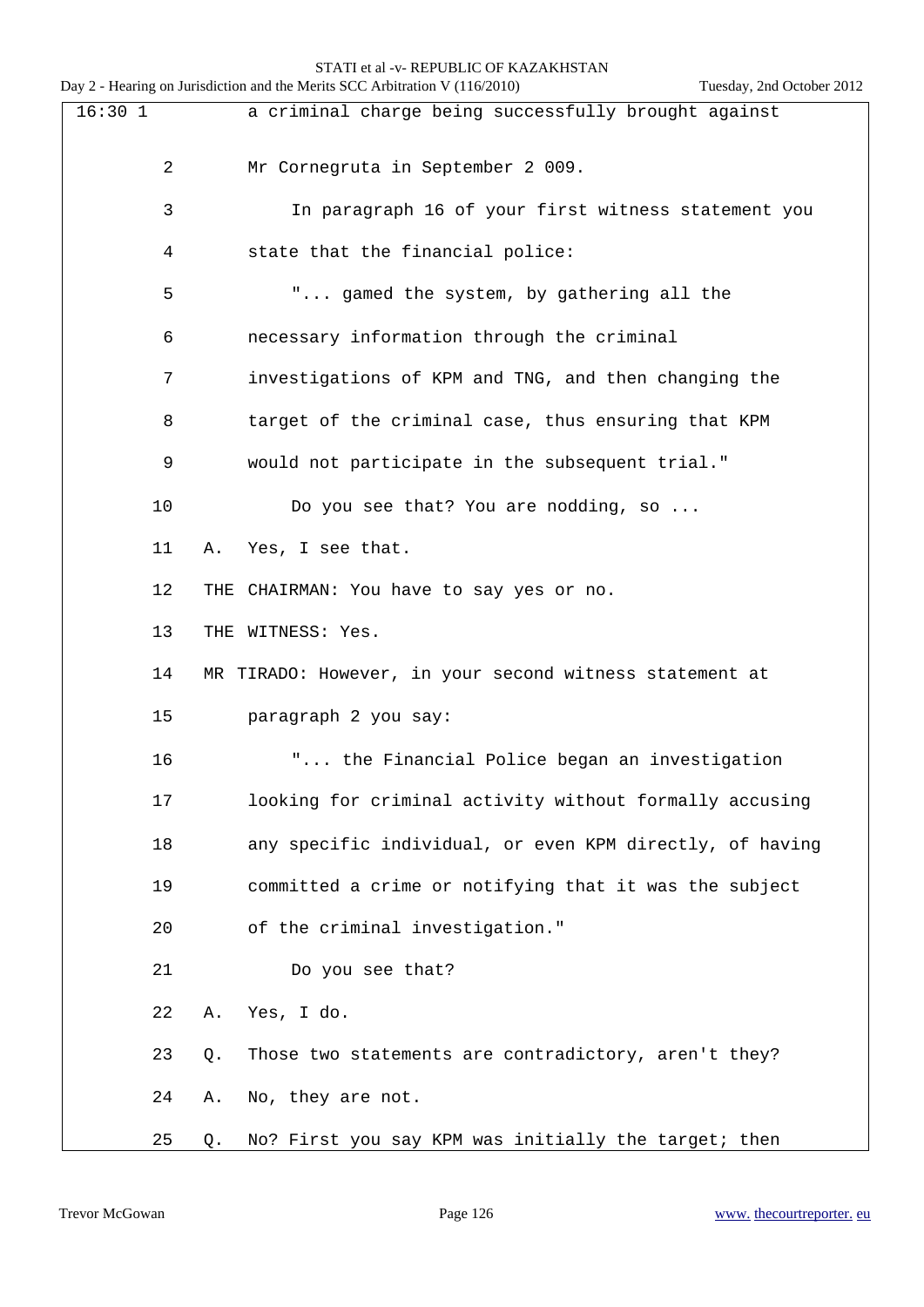| $16:32$ 1      | you say KPM was not a target initially. In fact, you do  |
|----------------|----------------------------------------------------------|
| $\overline{2}$ | not know how a criminal investigation works under Kazakh |
| 3              | law, do you, because you are not a Kazakh lawyer? Isn't  |
| 4              | that right?                                              |
| 5<br>Α.        | I would like to clarify that the criminal case was       |
| 6              | initiated based on a fact, the fact of alleged use of    |
| 7              | the trunk pipeline without having a licence to do so,    |
| 8              | and the criminal case that was initiated does not        |
| 9              | require that the criminal case is initiated against      |
| 10             | someone individually. And at the first stage of the      |
| 11             | criminal investigations, the financial police were       |
| 12             | gathering the evidence without bringing accusations      |
| 13             | against anyone individually.                             |
| 14             | And so it lasted until Mr Cornegruta received the        |
| 15             | accusations. I believe, if I'm not mistaken, it was the  |
| 16             | end of April or early May. So by this time the           |
| 17             | financial police had gathered all the evidence, from the |
| 18             | moment when they initiated the criminal case on          |
| 19             | 15th December until they produced accusations against    |
| 20             | Mr Cornegruta in early May.                              |
| 21             | So I don't see any contradiction in these two            |
| 22             | statements, because in my second witness statement I say |
| 23             | that Mr Cornegruta did not have any possibility to       |
| 24             | participate in the criminal investigation for the period |
| 25             | of four or five months. And at the moment when he        |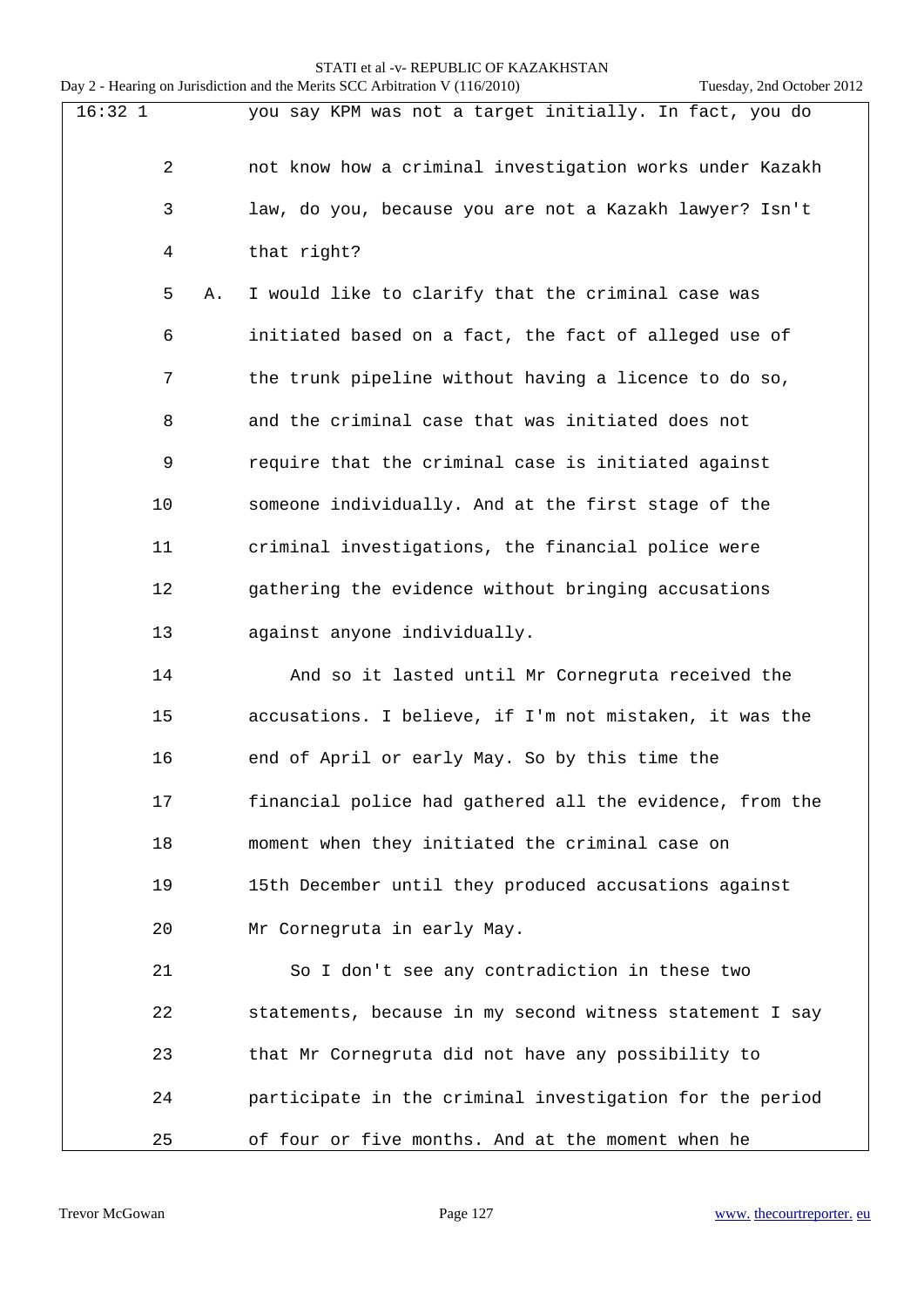| $16:34$ 1      | received these accusations against him, they basically  |
|----------------|---------------------------------------------------------|
| $\overline{a}$ | just produced a criminal file against him, with all the |
| 3              | evidence and other materials, and at this moment        |
| 4              | Mr Cornegruta had to deal with the entire materials,    |
| 5              | with the entire file.                                   |
| 6              | So at the moment the accusations were brought           |
| 7              | against him, he could not participate -- KPM could not  |
| 8              | participate, because the accusations were not against   |
| 9              | KPM but against Mr Cornegruta personally. While during  |
| 10             | the investigation period, all the enquiries and all the |
| 11             | activities of the financial police were targeting KPM,  |
| 12             | because the company was working with the pipelines.     |
| 13             | That's why the investigations were -- the company was   |
| 14             | the owner of the pipeline.                              |
| 15             | So please do not accuse me of not knowing the           |
| 16             | criminal law of Kazakhstan. And you did not allow me to |
| 17             | complete my statement about being a qualified lawyer in |
| 18             | Kazakhstan.                                             |
| 19             | If you say that only lawyers who were educated in       |
| 20             | Kazakhstan were allowed to practise law in Kazakhstan,  |
| 21             | it wouldn't be true about a large number of lawyers in  |
| 22             | Kazakhstan. If you received your legal degree outside   |
| 23             | Kazakhstan, abroad -- many lawyers in Kazakhstan did    |
| 24             | so -- they can continue practising law, they can        |
| 25             | practise law in Kazakhstan without requalifying         |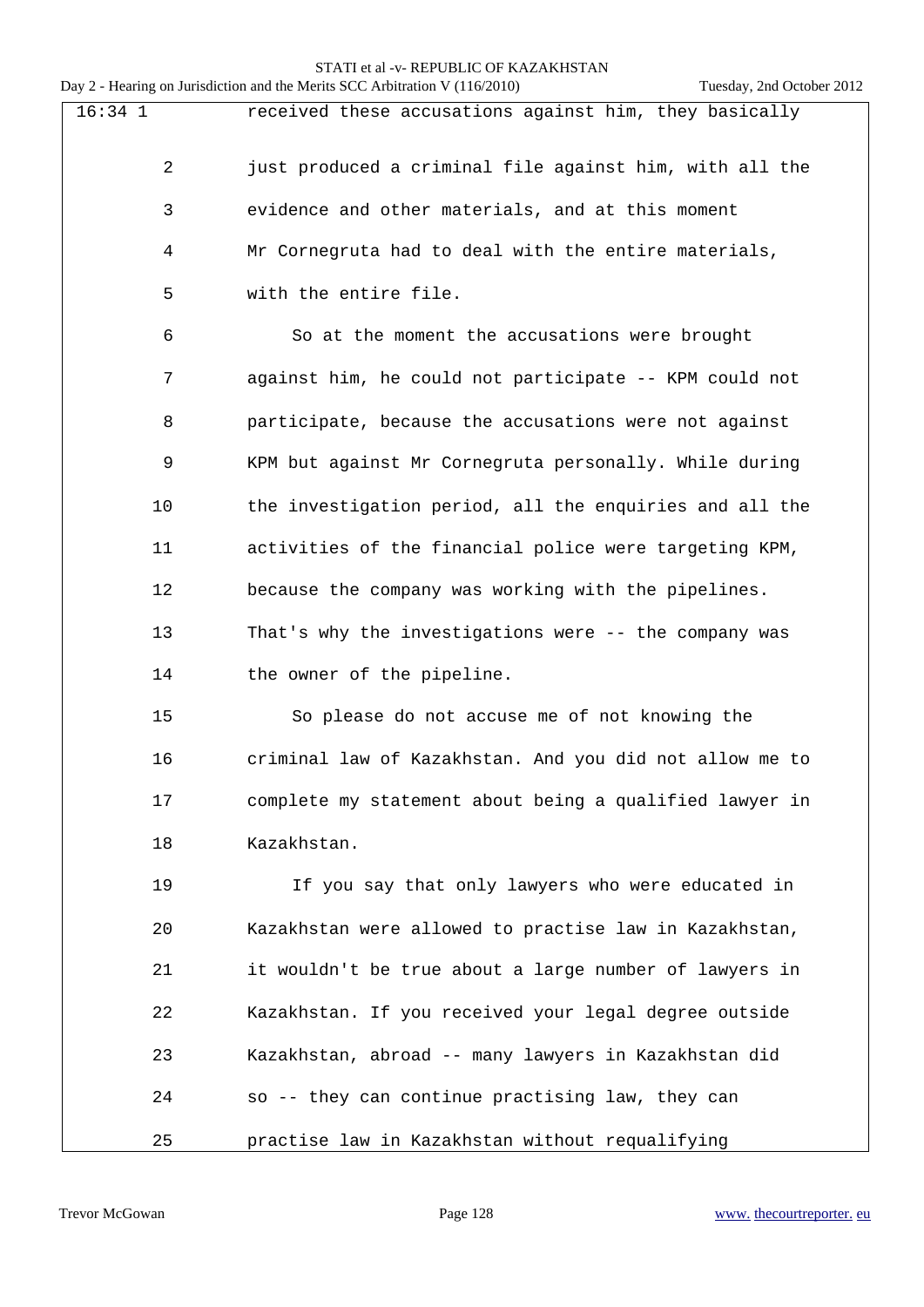| $16:36$ 1      | themselves in Kazakhstan. 30%, if not 50%, of the             |
|----------------|---------------------------------------------------------------|
| $\overline{a}$ | lawyers working in Kazakhstan obtained their degree           |
| 3              | outside the country. And this is actually true not only       |
| 4              | for Kazakhstan but for all post-Soviet republics.             |
| 5              | However, when it comes to my personal knowledge of            |
| 6              | Kazakhstan legislation, I have worked for eight years in      |
| 7              | this country and I believe I have obtained quite a good       |
| 8              | knowledge of the legislation in its practical                 |
| 9              | application, meaning especially given that the                |
| 10             | legislation is very similar between this and the other        |
| 11             | country, and we have the same basics both in Moldova and      |
| 12             | Kazakhstan. We moved into the same directions in              |
| 13             | parallel due to the market economy being introduced           |
| 14             | approximately at the same time and in the same manner,        |
| 15             | and approximately using the same consultants and              |
| 16             | experts, building legislation, and using the same aid         |
| 17             | from foreign countries to facilitate the switch into the      |
| 18             | market economy.                                               |
| 19             | So there are no such principal differences between            |
| 20             | the legislations of Moldova, Kazakhstan and the Russian       |
| 21             | legislation as well.                                          |
| 22             | That was what I wanted to clarify. Thank you.                 |
| 23             | You say in paragraph 2 of your second witness statement<br>Q. |
| 24             | that neither the rights of KPM nor Cornegruta were            |
| 25             | protected during the investigation, and that they did         |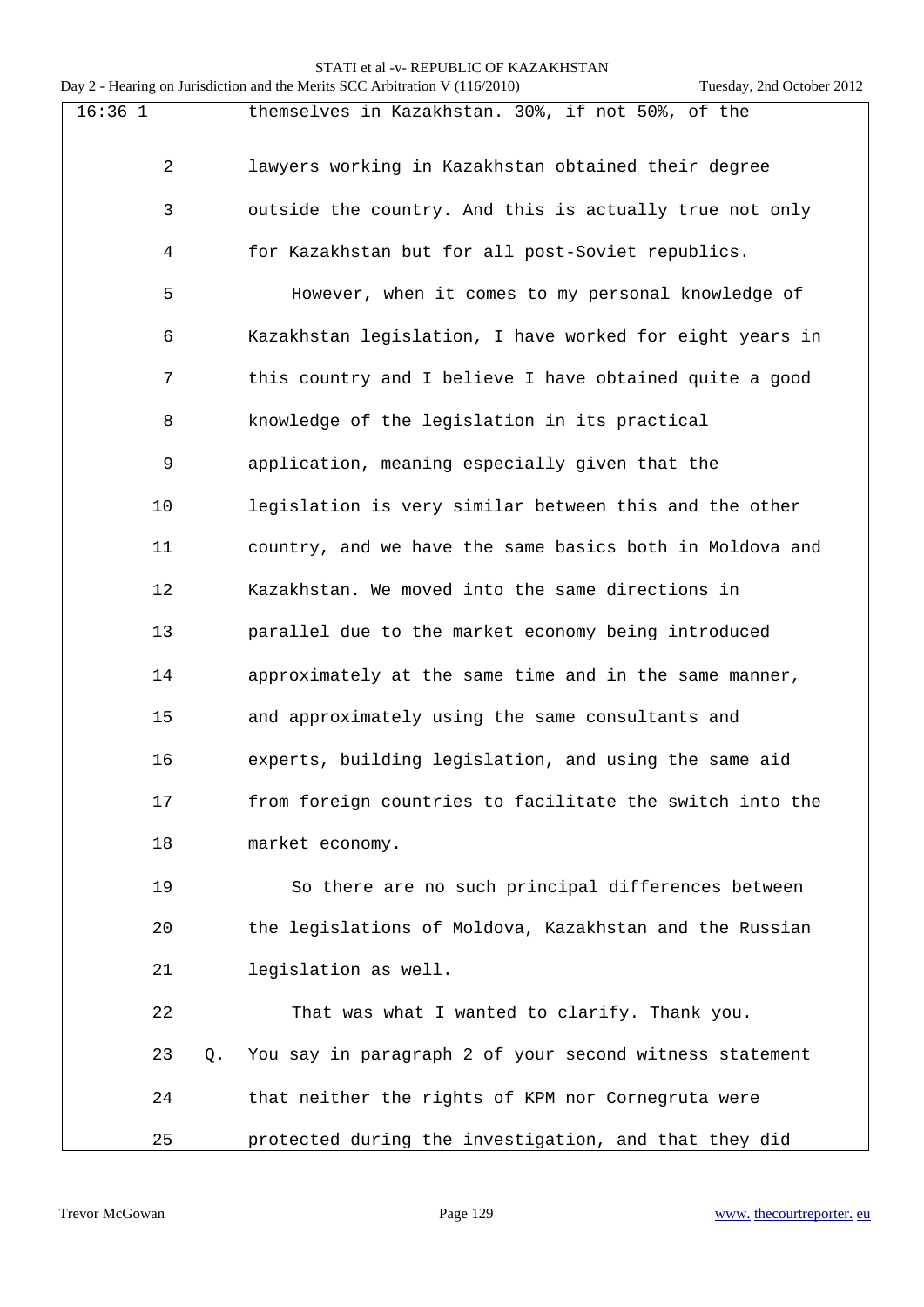| $16:37$ 1 |    | not participate in the investigation.                                                       |
|-----------|----|---------------------------------------------------------------------------------------------|
| 2         |    | However, as Mr Rakhimov confirmed in his [second]                                           |
| 3         |    | witness statement -- and that's being passed to you                                         |
| 4         |    | now -- at paragraph 4.5, Mr Cornegruta was interviewed                                      |
| 5         |    | by the financial police as a witness in the                                                 |
| 6         |    | investigation on 25 December 2008. Therefore he did                                         |
| 7         |    | participate in the investigation, didn't he?                                                |
| 8         | Α. | Mr Cornegruta -- in the criminal process there is a huge                                    |
| 9         |    | difference between a witness and a suspect concerning                                       |
| 10        |    | the rights that such persons have in the criminal                                           |
| 11        |    | process, and the status of a suspect gives you much                                         |
| 12        |    | broader rights to defend yourself. But Mr Cornegruta                                        |
| 13        |    | was questioned as a witness, in a different status. And                                     |
| 14        |    | after that, all the procedural remedies, or all the                                         |
| 15        |    | procedural measures and capacity of the financial police                                    |
| 16        |    | were used in respect of Mr Cornegruta.                                                      |
| 17        |    | However, the criminal case was still considered                                             |
| 18        |    | initiated based on a fact. And when we made enquiries,                                      |
| 19        |    | they told us that since a criminal case was initiated                                       |
| 20        |    | due to certain facts, the materials were only given to                                      |
| 21        |    | the participants of the criminal process. And since                                         |
| 22        |    | they did not have a suspect at that time, then since you                                    |
| 23        |    | are not a party to the criminal case yet, you do not                                        |
| 24        |    | have any rights of access to the information.                                               |
| 25        |    | So until May 2009 the investigation was held without our<br>participantion; they would just |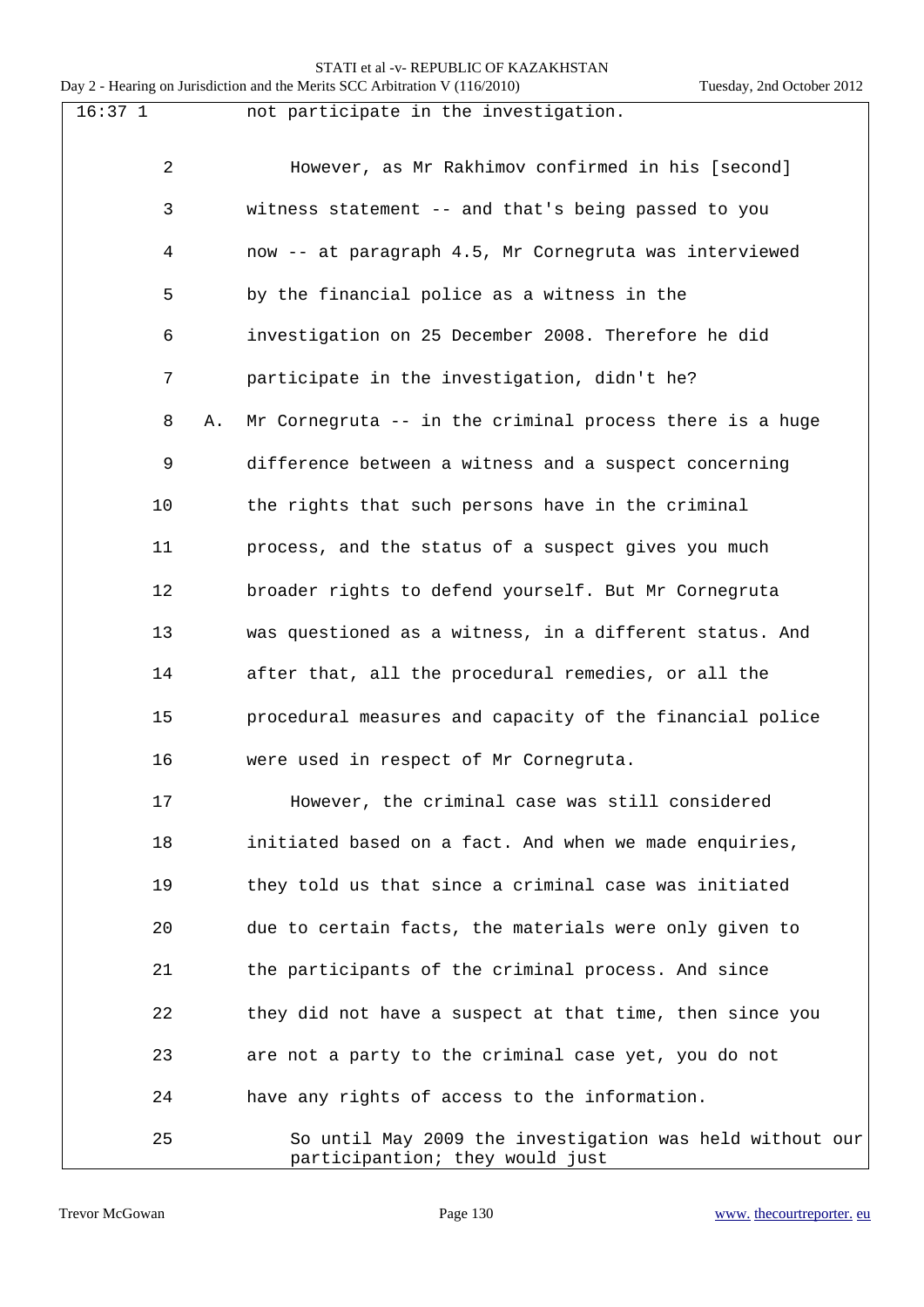| $16:39$ 1      |    | come to us, they would just extract some materials, and |
|----------------|----|---------------------------------------------------------|
| $\overline{a}$ |    | we wouldn't even know what they get. They would arrange |
| 3              |    | for expertise. And he only obtained these materials in  |
| 4              |    | May, when he was allowed to see the materials.          |
| 5              |    | So what I mean is that during the process when the      |
| 6              |    | evidence was collected, Mr Cornegruta did not take any  |
| 7              |    | other part but participated as a witness and was        |
| 8              |    | questioned as a witness, and he did not even have       |
| 9              |    | a criminal lawyer with him at that moment. We actually  |
| 10             |    | did not have any criminal lawyer available at that time |
| 11             |    | because we were not expecting this coming, and that was |
| 12             |    | very unpleasant.                                        |
| 13             | Q. | You also say in your first witness statement at         |
| 14             |    | paragraph 13 that KPM made complaints to the GPO about  |
| 15             |    | the investigation. As Mr Kravchenko confirms in his     |
| 16             |    | second witness statement in paragraph 3.5, a copy of    |
| 17             |    | which is being passed to you:                           |
| 18             |    | " the GPO protects the rights and freedoms of           |
| 19             |    | citizens, as well as the rights of businessmen in       |
| 20             |    | Kazakhstan."                                            |
| 21             |    | Therefore, KPM had protection and used the              |
| 22             |    | protection in the course of the investigation,          |
| 23             |    | didn't it?                                              |
| 24             | Α. | The role of the Prosecutor's Office is an interesting   |
| 25             |    | question. Thanks for putting this to me.                |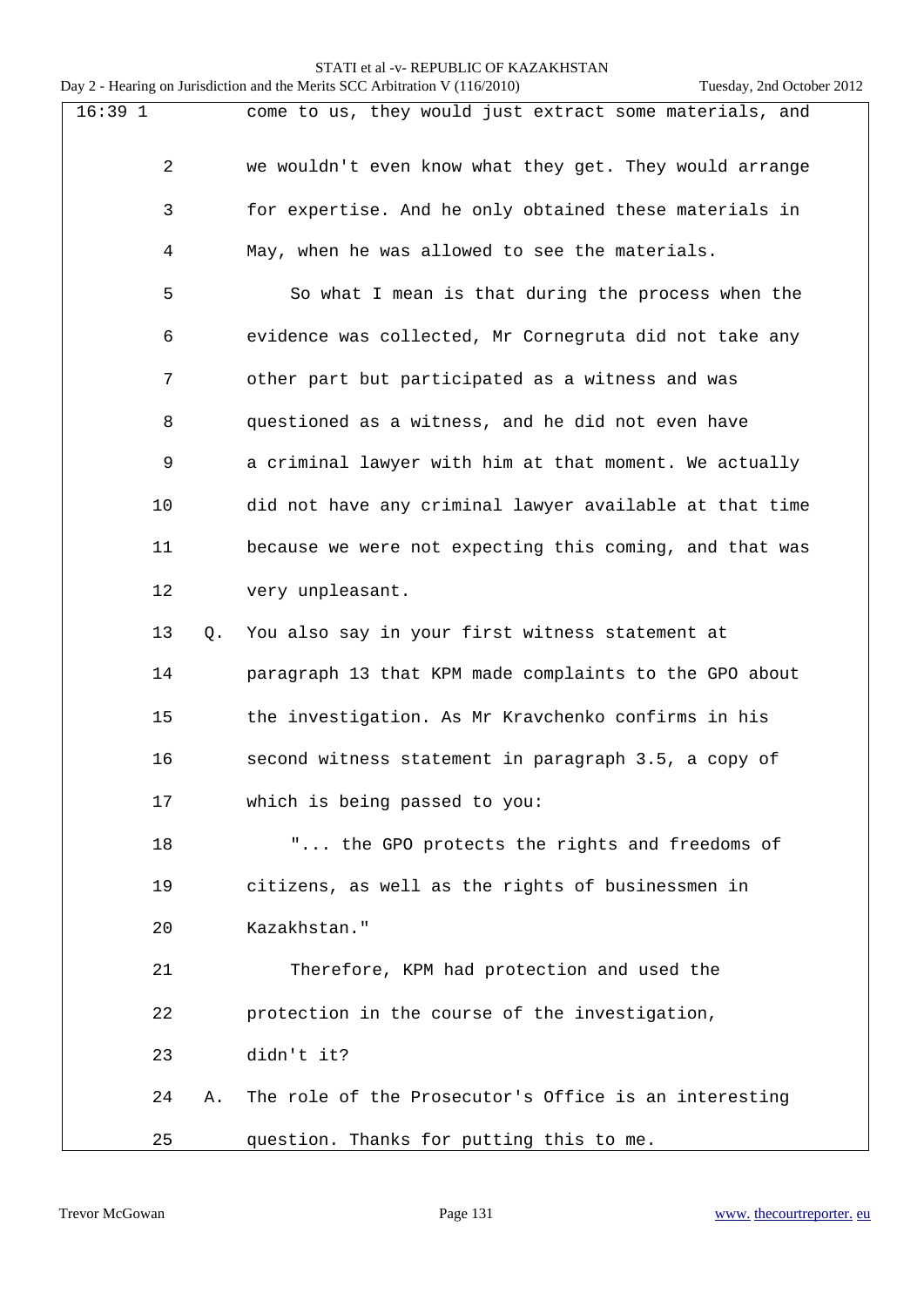| 16:411         | Every time we had a opportunity and every time we        |
|----------------|----------------------------------------------------------|
| $\overline{2}$ | had a reason, we would send a complaint to the General   |
| 3              | Prosecutor's Office, and the General Prosecutor's Office |
| 4              | would send this back down to the officials at the local  |
| 5              | level, to the regional prosecutor's office, and they     |
| 6              | would send it to the transport prosecutor's office or    |
| 7              | municipality of Mangystau transport prosecutor's office. |
| 8              | So they would send it back locally and we would never    |
| 9              | receive any answers to our complaints.                   |
| 10             | Only at a later stage we learnt that the General         |
| 11             | Prosecutor and the transport prosecutor and even the     |
| 12             | regional prosecutor never saw these materials; they only |
| 13             | made enquiries. But the financial police, using the      |
| 14             | excuse that this is a case under investigation or there  |
| 15             | is an expertise ongoing, would give them this excuse and |
| 16             | not provide the materials.                               |
| 17             | So, as we learnt at a later stage, during all this       |
| 18             | period of time the GPO did not have an opportunity to    |
| 19             | actually obtain access to the materials of this case.    |
| 20             | Although the Prosecutor's Office is a more powerful      |
| 21             | authority and actually has a duty and the scope of its   |
| 22             | authority to see the materials, and the financial police |
| 23             | had a duty to provide the materials to either Mangystau  |
| 24             | local prosecutor's office or transport prosecutor's      |
| 25             | office or regional prosecutor's office, or General       |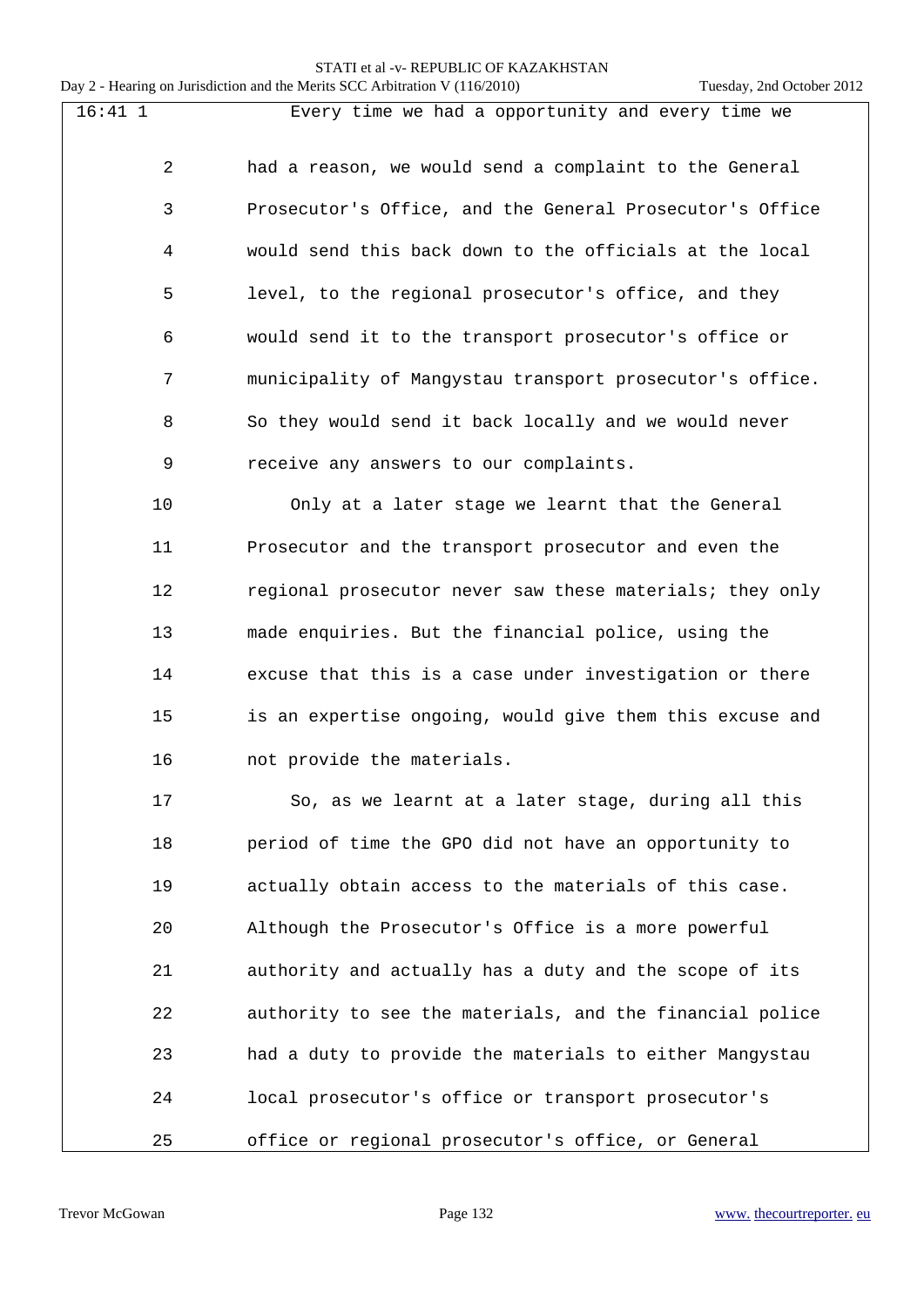| 16:431  |    | Prosecutor's Office, this [has] never been done.         |
|---------|----|----------------------------------------------------------|
| 2       |    | I don't think we can speak about protection or           |
| 3       |    | freedoms and rights which were duly protected through    |
| 4       |    | these authorities.                                       |
| 5       | Q. | Well, Mr Kravchenko is here and will be giving evidence, |
| 6       |    | and will no doubt clarify exactly the role of the GPO.   |
| 7       |    | Mr Rakhimov says in his second statement, at             |
| 8       |    | paragraphs 2.2 and 2.3:                                  |
| 9       |    | " on 15 December 2008, I passed a Resolution to          |
| $10 \,$ |    | open a criminal investigation.                           |
| 11      |    | "A criminal case was not instituted against              |
| 12      |    | a specific person "                                      |
| 13      |    | Then in paragraph 2.5 he goes on to say:                 |
| 14      |    | " on 25 April 2009, I made the decision to name          |
| 15      |    | Cornegruta as the defendant and issued a Resolution. On  |
| 16      |    | the same day, in accordance with Art[icle] 209 of the    |
| 17      |    | CPC of the RoK, the Resolution was announced to and      |
| 18      |    | explained to Mr Cornegruta in the presence of his        |
| 19      |    | lawyer. Mr Cornegruta was also informed about his        |
| 20      |    | rights as an accused."                                   |
| 21      |    | Mr Condorachi, therefore, between the start of the       |
| 22      |    | investigation on 15th December and 25th April, neither   |
| 23      |    | KPM nor Mr Cornegruta was considered a defendant and     |
| 24      |    | neither of them was at risk of any prosecution in that   |
| 25      |    | period. Do you agree?                                    |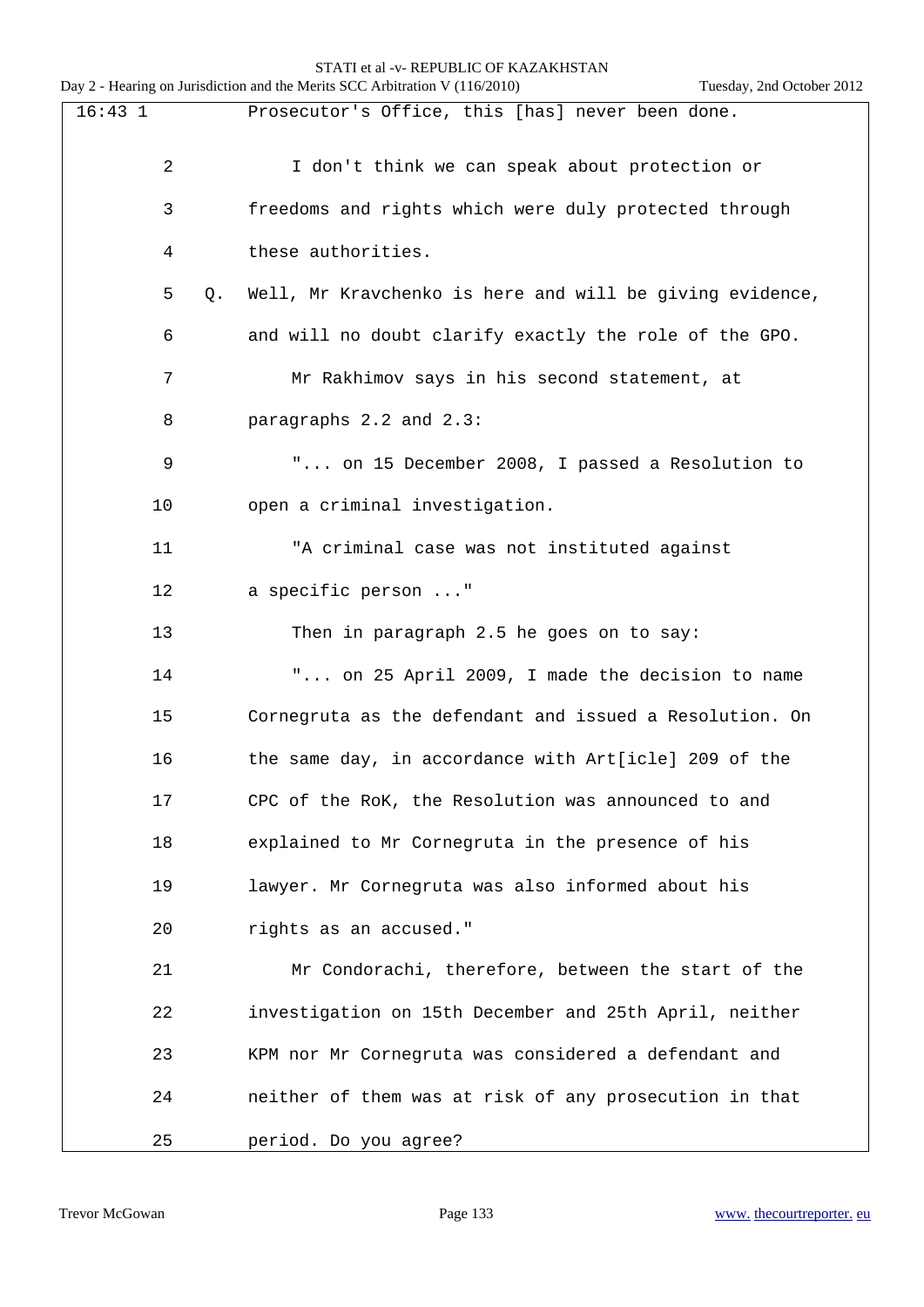| $16:45$ 1      | No, I disagree. The thing is that all the case<br>Α.                                                                                   |
|----------------|----------------------------------------------------------------------------------------------------------------------------------------|
| $\overline{2}$ | materials against Cornegruta were gathered during this                                                                                 |
| 3              | period of time, when he was not accused yet. So when he                                                                                |
| 4              | was accused, at the time when he was accused, at that                                                                                  |
| 5              | time that he was accused, he received the entire file                                                                                  |
| 6              | against him with all the materials.                                                                                                    |
| 7              | We were hoping that it will not come to that because                                                                                   |
| 8              | we were of the opinion that there was no reason to even                                                                                |
| 9              | initiate the criminal case, not to mention accuse                                                                                      |
| 10             | Mr Cornegruta for illegal business, i.e. operation of a trunk<br>pipeline without licences.                                            |
| 11             | When it comes to use of alleged -- alleged use of the                                                                                  |
| 12             | trunk pipelines, we believe that there were no reasons                                                                                 |
| 13             | to initiate such criminal case.                                                                                                        |
| 14             | And this phrase in this particular -- "Resolution",                                                                                    |
| 15             | I am speaking about "Resolution" -- except for this                                                                                    |
| 16             | particular phrase, there were no other reasons. And                                                                                    |
| 17             | there were allegations that KPM and TNG do not have                                                                                    |
| 18             | licences: this was indeed true because they never used                                                                                 |
| 19             | the trunk pipeline. So there were no confirmations at                                                                                  |
| 20             | this point in time and there was no serious expert or                                                                                  |
| 21             | other specialist who could say whether this is a trunk                                                                                 |
| 22             | pipeline. You could only guess or there was a wishful                                                                                  |
| 23             | thinking on behalf of the financial police to qualify                                                                                  |
| 24             | this pipeline as trunk pipeline.                                                                                                       |
| 25             | The MEMR was the licensing authority with respect to this type of<br>activity from the very moment when this pipeline appeared and was |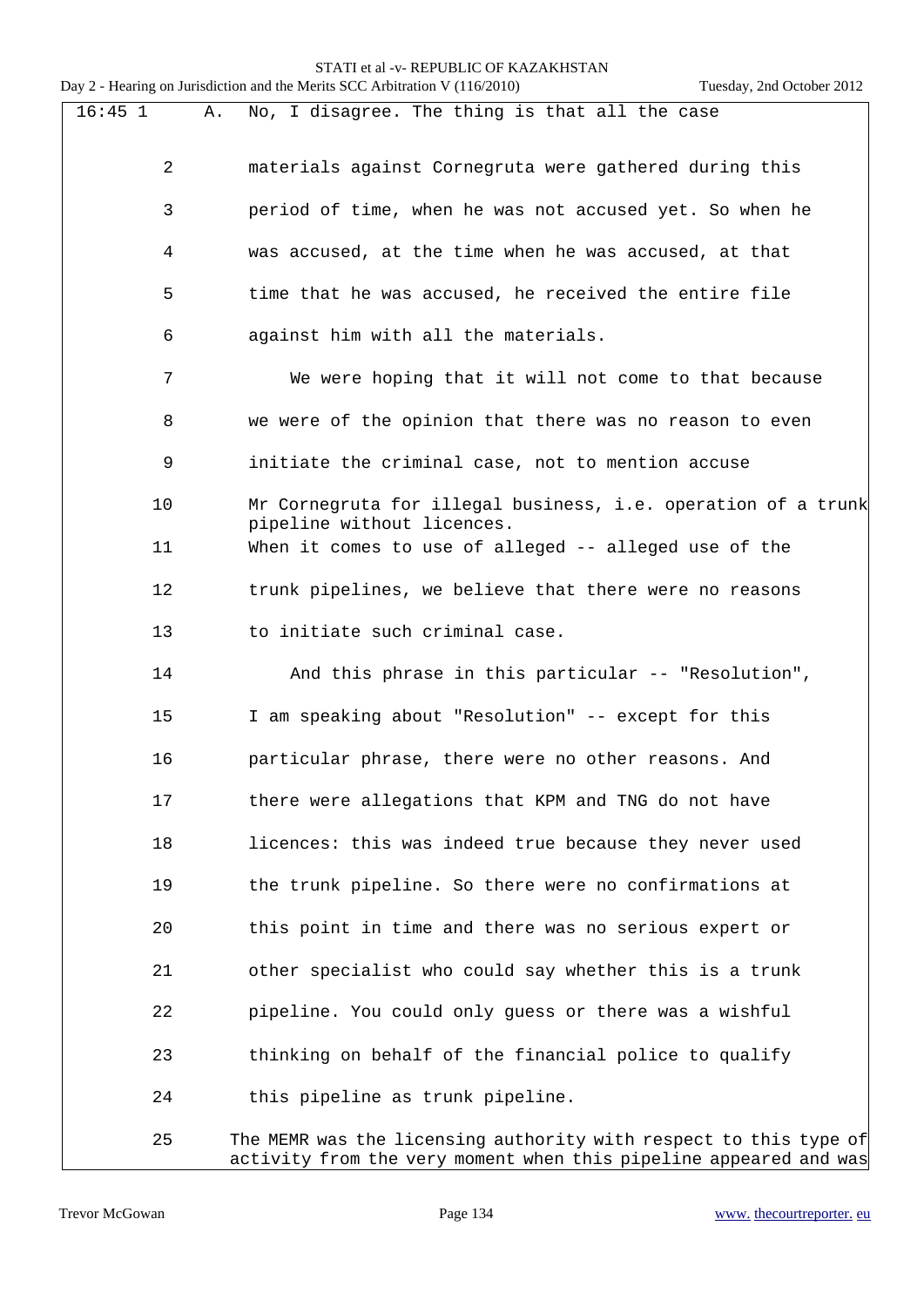| $16:47$ 1      | commissioned in 2002 and until 2007, when the scope of this                      |
|----------------|----------------------------------------------------------------------------------|
| $\overline{2}$ | liability was transferred to the Agency for Regulation of Natural<br>Monopolies, |
| 3              | there were no hints whatsoever that we would receive and                         |
| 4              | no reasons to believe that this could possibly be                                |
| 5              | a trunk pipeline. And suddenly, at the very moment                               |
| 6              | during the inspection where the participants were -- or                          |
| 7              | the inspecting authorities were officials from the                               |
| 8              | financial police -- this was the moment in time when the                         |
| $\mathsf 9$    | Ministry of Energy no longer was the licensing                                   |
| 10             | authority -- suddenly this ministry became interested in                         |
| 11             | this licensing matter.                                                           |
| 12             | However, they did not specify in this document that                              |
| 13             | this was indeed a trunk pipeline; they just specified                            |
| 14             | that we, or the companies, did not have the licence,                             |
| 15             | which is a true fact because the companies never owned                           |
| 16             | a trunk pipeline.                                                                |
| 17             | So it is my opinion that there were no reasons to                                |
| 18             | initiate a criminal case.                                                        |
| 19             | And just a small note: everything that the officials                             |
| 20             | of the financial police did, both during the inspection                          |
| 21             | and at the later stage, they were gathering the                                  |
| 22             | information about the profits of KPM, and the purpose                            |
| 23             | was -- and the sales of oil information, just to see the                         |
| 24             | future of the company. So this was the main purpose of                           |
| 25             | the inspections.                                                                 |
|                |                                                                                  |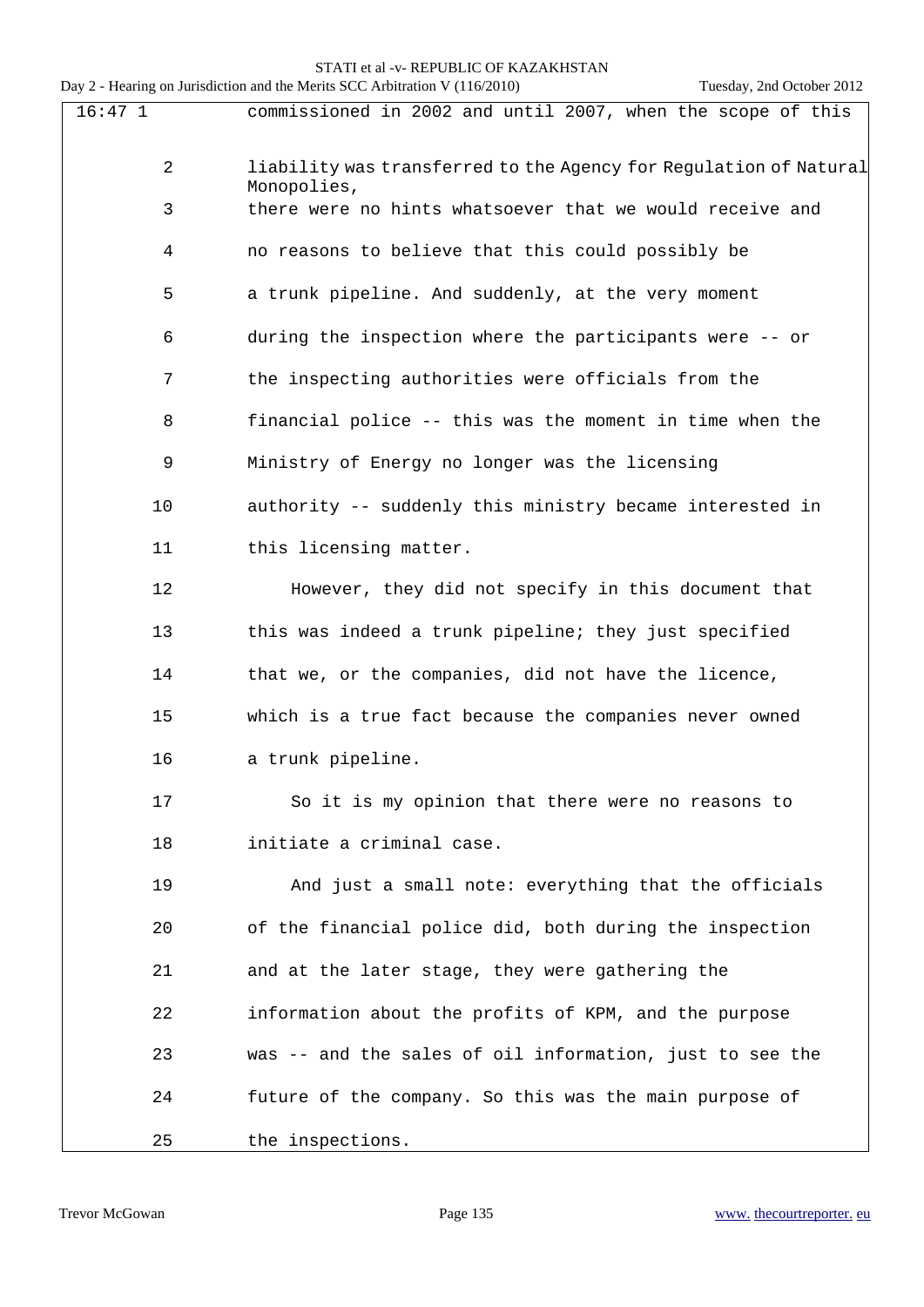| $16:48$ 1 | So the matter whether this was a trunk or not                 |
|-----------|---------------------------------------------------------------|
| 2         | a trunk pipeline --                                           |
| 3         | THE CHAIRMAN: I'm sorry, I think you are aware that this      |
| 4         | was a bit beyond the question that was raised. So just        |
| 5         | try to stick to the answers.                                  |
| 6         | THE WITNESS: (In English) Excuse me.                          |
| 7         | MR TIRADO: I'm grateful, sir.                                 |
| 8         | Mr Condorachi, in paragraph 24 of your first witness          |
| 9         | statement you acknowledge that Mr Cornegruta's lawyers        |
| 10        | reviewed the criminal file to prepare their defence from      |
| 11        | 25th May to 30th July. (Pause)                                |
| 12        | (Interpreted) Yes, I have refreshed it in my mind.<br>Α.      |
| 13        | In paragraph 6.2 of his statement, Mr Rakhimov confirms<br>Q. |
| 14        | that they:                                                    |
| 15        | " were allowed to take notes of any details and               |
| 16        | also to copy documents, and they were given all the time      |
| $17$      | necessary to familiarise themselves with the case             |
| 18        | files."                                                       |
| 19        | I put it to you, Mr Condorachi, that again it is              |
| 20        | clear that Mr Cornegruta was given a normal and               |
| 21        | appropriate opportunity to protect his rights. Do you         |
| 22        | agree?                                                        |
| 23        | The fact that Mr Cornegruta and his lawyers were given<br>Α.  |
| 24        | the case materials was a normal fact; of course, what         |
| 25        | else? However, procedurally their rights were                 |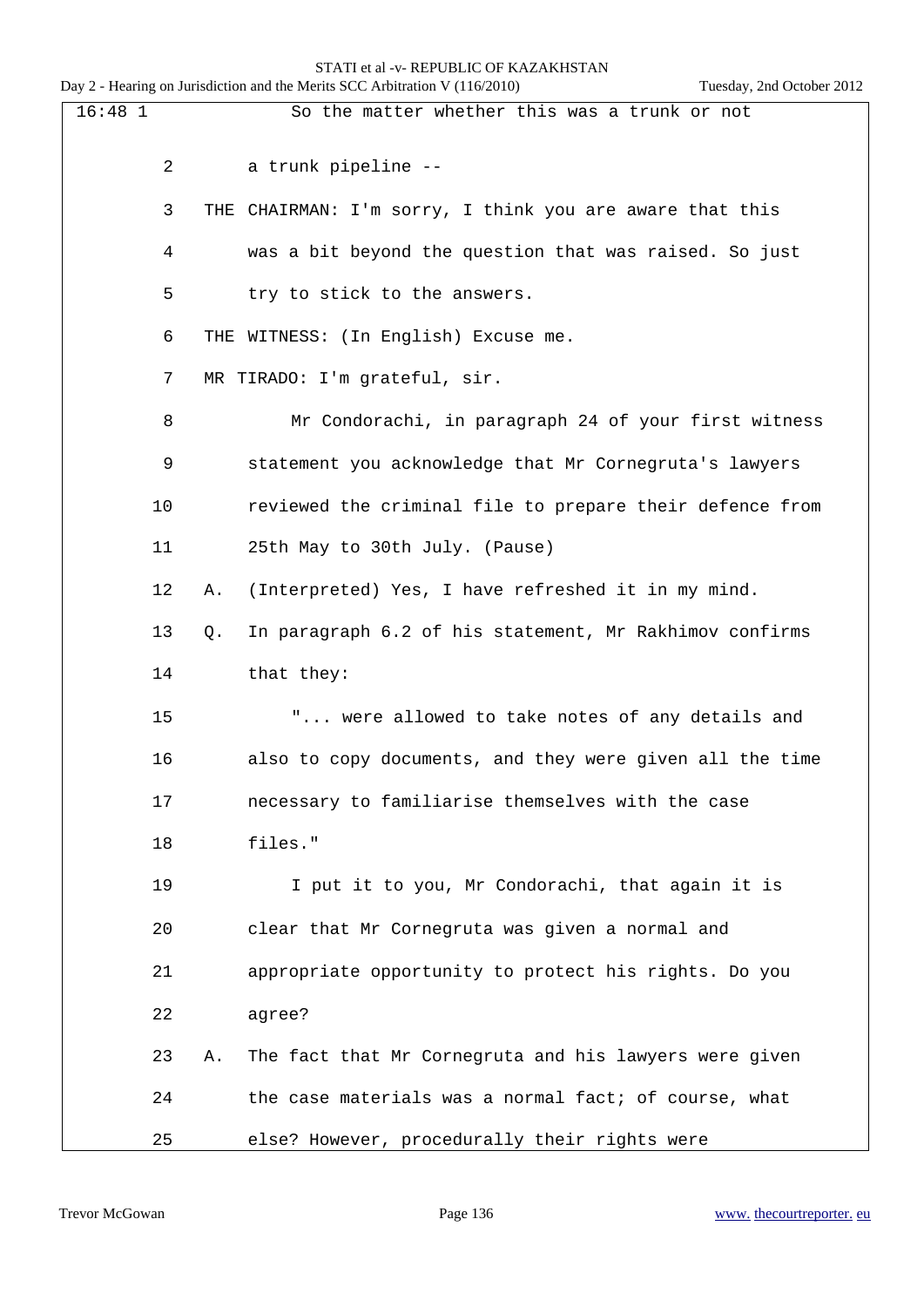| $16:51$ 1 |    | fulfilled, and they had access to the case materials     |
|-----------|----|----------------------------------------------------------|
| 2         |    | indeed. There were lots of complaints from the very      |
| 3         |    | start of the time which they were given to familiarise   |
| 4         |    | themselves with the case, but these complaints were      |
| 5         |    | denied.                                                  |
| 6         |    | But yes, I agree with you: they had possibility to       |
| 7         |    | copy any documents and so forth. The problem is that     |
| 8         |    | they only had the opportunity to read the materials      |
| 9         |    | which were gathered, but they had no possibility to      |
| 10        |    | participate in the investigation or demand additional    |
| 11        |    | expertise.                                               |
| 12        | Q. | Okay. Now let's look at the trial itself, shall we?      |
| 13        |    | You say in your first witness statement at               |
| 14        |    | paragraph 25 that the trial itself took place between    |
| 15        |    | 30th July and 18th September 2009; correct?              |
| 16        | Α. | Yes. 18th September was the date of the sentence. Yes.   |
| 17        | Q. | And you were head of legal at this time, weren't you?    |
| 18        | Α. | Yes, I was the head of the legal department of KPM.      |
| 19        | Q. | You did not attend the trial though, did you?            |
| 20        | Α. | No, I was not present at the trial.                      |
| 21        | Q. | Can I ask you to look at paragraph 25 of your witness    |
| 22        |    | statement, the third line, where you state that you kept |
| 23        |    | yourself "[appraised] of the progress of the trial". So  |
| 24        |    | it's clear from that that you were aware of what was     |
| 25        |    | happening in the trial, weren't you?                     |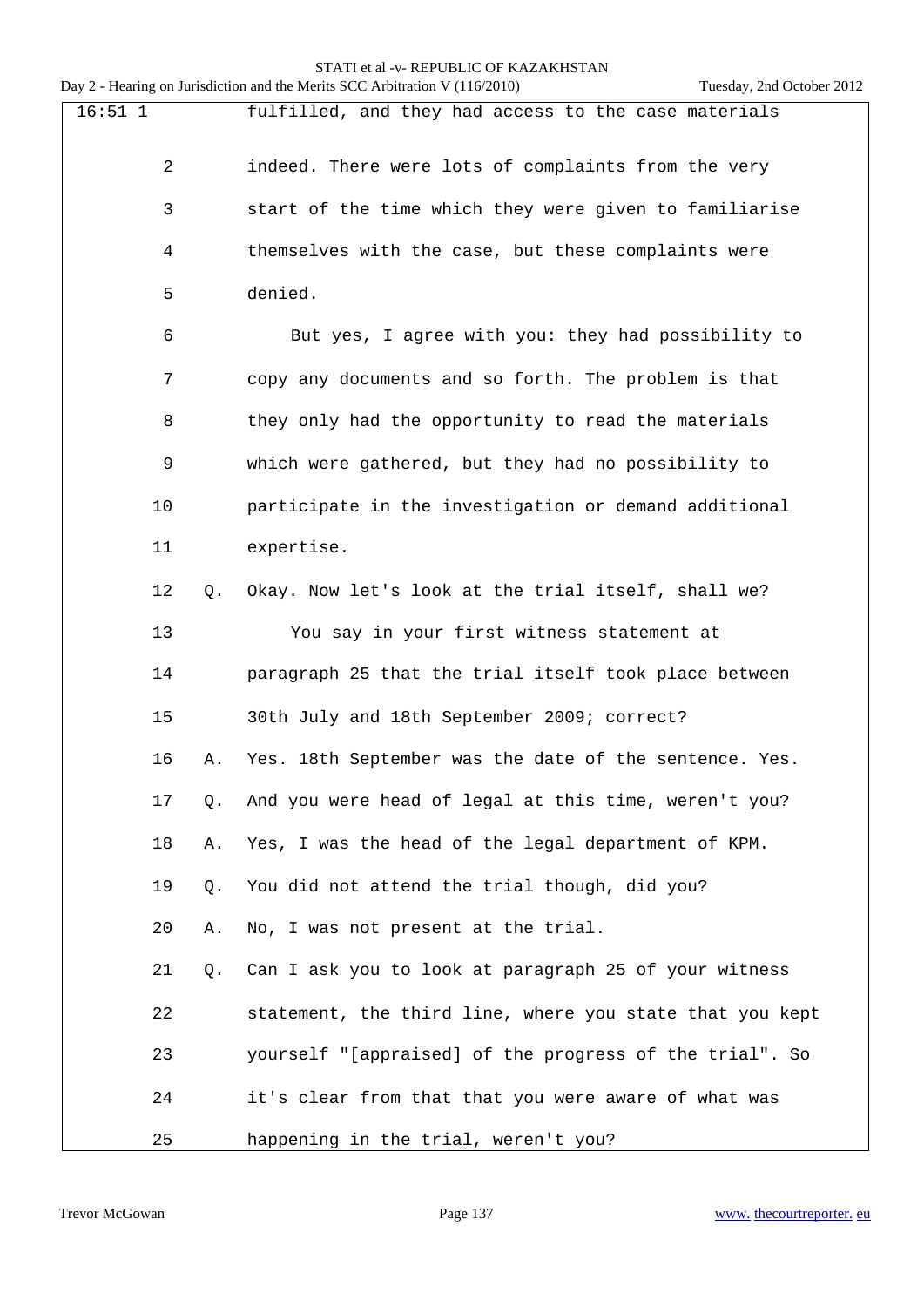| $16:53$ 1 | Α. | Yes, of course. It would be surprising otherwise, if     |
|-----------|----|----------------------------------------------------------|
| 2         |    | I were not interested in the course of the trial. And    |
| 3         |    | of course I was looking for information. I received      |
| 4         |    | such information, but it was fairly general information. |
| 5         |    | Cornegruta's lawyers who participated in the process     |
| 6         |    | were his defence lawyers. They were not retained by the  |
| 7         |    | company, they were not the lawyers of the company, and   |
| 8         |    | they were not strictly speaking obliged to report to me, |
| 9         |    | because even in this respect there was a remark on their |
| 10        |    | part that in the final account they are the lawyers of   |
| 11        |    | Mr Cornegruta and that's all.                            |
| 12        | Q. | Thank you. I'd like to ask you some questions about the  |
| 13        |    | trial itself. Can I ask you to review paragraph 24 of    |
| 14        |    | your first witness statement -- again, this is the third |
| 15        |    | line -- where you say:                                   |
| 16        |    | "Their motions were all either ignored or                |
| 17        |    | dismissed "                                              |
| 18        |    | Correct?                                                 |
| 19        | Α. | Yes, to the extent they told me about this.              |
| 20        | Q. | Okay. But as we know, you are not a qualified Kazakh     |
| 21        |    | lawyer, so you cannot say whether the court was right to |
| 22        |    | refuse any of those motions, can you?                    |
| 23        | Α. | If you cast doubt on my qualification as a Kazakh        |
| 24        |    | lawyer, at least the lawyers in the trial were qualified |
| 25        |    | Kazakh lawyers, they had their barrister certificates,   |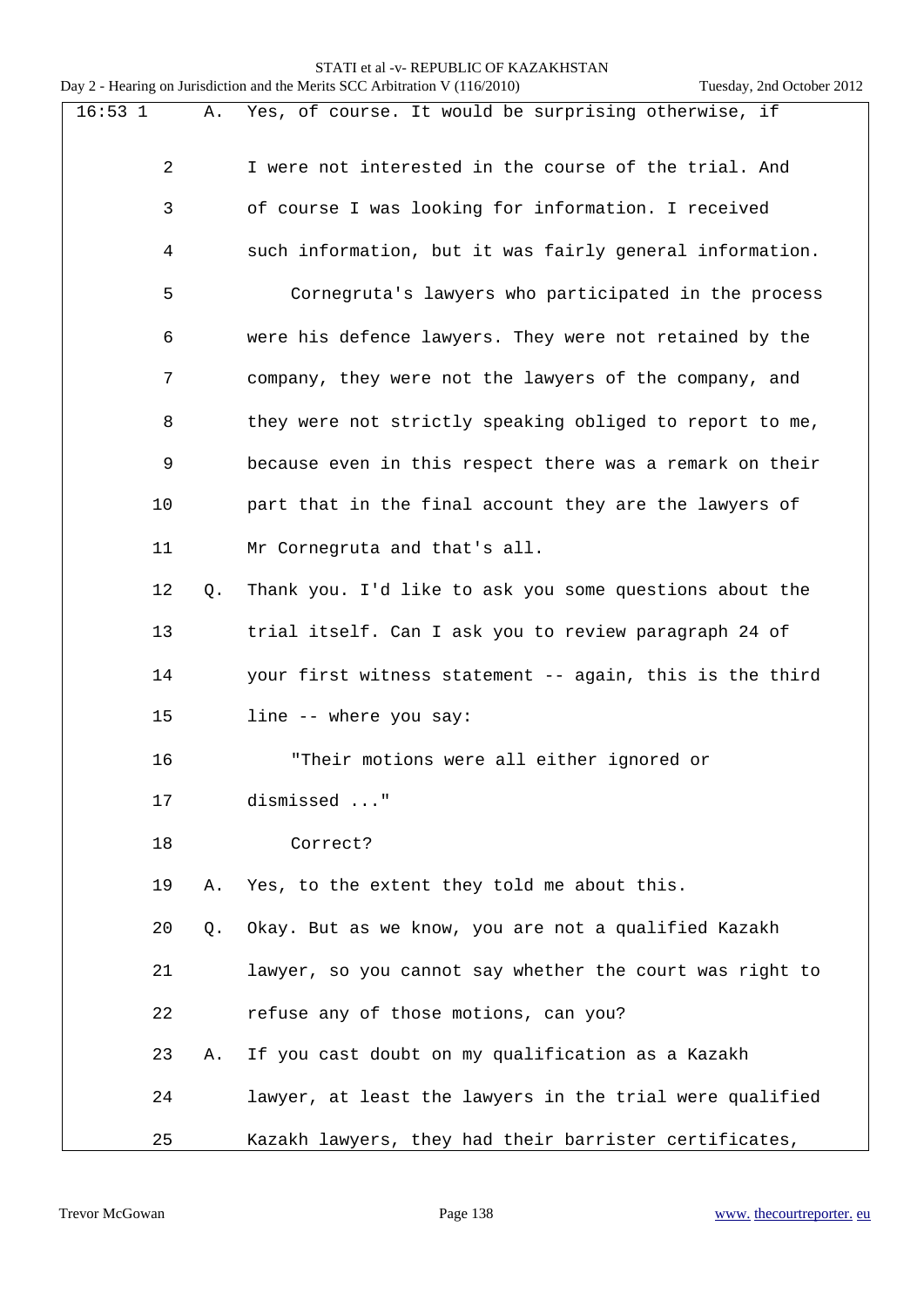## STATI et al -v- REPUBLIC OF KAZAKHSTAN Day 2 - Hearing on Jurisdiction and the Merits SCC Arbitration V (116/2010) Tuesday, 2nd October 2012

| 16:551 | and they told me that their well-founded motions were       |
|--------|-------------------------------------------------------------|
| 2      | not accepted. Although actually I also had a chance to      |
| 3      | look into the documents and make my own conclusions and     |
| 4      | have my own opinions. But we trusted our lawyers -- or      |
| 5      | rather the lawyers of Mr Cornegruta, who were qualified     |
| 6      | Kazakhstan lawyers.                                         |
| 7      | Q. But it's also true, isn't it, to say that some of the    |
| 8      | motions were accepted, weren't they?                        |
| 9      | A. Possibly. I can't say for sure.                          |
| 10     | Q. Okay. Can I ask you to look at Exhibit C-704. This is    |
| 11     | a document that's been very recently provided by the        |
| 12     | claimants, and it's said to provide minutes of a number     |
| 13     | of the hearings in the Aktau City Court. The respondent     |
| 14     | has submitted a copy of the official court transcript of    |
| 15     | the hearings, which are at Exhibits R-315.1 and R-315.2.    |
| 16     | You will see this official transcript is signed at          |
| 17     | the end of each set of minutes. Can you see that?           |
| 18     | MS ROEBUCK FREY: Excuse me, Mr Tirado. I hate to            |
| 19     | interrupt, but is there an English translation of the       |
| 20     | official minutes you are referring to, R-315?               |
| 21     | MR TIRADO: I believe we submitted partial translations but  |
| 22     | not a full one, given the time we received them.            |
| 23     | MS ROEBUCK FREY: Is the part that you are about to refer to |
| 24     | in English?                                                 |
| 25     | THE CHAIRMAN: I think only the documents translated in      |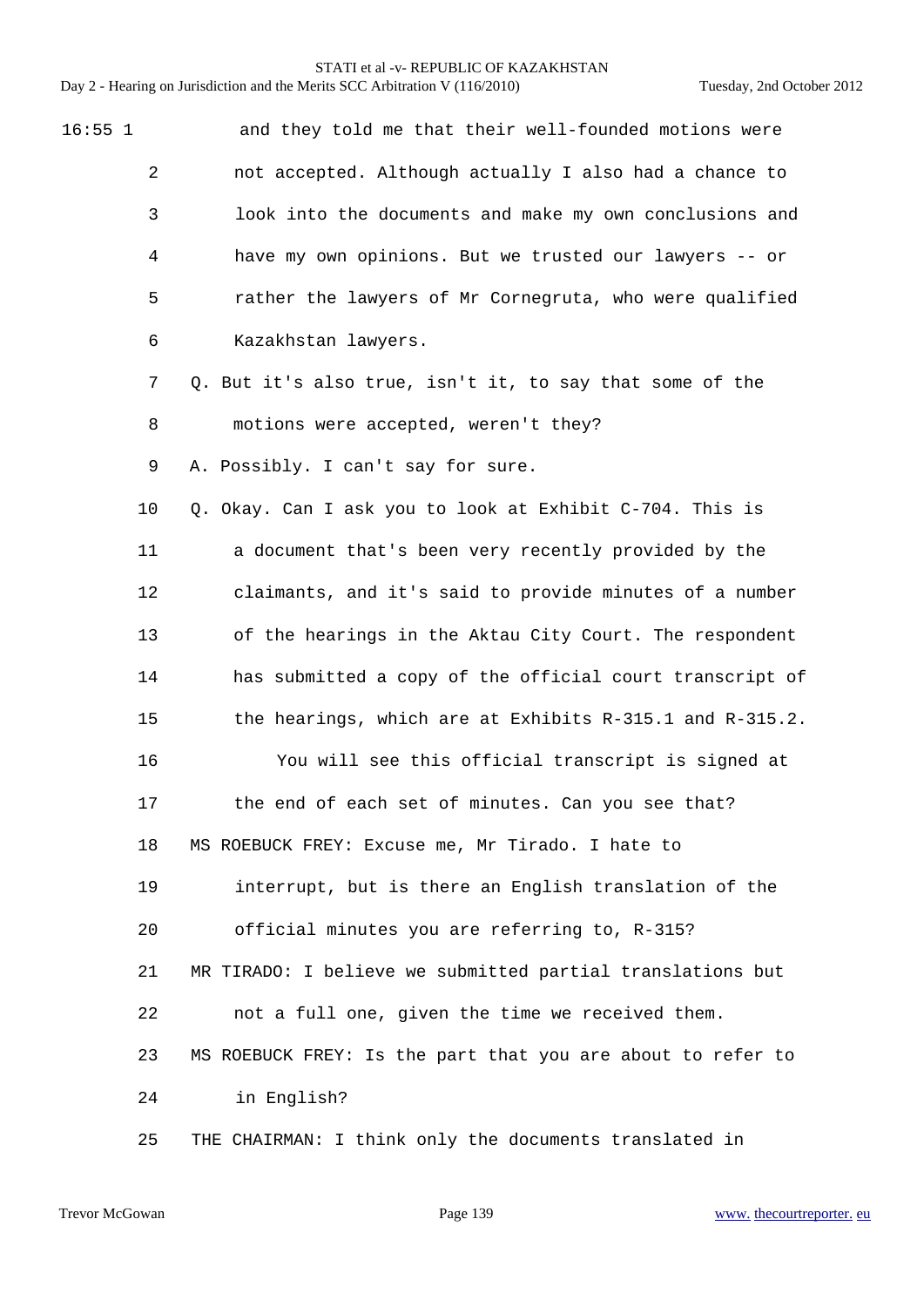| $16:58$ 1      | English can be used, obviously. Right.                        |
|----------------|---------------------------------------------------------------|
| $\overline{2}$ | MR TIRADO: Really the only point we really want to show at    |
| 3              | this stage is the signatures at the end, that they are        |
| 4              | signed.                                                       |
| 5              | MS ROEBUCK FREY: Okay. We have no problem in fact. We         |
| 6              | will stipulate that that document is signed.                  |
| 7              | MR TIRADO: Okay.                                              |
| 8              | In particular, can I ask you to compare page 15 of            |
| 9              | Exhibit C-704 -- this is in Russian -- and the last page      |
| 10             | of the official court version in Russian.                     |
| 11             | I am looking at the last one.<br>Α.                           |
| 12             | By "official", I mean the one with the signature on the<br>Q. |
| 13             | end. So you are comparing page 15 of C-7 04 and the           |
| 14             | official Russian version that has a signature:                |
| 15             | Exhibit R-315.1 in Russian, also at page 15?                  |
| 16             | I see it.<br>Α.                                               |
| 17             | MR TIRADO: Sorry, Mr Chairman, it's really distracting:       |
| 18             | I think the interpreter is not switching off the click.       |
| 19             | There seems to be a delay.                                    |
| 20             | THE CHAIRMAN: The delay is okay because they need some time   |
| 21             | to finish the translation, but I think they are doing         |
| 22             | their best. We'll have to be patient.                         |
| 23             | MR TIRADO: Thank you.                                         |
| 24             | Yes, sorry. Having compared those documents, you              |
| 25             | will note that the claimants' version does not contain        |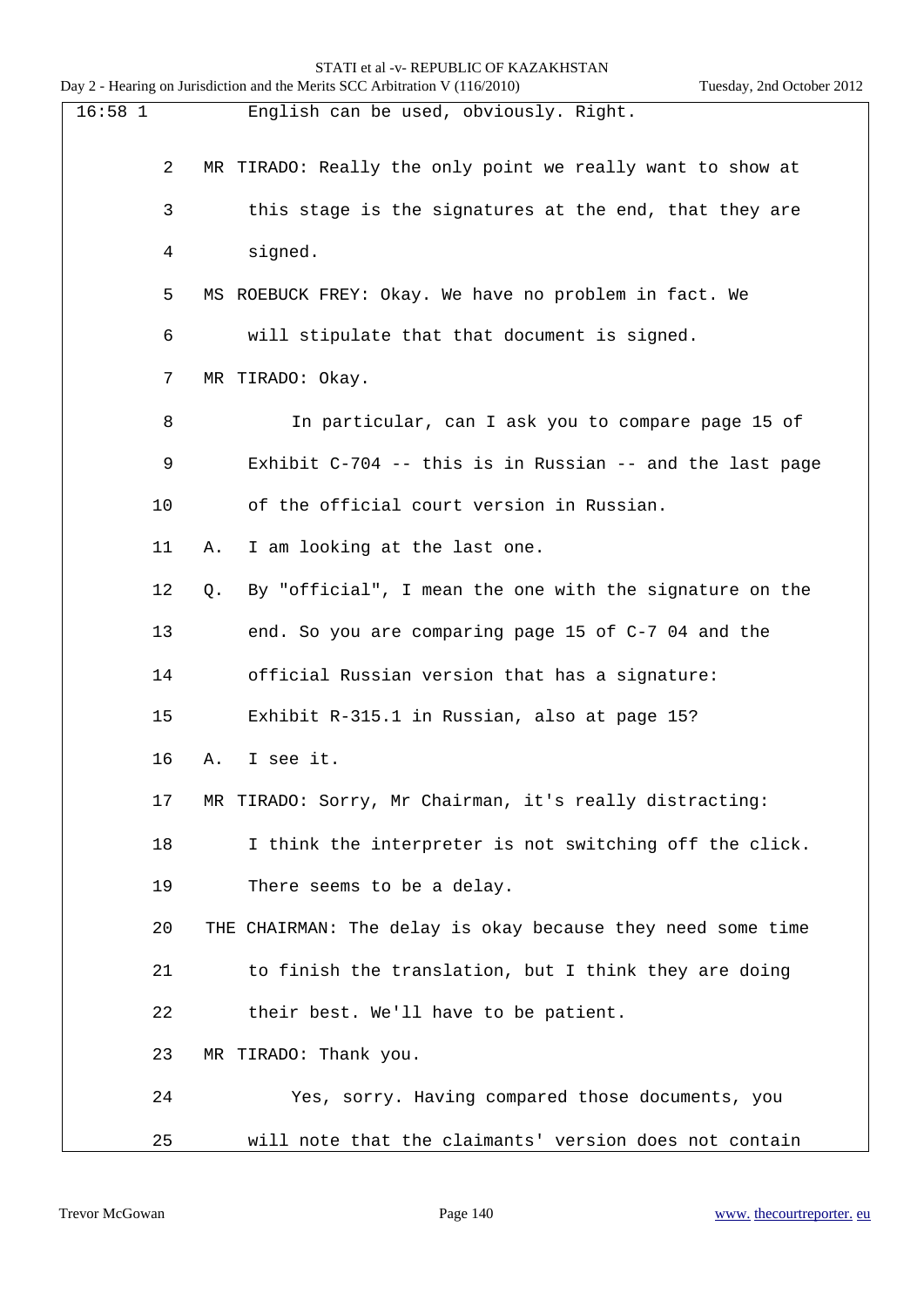| 17:001         |    | a signature where the official court document does,                                 |
|----------------|----|-------------------------------------------------------------------------------------|
| $\overline{2}$ |    | does it?                                                                            |
| 3              | Α. | Yes, that's correct. I can only add in this respect                                 |
| 4              |    | that the minutes of the court hearing were obtained from                            |
| 5              |    | the court, there is a request in the materials of the                               |
| 6              |    | case, and this was the shape in which we received this                              |
| 7              |    | document, and through a lawyer. And that's frequent                                 |
| 8              |    | practice in Kazakhstan.                                                             |
| 9              | Q. | Mr Condorachi, who sent you the transcript of the court                             |
| 10             |    | hearing?                                                                            |
| 11             | Α. | Nobody sent it to me personally. As far as I know,                                  |
| 12             |    | these transcripts were provided by the lawyers to us,                               |
| 13             |    | and there is a request in the materials of the case to                              |
| 14             |    | issue the records, and that's the actual form in which                              |
| 15             |    | they were provided. And they informed us that this is normal<br>practice, that such |
| 16             |    | records are provided from electronic media in unsigned                              |
| 17             |    | version.                                                                            |
| 18             | Q. | Okay. Moving on then.                                                               |
| 19             |    | In paragraph 26 of your first witness statement you                                 |
| 20             |    | discuss the application dated 13th June 2008 from KPM to                            |
| 21             |    | the Agency for Regulation of Natural Monopolies to renew                            |
| 22             |    | a licence. The licence is at Exhibit C-115, which is                                |
| 23             |    | being handed to you now.                                                            |
| 24             |    | In this application Mr Cornegruta requested the                                     |
| 25             |    | renewal of a licence for various activities, didn't he?                             |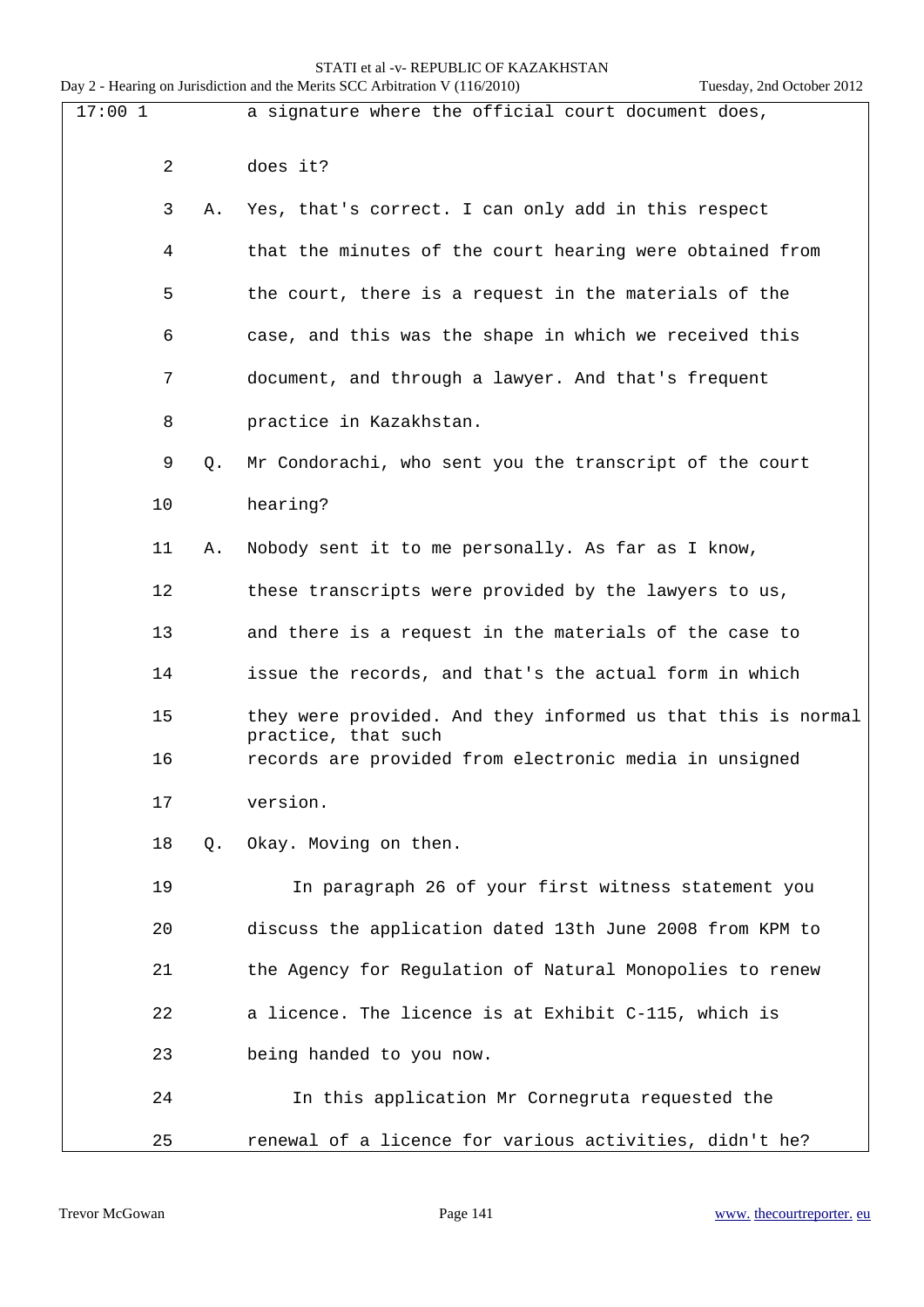| $17:03$ 1 | Α. | Yes, that's true, to re-execute the licences. Yes, that  |
|-----------|----|----------------------------------------------------------|
| 2         |    | is a request to the Agency for Regulation of Natural     |
| 3         |    | Monopolies from KPM to re-execute -- reissue licences    |
| 4         |    | for certain kinds of activities.                         |
| 5         | Q. | Yes, and in the activities for which you requested a new |
| 6         |    | licence, he referred to use of "trunk gas-, oil products |
| 7         |    | pipelines", didn't he? It's the second bullet point.     |
| 8         | Α. | In this letter the kind of activities indicated not only |
| 9         |    | main pipeline but also, to make it understandable, in    |
| 10        |    | 2007 the licensing law was amended in Kazakhstan and     |
| 11        |    | under the new law it was necessary to re-execute         |
| 12        |    | licences to amend certain names of different kinds of    |
| 13        |    | activities which were changed in the new law. So the     |
| 14        |    | essence remained the same, but the wordings were         |
| 15        |    | changed. Therefore KPM turned to the competent body in   |
| 16        |    | order to reissue this licence.                           |
| 17        |    | Prior to this, it was the Ministry of Energy and         |
| 18        |    | Mineral Resources which was the licensing body. We       |
| 19        |    | turned to this ministry and they informed that under     |
| 20        |    | a government decree changing the spheres of competence   |
| 21        |    | of different agencies -- it's not that essential -- the  |
| 22        |    | competence for issuing licences for this kind of         |
| 23        |    | activities was now transferred to the Agency for         |
| 24        |    | Regulation of Natural Monopolies, and they instructed us |
| 25        |    | to turn to this agency. And in those letters of          |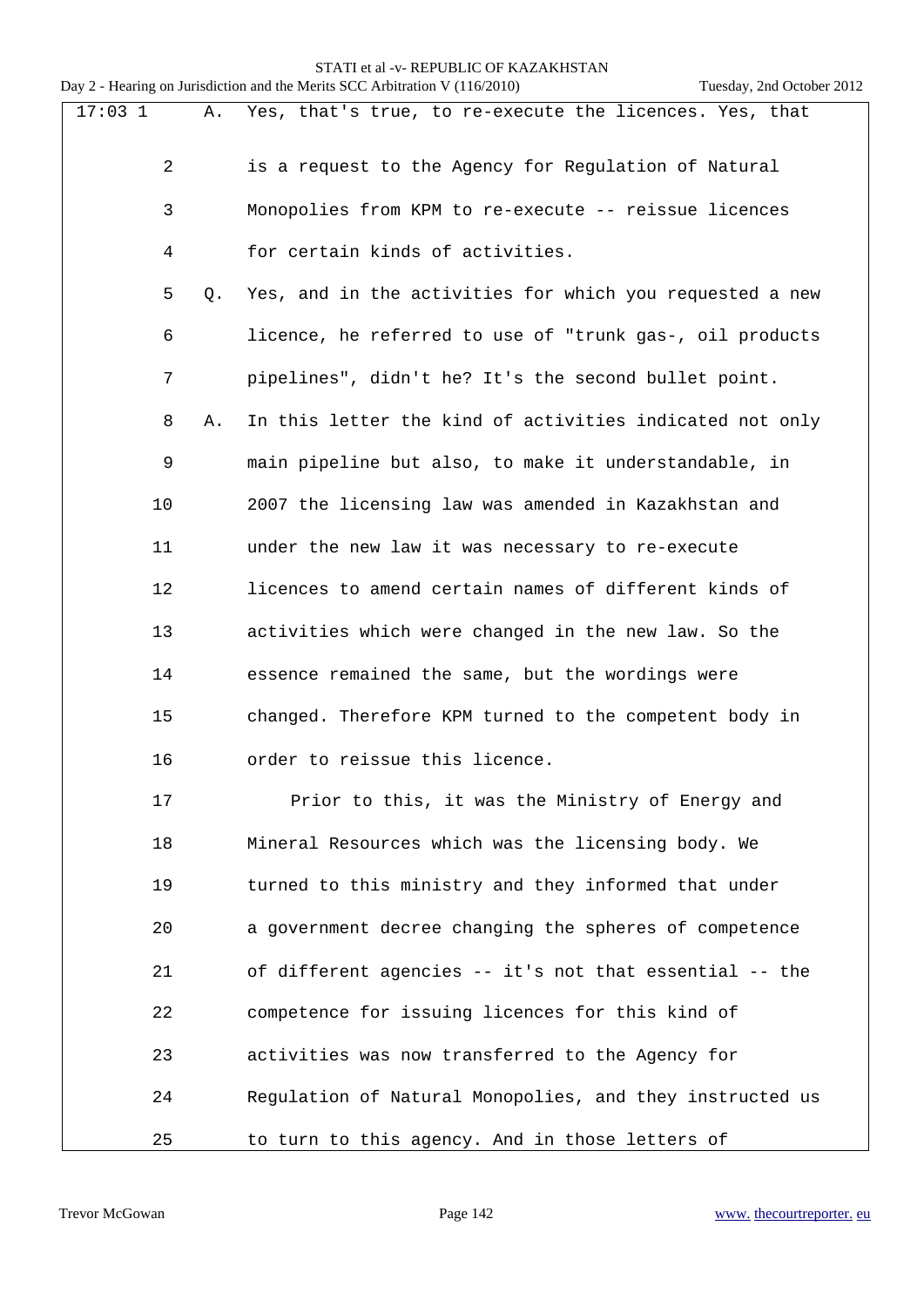| $17:06$ 1 |     | response, the wordings, the names of the kind of         |
|-----------|-----|----------------------------------------------------------|
| 2         |     | activities were the same.                                |
| 3         |     | So the official who was preparing this letter wrote      |
| 4         |     | out the complete name of the different -- the respective |
| 5         |     | kind of activities because the entire wording, the full  |
| 6         |     | wording from the law consists of several parts,          |
| 7         |     | including oil and gas extraction division, treatment     |
| 8         | THE | INTERPRETER: The interpreter missed the next word.       |
| 9         | Q.  | Sir, if I may interrupt, with all due respect, I think   |
| 10        |     | the witness is going way beyond my question, which was   |
| 11        |     | simply a question referring to the use of the term.      |
| 12        | Α.  | So here in this wording we have the term "trunk gas-,    |
| 13        |     | oil products pipeline", but in this letter we did not    |
| 14        |     | apply for licence for these activities because we did    |
| 15        |     | not actually engage in such activities.                  |
| 16        | Q.  | Thank you. I think you did answer my question.           |
| 17        |     | You say that this activity was included because          |
| 18        |     | Mr Cornegruta's letter:                                  |
| 19        |     | " simply reproduced the full list of activities          |
| 20        |     | listed in Article 12(2) of the new 2008 Law on           |
| 21        |     | Licensing"                                               |
| 22        |     | However, Article $12(2)$ -- this can be found at         |
| 23        |     | Exhibit C-116 -- refers to "underground gas storage      |
| 24        |     | wells". But Mr Cornegruta does not refer to this         |
| 25        |     | activity in his letter, does he?                         |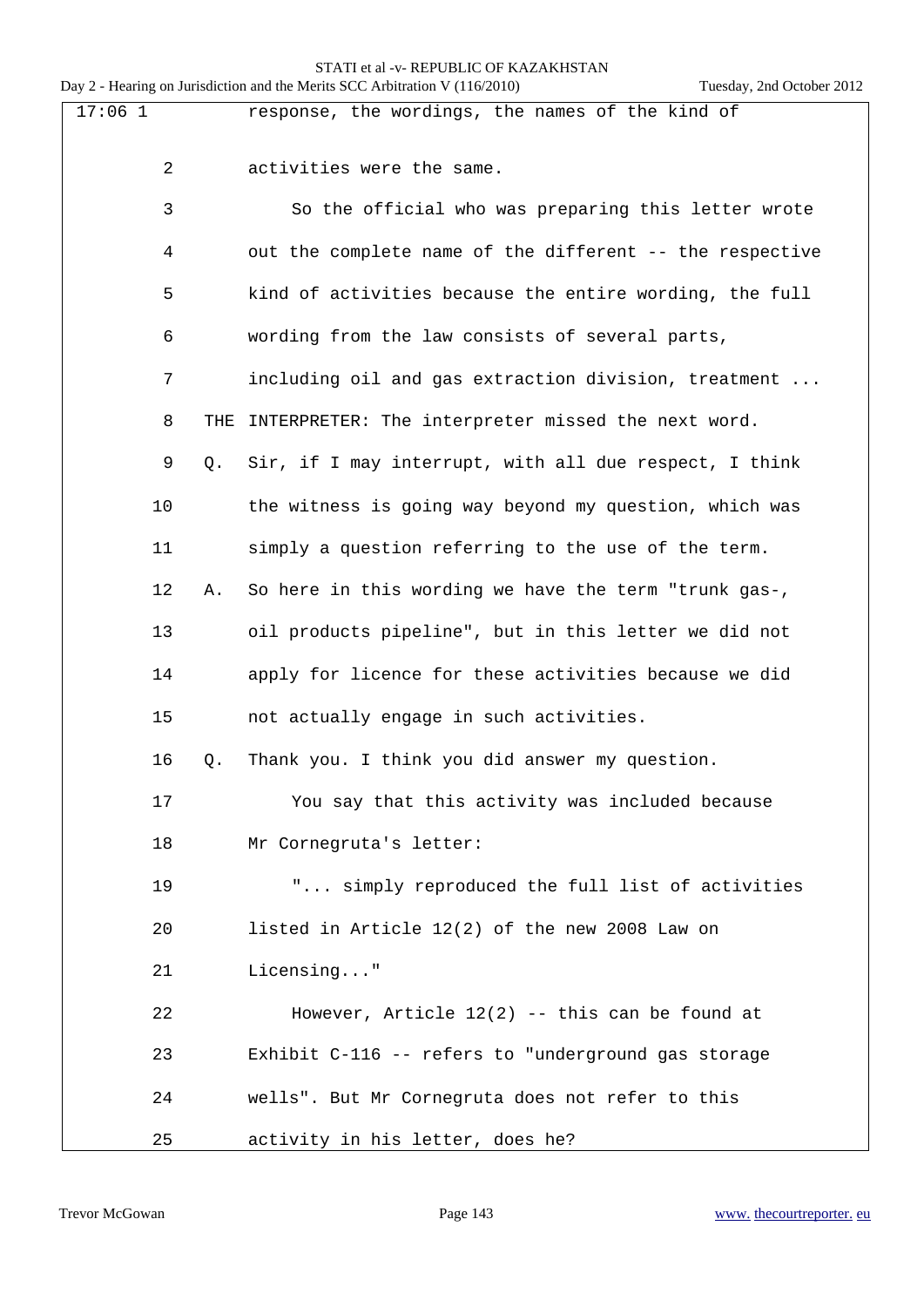| $17:08$ 1      | Α.             | Could you please give the name of this article once     |
|----------------|----------------|---------------------------------------------------------|
| $\overline{2}$ |                | again?                                                  |
| 3              | Q.             | Yes. You say in your first witness statement at         |
| 4              |                | paragraph 26 that this activity was included because    |
| 5              |                | Mr Cornegruta:                                          |
| 6              |                | " simply reproduced the full list of                    |
| 7              |                | activities "                                            |
| 8              |                | The article was Article 12(2) of the new 2008 Law on    |
| 9              |                | Licensing.                                              |
| 10             | Α.             | Yes, I can see it.                                      |
| 11             | Q.             | So Mr Cornegruta has not simply reproduced a list of    |
| 12             |                | activities from Article 12(2), has he?                  |
| 13             | Α.             | In this letter the wording is reproduced from the law,  |
| 14             |                | without quoting the last sentence about underground     |
| 15             |                | storages.                                               |
| 16             | Q <sub>z</sub> | Okay. Also in paragraph 26 of your first statement you  |
| 17             |                | say that during Mr Cornegruta's trial the prosecution   |
| 18             |                | relied on Mr Cornegruta's letter:                       |
| 19             |                | " as an alleged 'admission' that KPM [owned and]        |
| 20             |                | operated a 'main' pipeline."                            |
| 21             |                | However, there is no reference to this letter being     |
| 22             |                | characterised as an "admission" in any of the official  |
| 23             |                | documents relating to the trial, is there?              |
| 24             | Α.             | I'm not familiar with all the documents of the process. |
| 25             |                | However, I've heard from the lawyers that this letter   |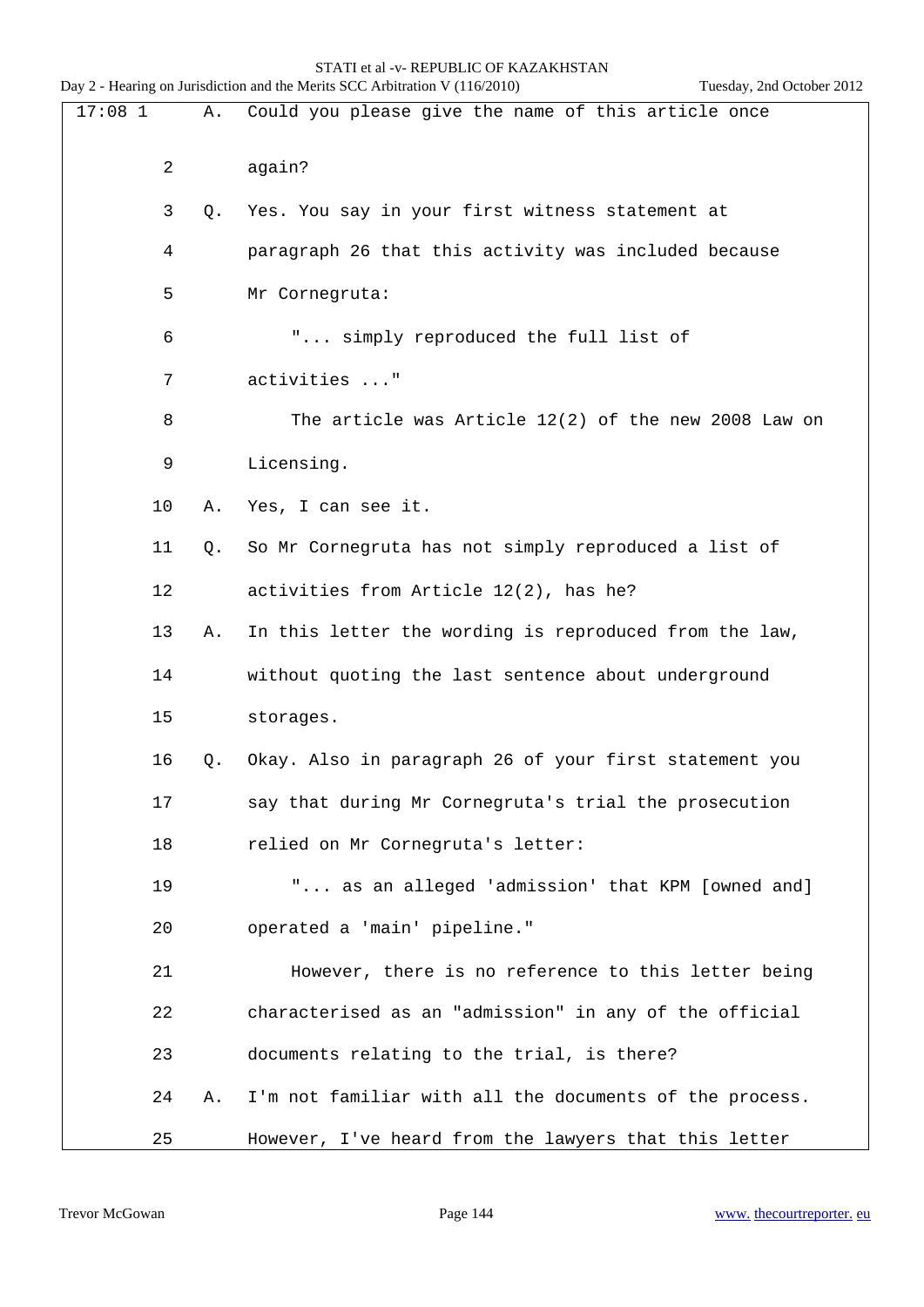| $17:10$ 1 |    | was actively used as a confirmation of the fact that he        |
|-----------|----|----------------------------------------------------------------|
| 2         |    | was knowledgeable of the fact that KPM had a main              |
| 3         |    | pipeline.                                                      |
| 4         | Q. | Okay. Let's move on again.                                     |
| 5         |    | This time if I could take you, please, to                      |
| 6         |    | paragraph 8 of your first witness statement. Here you          |
| 7         |    | say that KPM's pipeline is an "in-field pipeline". You         |
| 8         |    | also say that:                                                 |
| 9         |    | " no one even remotely knowledgeable about the                 |
| 10        |    | oil and gas industry could consider that either KPM or         |
| 11        |    | TNG own or operate a 'main' pipeline".                         |
| 12        |    | So the terms "main" and "trunk" pipelines are used             |
| 13        |    | interchangeably, aren't they?                                  |
| 14        | Α. | Yes.                                                           |
| 15        | Q. | Could I ask you to look at Exhibit R-244, please. This         |
| 16        |    | is the work project/design specification for the raw           |
| 17        |    | material base on KPM's property. Are you familiar with         |
| 18        |    | this document?                                                 |
| 19        | Α. | I am not a technical specialist. Maybe -- yes, I'm             |
| 20        |    | almost sure I've seen it before.                               |
| 21        | Q. | Could I ask you to review section 1.4.5.                       |
| 22        | Α. | Yes, I've found it.                                            |
| 23        | Q. | You will see it describes the KPM oil pipeline that was        |
| 24        |    | the subject of Mr Cornegruta <sup>1</sup> s trial, doesn't it? |
| 25        | Α. | Yes .                                                          |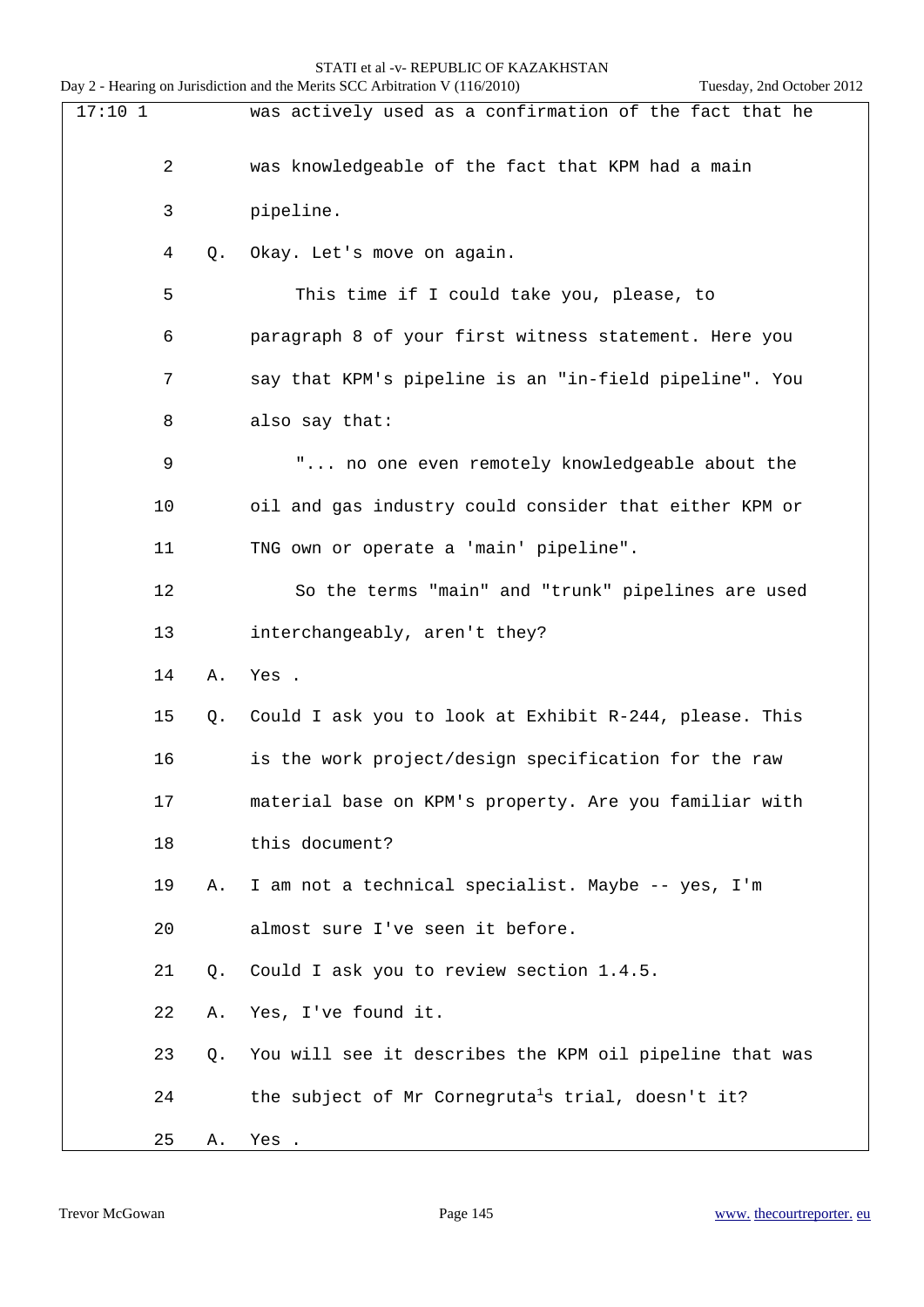| $17:13$ 1      | Q. | It says --                                             |
|----------------|----|--------------------------------------------------------|
| $\overline{2}$ | Α. | Yes, just judging by everything I see, it must be this |
| 3              |    | Pipeline, Borankol - TSB, 18 km.                       |
| 4              | Q. | It says here that:                                     |
| 5              |    | "Design solution provision is made for construction    |
| 6              |    | of an oil trunk pipeline "                             |
| 7              |    | Doesn't it?                                            |
| 8              | Α. | I can't see anything here about "trunk pipeline". It   |
| 9              |    | doesn't mention a "trunk pipeline" anywhere here.      |
| 10             |    | Please, where have you seen it?                        |
| 11             | Q. | Do you have the Russian version?                       |
| 12             | Α. | I'm sorry, I don't see any "trunk pipeline" here.      |
| 13             | Q. | Do you see the words "trunk pipeline"?                 |
| 14             | Α. | No. The words "trunk pipeline" are not present in the  |
| 15             |    | Russian text.                                          |
| 16             | Q. | We may have a discrepancy in the translation.          |
| 17             |    | THE INTERPRETER: The interpreter sees the difference.  |
| 18             |    | Indeed there is a certain discrepancy in the           |
| 19             |    | translation. In the Russian text what is literally     |
| 20             |    | mentioned is construction of an oil collector with     |
| 21             |    | glass-fibre pipes.                                     |
| 22             |    | THE CHAIRMAN: Thank you.                               |
| 23             |    | MR TIRADO: In that case we will move on to a different |
| 24             |    | subject. I'd like to explore the October/November      |
| 25             |    | inspections with you.                                  |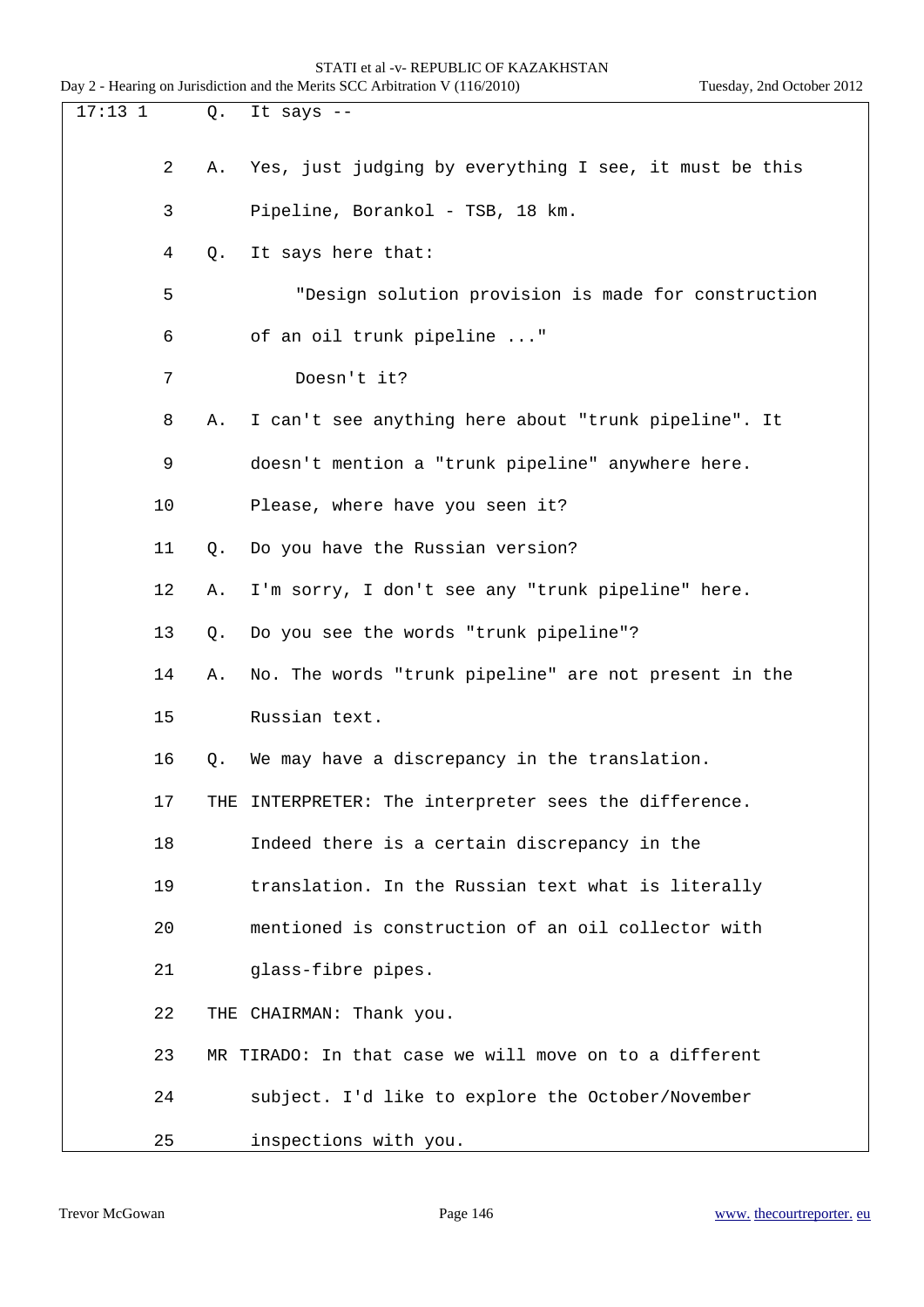| $17:16$ 1 |    | At several points in your statement you refer to --     |
|-----------|----|---------------------------------------------------------|
| 2         | Α. | I'm sorry, I would like to make a remark. When I look   |
| 3         |    | at the Law on Licensing, I see that here is the version |
| 4         |    | of the law dated 2011. So please provide me with the    |
| 5         |    | text of the law which was in force at the time of the   |
| 6         |    | trial, because I'm not actually familiar with this      |
| 7         |    | wording.                                                |
| 8         | Q. | I don't think we need to explore that further. I'd like |
| 9         |    | to move on to a different topic.                        |
| 10        |    | The October/November inspections --                     |
| 11        | Α. | Excuse me, why don't we -- why don't we  The thing      |
| 12        |    | is, just for my response, you gave me a version of the  |
| 13        |    | law which is a later version of the law, and the later  |
| 14        |    | version of the law was not the wording that I am        |
| 15        |    | familiar with. So I trust that you give me the law      |
| 16        |    | applicable to the case, but the law that you gave me is |
| 17        |    | as per 2011, while we were actually talking about the   |
| 18        |    | contents of the law as per 2008.                        |
| 19        |    | So if you want me to give you a correct answer when     |
| 20        |    | we discuss the letter of Mr Cornegruta, I need to look  |
| 21        |    | at the text of the law from 2008, because this is the   |
| 22        |    | law that applies.                                       |
| 23        |    | MR TIRADO: Mr Chairman, I understand Mr Condorachi's    |
| 24        |    | concern here, and it seems a legitimate one. I'm afraid |
| 25        |    | I don't have it to hand to give it to him. I am not     |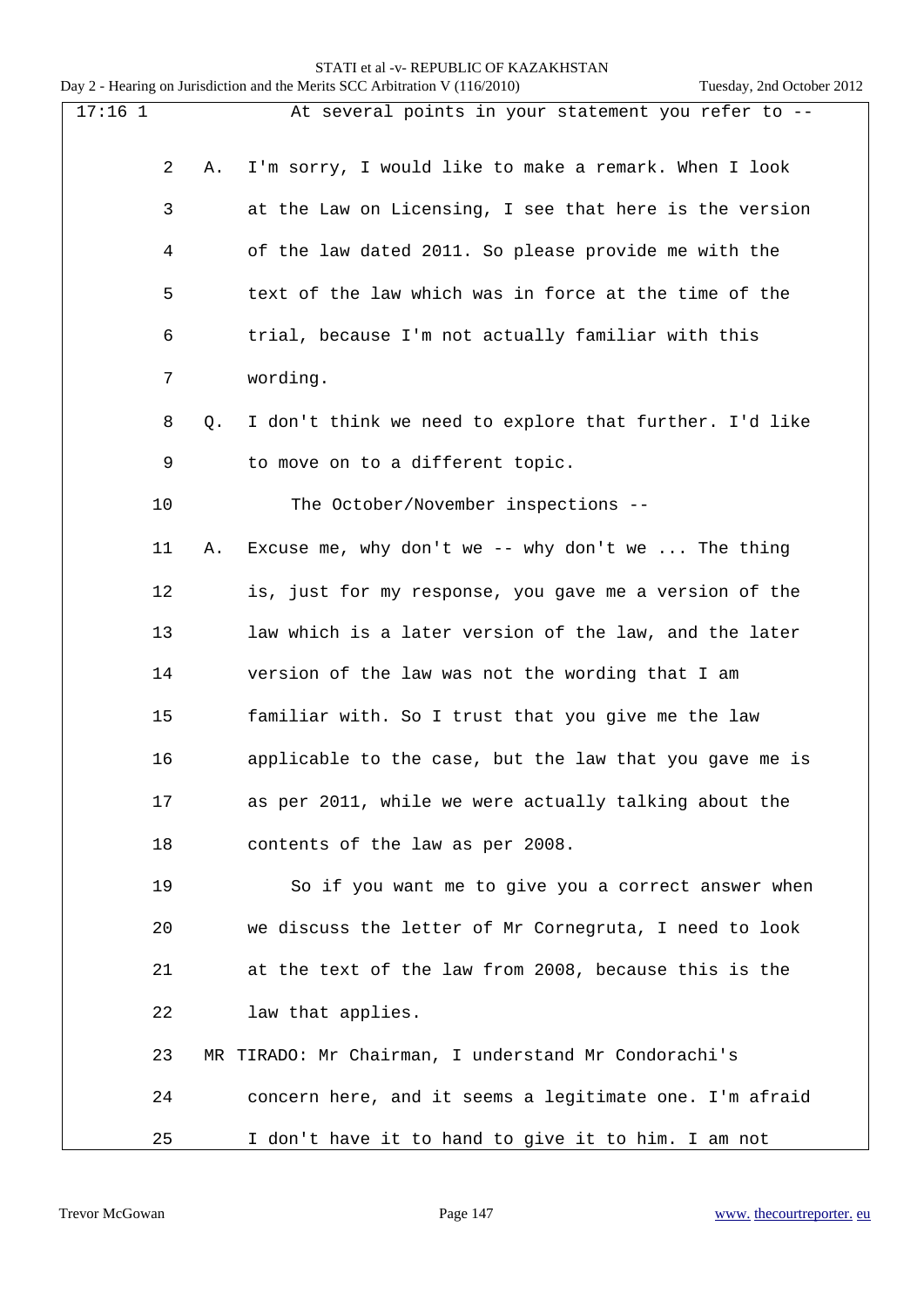| $17:18$ 1 | sure how you would like to deal with that.                    |
|-----------|---------------------------------------------------------------|
| 2         | In terms of the timing, it may be something we can            |
| 3         | try and sort out overnight and deal with, because             |
| 4         | unfortunately I don't think we will be able to finish by      |
| 5         | 5.30. Would that be acceptable?                               |
| 6         | THE CHAIRMAN: Okay. Not to lose time, continue as you         |
| 7         | wish. If we are not finishing today anyway, you can           |
| 8         | pick it up tomorrow morning.                                  |
| 9         | MR TIRADO: Thank you, sir.                                    |
| 10        | So moving on then to the different topic of the               |
| 11        | October/November inspection. As I was saying, at              |
| 12        | several points in your statement you refer to disruption      |
| 13        | caused by inspections initiated by the financial police       |
| 14        | in October 2008. Specifically you make mention of this        |
| 15        | at paragraphs 7, 12, 32 and 33 of your first witness          |
| 16        | statement.                                                    |
| 17        | Do you remember making those statements?                      |
| 18        | I am looking at the points 7, 12, 32, 33. In item 7<br>Α.     |
| 19        | I am not speaking anything about the inspections of           |
| 20        | October/November. In paragraph 12 I don't mention the         |
| 21        | inspections of October/November 2008 either. Also 32,         |
| 22        | 33, you said?                                                 |
| 23        | Mr Condorachi, apologies: it should be at paragraph 11,<br>Q. |
| 24        | not 12.                                                       |
| 25        | In paragraph 11 I am not speaking about the inspections<br>Α. |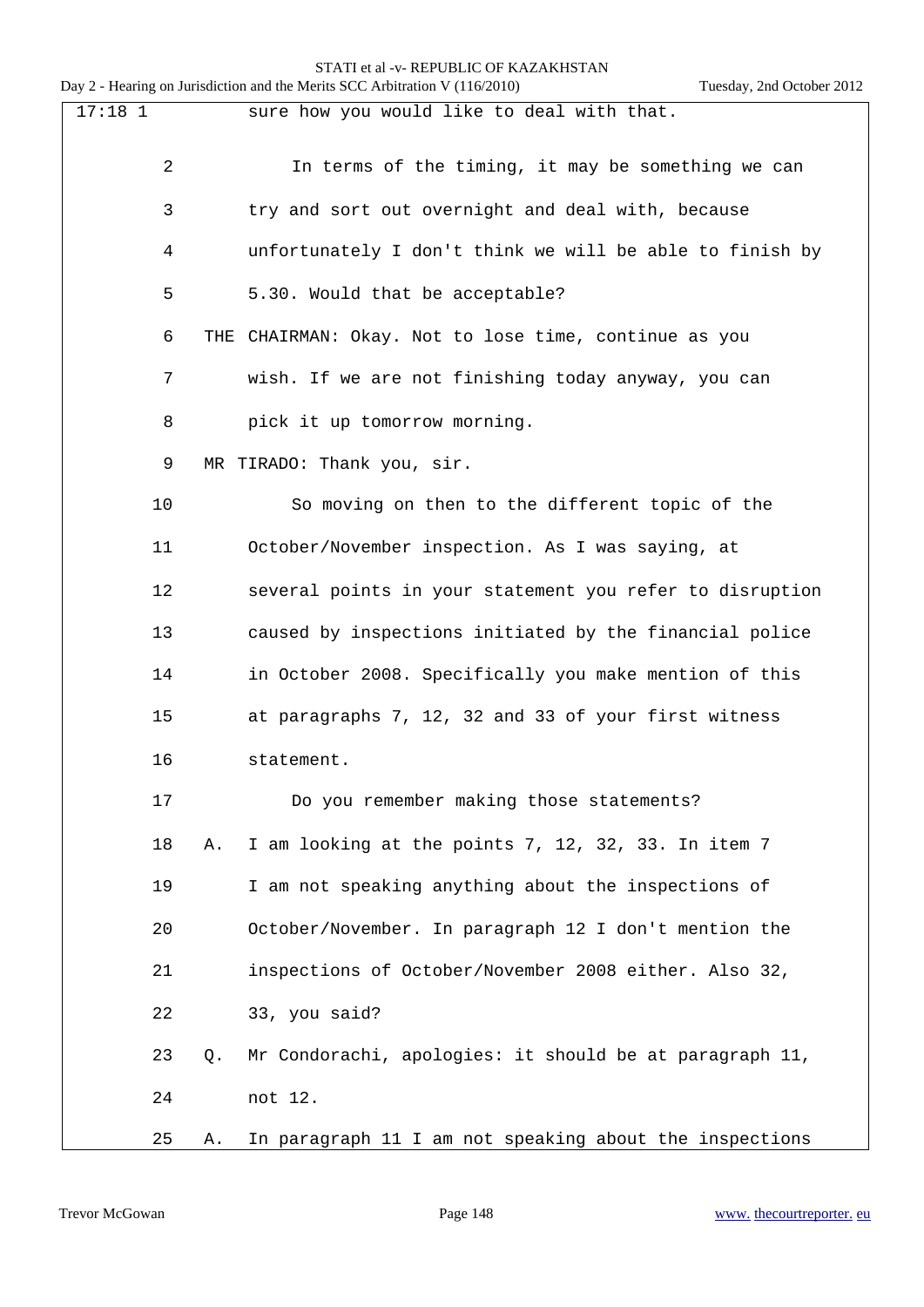| $17:21$ 1 |         | of October/November either. I am speaking about the      |
|-----------|---------|----------------------------------------------------------|
|           | 2       | answer of Mr Andreyev to our complaint.                  |
|           | 3<br>Q. | It is your position, is it not, Mr Condorachi, that      |
|           | 4       | disruption was caused by the inspections?                |
|           | 5<br>Α. | Yes, I do say so. They were seriously disruptive for     |
| 6         |         | our work, for the work of the company. Besides, on top   |
|           | 7       | of distracting people from performing their daily        |
|           | 8       | duties, these inspections also carried with them         |
| 9         |         | emotional disruption, because it was quite unpleasant to |
| 10        |         | be in this atmosphere and in the environment created     |
| 11        |         | around the company due to these multiple and massive     |
| 12        |         | inspections, very intensive ones.                        |
| 13        | Q.      | But since you joined KPM in January 2 009, you would not |
| 14        |         | have been present for any inspections that took place    |
| 15        |         | prior to January 2009, would you?                        |
| 16        | Α.      | In October/November 2008 -- not 2009, 2008 -- I worked   |
| 17        |         | in a company called CASCo, who is a general contractor   |
| 18        |         | of KPM and TNG, and during these inspections the offices |
| 19        |         | of the two companies were rented from CASCo, who also    |
| 20        |         | had kept several offices or several rooms for CASCo      |
| 21        |         | employees who were in the town of Aktau at the moment,   |
| 22        |         | since the main office and the majority of the personnel  |
| 23        |         | were in the field in Borankol. However, a few employees  |
| 24        |         | needed to be in the office due to the duties that they   |
| 25        |         | had. They had to stay in the town, and myself included.  |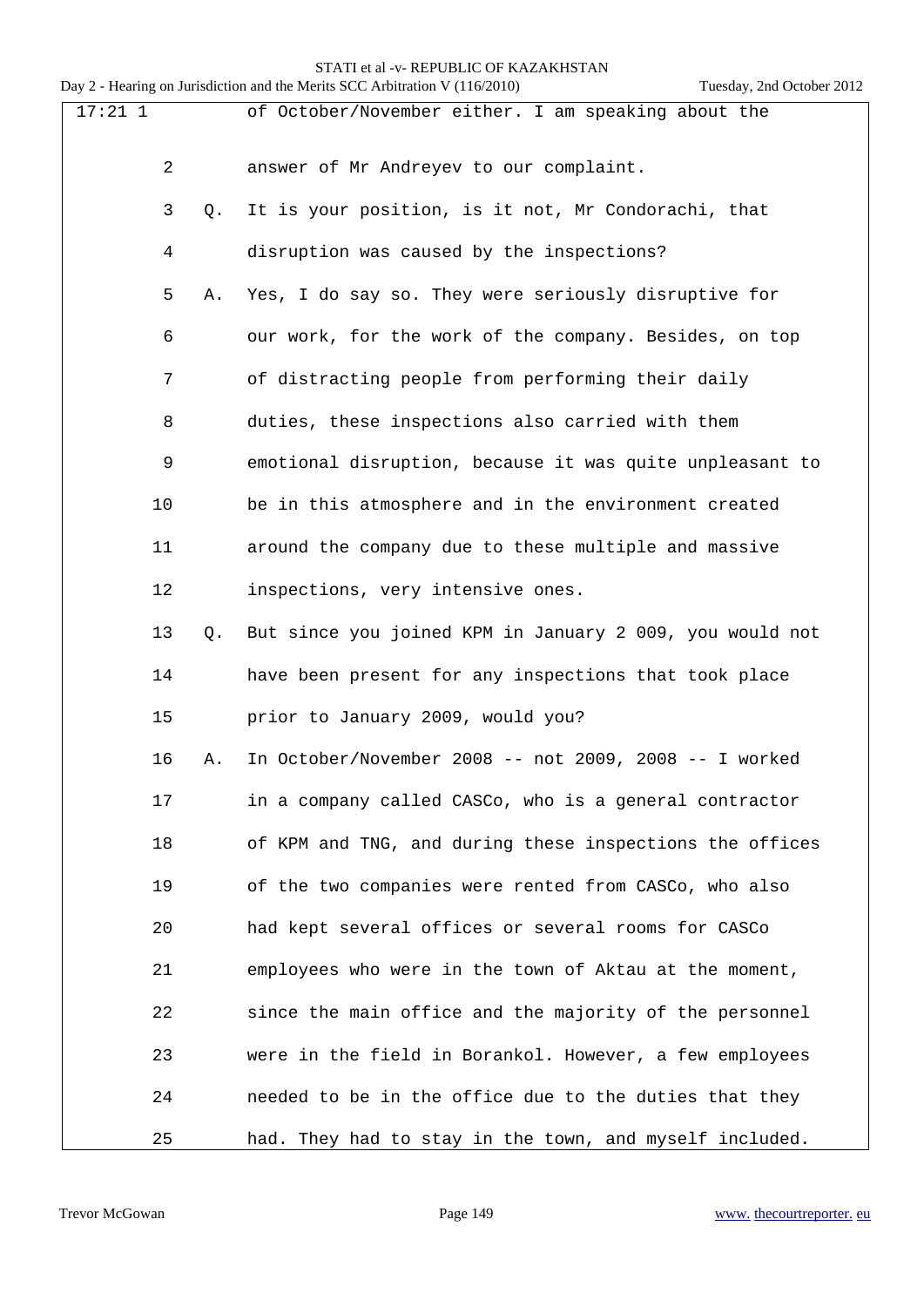| $17:24$ 1      |    | So during all this period of time we basically shared    |
|----------------|----|----------------------------------------------------------|
| $\overline{2}$ |    | the room with the lawyers of KPM and TNG.                |
| 3              |    | So I personally witnessed all the inspections.           |
| 4              |    | I even participated in some actions: I helped to look    |
| 5              |    | for certain documents or actually assisted the other     |
| 6              |    | lawyers because they did not have the time to do         |
| 7              |    | everything themselves. So I helped and stepped in.       |
| 8              |    | They did not have the possibility, within the time       |
| 9              |    | given, to comply with all the requests which they        |
| 10             |    | received.                                                |
| 11             |    | So on a current basis from time to time I had to         |
| 12             |    | assist them personally and do something personally, so   |
| 13             |    | you could actually say that I did participate in these   |
| 14             |    | inspections on behalf of TNG and KPM.                    |
| 15             | Q. | You also referred to disruption caused by the            |
| 16             |    | investigation undertaken by the financial police in      |
| 17             |    | various tax cases. It is inevitable that dealing with    |
| 18             |    | a criminal case is likely to impose some additional      |
| 19             |    | burden on a company; wouldn't you agree?                 |
| 20             | Α. | Well, I don't know about any criminal case, but this     |
| 21             |    | particular criminal case was a serious disruption in our |
| 22             |    | work. I can just tell you that they extracted all the    |
| 23             |    | documents which have to do with our commercial           |
| 24             |    | activities, starting with the invoices, loading bills,   |
| 25             |    | bills of lading, shipping documents and so on, not to    |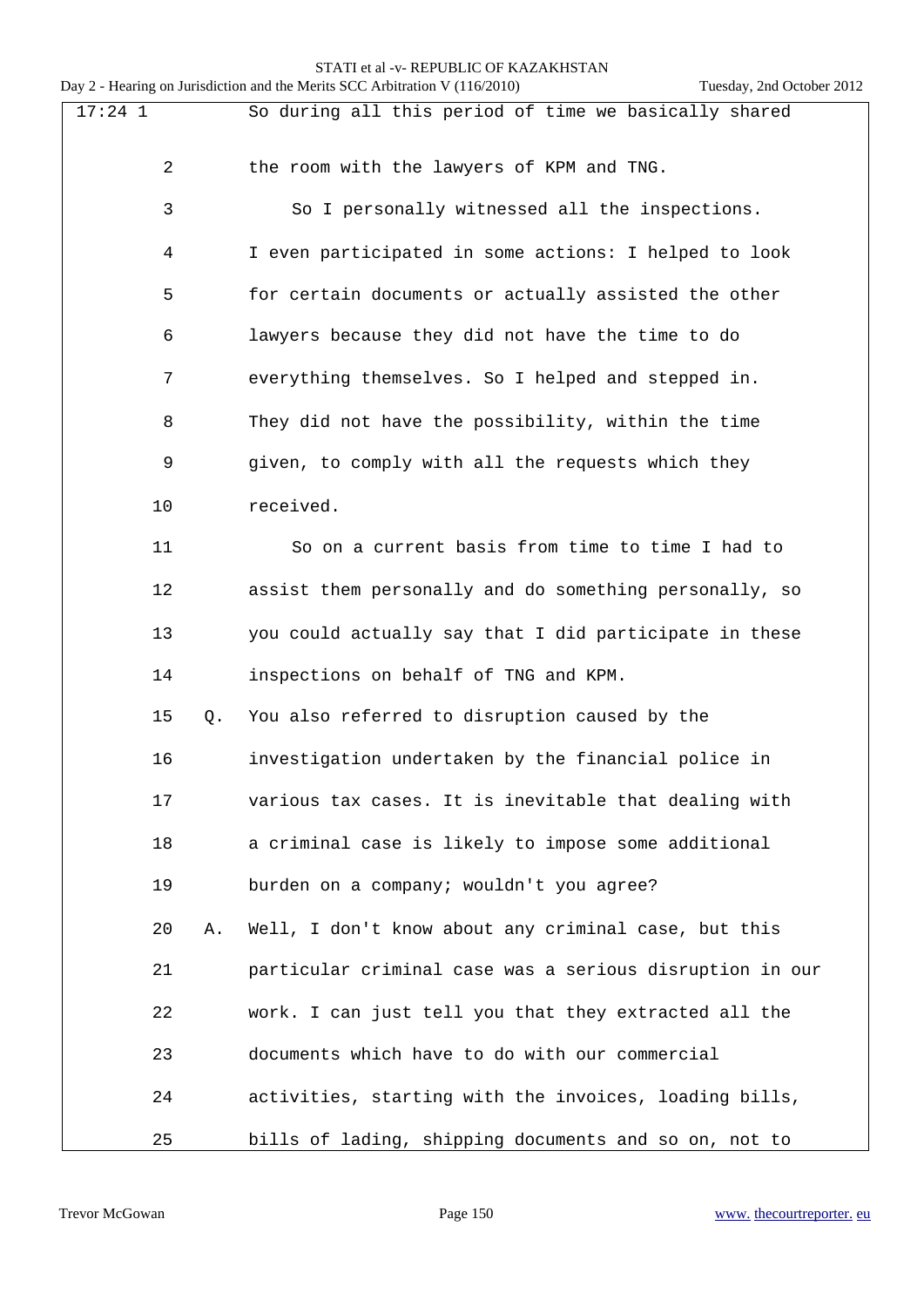| $17:26$ 1      | mention any drafts and design documentation; everything  |
|----------------|----------------------------------------------------------|
| $\overline{a}$ | that has to do with those poor pipelines' construction,  |
| 3              | and not to mention any enquiries, answers to the         |
| 4              | enquiries, correspondence and so on.                     |
| 5              | Basically, if not on a daily basis, the financial        |
| 6              | inspection officials visited us at least every other day |
| 7              | in the winter and early spring of 2009, and they were    |
| 8              | quite demanding, including the deadlines that they gave  |
| 9              | us to provide them with the information.                 |
| 10             | They didn't care if the management was present or        |
| 11             | not, because officially the management must be in place  |
| 12             | when documents are extracted and acts -- receipts of     |
| 13             | such documents were signed; they would basically just    |
| 14             | stay in the room until we deliver what they want us to   |
| 15             | deliver, and wouldn't leave, even though we had never    |
| 16             | refused to cooperate. We always cooperated to the best   |
| 17             | we could. We produced the documents within the period    |
| 18             | of time which was feasible.                              |
| 19             | You must understand we had current operations, these     |
| 20             | were large companies, we had large business to take care |
| 21             | of, and the business was not that -- it was a complex    |
| 22             | business, so we had ongoing business activities which we |
| 23             | had to run at the same time as satisfying the requests   |
| 24             | and preparing the documents for inspection, for          |
| 25             | extraction by the financial police, and preparing        |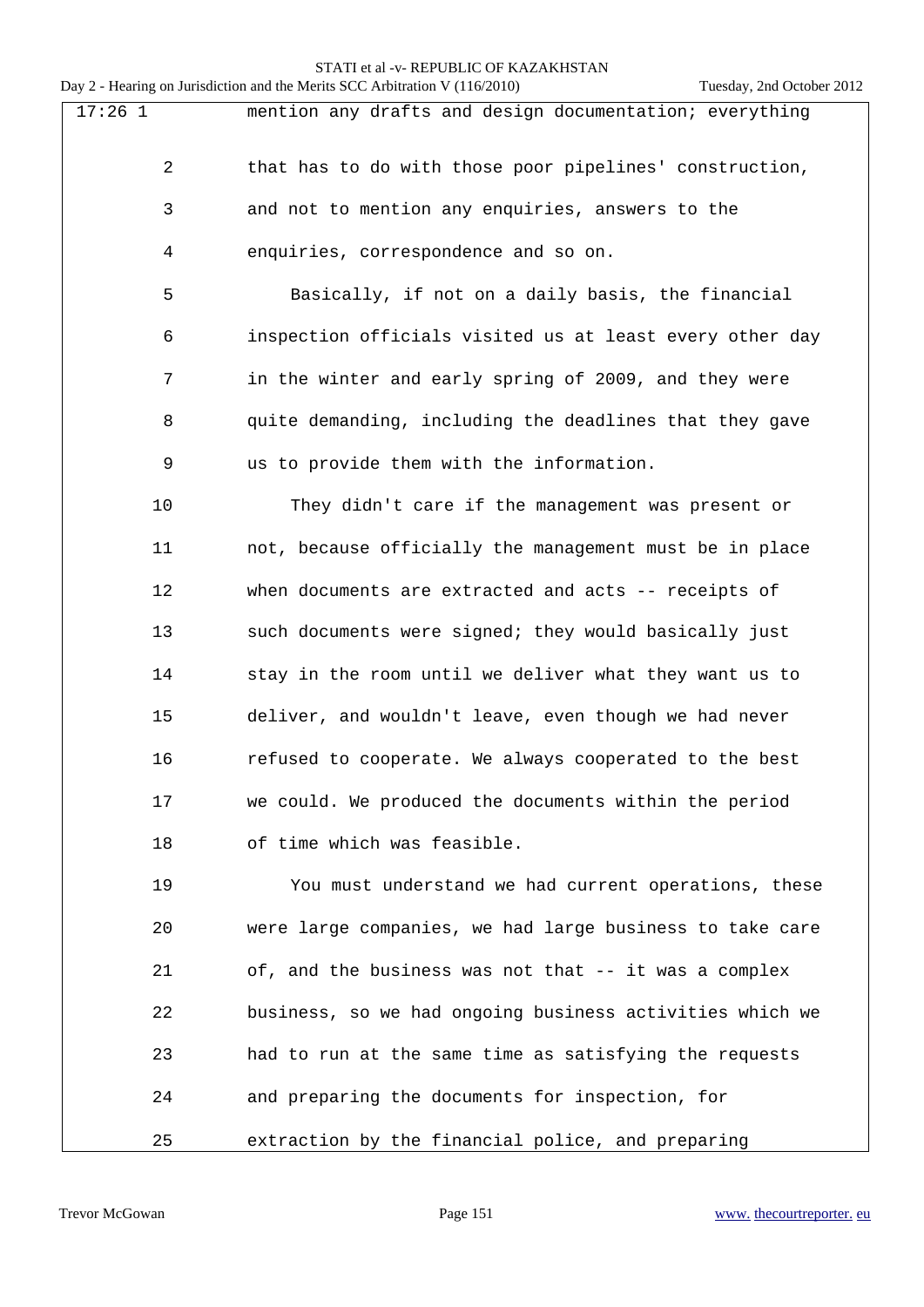| $17:27$ 1      | answers to a number of enquiries we received.            |
|----------------|----------------------------------------------------------|
| $\overline{a}$ | MR TIRADO: Thank you, Mr Condorachi.                     |
| 3              | Mr Chairman, I think, given the hour in the day, may     |
| 4              | I propose this would be a convenient time to break?      |
| 5              | THE CHAIRMAN: I think indeed it would. Good timing.      |
| 6              | Alright, so we'll interrupt the examination here.        |
| 7              | Mr Condorachi, you have heard before that you should     |
| 8              | not discuss the case during the interruption with the    |
| 9              | parties, but we don't want you to be lonely and get lost |
| 10             | in Paris, of course. So if you meet with your            |
| 11             | colleagues, that is okay, as long as you don't discuss   |
| 12             | the case. Alright?                                       |
| 13             | THE WITNESS: Okay.                                       |
| 14             | THE CHAIRMAN: We trust you on that.                      |
| 15             | Alright. So we meet again at 9.3 0 tomorrow morning.     |
| 16             | Thank you.                                               |
| 17             | $(5.28 \text{ pm})$                                      |
| 18             | (The hearing adjourned until 9.30 am the following day)  |
| 19             |                                                          |
| 20             |                                                          |
| 21             |                                                          |
| 22             |                                                          |
| 23             |                                                          |
| 24             |                                                          |
| 25             |                                                          |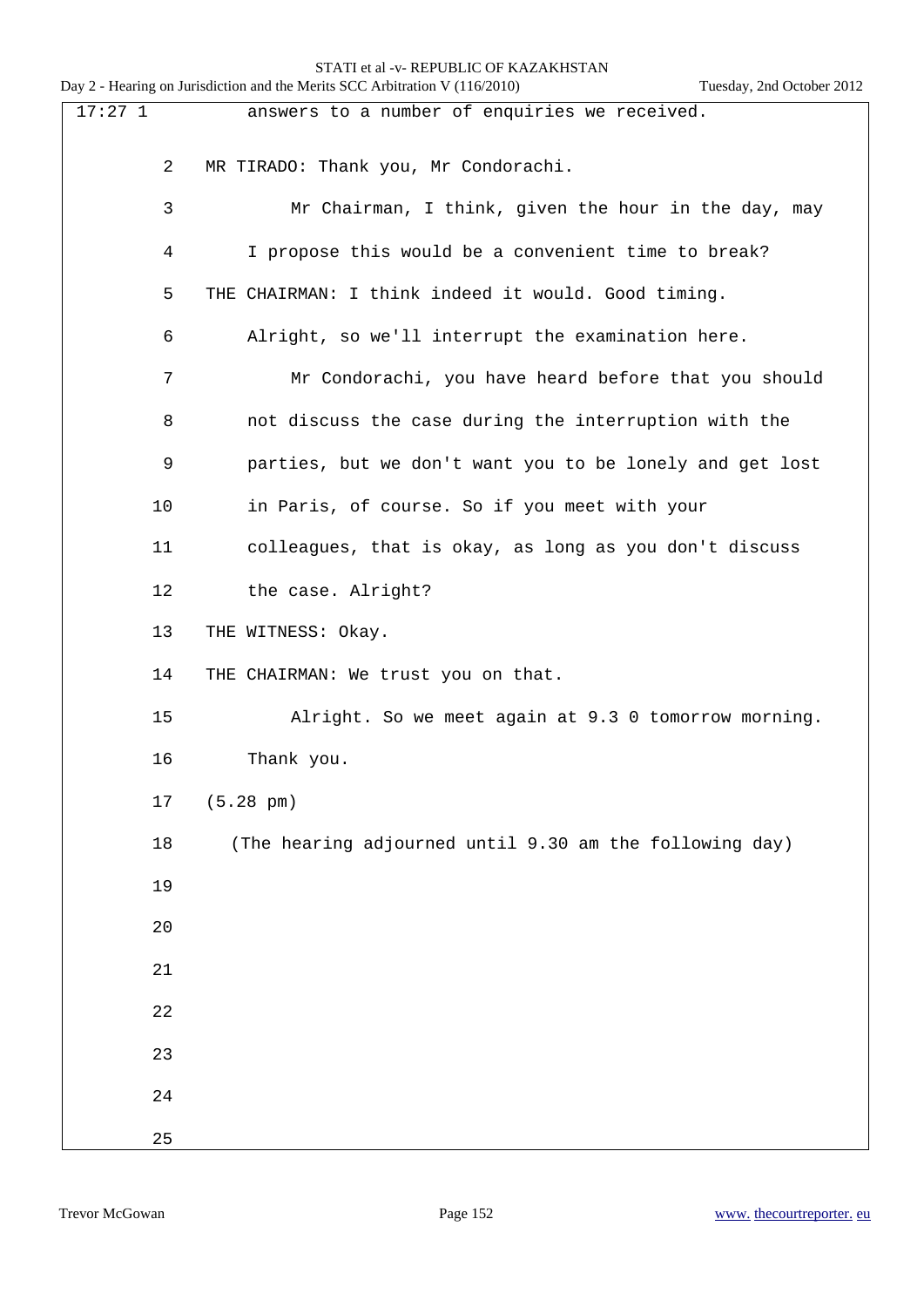| Direct examination by MR SMITH  3          |
|--------------------------------------------|
| Cross-examination by DR NACIMIENTO  17     |
|                                            |
| Direct examination by MR MOHR  59          |
| Cross-examination by DR NACIMIENTO  64     |
| MR VICTOR ROMANOSOV (called)  85           |
| Direct examination by MR FLEURIET  86      |
| Cross-examination by MR TIRADO  89         |
| Re-direct examination by MR FLEURIET  109  |
| Questions from THE TRIBUNAL  113           |
| MR ALEXANDRU CONDORACHI (called)  117      |
| Direct examination by MS ROEBUCK FREY  119 |
| Cross-examination by MR TIRADO  123        |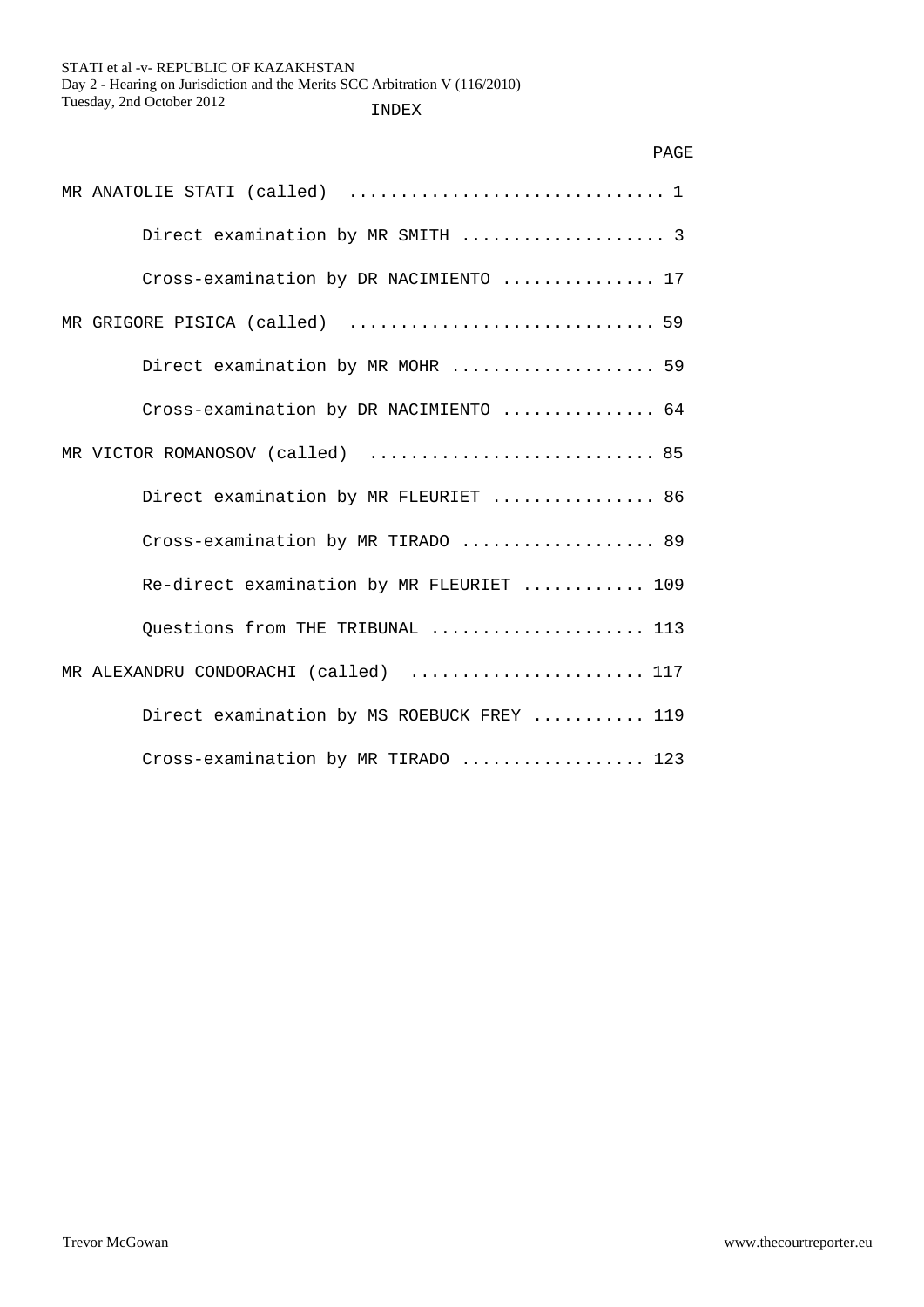**adjourned 83:24**  152:18 **administration** 110:6

 $\mathbf{A}$ **abandon** 105:12,15,16 **abandoned** 105:9 **abbreviation** 98:4 **ability** 81:22 **able** 6:1,3,10,12 7:14 7:16 24:24 38:9 41:17 45:6 72:22 82:5,6 84:8 148:4 **about** 4:2,6 19:17 20:23 21:14  $22 \cdot 11$   $22 \cdot 14$   $24 \cdot 29$ 25:4 26:10,12,21 29:8 30:8,12,23 32:21 33:13,20,25 34:7 35:24 36:7,22 39:17 39:23 45:24 49:25 56:6,8 57:13,24 60:9 62:21 66:15,21 66:25 68:8,10,11,13 68:16 70:22 71:2,10 72:25 73:2,5 74:20 74:23 76:24 78:10 80:16,17 90:13 92:18,21 98:11 100:12,23 105:19 106:3,15 108:14,21 109:5,25 110:22,25 111:16 112:19 114:3,4 117:19 121:22 128:17,21 131:14 133:2,19 134:15 135:22 138:12,19 139:23 144:14 145:9 146:8 147:17 148:19,25 149:1 150:20 **abroad** 128:23 **absolutely** 3:19 18:21 19:16,25 24:8 27:22 30:16 31:3,7,14 33:15 36:6 37:20 39:20 47:7 51:25 55:13 60:1 61:4 63:22 89:20 101:15 **academic** 92:6 **accept** 5:3 29:5 85:19 **acceptable** 148:5 **acceptance** 114:17 **accepted** 12:11 73:16 139:2,8 **accepting** 96:14 **access** 15:16 53:12,15 53:17 54:20 55:9 82:7 130:24 132:19 137:1 **accidents** 105:14 **accompanied** 69:16 **accordance** 96:21 97:3 133:16 **according** 35:12 50:2 62:8 98:6 99:17 **accordingly** 75:18 **account** 82:7 95:10

138:10 **accounts** 82:20,21 **accuracy** 119:25 **accurate** 1:21 60:4 **accusations** 14:23,23 16:20 35:11,19 36:2 51:12,17 127:12,15 127:19 128:1,6,8 **accuse** 128:15 134:9 **accused** 16:18 26:7 44:22 133:20 134:3 134:4,4,5 **accusing** 29:19,21 126:17 **achieve** 22:6 114:16 **acknowledge** 136:9 **acquired** 7:2,3 **acquiring** 8:9 **across** 85:7 **act** 20:5 69:8 **acting** 22:15 **actions** 22:3 81:20,20 110:10 150:4 **activated** 105:24 **actively** 130:25 145:1 **activities** 15:1 22:16 35:19 44:23 107:23 108:4 109:3 128:11 141:25 142:4,5,8,13 142:23 143:2,5,14 143:15,19 144:7,12 150:24 151:22 **activity** 16:8,19 126:17 143:17,25 144:4 **acts** 151:12 **actual** 141:14 **actually** 4:17 5:23 6:1 6:15 7:16 8:4,15 9:3 10:2,12 13:19 19:10 27:6 32:2,11 40:15 51:10,17 64:4 65:3 67:15 72:8 73:21 79:2 80:9 82:17 84:4 87:13,24 92:20 92:21 93:2,3 94:15 97:24 100:18,20 104:4 105:19 106:8 109:8 112:18,24 113:3 125:7 129:3 131:9 132:19,21 139:2 143:15 147:6 147:17 150:5,13 **add** 115:22 118:17 141:3 **addendum** 92:10 **addition** 38:25 92:25 **additional** 54:6 69:18 70:13,16 80:19,20 84:14,17 112:18 137:10 150:18 **additionally** 91:22 **addressed** 13:15 50:25 51:1 62:7 88:24 **addressing** 1:16 8:25 80:5

### **admission**  $144 \cdot 19$ , 22 **admit** 103:9 119:1 **advance** 14:11 123:7 **advanced** 14:23 16:5 16:9,11 35:20,21 36:3 86:12 91:20 **advise** 2:18 **advisors** 31:10 **Advocates** 1:22 **affairs** 5:5 120:22 **affect** 42:10 100:20 **affected** 40:21 41:23 **affiliated** 8:24 41:9 **Affinity** 45:13,18,19 **afford** 67:15 **afraid** 9:7 31:22 45:20 45:24 83:17 103:1 147:24 **after** 4:7,15 5:4,20 6:8 6:20 13:11 15:14,23 17:24 18:25 25:17 27:8 28:13 31:20 33:1,3 45:2 51:7 60:14,20 64:6 70:9 73:8 85:12 86:5 89:2 91:15 106:17 106:19 109:14 114:16,19,20,21 119:3 121:22 130:14 **afternoon** 86:2 89:16 119:22 123:6 **again** 5:6 16:10 32:15 39:12 45:14 51:3,5 60:1771:1 83:16 85:14 94:9 96:17 97:8 99:13,22 100:13 101:16 105:3 111:14 116:13 117:13 119:12 136:19 138:14 144:2 145:4 152:15 **against** 8:23 32:12 33:6,17 35:20 37:25 41:4 44:20 51:12 75:12 119:7 126:1 127:9,13,19  $128.1,2 128.7,89$ 133:11 134:2,6 **age** 19:1 **agencies** 87:17 88:13 142:21 **agency**  $88.6141.21$ 142:2,23,25 **agitation** 72:13 **ago** 38:17 113:24 117:22 118:12 **agree** 5:7 6:15  $51.16$   $59.15$   $61.3$   $94.14$ 94:12 95:9,23 98:9 98:24 100:11 101:25 103:20 104:23 105:7,24 106:11 108:9 112:1 112:5,5 113:7 117:9 119:18 120:15 124:2

133:25 136:22 137:6 150:19 **agreed** 5:9 12:20 37:11 45:11,15 118:14 **agreement** 10:24 12:8 12:17 16:2421:18 32:8 80:19,20 **agreements** 11:10 **agrees** 108:23 **ahead** 59:20 119:19 **aid** 129:16 **aim** 10:17 **akim** 7:8,11 **akimat** 110:5 **Aktau** 9:14 35:8 66:8 66:12,18 67:1,13 70:1 74:8 139:13 149:21 **ALAN** 2:11 **ALEXANDRA** 1:18 **ALEXANDRE** 2:23 **Alexandru** 67:24,25 75:19 117:2 153:14 **allegations** 29:22 134:17 **allege** 27:8 **alleged** 76:2,10,17 127:6 134:11,11 144:19 **allegedly** 16:7 **allocated** 28:2 **allow** 21:9 42:4 128:16 **allowed** 105:16 118:22 128:20 131:4 136:15 **almost** 4:187:621:2 48:2 53:20 124:6 145:20 **alone** 9:4 43:4 74:19 **along** 92:4 102:4,7 **already** 30:17 34:15 41:24 106:21 112:7 **already-built** 96:12 **Alright** 1:24 20:21 46:14 49:5,18 71:13 83:10 116:11 117:3 119:8 123:3 152:6 152:12,15 **although** 7:4 43:3 76:22 125:2 132:20  $139.2$ **altogether** 34:7 38:13 38:20 39:18 87:3 88:17 92:2 **always** 12:10,14 14:9 27:25 67:13 88:19 118:25 151:16 **AMAN** 2:13 **ambassador** 13:16 **amend** 142:12 **amended** 25:2 142:10 **among** 23:8,17 91:21 110:9,10 **amount** 41:20 47:21 47:25 55:10 63:13 73:11,13,13  $80.34$ 80:7,15,21,22 81:1 81:5,8 83:12 **amounted** 47:19 **amounts** 55:23 81:23 **AMY** 1:18 **analyse**

67:12 **analysed** 67:6,11 **analysis** 67:16 **ANASTASIA** 2:8 **ANATOLIE** 1:12 1:3 153:3 **ancient** 107:24 **Andreyev** 23:16 31:18 32:5 33:1 149:2 **Andreyev's** 32:23 **announced** 133:17 **another** 5:13 9:10 26:21 39:11 40:7 99:20 114:2,2 115:16 **answer** 3:18 13:24 17:20 37:7 42:5 47:16 56:19 72:22 80:2,5 85:20 113:17 113:24 121:13 122:25 125:18 143:16 147:19 149:2 **answered** 95:5 115:4 120:25 **answering** 46:10 **answers** 132:9 136:5 151:3 152:1 **anyone** 49:10,11 121:1 127:13 **anything** 18:2 32:3 48:7 70:22 71:1 146:8 148:19 **anyway** 3:1 51:2 119:7 148:7 **anywhere** 146:9 **apart** 9:10 95:17 **apologies**  $26.19$ 148:23 **apologise**  $1.20 123.6$ 125:18 **apology** 26:14 **apparently** 5:5 12:17 12:21 74:1 78:12 **appeal** 38:7 **appealed** 38:3 **appear** 97:23 98:22 **appearance** 94:20 95:2 **appeared** 1:19,22  $25.13$ **APPEARING** 2:1 **applicable** 2:14 20:15 147:16 **applicant** 74:2 **application** 72:20 73:24 129:9 141:20 141:24 **applies** 147:22 **apply** 72:19 119:5 143:14 **appointed** 32:5 87:6 **87:10 appraised 137:23 appreciate 48:19 appreciated 23:23 approach** 7:11

**approached** 30:17 **appropriate** 2:23 11:18 48:24 98:10

117:25 136:21 **approval** 62:20 **approved** 35:12 **approximate** 53:8,9 **approximately** 19:1 41:20 48:2 53:3 80:22 129:14,15 **April** 62:22 127:16 133:14,22 **Arbitral** 38:5 **arbitration** 1:1,1,2 19:22,24 20:1,11 21:4,7,16,19 24:13 38:10 57:18,18,22 57:24  $61:169:3573:2074:5$ 90:11 **area** 96:1 103:6,16,19 108:8 **areas** 93:3 **argued** 60:25 **argument** 28:25 **arose** 4:7 119:3 **around** 44:4 75:16 100:23 149:11 **arrange** 131:2 **arranged** 4:22 **arrested** 31:21 43:15 **arrival** 109:10 110:2 **arrived** 76:24,25 77:2 77:3 122:11 **arriving** 89:8 **article** 25:13 26:22,24 28:21 29:10 143:20 143:22 144:1,8,8,12 **Art[icle** 133:16 **ascertain** 102:16 **Ascom** 1:13 2:5 3:20 3:22,23,25 4:3,4,13 6:6,20 19:11 25:16 25:22 27:20  $46:1946:20222$ 47:2,4 47:12,15,23 48:9,17 60:20 64:20 66:2 87:5 89:21 90:2,4 90:10,15,18,20,21 137:18 **Ascom's** 26:2 66:5 **ashamed** 27:11 **asked** 13:3,20 15:18 31:24 38:18 49:20 57:8 74:21 104:5 120:25 121:7 122:7 123:25 **asking** 13:4 15:11 21:14 32:20 52:7 68:10 71:10 89:16 94:6 98:11 106:3,8 108:23 111:25 118:14 **Askolkov** 31:21 **assessing** 54:2 **assessment** 50:21 **assets** 7:1 10:20,21,23 11:11,17,18 12:23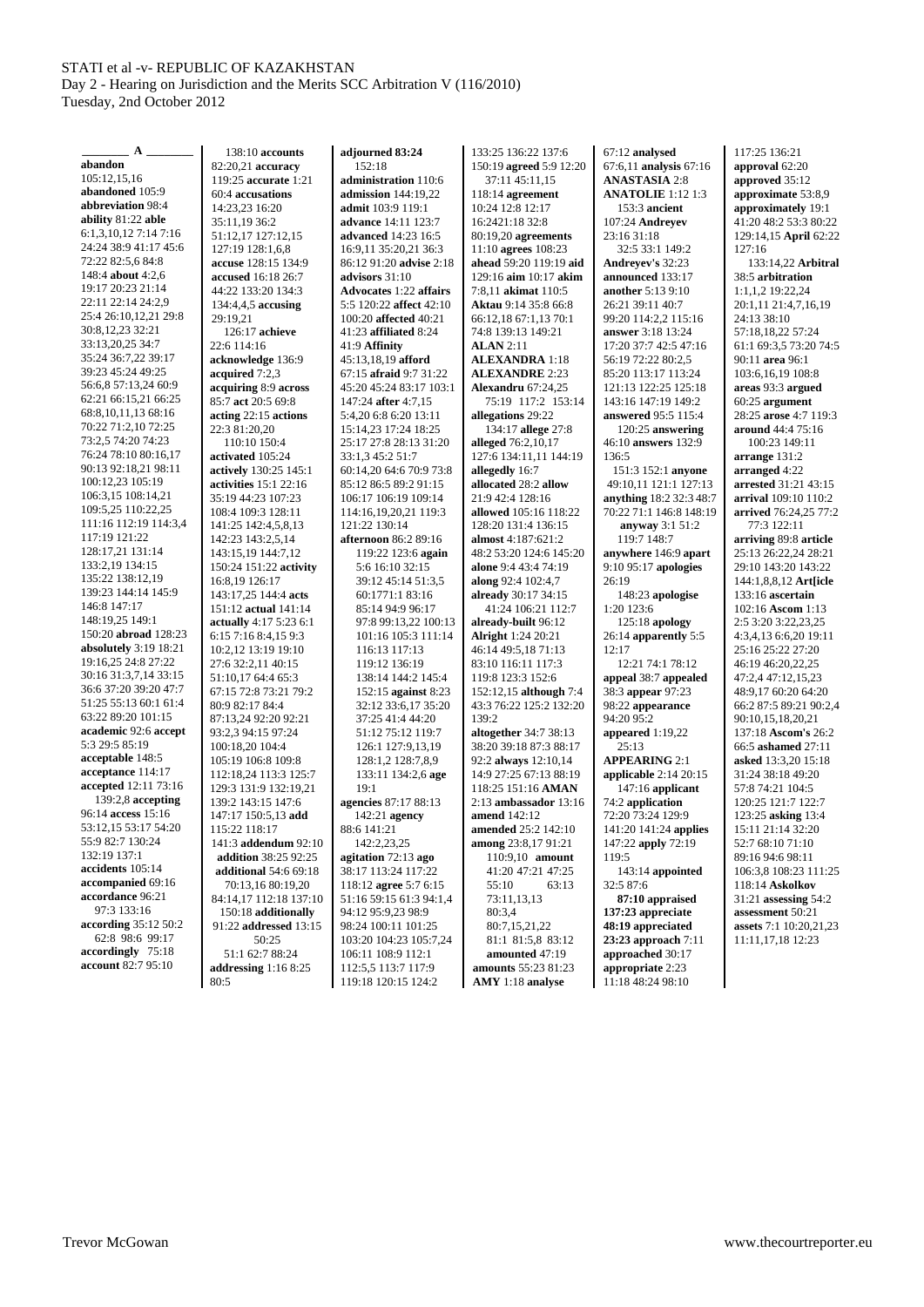| 14:21 15:7,12,19,21                | back 4:23 5:22 16:25                           | believes 26:14                                                | breakfast 23:1                           | career 17:10 19:5                     | 80:8,11,14 83:10,20                     |
|------------------------------------|------------------------------------------------|---------------------------------------------------------------|------------------------------------------|---------------------------------------|-----------------------------------------|
| 17:1 46:21,22,24                   | 28:20 33:9 84:1,2                              | <b>belong</b> 90:4 95:13                                      | breakup 25:17                            | 86:11.18                              | 84:1,7,12,16,17,20                      |
| 47:1,10 52:5,21,22                 | 90:7 100:24 103:24                             | <b>belonged</b> 90:15,17                                      | <b>brief</b> 109:19                      | carefully 55:3                        | 84:25 85:5,10,17,20                     |
| 54:2 56:15 81:14                   | 105:2 109:22                                   | belongs 94:14 102:21                                          | <b>briefly</b> 60:9 86:2                 | Carnegie 2:17                         | 85:24 89:11 93:16                       |
| 82:12                              | 111:17 119:8 132:4                             | below 8:22                                                    | 87:15                                    | carried 86:20 88:10                   | 93:22 94:7,9 96:8                       |
| assist 150:12                      | 132:8                                          | benefit 46:16                                                 | <b>BRILL 2:17</b>                        | 88:14,17,24 98:17                     | 96:11,16 98:12                          |
| assistant 86:17                    | background 2:21 17:9                           | Bernard 57:4                                                  | bring 21:18 22:5,20                      | 114:17 149:8                          | 99:24 107:8 108:10                      |
| assisted 150:5                     | 60:10 86:3,14                                  | <b>besides</b> 30:10 149:6                                    | 29:21 40:25 112:18                       | carry 5:2 10:23 50:4                  | 108:20 109:18,19                        |
| associate 13:17                    | back-taxes 16:11                               | <b>best</b> 3:9 45:24 60:5                                    | 113:1,3                                  | 67:16 81:22 82:2                      | 113:10,13,16 115:8                      |
| associates 25:25                   | bank 10:14 50:3 82:7                           | 122:1 123:9 140:22                                            | <b>bringing 4:23 23:9</b>                | 114:1                                 | 116:8, 19, 22 117:3                     |
| <b>Association 86:20</b>           | 82:21                                          | 151:16                                                        | 127:12                                   | CASCo 38:13 40:7,8                    | 118:3,7,11,23,25                        |
| 87:2                               | banking 81:15,21,22                            | better 11:18 24:7 46:9                                        | brings 29:2                              | 149:17,19,20                          | 119:7,11,16,19                          |
| assume 29:23 78:24                 | 82:13                                          | 122:3                                                         | British 50:7                             | case 13:5,22 14:15                    | 123:3 126:12 136:3                      |
| assure 69:9                        | bankruptcy 41:1                                | between 1:11 12:17                                            | broader 91:16 130:12                     | 16:4 30:25,25 34:25                   | 139:25 140:17,20                        |
| assured 7:10                       | 72:16,17 73:1,4                                | 14:3 20:9 21:11                                               | brought 22:12,17,18                      | 35:9,11 42:24 47:4                    | 146:22 147:23                           |
| astonished 22:13                   | <b>banks</b> 29:14                             | 27:24 33:11 53:22                                             | 24:18 32:5 33:3                          | 47:8,10 59:25 62:1                    | 148:6 152:3,5,14                        |
| atmosphere 149:10                  | <b>Bardarash 39:2</b>                          | 60:12 63:10 68:18<br>129:10,19 130:9                          | 34:14 36:3 73:24<br>74:5 126:1 128:6     | 69:9,11,12 70:8<br>94:23 95:19 114:13 | <b>Chamber 1:2</b><br>chance 11:9 52:20 |
| atrocious 16:20<br>atrocities 22:6 | barrels 6:4<br>barrister 138:25                | 133:21 137:14                                                 | <b>build</b> 9:12 112:17                 | 115:9 117:23 126:8                    | 58:14 139:2                             |
| attaches 62:17                     | base 9:11 11:3 110:22                          | beyond 94:11 119:2                                            | <b>building 33:8 39:4</b>                | 127:5,8,9,18 130:17                   | chances 122:7                           |
| attempt 10:10                      | 145:17                                         | 136:4 143:10                                                  | 91:14,14 129:16                          | 130:19,23 132:14                      | change 1:11 3:17 19:2                   |
| attempting 12:8                    | <b>based</b> 3:22 20:14                        | <b>bid</b> 5:10 52:19                                         | built 35:12 87:25                        | 132:19 133:11                         | 89:2                                    |
| <b>attempts</b> 37:21 73:12        | 29:12,24 35:11                                 | bidden 53:12                                                  | <b>bullet</b> 142:7                      | 134:1,9,13 135:18                     | changed 89:3 142:13                     |
| attend 109:8 137:19                | 67:11 69:21 70:1                               | <b>bidders</b> 51:21 54:1                                     | <b>burden</b> 150:19                     | 136:17,24 137:1,4                     | 142:15                                  |
| attended 91:20 93:2                | 71:25 72:5,6 93:10                             | 55:12,14,18,20 56:1                                           | <b>burial</b> 107:24                     | 141:6,13 146:23                       | changes 125:5                           |
| 125:3                              | 127:6 130:18                                   | <b>bidding</b> $52:1953:2$                                    | business 4:12,14 6:24                    | 147:16 150:18,20                      | changing 126:7                          |
| attention 12:1763:6                | <b>basic 98:16</b>                             | 54:19                                                         | 10:12 17:11 23:5                         | 150:21 152:8,12                       | 142:20                                  |
| 63:23                              | basically 39:7 86:13                           | biggest 9:13                                                  | 28:16,21 30:2,6,7,9                      | cases 39:12 150:17                    | channel 23:17                           |
| attitude 13:6 88:22                | 128:1 150:1 151:5                              | <b>billion</b> 11:13 55:16                                    | 30:9,10 33:18,25                         | cash 40:21 41:23                      | characterised 144:22                    |
| attorneys 21:23                    | 151:13                                         | bills 150:24,25                                               | 38:24 43:17 44:22                        | 42:10 44:4 81:18                      | charge 25:24 37:15                      |
| attorney-client 21:11<br>37:9      | <b>basics</b> 129:11                           | binding $53:10,11$                                            | 60:18 109:7 134:10                       | cashier 81:15                         | 122:23 126:1                            |
| attractive $5:11$ 6:25             | basins $33:12$                                 | bit 1:19 24:5 56:3<br>115:10 116:16                           | 151:20,21,22,22<br>businesses 2:21       | Caspian 33:11<br>cast 138:23          | charges 16:18 35:21<br>36:3             |
| 7:23 53:5                          | <b>basis</b> 55:7,9 67:15<br>73:19 80:23 98:16 | 124:21 136:4                                                  | businessman 28:14                        | catalogues 26:12,12                   | cheap $10:5$                            |
| audience 13:5                      | 101:6 150:11 151:5                             | <b>BITENOV 2:16</b>                                           | businessmen 23:2                         | category 94:14 95:13                  | check 40:1 100:19                       |
| audit 69:17                        | <b>bears</b> 107:14                            | <b>Black</b> 33:12                                            | 131:19                                   | 111:4                                 | 102:2                                   |
| audits $43:16$                     | <b>became</b> 5:21 14:3                        | <b>Blagovest</b> 22:15 23:15                                  | <b>busy</b> 120:22                       | causation 2:21                        | checked 74:21 75:11                     |
| auspices 88:11                     |                                                |                                                               | buy 15:18 17:1                           | caused 148:13 149:4                   | checking 102:9                          |
|                                    | 27:20 28:5 32:10                               | 23:18                                                         |                                          |                                       |                                         |
| authorities 8:2 16:22              | 44:19 135:10                                   | block 10:16,17 11:4                                           | buyer $63:11$                            | 150:15                                | chemical 88:7                           |
| 16:24 22:4 31:23                   | become 5:7 91:24                               | 15:22 39:3,3,7 52:6                                           | buyers 11:10 15:11                       | cautious 7:10                         | Chernomyrdin 13:16                      |
| 36:1 42:22 44:2,12                 | <b>before</b> 1:8 1:25 2:17                    | blog 29:23,25                                                 | <b>BOCKSTIEGEL 1:9</b>                   | central 3:23 4:1,2,6                  | 13:18,20                                |
| 44:17 50:15 81:17                  | 7:18 23:5 32:15,20                             | <b>bluntly 95:19</b>                                          |                                          | Centre 1:4                            | chief 2:16 13:9                         |
| 82:18,19 110:6                     | 33:1,23 34:11 37:7                             | <b>bodies</b> 35:14,14 37:25                                  | $\mathbf C$                              | certain 8:11,11 29:7                  | Chisinau 3:23 66:5,8                    |
| 133:4 135:7                        | 48:14 49:20 53:17                              | 87:22 88:5,9,14,16                                            | Caillard 57:3                            | 30:4 42:12 62:13                      | 66:11                                   |
| authority 132:21,22                | 54:9 55:3 77:4                                 | 88:23                                                         | Calancea 20:22 35:6                      | 74:20 81:20 88:7                      | choose 55:24                            |
| 135:10                             | 84:10 101:8 145:20                             | <b>body</b> 142:15,18                                         | call 5:18 63:6,23                        | 93:10 94:14,14                        | chose 55:12 65:11                       |
| available 2:9 54:14                | 152:7                                          | <b>bond</b> 46:5 47:18                                        | 103:13 121:24                            | 104:15 105:5 106:5                    | chronology 82:9,10                      |
| 55:8 69:1,22 70:2                  | beg 17:23 29:1 68:8                            | bondholders 46:16,21                                          | called 1:3 5:22 13:18                    | 106:18 114:15                         | circumstance 81:25                      |
| 82:15,16 131:10                    | <b>began</b> 12:24 28:10                       | 47:14,15 48:11                                                | 15:4 43:1 59:5 62:9                      | 115:21,21,22,22                       | circumstances 74:20                     |
| avenue 1:4<br>avoid 105:22         | 126:16<br>begin 2:17 89:16                     | <b>bonus</b> $46:3$<br><b>Borankol 10:14</b>                  | 85:3 103:15 117:2<br>149:17 153:3,6,9,14 | 121:16,23 130:20<br>142:4,12 146:18   | 75:16 83:14 104:21<br>108:24            |
| awarded 6:16                       | beginning $19:11$ $21:22$                      | 110:21 149:23                                                 | calls 121:16                             | 150:5                                 | citizen 30:21                           |
| aware 2:12 6:21 11:8               | 40:12 114:7                                    | <b>border</b> 114:23                                          | came 33:20 36:9 117:5                    | certainly 115:11 119:4                | citizens 30:19 131:19                   |
| 12:5 13:14 14:5,16                 | <b>behalf</b> 1:19,22 134:23                   | both 5:24 7:17 46:20                                          | 120:18,21,24                             | certificate 62:19,20,22               | city 9:13 35:8 139:13                   |
| 16:21 21:23 24:12 24:15            | 150:14 being 13:14                             | 51:11 57:15 60:3 70:15                                        | campaign 41:25 43:19                     | 64:4 certificates 93: 1               | civil 60:18 claim 43:10                 |
| 25:1 32:1,10                       | 30:9                                           | 72:10 75:10                                                   | canal 33:8                               |                                       | 73:24                                   |
| 38:2,6,8 40:25 51:2                | 43:15 51:7 96:5                                | 80:8 94:19 112:9                                              | canals 39:5                              | 138:25                                | 103:3                                   |
| 53:3 57:8,17,25                    | 99:10,22,25 115:12                             | 120:8 129:11                                                  | cancellation 62:21                       | chain 114:25 115:1,1                  | claimant 108:16                         |
| 61:8 74:3,11 106:15                | 123:20 126:1 128:17                            | 135:20 <b>bottles</b> 18:9,10                                 | cancelling 106:21                        | chairman $1:5,10,24$                  | claimants 1:14,19 2:2                   |
| 116:9 121:24 136:3                 | 129:13                                         |                                                               | candidates 65:7,13                       | 2:15,17 3:1 17:3,20                   | 84:4 89:25 90:11                        |
| 137:24                             | 130:3 131:17                                   | bottling 18:23                                                | canny 12:14                              | 18:18 21:9 24:3,5,8                   | 95:7 139:12 140:25                      |
| away 9:21 17:4 48:2                | 141:23 144:21                                  | <b>bottom</b> 76:11 100:7                                     | capable 14:6                             | 29:1 32:13,19 37:7                    | claimed 14:20                           |
| 58:8 66:15 89:12 awful             | <b>BEKETAYEV 2:9</b>                           | <b>breached</b> 14:20 24:17                                   | capacity 130:15 capital                  | 37:11 38:1739:16 39:21                | claims 14:12 16:5,9,11                  |
| 22:3<br><b>Azov</b> 33:11          | <b>believe</b> 21:9 40:19<br>48:10 84:9 89:17  | <b>breaches</b> 77:17 88:24<br><b>break</b> $48:24$ $49:4,16$ | 10:14 15:11<br>50:1,3,5,7 51:1           | 40:4 42:15,17<br>48:23 49:2,13,18     | clarification 1:10<br>32:13 80:4 84:9   |
|                                    | 115:4 127:15 129:7                             | 58:8,24,25 59:3                                               | 53:19,23 54:5 87:7 car                   | 58:7,11,15,17,20,22                   | clarified 80:10 83:15                   |
| B<br><b>baby</b> 45:8              | 134:12 135:4                                   | 83:9,10,21 84:10                                              | 105:1 106:12<br>care 25:4 151:10,20      | 58:25 59:7,10,20                      | clarifies 115:10                        |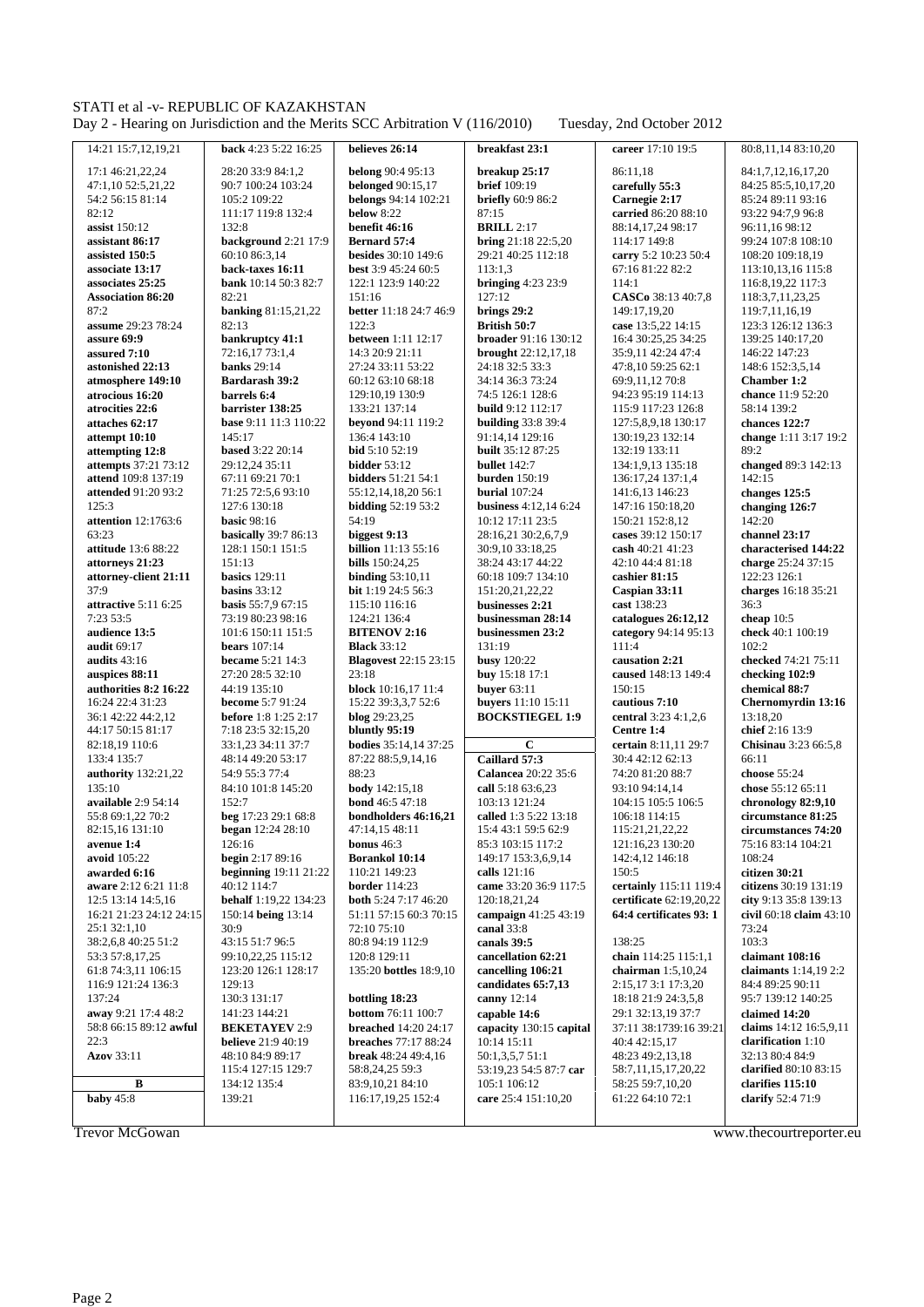**clear** 47:16 72:12 73:9<br>108:7 136:20 87:21 96:8 121:3 **concerned 42:24 concerned 42:24 communicate 13:1 communicate 13:1** 99:11 **communicate 13:1 communicate 13:1 communicate 13:1 communicate 13:1 c** 

51:13 55:23 87:13<br>87:19 90:4 114:5 **complete** 1:21 7:7,9 **completed** 6:16 44:7 106:13 152:4<br>61:7 114:19.22 **consider** 5:15 7:21 **converse complex** 30:9 35:17 **compliance** 2:12,12,14

**152:11 contracts 9:19 27:18<br>**  $\begin{array}{r} 77:19\ 78:17.23\ 79:1 \end{array}$  **<b>contracts** 9:19 27:18 contradictory 126:23 correspondence 151:4 **comply** 39:13 150:9 **construct 110:1 copy** 61:17 79:23 **counts** 119:7 **comprehensive 19:20 constructed 96:20** 131:16 136:16 **couple** 13:24 54:16 **communications** 130:9 **constructor 17:13** 141:24 143:24 101:20 102:1,9,<br>21:11 89:9 103:5.22 106:4 **concerns** 40:16 56:8 99:2 144:5,11 147:20 103:5.22 106:4 **companies 8:8 9:2** 102:23 111:25 **consultant 60:17** 138:5 143:18 131:22 136:24 124:1

80:11 81:4 83:11 13:7 14:14,19 15:5 **conclusions 67:8 70:1 consultants 129:15** 144:17,18 145:24 138:1,2,3 152:10 90:8 95:15 107:12 16:3,4,5,17 19:14 70:4 74:22 112:5,6 **consultations 31:10 corporate** 16:10 43:10 **courses** 86:13 91:20 113:17 124:16 23:24 33:24 34:9 113:7 139:3 31:15 121:23 57:1 93:1,3 127:5 129:22 133:6 37:22 41:1,2,3,4,9 **condensate 43:2** consumer 17:25 18:5 **correct** 3:8,11,19 **court** 1:25 35:8 36:4 **consumer** 17:25 18:5 **correct** 3:8,11,19 **court** 1:25 35:8 36:4 **condition** 53:12 54:20 18:22 17:10 18 **class** 111:3 42:22 43:21,25 **condition** 53:12 54:20 18:22 17:10 18:16,21 37:24 72:20 73:2<br> **conditions** 12:9 41:14 **conditions** 12:9 41:14 **conditions** 12:9 41:14 **conditions** 12:9 41:14 **conditions** 12:9 41:14 **condition 91:8 conditions** 12:9 41:14 **contact** 57:16 58:2 19:13,16,25 21:8 19:13,16,25 21:8 138:21 139:13,14 138:21 139:13,14 **conditions** 12:9 41:18 88:18 **conditions** 12:9 13:14 **contact** 57:16 58:2 139:23,24 74:3,8 95:9 100:16 **87:19 90:4 114:5 Condorachi 20:22 contacts** 4:20 30:15 31:2,3,7,14,20 140:10 141:1,4,5,9 **classifications 98:8** 135:14,15 149:19 31:4,11 35:5 65:1 **contain** 140:25 32:18,24,25 33:14 **court's 101:2 classified 111:2 classified 111:2 company** 3:12 5:1 **contained 78:15 contained 78:15 cover** 9:14 46:22,24 **contained 78:15 contained 78:15** 33:15 35:1,9 36:16 **cover** 9:14 46:22,24 **contained 78:15 contains** 3 108:7 136:20 8:25 9:9 10:8 11:13 119:8,22 123:6 **contents** 76:14 147:18 40:10,20,22 41:19 **covered 39:7**  137:24 14:6 16:20 18:1,6 124:10 133:21 **context 98:13** 42:11 44:4 45:11,15 **CPC** 133:17 **clearly** 98:7 109:2 18:22,23 32:11,12 136:8,19 141:9 **continue** 13:23 20:23 46:2,15,17,18,20 **created** 5:23 19:11 113:5 22:17 33:2,6,15,17 148:23 149:3 152:2 15:12, 49:18,20 47:4,7,18,21,23 110:7 149:10 113:5 32:17 33:2,6,15,17 148:23 149:3 152:2 45:1,2 49:18,20 47:4,7,18,21,23 110:7 149:10<br>
152:7 153:14 48:4,8 50:1 51:22 128:24 48:4,8 50:1 51:22 creating 8:16 97: **click** 140:18 40:7,23 41:25 42:23 152:7 153:14 84:3 116:22 128:24 48:4,8 50:1 51:22 **creating** 8:16 97:13 **Cliffson 48:22** 43:13 51:15,19 **Condorachi's 147:23** 148:6 51:23,25 53:14 54:7 98:23 **climate 44:19** 55:15 62:9,13 64:1 **conducted 68:17 continued** 12:25 51:24 54:11,21 55:13,19 **crime** 126:19 **close** 7:13 13:17 21:10 67:7 81:19,20,22 71:21 **contract** 5:12,13 6:9 57:12 64:21 65:1,9 **criminal** 16:17 35:9 21:13 88:1 90:20 **82:3,11 89:22 90:1 conducting 68:7** 6:15,21 8:14 11:2 65:10,21,22,24 66:1 126:1,6,8,17,20 106:6 90:2,14 121:7 **confident 54:2** 20:4,6,9 25:18,20 **66:5,15,20 69:19,24** 127:2,5,8,9,11,18<br> **confirm** 48:6.7 59:16 25:22 28:4.12 43:3 72:3.18 76:2.3 127:24 128:2.16 **confirm** 48:6,7 59:16 25:22 28:4,12 43:3 72:3,18 76:2,3 127:24 128:2,16 **coffee** 48:24 49:4,12 | 138:7,7 149:6,11,17 | 59:19 67:3 76:3 | 61:11,13 62:17 | 78:14 79:11,18 80:3 | 130:8,10,17,19,21 116:16,19 150:19 119:16,25 120:1 75:22 78:2 80:20,25 81:7 89:19,20 90:11 130:23 131:9,10 **Cojin** 20:21 35:4 **compare** 11:15 123:24 **confirmation 145:1** 82:1 87:6,9 90:14 90:15 96:10 97:5,20 133:10,11 134:9,13<br> **confirmations 134:19** 103:6.16.19 107:6 101:15 104:7 135:18 136:10 70:20,25 71:5,6,8 140:8 **confirmations 134:19** 103:6,16,19 107:6 101:15 104:7 135:18 136:10 **colleague 121:20 compared** 69:10 94:22 **confirmed 21:23 contractor 149:17** 124:16 125:11 150:18,20,21 **colleagues 58:12** 140:24 74:11 85:20 89:17 **contractors 5:8** 137:15 138:18 **crisis 11:8**  74:21 84:14 113:13 **comparing 140:13** 130:2 112:25 141:3 147:19 **comparing 140:17 comparing 39:24 confirming 39:24 confirming 39:24 confirming 39:24 confirming 39:24 confirming 39:24 confirming 39:24 confir collect 27:7 competence 96:1** 77:19 78:17,23 79:1 28:11 108:18 109:9 **correctly** 18:12 32:16 **cross** 17:3 89:11 **collected 131:6** 132:032 123:3 **collection 114:10** competent 93:3 95:21 **confirms 131:15** contractual 77:13 **contractual 77:13 collector 26:17 70:16 72:22 cross-examination contradiction 127:21** 74:6 78:18 105:18 17:6 49:19 64:11.13 **collector** 26:15 146:20 142:15 **collects** 126:23 **contradiction 127:21** 136:13 **collects** 112:24 **competition 127:21** 17:6 49:19 **contradiction 127:21** 17:6 49:19 **contradiction 127:21** 12:5 **29:18** 17:6 49:19 **contradict college 86:4 complaint** 132:2 149:2 **confused 54:9 contribute 108:15 corresponding 92:15** 123:5 153:5,8,11,16 **Collegium 1:22 complaints 131:14 connect** 117:15 **control** 33:24 88:6 **corroborating 77:22 cross-referring 123:8 colour** 103:12 132:9 137:2,4 **connection 30:3** 102:5 114:14 78:8 **column** 63:17 **complete** 1:21 7:7,9 **connects 115:3 connection 30:3 connection 30:3 connection 30:3 connection 30:3 connection 30:3 connection combine** 115:24 **d** 45:4,6,8 61:2,10 **consequences 2:13** controlling 44:17 **costs** 12:12 80:18 83:6 **cure** 76:1,10,16,18 **come** 8:6 38:4 64:10 **come** 8:6 38:4 64:10 **79:20 128:17 143:4** 104:8,10 105:14,23 **convenient 54:23 counsel** 1:16 19:24 **77:8,24 78:13**<br>85:7,22 119:8 123:3 **completed** 6:16 44:7 106:13 152:4 20:1 21:9 37:8 **cured** 77:2 131:1 134:7 61:7 114:19,22 **consider** 5:15 7:21 **conversation 13:20,23** 40:19 65:8 69:10 **curiosity 115:8 comes** 23:15 40:14 **completely 74:19** 145:10 **conveyor 18:9** 109:23 113:25 **curious 98:21**  115:16 129:5 **completion 6:22** considered 43:6 **cooperate 151:16** 118:10 120:11 **current** 150:11 151:19 **complex** 30:9 35:17 130:17 133:23 **cooperated 151:16 consistents** 118:15 **currently 3:25 comfortable 1:22** 151:21 **compliance 2:12,12,14 consist 94:19 cooperation 2:10 countenance 51:13** customers 45:12,16<br> **compliance 2:12,12,14 consists 143:6 cooperative 4:15,17 countries 129:17** 45:17 **commands** 106:18,21 2:14 35:15 **constantly 43:18 coordinated 35:14 constantly 43:18 coordinated 35:14 constantly 43:18 coordinated 35:14 coordinated 35:14 coordinated 105:7 coordinated 105:7 coordinated commerce** 1:2 35:3 **commercial 60:14,17 complicated 105:7 constraints 44:4 constraints 44:4 constraints 44:4 constraints 44:4 constraints 44:4 constraints 44:4 constraints 44:4 constraints 44:4 constra commercial 60:14,17 commercial 60:14,17 cycle** 91:11 9:3.5 **commercial 60:14,17 cycle** 91:11 9:7<br>114:6,8,22 **commercial 60:127 commercial 60:14.17 cycle** 91:11 9:7 **commission 89:7 comprehensive 19:20 constructed 96:20** 131:16 136:16 **couple** 13:24 54:16 **cycles** 114:10 96:11,16 110:7 88:10,15 100:15 137:7 139:14 118:12 **C-110** 99:22 100:4 **commissioned 135:1 compromise 16:25 constructing 44:5 Cornegruta 31:21 course** 6:21 13:10 **C-115** 141:22 **commissioning 96:12** computer 121:19,20 91:9 35:9,20 36:5 57:15 14:24 15:2 16:23 C-116 143:23<br> **contrate** 11:3 construction 17:11.16 58:2 70:20.22.25 18:24 19:19 28:5 C-2 76:5 79:2 **committed 126:19** concentrate 11:3 concentrate 11:3 construction 17:11,16 58:2 70:20,22,25 18:24 19:19 28:5 **C-2** 76:5 79:24 80:7 **committee 68:21** concentrating 52:24 23:17 44:7,8,9,10 71:2,4 126:2 127:14 29:15 35:21 36:24 84:10 69:14,17 74:7,12 **concern** 87:3 147:24 45:4,7,8 92:8 96:9 127:20,23 128:4,9 37:1 38:4 42:23 **C-24** 79:16 84:11<br>87:21 96:8 121:3 **concerned 42:24** 96:13 98:1.3,5 99:1 129:24 130:4.8,12 45:7 49:13.24 51:13 **C-296** 50:17 **concerning** 20:12 44:1 **99:4 110:11 146:5** 130:16 131:6 55:11 56:20 61:25 **C-469** 96:5 101:12 **concerning** 20:12 44:1 146:20 151:2 133:15,18,19,23 63:16 66:2 73:20 **C-585** 46:6 35:25 49:7 **concerning** 20:12 44:1 **146:20 151:2** 133:15,18,19,23 63:16 66:2 73:20 **C-585** 46:6<br> **communicated 122:20** 61:6 63:12 68:17 **constructions 45:2** 134:2 10 136:20 23 75:8 86:11 91:5 **C-704** 139:10 140:9 **communicated 122:20** 61:6 63:12 68:17 **constructions 45:2** 134:2,10 136:20,23 75:8 86:11 91:5 **C-704** 139:10 140:9 **communication 33:11** 12:10 78:7 125:4 103:15 138:11 139:5 92:1 94:17,24 95:17 140:13<br> **communications** 130:9 141:24 143:24 141:24 143:24 101:20 102:1.9.18 **concerns** 40:16 56:8 99:2 144:5,11 147:20 103:5,22 106:4 **D Communist 17:18 conclusion** 77:5 93:9 **constructors 96:15 Cornegruta's 136:9** 115:25 118:3,18,23 **da** 96:19,23,23 123:18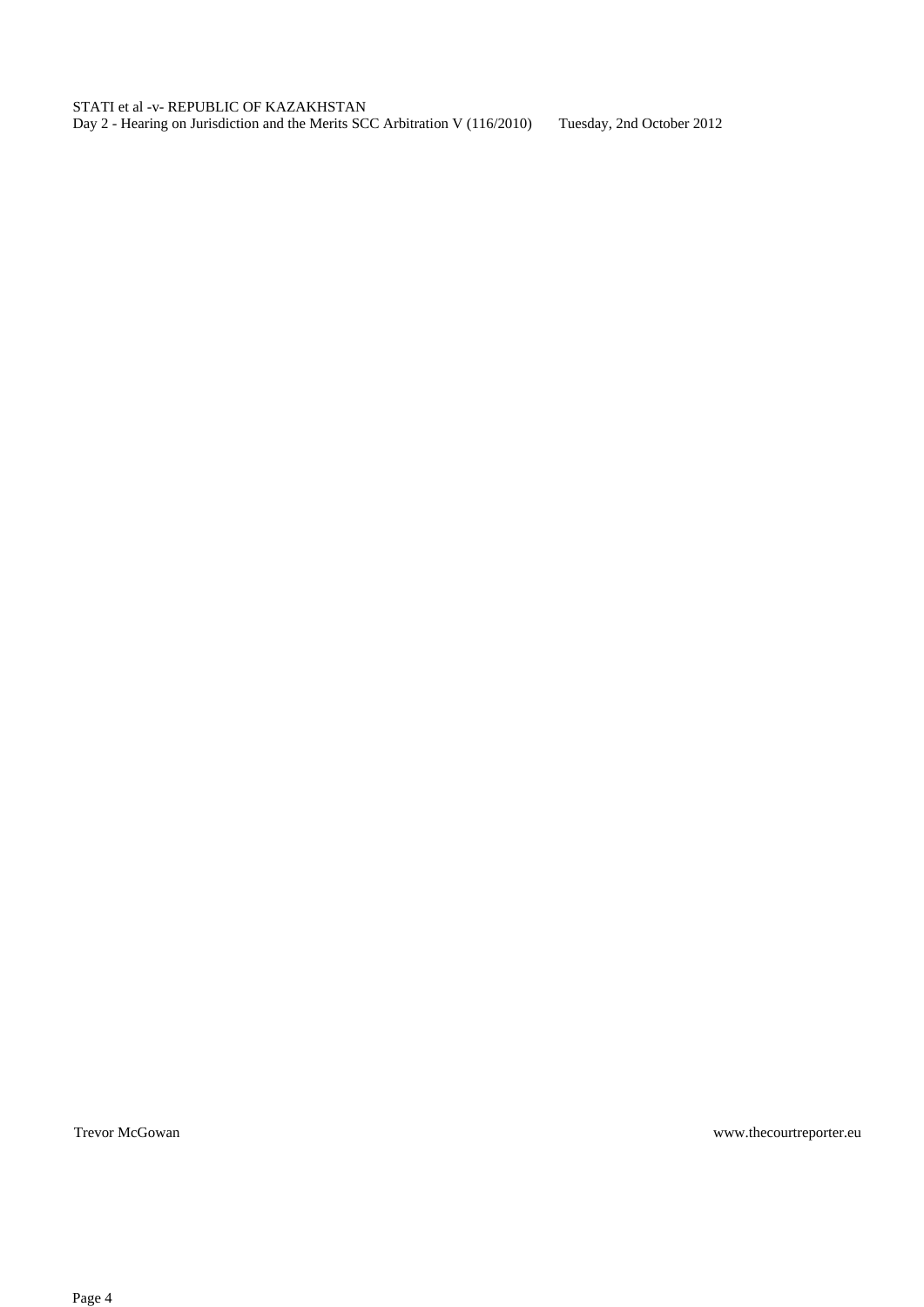| Dag 7:14                   | defendant 133:15,23    | develop 6:24 10:16,17         | dismiss 33:4                 | 83:8 84:4 118:5,19     | efforts 12:25 14:14        |
|----------------------------|------------------------|-------------------------------|------------------------------|------------------------|----------------------------|
| daily 33:25 67:15          | defends 30:20          | development 47:24             | dismissed 33:13 73:23        | 118:24 119:6 153:5     | 15:13 16:2                 |
| 149:7 151:5                | defined $114:20$       | 48:3 56:8 91:22               | 138:17                       | 153:8                  | <b>Eftodi</b> 67:22        |
| dangerous 105:13           | definition $7:435:16$  | developments 9:25             | displayed $12:688:22$        | draft $33:8$           | eight 39:15 129:6          |
|                            |                        |                               | dispose 82:19                |                        |                            |
| dangerously 21:10          | degree 28:17 86:4,9    | 54:17.18                      |                              | drafted 25:3           | either 8:10 41:2 74:1      |
| data 15:24 53:13,16        | 124:23 125:12          | devoid 32:3                   | <b>disputed</b> 73:13 80:3   | drafts $151:1$         | 95:6 113:22 132:23         |
| 53:18 54:6,10,12,15        | 128:22 129:2           | diagram $103:4,5,10$          | disruption 148:12            | draw $67:8$            | 138:16 145:10              |
| 54:21 55:8,10              | delay 140:19,20        | diameter 93:11 94:22          | 149:4,9 150:15,21            | drawn $70:9$           | 148:21 149:1               |
| 117:19                     | delegation 110:2       | 112:8                         | disruptive 149:5             | drew $70:1,3$          | electronic 141:16          |
| databank 15:17             | deliver 43:3 151:14,15 | dictate 41:12                 | distance 19:7                | drill 91:17            | elements 103:17            |
| database 53:21,22          | delivered 43:2 114:17  | dictating 41:15               | distances 112:19             | drilled 7:24 91:10     | eleven 90:21               |
| 54:6                       | deliveries 14:11       | <b>difference</b> 53:22 83:12 | distracting 140:17           | driller 86:18,21       | eleventh 67:9              |
| date 57:6,7 60:23          | delivery 79:15         | 125:20 130:9                  | 149:7                        | drilling $7:2486:5,10$ | eliminate 78:16,20,25      |
| 61:10,14 63:14,18          | demand 40:20 137:10    | 146:17                        | distributed 54:13            | 86:21 87:1,6 91:3      | 79:3                       |
| 83:3 107:14 137:16         | demanded 104:16        | differences 129:19            | <b>District 107:19</b>       | 91:17                  | elimination 77:22          |
| dated 50:20 62:8,21        | demanding 151:8        | different 8:3 12:19           | dividend 48:9                | drills $91:13$         | 78:9,18,24                 |
| 70:10 141:20 147:4         | demands 42:14,16       | 34:23 54:1 72:11              | dividends 43:24              | $drop\,40:20$          | eliminations 79:1          |
| dates 21:14 74:20 90:9     | demonstrate 22:14      | 75:17,18 86:12 88:9           | division 2:11,13 143:7       | dropped 40:11          | elsewhere 99:1,6           |
| <b>DAVID</b> 1:10          | 26:18 95:16            | 88:16 91:20 113:1,6           | document 28:24 62:3          | <b>Drug 88:6</b>       | 125:6                      |
| day 1:6 6:4 13:11,11       | demonstrates 54:25     | 115:12,13 123:8,9             | 63:1,23,24 64:2,4,6          | due 67:16,22 73:11     | email 79:14                |
|                            |                        |                               |                              |                        |                            |
| 29:4 39:14 77:5            | demonstrational        | 124:21 125:15,21              | 76:7,11 78:17 92:15          | 81:14,20,25 120:5      | emerged 8:13,20            |
| 122:11,14 133:16           | 110:13                 | 130:13 142:12,21              | 98:7,8,15,16,17,21           | 129:13 130:20          | 25:17                      |
| 151:6 152:3,18             | denied 137:5           | 143:4 146:23 147:9            | 99:23,25 101:9               | 143:9 149:11,24        | <b>Emergencies 88:2,11</b> |
| days 76:1,10,16,18,21      | denotes 103:6          | 148:10                        | 103:16 110:23,23             | duly $133:3$           | emotional 149:9            |
| 76:24 77:1,6,9,9,21        | department 2:10,12     | difficult 6:11 39:8           | 111:16 135:12                | during 17:18,18 33:2   | employ 38:11 39:9          |
| 79:1 120:22 122:13         | 2:14,16 25:8 31:1      | 42:20,23 51:13                | 139:11 140:6 141:1           | 49:6 62:16 67:4.5      | employed 64:25 65:15       |
| deadline 38:7 110:17       | 32:4,16,17 35:6        | 92:22 102:13                  | 141:7 145:18                 | 67:19 71:15,22         | employee 40:8 89:24        |
| deadlines 151:8            | 56:25 57:1 60:15,22    | 108:12                        | documentation 151:1          | 72:12 77:12 83:20      | 90:1                       |
| deal 26:16 128:4           | 65:19,20 66:2 86:7     | difficulties 1:12 28:1        | documented 61:13             | 87:16 107:23           | employees 3:25 4:1,4       |
| 148:1,3                    | 86:24 87:1 121:5,14    | 43:20 49:22 81:8,9            | documents $22:11,12$         | 120:12 128:9           | 4:8 22:20 38:16            |
| dealing 120:23 150:17      | 137:18                 | 81:13                         | 22:17,19,23 23:9,11          | 129:25 131:5           | 39:23,25 40:1,3            |
| dealings 122:4             | dependent 30:3         | dimensions $101:14,22$        | 23:17 24:2,10,12,16          | 132:17 134:2 135:6     | 121:9 122:5 149:21         |
| dealt 18:8                 | depending 112:11       | diploma 91:692:11             | 24:23,25 25:1,6,7            | 135:20 144:17          | 149:23                     |
| debt 48:10,14,15,17        | depends 14:9 19:21     | 125:10,12,14                  | 25:25 26:8,9 27:14           | 149:18 150:1 152:8     | encountered 12:12          |
| 82:24 83:6                 | 104:9 114:21           | direct $1:17$ $2:18$ $3:4$    | 32:21, 22, 23 33:3, 5        | duties 16:12 43:11,14  | encourage 22:10            |
| debtors 48:12              | deposits 89:5          | 48:1 59:23 86:1               | 33:7 53:25,25 55:4           | 46:11 149:8,24         | 24:19                      |
| <b>Decebal</b> 4:15 18:5,8 | deputy 2:9 31:22 32:4  | 118:20 119:1,21               | 62:14,18 67:7,12             | duty 67:15 116:13      | encouraged 30:21           |
| 18:16                      | 65:20 89:23            | 153:4,7,10,15                 | 69:1,21 70:1,2,3             | 121:7 132:21,23        | end 36:13 44:10 47:19      |
| December 130:6             | derricks 25:21         | directed 40:23                | 72:10 73:19 74:4,5           |                        | 72:22 76:20 77:4           |
| 133:9,22                   | describe 30:14 33:7    | direction 18:19               | 74:21 77:16,19,21            | E                      | 87:8 109:16 117:6          |
| decide 10:9 55:9 82:20     | 42:19 69:13 86:3,15    | directions 129:12             | 78:8,23 79:1,4 80:8          | each 14:3 16:20 35:25  | 127:16 139:17              |
| 115:19,23                  | 88:12 124:5,6          | directive 11:21 12:2          | 97:12,17 98:22               | 70:14 75:12 114:25     | 140:3.13                   |
| decided 4:19 6:14,23       | described 39:19 74:22  | directly $8:20$ 18:13         | 108:12 123:8,9               | 114:25 115:1           | endeavour 6:19             |
| 15:9 19:2 33:4             | describes 145:23       | 36:9 66:14 87:23              |                              | 139:17                 | ended 122:5                |
|                            |                        | 94:2 126:18                   | 136:16 137:7 139:3           |                        | <b>Endowment 2:17</b>      |
| 122:7                      | description 18:16      |                               | 139:25 140:24                | earlier 110:19 111:19  |                            |
| decision 14:13 19:22       | 19:13 72:3             | director 2:10 18:6            | 144:23,24 150:5,23           | 113:18                 | ends 84:22                 |
| 38:2 51:14,18              | descriptions 71:24     | 31:19 32:6 33:14              | 150:25 151:12,13             | early 14:14 21:20      | energy 4:19 14:5,8,9       |
| 115:19 133:14              | design 91:7 92:7,18,19 | 35:4 40:24 87:11,14           | 151:17,24                    | 116:16 127:16,20       | 15:15 56:3 121:4           |
| decisions $19:15,18$       | 92:20 96:21 97:2,4     | 89:18,23                      | doing $23:23\,28:16$         | 151:7                  | 135:2,9 142:17             |
| 23:6 33:23 34:12,13        | 97:5 98:1,7,17         | directors 16:16 31:24         | 50:10 109:4 140:21           | earn $10:5$            | energy-related 4:20        |
| 37:25                      | 103:15 146:5 151:1     | dirty $27:7$                  | dollars 43:11                | earned 4:17 6:22 10:3  | enforcement 104:4          |
| decisive 112:15            | designed 97:2 100:10   | disagree 120:16 134:1         | done 7:6 84:5 93:2           | easier $62:25$         | 106:14                     |
| declaration 2:4,8          | designer 92:24 98:16   | discontinue 104:14            | 104:16 133:1                 | easy 88:19 economic    | engage $143:15$            |
| 16:15 44:24 59:13          | designing 92:21        | discontinuing 106:18          | dotted $103:6,11,21$         | 19:8                   | engaged 14:25 21:3,15      |
| 59:18 85:12,18             | designs $35:13$        | discovered 33:5               | doubt 72:8 133:6             | economically 9:23      | 22:16 31:8                 |
| 119:17                     | desire $50:23$         | discrepancy 146:16            | 138:23                       | economy 28:17 35:6     | engagement 20:7            |
| declarations 26:16         | desired 53:9           | 146:18                        | doubtful 29:14               | 129:13.18              | engineer $17:13,14$        |
| 27:15                      | desk 22:21 23:16       | discuss 75:18 83:20           | down 11:15 96:7              | editor 27:2            | 25:24 86:9,23 91:17        |
| declared 36:1 109:14       | 32:24 123:13           | 125:16,24 141:20              | 102:5 111:1 132:4            | educated 128:19        | <b>English</b> 1:8 2:5,7   |
| declined 74:2              | despite 43:20,20 50:21 | 147:20 152:8,11               | dozen $13:4$                 | education 19:6 65:4    | 25:10,10 40:19             |
| decree 142:20              | 79:12                  | discussed 15:21 50:14         | <b>DR</b> 1:21 17:6,24 18:20 | 86:12 91:2,16,25       | 50:18 59:14 83:19          |
| dedicated 110:10           | destination 114:24     | 56:14                         | 21:13 24:4,7,9 26:6          | 92:8                   | 85:13 97:12 100:6          |
| deem 101:9                 | detail 3:11            | discussing 68:12              | 30:1 32:20 37:12             | educational 60:10      | 107:16,17 110:25           |
| deep $6:10$                | detailed 79:9,13       | 84:10                         | 39:22 40:10,20               | 86:3,14 101:6          | 119:10 120:7 136:6         |
| deep-going 88:18           | details 121:24 136:15  | discussion 50:22              | 42:16,18 49:1,20,25          | Edward 67:22           | 139:19,24 140:1            |
| default $47:4,8,10$        | determine 94:10        | 117:5                         | 56:11 58:6,21,24             | effect 42:12 80:21     | enjoys $12:16$             |
| defence 136:10 138:6       | 95:22                  | discussions 17:1 52:25        | 64:13 71:12 72:3             | efficient 2:25         | enough 2:6 59:17           |
| defend $130:12$            | determining 100:16     | disliked 12:20                | 79:24 80:7,9 81:4            | effort 72:1            | 85:14 108:12               |

Trevor McGowan and the contract of the contract of the contract of the contract of the contract of the contract of the contract of the contract of the contract of the contract of the contract of the contract of the contrac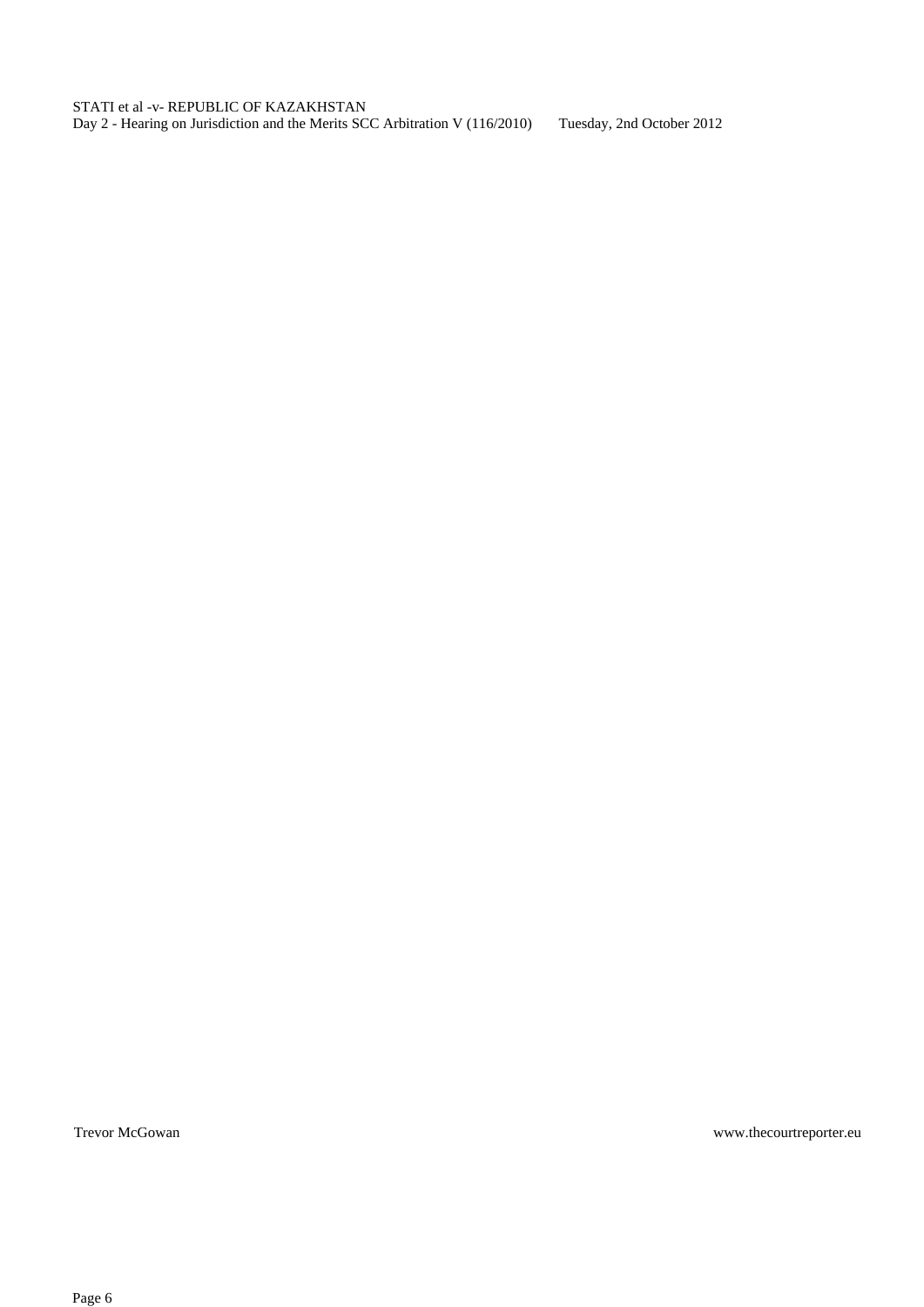**enquiries 43:18** 119:2,21 152:6 133:18 **falsified** 27:14,14 111:13,20 **formal** 92:8,9 128:10 130:18 153:4,7,10,12,15 **explaining 52:15 familiar** 69:9 82:9 **findings 79:10 formally 126:17**  132:13 151:3,4 **examinations 118:21 explanation 41:5** 103:4 144:24 **finds** 93:11 **former** 14:2 29:13 152:1 **examine** 102:25 **examine** 102:25 **examined 89:8 examined 89:8 examined 89:8 examined 89:8 examined 89:8 explanations 77:12 finallarise 136:17 finger** 99:21 **examined 89:8 explanations 77:12 finalla examined 89:8** explanations 77:12 **ensuring 126:8 examiner 49:4** 78:1,7 137:3 **finish** 120:21 140:21 **formulated 9:19 enter** 51:14,18 **example** 9:1 22:14 **exploiting 17:15 familiarity 69:12** 148:4 **forth** 137:7 **entered** 20:7 70:14,16 112:20 **exploration 15:23,24 family** 67:23 **finished 116:12 fortunately 32:9 entering 65:14 except** 3:11 43:25 86:24 **far** 9:21 50:6 66:8,11 **finishing 148:7 forwarded 25:7**<br>**explore** 106:24 146:24 73:6 77:3 80:18 **fire** 43:24 **found** 32:22 43:7 **enterprise 45:10** 134:15 **explore** 106:24 146:24 73:6 77:3 80:18 **fire** 43:24 **fire** 43:24 **for a fire** 30:22 91:11 **excess** 41:20 42:9 147:8 **entire** 30:22 91:11 **excess** 41:20 42:9 **exchange** 50:22 **export** 8:15 9:7 10:3 **141:11** 112:16 **firefighting 88:2** *rough* **122:11 128:4.5 <b>exchange** 50:22 **export** 8:15 9:7 10:3 141:11 134:5 143:5 **excuse** 37:15 57:10 **excuse** 37:15 43:11 **far-reaching 88:18 <b>first** 2:22 3:5,15,20 **four** 16:16 36:5 3<br>**entitled 20:14** 107:13 132:14.15 **exporter 27:20 fast** 99:24 8:20 11:20 15:5 66:13 110:25 **entitled 20:14** 107:13 132:14,15 **exporter 27:20 fast** 99:24 8:20 11:20 15:5 66:13 111:20 **fast** 99:24 **66:13** 127:25 **entrance 120:24** 136:6 139:18 **exporters 28:6 exporters 28:6 exporters 28:6 exporting 8:16 exporting 8:16 exporting 8:16 exporting 8:16 exporting 8:16 exporting 8:16 exporting 8:16 exporting 8:16 exp** 16:7,19 35:19 **executed** 63:11,12 **exports** 10:4 16:13 **fax** 79:14 **diverse 10:4 16:13 fax** 79:14 **fax** 79:14 **f** 30:13 32:6,6 35:24 116:3,5 **free** 9:13 3 **entry** 63:6,8,14 90:9 **execution 62:15 express 79:15 express 79:15 feasible 151:18** 36:7 39:22 47:18 **free** 9:13 39:11 43:13<br>**expressed 8:9 February** 15:20 51:3 50:12 51:21 52:4.15 **freedom 32:1 environment 149:10 executive 82:17** expressed 8:9 **February** 15:20 51:3 50:12 51:21 52:4,15 **freedom 32:1 extend** 6:8.15 45:12 52:4,15 **freedoms** 131 **environmental 2:12** exemplary 8:1 extend 6:8,15 45:12 57:7 72:17,24 73:14 53:4 55:2 63:1 65:5 **freedoms 131:18**<br>2:14 88:3 **freedoms** 131:18 **freedoms** 131:18 **for 24 67:9 68:20** 133:3 2:14 88:3 **exempted 16:13** 45:15 104:1 66:24 67:9 68:20 133:3 **envisaged 73:3** exerted 13:14 extensive 118:20 **extensive 118:20 envisaged 73:15** 75:23 **French 57:2 envying 30:11 exhausted 8:21 extent** 40:22 52:24 **freedings** 72:11,13 78:16,20 79:3 81:6 **frequent 14 frequent envying 30:11 exhausted 8:21 exhausted 8:21 extent** 40:22 52:24 **feelings** 72:11,13 78:16,20 79:3 81:6 **frequent 141:7 equally 120:8 exhibit** 25:9 26:21.22 138:19 109:5 82:25 85:6 87:20 **FREY** 1:18 119 **equally 120:8** exhibit 25:9 26:21,22 138:19 109:5 82:25 85:6 87:20 **FREY** 1:18 119:21 **FREY** 1:18 119:21 **FREY** 1:18 119:21 **equipment** 5:14 7:13 28:20 61:24 62:2,4 **external** 72:19 73:5,7 **fertilisers 9:15** 90:6,8 91:25 96:17 123:1 139:18<br>7:15 104:3.5 63:24 74:10 76:5 73:12 17:22<br>102:3 103:24 10:5 132:15 7:15 104:3,5 63:24 74:10 76:5 73:12,17,22 **few** 17:9 46:5 48:21 102:3 103:24 140:5 153:15 **equipping 91:14 equivalent 6:4** *P9:26 123:11* **<b>equivalent 6:4** *P9:26 123:11* **P9:26 123:11 P9:26 109:24 P9:26 11:11,15 120:3,5 Friend 13:17 equivalent 6:4 equivalent 6:4 extracted 150:22 extracted 150:22 expecially 51:6 67:14** 101:12,17 107:10 **extracted 150:22 field** 8:21 26:17 35:17 120:3,5 **friend** 13:17 **expecially 51:6 67:14** 101:12,17 107:10 129:9 107:14,21 108:5,6,6 **extraction** 6:3 143:7 39:10 60:17 87:18 122:14 123:13,14 **from** 2:3 3:17 7:19 8:2 **essence** 142:14 110:19,20 139:10 151:25 89:23 89:1,5 91:22 123:15,19 124:3,4 9:10,21 10:1 11:5,7 **essential 100:17** 140:9,15 141:22 **eyes** 101:11 102:6 96:21 98:7 100:11 124:13 126:3,25 15:14,14,15,16<br>143:23 145:15 141:22 15:14,19 19:9 21:24 142:21 143:23 145:15 101:8,10 104:5 127:10 131:13 16:14,19 19:9 21:24 **essentially 88:9 exhibits** 84:10 100:22 **F** 105:1,9,12,16 106:1 136:8 137:13 23:16 24:22,23 **established 69:14** 108:3,7,24 123:11 **fabricated 14:23** 149:23 138:14 141:19 25:14,25 27:24 **etc** 93:11 139:15 **etc** 93:11 139:15 **fields** 4:3 5:19 6:2 7:3 144:3,16 145:6 **29:23,24 31:10**<br>**even** 6:16 42:9 49:11 **existing 50:2 face** 2:12 108:24 133:21,22 34:15 39:1 148:15 32:21,23 33:21 **even** 6:16 42:9 49:11 56:12 101:7 118:14 **expand** 113:22 117:15 56:8 86:19 87:4 **five** 2:19 6:2,7,13 34:16 36:14 38:14 126:18 131:2,8 **expect** 78:25 107:8 **facilitate 129:17** 89:7 105:9 112:16 17:25 76:21,24 77:1 38:14 39:17 40:11<br>132:11 134:8 138:9 **expectations 45:9 facilities** 87:25 102:19 **fifth** 39:3 77:9 110:25 119:2 42:21 43:13,17 145:9 150:4 151:15 **expected 37:18** 102:20 114:13,14 **figure** 38:20 48:5 127:25<br> **expecting 131:11** 115:3 **file** 32:23 61:23 128:2 **five-minute** 58:8 24 **evening** 86:7 121:25 **expecting 131:11 file** 32:23 61:23 128:2 **five-minute 58:8,24** 59:14 61:2,7,16 **event** 1:18 89:4 107:4 **expenses 9:22 facility** 97:3 102:22 **128:5 134:5 136:10 58:25** 63:20 64:3 66:8,11 **events** 7:18 82:10 **experience** 4:11 5:20 103:10 110:13 **filed** 53:5 79:9,13 **flagged 63:24** 67:7 70:12 72:11 **files** 136:18 **flacing** 7:12 16:17 **files** 136:18 **flacing** 1:18 39:24 74:12 82:4,14,20 **ever** 31:8 33:19 68:6 90:9 91:7 92:2 37:21 51:15 **final** 106:23 108:6 40:4 85:16,24 86:1 83:4 84:6,20 86:4,8<br>68:14 73:7 95:16.17.18.20.21 **fact** 8:11 9:17.20 29:7 138:10 94:5 98:10 109:19 86:19 87:10 89:19 68:14 73:7 95:16,17,18,20,21 **fact** 8:11 9:17,20 29:7 138:10 94:5 98:10 109:19 86:19 87:10 89:19 **every** 59:13 85:11 122:4 52:22 55:22 55:25 61:9 **finalised** 50:21 87:9 109:21 113:9 90:9 91:5 93:1 94:2<br>132:1.1 151:6 **experienced 42:22** 64:4 75:18 80:15 **Finally** 111:17 118:10 153:10.12 95:17 96:14 101:24 **everybody** 1:5 57:3 **everybody** 1:5 57:3 **everybody** 1:5 57:3 **everybody** 1:5 57:3 **everyone** 16:23 57:25 **experiences** 72:12 100:12 102:24,24,24 100:12 102:21,7,11 102:218,25 73:10 74:7 **fluctuating 11:14** 103:10 104:2 1 **everyone** 16:23 57:25 **experiences 72:12** 100:12 102:1,7,11 72:18,25 73:10 74:<br> **experiences 72:12** 100-3 120:5 121:23 **financial** 2:10 16:16 **everything** 3:10 19:19 **experiencing 42:23** 109:3 120:5 121:23 **financial** 2:10 16:16 **fly** 66:13,13,14 105:23 107:21 34:12 72:7 88:21 **expert** 2:16 26:15,16 127:1,6,6 130:18 42:19 44:23 45:22 **focused 60:17** 108:3,7111:6 103:8 105:6,6 26:17 45:24,25 135:15 136:23,24 45:25 46:8 48:4 **folder** 23:15,18 112:16 113:10,15<br>109:12 122:12 66:16 90:16 93:5 140:5 145:1,2 66:19 67:1 68:6,10 **follow** 38:8 99:25 114:2 115:16 117 109:12 122:12 66:16 90:16 93:5 140:5 145:1,2 66:19 67:1 68:6,10 **follow** 38:8 99:25 14:2 115:16 117:4<br>135:19 146:2 150:7 95:7 97:9 101:2.4.9 **factors 55:11** 68:16 69:15 70:8 108:12 120:6 121:2 122:3 95:7 97:9 101:2.4.9 151:1 111:18 116:3,5,10 **facts** 19:17,20 20:13 71:21 81:7,9,12,16 **followed 73:8** 122:18 123:25 **evidence** 1:4 27:12 134:20 134:20 29:2,8 130:20 82:5 89:5,6 120:13 **following** 49:22 54:1 **following** 127:17<br>59:6 69:4 85:4 **expertise** 26:17 27:10 **faculty 19:8** 120:17 121:2.17.18 82:24.25 104:23 129:17 134:25 59:6 69:4 85:4 **expertise** 26:17 27:10 **faculty 19:8** 120:17 121:2,17,18 82:24,25 104:23 129:17 134:25 127:12,17 128:3 46:9,11 131:3 **failed 7:8** 122:4,16 126:4,16 122:13 152:18 135:7 136:10 137:2 **evidencing 69:1 experts** 5:18 27:5 45:5 **fair** 22:6 31:11 90:19 130:5,15 132:13,22 **force** 41:1,13,25 81:24 142:3 143:6 144:12<br>**exact** 57:7 91:5 144:13,25 147:21 134:23 135:8,20 147:5 144:13,25 147:21 **exact** 57:7 91:5 117:10 129:16 **fairly** 138:4 134:23 135:8,20 **for 117:10** 121:11 14:13,25 147:2<br>**exactly** 21:21 74:9 **exactly** 21:21 74:9 **exactly** 21:21 74:9 **exactly** 21:21 74:13 15:0:11 **formed** 42:25 43:3 **exactly** 21:21 74:9 **explain** 4:13 26:24 **fairytale 29:3.6** 148:13 150:16 **forced** 42:25 43:3 111:12 125:10 27:1 38:22 51:12 **fairytales 29:3,5,9** 151:5,25 **foreign** 129:17 153:13 133:6 52:9,11 54:22 75:9 **fall** 7:18 11:6 12:24 **financially 7:17 foreman 86:21 foreman 86:21 financially 7:17 foreman 86:21 f foreman 86:21 f foreman 86:21 f foreman 86:21 f foreman 86:21 f for examination 2:19 3:4 cx** 120:2 **false** 26:15 **find** 31:24 48:24 77:23 **foremost 87:20 form 3:20 72:2 141:14 frozen 81:15 82:14 f** 120:25 **f** 1390:25 119 **f** 13:23 86:1 109:21 **explained 104:17 falsifications 27:** 

**export** 8:15 9:7 10:3 141:11 **firm** 21:12 25:23 43:1 145:22<br>43:11 **far-reaching 88:18 first** 2:22 3:5,15,20 **four** 16:16 36:5 39:12 **field** 8:21 26:17 35:17 **expectations 45:9 expectations 45:9 facilities** 87:25 102:19 **fifth** 39:3 77:9 110:25 119:2 42:21 43:13,17 44:<br> **expected 37:18** 102:20 114:13,14 **figure** 38:20 48:5 127:25 44:12,17 50:15.20 106:22 124:5 71:25 72:5 86:16 **facing** 7:12 16:17 **files** 136:18 **Fleuriet** 1:18 39:24 74:12 82:4,14,20 **experienced 42:22 64:4 75:18 80:15 Finally** 111:17 **118:10 153:10,12 95:17 96:14 143:15.16 44:12.17 94:13 97:25 99:2 <b>finance** 35:4 57:1 **flew** 122:10 102:24.24.24 **failure** 13:12 77:13 127:11,17 128:11 **follows 105:8**<br>**fair** 22:6 31:11 90:19 130:5 15 132:13 22 **force** 41:1,13,25 81:24

59:23 86:1 109:21 **explained 104:17 falsifications 27:7** 92:12 96:2 100:1 **form** 3:20 72:2 141:14 **frozen** 81:15 82:14

**entrepreneurial 14:25** 147:11 **exporting 8:16 favour** 32:11 64:5 18:4 26:6,24 27:17 **frankly** 36:11 95:21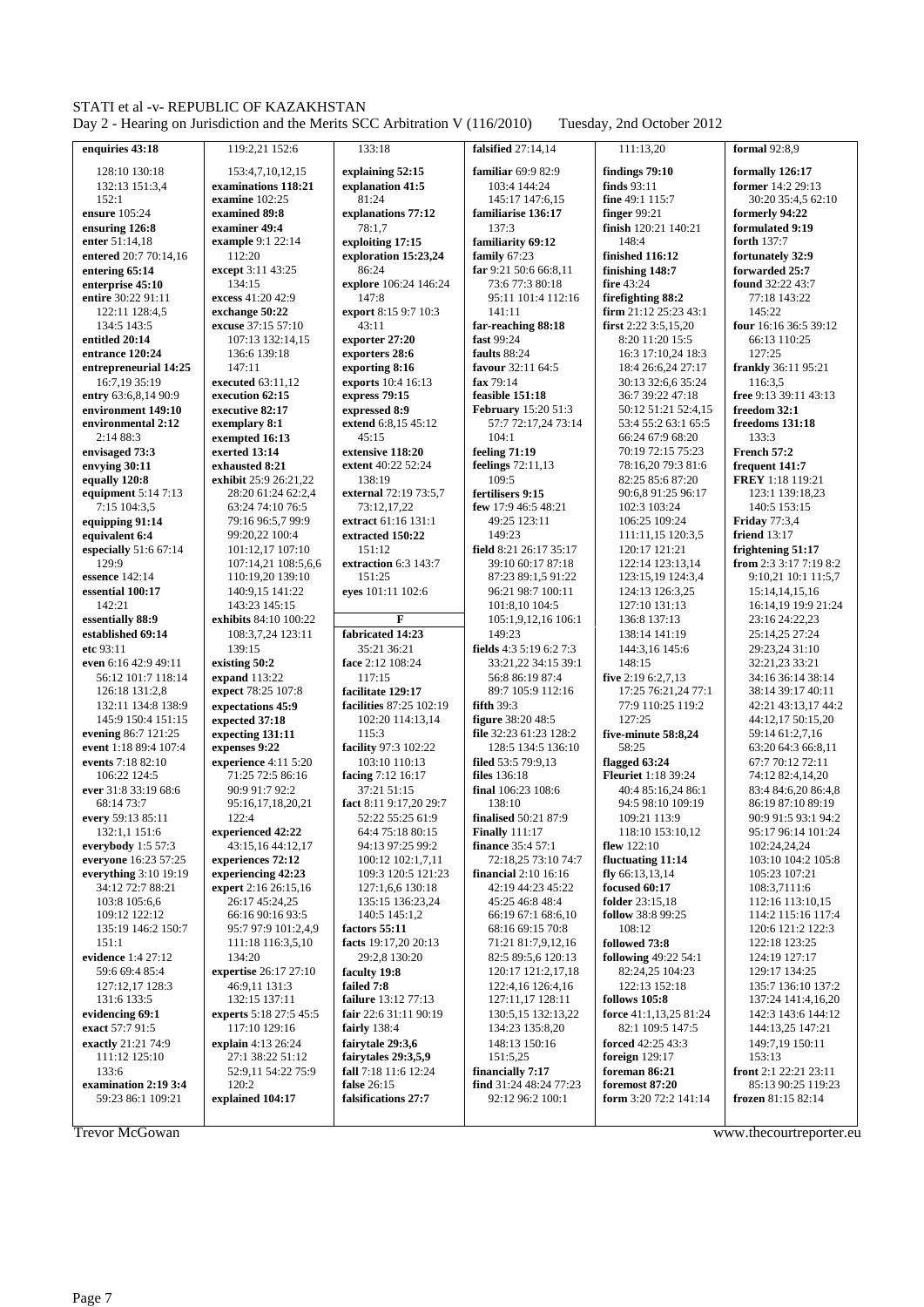## Tuesday, 2nd October 2012 STATI et al -v- REPUBLIC OF KAZAKHSTAN Day 2 - Hearing on Jurisdiction and the Merits SCC Arbitration V (116/2010)

fulfilled 137:1 full 35:15 46:25 54:11 77:1 84:2 139:22 143:5,19 144:6 fully 5:5 14:15 35:10 61:8 73:9 106:15 113.7 function  $113.2$ functions 109:3 112:11 113:6 funds 48:8 82:19,20 further 6:24 9:25 17:25 50:23 54:18 58:6 78:10 81:12  $84.586.1389.10$  $109.17113.910$ 116:11 123:1 147:8 future 135:24 F3 45:22 F42 45:23

G  $GARTE1.113$ gained 5:21 101:24 game 17:22 49:8 gamed 126:5 GANI  $2:16$  gas  $3:12$  $4.12$   $14.22$  5.1 14  $6:4$  19 7:21 8:12 15 22 9:7 10:3 10:20 12:4 14:10 27:18 33:18 35:18 38:24 40:10,14  $42.142.242579.14$ 86:5 86:8.10.19 87:4.18 87:20 91:3.20  $95.12$  101.5 105.1 9 106:3 114:5.7 142:6 143:7 143:12,23 145:10 gathered  $127.17134.2$ 137:9 gathering 126:5 127:12 135:21 gave 12:2,2 37:8 52:1  $52.854471.24$ 110:3.7 113:24 147:12.16 151:8 GazImpex 8:25 Gazprom 8:16,19 9:5  $41.7$ general 2:13.15 12:20  $31.1833.1445.13$  $45.181965893.20$  $105.4108.14$ 120:20 132:2,3,10  $132.25138.4$ 149:17 generally  $46.12.88.21$  $95.24994$ **General's 122:21** generating 51.9 Gennadi 67:25,25 geography 66:16 geologic 121:5 geological 121:3,14 geology 7:4 56:9,25

68:21 69:14,16 70:7 87:21 gets 91:18 getting 21:10,13 Gheso 14:22 61:2.7 63:20 64:3 give 13:4  $20.1828.2434.2341.5$ 48:1 50:11 59:1461:22 67:20 72:4 80:12 99:13 111:19 118:14 132:15 144.1 147.15 19 25 given 69:2 76:1.16  $77.6129.9130.20$ 136:16.20.23 137:3 139:22 150:9 152:3 gives 8:14 130:11 giving 133:5 Glamos 56:25 glamour 118:1,18 glass-fibre 146.21 Glencore 28.7 go 11:14 15:9 16:25 17:3 57:20 58:8 59:20 102:5 116:15 119:2,19 goes 114:10 133:13 going 1:6,25 28:20 40:15 99:24 103:1 105:10 122:12 143:10 good 1:5 4:17 5:23 6:23 8:2.3 10:3.5.19  $10.22$   $17.7$   $8$   $23.21$ 23.23.24.1.30.21.48.25 59:10 61:23 64:14,15 83:8 85:10 86:2 89:16 90:5 118:7 119:22 123:6 129:7 152:5 goods 17:25 18:6.11  $18.22.24$ government 10:25 11:1 21:24 25:19 142:20 governor 7:11 GPO 131:14.18 132:18 133:6 graduate  $124.22$  graduated  $19.8$ 28:18 28:19 86:4,8 124:19 graduation  $60:13.14$  grateful  $136.7$  gratitude  $8.2$ grave 104:8 great 9:22 10:20 12:5 12:16 27:5,9 45:5,9 52:24 greater 53:15 GRIGORE 59:5 153:6 ground 28:21 group 1:13 2:5 3:20 3:22,25 4:4,14 6:6 6:20 15:17 19:11 60:20 90:10,18,20 90:21 groups  $29:15$ guarantee 46:15,18.22  $46.2549.10$ guaranteed 46:19,20

47:2 guard 120:25 guess 134:22 guideline 100:5 Gutserevey 9:16 guys  $31:25$  $H$ HAIGH 1:10 56:10 58:15 79:22 84:16 107:13,20 113:16 113.22.115.6.118.4 half  $6.360.15117.13$ halfway 96.7 110.22 hand 7:13 51:11 68:12 76:7 115:19 147:25 handed 3:5 76:7 96:6 99:10 22 25 123:20 141.23 handle 116.4 handouts 61:22 hands 82:17 110:5 happen  $104.14$   $109.13$ happened 23:22 61:10  $61.21729$ happening 32:2 33:2 137:25 happens 116:6 happy 29:7 118:1 harassment 9:9  $14.19$  $40.2341.24442$ harassments 40.24 harbour 113:4 116:4 hard 15:3 30:9 43:21 112:14 hate 139:18 having 28:5 53:17  $61.19676118514$  $93.19102.22126.18$ 127:7 140:24 head 2:11 31:1 32:4 35:6 56:24,25 60:22 65:19.20 66:1 85:16 86:21.24.25 87:6 137:17,18 heading 40:24 91:1 99:15 110:21 122:24 headquarters 26:2 hear  $1.629.859.9$  $84.2185.20106.2$ 117:7 heard 39:23 144:25 152:7 hearing 1:4,7 1:6 24:3 102:24 117:7.14 118:13 141:4.10 152:18 hearings 139:13,15 held 2:13 7:5 71:10,11 helipads 110:2 help 57:21 71:7 77:23 107:11.13 115:17 117:12.14 helped  $150.47$ helpful 83:11 84:12 her 21:10 26:17,17,18

HERVE 1:18 high 5:24 40:11 43:7 higher 11:12 highest 32:7  $55:12.18$  highlights 87:15 high-ranking  $109.10$  him  $1.17$ 12:9.11.15 13:4.13.19 15:18 32:9 33:4 57:16,24 104:17 107:5 108:11 13 14 17 23 108:25 120:25  $128.127131.9134.6$ 147:25 himself 30:18 32:7 58:1 74:2 122:7 hinting 9:17 hints 135:3 hired 31:18 historic  $80.2181.3$ 83:6 historical 80:18 history 12:4 hold 41:4 44:20 67:17 holders 64:6 Holding 15:15 56:3 holidays  $122.14$  HOLM  $2.23$ Honestly 38:8 honoured 30:8 hope  $2:2.884:1$  $101 \cdot 12$  109.15 hoped 109:11 hoping  $134.7$  hour  $18.10$   $152.3$ hours 39:15 49:2 66:13 77:4 115:21 huge 5:20 16:6 39:3,8 51:9 112:19 130:8 hugely 5:17 hundreds 112:25.25 hung 13:22 hurry 110:16 hydrocarbons 114:7 HELOISE 1:18  $\overline{ICC}$  1:4 idea 10:4 identical  $75.9$  112.8  $124.468$ 9 identified  $51.7$ idle  $4:24$  $5:12$ ignored  $138.16$  $ICOR$  1.22 **III-rd** 111:3 **III-42-80** 99:11.18 100:4 illegal 14:25 16:7.12 16:18 24:15 35:19 36:14.15.19.21 43:9 43:12 44:22 134:10 illegally 22:16  $26.7936.21$ illegitimate 35:10.20

37:19 85:1 104:16 104:18 106:16 impersonated 116:2 implement  $14:625:22$ implemented 117:23 importance 108:9 important 29:13 34:13 40:25 71:12 71:13 98:8.11.13 101:8 105.23 122.8 imports 4:18 14:9 impose 150:18 imposed 16:6,10 36:21 73:7,18 82:25 83:1 impossible 102:2 104:17 impounded 104:5 improperly 69:16 improve 27:3 improvising 77:15  $78:5$ include  $40.852.5$  $69.18$  included 53:20 73:13 143:17 144:4 149:25 includes 61:14 including 58:1 62:14 62:18 107:24  $143.7$   $151.8$  incoming  $67.776.12$  increase 57:8 indeed 19:19 38:18 42:12 58:7 59:20 84:11,21,25 109:1 116:7 117:14 134:18 135.13 137.2 146.18 152:5 independent 5:21 25:17 61:12.15 **INDEX 153:1** indicate 3:7 56:7 indicated  $1:133:13$  $61.2588.25142.8$ indicating 102:6 indication 115:9 indications 33:5 **indicative** 52:1,3,9,10  $52.1853.18$ individual 126.18 individually 116:2 127:10.13 individuals 8:9 **industrial** 4:16 102:20  $105:4$  112 $\cdot$ 12 21 22 industry 96:21 145:10 inertia 105:5 inevitable 150:17 infer 78:16 influence 12:16 inform 17:17  $57.2478.9$ information  $20:11:12$ 20:13,14 22:21

16:10 imagine 23:21

immediately 33:4

41:16 48:18 50:22 53:16,21,22 54:3.5.6.10.12.14 57:21  $63:2,766:1769:18$ 70:14 72:9 126:6 130:24  $135.2223138.344$ 151:9 informed 4:21 11:23 19:17 23:6 33:25 34:12 36:8.22 37:2 84:4 121:9,16,22 122:16  $133.19$   $142.19$ informing 23:7 34:19 infrastructure 103:17 initial  $53.2457.9$ 91:10 initially 25:2  $33.20$ 87:11 126:25 127:1 initiate  $134.913$ 135:18 initiated 73:11 127:6 127:8,9,18 130:18 130:19 148:13 initiation  $73.1119.12$ initiative 12:16 **innocent** 26:11,20 36:6 37:20 insight 80:12 insisting 38:10 117:17 118:16 inspecting 87:18 135:7 inspection 68:9,9,15 68:21,24,25 69:13 69:23 70:2,6,7,9,17 88:4,15,16 120:19 120:19.23 122:23 135:6 20 148:11 151:6,24 inspections 8:3 43:16 66:19,21,25 67:4,6 68:7,13,17 70:15 88:15,19,20 120:13 121:19 122:19 125:16.25 135:25  $146.25$   $147.10$ 148:13,19,21,25 149:4.8.12.14.18 150:3,14 inspections/controls 88:10 inspectors 121:4 122:22 instead 3:11 43:7 institute 1:2 26:1  $86.997.2$ instituted 133:11 **instruct** 20:1.2 37:6  $50.8$ instructed 21:6.16 79:13 110:1 142:24 instruction 37:8 instructions 50:11  $88.23110.389$ intended 33:10 45:7

24:19.21.25 34:14 34:16

illicit 37:21 illicitly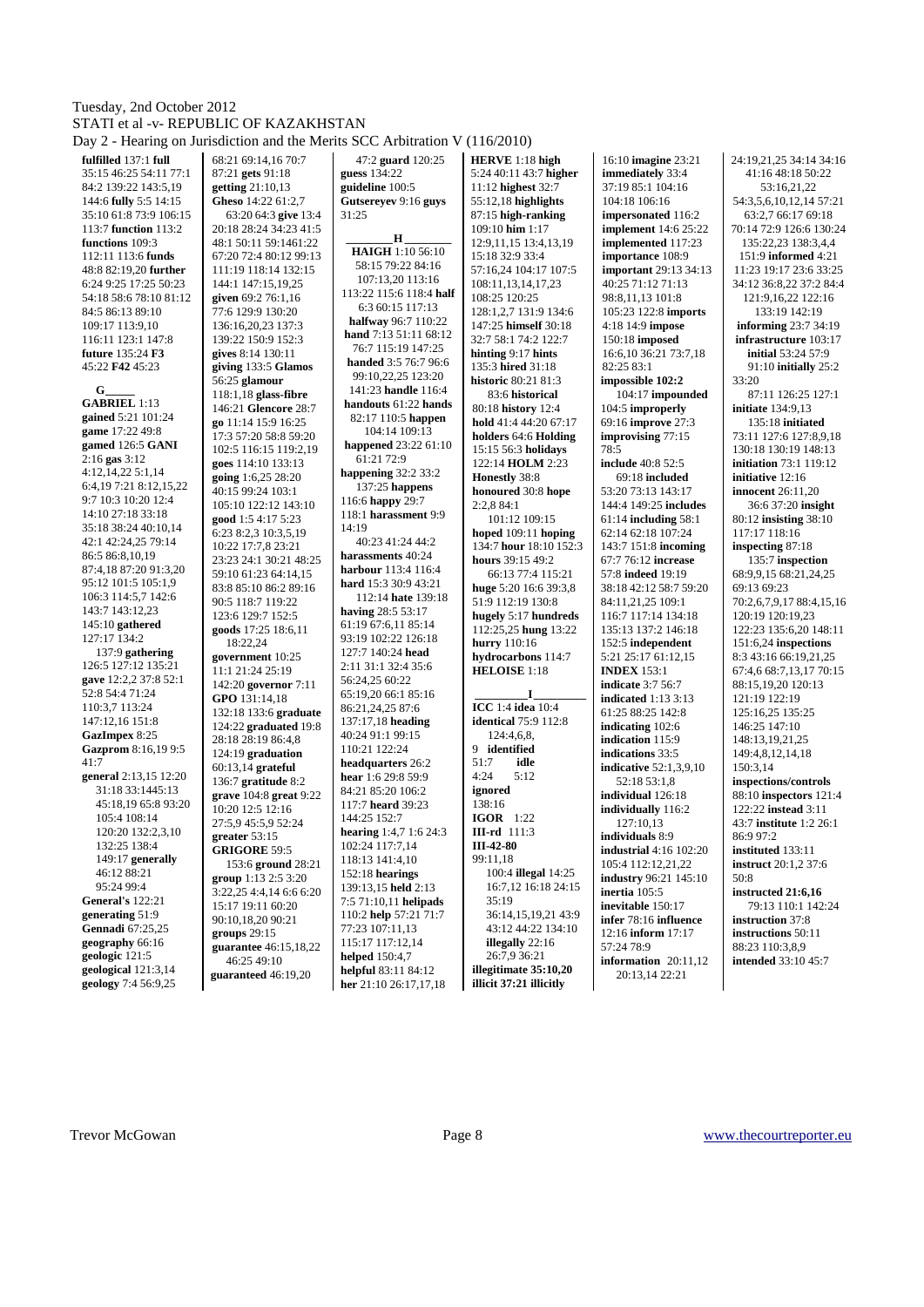| 73:21                                     | invisible 102:8                           | 50:19 57:14 59:15                       | 13:8,10 16:23 32:9                 | 47:11,16,22,24 48:8                       | 31:16 35:5 36:8                            |
|-------------------------------------------|-------------------------------------------|-----------------------------------------|------------------------------------|-------------------------------------------|--------------------------------------------|
| intensive 149:12                          | invite 15:11                              | 60:20 62:24 71:3                        | 33:15 38:10 43:25                  | 48:8 51:16 52:17,22                       | 67:14 128:19,21,23                         |
| intentions 10:16 54:24                    | invited 15:20 51:4                        | 75:16 77:23,25                          | 67:13 137:22                       | 65:8,16,20,23 66:18                       | 129:2 136:9,23                             |
| 54:25 55:1                                | 53:6                                      | 79:20 83:2 89:17                        | 149:20                             | 70:15 72:19,25 73:7                       | 138:5,6,7,10,24,25                         |
| interchangeably                           | invoices 150:24                           | 90:5,8 93:16 94:1                       | <b>KEVIN</b> 1:18                  | 73:18 76:24 77:2                          | 139:4,5,6 141:12                           |
| 145:13                                    | involved 4:14 5:6                         | 95:15 96:7 99:10,21                     | key 34:5,17,19 55:11               | 79:6,18 80:23 81:14                       | 144:25 150:2,6                             |
| interest 4:15 8:9 10:20                   | 25:20 57:18 95:12                         | 99:22 104:17 105:2                      | 88:15 93:14 95:3                   | 82:16.21 87:16                            | lay $112:1$                                |
| 12:5 28:22 51:9                           | 96:13 120:13                              | 108:5,25 109:23                         | 113:18,25 114:13                   | 89:19 97:14 101:14                        | laying $92:22$                             |
| interested $4:25$ 10:2                    | involving 88:16                           | 111:6,13,19 113:17                      | 114:14                             | 103:20 120:14                             | layman 94:25 95:1                          |
| 15:22,25 25:4 51:6                        | in-field 94:19 95:12                      | 113:22,23 115:6,8                       | kilometres 39:4 66:15              | 126:7,8,18,25 127:1                       | lead $105:13$                              |
| 52:23 55:5,21 56:15                       | 97:5 98:18 113:6                          | 116:8 117:5,17,20                       | 112:20,22                          | 128:7,9,11 129:24                         | leaders 29:12                              |
| 56:16 89:6 135:10                         | 145:7                                     | 117:24 123:16,25                        | <b>Kim</b> 15:18                   | 131:14,21 133:23                          | leading 23:24                              |
| 138:2                                     | in-house 60:19 65:8                       | 124:16 125:22                           | kind 2:6 16:4,8 22:3               | 134:17 135:22                             | learn 11:20 22:11                          |
| interesting 9:11 54:17                    | in-use 35:16                              | 128:2 130:25 131:1                      | 27:11 30:7 52:14,19                | 141:20 142:3,15                           | 23:25 34:20 35:24                          |
| 115:18 116:6                              | Iraq 11:1 39:1,1 89:23                    | 135:13,19,23 136:4                      | 59:17 66:21 85:14                  | 144:19 145:2,10,23                        | 116:9                                      |
| 131:24                                    | issuance 47:18                            | 146:2 147:12                            | 104:13 114:2                       | 149:13,18 150:2,14                        | learnt 36:9 120:18                         |
| interests 21:19 29:16<br>30:18 33:6 69:11 | <b>issue</b> 62:18,20,21<br>81:18,19 95:3 | 150:22 151:13<br>justice 2:9,9,16 24:18 | 115:20 142:8,22<br>143:1,5         | <b>KPM's</b> 48:15 145:7,17               | 121:15,21 132:10<br>132:17                 |
| <b>internal</b> 11:11 21:24               | 113:18,25 141:14                          | 38:9 82:18 104:2                        | kindly 2:4 119:14                  | Kravchenko 131:15<br>133:5                | least 12:12 15:9 69:10                     |
| 32:21 35:16                               | issued 61:16 76:22                        | justified 43:4                          | <b>kinds</b> $27:743:16$           | Kulibayev 9:10,17                         | 73:16 103:10                               |
| <b>International 2:10,17</b>              | 88:23 106:22                              |                                         | 86:12 142:4,12                     | 10:1 12:6,7,14                            | 117:10,13 118:15                           |
| internet 23:14                            | 133:15                                    | $\mathbf K$                             | King 1:19 2:4,4 20:8               | Kulibayev's 14:16                         | 138:24151:6                                |
| interpretations 75:19                     | issues 2:20 7:11 12:19                    | <b>Karim</b> 107:18                     | 20:10 21:3,15                      | <b>Kurdistan 11:1 39:1</b>                | leave 6:6 15:6 117:24                      |
| interpreted 1:4 26:3                      | 68:11,12 75:17                            | <b>KARL-HEINZ 1:9</b>                   | kiosk 26:13                        | Kusherbayev 9:17                          | 122:2,9 151:15                             |
| 42:7 59:6 83:22                           | 91:12,24 96:1                             | <b>KATHERINE 2:20</b>                   | <b>Kischinev</b> 26:2 122:10       |                                           | leaving 6:20                               |
| 85:4 96:19,23                             | 118:19                                    | <b>Kazakh</b> 10:10 31:8,9              | Kisilev 33:14                      | L                                         | <b>LEBEDEV</b> 1:9 58:16                   |
| 119:18 123:18                             | issuing 106:18 142:22                     | 31:12,13,16 42:21                       | Kiyinov 7:8                        | labour 88:3 92:16                         | 84:19                                      |
|                                           |                                           |                                         |                                    | 109:5                                     |                                            |
| 124:1 136:12<br>interpreter 2:23,23       | item 70:13,16,21<br>79:17,18 80:2 99:6    | 44:2 50:14 87:17<br>93:11,18,19,23 95:8 | Kleber 1:4<br>knew 7:12 14:16 77:3 | lading $150:25$                           | Lebon $57:4$<br>left 5:22 7:7 33:1 45:4    |
| 2:2,3,6,8 18:12,12                        | 148:18                                    | 107:2 124:25 125:7                      | KNOC 15:16 55:15                   | laid 101:19,21 102:1,7                    | 63:17 67:23 106:17                         |
| 44:14,15 48:13                            | items 97:18,19,21                         | 125:12,14 127:2,3                       | 56:3                               | 102:11                                    | 121:20                                     |
| 57:11 59:12,17,18                         | <b>IV-th</b> 111:3                        | 138:20,23,25                            | know 11:7,14 20:5                  | <b>LANGE 1:21</b>                         | legal 2:10 2:13 25:8                       |
| 70:11 77:15,15 78:5                       |                                           | Kazakhstan 1:16 4:7                     | 22:9 26:23 27:10                   | languages 120:8 large                     | 31:1 36:22 37:18                           |
| 78:5 83:2,2 85:13                         | $\mathbf J$                               | 4:12 6:25 7:1,5,21 8:12                 | 30:5 31:16 40:22                   | 7:25 10:6 15:17 27:18                     | 42:14,16,17 46:4                           |
| 85:18 111:6 119:13                        | jail 36:5                                 | 10:13 11:25                             | 41:24 47:25 50:10                  | 34:16 87:24                               | 60:11,15,22 64:18                          |
| 119:15,17 125:18                          | jailing 122:5                             | 14:21 16:22,24 22:4                     | 51:2 52:12 53:19                   | 88:23 104:9 128:21                        | 65:4,19,20 66:1                            |
| 140:18 143:8,8                            | <b>January</b> 62:8 63:5                  | 22:7,20,22 23:25                        | 54:22 57:6,13 59:11                | 151:20,20                                 | 90:16 93:17 94:5,6                         |
| 146:17,17                                 | 82:14 149:13,15                           | 31:10,23 32:2,21                        | 75:16 82:12 83:17                  | largest 28:6 45:12,16                     | 95:16,17,20,25 96:2                        |
| interpreters 2:22                         | joined 18:5 56:3                          | 33:18 34:4,9,10                         | 85:6,11 90:1791:16                 | 45:17                                     | 111:25 128:22                              |
| 49:21                                     | 149:13                                    | 35:15 36:1 38:6,10                      | 94:25 95:11 97:24                  | last 18:4 57:14 58:2,14                   | 137:17,18                                  |
| interrupt 79:22 93:16                     | joint 5:2 8:18 12:9                       | 38:16,19 39:18,25                       | 98:25 101:4 116:3                  | 63:6 66:3 67:19                           | legislation $2:12,12,14$                   |
| 139:19 143:9 152:6                        | 25:16 62:9 64:1                           | 40:2,7 41:8,11,13                       | 117:20 119:13                      | 90:8 113:17 125:18                        | 2:15 60:18 95:11                           |
| interruption 152:8                        | joints 100:14,19 102:3                    | 41:1751:15 61:8                         | 120:16 121:11                      | 140:9,11 144:14                           | 125:4 129:6,8,10,16                        |
| <b>interview</b> 51:4 71:2,4              | <b>JOSEPH 1:21</b>                        | 64:24,25 65:14,23                       | 122:5 127:2 131:2                  | <b>lasted</b> 127:14                      | 129:21                                     |
| 71:10,11                                  | journalist 26:25                          | 67:23 68:2,15,18,25                     | 138:20 141:11                      | late $40:11$                              | legislations 129:20                        |
| interviewed 130:4                         | judge 95:2 102:24                         | 73:21,23,25 87:16                       | 150:20                             | later 15:16 25:2 26:11                    | legitimate 147:24                          |
| interviews 70:20,24                       | 104:20                                    | 122:2,8,12,14 125:1                     | knowing 128:15                     | 26:19 54:16 56:4                          | length 102:4 112:2,15                      |
| 71:14                                     | judged 67:6                               | 125:2,3,4,6,15,21                       | knowledge 3:9 50:9                 | 80:11 132:10,17                           | lengthy $2:19$                             |
| introduce 73:22                           | judging 146:2                             | 128:16,18,20,20,22                      | 56:7 60:5 75:11                    | 135:21 147:13,13                          | lent $47:22,23\,48:8$                      |
| introduced 129:13                         | <b>judgment</b> 22:6 82:24                | 128:23,23,25 129:1                      | 91:18 121:18 129:5                 | law 2:14 20:15 24:17                      | less $9:23$                                |
| introduction 85:22<br>89:18               | 82:25 83:4                                | 129:2,4,6,12,20<br>131:20 139:6 141:8   | 129:8                              | 35:15 60:14,18 73:3                       | let $1:10$ 26:16,17,18<br>26:24 27:1 29:10 |
| invest $4:1962:11$                        | judicial 81:16<br>July 11:7 50:20 56:4    | 142:10                                  | knowledgeable 145:2<br>145:9       | 93:12,18,19,23 95:8<br>95:11,14 124:23,25 | 45:5 95:19 105:22                          |
| invested 44:6                             | 76:6,13,21,22,23,25                       | KazAzot 9:11                            | known 10:9 73:25                   | 125:7, 12, 14 127:3                       | 118:8                                      |
| investigating 23:2                        | 77:2,2 79:6,13 80:2                       | KazMunaiGas 8:19                        | knows 46:9                         | 128:16,20,24,25                           | letter 7:19,20 11:22                       |
| investigation 126:16                      | 82:12 107:3,15                            | Kazpolmunav 7:2                         | Kochetov <sub>68:1</sub>           | 142:10,11,13 143:6                        | 12:21 13:2 14:18                           |
| 126:20 127:2,24                           | 108:1,2 120:14,18                         | 16:6, 13, 13 43: 12                     | <b>Komet 89:22,23 90:3</b>         | 143:20 144:8,13                           | 20:8 23:13,18 35:23                        |
| 128:10 129:25                             | 136:11 137:15                             | 65:15 70:17 76:12                       | 90:14,14,17                        | 147:3,4,5,13,13,14                        | 37:17 50:15,19,20                          |
| 130:1,6,7 131:15,22                       | jumping $100:23$                          | 76:23 87:11 90:3                        | Konstantin 56:24                   | 147:15,16,18,21,22                        | 50:25 62:7,8,10                            |
| 132:14 133:10,22                          | <b>June</b> 16:15 54:13,15                | KazRosGaz 8:16,18                       | kopecks 10:4                       | lawyer 31:2,6 32:6,7                      | 73:6,8,10 76:9,15                          |
| 137:10 150:16                             | 141:20                                    | 8:21,24 9:1,3 12:6                      | <b>Korea</b> 55:15                 | 37:3,6 60:19 64:16                        | 76:18,20,24 77:24                          |
| investigations 12:24                      | Jurisdiction 1:7                          | 41:8 42:1                               | <b>Korean 11:12 55:15</b>          | 64:20,23 65:1,3,8                         | 79:6,6,25 82:12                            |
| 125:17,25 126:7                           | just 2:18 13:22 20:25                     | <b>keep</b> $6:14$ 10:15 11:14          | <b>KOTLYACHKOVA</b>                | 124:17,20,21                              | 142:8 143:3,13,18                          |
| 127:11 128:13                             | 21:9,13,14 22:20                          | 36:8 43:23 44:19                        | 1:18                               | 125:15,21 127:3                           | 143:25 144:13,18                           |
| <b>investing 44:19 45:1</b>               | 28:15,15,17 29:2,3                        | 99:21                                   | <b>KPM</b> 8:10 16:17              | 128:17 131:9,10                           | 144:21,25 147:20                           |
| investment $10:14$ 28:3                   | 29:8 32:13 33:16                          | Kemikal 42:1                            | 31:19 36:14 38:11                  | 133:19 138:21,24                          | letters 8:1 23:19 75:17                    |
| 43:5 44:20 50:3                           | 38:21 40:4 41:5,16                        | <b>KENNETH 1:18</b>                     | 40:6 43:11 45:11,15                | 141:7                                     | 142:25                                     |
| investments 43:8                          | 42:5 45:4 48:23                           | <b>kept</b> 8:25 9:17 12:11             | 46:15,21 47:3,6,8                  | lawyers 31:8,9,12,13                      | let's 16:23 26:21 29:7                     |
|                                           |                                           |                                         |                                    |                                           |                                            |
| Trevor McGowan                            |                                           |                                         |                                    |                                           | www.thecourtreporter.eu                    |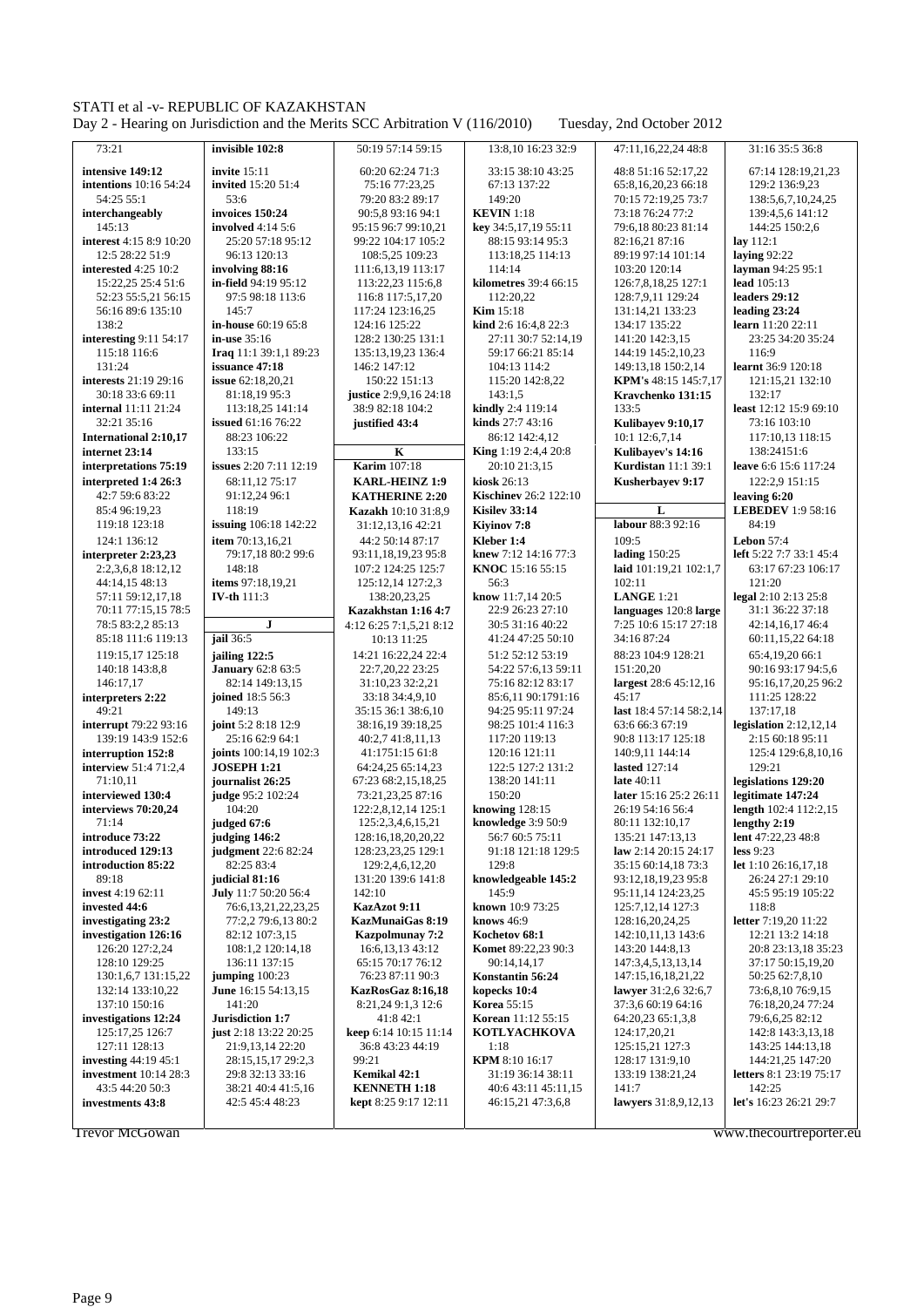46:1 75:22 79:16 long 14:7 50:22 97.24 118.11 119.8  $110.12137.12$  $145:4$ level 6:13 10:22 69:12 132:5 levels  $43.22.22$ liability 135:2 liable  $47.51315$ **liberal** 119:1.4 liberalisation 41:10 licence 7.9 14.25  $62.23127.7135.14$ 141:22,22,25 142:6  $142.16$   $143.14$ licences 134:10.18  $142.131222$ licensing 135:9,11 142:10,18 143:21  $144.9147.3$ lie  $29.2$ lies 26:15 27:7 15 30:12 103:11.20 life 12:19 19:2 28:14 28:15,15 86:6 95:18 lifting 17:14,15 like 29:4.5 30:11  $34.2240.441.22$ 52:4,19 74:9 85:7 105:1,14 106:12,24  $112.10118.8$  $123.23$   $125.16$   $24$ 127:5 138:12 Ltd  $1:25$ 146:24 147:2,8  $148.1$ likely 2:19 111:12 12  $150.18$ **LIMITED 1:14** limits  $103:19$ line 29:23,24 63:9 103:6.11.21 111:8 137:22 138:15 **linked** 102:19,20 linking 33:8 list 19:20 62:14 97:17 97:23,25 98:22 118:14 143:19  $144.611$ listed  $44.1697.15$  $143.20$ listen 13:5 listing 20:23 92:11 lists  $40.197.12$ literally 146:19 literature 95:25 96:2  $101:6$ little 7:7 26:10.13 38:17 115:10 117:5 live 33:19 lives  $32-1$ LLP 1:22 2:8,8 loading  $150:24$ local 34:4 37:18 38:6 38:16:40:2.20.132:4  $132.24$ locally 132:8 **locate** 110:23 **lonely** 84:2 152:9

 $152.11$ longer 39:14 66:14 116:1 135:9 long-term 104:11 look 13:22 36:11 46:6 75.24 76.11 79.16  $93.796.597.24$  $99.79101.1216$ 103:2 109:22 112:10 123:19 137.12.21.139.3.10 145:15 147:2.20  $150-4$ **looked** 102:22 looking 7:1 54:17 60:3  $112.14$   $121.8$ 126:17 138:3 140:11 148:18 looks 94:11 112:9 lose 47:10 148:6 Insses  $47.13$ lost 47:9 109:15 152:9 lot 39:6 49:3 lots 30:10,11,11 39:9  $109.7137.2$ Louis  $57.3$  $\frac{1}{2}$  low 12:10 15:8 40:12 lowest  $41:2$ loyalty 19:21 LPG 43.6 44.5 7 45.3  $107.2$ **Luchinskii** 13:3,8,15 13:25,25 14:2 lunch 83.9 10 18 84.1  $84.10$ **Lungu 20:21 35:3** 39:22 40:17 45:24 46:8 48:7,20 56:23 M machinery 104:7,12 105:10,24  $$ made 15:6 22:1 26:14 31:20 32:8 40:15  $41.9436521618$  $53.4$  17 63.5 73.12 73:25 74:21 77:5 100:9 101:5 121:15  $122.17130.18$  $131.14$   $132.13$ 133:14 146:5 main 14:24 16:8 19:15 20:25 23:5.8 27:20 33:23 37:14 68:17 83:5 94:19 95:13 96:22 103:14 118:15 135:24  $142.9144.20145.2$ 145:11,12 149:22 maintain 6:12 14:5 maintained  $14.8$  $43.21$ maintenance 25:20 majeure 81:25 82:1 maior  $54.10$ 

majority 149:22 make 1:10 3:17 6:1  $12.2519.226.1718$ 27:16 29:3 33:24 55:2,3 62:24 70:6 72:1 83:12 90:23  $96.24102.23$  $110.17115.614$  $125.20221393$ 142:9 147:2 148:14 makes 54:1 making 45:20 55:5,7  $148.17$ Mallard 57:4 **MALTSEVA 2:8** manage 16:25 managed 5:18 8:15  $13:13$ management 20:17 107:7 108:19 121:22.23 122:6  $151 \cdot 1011$ managers 34:5,17 44:22 122:1,2 Mangystau 107:18  $132.723$ manner  $41.67129.14$ many 3:25 4:4 12:7 13:2,2 20:19 22:15 22:19,23 29:3 34:7  $38.1141.1774.16$  $102.6103.17$ 117:22 128:23 **MARAT 2:9 March 68:5,19** Mark  $28.7$ marked  $116.2$ market 9:4.14 10:20 18:15 41:11 129:13  $129.18$ markets 10:3 Martha 2:17 107:11  $107.22$ **Masimov's 107:18 MASON 2:4** massive 149:11 Mateevici 3:24 material  $10.582.15$  $82.16$   $145.17$ materials  $4.11106$ 14:15 21:17,24 69:2 69:5.8.10.12 70:9 110:22 128:3.4 130:20 131:1,3,4 132:12,16,19,22,23 134:2.6 136:24 137:1.8 141:5.13 matter 1:1 22:5 81:3 94:4 95:8,8 100:20 103:13 109:3  $135.11$   $136.1$ matters 26:16 45:25 57:19 90:16 119:3  $MAX 1.21$ may 2:12,13 7:9 16:15 32:13 49:11 53:24 53:25 61:3,8,11,14  $61.2163.191925$ 

71:15 79:7.20 80:13  $81.1482.1383.20$  $84.1493.1694.19$ 95:2,6 105:13 112:8 112:8.10.12 113:17 124:16 127:16.20 131.4 136.11 143.9  $146.16$   $148.2$   $152.3$ maybe 34:22 66:16 71:7.7 75:16 109:12 116:17 117:13,20  $145.19$ McGowan 1:24 mean 41:10 45:19 46:24 51:15 52:3,9 53:1,2 84:25 92:20  $97.10102281049$ 105:12.14.17.20 111:12 115:4  $125 \cdot 1023131 \cdot 5$ 140:12 meaning 58:13 78:19 78:22 129:9 means 47:12 53:3 63:19 76:23 79:2  $82.51516$ meant  $115.7$ measures 37:23 78:10  $130.15$ mechanical 17:13 mechanisms 17.14 15 medal  $6:17$ Medetov 68:1 media 23:13 141:16 meet 83:16 152:10,15 meeting 13:21 56:13  $56.1722576$ meetings 12:7 34:17 members 122:20 memoirs 17:12 memorandum 53:20 53:23 54:5,13 memory 123:17 mention 21:13 52:8 53:2 57:15 73:8 97:17 104:1 134:9 146:9 148:14.20  $151.13$ mentioned 13:24  $20.2523.530.16$ 32:20 34:11,15 37:3  $38.19441521$  $56.267.24736$ 81:10 86:1791:19 99:5 100:18 146:20 mentions 99:4 merely 88:19 merit  $6:17$ merits 1:7 81:11 message 110:14 met 14.3 15.17 methanol 88:8 methods 100:15 microphone 18:18  $24:6$ middle 25:14 56:11 middle-level 121:25 mid-sized  $122:2$ 

 $12.1237.2383.11$  $107.11100.0$ **MIHAIL 2:5** Mikhail 27:2 millimetres 94:23 million 16:7 10 19 25:18 36:14.15.19 41:21 42:8,9 43:9 44:6.25 46:3 47:19 47:20 48:5,9,16 52:18 79:19.22.25  $80.172281223$  $83.13$ millions 43.11 mind 15:6 97:21  $115.10117.8121.6$ 136:12 mineral 9:15 142:18 minimal 7:7,9 mining 86:9 Minister  $2.9107.29$  $107.22108.17.22$ 109:7 110:4 Minister's 109:1,6,25 ministries  $21:25$   $32:22$ ministry 2:9.16  $4.22$ 7:4 25:2 27:18 72:18,25 73:10 74:7 79:14 82:18 87:20  $88.13111213$  $135.2910142.17$  $142:19$ minutes 2:20 49:4 119:2 139:12,17,20  $141 - 4$ mispronouncing 71:7 missed 38:6 143:8 mistake 31:20 mistaken 52:17  $127:15$ misunderstanding  $18.1470.23$ mixed 50:6 116:1 mode  $43.25$ **MOG's** 79:7,9 **MOHR** 1:18 59:21.23  $62.1649718804$ 94-9-90-10 153-7 Moldavian 29:12 Moldova 3:24 4:18  $14.2$  17.11 38.14 60:11.16 64:16.18 64:21 66:6 129:11  $129.20$ Moldovan 17:25 18:5 26:25 31:6 65:3 Moldovan-trained  $31:2$ moment 8:6 11:18 65.17 82.22 23 83.8 111:20 113:24 114:23 122:18  $123.16$   $127.18$  25 128:3.6 131:9 134:25 135:5,8  $149.21$ **Monday 120:11** 

might 1:19 9:18 10:22

 $122:13$ money  $4.17196.23$  $10.3527164723$ monies 48:3 monitisation 73:2 monitored 122:12 monitoring 72:19 73:2 73:5.7.12.17.22 Monopolies 141:21 142:3.24 monopolist 41:7,8 month  $32.960.20$ months 33:21 39:10 39:11 54:16 127:25 more  $1.19222.19$ 11:18 24:6,21 54:2  $54.11$  23  $56.16$ 65:12 66:23 68:8 88:8,9 90:23 91:13 91:25 132:20 morning 1:5 17:7.8  $64.14$  15  $148.8$  $152.15$ Moscow 1:22 66:14  $86.7$ mosque  $107.24$  $most 5:11.21.6:11$ 53:5 111:12.12  $122:8$ mostly 56:14 motions  $138.16.22$  $139.18$ motive 109:1 motor 112:13 move 24:5 46:1 75:22  $106.23145.4$  $146.23147.0$ moved 129:12 moving 141:18 148:10 much 1:22 2:15 11:12 15:7 17:3 46:9 51:6 52:14,23 56:14 58:7 58:11,18,19 59:20 64:10 66:14 83:21 84:13,21,22 85:21 87:22 89:9,11 113:13 115:7 116:8  $116.1218119.19$  $120.11$ multiple 149:11 municipality 110:5  $132.7$ must 30:18 61:23 80:12 90:16 118:3  $118.12119.1146.2$ 151:11.19 mutual 8:3 myself 18:15 49:12 149:25  $\mathbf{N}$ **NACIMIENTO 1:21** 17:6,24 18:20 21:13  $24.479266301$  $32.20$   $37.12$   $39.22$ 40:10,20 42:16,18 49:1,20,25 56:11

**Trevor McGowan** 

www.thecourtreporter.eu

58:6.21.24 64:13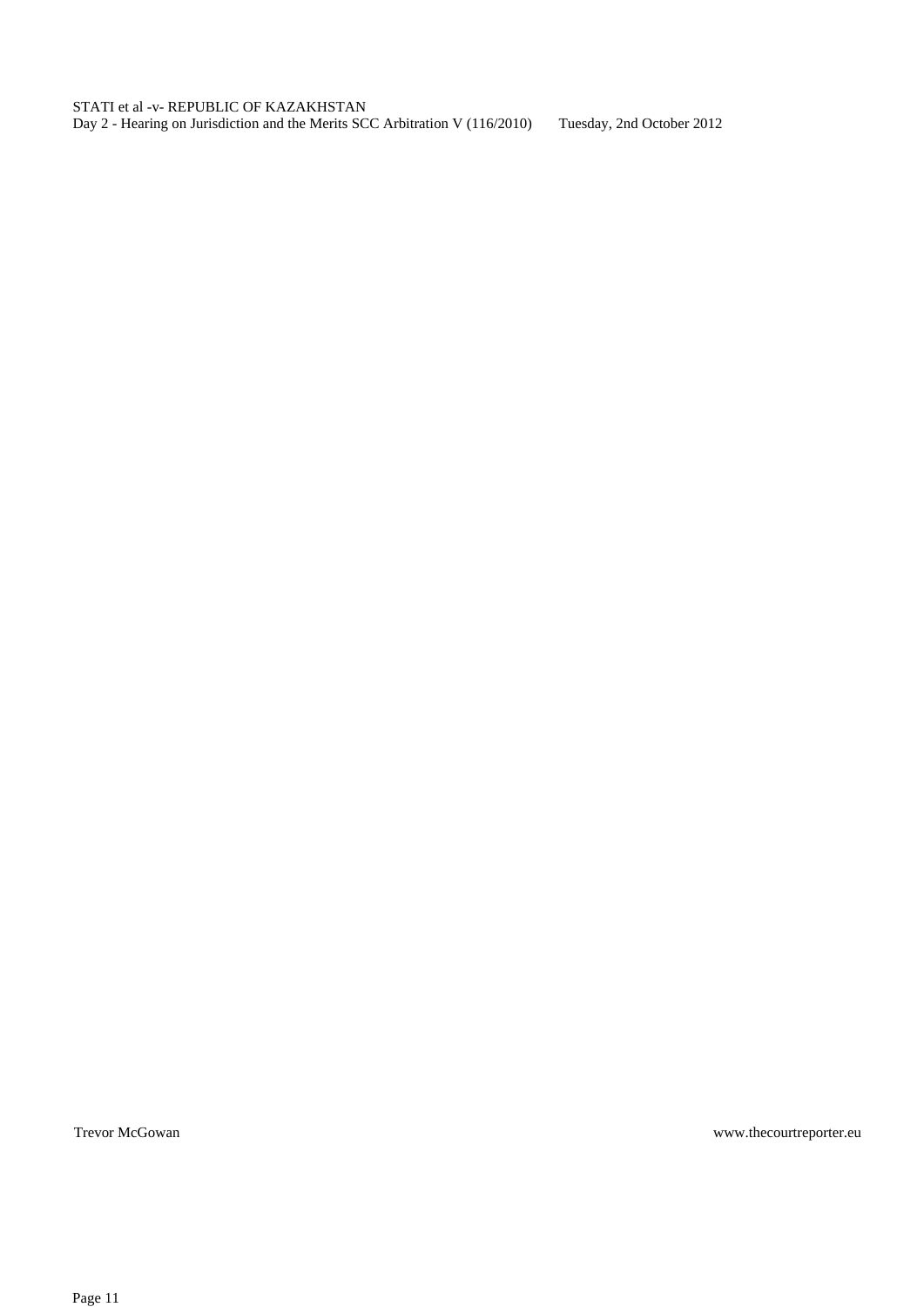71:12 72:3 79:24  $80.7981.483.8$ 84.4 118.5 19 24 119:6 153:5.8 name 20:20 23:3 27:4 62:10 115:1 122:22 133.14 143.4 144.1 named  $23.788$ namely 78:4 names 20:18 31:16  $34.655.1467.2021$  $142.12$   $143.1$ narrow 96:1 narrower 95:25 NATALIA  $2.8$ **NATALY 2:23**  $n$  national  $3:12\ 5:1$ 11:13 55:15 97:2 Natural 141:21 142:2  $142.24$ Naturally 74:18 nature  $81:10$ Nazarbayev 12:2,18 12:22 13:1,4,13,18 13:19,19,21,22  $23:13.58:1$ Nazarbayev's 7.20 11:21 14:17 35:22  $37:16$ nearing 6:22 nearly 44:9 75:9 necessary 20:10 77:19 78:8 101:10 102:18 126:6 136:17  $142.11$ need 34:20 43:18 57:23 58:7 59:12  $99.20102.15105.9$  $140.20$   $147.8$  20 needed 104:15 149:24 Neftegaz 97:2 negative 13:6 neighbours 112:20 neither 129:24 133:22  $133.24$ nervous 22:25 never 8:15 12:10,11 13:13 17:17 26:9 30:5 37:14 38:9  $66.1673.2580.16$ 89:6 117:22 125:1,1  $132.812133.1$  $134.18$   $135.15$  $151:15$ Nevertheless 83:11 new 19.5 5 28.13 15  $02.5142.51113$ 143:20 144:8 news 23:21 newspaper 25:13  $26.12.25$ next  $1.76.1958.20$  $61.2499.16114.24$ 116:6,15 143:8 Nibit  $7:14$ nice  $118.3$ NIKIFOROVA 2:8 Niyazov 6:17

nobody 121:10 141:11 nodding  $126:10$ **Nods 85:16** none 71:24 nonpayment 43:4  $non-binding 53:17$ non-execution 78.1 non-observance 78.7 non-trunk  $112:10.15$ normal 31:15 43:25 88.17.21.89.1  $102.11$  136.20 24  $141.15$ normally 112:15,16  $112.19$ norms 98:3,5 99:1,4,5 north  $10:25$ northern 39:1 **Norton** 1:21 2:8,8 note 40:4 61:13,14,15 90:25 101:2 135:19 140:25 noted 73:16 notes 69:21 136:15 **nothing** 2:11 7:6 17:15 100:12  $101.23108.25$ notice 62:19 72:16,17 72:25 76:22 77:2,7 notices 73:14 76:5  $79.7$ notification 109:9 notifying 126:19 notion  $125.20$ November 31:18 36:2  $70:12$ number 1:18 2:20 4:8  $7.2539.2561.24$  $63.767.2076.13$ 84:9 87:24 88:8,23 99:13,14 100:14  $107.23108.11$  $123.781253$  $128.21$   $139.12$  $152 - 1$ numbers 38:25 40:8  $110.20$ numerous 29:14  $\Omega$ object 37:10 79:18  $102.25$ objected 81:5 objections 79:9,14 objective 88:22 obligations 43.14  $\alpha$ bliged 138.8 observe  $77:13$ obstacles 44:16 obtain 38:9 132:19 obtained  $26.931 \cdot 10$  $31.1434.1664.18$ 65:4 124:22 129:2.7 131:3 141:4 **obtaining** 16:18 26:7 obvious 37:22 94:24  $103.22109615$ obviously 80:11 94:1

103:12 114:1 140:1 occasions  $12.713.224$ October 1:6 1:1 11:7 11:23 12:3 68:22 88:12 89:2 148:14 October/November  $146.24$   $147.10$ 148:11.20.21 149:1  $149.16$ odd 100:9 off 28:21 105:2 106:12  $140.18$ offer 5:10 15:14 29:15 52:1,15,16,18 53:8 53:10,12,17 54:19 54:20 55:2,2,4,6,7 55:10 57:9 offered 4:25 9:20 10:13 11:12 52:5 55:16,23 offering 53:20 offers 9:19 52:9 53:4,5 53:657:12 office 2:13,15 3:23 4:1 4:2,6 13:9,10 67:13 69:25 104:2 120:21  $120.24$   $121.1$  5 10 121:11,13,15,17,21 122:11.17.20.21 131:24 132:3,3,5,6  $132.720242525$  $133 \cdot 1149 \cdot 2224$ officer 104:4 106:14 offices 66:5 18 149:18  $149.20$ official 104:2 109:11 122:17 139:14,16  $139.20$   $140.10$   $12$  $140.14$   $141.1$   $143.3$ 144:22 officially 122:19  $151 - 11$ officials  $121 \cdot 2$   $132 \cdot 4$ 135:7,19 151:6 often 33:20 34:15  $121 - 12$ Oh  $84-7$ oil 4:12,14,22 5:1,14 6:4.19 7:21 10:20  $11.1316.825.21$ 26:1 27:18,20 28:3  $28.633.1835.18$ 38:24 40:16 43:2 55:15 79:14 86:4,5 86:5,7,10,18 87:4 87.18.20.91.3.9.11  $01.2005.1206.1$ 101:5 102:22 103:18 105:1.8 106:1.3 110:22  $112.24$  113.13 114:5.5.7.8.9.10.11 114:11 12 19 20 22 114:23 115:20,22  $115.2425116135$ 135.23 142.6 143.7  $143.13$   $145.10$  23 146:6,20

oilfield 5:13 106:9 oilfields  $91 \cdot 10$   $92 \cdot 3$  $oil$ -rich  $25.16$ okay 4:4 19:1 24:7 32:19 42:18 46:1 49:2.8 56:21 57:14  $58.2560.8655$ 70.24 75.3 80.11 14  $83.1684.71285.17$ 85:21 89:24 93:4 96:4,17 98:14 99:20  $100 \cdot 2$  22  $101 \cdot 12$  16  $101.21$   $103.1$ 105:22 109:17 110:18 116:22 118:24 119:6,11  $120 \cdot 10$  125 $\cdot 24$ 137:12 138:20 139:10 140:5,7,20 141:18 144:16 145:4 148:6 152:11  $152:13$ Olcott 2:17 17:12 25:9 26:14,21 27:10 28:20 30:6 **Olcott's 27:6 107:11**  $107.22$ old 5:12.28:15.38:15 once 18:24 45:14 51:2 51:5 97:8 99:13  $100.13144.1$ one 6:2 18:16 23:24 28:5 32:9.13 33:21  $37.439.13469$ 51:12,21 53:9 54:8 55:11 57:13,14 60:20 77:4 78:15,16 78.24.89.24.90.10  $94.1195.10996$ 100:22 102:5,23,25 103:8 104:14,15  $105.2106.4108.6$  $109.22$   $114.2$  2 118:20 121:6,13 122:5 139:22 140:11,12 145:9  $147.24$ ones 20:25 23:8,8  $115.23149.12$ oneself  $102.25$ one's  $102.6$ one-week  $118.13$ Ongarbaev 104:24 Ongarbaev's 106:11 ongoing 41:10 120:19  $132.151.22$ only 10:4,14 17:20 22:11 24:24 26:15 28:12 32:9 43:3 47:5,8 48:11 52:16  $52.22552557.13$  $59.1461.1865.23$  $69.876116776$ 79:23 93:10 94:3  $102.22.120.6$  $128.19$   $129.3$  $130.20131.3$ 132:10,12 134:22

 $141.3142.8$ open 64:1 133:10 opening  $120:12$ operate 39:2 65:23 91:18 145:11 operated 37:14 56:15  $144.20$ operating  $8:4$  14:24 25:16 104:3 105:20 operation  $4.2381$  $9.2312.2225.20$  $39.850.487.24$ 89:1 91:13 92:10,13 92:18 96:13,15 102:10 104:6,15 106:9,19,20 122:24 operations  $4:5, 5:4, 15$ 7:21 8:10 10:11,23 39:1443:1781:15 81:16.21 82:13 87:1 87:6.18 106:5 114:16 151:19 operator 105:8,12,13 105:17,20 opinion 12:1 93:14  $94.13104.22112.1$ 134:8 135:17 opinions 12:19 139:4 opportunity 132:1,18 136:21 137:8 opposed 1:14 opposing 109:23 order  $14.51115.9$  $34.1141.2550.3$ 91:24 94:10 105:22  $142:16$ ordered  $36:16.70:8$ ordering 36:18 Orfescu 56:24 organised 59:1 orienting 55:17 origin 9:8 65:4 originally 6:7 other 14:3 18:19 23:11,18 32:8 35:25 37:25.25.51:11 55:20,23 56:16 74:15 75:12 78:22 88.5 91.21 100.17 103:17 107:16  $108.34109.237$ 110:9,10,12 116:1 122:1,18,22 128:3 129:10 131:7  $134.1621150.5$  $151 - 6$ others 57:5 115:12 otherwise 55:6 102:23 117:24 138:1 ourselves  $10.1555.17$ out 2:4.7 5:2.11 6:9  $25.1131.2432.8$ 43:24 50:4 59:12,18  $67.1681.2282.2$ 85:11.18 88:10.14 88.17.24.96.2.97.12 98:17 101:13,23

137:8 139:25 140:2

104:19 109:12  $114.17117.5$ 119-14 17 121-4 143:4 148:3 outgoing 67:7 outperform 7:16 outside  $5.2546.8$  $103.11$  16 18 21  $128.22129.3$ outward 94:20 95:2 over 2:11,12,14,14  $8.11$  10.23 22.6  $24.537.2139.3$ 66:2 76:7 90:21  $92.296.7$ overdo 118:11 overestimate 50:9 overnight 148:3 owed 79:19 owes  $29:15$ own 3:1 32:17 69:21 95:7 101:10 102:6  $115.12139.34$ 145:11 owned 8:18 135:15 144:19 owner 90:2 114:18 128:14  $\overline{P}$ page 63:1,3,9 70:17,18 96:6 99:11.11.13.17 99:23 100:4.7  $101.13103.3$  $110.20140.8913$ 140:15 153:2 pages 29:4 62:24 97:9  $97.11$ paid 10:4 46:2 48:16  $81:1$ painlessly 123:10  $P_9$ keev 122.23 paper 26:10 papers 23:14  $\frac{1}{2}$  paragraph 1:17 3:16  $18.427.1730.13$ 40:18 50:13 56:5,10 56:13 65:5 66:25  $69.1310$  $67.9$  $68.20$ 70:5.19.23  $71.1$  $72.24$ 75:10,23  $76.1620795937$ 93:8.13 96:18.20 97:1,10,18 99:12 100:25 103:25 104:1.24 109:24 111-10 14 17 19 22 112:2,6 113:8 126:3 126:15 129:23 130:4 131:14,16  $133.13136.813$ 137.14.21.138.13  $141.19144416$ 145:6 148:20,23,25 paragraphs 72:15,21  $75:13.15$  107:1 109.23.110.25 123:15,21,24 124:2

**Trevor McGowan** 

www.thecourtreporter.eu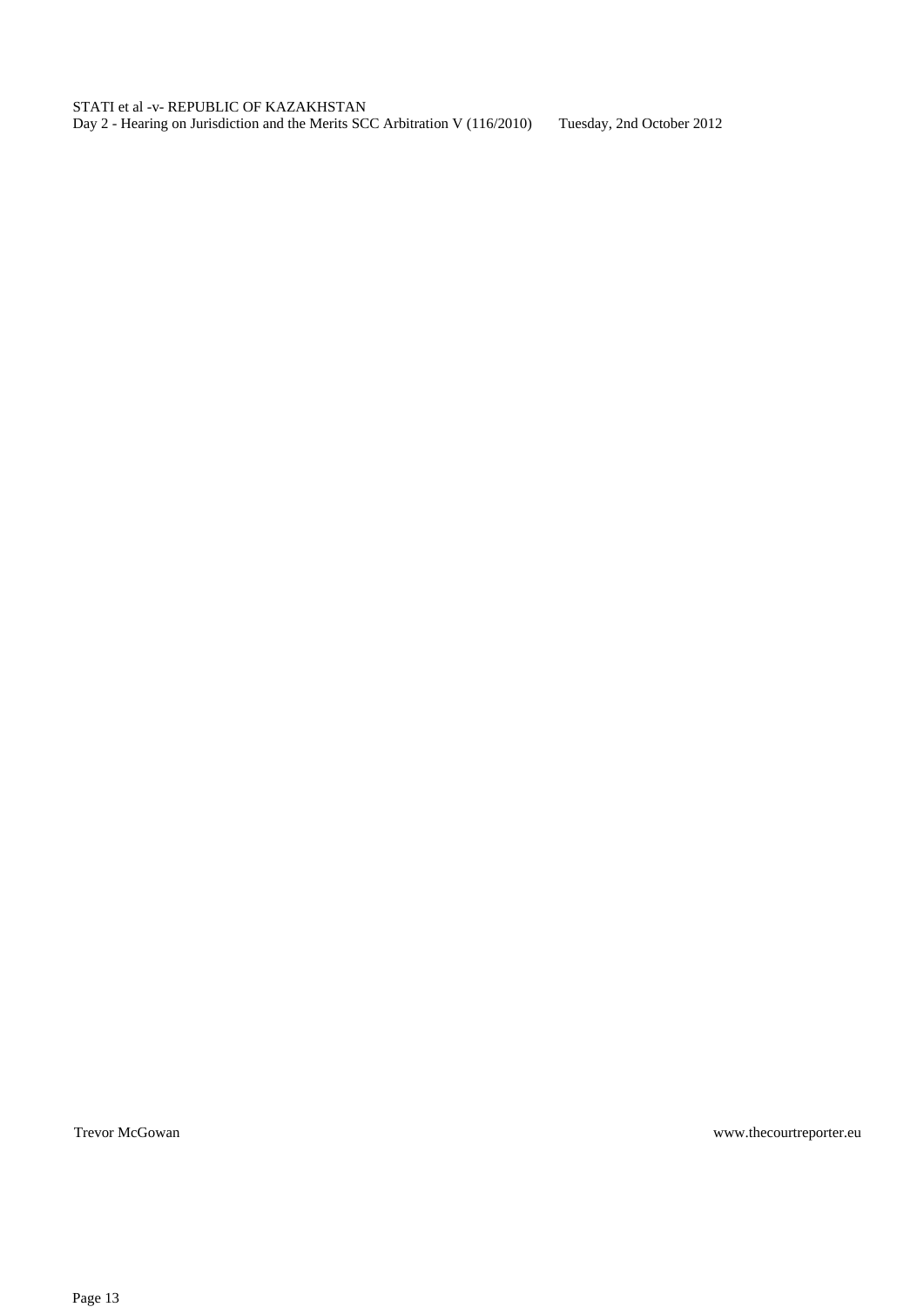|                                             | on $\theta$ and $\theta$ and the memory $\theta$ of $\theta$ in dimension $\theta$ , (110/2010) |                                                    |                                            |                                        |                                                   |
|---------------------------------------------|-------------------------------------------------------------------------------------------------|----------------------------------------------------|--------------------------------------------|----------------------------------------|---------------------------------------------------|
| 124:3,12 133:8                              | pending 26:5                                                                                    | 92:21,22,24 93:9,9                                 | 83:23,24,25 85:2,25                        | preemptive 14:20                       | problems 4:7 5:6 6:12                             |
| 148:15                                      | <b>people</b> 20:19,24 21:1                                                                     | 94:3,11,14,16,21,22                                | 89:14 109:20                               | prefer 1:22 116:19                     | 8:11, 13, 17, 19 16: 22                           |
| parallel 86:7 129:13                        | 22:2,4,7,9,15,19,22                                                                             | 94:23 95:1,4,21,22                                 | 113:14 116:24                              | preference 1:13                        | 24:3 42:24 44:1                                   |
| parameters 93:10                            | 22:22,24 23:3,7                                                                                 | 95:23 96:9,12,14,20                                | 117:1 119:20 123:4                         | preparation 91:22                      | 51:15,1977:1                                      |
| 94:17 100:13                                | 24:17,18 27:5,6,13                                                                              | 97:14,14 98:18,19                                  | 152:17                                     | 92:13 110:4                            | 104:11,13                                         |
| pardon 17:23 29:1                           | 30:11,11 34:2,2,14                                                                              | 100:10,11,17,19,21                                 | point 15:16 36:25                          | prepare 57:21 74:17                    | $\bold{procedural}$ 74:1 $81:10$                  |
| 68:8<br>Paris 1:5 15:21 51:4                | 34:22 35:25 38:6,13<br>38:14,18 39:6,9,10                                                       | 101:3,14,18,21,22<br>101:24 102:4,7,16             | 40:11,12 44:8 54:14<br>67:22 77:10 82:4    | 110:12,13,13,14<br>118:8 136:10        | 81:19 117:4 118:19<br>130:14,15                   |
| 56:13,17 152:10                             | 39:17 41:17 43:15                                                                               | 102:16,18,19                                       | 90:8 92:16,16 93:21                        | preparing 120:5,23                     | procedurally 136:25                               |
| Parliament 60:16                            | 43:24 44:25 104:19                                                                              | 103:20 110:22                                      | 95:7 97:22 98:6                            | 143:3 151:24,25                        | procedure 59:12 73:3                              |
| part 9:1 24:12 25:22                        | 121:16 122:8 149:7                                                                              | 111:2,3 112:3,4,9                                  | 101:13 106:10                              | presence 133:18                        | 73:11,13,17,22 85:6                               |
| 29:10 36:18 47:21                           | per 6:4 18:10 63:5,25                                                                           | 112:10,21,22,23,23                                 | 114:2 134:20 140:2                         | present 17:19 35:1,3                   | 119:12                                            |
| 51:9 57:2 69:3 81:6                         | 147:17,18                                                                                       | 113:2,3,5,6,19                                     | 142:7                                      | 56:17,20 66:18 67:4                    | proceed 50:23 52:20                               |
| 103:20 107:22                               | perform 81:21 110:15                                                                            | 114:1,24 115:2,3,13                                | points 147:1 148:12                        | 68:2,6,14,24 69:15                     | 55:5                                              |
| 108:8 114:6 115:1                           | 114:15                                                                                          | 116:5 127:7 128:14                                 | 148:18                                     | 69:23 70:24 71:4,13                    | proceeded 53:14                                   |
| 121:19 122:19                               | performed 22:3 28:2                                                                             | 134:19,22,24,24,25                                 | <b>police</b> 2:11 16:16                   | 71:15,16,22 90:10                      | 121:14                                            |
| 131:7 138:10                                | 82:10 106:5                                                                                     | 135:5, 13, 16 136:2                                | 44:23 66:19 67:1                           | 122:19 137:20                          | proceeding 3:6                                    |
| 139:23                                      | performing 149:7                                                                                | 142:9 143:13                                       | 68:6, 10, 16 69:15                         | 146:14 149:14                          | proceedings 57:18                                 |
| partial 139:21                              | perhaps 24:5 83:14                                                                              | 144:20 145:3,7,7,11                                | 70:8 71:21 81:16                           | 151:10                                 | 69:3,673:1,20                                     |
| participants 9:16                           | 85:12 90:5 93:22                                                                                | 145:23 146:3,6,8,9                                 | 89:5,6 120:13,17                           | presentation 51:4                      | process 11:6 53:24                                |
| 53:24 130:21 135:6                          | 107:11 108:4<br>115:16 117:18                                                                   | 146:12,13,14                                       | 121:2,17,18 122:4                          | 120:12<br>presented 54:15 56:9         | 55:2 57:20 89:1<br>102:9 105:5 114:25             |
| participate 53:6 55:1<br>67:5 75:5.7 120:17 | 118:7                                                                                           | <b>pipelines</b> 14:24 35:12<br>35:16,1737:14 91:8 | 122:17 126:4,16<br>127:11,17 128:11        | 75:20 108:25                           | 130:8,11,21 131:5                                 |
| 126:9 127:24 128:7                          | period 6:7 7:15 8:12                                                                            | 91:9 92:3,7,9,10,13                                | 130:5,15 132:13,22                         | <b>president</b> 6:17 7:19,20          | 138:5 144:24                                      |
| 128:8 130:1,7,25                            | 33:13 62:16 66:22                                                                               | 92:19 94:19 95:9,12                                | 134:23 135:8,20                            | 11:21,22 12:2 13:1                     | produce 9:6                                       |
| 137:10 150:13                               | 68:11 71:9 77:12                                                                                | 95:14 96:14,22,22                                  | 148:13 150:16                              | 13:11,12,21 14:2,4                     | produced 1:24 18:9                                |
| participated 56:21                          | 79:12 80:24,24                                                                                  | 97:5 98:2,7,8 100:5                                | 151:25                                     | 14:17,17 30:17,18                      | 18:11,11,25 62:15                                 |
| 131:7 138:5 150:4                           | 127:24 128:10                                                                                   | 102:12 112:16,17                                   | political 14:11 28:22                      | 30:20 35:22 37:16                      | 127:19 128:2                                      |
| participation 72:6                          | 132:18 133:25                                                                                   | 112:18 113:1 114:1                                 | 29:16 30:15                                | 56:23                                  | 151:17                                            |
| particular 7:19 65:12                       | 134:3 150:1 151:17                                                                              | 114:5,18 115:11,25                                 | politicians 29:13 30:4                     | presidential 13:8,9                    | producer 115:16,22                                |
| 68:9 70:2 93:6 96:6                         | periodic 125:5                                                                                  | 128:12 134:12                                      | 30:5                                       | press 27:15                            | producers 115:23                                  |
| 101:17 103:3 112:6                          | permission 72:21                                                                                | 142:7 145:12 151:2                                 | politics 30:3                              | pressing 13:6,1415:3                   | producing $18:23,23$                              |
| 123:21 134:14,16                            | persecutions 9:9                                                                                | pipes 94:20 102:5                                  | poor 151:2                                 | 22:24 42:21,22                         | 101:8                                             |
| 140:8 150:21<br>particularly 121:5          | person 12:14 32:10<br>54:24 57:19 95:20                                                         | 146:21<br>Pisica 20:21 30:24                       | POPOVICI 2:5<br>posed 17:21                | 71:20<br>pressure 14:19 41:4           | product 114:1,15,18<br>115:15,16                  |
| <b>parties</b> 49:7 83:14,20                | 133:12                                                                                          | 31:11 35:4 37:5                                    | position 19:13 30:24                       | 44:11,21 71:20                         | production 6:9,13                                 |
| 117:8 118:13 152:9                          | personal 71:25 72:5,6                                                                           | 58:21,22 59:5,7,24                                 | 60:21,22 61:3 67:17                        | pressures 71:19                        | 8:12 18:8,8 35:18                                 |
| partners 7:5 9:12                           | 129:5                                                                                           | 62:3 64:14,16 77:23                                | 82:4 86:25 87:7,14                         | prevent 78:10                          | 42:25 43:22 56:23                                 |
| <b>parts</b> 143:6                          | personally 13:3 22:13                                                                           | 83:17 84:1,15,18,23                                | 149:3                                      | prevented 43:17                        | 86:24 91:11,12,23                                 |
| <b>party</b> 5:4 51:14 57:2                 | 22:18 50:8 51:17                                                                                | 153:6                                              | positions 65:7 75:20                       | previous 122:3                         | 95:13 101:5 102:22                                |
| 130:23                                      | 67:5 68:18 71:19                                                                                | Pisica's 123:19,23                                 | Poskarek 35:5                              | <b>price</b> 114:21                    | 103:18 104:19                                     |
| pass 24:15                                  | 107:5 108:17                                                                                    | 124:4,13                                           | Poskaruk 67:25                             | prices 9:19 10:19 11:7                 | 114:4,6,22 115:3                                  |
| passed 130:3 131:17                         | 120:16 128:9                                                                                    | place 3:14 8:7 120:14                              | possibility 127:23                         | 11:14,16,19 15:8                       | products 95:1 115:12                              |
| 133:9                                       | 141:11 150:3,12,12                                                                              | 137:14 149:14                                      | 137:6,9 150:8                              | 40:10,14,14,16                         | 142:6 143:13                                      |
| passing 36:4                                | personnel 4:1 19:21                                                                             | 151:11                                             | possible 2:25 46:13                        | 41:12                                  | product-sharing                                   |
| passport 114:19<br><b>past</b> 83:6,6       | 149:22<br>persons 4:6 34:8,9,19                                                                 | placed 103:18<br>places 102:3                      | 105:25 106:2,8<br>123:10                   | primarily 64:20 87:17<br>100:18        | 10:2411:2<br>profession 92:23                     |
| patience 58:18 84:21                        | 38:11 72:11 130:10                                                                              | planned 9:12 107:25                                | possibly 44:18,20 81:3                     | <b>Prime</b> 107:2,9,22                | professional 95:3,25                              |
| patient 140:22                              | <b>Petr</b> 68:1                                                                                | 108:8                                              | 81:23 82:16 135:4                          | 108:17,21 109:1,6,7                    | professionally 7:12                               |
| <b>PATRICIA 1:21</b>                        | petrochemical 9:13                                                                              | planning 34:17                                     | 139:9                                      | 109:25 110:4                           | professionals 20:4,7                              |
| Pause 2:5,9 72:23                           | 10:6                                                                                            | plant 9:13,21 10:6                                 | post-Soviet 15:4 27:25                     | principal 86:16                        | 50:10                                             |
| 79:21 81:6 110:23                           | Petroleum 15:15 56:3                                                                            | 44:5,7 107:2                                       | 28:6 129:4                                 | 102:21 107:17                          | <b>Professor</b> 1:9,9,22                         |
| 123:17 136:11                               | <b>Petrom</b> 3:13,17                                                                           | <b>plastic</b> 18:11,24                            | potential 5:24 11:10                       | 129:19                                 | 2:17 58:16 84:19                                  |
| pay 5:8 12:10,12 27:3                       | phase 51:21,24 52:20                                                                            | platforms 7:24                                     | 15:11                                      | principle 41:6 106:4                   | 111:18                                            |
| 27:16 41:20 42:8,11                         | 52:24 53:7,15 55:25                                                                             | please 2:16 36:17 42:5                             | potentially 55:5                           | prior $4:11,128:8$                     | profiling 51:8                                    |
| 43:2, 10, 24 48:9                           | 56:2                                                                                            | 46:14 52:13 59:20                                  | <b>power</b> 82:17                         | 88:12 89:5 90:3                        | profitable $6:10$ 11:2                            |
| 80:23 81:23 82:4                            | Philippe 57:4                                                                                   | 60:9 62:6,25 66:9                                  | powerful 132:20                            | 142:17 149:15                          | 11:10 41:3 45:10                                  |
| paying 23:23 81:8<br>payment 16:9,12 28:3   | photographs 117:9<br><b>phrase</b> 77:19 78:15,22                                               | 66:23 71:9 75:12,24<br>76:7,11 79:20 85:23         | powers 84:3<br><b>practical</b> 92:1 129:8 | privilege 37:10<br>probably 7:24 18:14 | <b>profits</b> 16:19 36:14,15<br>36:19 41:20 42:9 |
| 43:13 45:12,16,20                           | 78:23 134:14,16                                                                                 | 86:3,15 90:6 94:9                                  | practically 3:10 8:14                      | 22:2,4,7 36:3 50:9                     | 135:22                                            |
| payments 16:14 28:1                         | physically 7:17 71:16                                                                           | 96:18,25 99:13                                     | 9:8 55:16                                  | 51:16,18 54:2,11,16                    | programme 7:7,9,16                                |
| 43:23 82:2                                  | 71:23 103:18                                                                                    | 119:19,25 123:16                                   | <b>practice</b> 16:16 50:2                 | 68:5 70:22 74:7,20                     | 101:23                                            |
| <b>Peace 2:17</b>                           | physics 56:25                                                                                   | 123:23 128:15                                      | 53:19 92:1 141:8,15                        | 95:10 98:25 99:3,6                     | progress 137:23                                   |
| peak 4:5                                    | <b>pick</b> 148:8                                                                               | 144:1 145:5,15                                     | <b>practise</b> 64:23 128:20               | 103:9 105:17,20                        | <b>project</b> 4:20 5:2 8:6,8                     |
| peers 67:14,18                              | picked 23:16 121:19                                                                             | 146:10 147:4                                       | 128:25                                     | 106:14 108:13                          | 9:11,16,18 10:9,17                                |
| penalties 16:6                              | pictures 118:3,9,10,15                                                                          | <b>plenty</b> 112:24                               | practising 128:24                          | 113:4 119:13                           | 11:5 14:4,7 15:10                                 |
| penalty 36:21,23                            | 118:18                                                                                          | plummeting 11:8                                    | praised 23:22                              | <b>problem</b> 8:20 83:19              | 25:24 33:8,9 43:23                                |
| 82:24,25                                    | pipeline 16:8 68:17                                                                             | pm 59:2,4,22 64:12                                 | precise 48:2,18 66:17                      | 118:6 137:7 140:5                      | 48:3 49:25 50:16,24                               |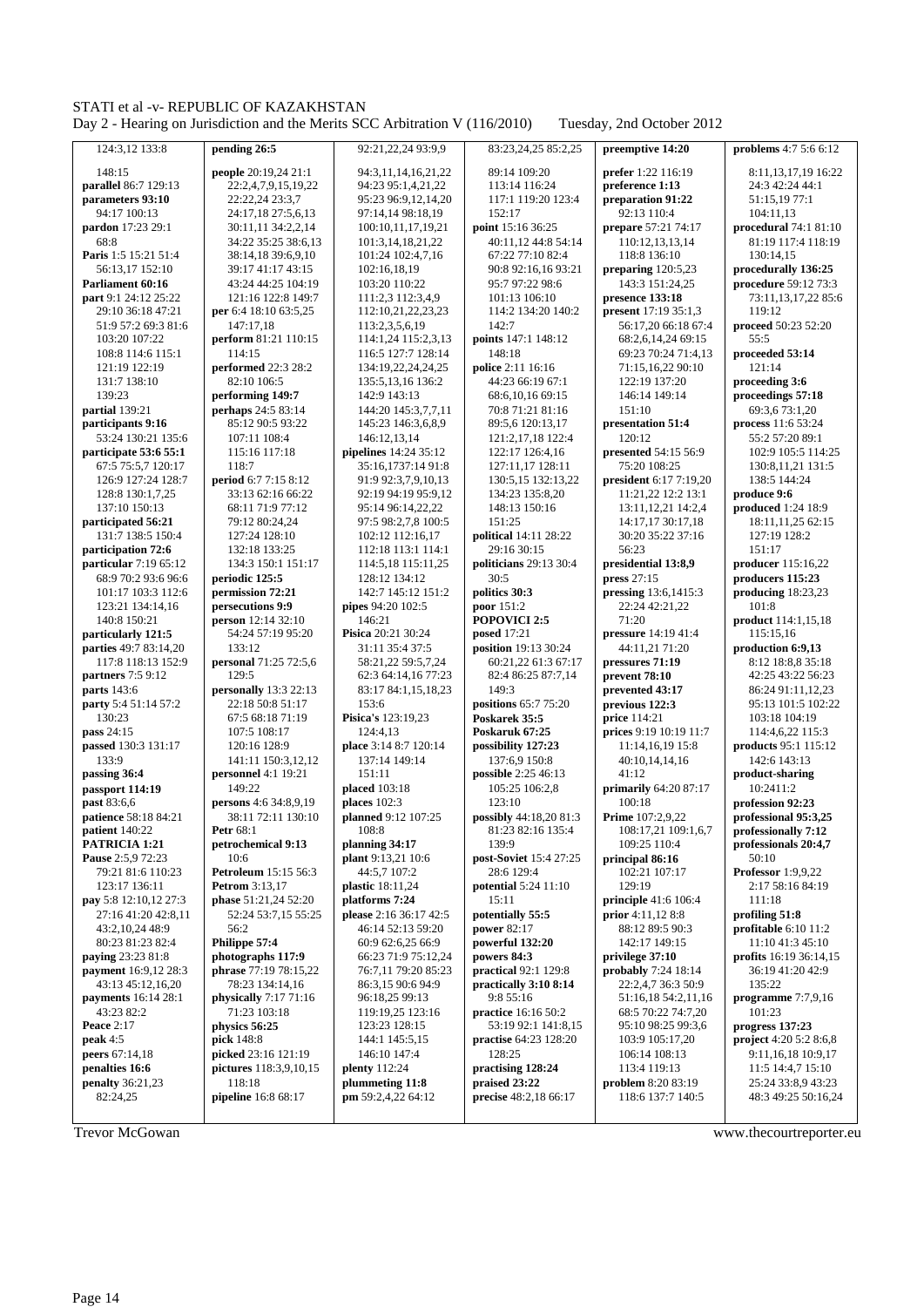## Tuesday, 2nd October 2012 STATI et al -v- REPUBLIC OF KAZAKHSTAN Day 2 - Hearing on Jurisdiction and the Merits SCC Arbitration V (116/2010)

51:5 107:25 **projected** 111:2 **projection** 51:8 **projects** 11:3,24 39:19 47:24 **project/design** 145:16 **promising** 13:10 **promoted** 86:25 **prompted** 14:13 **proper** 73:10 77:5 **properly** 49:23  $103.14$  112:4 **property 2:16 145:17 proposal 5:3 propose 152:4 prosecution 133:24**  144:17 **prosecutions** 31:23 **prosecutor** 2:13 120:20 122:21 132:11,11,12 **prosecutor's** 2:13,15  $131.24$  132:3,3,56 132:7,20,24,24,25 133:1 **prospects** 7:5 **protect** 30:18 136:21 **protected** 32:3 129:25 133:3 **protection** 2:16 88:4 117:20  $131.21.22 133.2$ **protects** 131:18 **protocol** 70:9,17,18 **protocols** 70:14 **prove** 27:13 41:18 **proved** 26:11,19 28:7 **proves** 27:8 100:13 **provide** 117:9 118:1 132:16,23 139:12 147:4 151:9 **provided** 21:17 46:15 139:11 141:12,15 141:16 **provides** 20:10 62:13 **providing** 24:23 **province** 37:9 **provision** 146:5 **provisions** 77:14 **PSA** 15:15 56:3 **public** 44:23 **pump** 116:4 **pumped** 94:15 95:1 100:18 **purchase** 26:13 64:7 **pure** 43:17 **purely** 18:8 **purpose** 94:15 95:3 100:20 107:5,9 108:21 112:17 113:2,19,25 115:2 121:8 122:6 135:22 135:24 **put** 13:11 14:11 22:21 23:11 25:23 46:7 48:19 49:11 72:1 90:1 95:19 100:22 102:12,15 136:19

**putting** 18:9 131:25 **Pyntu** 67:25  $\bf{Q}$   $\bf{=}$ **QC** 1:10 **qualification** 64:18 92:6,17,24 125:7,9 138:23 **qualifications**  $92.9$ 124:24 **qualified** 64:16,23 65:1 112:12 124:17 125:11,15,21 128:17 138:20,24 139:5 **qualify** 134:23 **quality** 114:14,16,20 114:21 115:13 **quarter** 16:3 **quarterly** 80:23 **question** 5:7 18:14 26:4,6 29:18,20,24 32:14 36:17 37:10 38:18 42:2,5,10,15 42:17 45:14,21 52:7 54:3 57:14 66:9,11 66:22 68:14 71:3 72:2,22 76:14,17 77:11,18 80:5 81:4 93:17,22 94:2,5,6 95:5 98:10 101:21 105:18 115:5,8,18 116:7 117:4,8,18,19 118:20 120:25 131:25 136:4 143:10,11,16 **questioned** 130:13 131:8 **questioning** 2:17 **questions** 1:16 2:24 17:9,21 21:10 46:5 46:7,8,10,12 48:19 48:21 49:11,25 58:6 58:12 84:6,15,17,20 89:10 94:11 109:17 109:18 113:9,10,15 116:11 123:1 138:12 153:13 **quickly** 105:10 **quite** 4:17 8:4 31:15 31:20 32:18,25 35:1 35:10 36:20 37:22 51:23 53:14 56:12 88:8 110:15 116:9 117:12 118:20 121:11 123:11 129:7 149:9 151:8 **quoted** 29:23 **quoting** 94:1 144:14  **R \_\_\_\_ R** 1:10 **Rado** 56:24 **Raf** 1:14 14:22 46:19 46:20,23,25 47:2,5

> 47:13,15,23 48:15 61:2,7,18 63:21 64:3,5,7

**Rahimgaliev** 74:12 **raider** 15:4 **raiding** 22:16 **railroad** 107:25 **raise** 6:3 117:6 **raised** 2:22 6:9 47:21 60:21,21 136:4 **raising** 117:17 **Rakhimov** 122:17,18 130:2 133:7 136:13 **RAMSDEN** 1:21 **rank** 32:7,7 **rate** 8:22 **rates** 41:2 **rather** 32:11 51:10 117:6,6 118:17 119:1 139:5 **raw** 10:5,6 110:21 145:16 **reach** 9:4 11:9 12:8 13:12 16:23 37:24 84:8 **reached** 76:23 **reaches** 19:19 **react** 23:19,20 37:6,19 105:10 **reaction** 37:12,13 117:7 **read** 2:4,6 17:12 25:10 25:11 29:10 45:14 50:19 59:12,15 67:2 69:5,8 72:21 74:15 74:16 77:25 78:22 80:2 81:6,12 85:11 92:11 95:24 101:7 111:6,22 119:14 123:23,25 137:8 **reading** 25:14 70:21 79:20 **reads** 59:18 85:18 93:8 119:17 **ready** 111:24 **real** 24:3 44:11 91:24 **realised** 14:16 15:2,8 16:4 37:20 73:15,21 109:10 **realities** 60:7 **really** 22:23 27:13,14 30:3,21 34:23 41:10 42:2 46:7 48:18,18 50:11 55:1 58:13 102:13 104:7 117:23 119:3 140:2 140:2,17 **reason** 9:3 44:11 81:8 132:2 134:8 **reasonably** 78:15 **reasons** 74:3 77:13 78:1,7 134:12,16 135:4,17 **recall** 5:18 22:23 23:1 48:10,16 65:16 113:19 122:22 **recalled** 74:2 **receipts** 151:12 **receive** 13:5,21 20:12 132:9 135:3 **received** 6:17 8:1 15:14 26:19 43:9,10 43:12 60:11 109:8 110:9 121:12,24 127:14

128:1,22 134:5 138:3 139:22 141:6 150:10 152:1 **receiving** 21:23 72:9 **recently** 89:24 139:11 **recognise** 62:3 118:17 **recollection** 39:16 41:22 **recommend** 29:9 **record** 40:5 106:11 **records** 141:14,16 **recovery** 36:13,15,18 **recruit** 34:23 **rectification** 77:16 **red** 103:11 **reduce** 42:25 **reduced** 4:7 **reef** 10:17,18 15:24 51:6 56:14 **refer** 18:3 25:9 27:8 27:11,14,17 30:13 40:17 50:12 62:25 66:24 68:21 70:20 72:16 74:4 75:13 78:12 79:5,7,17 90:5 91:7 96:17,25 97:8 103:2 106:25 107:1,10 111:9,17 123:21 139:23 143:24 147:1 148:12 **reference** 56:12 70:5 76:21 96:2 97:22 98:2,25 99:6,17 100:7,9 107:14 144:21 **references** 97:25 98:5 123:11 **referred** 7:25 27:5 32:15 108:11 109:23 110:19 111:19 142:6 150:15 **referring** 28:23 29:10 40:6 81:7 123:7 139:20 143:11 **refers** 99:10 143:23 **refinery** 113:5 **reflect** 60:6,6 63:14,18 64:2 **reflected** 63:2,8 **reflects** 64:6 72:24 **refresh** 123:16 **refreshed** 136:12 **refurbishing** 4:23 5:14 **refuse** 138:22 **refused** 13:23 15:18 72:20 151:16 **regard** 47:5 **regarded** 10:21 **regarding** 17:9 46:5 48:21 76:14 78:1 **Reggie** 22:1 **REGINALD** 1:18 **region** 107:23 108:4,9  $109.2$ **regional** 1:22 110:6,6

**register** 61:16,17 62:15 63:4,4,7,25 64:6 **registered** 61:12 62:16 **registrar** 61:12,15 **registration** 62:19,23 63:14 64:2 **registrator** 62:9,11,23 **regular** 88:14 **regularly** 91:19 **Regulation** 141:21  $142.2.24$ **regulations** 98:1,3,5 **99:4,5 regulatory 39:13 reinterpretation 51:7 reinterpreted 53:25 reinvestment 28:4 reissue 142:3,16 reiterate 51:3 rejoinder 2:23 4:11**  60:25 **relate** 2:20 113:23 118:9 **related** 54:3 **relating** 62:18 144:23 **relation** 113:23 **124:25 relations 51:19 relationship 88:13**  89:2 90:20,21 **relationships** 89:3 **release** 110:14 **released** 58:17 **relevant** 19:17,18 34:13 100:5 115:9 117:11 **relied** 97:13 98:23 144:18 **relieved** 84:20 116:13 **rely**  $31.12$ **remain** 3:8 48:11 60:6 60:23 **remained** 122:8 142:14 **remaining** 80:24,24 **remark** 138:9 147:2 **remedies** 130:14 **remember** 21:3,21 23:11 36:2,25 56:12 57:3,4 58:3,3 70:13 70:15 73:6 74:6,8 74:13 80:18 148:17 **Remind** 13:25 **remotely** 145:9 **Renaissance** 10:13 15:10 50:1,3,5 51:1 53:19,23 54:4 **renegotiate** 41:14 **renew** 14:13 141:21 **renewal** 141:25 **renovation** 5:12 **rented** 149:19 **repair**

132:5,12,25

6:10 25:20 **repairs** 87:7 **repay** 48:16 82:24 **repaying** 48:14 **repayment** 48:10 83:5 **repeat** 36:17 **rephrase** 66:9 93:22 95:6 105:22 **replies** 73:15,15 **reply** 77:18 79:16,25 117:18 **report** 25:9 26:21 27:6 28:20 62:20  $69.1893.5794.2$ 97:9,13 98:23 99:3 101:6,9 107:11,22 108:3 111:18 138:8 **Reporter** 1:25 **represent** 21:19 **representatives** 121:3 **121:17 represented 54:13 representing 69:11 represents 40:5 reproduced 143:19**  144:6,11,13 **Republic** 1:16 60:16 79:19 **republics** 25:17 27:25 129:4 **reputation** 27:3 **requalifying** 128:25 **request** 9:6 74:6 78:12 78:13,15 141:5,13  $142.2$ **requested** 15:16 69:17 79:2,2 141:24 142:5 **requests** 8:25 78:3,11  $150.9 151.23$ **require** 20:13 29:16 127:9 **required** 39:9 43:22 **requirement** 43:9,13 **requires** 106:4 **rescuing** 15:7 **research** 26:1,18 **resolution** 14:17 35:22 37:16 133:9,15,17 134:14,15 **resolving** 17:1 **resources** 4:19 14:9 43:4 142:18 **respect** 6:18 14:12 16:9,12 20:16 52:17 70:6 73:17 82:11 92:8 93:14 94:13 96:9 130:16 138:9 141:3 143:9 **respecting** 30:18 **respective** 35:13 143:4 **respond** 2:24 43:18 80:13 117:25 **responded** 73:9 **respondent** 1:16,23 2:6 2:22 60:25 74:5 118:22 119:5 120:11 139:13 **respondents** 29:13 **respondent's** 4:10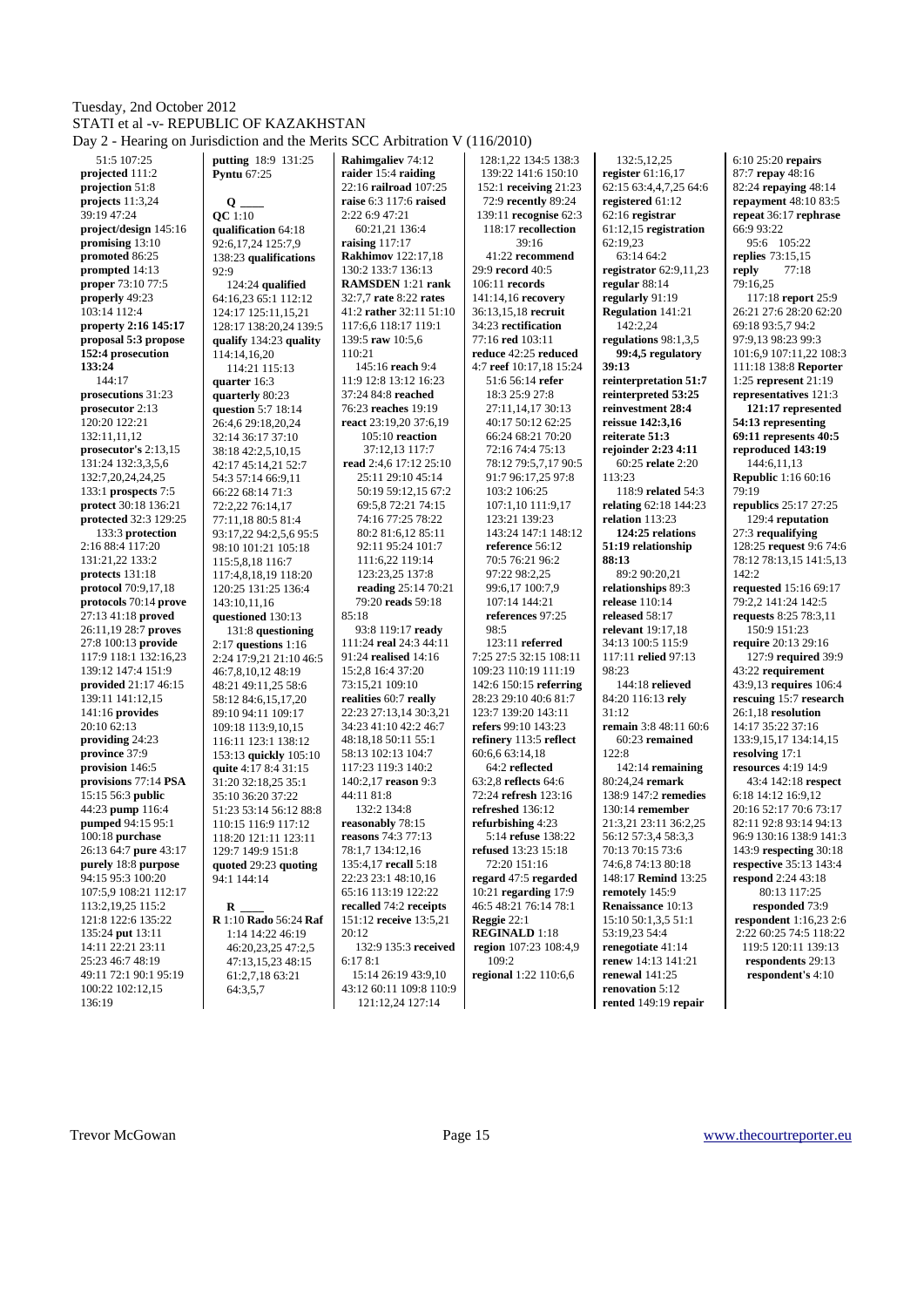113:10 124:23 **satisfying 151:23 sees** 12:14 146:17 **shareholding 28:4 situated** 3:23 9:21 **responding** 77:6 79:7 **Romanian** 1:12,14,15 **SAURBEK 1:21 seismic** 15:24 51:8 **shares** 9:2 12:13 47:3 103:16 **response** 5:7 7:20 25:23 65:3 120:3,7 **save** 15:9 **seize** 12:23 41:3 47:6,8,16 61:1,1,7 **situation** 11:15 16:21 11:21 48:1 62:7 120:8 124:19,20,21 **saw** 15:24 75:3 132:12 **seized** 82:13 104:3 61:11,20 62:21 22:25 40:21 41:23<br>80:15 113:24 143:1 124:22 **saying** 20:6 54:9 69:21 **seizure** 81:13,15 63:12,13,20,21 64:3 42:10,19 67:6,11,12 80:15 113:24 143:1 **124:22 saying** 20:6 54:9 69:21 **seizure** 81:13,15 63:12,13,20,21 64:3 **Romania's 26:1** 79:12 148:11 **64:7,7** 63:12,13,20,21 64:3 **6 14.5 Romania's 26:1 Romania's 26:1** *P9:12 148:11* **<b>select** 19:24<br> **14.7 14.25:15 18:25 <b>15.98:21 14:25 14.25:15 18:26 19:24 14:25 14:21 14:21 14:21 14:21 14:21 14:21 14:21 14:21 14:21 14: responsible 2:13 35:3 Romanosov** 85:1,3,5 **s says** 18:4 25:15 28:21 **selected** 53:5 65:7 **sharply 40:11** 87:17,23 86:2 89:16 109:22 29:11 39:23 44:14 **selecting 65:13 sheet** 2:3 59:14 **six** 33:21 **restart 105:6** 153:9 153:9 153:9 153:9 153:9 153:9 153:24 39:12,12 **17:11 78:3 12.17** 17:11 78:3 **self-cost 8:23 shifts** 38:24 39:12,12 **18:11 11 Rompetrol 3:12,17** 10:11 77:11 78:3 **12.12 11 111 111 111 1 restoration 5:14 Rompetrol 3:12,17 70:11 77:11 78:3 sell** 8:22 9:1 10:10,12 **shipping** 33:10 150:25 **slight 1:11 result** 1:11 42:21 **room** 53:13,16 54:6,10 **79:23 93:18,23 95:7 10:22 11:17,18 shock** 24:11 **sho room** 53:13,16 54:6,10 79:23 93:18,23 95:7 10:22 11:17,18 **shock** 24:11 **slower** 49:24 11:15 81:13 19 **slower** 49:24 61:15 81:13,19 54:12,21 55:10 104:25 111:1 133:7 14:14 18:15,25 41:2 **shocked 23:25 slowly** 49:21 82:15 104:14 150:2 151:14 146:1,4 42:1 **shoes** 18:11,24 **small** 3:11 94:21 **resulted** 81:13 125:25 **rooms** 149:20 **scared** 31:22,25 **seller** 63:10 **seller** 63:10 **seller** for 1:15 49:16 50:19 135:19 **results** 37:24 107:18 **Rose** 1:21 2:8.8 **scariest 42:12 selling** 12:4 16:2 58:24 59:3 79:12 **sm results** 37:24 107:18 **Rose** 1:21 2:8,8 **scariest 42:12 schematic 103:8 schematic 103:8 schematic 103:8 seminars 125:3** 106:19 110:16 **resume** 1:5 15:10 **Roshka 27:2** schematic 103:8 seminars 125:3 **come 11:9 retain 50:2 Smith** 1:18 1:10 2:17<br>**retain 50:2 retain 50:2 retain 50:2 retain 50:2 redain 50:2 retain 50:2 redain 50:2 retain 50: retain 50:2 commental round** 11:9 **scope** 46:9 132:21 **send** 132:2,4,6,8 116:25 **116:25** 16:25 3:2,4 17:2 21:9 22:1

**retained** 31:9 50:1 **route** 9:22 110:12 135:1 **senior** 2:13 60:16 **shots** 118:1 26:4 29:18,20,23 **row** 25:14 **row** 25:14 **Sea** 33:11,12 **row** 25:14 **row** 22:13 **row** 108:5 140:2 **row 13:7** 37:7 40:19 58:10 **row 13:7 rule** 118:25 **roward 3:7 rule** 118:25 **roward 3:7 rule** 118:25 **return 43:7 rule** 118:25 **return 43:7 rule** 118:25 **shown** 22:13 **shown** 22:13 **returned 106:19 ruled** 35:8 36:4 **search** 71:15.20.22.24 **search** 71:248:3 50:15 **sic** 44:13 70:21 **smoothly 8:5 returned 106:19 ruled** 35:8 36:4 **search** 71:15,20,22,24 **sent** 27:2 48:3 50:15 **side** 84:13 70:21 **smoothly 8:5 returning 43:5 rules** 1:1 17:21 49:8 **rules** 1:1 17:21 49:8 **smoothly 8:5 returning 43:5 returning 43:5 rules** 1:1 17:21 49:8 72:4,10 **82:21 114:24 141:9 side** 84:6 100:23 **smuggle 26:1 revenues 9:5 revenues 9:5** 14:1 99:1 **second** 3:6 11:9 16:3 141:11 113:11 117:4 **SNIP** 98:2,4 99:11,18 **review** 93:5 138:13 **ruling** 73:23 25:14 51:24 52:20 **review** 93:5 138:13 **ruling** 73:23 **riew** 93:5 138:13<br>**ruling** 73:23 **run** 4:3 151:23 25:14 51:24 52:20 **sentence** 18:4 35:24 **sign** 9:18<br>**52:24 53:6.15 55:25** 36:4.5.7.9.13.18.20 **signal** 14 145:21 **run** 4:3 151:23 52:24 53:6,15 55:25 36:4,5,7,9,13,18,20 **signal** 14:18 **Social 88:4**  136:10 **Russia** 14:10 86:19 **78:12 83:2 93:16 78:3,11 81:6 93:18 141:1 2:15 reviews 8:2 Russian** 1:14,23 2:2,7 **8:25 99:11.11 93:23 111:11.15 <b>signatures 140:3** sold 4:15 **revoked 7:10 29:17 41:6 50:5,6** 100:24 111:6,10,14 112:1,2 137:16 **signed** 5:11 11:1 21:18 **sole** 61:19<br> **re-direct** 58:9,10,11 85:15 97:11 98:4 112:1 117:14 120:4 144:14 12:1 84:7,8 109:18,21 111:7 119:9,14 126:14 127:22 **sentences 111:22** 140:4,6 151:13 **solution 146:5**  153:12 120:4,9 129:20 129:23 130:2 **separate** 92:23,23 **significance 94:18,18 some** 4:10 7:16 16:8 **re-execute** 142:1,3,11 140:9,10,14,15 131:16 133:7 142:7 115:14,17 115:14,17 94:25 100:16 22:3,12,19 23:3,7<br>**Rich** 28:7 14:17 25:1 28:1,24 17 14:17 15:19 **September** 25:19 35:8 109:11 112:3 24:17 25:1 28:1.24 **September** 25:19 35:8 **rid** 48:15 **Russian-English 2:23 secret** 29:13 57:25 **right** 6:8 8:14 17:4 **Russian-English 2:23 right** 6:8 8:14 17:4 2:23 **right** 6:8 8:14 17:4 2:23 **rightary** 2:9,20 13:9 127:19 137:15,16 98:15.20 18:1 19:3,6,7 26:25 **R**-something 74:10 secretly 109:11 sequence 106:22 signing 28:10 66:13 67:22 68:2<br>27:24 28:12 30:1,16 **R-18** 62:2,4,7 secrets 34:20 **SERGEI 1:9** signs 102:6 74:3.20 83:14 87:3 27:24 28:12 30:1,16 **R-18** 62:2,4,7 **secrets 34:20 SERGEI 1:9 signs** 102:6 **74:3,20 83:14 87**<br>30:22 31:19 35:10 **R-244** 99:9 101:17 **section** 99:16 101:17 **Sergey** 84:17 **SILVERMAN 2:4** 87:13 90:23 99:1 30:22 31:19 35:10 **R-244** 99:9 101:17 **section** 99:16 101:17 **Sergey** 84:17 **SILVERMAN 2:4** 87:13 90:23 9<br>36:20 46:4 48:2 110:19 145:15 145:15 145:21 **SILVERMAN 2:4 SILVERMAN 2:4** 87:13 90:23 9 36:20 46:4 48:2 110:19 145:15 115:15 145:15 115:15 145:21 **serious** 4:20 10:16 **similar** 38:17 75:19,20<br>52:20 58:8 22:20 **R-315** 139:20 **securities 62:18** 14:18 16:21 42:21 112:9 11 12:9 10 52:2 58:8,22 59:25 **R-315** 139:20 **securities 62:18** 14:18 16:21 42:21 112:9,11 129:10 110:15 118:7 60:1 63:22 64:17 **R-315.1** 139:15 **security** 14:5,8 25:7 43:19 51:17 54:24 **Similarly 124:8** 120:21 121:9,25 67:2 69:24 73:5 140:15 140:15 32:4,16,17 120:24 54:25 56:7 104:21 **SIMON** 1:21 131:1 138:12 139:7<br>89:11 94:8 105:4 **R-315.2** 139:15 see 14:10,15 24:25 104:22 105:22 **simple 42:2.6** 140:20 150:4,18 89:11 94:8 105:4 **R-315.2** 139:15 **see** 14:10,15 24:25 104:22 105:22 **simple** 42:2,6 140:20 150:4,18 114:4 116:20 26:18 30:20 40:2 106:13 134:20 **simpler 120:9 somebody 121:12**  119:24 124:18,19 **S** 48:23 62:10 63:9,16 150:21 **simply** 1:17 80:1 90:1 **somehow 18:18**  127:4 138:21 140:1 **SA** 1:13 2:5 90:10 75:1 81:9,12,18 **seriously** 55:4 149:5 93:23 102:15 105:1 **someone** 12:15 29:1 **rights** 2:16 6:14 14:21 **safer** 122:3 82:11 91:4 93:13 **served** 18:6 72:17,25 106:6,12 143:11,19 32:3 129:24 130:10 **SAGATOV 2:13** 96:7 97:15 99:12,17 **service** 29:13 62:11 144:6,11 127:10 130:12,24 131:18 **Salagor** 11:24 20:21 99:19 100:7,8 88:3 **SIMPSON 2:20** someone's 102:24 **SIMPSON 2:20** someone's 102:24 **SIMPSON 2:20** someone's 102:24 **SIMPSON 2:20** something 15:3,9 131:19 133:3,20 **sale** 10:13 11:6 15:21 101:10 102:5,19 **services** 5:9 25:731:9 **since** 4:18 6:12 54:12 **something** 15:25 61:11 107:21 108:10.14 88:2 136:21,25 52:5 61:11 107:21 108:10,14 88:2 61:22 77:1 107:16 26:10 27:8,13 29:19 **rise** 11:15 **sales** 116:3 135:23 108:20 111:5,8,21 **set** 4:16 5:1 12:8 116:2 130:19,21,22 41:22 45:9 67:16 **risk** 43:6 133:24 **same** 11:16 29:9 31:5 123:13 126:10,11 101:22 139:17 149:13,22 149:13,22 14:9 80:10 92:4 **risking 32:1** 33:13 41:6,7 42:24 126:21 127:21 **sets** 101:13 **single** 35:17 98:2 93:24 103:2 104:18<br>**risks 5:8** 43:1 44:4 51:11 131:4 132:22 **settle** 5:5 **Single** 35:17 98:2 107:16 117:24 **risks 5:8 43:1 44:4 51:11 131:4 132:22 settle 5:5 Sion** 27:2 107:16 117:24 **road** 112:10,10,12,12 53:3,4 75:17,18 135:23 139:16,17 **settled 45:2** sir 84:24 89:13 92:7 125:21 148:2 112:12 13<br>140:16 144:10 **several** 121:2 2 122:1 **sir** 84:24 89:13 92:7 125:21 148:2 several 121:2.2 122:1 **roads** 39:4 94:20 111:9,13,16 145:23 146:2,8,12 143:6 147:1 148:12 96:4 97:11 99:8,23 **sometime** 21:22 57:7 **ROEBUCK 1:18** 112:11 113:2 118:5 146:13 147:3 149:20,20 100:3,25 101:18 somewhat 37:13 119:21 123:1 118:21 124:5 **seeing** 117:10 **Severobad 5:4** 103:4 107:21 **somewhere 65:17**  139:18,23 140:5 129:11,12,14,14,15 **seems** 37:8 49:21 **shape** 141:6 108:19 109:17 83:12 99:3 153:15 129:16 133:16 79:24 80:1 100:9 **share** 9:4 47:2 111:6 113:12 **son** 47:12 **RoK** 133:17 **Soon** 142:14 143:2 107:16 140:19 **shared** 150:1 116:21 119:15 **soon** 15:6 50:14 **role** 124:16 131:24 151:23 **sanitary 88:4** 147:24 **shareholder 48:9** 133:6 110:11 151:23 **shareholder 48:9** 133:6 110:11 151:25 **sen** 23:13 75:2 108:3 **shareholder 48:9 site** 110:11 **sorry** 17:20 18:20 **133:6 sanitary 88:4 seen** 23:13 75:2 108:3 **samitary 88:4 seen** 23:13 75:2 108:3 **same folders** 61:18,19 **site** 110:11 **sorry** 17:20 18:20 **steen** 113 5:1 **sorry** 17:20 18:20 **shareholders** 61:16.17 **sites** 39:5 24: **Romania** 3:13 5:1 **satisfied 52:12** 108:13 145:20 **shareholders 61:16,17 satisfied 52:12 s** 39:14 65:2,4 124:17 **satisfy 9:20** 146:10 **b** 146:10 **c** 24:3,4 32:13 42:2 38:14 65:2,4 124:17 **satisfy 9:20** 146:10 62:14 **sitting 59:11** 42:15 56:10,19,21

**reviewed 35:13 running 33:18** 56:2,5 63:1,16,23 37:6,12,19 38:2 **signature** 140:12,14 **socio-economic 2:13** 

Page 16

**re-direct** 58:9,10,11<br>84:7.8 109:18.21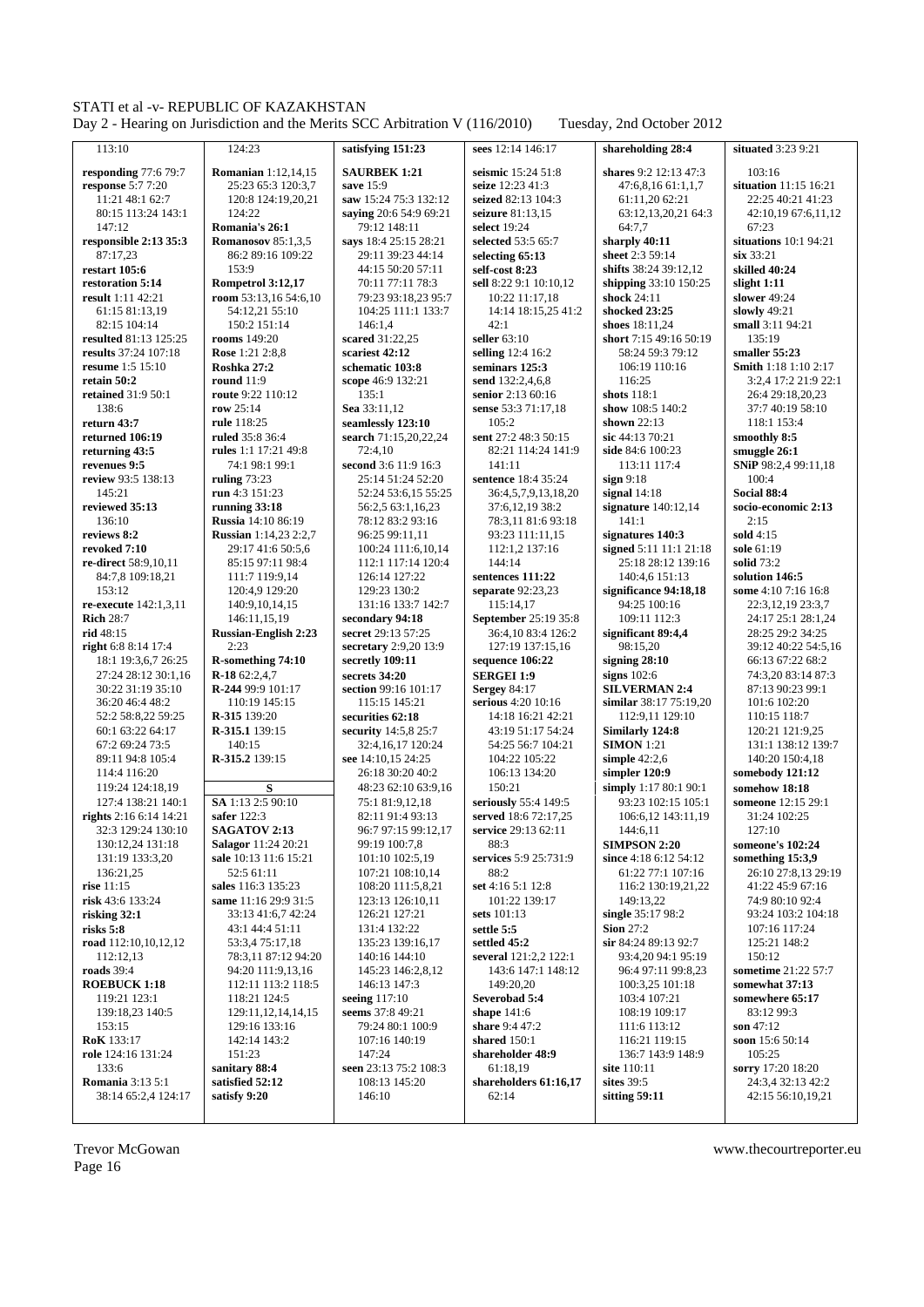Tuesday, 2nd October 2012

| 70:10,21 71:1,6                         | 58:13 83:1491:10                      | 36:13 91:2 96:7                          | subjects $92:11,13,14$                    | suspect 130:9,11,22                  | 118:12 150:22                           |
|-----------------------------------------|---------------------------------------|------------------------------------------|-------------------------------------------|--------------------------------------|-----------------------------------------|
|                                         |                                       | 97:14 98:18 101:18                       | 92:24                                     |                                      |                                         |
| 77:11 79:22 90:8                        | 118:7 127:10                          |                                          |                                           | suspected 33:16<br><b>SVEN</b> 1:21  | telling 12:11 16:23                     |
| 96:24 97:11 99:20                       | 132:10,17 135:21                      | Stati 1:12,13 1:3,6,8                    | submit 77:12,19,21,25                     |                                      | ten 7:24 87:13,16 88:9                  |
| 99:24 100:23<br>103:11 105:21           | 140:3<br>stamp 76:11,12               | 1:13,17 2:1,7,15,17                      | 78:4,8,17 79:3<br>115:21                  | switch 129:17<br>switching 106:12    | tender 4:21 5:10<br>52:19               |
|                                         | standard 97:4 114:16                  | 2:24 3:5,15,18,20                        |                                           |                                      | tens $43:11$                            |
| 106:7 107:8 108:10                      | standards 96:21                       | 4:9.13 5:15 6:5.19                       | submitted 55:8 57:12                      | 140:18<br>system 102:21 126:5        | tenure 33:2                             |
| 111:14 125:17<br>136:3 140:17,24        | 100:10                                | 7:18 10:7 11:5,20<br>12:1,24 14:13 16:1  | 59:24 73:14,19 74:8<br>139:14,21          |                                      | term 124:9 143:11,12                    |
| 146:12 147:2                            | stands $110:13$                       | 17:2,7,20 19:13                          | <b>SUBOCHEVA 1:19</b>                     | T                                    | terminate 107:6                         |
| sort 148:3                              | start 11:16 12:22 15:2                |                                          |                                           | tab 63:1                             | 108:18                                  |
| sound's 125:17                          | 19:22 21:6,16 60:21                   | 21:11 26:4 29:18,20<br>30:2 32:14 37:7,8 | subsequent 54:16<br>72:10 73:17 86:11     | tabbed 62:24                         |                                         |
| source 24:23                            | 73:12 86:18 114:8                     | 38:17 39:22 40:10                        | 126:9                                     | table 119:23                         | terminated 109:9,14<br>terminating 44:9 |
| sources 21:24 24:19                     | 119:12 133:21                         | 42:2 45:11 46:2                          | subsequently 73:15                        | <b>Tabyl</b> 10:15 11:4              | termination 75:22                       |
| 24:24 27:9,12                           | 137:3                                 | 47:18 48:21 49:6.20                      | 86:11,23 89:22                            | 15:22 52:6,23,25                     | terms 11:11 41:14,15                    |
| <b>South 55:15</b>                      | started 7:1 8:12 19:5,5               | 52:7 57:8 58:6,12                        | subsoil 69:16 70:7                        | tactics 14:16                        | 45:12,16 78:2 95:8                      |
| <b>Southern</b> 10:25 39:2              | 19:7 28:13,17 33:9                    | 58:17 122:6 153:3                        | 87:21                                     | take 1:8 2:1 5:8 19:14               | 124:7,8 145:12                          |
| sovereign 14:7                          | 41:25 86:6,17,19                      | <b>Stati's 2:21</b>                      | substances 88:7                           | 19:18 23:5 29:7                      | 148:2                                   |
| sovereignty 5:21                        | 106:18,21                             | <b>Statoil 45:13,17,19</b>               | success 5:16 6:23                         | 33:23 34:11 37:21                    | Terra 1:14 14:22                        |
| Soviet 17:18 25:18                      | starting 14:18 15:23                  | status 130:11,13                         | 15:13 29:12                               | 45:22 46:6 50:17                     | 46:19,20,23,25 47:2                     |
| 33:10                                   | 27:24 60:19 90:23                     | stay 149:25 151:14                       | successful $5:17$ 7:22                    | 51:14,18 75:24 76:5                  | 47:5,13,15,23 48:15                     |
| <b>Spalding 1:19 2:4,4</b>              | 150:24                                | steel 97:5                               | 18:10                                     | 79:16 95:10 99:20                    | 61:2,7,18 63:21                         |
| 20:8,10 21:3,15                         | starts 114:9                          | <b>STEIN</b> 1:21                        | successfully 126:1                        | 100:24 101:7                         | 64:3,5,7                                |
| speak 13:13 24:2,6,9                    | state 2:16 16:5 27:19                 | Stejar $20:22$                           | Sudan 10:23,25 39:2                       | 103:24 117:3                         | territories 107:6                       |
| 29:7 49:21,24 56:5                      | 29:12 50:13 51:20                     | stemmed 10:1                             | sudden 89:7                               | 118:21 122:7                         | 108:18                                  |
| 66:21 68:11,16 70:5                     | 60:11 62:19,23                        | stepped 150:7                            | suddenly 135:5,10                         | 123:16 131:6                         | testify 1:8,13 45:24                    |
| 74:23 76:24 92:21                       | 64:18 65:6 69:15                      | steps $45:4$                             | sufficient 82:5 91:25                     | 136:15 145:5                         | 93:2,25                                 |
| 118:16 120:8 133:2                      | 76:1 79:8 83:7                        | stick 136:5                              | suggest $108:25$                          | 151:20                               | testifying 1:23                         |
| speaking $9:820:23$                     | 87:21 88:6 126:4                      | still 2:2,8 6:14 15:8                    | suggested 32:5 108:16                     | taken 32:23 37:23,25                 | testimony $1:21$ $2:10$                 |
| 26:12 36:11 38:8<br>66:25 73:5 80:15,17 | 137:22<br>stated 33:23 44:24          | 19:10 43:21,25 45:3                      | 117:22<br>suggestion 4:10 12:21           | 78:10 121:19<br>takeovers 15:4       | 49:8 67:2,9 82:3,8<br>84:22 113:20      |
| 88:21 95:24 103:14                      | 48:4 61:17 67:8                       | 57:16 94:5,5 108:10<br>108:20 116:15     | <b>Suleymenov 93:6 97:9</b>               | takes $105:6$                        | text 2:4 111:13 146:15                  |
| 105:19111:16                            | 72:7 80:7 120:12                      | 119:7 122:8 130:17                       | 97:13 98:6,11,23                          | talk 26:21 49:10 120:9               | 146:19 147:5,21                         |
| 112:19 114:4                            | statement 1:14,19,25                  | stipulate 140:6                          | 99:2 113:8                                | 121:12                               | texts $75:11$                           |
| 134:15 138:8                            | 3:16 18:3,17 22:1                     | stock 62:9 64:1                          | Suleymenov's 111:18                       | talking 13:8 18:19                   | thank 2:15 3:2 4:9 6:5                  |
| 148:19,25 149:1                         | 27:17 28:25 30:14                     | Stockholm 1:2                            | Sultan 68:1                               | 92:18 106:15 114:3                   | 10:7 11:20 17:2,3                       |
| <b>Speaks</b> 29:17                     | 39:23 40:5,15,17                      | stole 25:25                              | summer 8:7 10:8,10                        | 147:17                               | 19:1 25:12 32:19                        |
| specialisation 86:10                    | 45:22 48:5 50:12                      | stolen $44:24$                           | 40:12 41:19 42:8,20                       | target 126:8,25 127:1                | 39:21 47:17 49:5,9                      |
| 92:23                                   | 52:8 56:5 65:5,13                     | stop $104:2,20105:5$                     | 44:3                                      | targeting 128:11                     | 49:14 52:14 58:6.7                      |
| specialised 60:13                       | 66:24 67:3,10 68:20                   | 106:2,4,9,13,16,20                       | <b>Sunday</b> 120:18,21                   | task 83:5,5 116:4                    | 58:11,15,17,19                          |
| specialist 91:24 95:21                  | 70:6,19 72:4,7,15                     | 118:18                                   | 121:6,6,10                                | taught $91:17$                       | 59:20,21 60:8,24                        |
| 101:5 106:1 134:21<br>145:19            | 72:24 74:13,17,24                     | stopped 44:5                             | supervising 88:5,9<br>supervision 2:11,12 | tax 41:20 42:9,14,16                 | 62:24 64:9,10 70:24<br>76:8 83:8,21,22  |
| specialists $4:2 5:19,22$               | 75:1,5,7,13,14,21<br>75:23 76:15 79:5 | stopping $104:7,11$<br>105:4             | 2:14.14 88:1                              | 43:23 60:18 74:7,12<br>150:17        | 84:12,16,21,22,24                       |
| 5:24 34:5,17 38:15                      | 90:6 96:18,25                         | storage 103:10,13,14                     | supervisory 88:14,16                      | taxes 23:24 43:10                    | 85:21,24 89:10,11                       |
| <b>Specialty 91:1</b>                   | 100:25 103:3,25,25                    | 143:23                                   | supplied 43:5                             | <b>TCHEKHOV 2:23</b>                 | 89:13 90:19,25 93:4                     |
| specific 56:13 65:12                    | 104:23,24 106:11                      | storages $144:15$                        | supplier 10:2                             | team 5:23 6:1 19:16                  | 95:15 96:4 99:8                         |
| 66:23 68:8 69:23                        | 106:17,25 109:24                      | stored 54:12                             | supply $33:10$                            | 20:12,16 23:2 24:2                   | 100:3,22 101:16                         |
| 92:6,17,17 99:5                         | 111:10,15 117:15                      | stories 102:24                           | supplying 10:5                            | 24:9 34:1,4,23                       | 103:1,23 106:23                         |
| 126:18 133:12                           | 119:3,14 120:3,4,6                    | story $30:8$                             | support 2:10 9:18                         | 36:22 37:18 38:15                    | 107:20 109:17                           |
| specifically 21:6 27:16                 | 120:15 123:14,16                      | strange 9:25 29:14                       | 30:5 35:22 37:15                          | 86:22                                | 113:9, 12, 13, 16                       |
| 40:6 52:16 70:5                         | 123:20,22,24,25                       | 51:11 100:12                             | 93:11                                     | technical 6:12 35:13                 | 115:7 116:8,12,18                       |
| 91:13,19 148:14                         | 124:3,4,10,13 126:3                   | street 3:24                              | supported 14:4                            | 35:14 56:8 87:10,14                  | 116:22,23 119:19                        |
| specification 145:16                    | 126:14 127:22                         | stressful 22:25                          | supports 30:15                            | 89:18,23 93:10 94:3                  | 120:2,10 123:1,19                       |
| specified 135:13                        | 128:17 129:23                         | strictly 138:8                           | suppose 24:14 116:15                      | 94:11,17 100:13                      | 124:15 125:24                           |
| specify $135:12$<br>spend 83:18         | 130:3 131:13,16<br>133:7 136:9,13     | strong $5:23:30:3$<br>strongest 6:1      | supposed 45:10 59:13<br>77:21 108:11      | 105:13 145:19<br>technicalities 82:6 | 129:22 138:12<br>140:23 143:16          |
| spent 17:10,25 27:4                     | 137:13,22 138:14                      | structure 46:6 51:8                      | sure 21:21 26:4 33:24                     | technically 115:17                   | 146:22 148:9 152:2                      |
| 33:20,22 122:11                         | 141:19 144:3,16                       | structures 103:17                        | 69:7,7 72:23 79:21                        | technician 86:5                      | 152:16                                  |
| sphere 2:13,15                          | 145:6 147:1 148:12                    | studied 55:3 60:12                       | 80:9,20 90:16,17                          | 105:19                               | Thanks 61:14 131:25                     |
| spheres $142:20$                        | 148:16                                | 91:21 92:14,25                           | 92:20 93:17 94:7,8                        | technological 106:5                  | their 5:4,5,9 6:14 28:8                 |
| split $46:10$                           | statements 3:6,8,10                   | 125:1,6                                  | 95:5,6 105:15 106:2                       | 114:15,25                            | 29:16 32:1,1 34:6                       |
| spoke 13:19                             | 26:17 57:16 59:24                     | studies 19:7 125:2                       | 106:8 107:15 115:6                        | technologies 54:1                    | 43:7,22 45:12,16                        |
| spontaneous 117:21                      | 60:4 74:15,16 75:10                   | study 55:4,8 117:12                      | 115:14 125:22                             | telegrams 13:4                       | 46:21,25 47:2,6                         |
| spring 42:20 44:3                       | 117:12 119:23,25                      | studying 19:10 86:6                      | 139:9 145:20 148:1                        | tell 2:11 20:3 21:21                 | 51:9 60:16 72:11,11                     |
| 151:7                                   | 123:12 124:5                          | subcontracted 25:22                      | surface 102:13,14                         | 29:6 42:4 49:6 60:9                  | 72:13,13,13 121:8                       |
| square 39:4                             | 126:23 127:22                         | subject 73:3 126:19                      | surprised $37:13,13$                      | 61:24,25 62:6 68:4                   | 129:2 136:10,25                         |
| stage 26:11 42:23                       | 148:17                                | 145:24 146:24                            | 89:9                                      | 70:3 74:4 75:12                      | 138:9,16,25 139:1                       |
| 43:21 44:10 58:13                       | states 15:4 29:14                     | subjected 15:5 125:5                     | surprising 138:1                          | 103:12 116:6                         | 140:22 149:7                            |
|                                         |                                       |                                          |                                           |                                      |                                         |

Trevor McGowan<br>Page 17

www.thecourtreporter.eu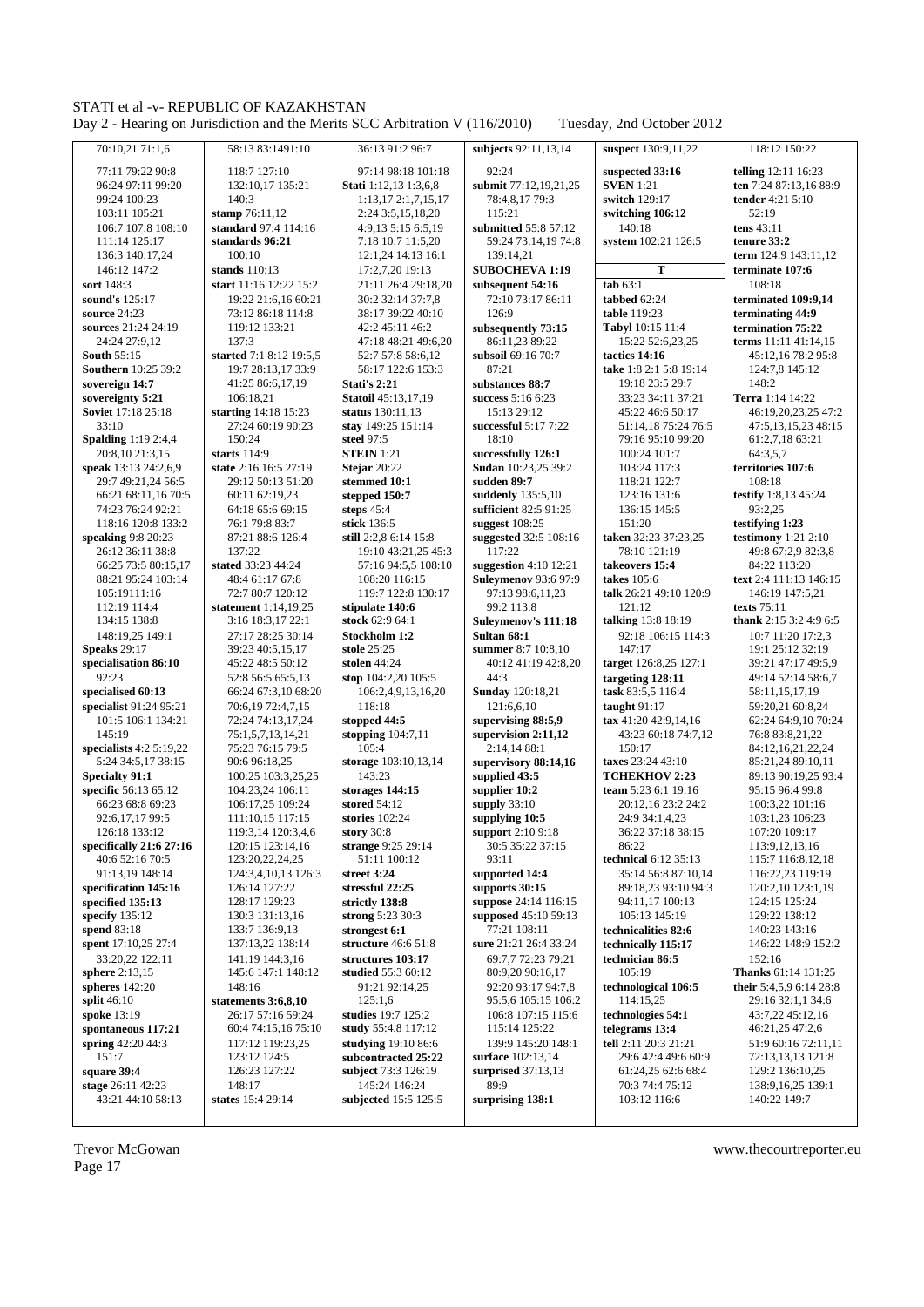Page 18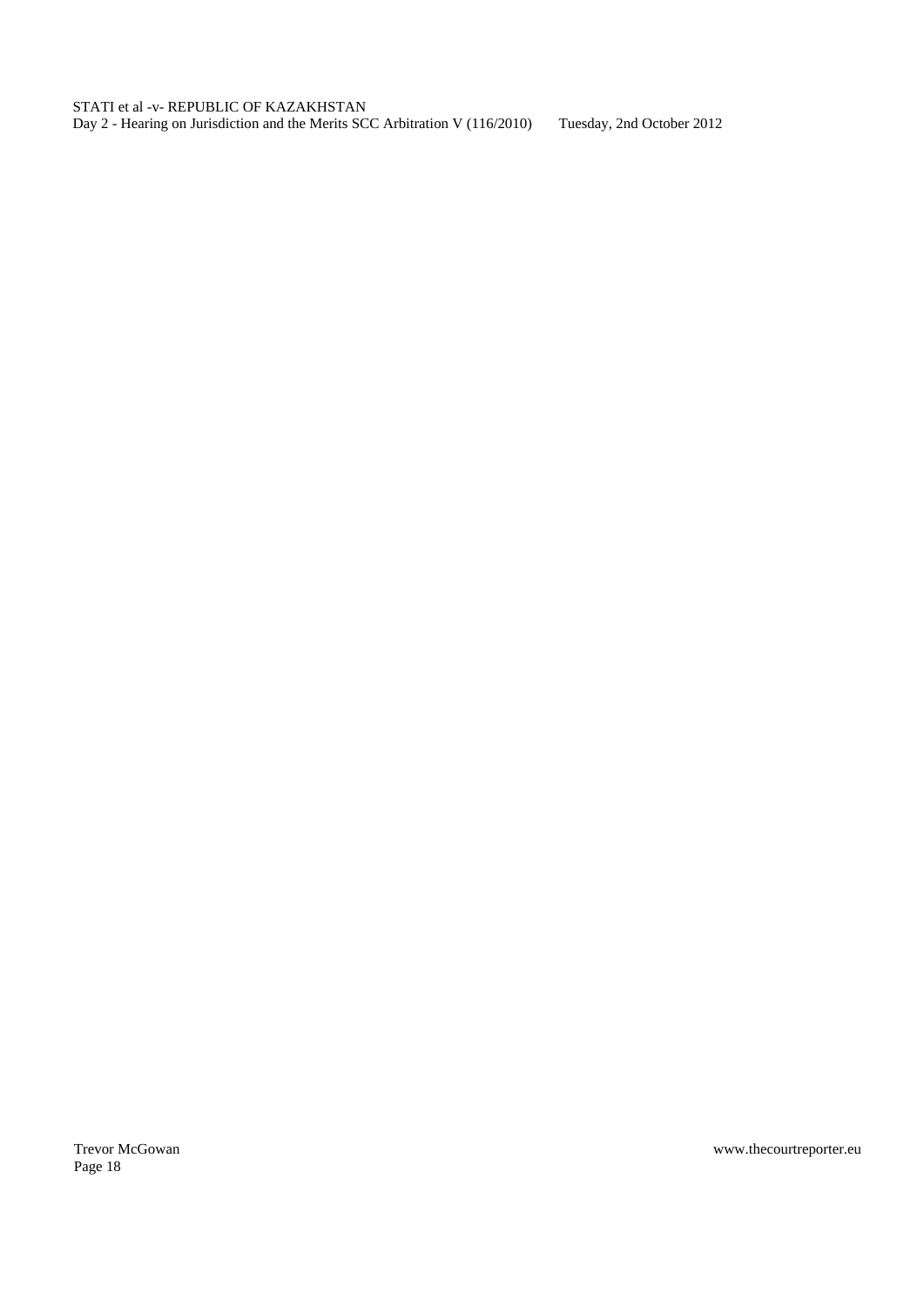Tuesday, 2nd October 2012

| themselves 6:14 9:6                       | 107:23 109:6                                      | total 15:14,20 50:14                      | trouble 101:7                                | unambiguously 98:18                        | 130:16 131:21                               |
|-------------------------------------------|---------------------------------------------------|-------------------------------------------|----------------------------------------------|--------------------------------------------|---------------------------------------------|
| 31:13 34:18 45:7                          | 110:16 115:20                                     | 50:20,22 51:5,21                          | troubles 72:13                               | unattractive 44:19                         | 134:18 140:1 145:1                          |
| 129:1 136:17 137:4                        | 116:16 117:16.25                                  | 52:16 56:2,6 57:8                         | true 3:8 30:8 41:15,16                       | unbinding 54:20                            | 145:12                                      |
| 150:7                                     | 119:7 120:17                                      | 57:12 80:21 81:1                          | 128:21 129:3                                 | unclear 80:6                               | uses 14:10                                  |
| thickness 93:11 112:7                     | 121:21 123:2                                      | totally 8:23 26:11                        | 134:18 135:15                                | under 1:1 2:13 28:4                        | using 3:1 16:8 129:15                       |
| thing 42:13 43:1 85:6                     | 127:16 129:14                                     | 37:15 41:15 72:12                         | 139:7 142:1                                  | 73:13 74:1 82:1                            | 129:16 132:13                               |
| 102:21 106:7 112:7                        | 130:22 131:10                                     | touch-ups 118:4                           | trumped-up 37:15                             | 88:11,1790:991:1                           | <b>USSR 7:5</b>                             |
| 112:14 115:18                             | 132:1,1,18 134:3,4                                | towards 16:5 47:15                        | trunk93:9 95:22                              | 91:1 95:14 110:21                          | usual $15:3$                                |
| 117:21 124:21                             | 134:5,20 135:8                                    | 48:15 55:17 83:6                          | 97:14 100:5,9                                | 111:2 127:2 132:14                         | usually 11:14                               |
| 134:1 147:11                              | 136:16 137:3,17                                   | 100:6                                     | 102:16 112:4,9,16                            | 142:11,19                                  | <b>US\$114 79:19</b>                        |
| things 22:14 23:18,21                     | 139:22 140:20                                     | town 69:25 149:21,25                      | 112:23 113:3,5                               | undergo 88:20                              | US\$145 16:7 36:19                          |
| 23:23 25:4,5 56:16                        | 145:5 147:5 148:6                                 | trader $18:15$                            | 114:18,24 115:11                             | underground 101:19                         | <b>US\$20</b> 41:21                         |
| 91:21 109:8 110:10                        | 150:1,6,8,11,11                                   | traders 28:8                              | 115:25 127:7                                 | 101:20,22 102:1,8                          | <b>US\$21148:5</b>                          |
| 110:12 112:18                             | 151:18,23 152:4                                   | trading 18:1,2,6,13,22                    | 134:12,19,21,24                              | 102:11,12 143:23                           | <b>US\$300</b> 47:19                        |
| think 1:20 2:23 12:15                     | timelines 115:21                                  | 61:18                                     | 135:5, 13, 16 136:1, 2                       | 144:14                                     | <b>US\$40 25:18</b>                         |
| 17:4 27:11 29:21                          | times $13:2$                                      | tragic 109:13                             | 142:6 143:12                                 | understand 1:6 2:10                        | <b>Uzen-Turkmen</b>                         |
| 46:7 48:1,25 58:22<br>72:1 80:10 83:8,11  | timing 148:2 152:5<br><b>Tirado</b> 1:21 89:13,15 | <b>Traiding 1:14 64:5</b>                 | 145:12 146:6,8,9,12<br>146:13,14             | 8:7 32:16 39:16<br>45:21 50:6 54:4,23      | 107:25                                      |
| 90:15 93:18 98:12                         |                                                   | trained 31:13                             |                                              | 56:19 66:10 77:11                          | $\mathbf{V}$                                |
| 98:13,15 99:3                             | 93:20 94:1,8,10<br>98:20 100:3 107:10             | training 60:11<br>Trans 1:14 64:5         | trust $20:4,6\,34:2,2$<br>44:25 107:7 108:19 | 78:18 82:22 95:24                          | $\sqrt{1:3,15,22}$                          |
| 103:12 106:23                             | 107:13,17,21                                      | transaction 11:17                         | 147:15 152:14                                | 105:15,18 107:13                           |                                             |
| 116:11 117:5,19                           | 108:16,23 109:17                                  | 61:6,10 63:10,10,11                       | trusted 139:4                                | 108:20 115:11                              | <b>VALERYA 1:18</b><br>validity 62:17 80:24 |
| 118:5 124:9 125:17                        | 113:12 116:21,23                                  | 63:12,15,18                               | truth 2:11,11,12 22:5                        | 125:22 147:23                              | <b>valuation</b> 10:21 11:11                |
| 133:2 136:3 139:25                        | 123:5 126:14 136:7                                | transactions 62:16                        | 29:5 42:4 60:6                               | 151:19                                     | valve 106:6                                 |
| 140:18,21 143:9,16                        | 139:18,21 140:2,7                                 | 63:4,7 81:22 82:10                        | 62:11 67:3                                   | understandable 142:9                       | various 12:19 30:14                         |
| 147:8 148:4 152:3,5                       | 140:17,23 146:23                                  | transcript 1:24 117:16                    | try 2:24 16:23 46:12                         | understanding 8:4                          | 72:9 88:13 93:1                             |
| thinking 134:23                           | 147:23 148:9 152:2                                | 139:14,16 141:9                           | 49:24 52:13 111:13                           | 16:1 22:2 81:11,25                         | 118:15 123:11                               |
| third 14:10 51:14 78:9                    | 153:11,16                                         | transcription 1:21                        | 123:9 136:5 148:3                            | 82:23                                      | 141:25 150:17                               |
| 112:2 137:22                              | title 97:4 107:15                                 | transcripts 141:12                        | trying 22:5,6 52:11                          | understood 18:12                           | vast 92:1 95:18                             |
| 138:14                                    | <b>TLENCHIEV 2:11</b>                             | transfer 61:1,6 63:20                     | 116:8                                        | 30:7 31:25 38:20,22                        | venture 5:2 8:18 12:9                       |
| thoroughly 99:7                           | TNG 8:10 16:17 35:4                               | 64:3,5 107:6 108:18                       | <b>TSB</b> 114:13                            | 54:9,19 98:20                              | 25:16                                       |
| though 118:4 137:19                       | 38:11 40:6,21 41:19                               | transferred 14:21                         | Tsugula 67:25                                | 102:15 115:6                               | verbally 3:18                               |
| 151:15                                    | 42:19 44:5 45:11,15                               | 135:2 142:23                              | <b>Tuesday</b> 1:6 1:1                       | 124:24                                     | verify 83:3                                 |
| thought 10:22 54:19                       | 45:20 46:15,21 47:3                               | transformed 87:3                          | 122:13                                       | undertaken 150:16                          | versed $57:19$                              |
| thousand 80:9                             | 47:6,8,11,16,22,24                                | translate 85:14                           | tune 11:13                                   | undertaking 108:4                          | version 97:11 100:6                         |
| three 7:6 28:13 33:22                     | 51:15 52:17,22 61:1                               | translated 25:11                          | Turkish 15:15 56:2                           | unfinished 45:3                            | 101:13 110:25                               |
| 38:24 39:11 56:1                          | 63:21 64:3,8 65:8                                 | 139:25                                    | Turkmen 5:4                                  | unfortunately 5:3                          | 111:7 140:10,14,25                          |
| 60:14 66:13 76:9,16                       | 65:16,20,23 70:15                                 | translating 49:22                         | <b>Turkmenistan 4:21</b>                     | 24:24 27:4 30:12                           | 141:17 146:11                               |
| 76:18 77:6,9 78:3                         | 70:17 79:6 87:16                                  | translation $1:12$ 2:2,7                  | 4:22 5:13,16,17,20                           | 31:17 57:17 89:3                           | 147:3,12,13,14                              |
| 78:11,25 110:2                            | 89:19 108:2 112:21                                | 59:7,9 78:6 85:8,12                       | 5:20 6:2,6,13,20                             | 109:13 110:20                              | very 2:15 3:11 5:23,24                      |
| 111:22                                    | 120:14 126:7                                      | 107:17 139:19                             | 25:19 27:19,21 28:2                          | 148:4                                      | 6:10,22,25 7:6,10                           |
| three-day 15:23                           | 134:17 145:11                                     | 140:21 146:16,19<br>translations 139:21   | 28:6,8 38:15 44:12                           | unfounded 35:11                            | 7:13,15,23 9:10                             |
| through 10:8,13 12:4<br>13:11 72:14 92:12 | 149:18 150:2,14                                   |                                           | 87:4,9                                       | unhappy 30:23                              | 10:19,21 11:2 12:10                         |
| 94:15 95:1 100:18                         | TNG's 33:13 66:18<br>today 1:13,22 11:16          | translator 120:6<br>transport 7:14 115:20 | <b>Turkmenneft 86:20</b><br>87:1,2           | Union 25:18 33:10<br>university 19:8 60:12 | 12:14 13:17 15:3,22<br>15:25 17:3 18:10     |
| 110:22 114:10                             | 60:2,4 118:21 148:7                               | 132:6,7,11,24                             | turn 3:15 58:12 62:25                        | 64:19 86:8 91:21                           | 22:25 30:9,9 39:8                           |
| 115:13 126:6 133:3                        | together 9:12 12:8                                | transportation 9:21                       | 84:25 89:11 90:15                            | 92:12,14,25 124:19                         | 40:11,12,24,25 41:2                         |
| 141:7                                     | 33:1738:13 83:15                                  | 9:22 113:4 114:9,11                       | 105:2,2 123:15                               | 124:22 125:2                               | 42:2,5,24 43:21                             |
| throughout 30:25                          | 112:18 113:1                                      | transported 115:13                        | 142:25                                       | Unless 34:2                                | 45:10 51:6,16 52:14                         |
| 80:23 81:1                                | 114:18                                            | transporter 115:19                        | turned 5:11 6:9 15:10                        | unnecessary 69:18                          | 52:14,23 55:3 56:14                         |
| Thursday 122:16                           | told 7:8 34:1 36:7 44:3                           | transports 112:24                         | 30:14 142:15,19                              | unpleasant 131:12                          | 58:7,11,17,19 59:10                         |
| time 2:22,25 3:1 6:25                     | 104:2 106:20 121:1                                | travel $66:11$                            | TUYAKBAYEV 2:10                              | 149:9                                      | 59:20 64:10 83:21                           |
| 7:7,13,15 8:12                            | 121:25 130:19                                     | treasure 34:22                            | two 25:25 27:18 28:10                        | unrelated 71:3                             | 84:12,21,22 85:10                           |
| 10:19 17:18 23:24                         | 138:19 139:1                                      | treat $82:1$                              | 33:22 39:10,11 45:4                          | unsigned 141:16                            | 85:21 86:18 87:22                           |
| 26:6 27:4 29:8 30:6                       | <b>Tolkyn</b> 10:14                               | treatment 15:6 114:11                     | 47:11 49:2 57:12                             | unsuccessful 16:2                          | 89:9,11 92:16 94:21                         |
| 30:25 31:22,25                            | Tolkynneftegaz 7:3                                | 143:7                                     | 59:24 60:20 62:24                            | until 6:7,8 8:21 11:7                      | 102:13 103:8                                |
| 33:16,21,22 36:12                         | 10:2 61:19 62:7,12                                | Trevor 1:24                               | 77:4 87:12,18                                | 11:16 18:6 45:1                            | 105:10 106:1,19                             |
| 36:25 37:23 44:5                          | 62:13 64:1 65:16                                  | trial 126:9 137:12,14                     | 119:22 126:23                                | 54:15 60:12,23 61:2                        | 109:19 110:16                               |
| 48:24,25 49:3,6                           | 87:12 90:4                                        | 137:19,20,23,25                           | 127:21 149:19                                | 76:21 80:25 83:24                          | 113:13 115:7 116:8                          |
| 51:11 54:14 56:16                         | <b>Tomescu</b> 25:25 26:10                        | 138:2,13,24 144:17                        | type $63.9$                                  | 87:2,8,13 89:21,24                         | 116:12,18 118:7                             |
| 58:23 61:24 62:15                         | 26:19                                             | 144:23 145:24                             | typo 79:24 80:1                              | 90:991:11 121:18                           | 119:19 129:10                               |
| 63:11 65:14,17                            | tomorrow $148:8$                                  | 147:6                                     |                                              | 127:14,19 135:1                            | 131:12 134:25                               |
| 66:22 67:19,22 68:2                       | 152:15                                            | <b>Tribunal</b> 2:19,20 2:18              | U                                            | 151:14 152:18                              | 135:5 137:2 139:11                          |
| 68:11,15,25 71:9,12                       | tonnes 28:3                                       | 3:7 4:13 13:25 38:5                       | Ukraine 13:16                                | <b>UPETROM 25:23,24</b>                    | 149:12                                      |
| 71:20 72:12 79:13                         | top 34:5 99:15,16                                 | 60:9 86:15 113:15                         | ultimately 16:2                              | use 58:23 69:16 70:7                       | via 66:14                                   |
| 81:2 87:12 90:5<br>92:4,4 102:9 104:15    | 122:6 149:6<br>topic 106:23 147:9                 | 120:2 153:13<br>tried 26:1 72:18          | unable 81:21 82:2<br>unacceptable 8:23       | 127:6 134:11,11<br>142:6 143:11            | viable 9:24<br>vice 56:23                   |
|                                           | 148:10                                            | <b>Tristan 46:5 47:22</b>                 | unambiguous 94:13                            | used 30:5 124:9,12                         | <b>VICKI 2:4</b>                            |
| 105:6 106:19                              |                                                   |                                           |                                              |                                            |                                             |

Trevor McGowan<br>Page 19

www.thecourtreporter.eu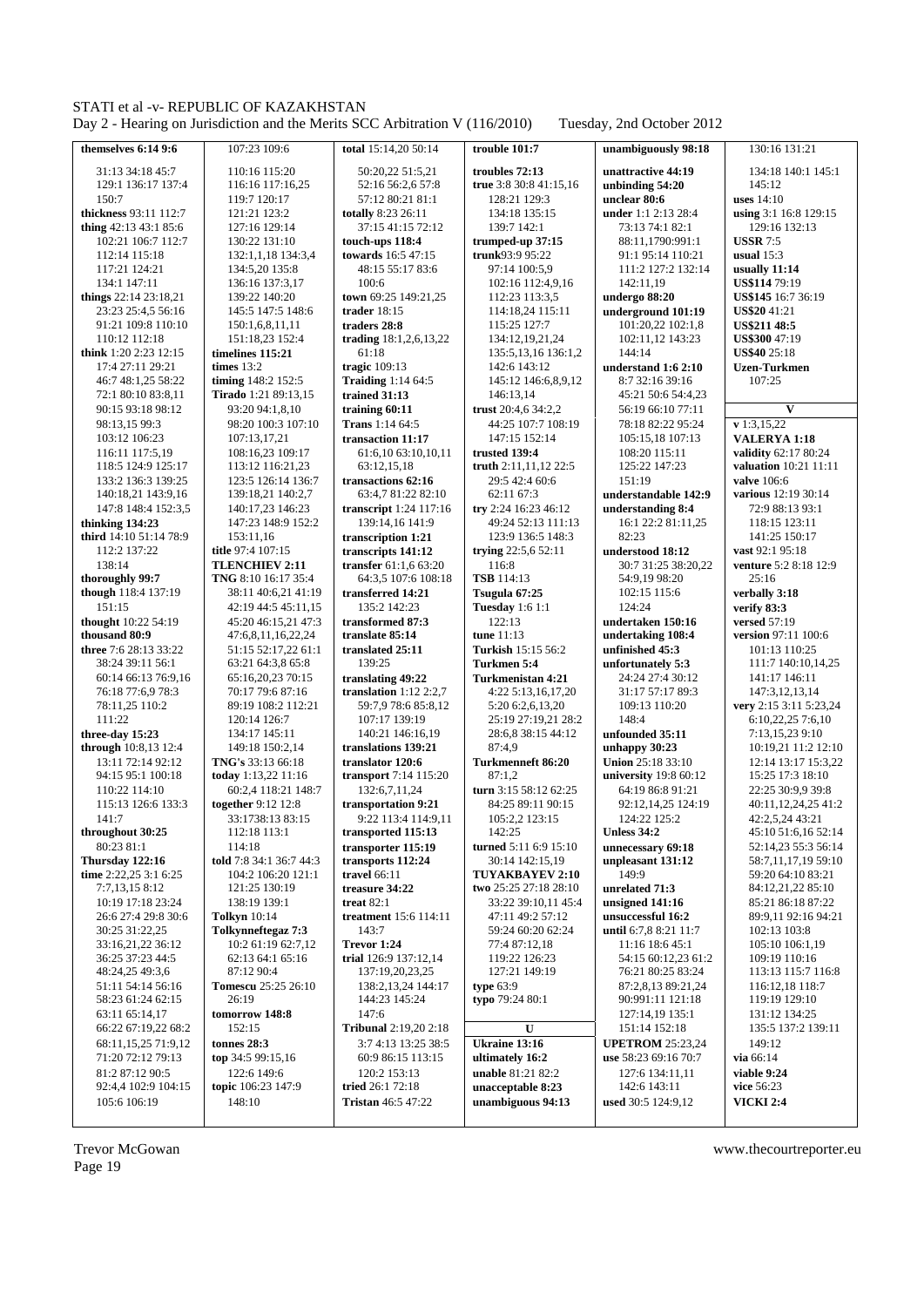## Tuesday, 2nd October 2012 STATI et al -v- REPUBLIC OF KAZAKHSTAN Day 2 - Hearing on Jurisdiction and the Merits SCC Arbitration V (116/2010)

|                                               |                                              | $Day 2$ Theating on surfacetion and the metric been from allow $\sqrt{(110/2010)}$ |                                        |                                           |                                           |
|-----------------------------------------------|----------------------------------------------|------------------------------------------------------------------------------------|----------------------------------------|-------------------------------------------|-------------------------------------------|
| <b>Victor</b> 13:15 85:3                      | 33:22 118:12                                 | 65:14 66:18 67:4,18                                                                | 80:12,13 83:19,22 84:24                | 124:8 128:21 131:2                        | 64:7 109 153:12                           |
| 153:9                                         | welcome 59:7 84:1                            | 67:19 68:2,6,13,14                                                                 | 85:9 85:11,18,19,22                    | 150:19 151:15 write                       | 11 25:9 66:25 148:23                      |
| view 12:1 82:4 98:13                          | 85:5                                         | 68:24 69:1,2,14,21                                                                 | 90:6 93:19,24 96:17,25                 | 12:21 29:4 30:8 30:12                     | 148:25                                    |
| viewed 112:4 Vilescu                          | welding 100:5,14,19                          | 69:23 70:24 71:4,15                                                                | 98:12 100:24                           | 74:19 124:10 writing                      | 11th 70:12 11.26 49:15                    |
| 56:24 violation 76:6                          | well 3:1,10 6:21 8:11                        | 71:22 72:12 73:12                                                                  | 103:25 104:24                          | 75:5,7 written 26:25                      | 11.30 48:23 11.47 49:17                   |
| violations $16:1876:2$                        | 11:4 23:20 24:17                             | 73:16,16 76:1,16                                                                   | 106:17,25 107:8,10                     | 27:1 wrong 90:13                          | 11:38:52 63:5                             |
| 76:10,17,19 77:9,20                           | 30:5 34:1,22 35:25                           | 77:6,21 79:2 81:13                                                                 | 108:10,15,21 109:24                    | wrongdoing 30:20                          | 111 $4:1,1$                               |
| 77:22,25 78:9,10,13                           | 36:8,11 37:9 38:24                           | 82:2,13,13,17,18,19                                                                | 111:10.15                              | wrote 13:2,3 51:10                        | 112 1:4                                   |
| 78:16,21,25 79:3                              | 40:1,7,14,22,25                              | 84:8,9 87:17 88:5,8                                                                | 116:12,14,16,18                        | 106:17 120:3,4,7 143:3                    | 113 153:13                                |
| virtual 71:17,18                              | 41:24 42:17 44:6                             | 88:10,17,18,24,25                                                                  | 119:10,16,17,18                        | www.thecourtrepor                         | 114 80:17 81:3                            |
| virtually 71:16 124:4                         | 48:1 49:3 50:9 51:10                         | 89:9,18,24 92:4 96:8                                                               | 120:3,4 123:14,15                      | 1:25                                      | 114,000 80:8,9,16                         |
| 124:9 visit 89:4                              | 52:4,11 53:19 53:24                          | 100:14 109:14                                                                      | 123:20 124:3 125:19                    |                                           | 116/2010 1:3 117                          |
| 101:2,7,10                                    | 54:11 56:12 56:18                            | 110:1,16,19 111:18                                                                 | 126:3, 13, 14 127: 22                  | $\mathbf{Y}_{-}$<br>year 6:8,22 7:2 58:4  | 153:14                                    |
| 102:15,18 107:1,5                             | 57:19 62:22 69:3                             | 120:13,22 121:1,4,8                                                                | 129:23 130:3,5,9,13                    | 87:10,1491:11 117:13                      | 119 153:15                                |
| 107:18,24,25 108:8                            | 74:13 82:9,9 84:12                           | 122:14,16,19,21                                                                    | 131:7 131:8,13,16                      | years 6:3,7,13 7:6                        | 12 148:15,18,20,24                        |
| 108:8,14,16                                   | 88:4,5 90:1                                  | 127:11 128:6,8,11                                                                  | 136:6,8 137:13,21                      | 17:10,24,25 28:13 36:5                    | 12(2) 143:20,22 144:8                     |
| 109:2,6<br>109:25                             | 91:12,16,23 93:14                            | 128:13,19,20 129:24                                                                | 138:14 141:19                          | 60:15 66:3 87:4,13,16                     | 144:12 12,000                             |
| 110:4,10,12 121:8                             | 95:10,24 97:22,24                            | 130:16,20 131:11                                                                   | 143:10 144:3 145:6                     | 90:22,24 92:2,12                          | 18:10 12.12 59:2                          |
| 122:17<br>visited                             | 98:12,25 103:13                              | 133:3 134:2                                                                        | 148:15 152:13                          | 117:22 129:6 yellow                       | 12.20 59:4 12.22                          |
| 34:15,18 104:4                                | 104:9,13,19 105:4                            | 134:7,8,12,16,17,19                                                                | witnessed 150:3                        | 27:15 YERLAN 2:10                         | 59:22 12.32 64:12                         |
| $151:6$ visiting                              | 106:1,3,10,14 107:10                         | 135:3,6,7,17,21                                                                    | witnesses 34:25                        | yesterday 1:12 2:3                        | 123 153:16                                |
| 101:24 108:2 Vitol                            | 108:2,16 109:5 114:8                         | 136:15,16,23,25                                                                    | 117:10,11 118:2                        | 22:1,11 39:24 40:5                        | 125,000 27:3                              |
| 28:7 43:1,2,3 volume                          | 118:10 118:17                                | 137:2,3,4,9,17,24                                                                  | witnessing $77:16$                     | 40:6,9 120:11                             | 13 63:7 68:20 69:13                       |
| 34:16 53:15 volumes                           | 119:5,9 120:8 121:11                         | 138:2,6,6,7,8,16,24                                                                | wonder 113:22 word                     |                                           | 70:5 97:1 111:10,14<br>131:14             |
| 9:6,7 12:5,6 28:1,5                           | 122:21,22 124:5,20                           | 139:1,5,8 141:4,12                                                                 | 143:8 wording 91:5<br>124:2 143:5,6,12 | $\mathbf{z}_-$                            |                                           |
| 39:8 41:13 42:25<br>Voronin 7:19 12:18        | 129:21 131:19 133:5<br>150:20 wells 4:24     | 141:15 142:13,14<br>143:2 147:17 149:5                                             | 144:13 147:7,14                        | Zenith 8:6,8 10:9 11:5                    | 13th 63:9 141:20<br>14 90:24              |
| 12:18                                         | 5:12 6:11 6:11 7:25                          | 149:19,21,23 151:7                                                                 | wordings 142:14 143:1                  | 15:10 49:25 50:16                         | 14th 76:6,22,25                           |
| <b>Voronin's 11:22 14:18</b>                  | 25:21 34:18 39:5                             | 151:13,20 weren't                                                                  | words 28:9 124:12,13                   | 50:23 ZENKIN 1:22                         | 15 49:4 133:9 140:8,13                    |
| 35:23 37:16 VSN                               | 86:5,10 86:24                                | 89:25 137:17                                                                       | 124:14 146:13,14                       | Zerde 62:9,23                             | 140:15                                    |
| 97:3,15,23 111:3                              | 87:7,24 91:9                                 | 137:25 139:8 we'll                                                                 | work 12:15 18:13                       | <b>ZHANIBEK 1:21</b>                      | 15th 127:19 133:22                        |
| 111:9,13                                      | 91:14,17 102:4,5                             | 13:10 38:9 83:16 117:24                                                            | 19:16 21:16 25:23                      | <b>ZHENNIA 2:4 Zio</b>                    | 15% 9:14                                  |
|                                               | 104:15 143:24                                | 140:22 152:6 we've                                                                 | 34:2 38:24 39:1,8                      | 27:1 zone 9:13                            | 16 100:25 126:3 16th                      |
| wait 45:1 $W$ — wait:                         | well-founded 139:1                           | 38:4 whatsoever 72:8                                                               | 39:10 44:18 60:10                      | \$                                        | 61:3 62:8 63:5                            |
|                                               | went 5:10 10:8 12:4                          | 135:3 while 19:10                                                                  | 86:16 87:5 90:9                        | $$1.5$ 11:13                              | 76:13,23 77:2,2                           |
|                                               |                                              |                                                                                    |                                        |                                           |                                           |
| waiting 11:17 45:5                            |                                              |                                                                                    |                                        |                                           |                                           |
| walk 102:13 walked                            | 87:5 121:14,15 were                          | 38:17 112:23 117:12                                                                | 92:22 98:17 104:19                     | \$1.55 55:16<br>\$118:22                  | 17 17:10,24 153:5 18th                    |
| 92:4 wall 93:10 112:8                         | 2:22 4:6 5:17,22                             | 118:19 125:2 128:9                                                                 | 109:12 110:15,16                       | \$114 79:22,25 83:13                      | 35:8 36:2 68:5,18                         |
| wallet 29:16 want                             | 6:1,3,10,11,12,21<br>7:8, 12, 16, 23, 23, 25 | 147:17 whitewash 27:4<br>whole 9:23 23:15                                          | 145:16 149:6,6<br>150:22 worked 5:19   | \$114,000 79:23 83:13                     | 80:2 83:4 137:15,16<br>19th 11:23 36:4,10 |
| 2:18 3:17 10:12 17:17                         | 8:4, 16, 20, 23 9:5, 7                       | 25:24 win 52:20                                                                    | 6:2 17:13 34:10                        | \$114,800.09 80:16                        | 68:5 76:21 79:6,13                        |
| 20:22 28:23 28:24                             | 9:16 10:19 11:7,8                            | wine 18:9,23 winter                                                                | 38:19 60:15 60:19                      | 84:11                                     | 82:12 1936 33:9                           |
| 41:5,16 58:23 63:6                            | 11:17 12:9 13:13                             | 151:7 wish 5:6 16:21                                                               | 64:20 86:12                            | \$114,809 79:23                           | 1971 86:4,17                              |
| 65:12 67:19 72:14                             | 14:6, 15, 21, 22, 24, 25                     | 34:20 90:18 92:16 106:2                                                            | 87:2,4,13,23 88:7                      | \$145 36:14,15                            | 1972 86:19 1978 86:8                      |
| 113:17 117:19,23                              | 15:5, 13, 20, 22, 25                         | 148:7 wishes 24:1                                                                  | 89:21,22 90:10,13                      | \$20 42:8 \$248                           | 1987 60:12 86:25 1989                     |
| 118:10 118:17 140:2                           | 16:2,5,6,9,11,17,20                          | wishful 134:22                                                                     | 92:2,3 125:3 129:6                     | 44:6 \$25 48:9                            | 4:16 18:5 1992 19:7                       |
| 147:19 151:14 152:9                           | 18:9,10 19:10 22:12                          | withdraw 11:5                                                                      | 149:16 working                         | \$3.8 46:3 \$32                           | 60:12                                     |
| wanted 10:15 11:3                             | 22:15,15,16,17,22                            | withdrawing $50:15$                                                                | 7:23 17:14 21:6                        | 42:9 \$320 47:20                          | 1994 3:21 18:7 19:12                      |
| 12:10 45:1 48:11,15                           | 22:25 23:9,11,16,22                          | witness 1:7,19 2:4,10                                                              | 28:15 30:7,24 32:11                    | \$50 48:16 \$62                           | 1995 14:3 27:23,24,24                     |
| 82:22,23 115:6 121:12                         | 23:22,23,23,24,25                            | 2:16 3:6,10,15 17:23                                                               | 33:5,17 34:1 34:9                      | 16:10 43:9 \$960                          | 28:10,12                                  |
| 125:20,22 129:22                              | 28:8 31:12,25,25                             | 18:3, 17 27: 17 30: 13                                                             | 38:21 39:6,14 39:17                    | 52:18 \$980 16:19                         | 1996 25:13 60:19                          |
| warned 8:21 Warsaw                            | 32:1,23 33:3,16,25                           | 39:22 40:17 44:14,15                                                               | 43:25 59:8 77:4                        | 44:25                                     | 1997 27:25 28:2,19                        |
| 118:13 wasn't 23:21                           | 34:7,13 35:21 36:2                           | 48:13 49:3 49:10,14,24                                                             | 86:6, 17, 19, 20 86: 23                |                                           | 87:2,5 90:23                              |
| wasting 29:8 watch                            | 36:3,22,25 37:20,21                          | 50:12 52:8 56:5                                                                    | 88:13,17 89:2 90:2                     | $_{-1}$ $_{-}$                            | 1999 7:2 87:8,9                           |
| 36:11 water 39:7 way                          | 37:21 38:15,20                               | 57:11,15 58:19,20                                                                  | 96:8,11,16 101:23                      | 1 153:3 1st 62:22                         |                                           |
| 19:4 20:2 24:20 30:19                         | 40:14,23 41:9,9                              | 59:9,13,18 59:19,24                                                                | 120:22 122:14                          | 1,000 39:23,24 94:23                      | $2\equiv$                                 |
| 32:8 38:5 41:12,13                            | 42:14,16 43:17 44:3                          | 60:4 65:5 65:12 66:24                                                              | 128:12 129:2                           | 1.26 83:23 1.3                            | 2 1:6 96:6 99:23 100:4                    |
| 43:7 45:3 53:4 60:13<br>61:22 73:10,22 109:13 | 44:22 45:20 48:3,16                          | 67:9 68:20 69:8                                                                    | workman $105:19$                       | 79:17,18 80:2 1.4.5<br>101:17 145:21 10th | 101:13 126:15 129:23                      |
| 122:13 143:10                                 | 51:4,5 52:5,23,24                            | 70:11,19 72:4,7,15                                                                 | works 27:15 28:2                       | 73:14 10.10 17:5                          | 2nd 1:6 1:1 2,500 66:15                   |
| Wednesday 122:15                              | 54:17,17 55:14,16                            | 74:12,15 74:17,23                                                                  | 127:2 workshops                        | 100% 4:18 8:14 14:9                       | 2.2 133:8                                 |
| week 122:2 weeks                              | 55:18,20,25 56:14                            | 75:1,5,7                                                                           | 125:4 world 9:4 30:22                  | 47:2,2,16 61:19                           |                                           |
|                                               | 56:15,16,17 58:2                             | 75:10,13,14,20,23 76:15                                                            | wouldn't 29:9 90:24                    |                                           |                                           |
| 2.3 133:8                                     | 20 70:23 97:18 20th                          | 2005 61:3 62:22                                                                    |                                        |                                           |                                           |
| 2.30 83:16,24                                 | 11:23 68:5,19                                | 2006 47:19                                                                         |                                        |                                           |                                           |
| 2.31 83:25                                    | 108:1 20% 7:17                               | 2007 135:1 142:10                                                                  |                                        |                                           |                                           |
| 2.33 85:2<br>2.34 85:25 2.38-85               | 2000 6:22 7:2 14:3<br>87:10 89:19 91:11      | 8:7<br>2008 7:18<br>10:8,10<br>11:6                                                |                                        |                                           |                                           |

**2003** 8:13,20 61:8,11 61:21 63:19,25

133:13

12:3,25 65:18 68:22 88:12

Trevor McGowan Page 20 www.thecourtreporter.eu